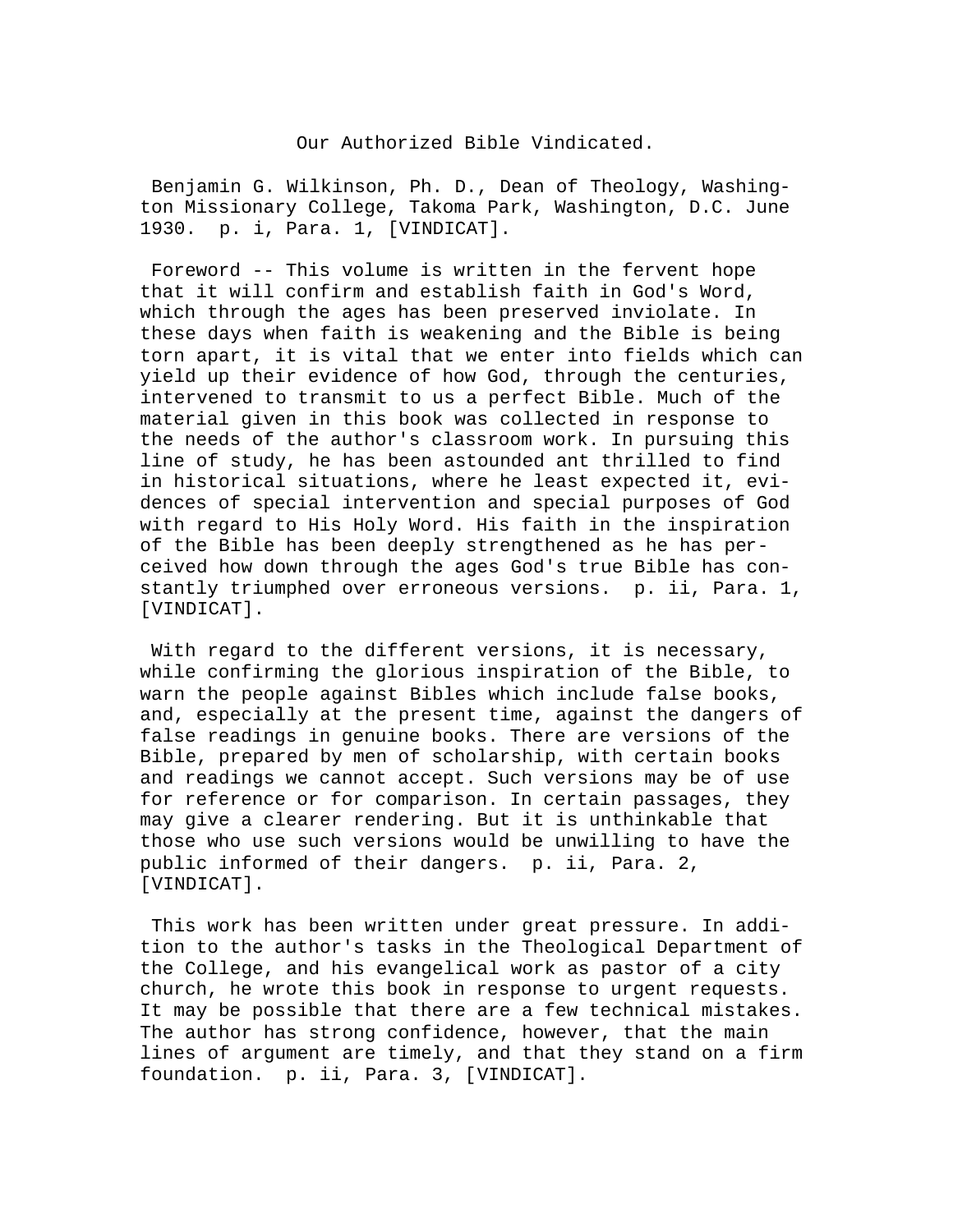It is possible to know what is the true Word of God. The author sends forth this book with a fervent prayer that it may aid the earnest seeker after truth to find the answer to this all-important question. -- B. G. Wilkinson, Takoma Park, D.C., June, 1930. p. ii, Para. 4, [VINDICAT].

 Contents. -- I. Fundamentally, Only Two Different Bibles ...p.1 II. The Bible Adopted By Constantine And The Pure Bible Of The Waldenses ...p.19 III. The Reformers Reject The Bible Of The Papacy ...p.44 IV. The Jesuits And The Jesuit Bible Of 1582 ...p.58 V. The King James Bible Born Amid The Great Struggles Over The Jesuit Version ...p.72 VI. Comparisons To Show How The Jesuit Bible Reappears In The American Revised Version ...p.91 VII. Three Hundred Years Of Attack On The King James Bible ...p.99 VIII. How The Jesuits Captured Oxford University ...p.122 IX. Westcott And Hort ...p.151 X. Revision At Last ...p.161 XI. Blow After Blow Against The Truth -- *Revised Texts and Margins)* ...p.183 XII. Blow After Blow In Favor Of Rome -- *Revised Texts and Margins)* ...p.204 XIII. Catholics Rejoice That The Revised Version Vindicates Their Catholic Bible ...p.227 XIV. The American Revision Committee: Its Influence Upon The Future Of America ...p.231 XV. The Rising Flood Of Modernism And Modern Bibles ...p.244 XVI. Conclusion ...p.252 p. iii, Para. 1, [VINDICAT].

 Chapter I. -- Fundamentally, Only Two Different Bibles. p. 1, Para. 1, [VINDICAT].

 "There is the idea in the minds of some people that scholarship demands the laying aside of the Authorized Version of the Bible and taking up the latest Revised Version. This is an idea, however, without any proper basis. This Revised Version is in large part in line with what is known as modernism, and is peculiarly acceptable to those who think that any change, anywhere or in anything, is progress. Those who have really investigated the matter, and are in hearty sympathy with what is evangelical, realize that this Revised Version is a part of the movement to 'modernize' Christian thought and faith and do away with the established truth." *The Herald and Presbyter (Presbyterian), July 16, 1924, p. 10.* p. 1, Para. 2, [VINDICAT].

 IN ONE of our prominent publications, there appeared in the winter of 1928, an article entitled, "Who Killed Goliath?" and in the spring of 1929, an article named, "The Dispute About Goliath." Attention was called to the fact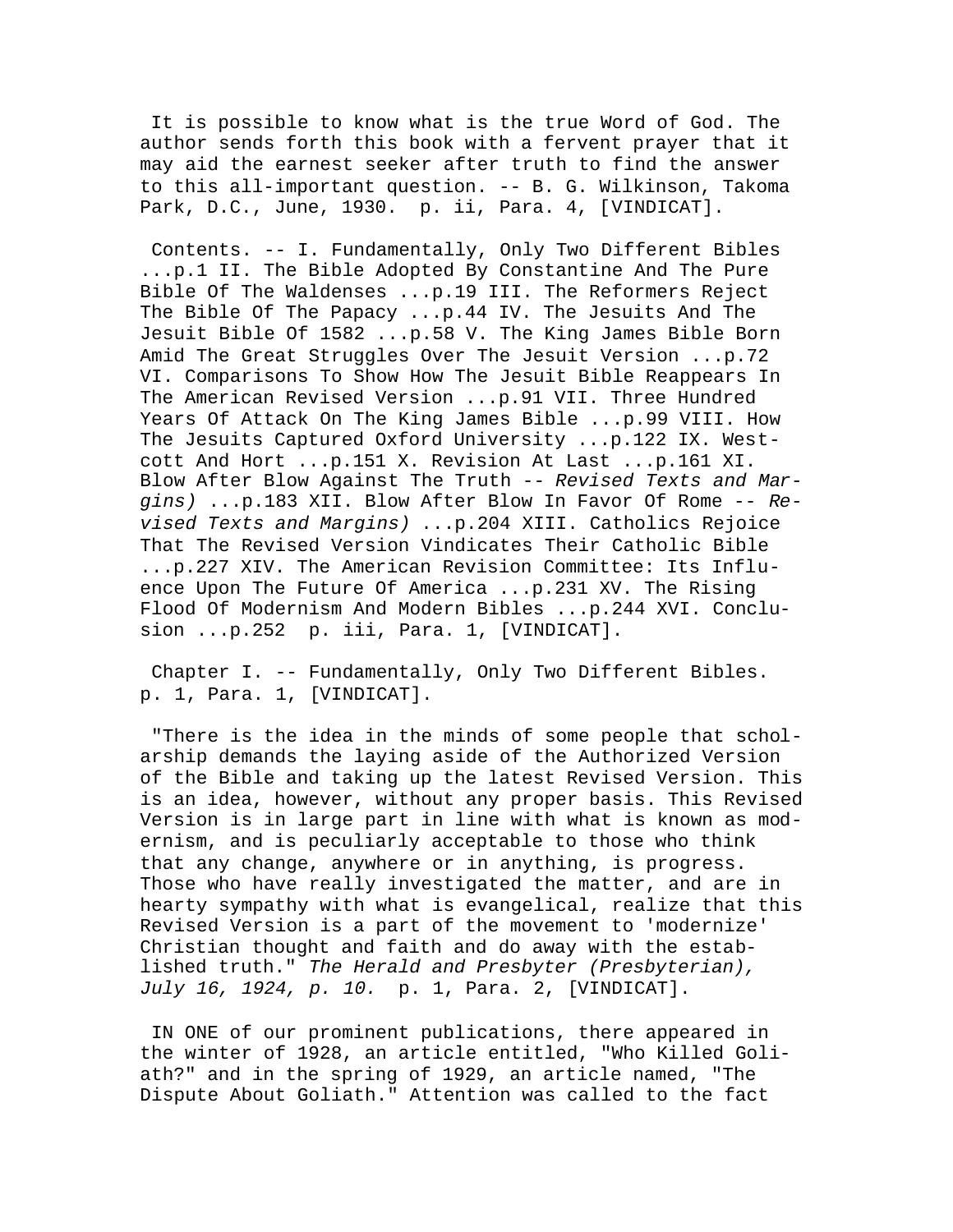that in the American Revised Version, *II Samuel 21:19,* we read that Elhanan killed Goliath. A special cablegram from the "most learned and devout scholars" of the Church of England, said in substance, that the Revised Version was correct, that Elhanan and not David killed Goliath; that there were many other things in the Bible which were the product of exaggeration, such as the story of Noah and the ark, of Jonah and the whale, of the Garden of Eden, and of the longevity of Methuselah. The first article says that these modern views have been held and taught in practically all American theological seminaries of standing, and that young ministers being graduated from them, have rejected the old beliefs about these events whether the public knew it or not. This publication aroused a national interest and its office was "inundated," as the editor says, with letters as to whether this Revised Version is correct, or whether, as we have always believed according to the Authorized Version, David killed Goliath. [[1] The Literary Digest, Dec. 29, 1928; Mar. 9, 1929.] p. 1, Para. 3, [VINDICAT].

 Is the American Revised Version correct on this point, or is the Bible, which has led the Protestant world for three hundred years, correct? Is the Revised Version correct in thousands of other changes made, or is the King James Version correct? p. 1, Para. 4, [VINDICAT].

 Back of this and other changes lie the motives and events which, in 1870, brought into existence the Committees which produced the Revised Versions -- both the English and the American. During the three hundred and fifty years following the Reformation, repeated attempts were made to set aside the Greek New Testament, called the Received Text, from which the New Testament of the King James in English and other Protestant Bibles in other languages were translated. Many individual efforts produced different Greek New Testaments. Likewise furious attacks were made upon the Old Testament in Hebrew, from which the King James and other Bibles had been translated. None of these assaults, however, met with any marked success until the Revision Committee was appointed by the southern half of the Church of England under the Archbishop of Canterbury, -- although the same church in the northern half of England under the Archbishop of York, refused to be a party to the project. This Revision Committee, besides the changes in the Old Testament, made over 5000 changes in the Received Text of the New Testament and so produced a new Greek new Testament.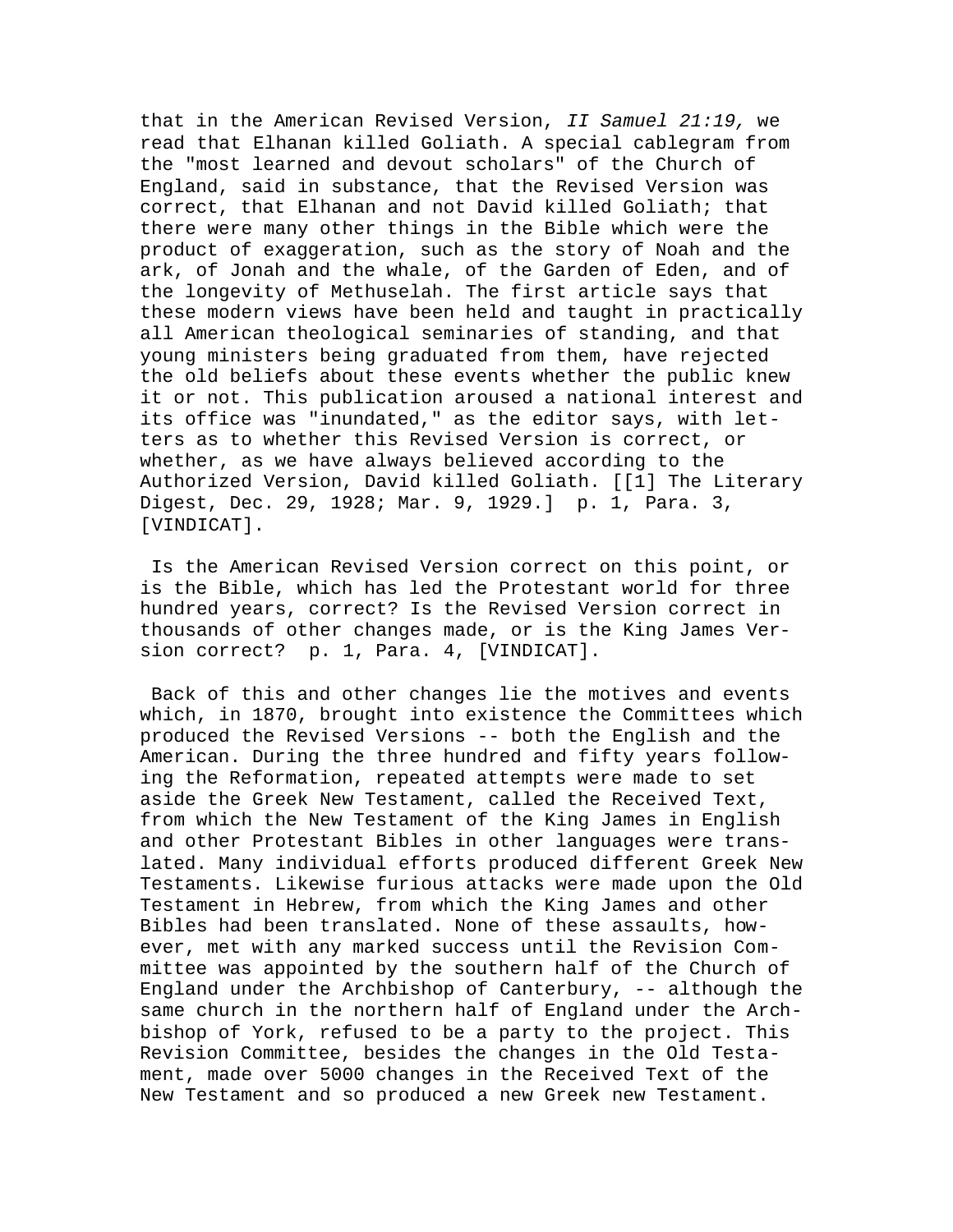This permitted all the forces hostile to the Bible to gather themselves together and pour through the breach. Since then, the flood gates have been opened and we are now deluged with many different kinds of Greek New Testaments and with English Bibles translated from them, changed and mutilated in bewildering confusion. p. 2, Para. 1, [VINDICAT].

 Again, in the story of the dark hour when Jesus hung on the cross, the King James Bible declares that the darkness which was over the whole land from the sixth to the ninth hour was produced because the *sun was darkened.* This reason offers the Christian believer a testimony of the miraculous interposition of the Father in behalf of His son, similar to the darkness which afflicted Egypt in the plagues upon that nation. In the New Testament, as translated by Moffatt and certain other modern Bibles, we are told that the darkness was caused by an *eclipse of the sun.* Of course, a darkness caused by an eclipse of the sun is very ordinary; it is not a miracle. Moreover, Christ was crucified at the time of the Passover which always occurred when the moon was full. At the time of a full moon, no eclipse of the sun is possible. Now which of these two records in Greek did God write: the miraculous, as recorded in the King James Bible and which we have believed for three hundred years; or the unnatural and impossible, as recorded in Moffatt's translation? Moffatt and the Revisers both used the same manuscript. p. 2, Para. 2, [VINDICAT].

 Some of those who had part in these Revised and Modern Bibles were higher critics of the most pronounced type. At least one man sat on the Revision Committee of 1881 who had openly and in writing denied the divinity of our Lord and Saviour Jesus Christ. On this account, their chairman of high standing absented himself almost from the first. [[2] Samuel Hemphill, A History of the Revised Version, pp. 36, 37.] Also, men sat on the Revision Committee who, openly and in a critical hour when their word was of weight, had defended the great movement to Romanize the Church of England. p. 3, Para. 1, [VINDICAT].

 It is too late to beguile us with soothing words that all versions and all translations are of equal value; that nowhere is doctrine affected. Doctrine is seriously affected. So wrote Dr. G. V. Smith, a member of the English New Testament Revision Committee: p. 3, Para. 2, [VINDICAT].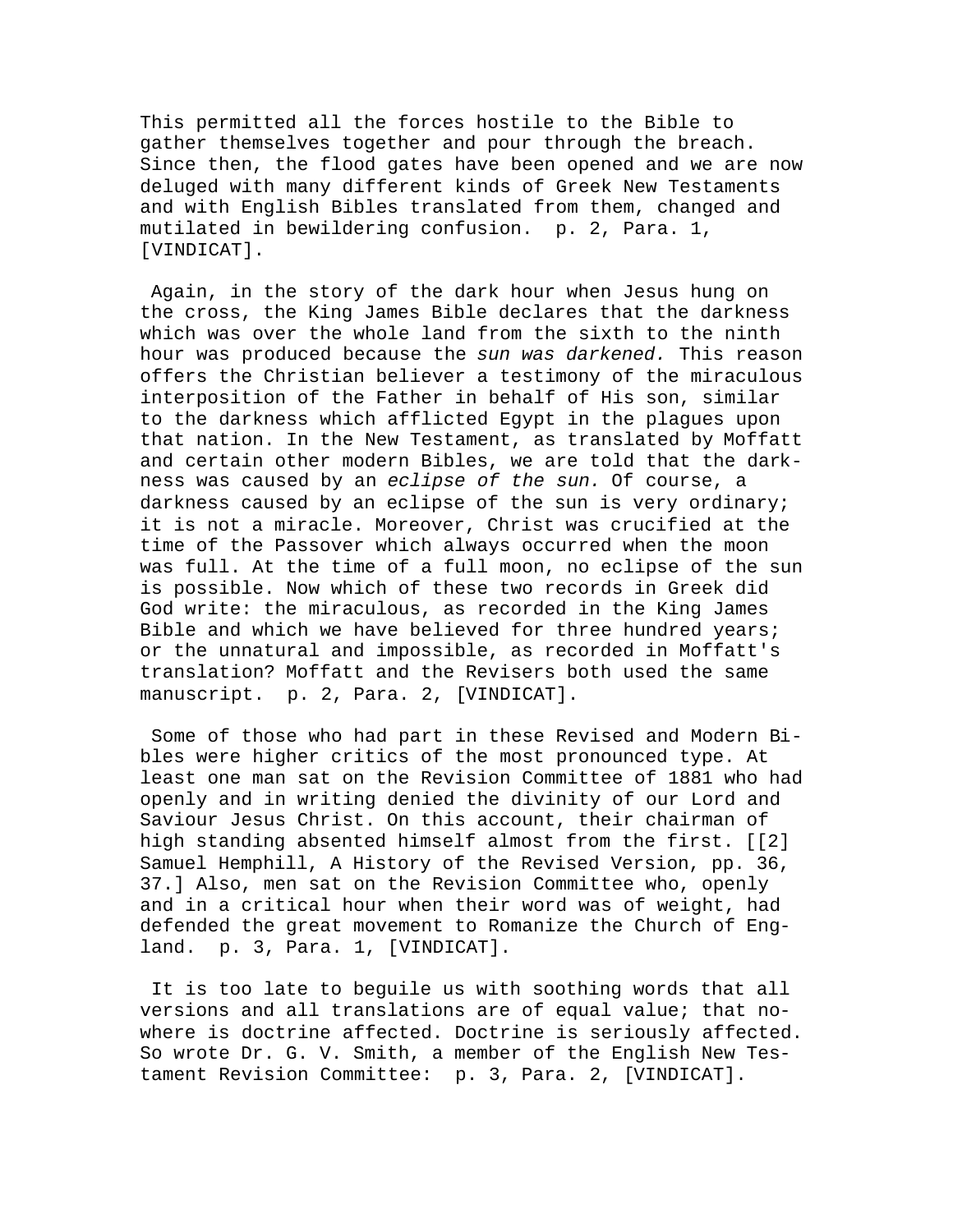"Since the publication of the revised New Testament, it has been frequently said that the changes of translation which the work contains are of little importance from a doctrinal point of view. ... To the writer, any such statement appears to be in the most substantial sense contrary to the facts of the case." [[3] Dr. G. Vance Smith, Texts and Margins of the Revised N. T., p. 45.] p. 3, Para. 3, [VINDICAT].

 Life is bigger than logic. When it comes to the philosophy of life, scholarship and science are not the all which counts. It is as true today as in the days of Christ, that "the common people heard him gladly." If it be a question of physics, of chemistry, of mathematics, or of mechanics, there, scientists can speak with authority. But when it is a question of revelation, of spirituality, or of morality, the common people are as competent judges as are the product of the schools. And in great crises, history has frequently shown that they were safer. p. 4, Para. 1, [VINDICAT].

 Experience also determines issues. There are those among us now who would change the Constitution of the United States, saying: "Have we not men today who have as great intellect as Washington, Adams, Jefferson, and the others? Have we not much more light than they? Why must we be tied to what they taught?" We will not deny that there are men now living as brilliant as the founding fathers. But no men today ever went through the same experience as the framers of the Constitution. Those pioneers were yet witnesses of the vicious principles of the Dark Ages and their cruel results. They were called upon to suffer, to endure, to fight, that principles of a different nature might be established. Experience, not reading or philosophizing, had thoroughly wrought in them the glorious ideals incorporated into the fundamental document of the land. p. 4, Para. 2, [VINDICAT].

 Experience can throw some light also upon the relative value of Bible Versions. The King James Bible was translated when England was fighting her way out from Catholicism to Protestantism; whereas, the Revised Version was born after fifty years (1833-1883) of terrific Romanizing campaigns, when one convulsion after another rocked the mental defenses of England and broke down the ascendency of the Protestant mentality in that empire. The King James Version was born of the Reformation; the Revised Versions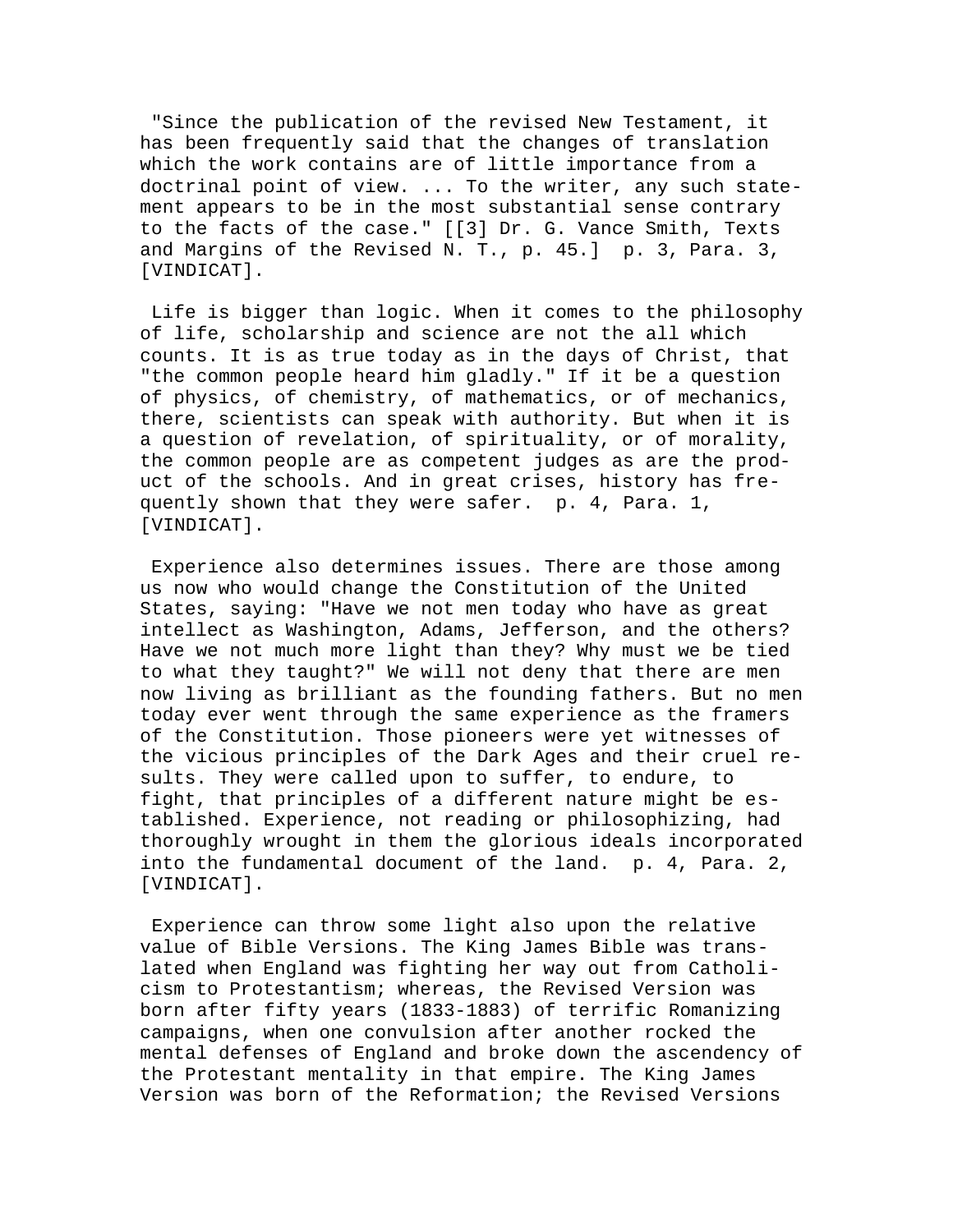and some modern Bibles were born of Higher Criticism and Romanizing activities, as this treatise will show. p. 4, Para. 3, [VINDICAT].

 We hear a great deal today about the Sunday Law of the Roman Emperor Constantine, 321 A.D. Why is it that we do not hear about the corrupt Bible which Constantine adopted and promulgated, the version which for 1800 years has been exploited by forces of heresy and apostasy? This Bible, we regret to say, lies at the bottom of many versions which now flood the publishing houses, the schools, the churches, yes, many homes, and are bringing confusion and doubt to untold millions. Down through the centuries, the pure Bible, the living Word of God, has often faced the descendants of this corrupt Version, robed in splendor and seated on the throne of power. It has been a battle and a march, a battle and a march. God's Holy word has always won; to its victories we owe the very existence of Christian civilization and all the happiness we now have and hope for in eternity. and now, once again, in these last days, the battle is being renewed, the affections and the control of the minds of men are being contended for by these two rival claimants. p. 4, Para. 4, [VINDICAT].

 Devotion to error can never produce true righteousness. Out of the present confusion of Bibles, I propose to trace the situation back to its origin, that our hearts may be full of praise and gratitude to God for the marvelous manner in which He has given to us and preserved for us the Holy Scriptures. p. 5, Para. 1, [VINDICAT].

THE HEBREW TEXT OF THE OLD TESTAMENT. p. 5, Para. 2, [VINDICAT].

 For the present, the problem revolves mostly around the thousands of different readings in the Greek New Testament manuscripts. By the time of Christ, the Old Testament was in a settled condition. Since then, the Hebrew Scriptures had been carried down intact to the day of printing (about 1450 A.D.) by the unrivalled methods of the Jews in transmitting perfect Hebrew manuscripts. Whatever perplexing problems there are in connection with the Old Testament, these have largely been produced by translating it into Greek and uniting that translation to the Greek New Testament. It is around the problems of the Greek New Testament that the battle for centuries has been fought. We must, therefore, confine ourselves largely to the Christian Era;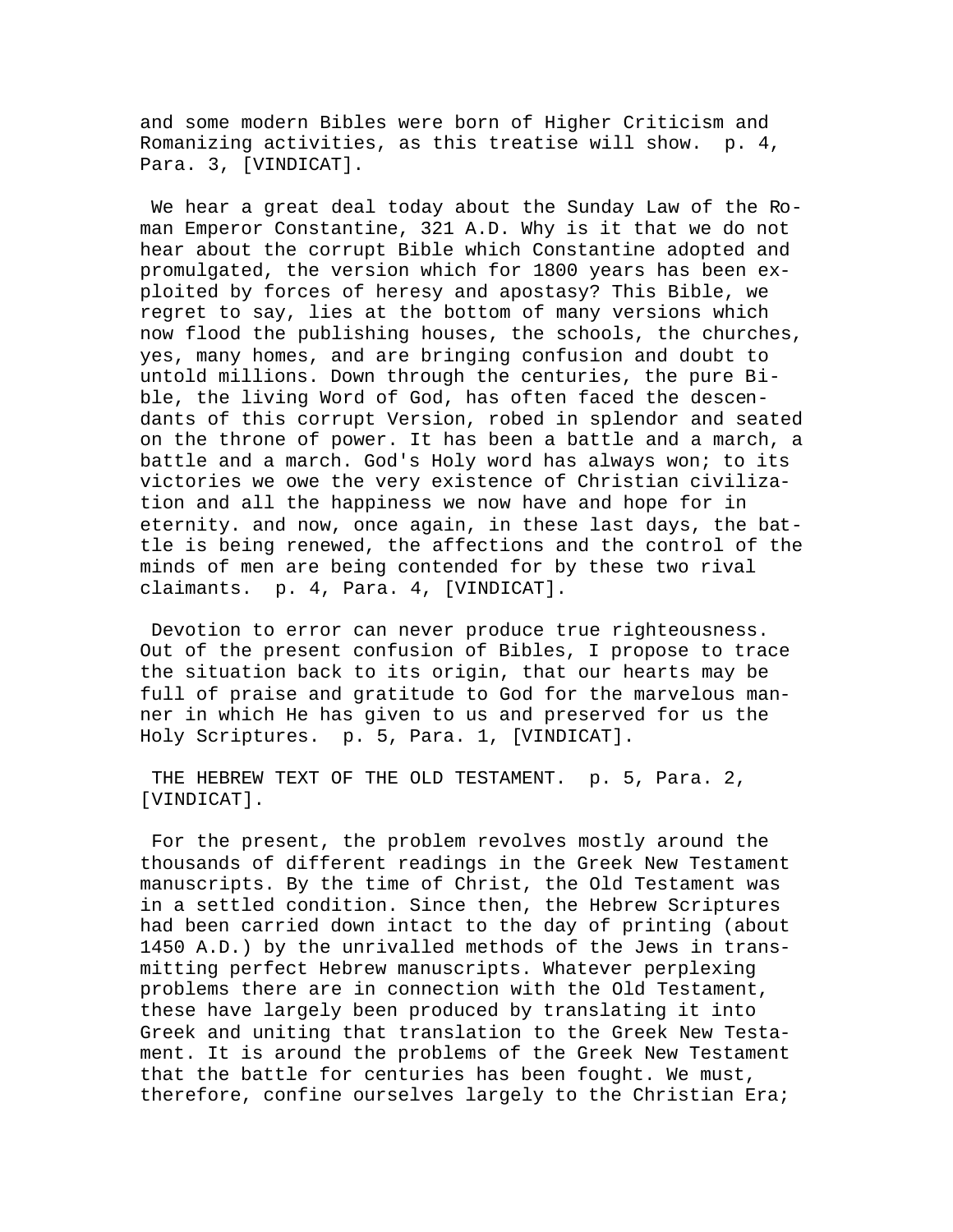for the experience which befell the New Testament and the controversies that raged around it, also befell the Old Testament. Moreover, the Revisers, themselves, would have no one think for an instant that they used any other MSS. in revising the Old Testament than the Massoretic text, the only reliable Hebrew Bible. Dr. Ellicott, chairman of the English New Testament Committee, repeatedly recommends the story of the Old Testament Revision by Dr. Chambers. Dr. Chambers says:-- p. 5, Para. 3, [VINDICAT].

 "The more sober critics with one consent hold fast the Massoretic text. This has been the rule with the authors of the present revision. Their work is based throughout upon the traditional Hebrew. In difficult or doubtful places, where some corruption seems to have crept in or some accident to have befallen the manuscript, the testimony of the early versions is given in the margin, but never incorporated with the text." [[4] Dr. Chambers, Companion to the Revised O. T., p. 74. Dr. Chambers was a member of the American O. T. Revision Committee.] p. 5, Para. 4, [VINDICAT].

 THE APOSTASY OF THE EARLY CHRISTIAN CHURCH PREPARES THE WAY FOR CORRUPTING THE MANUSCRIPTS. p. 6, Para. 1, [VINDICAT].

 Inspired by the unerring Spirit of God, chosen men brought forth the different books of the New Testament, these originally being written in Greek. For a few years, under the guidance of the noble apostles, believers in Christ were privileged to have the unadulterated Word of God. p. 6, Para. 2, [VINDICAT].

 But soon the scene changed; the fury of Satan, robbed of further opportunity to harass the Son of God, turned upon the written Word. Heretical sects, warring for supremacy, corrupted the manuscripts in order to further their ends. "Epiphanius, in his polemic treatise the 'Panarion,' describes not less than eighty heretical parties." [5] The Roman Catholics won. The true church fled into the wilderness, taking pure manuscripts with her. [[5] G. P. Fisher, History of Christian Doctrine, p. 19.] p. 6, Para. 3, [VINDICAT].

 When the apostle Paul foretold the coming of the great apostasy in his sermon and later in his epistle to the Thessalonians, he declared that there would "come a falling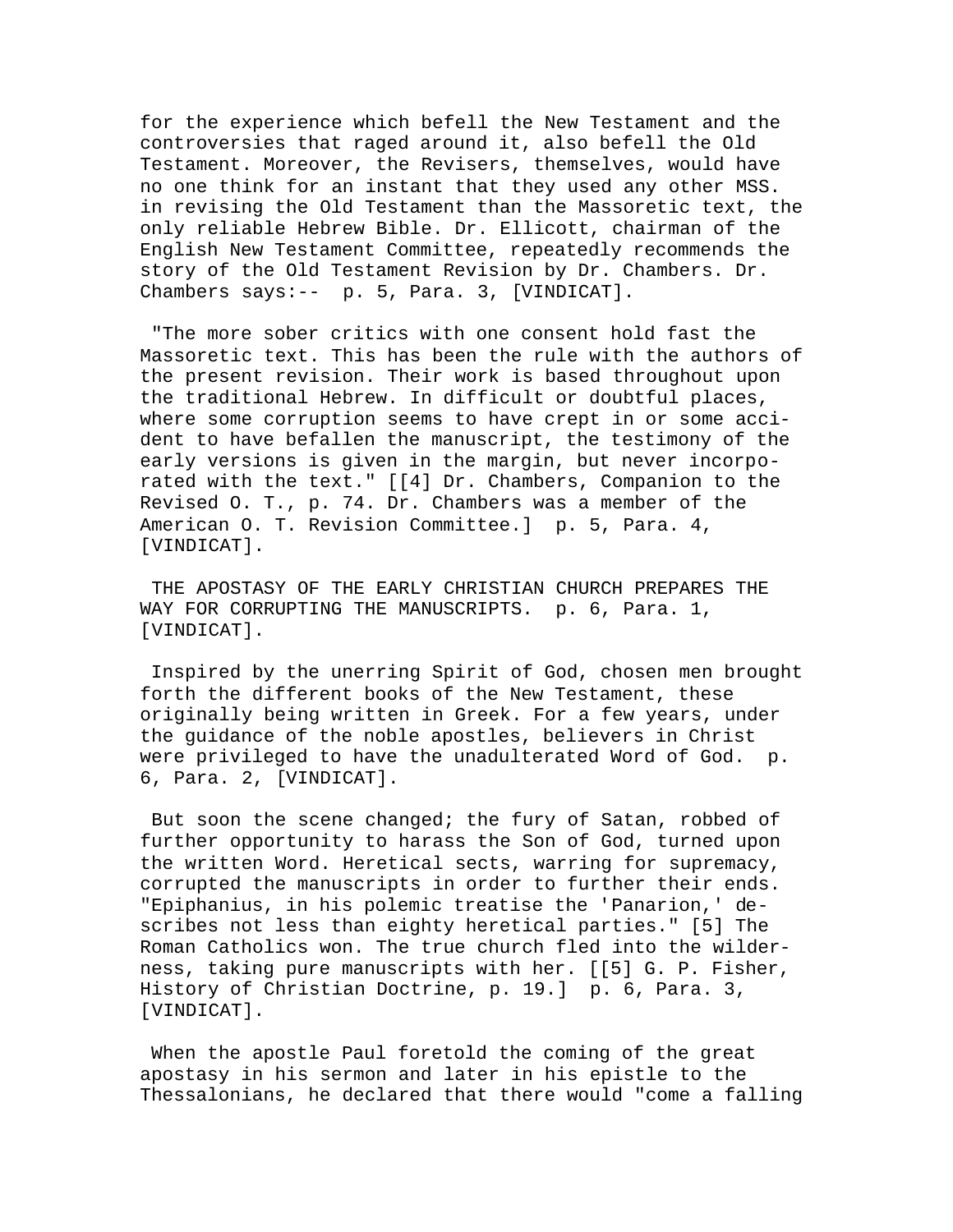away," *II Thess. 2:3;* and then he added that the "mystery of iniquity doth already work." *II Thess. 2:7.* p. 7, Para. 1, [VINDICAT].

 Later when he had gathered together, on his journey to Jerusalem, the bishops, those who were over the church of Ephesus, he said, "Of your own selves shall men arise, speaking perverse things, to draw away disciples after them. Therefore watch, and remember, that by the space of three years I ceased not to warn every one night and day with tears." *Acts 20:30, 31.* p. 7, Para. 2, [VINDICAT].

 Though there are many important events in the life of the great apostle which have been left unrecorded, the Holy Spirit deemed it of high importance to put on record this prophecy, to warn us that even from among the elders or bishops there would arise perverse leadership. This prophecy would be fulfilled, -- was fulfilled. Until we sense the importance of this great prediction of the Holy Spirit and come to recognize its colossal fulfillment, the Bible must in many things remain a sealed book. p. 7, Para. 3, [VINDICAT].

 When Paul was warned of the coming apostasy, he aroused the Thessalonians not to be soon shaken or troubled in spirit "by letter as from us." *II Thess. 2:2.* It would have been bold at any time to write a letter to a church and sign to it the apostle's name. But how daring must have been that iniquity which would commit that forgery even while the apostle was yet alive! Even in Paul's day, the apostasy was built on lawless acts. p. 7, Para. 4, [VINDICAT].

 Later in his labors, Paul specifically pointed out three ways in which the apostasy was working; 1, by exalting man's knowledge above the Bible; 2, by spiritualizing the Scriptures away; and lastly, 3, by substituting philosophy for revelation. p. 7, Para. 5, [VINDICAT].

 *I -- False Knowledge Exalted Above Scripture.* p. 8, Para. 1, [VINDICAT].

 Of the first of these dangers we read as follows: "O Timothy, keep that which is committed to thy trust, avoiding profane and vain babblings, and oppositions of science falsely so called." *I Tim. 6:20.* p. 8, Para. 2, [VINDICAT].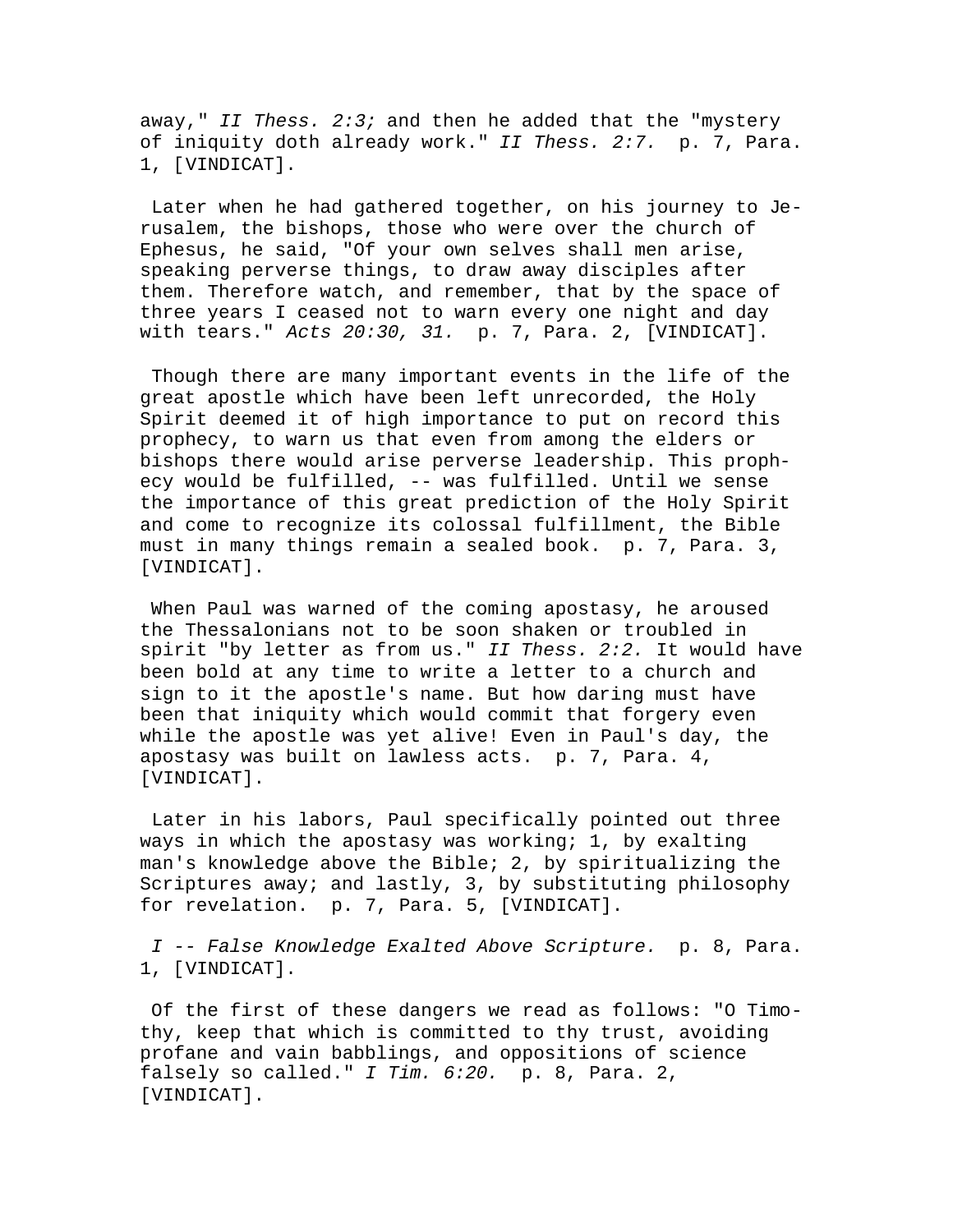The Greek word in this verse which is translated "science" is "gnosis." "Gnosis" means knowledge. The apostle condemned, not knowledge in general, but false knowledge. False teachers were placing their own interpretations on Christian truth by reading into it human ideas. This tendency grew and increased until a great system bearing the name of Christianity, known as Gnosticism, was established. to show that this religion was not a theory without an organization among men, but that it had communities and was widespread, I quote from Milman: p. 8, Para. 3, [VINDICAT].

 "The later Gnostics were bolder, but more consistent innovators on the simple scheme of Christianity. ... In all the great cities of the East in which Christianity had established its most flourishing communities, sprang up this rival which aspired to a still higher degree of knowledge than was revealed in the Gospel, and boasted that it soared almost as much above the vulgar Christianity as the vulgar paganism." p. 8, Para. 4, [VINDICAT].

 The mysterious theories of these Gnostics have reappeared in the works of theologians of our day. The following words from the *Americana,* will prove the tendency of this doctrine to break out in our times. Note the place of "aeons" in their system: p. 8, Para. 5, [VINDICAT].

 "There have been no Gnostic sects since the fifth century; but many of their principles of their system of emanations reappear in later philosophical systems, drawn from the same sources as theirs. Plato's lively representation had given to the idea of the Godhead, something substantial, which the Gnostics transferred to their aeons." [[7] American (1914), Art., "Gnostics."] p. 8, Para. 6, [VINDICAT].

 In fact, the aeons system has found a treatment in the Revised Version. Bishop Westcott who was one of the dominating minds of the English New Testament Revision Committee advocates that the Revised New Testament be read in the light of the modern aeon theories of the Revisers. He comments thus on the revised reading of Eph. 3:21: p. 9, Para. 1, [VINDICAT].

 "Some perhaps are even led to pause on the wonderful phrase in Eph. 3:21, margin, 'for all the generations of the age of the ages,' which is represented in English (A.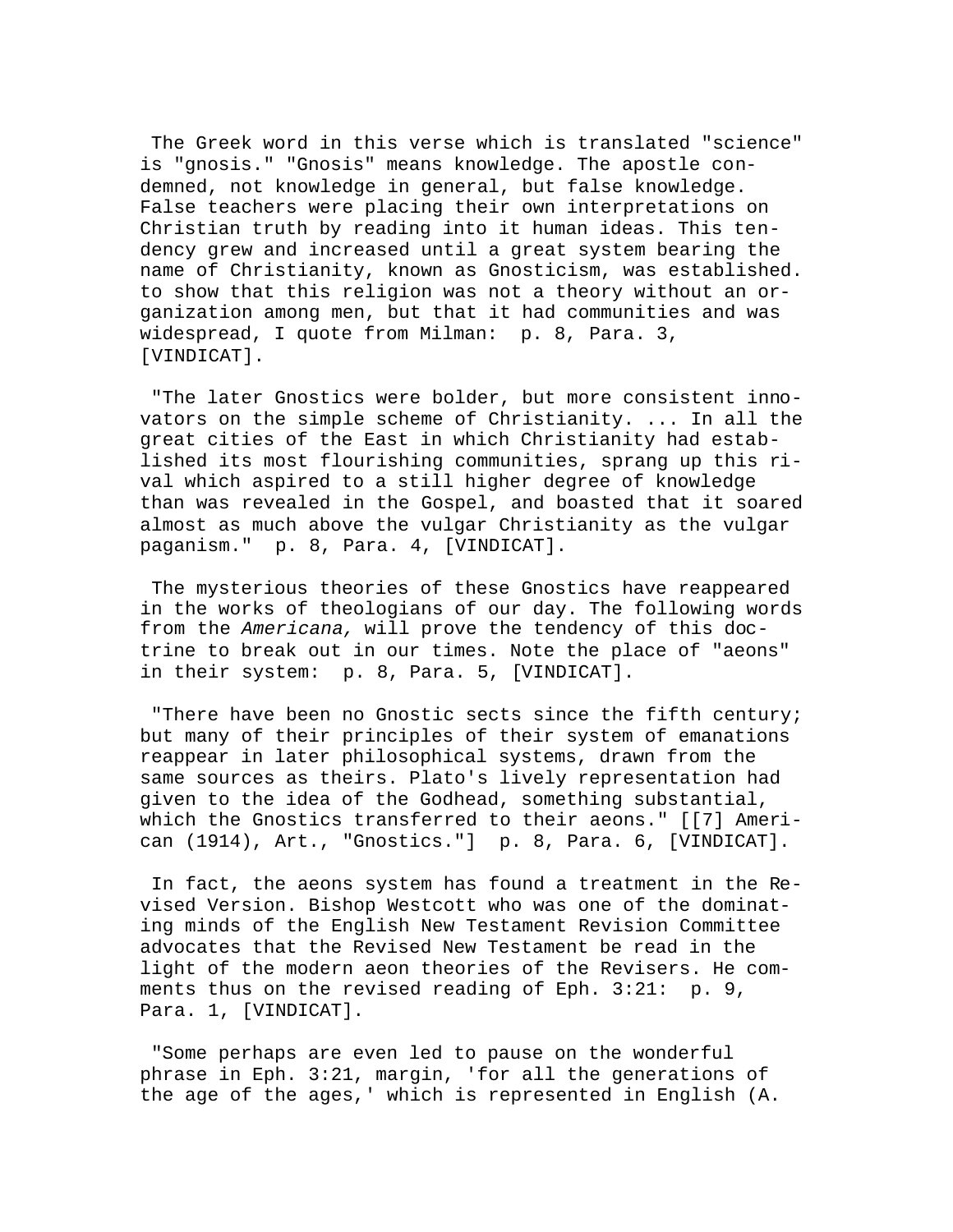V.) by 'to all generations forever and ever;' and to reflect on the vision so open of a vast aeon of the which the elements are aeons unfolding, as it were, stage after stage, the manifold powers of one life fulfilled in many ways, each aeon the child (so to speak) of that which has gone before." [[8] Bishop Westcott, Some Lessons of the R. V., pp. 186, 187.] p. 9, Para. 2, [VINDICAT].

 J. H. Newman, the Oxford divine, who was made a Cardinal after he had left the Church of England for the Church of Rome, and whose doctrines, in whole or in part, were adopted by the majority of the Revisers, did more to influence the religion of the British Empire than any other man since the Reformation. He was invited to sit on the Revision Committee. Dr. S. Parkes Cadman speaks thus, referring to his Gnosticism: p. 9, Para. 3, [VINDICAT].

 "From the fathers, Newman also derived a speculative angelology which described the unseen universe as inhabited by hosts of intermediate beings who were spiritual agents between God and creation. ... Indeed, Newman's cosmogony was essentially Gnostic, and echoed the teachings of Cerinthus, who is best entitled to be considered as the link between the Judaizing and Gnostic sects." [[9] S. Parkes Cadman, Three Religious Leaders of Oxford, pp. 481, 482.] p. 9, Para. 4, [VINDICAT].

 The following quotation from a magazine of authority gives a description of this modern species of Gnosticism which shows its Romanizing tendency. It also reveals how Bishop Westcott could hold this philosophy, while it names Dr. Philip Schaff, President of both American Committees of Revision, as even more an apostle of this modern Gnosticism: p. 9, Para. 5, [VINDICAT].

 "The roads which lead to Rome are very numerous. ... Another road, less frequented and less obvious, but not less dangerous, is the philosophical. There is a strong affinity between the speculative system of development, according to which every thing that is, is true and rational, and the Romish idea of a self-evolving infallible church. ... No one can read the exhibitions of the Church and of theology written even by Protestants under the influence of the speculative philosophy, without seeing that little more than a change of terminology is required to turn such philosophy into Romanism. Many distinguished men have already in Germany passed, by this bridge, from philosophical skep-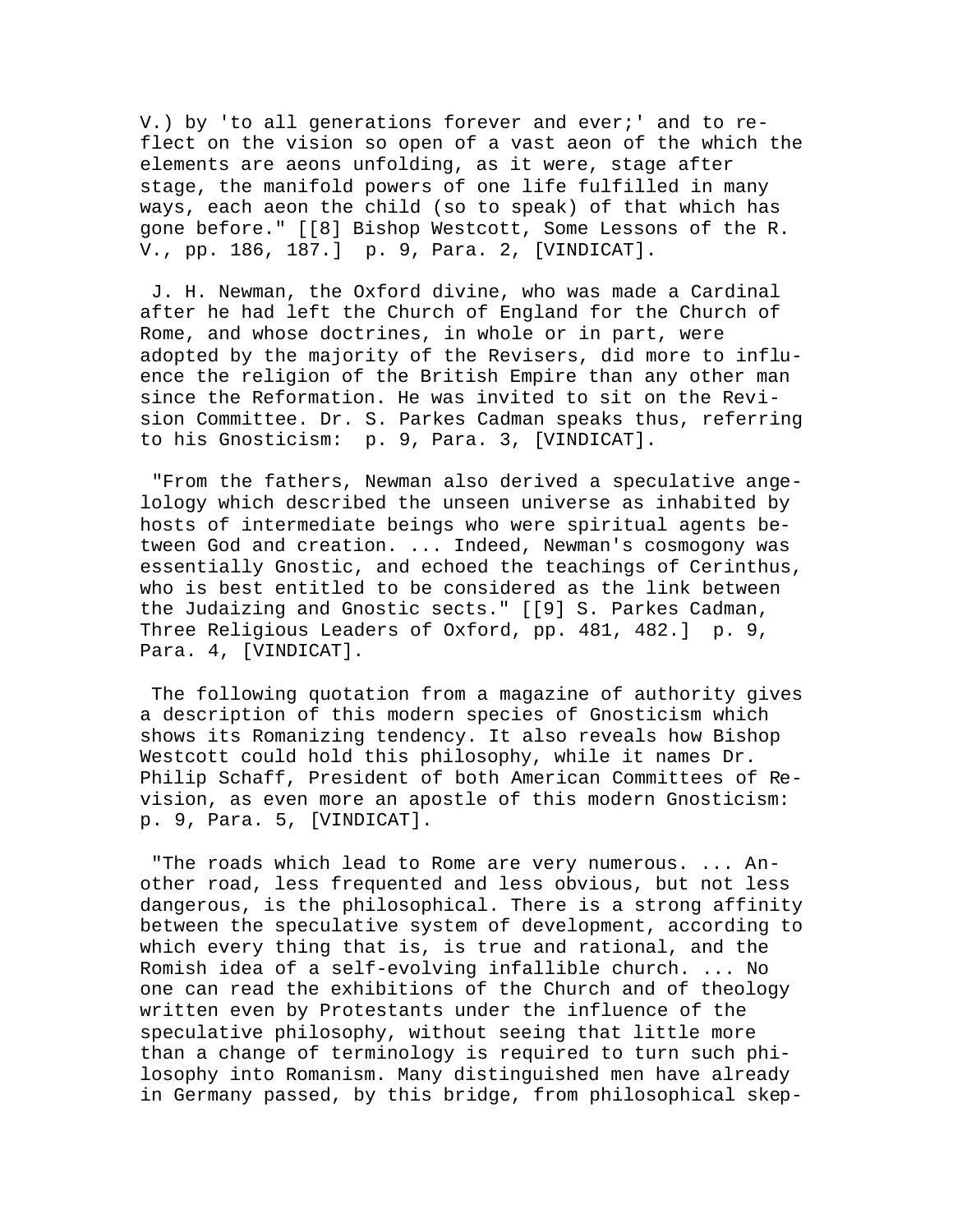ticism to the Romish Church. A distinct class of the Romanizing portion of the Church of England belongs to this philosophical category. Dr. Nevin had entered this path long before Dr. Schaff came from Germany to point it out to him." [[10] Princeton Review, Jan., 1854, pp. 152, 153.] p. 10, Para. 1, [VINDICAT].

 *II -- Spiritualizing the Scriptures Away.* p. 10, Para. 2, [VINDICAT].

The next outstanding phase of the coming apostasy, -spiritualizing the Scriptures away, -- is predicted by the apostle: p. 10, Para. 3, [VINDICAT].

 "But shun profane and vain babblings; for they will increase unto more ungodliness. and their word will eat as doth a canker: of whom is Hymenaeus and Philetus; who concerning the truth have erred, saying that the resurrection is past already; and overthrow the faith of some." *II Tim. 2:16-18.* p. 10, Para. 4, [VINDICAT].

 The Bible teaches the resurrection as a future event. One way these prominent teachers, full of vanity, could say that it was past, was to teach, as some of their descendants do today, that the resurrection is a spiritual process which takes place, say, at conversion. The prediction of the apostle was fulfilled in a great system of Bible spiritualizing or mystifying which subverted the primitive faith. Turning the Scriptures into an allegory was a passion in those days. In our day, allegorizing is not only a passion, but is also a refuge from truth for many leaders with whom we have to do. p. 10, Para. 5, [VINDICAT].

 *III -- Substituting Philosophy for Scripture.* p. 11, Para. 1, [VINDICAT].

 The third way in which the apostasy came, was predicted by the apostle thus: p. 11, Para. 2, [VINDICAT].

 "Beware lest any man spoil you through philosophy and vain deceit, after the tradition of men, after the rudiments of the world, and not after Christ." *Col. 2:8.* p. 11, Para. 3, [VINDICAT].

 The philosophy condemned in this passage is not the philosophy found in the sacred Word, but the philosophy which is "after the tradition of men." Even before the days of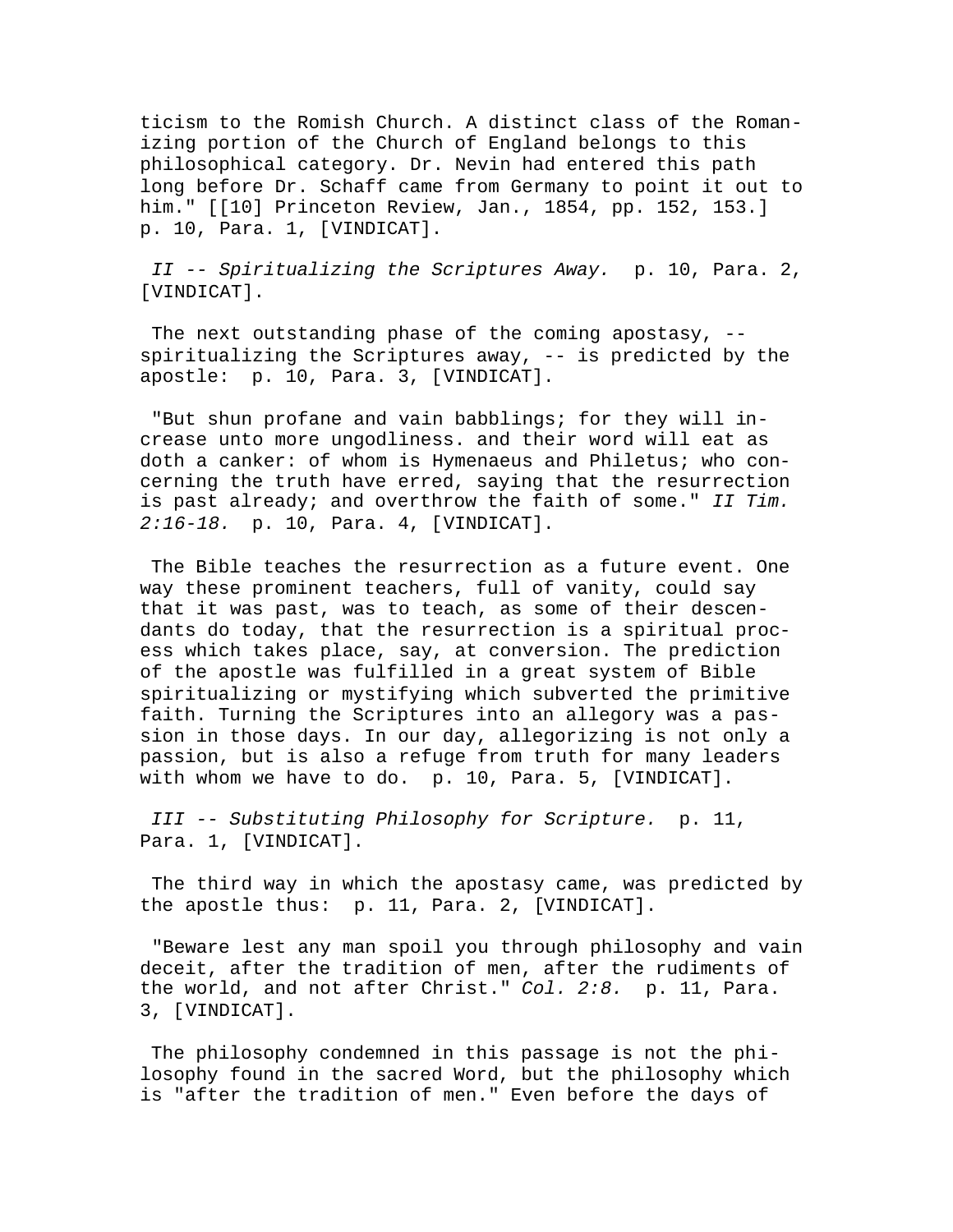Christ, the very existence of the Jewish religion was threatened by intellectual leaders of the Jews who were carried away with the subtleties and glamour of pagan philosophy. This same temptress quickly ensnared multitudes who bore the name of Christian. p. 11, Para. 4, [VINDICAT].

 "Greek philosophy exercised the greatest influence not only on the Christian mode of thought, but also through that on the institutions of the Church. In the completed church we find again the philosophic schools." [[11] Harnack, History of Dogma, Vol. I., p. 128.] p. 11, Para. 5, [VINDICAT].

 The greatest enemies of the infant Christian church, therefore, were not found in the triumphant heathenism which filled the world, but in the rising flood of heresy which, under the name of Christianity, engulfed the truth for many years. This is what brought on the Dark Ages. This rising flood, as we shall see, had multiplied in abundance copies of the Scriptures with bewildering changes in verses and passages within one hundred years after the death of John (100 A.D.). As Irenaeus said concerning Marcion, the Gnostic: p. 11, Para. 6, [VINDICAT].

 "Wherefore also Marcion and his followers have betaken themselves to mutilating the Scriptures, not acknowledging some books at all; and, curtailing the Gospel according to Luke, and the epistles of Paul, they assert that these alone are authentic, which they have themselves shortened." [[12] Ante-Nicene Fathers (Scribner's) Vol. I, pp. 434, 435.] p. 11, Para. 7, [VINDICAT].

 The first stream which carried the Received Text in Hebrew and Greek, began with the apostolic churches, and reappearing at intervals down the Christian Era among enlightened believers, was protected by the wisdom and scholarship of the pure church in her different phases; by such as the church at Pella in Palestine where Christians fled, when in 70 A.D. the Romans destroyed Jerusalem; [13] by the Syrian Church of Antioch which produced eminent scholarship; by the Italic Church in northern Italy; and also at the same time by the Gallic Church in southern France and by the Celtic Church in Great Britain; by the pre-Waldensian, the Waldensian, and the churches of the Reformation. This first stream appears, with very little change, in the Protestant Bibles of many languages, and in English, in that Bible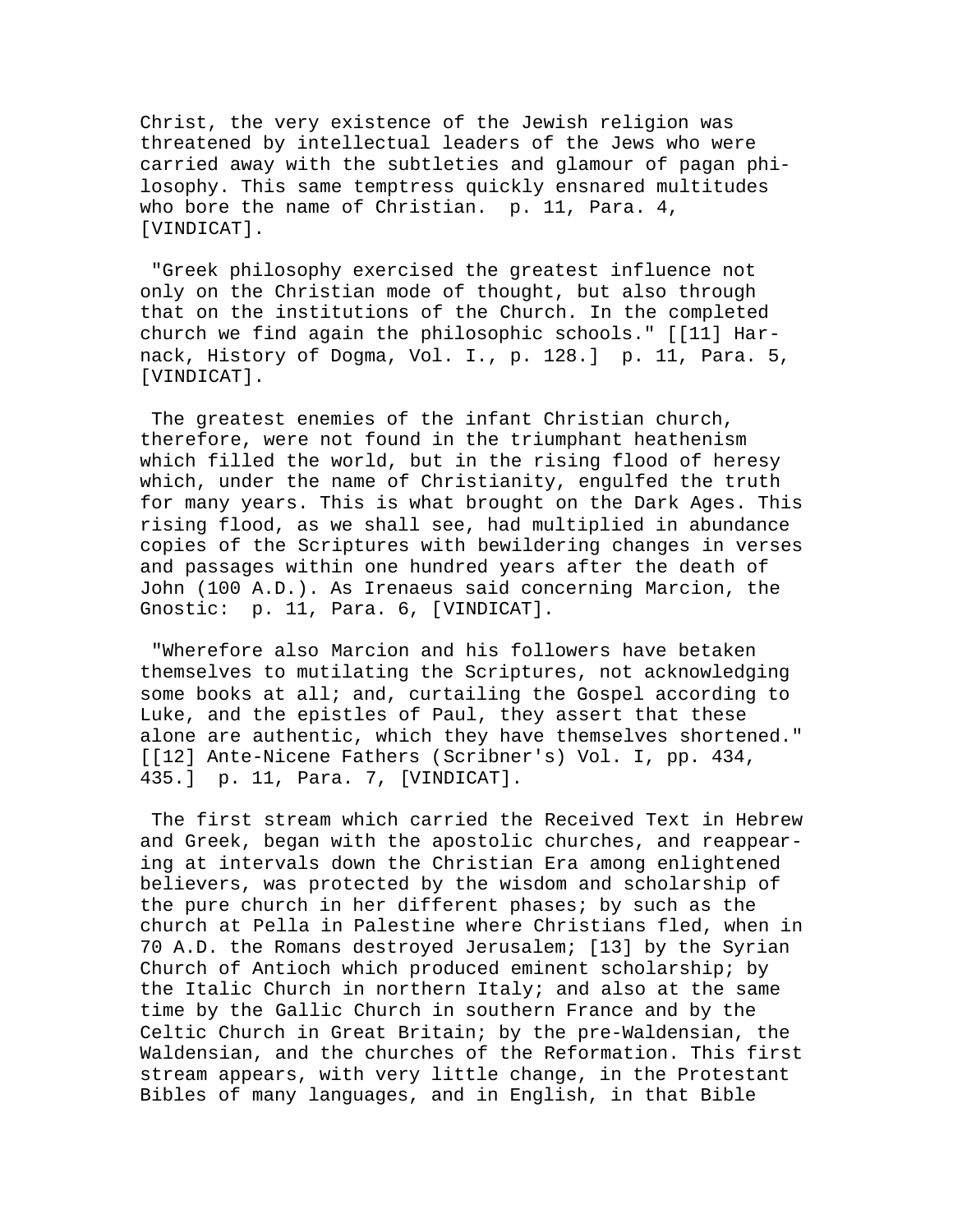known as the King James Version, the one which has been in use for three hundred years in the English speaking world. Thess MSS. have in agreement with them, by far the vast majority of numbers. So vast is this majority that even the enemies of the Received Text admit that nineteen-twentieths and some ninety-nine one-hundredths of all Greek MSS. are of this class; while one hundred per cent of the Hebrew MSS. are for the Received Text. [[13] G. T. Stokes, Acts of the Apostles, Vol. II, p. 459.] p. 12, Para. 1, [VINDICAT].

 The second stream is a small one of a very few manuscripts. These last MSS. are represented: p. 12, Para. 2, [VINDICAT].

 (a) In Greek: -- The Vatican MS., or Codex B, in the library at Rome; and the Sinaitic, or Codex Aleph (?), its brother. We will fully explain about these two MSS. later. p. 13, Para. 1, [VINDICAT].

 (b) In Latin: -- The Vulgate or Latin Bible of Jerome. p. 13, Para. 2, [VINDICAT].

 (c) In English: -- The Jesuit Bible of 1582, which later with vast changes is seen in the Douay, or Catholic Bible. p. 13, Para. 3, [VINDICAT].

 (d) In English again: -- In many modern Bibles which introduce practically all the Catholic readings of the Latin Vulgate which were rejected by the Protestants of the Reformation; among these, prominently, are the Revised Versions. p. 13, Para. 4, [VINDICAT].

 So the present controversy between the King James Bible in English and the modern versions is the same old contest fought out between the early church and rival sects; later between the Waldenses and the Papists from the fourth to the thirteenth centuries; and later still, between the Reformers and the Jesuits in the sixteenth century. p. 13, Para. 5, [VINDICAT].

 The Apostle Paul Prepares To Preserve The Truth Against Coming Apostasy. p. 13, Para. 6, [VINDICAT].

 In his later years, the apostle Paul spent more time in preparing the churches for the great future apostasy than in pushing the work farther on. He foresaw that this apos-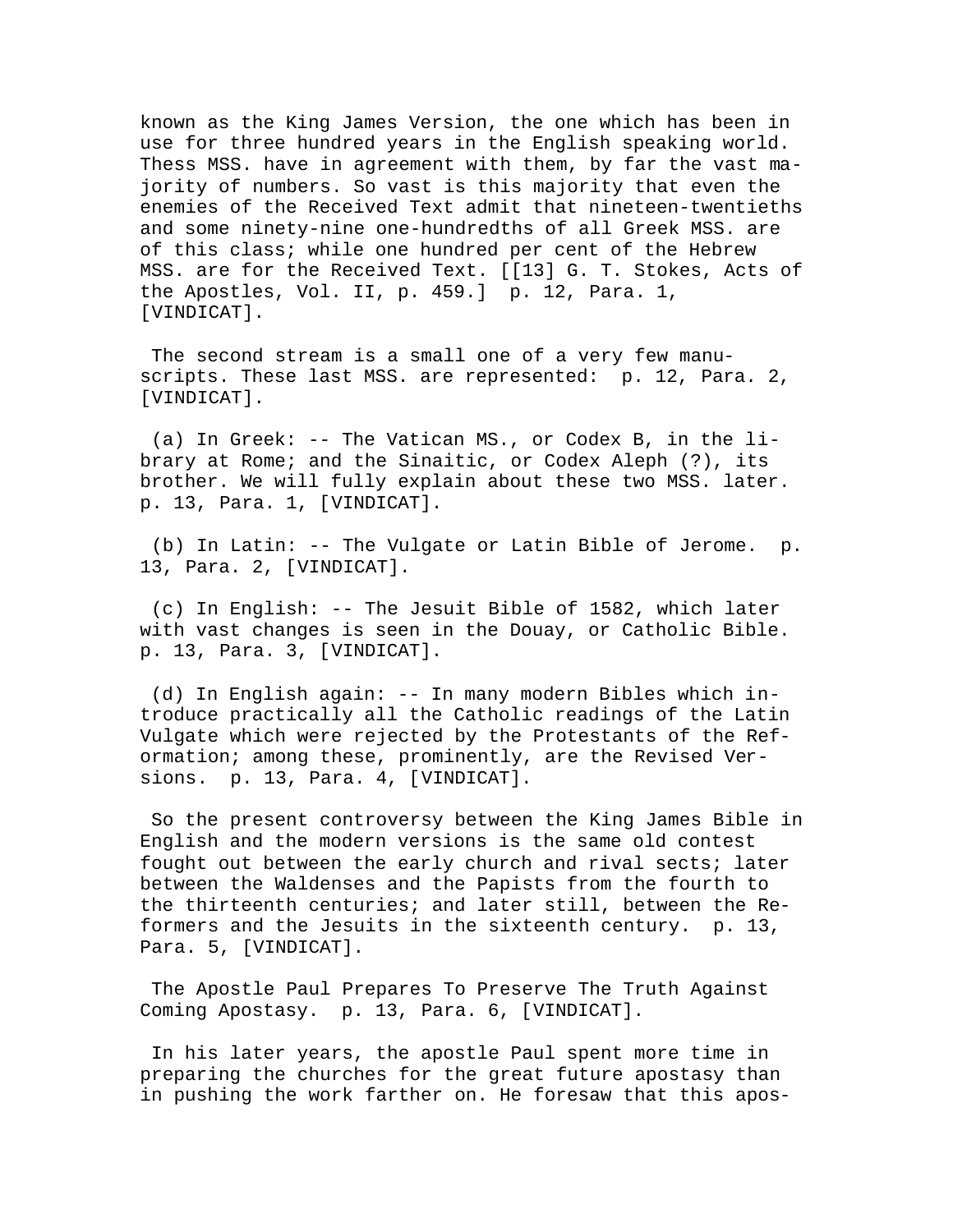tasy would arise in the west. Therefore, he spent years laboring to anchor the Gentile churches of Europe to the churches of Judea. The Jewish Christians had back of them 1500 years of training. Throughout the centuries God had so molded the Jewish mind that it grasped the idea of sin; of an invisible Godhead; of man's serious condition; of the need for a divine Redeemer. But throughout these same centuries, the Gentile world had sunk lower and lower in frivolity, heathenism, and debauchery. It is worthy of notice that the apostle Paul wrote practically all of his epistles to the Gentile churches, -- To Corinth, to Rome, to Philippi, etc. He wrote almost no letters to the Jewish Christians. Therefore, the great burden of his closing days was to anchor the Gentile churches of Europe to the Christian churches of Judea. In fact, it was to secure this end that he lost his life. p. 13, Para. 7, [VINDICAT].

 "St. Paul did his best to maintain his friendship and alliance with the Jerusalem Church. To put himself right with them, he traveled up to Jerusalem, when fresh fields and splendid prospects were opening up for him in the West. For this purpose he submitted to several days restraint and attendance in the Temple, and the results vindicated his determination." [[14] Stokes. The Acts of the Apostles, Vol. II, p. 439.] p. 13, Para. 8, [VINDICAT].

 This is how Paul used churches in Judea as a base, -- "For ye, brethren, became followers of the churches of God which in Judea are in Christ Jesus: for ye also have suffered like things of your own countrymen, even as they have of the Jews." *I Thess. 2:14.* p. 14, Para. 1, [VINDICAT].

 "There is not a word here of the church of Rome being the model after which the other churches were to be formed; it had no such pre-eminence: -- this honor belonged to the churches of Judea; it was according to them, not the church at Rome, that the apostolic churches were modeled. The purest of all the apostolic churches was that of the Thessalonians, and this was formed after the Christian churches in Judea. Had any pre-eminence or authority belonged to the church of Rome, the apostle would have proposed this as a model to all those which he formed, either in Judea, Asia Minor, Greece, or Italy." [[15] Dr. Adam Clarke, Commentary on N. T., Vol. II, p. 544.] p. 14, Para. 2, [VINDICAT].

 Early Corruption OF Bible MSS. p. 14, Para. 3, [VINDICAT].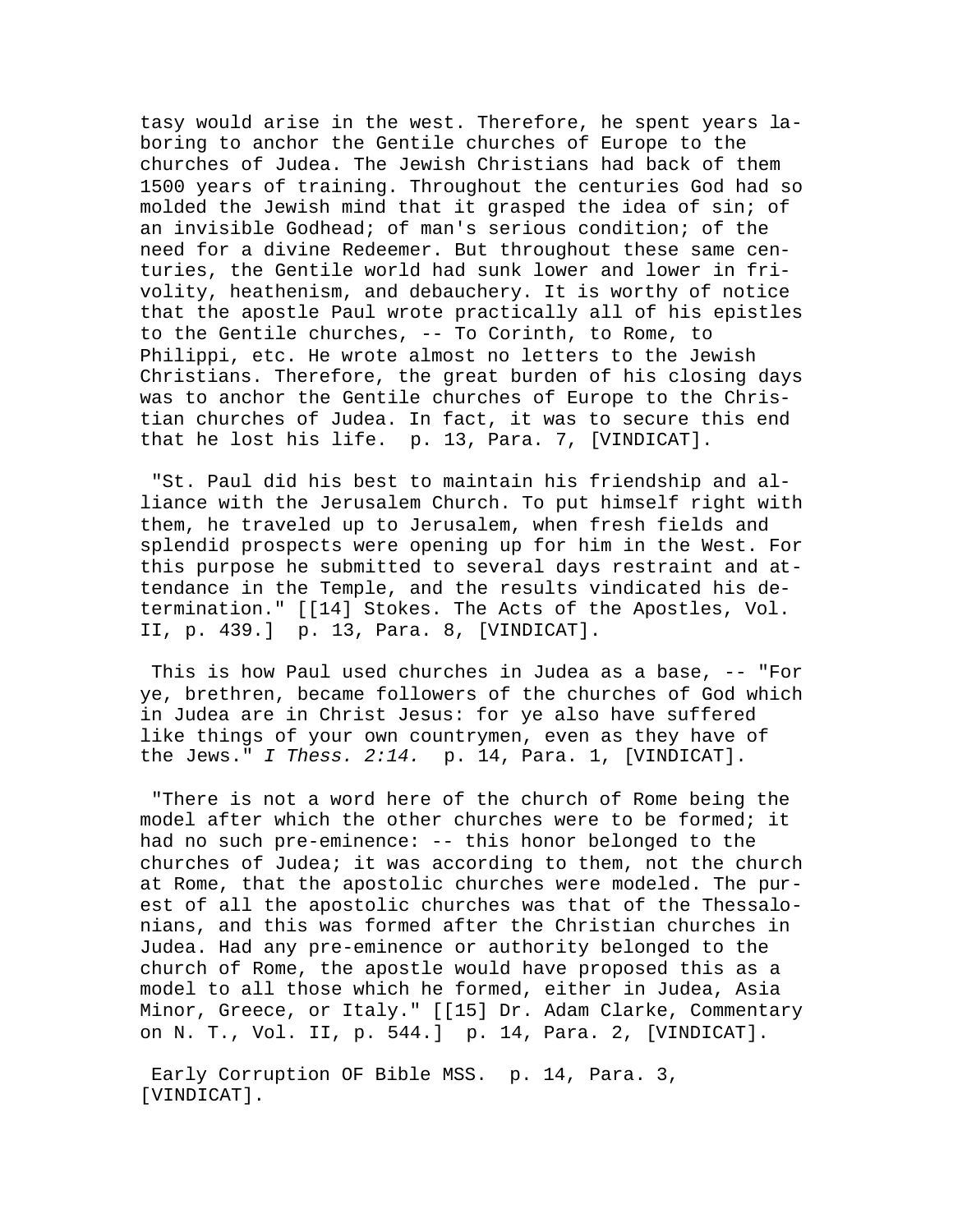The last of the apostles to pass away was John. His death is usually placed about 100 A.D. In his closing days, he cooperated in the collecting and forming of those writings we call the New Testament. [16] An ordinary careful reading of Acts, Chapter 15, will prove the scrupulous care with which the early church guarded her sacred writings. And so well did God's true people through the ages with which the early church guarded her sacred writings. And so well did God's true people through the ages agree on what was Scripture and what was not, that no general council of the church, until that of Trent (1645) dominated by the Jesuits, dared to say anything as to what books should comprise the Bible or what texts were or were not spurious. [17] [[16] Eusebius, Eccles. History, book III, Chap. 24. [17] Dean Stanley, Essays on Church and State, p. 136.] p. 15, Para. 1, [VINDICAT].

 While John lived, heresy could make no serious headway. He had hardly passed away, however, before perverse teachers infested the Christian Church. The doom of heathenism, as a controlling force before the superior truths of Christianity, was soon foreseen by all. These years were times which saw the New Testament books corrupted in abundance. p. 15, Para. 2, [VINDICAT].

 Eusebius is witness to this fact. He also relates that the corrupted manuscripts were so prevalent that agreement between the copies was hopeless; and that those who were corrupting the Scriptures, claimed that they really were correcting them. [[18] Eusebius, Eccles. History, book V., Chap. 28.] p. 15, Para. 3, [VINDICAT].

 When the warring sects had been consolidated under the iron hand of Constantine, this heretical potentate adopted the Bible which combined the contradictory versions into one, and so blended the various corruptions with the bulk of pure teachings as to give sanction to the great apostasy now seated on the throne of power. p. 15, Para. 4, [VINDICAT].

 Beginning shortly after the death of the apostle John, four names stand out in prominence whose teachings contributed both to the victorious heresy and to the final issuing of manuscripts of a corrupt New Testament. These names are, 1, Justin Martyr, 2, Tatian, 3, Clement of Alexandria, and 4, Origen. We shall speak first of Justin Martyr. p. 15,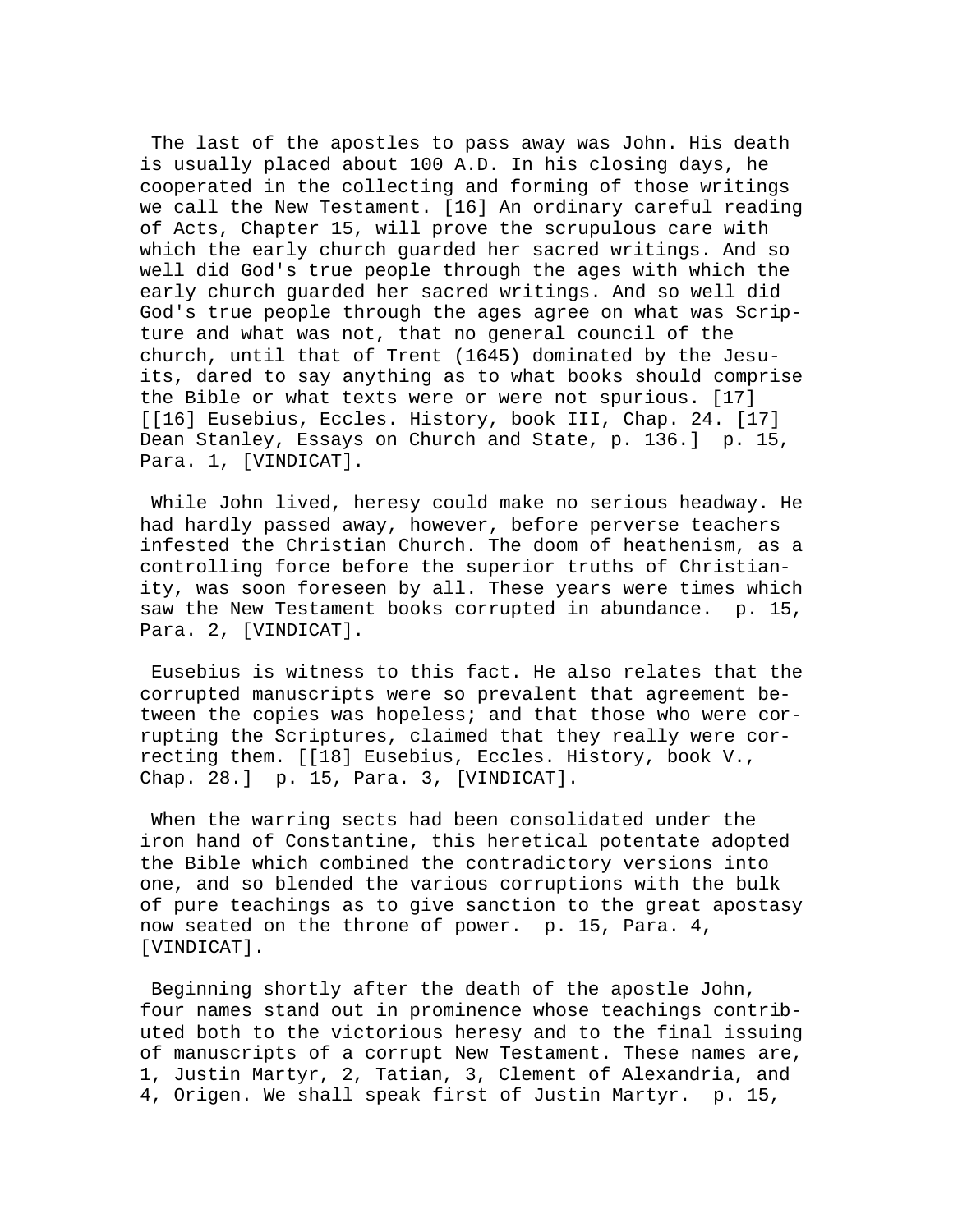Para. 5, [VINDICAT].

 The year in which the apostle John died, 100 A.D., is given as the date in which Justin Martyr was born. Justin, originally a pagan and of pagan parentage, afterward embraced Christianity and although he is said to have died at heathen hands for his religion, nevertheless, his teachings were of a heretical nature. Even as a Christian teacher, he continued to wear the robes of a pagan philosopher. p. 15, Para. 6, [VINDICAT].

 In the teachings of Justin Martyr, we begin to see how muddy the stream of pure Christian doctrine was running among the heretical sects fifty years after the death of the apostle John. It was in Tatian, Justin Martyr's pupil, that these regrettable doctrines were carried to alarming lengths, and by his hand committed to writing. After the death of Justin Martyr in Rome, Tatian returned to Palestine and embraced the Gnostic heresy. This same Tatian wrote a Harmony of the Gospels which was called the Diatessaron, meaning four in one. The Gospels were so notoriously corrupted by his hand that in later years a bishop of Syria, because of the errors, was obliged to throw out of his churches no less than two hundred copies of this Diatessaron, since church members were mistaking it for the true Gospel. [[19] Encyclopedias, "Tatian."] p. 16, Para. 1, [VINDICAT].

We come now to Tatians's pupil known as Clement of Alexandria, 200 A.D. [20] He went much farther than Tatian in that he founded a school at Alexandria which instituted propaganda along these heretical lines. Clement expressly tells us that he would not hand down Christian teachings, pure and unmixed, but rather clothed with precepts of pagan philosophy. All the writings of the outstanding heretical teachers were possessed by Clement, and he freely quoted from their corrupted MSS. as if they were the pure words of Scripture. [21] His influence in the depravation of Christianity was tremendous. But his greatest contribution, undoubtedly, was the direction given to the studies and activities of Origen, his famous pupil. [[20] J. Hamlyn Hill, The Diatessaron of Tatian, p. 9. [21] Dean Burgon, The Revision Revised, p. 336.] p. 16, Para. 2, [VINDICAT].

 When we come to Origen, we speak the name of him who did the most of all to create and give direction to the forces of apostasy down through the centuries. It was he who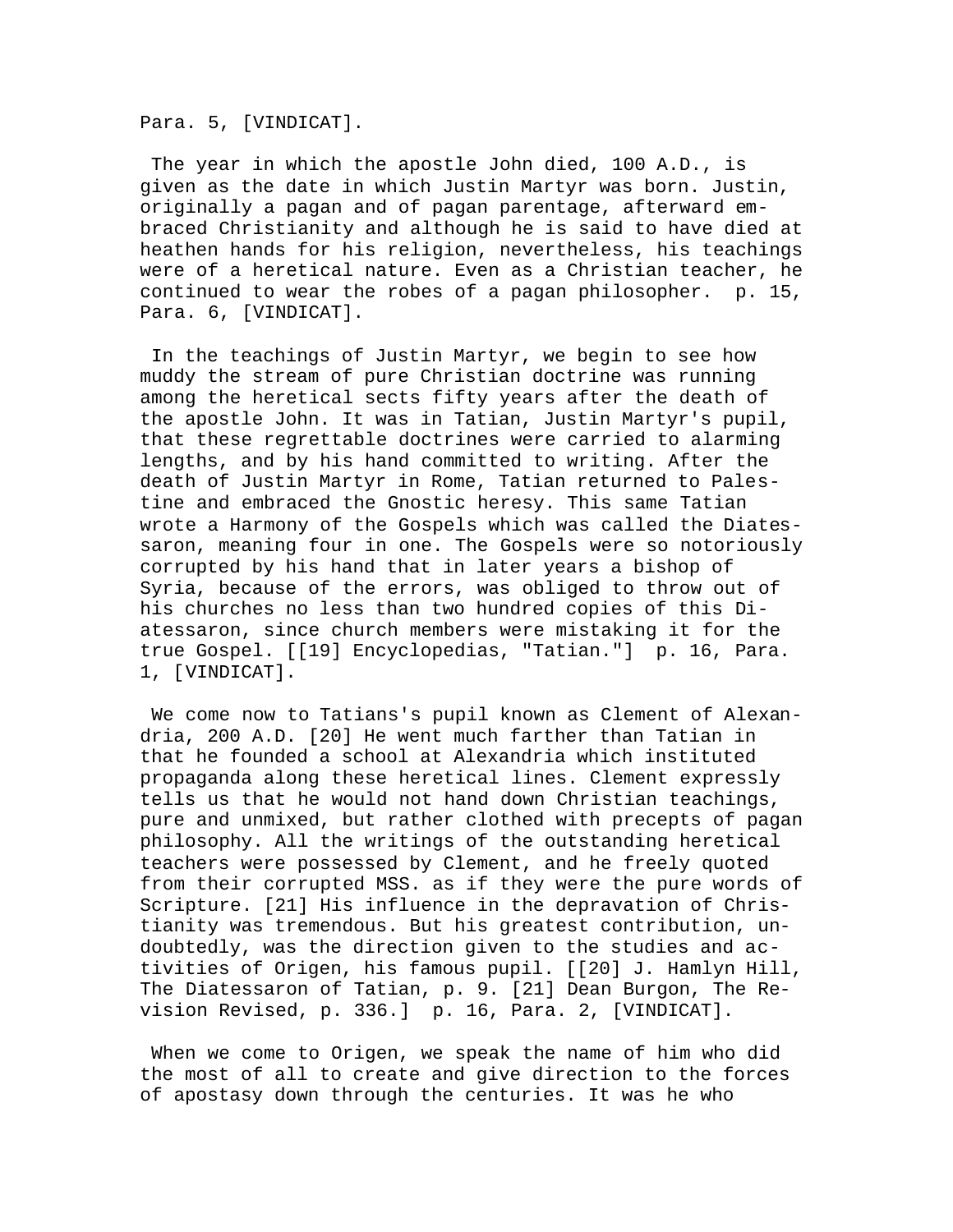mightily influenced Jerome, the editor of the Latin Bible known as the Vulgate. Eusebius worshiped at the altar of Origen's teachings. He claims to have collected eight hundred of Origen's letters, to have used Origen's six-column bible, the Hexapla, in his Biblical labors. Assisted by Pamphilus, he restored and preserved Origen's library. Origen's corrupted MSS. of the Scriptures were well arranged and balanced with subtlety. The last one hundred years have seen much of the so-called scholarship of European and English Christianity dominated by the subtle and powerful influence of Origen. p. 16, Para. 3, [VINDICAT].

 Origen had so surrendered himself to the furore of turning all Bible events into allegories that he, himself, says, "The Scriptures are of little use to those who understand them as they are written." [22] In order to estimate Origen rightly, we must remember that as a pupil of Clement, he learned the teachings of the Gnostic heresy and like his master, lightly esteemed the historical basis of the Bible. As Schaff says, "His predilection for Plato (the pagan philosopher) led him into many grand and fascinating errors." [23] He made himself acquainted with the various heresies and studied under the heathen Ammonius Saccas, founder of Neo-Platonism. [[22] Mcclintock and Strong, Art. "Origen." [23] Dr. Schaff, Church History, Vol. II, p. 791.] p. 17, Para. 1, [VINDICAT].

 He taught that the soul existed from eternity before it inhabited the body, and that after death, it migrated to a higher or a lower form of life according to the deeds done in the body; and finally all would return to the state of pure intelligence, only to begin again the same cycles as before. He believed that the devils would be saved, and that the stars and planets had souls, and were, like men, on trial to learn perfection. In fact, he turned the whole law and Gospel into an allegory. p. 17, Para. 2, [VINDICAT].

 Such was the man who from his day to this has dominated the endeavors of destructive textual critics. One of the greatest results of his life, was that his teachings became the foundation of that system of education called Scholasticism, which guided the colleges of Latin Europe for nearly one thousand years during the Dark Ages. p. 17, Para. 3, [VINDICAT].

Origenism flooded the Catholic Church through Jerome, the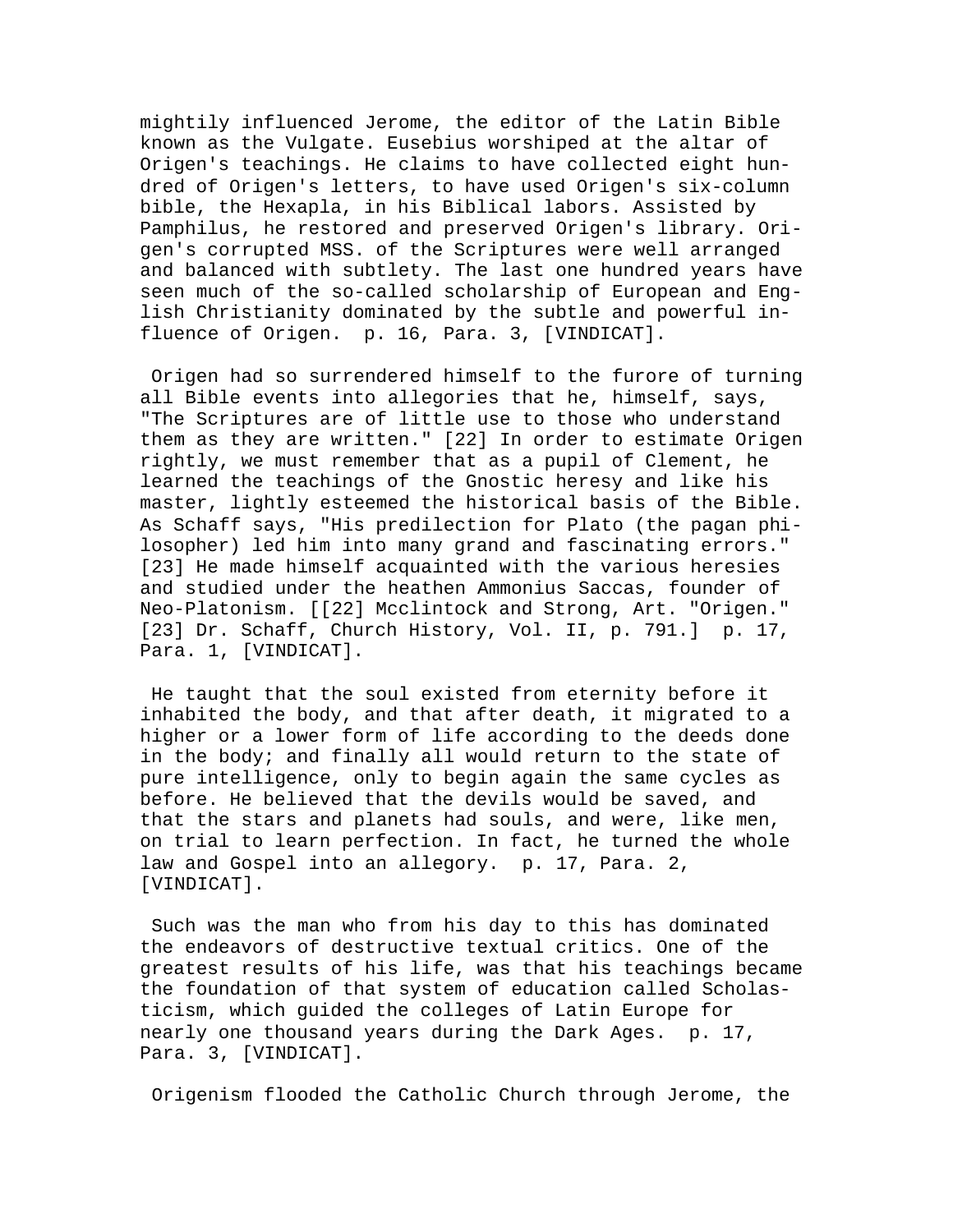father of Latin Christianity. "I love ... the name of Origen," says the most distinguished theologian of the Roman Catholic Church since 1850, "I will not listen to the notion that so great a soul was lost." [[24] Dr. Newman, Apologia pro vita sus, Chapter VII, p. 282.] p. 18, Para. 1, [VINDICAT].

 A final word from the learned Scrivener will indicate how early and how deep were the corruptions of the sacred manuscripts: p. 18, Para. 2, [VINDICAT].

 "It is no less true to fact than paradoxical in sound, that the worst corruptions to which the New Testament has ever been subjected, originated within a hundred years after it was composed; that Irenaeus (A.D. 150), and the African Fathers, and the whole Western, with a portion of the Syrian Church, used far inferior manuscripts to those employed by Stunica, or Erasmus, or Stephens thirteen centuries later, when moulding the Textus Receptus." [[25] Scrivener, Introduction to N. T. Criticism, 3rd Edition, p. 511.] p. 18, Para. 3, [VINDICAT].

 The basis was laid to oppose a mutilated Bible to the true one. How these corruptions found their way down the centuries and reappear in our revised and modern Bibles, the following pages will tell. p. 18, Para. 4, [VINDICAT].

 Chapter II. -- The Bible Adopted by Constantine and the Pure Bible of the Waldenses. p. 19, Para. 1, [VINDICAT].

 CONSTANTINE became emperor of Rome in 312 A.D. A little later he embraced the Christian faith for himself and for his empire. As this so-called first Christian emperor took the reins of the civil and spiritual world to bring about the amalgamation of paganism and Christianity, he found three types of manuscripts, or Bibles, vying for supremacy: the Textus Receptus or Constantinopolitan, the Palestinian or Eusebio-Origen, and the Egyptian of Hesychius, [1] The adherents of each claimed superiority for their manuscript. Particularly was there earnest contention between the advocates of the Textus Receptus and those of the Eusebio-Origen text. [2] The defenders of the Textus Receptus were of the humbler class who earnestly sought to follow the early church. The Eusebio-Origen text was the product of the intermingling of the pure word of God and Greek philosophy in the mind of Origen. It might be called the adaptation of the Word of God to Gnosticism. [[1] N. B. Swete,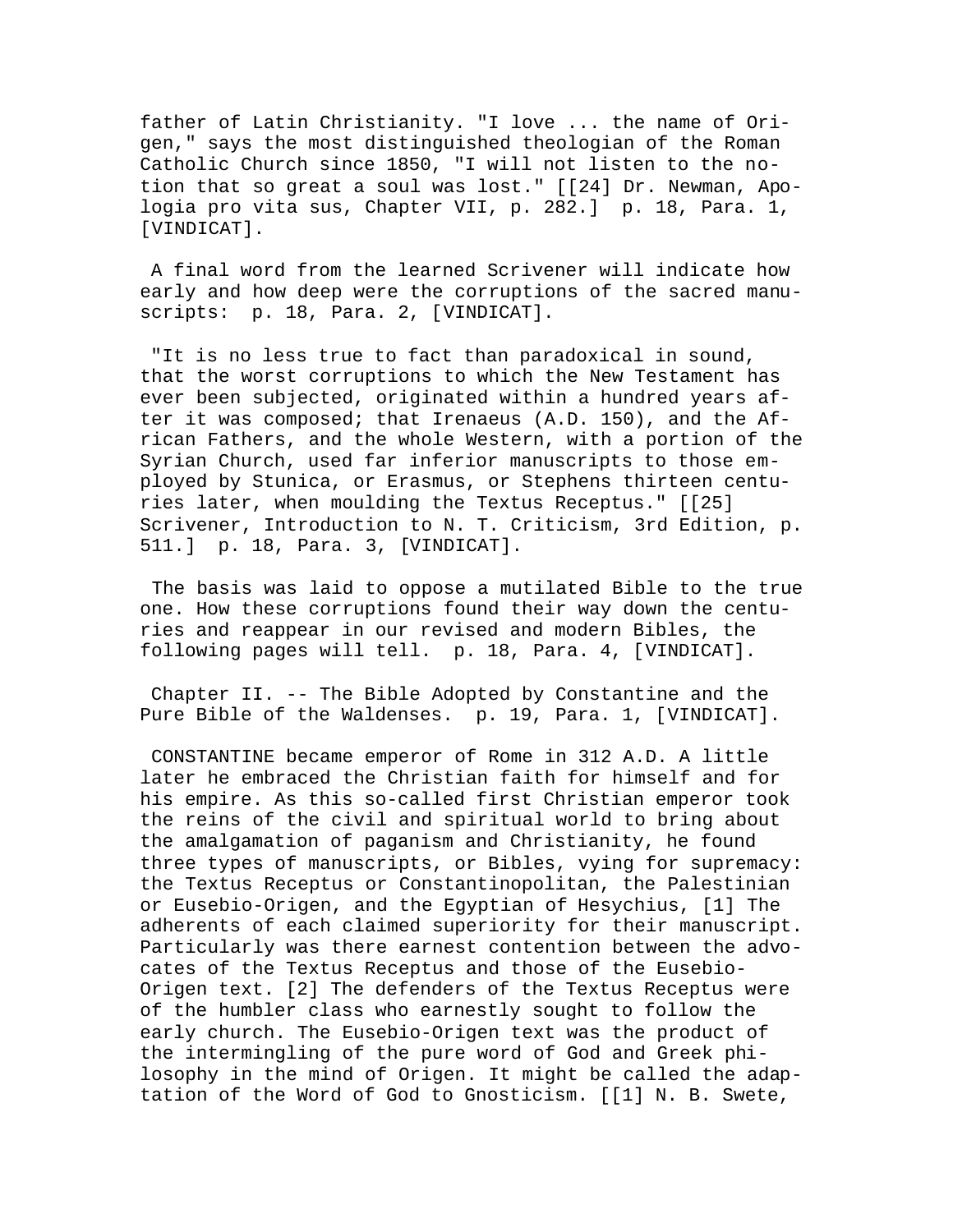Introduction to the Old Testament in Greek, pp. 76-86. [2] Hort's Introduction, p. 138.] p. 19, Para. 2, [VINDICAT].

 As the Emperor Constantine embraced Christianity, it became necessary for him to choose which of these Bibles he would sanction. Quite naturally he preferred the one edited by Eusebius and written by Origen, the outstanding intellectual figure that had combined Christianity with Gnosticism in his philosophy, even as Constantine himself was the political genius that was seeking to unite Christianity with pagan Rome. Constantine regarded himself as the director and guardian of this anomalous world church, and as such he was responsible for selecting the Bible for the great Christian centers. His predilection was for the type of Bible whose readings would give him a basis for his imperialistic ideas of the great state church, with ritualistic ostentation and unlimited central power. The philosophy of Origen was well suited to serve Constantine's religiopolitical theocracy. p. 19, Para. 3, [VINDICAT].

 Eusebius was a great admirer of Origen and a deep student of his philosophy. He had just edited the fifth column of the Hexapla which was Origen's Bible. Constantine chose this, and asked Eusebius to prepare fifty copies for him. Dr. Ira M. Price refers to the transaction as follows: p. 19, Para. 4, [VINDICAT].

 "Eusebius of Caesarea (260-340), the first church historian, assisted by Pamphilus or *vice versa,* issued with all its critical marks the fifth column of the Hexapla, with alternative readings from the other columns, for use in Palestine. The Emperor Constantine gave orders that fifty copies of this edition should be prepared for use in the churches." [[3] Dr. Ira M. Price, The Ancestry of Our English Bible, p. 70.] p. 20, Para. 1, [VINDICAT].

 Thus we see that Constantine chose the Hexapla Bible of Origen, one of the Eusebio-Origen type. This Bible, chosen by Constantine, was thereby given prestige and influence over the other Bibles, wherever Constantine's authority was recognized. While the Hexapla was the work of Origen, Dr. Price makes it plain that Eusebius and Pamphilus edited this work. p. 20, Para. 2, [VINDICAT].

 The Vaticanus Manuscript (Codex B) and the Sinaiticus Manuscript (Codex Aleph [the first Hebrew letter]) belong to the Eusebio-Origen type, and many authorities believe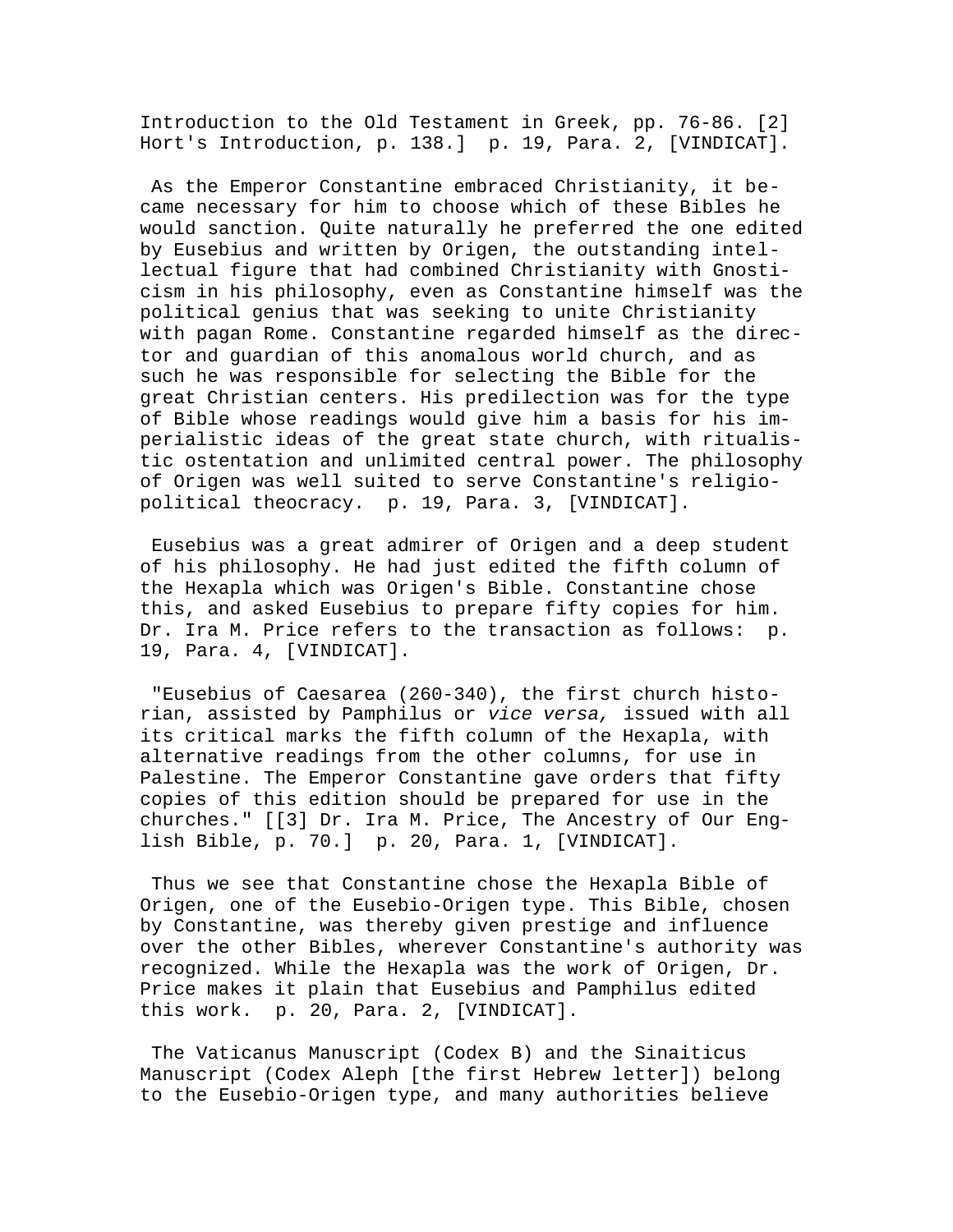that they were actually two of the fifty copies prepared for Constantine by Eusebius. Dr. Robertson singles out these two manuscripts as possibly two of the fifty Constantine Bibles. He says: p. 20, Para. 3, [VINDICAT].

 "Constantine himself ordered fifty Greek Bibles from Eusebius, Bishop of Caesarea, for the churches in Constantinople. It is quite possible that Aleph ([the first letter of the Hebrew alphabet]) and B are two of these fifty." [[4] A. T. Robertson, Introduction to Textual Criticism of N. T., p. 80.] p. 20, Para. 4, [VINDICAT].

 Both these manuscripts were written in Greek, each containing the whole Bible, we think, though parts are missing in them now. The Vatican MS. is in the Papal Museum at Rome; the Sinaitic MS. is in the Soviet Museum at Moscow, Russia. p. 20, Para. 5, [VINDICAT].

 Dr. Gregory, a recent scholar in the field of manuscripts, also thinks of them in connection with the fifty. We quote from him: p. 20, Para. 6, [VINDICAT].

 "This Manuscript (Vaticanus) is supposed, as we have seen, to have come from the same place as the Sinaitic Manuscript. I have said that these two show connections with each other, and that they would suit very well as a pair of the fifty manuscripts written at Caesarea for Constantine the Great." [[5] Dr. Gregory, The Canon and Text of the N. T., p. 345.] p. 21, Para. 1, [VINDICAT].

 The following quotation is given as evidence that the Sinaitic Manuscript was the work of Origen: p. 21, Para. 2, [VINDICAT].

 "It (Sinaitic MS.) seems to have been at one time at Caesarea; one of the correctors (probably of seventh century) adds this note at the end of Esdras, (Ezra): "This Codex was compared with a very ancient exemplar which had been corrected by the hand of the holy martyr Pamphilus (d. 309); which exemplar contained at the end, the subscription in his own hand: "Taken and corrected according to the Hexapla of Origen: Antonius compared it: I, Pamphilus, corrected it"' .... The text of Aleph bears a very close resemblance to that of B." [[6] Catholic Encyclopedia, Vol. IV, p. 86.] p. 21, Para. 3, [VINDICAT].

Two outstanding scholars, Burgon and Miller, thus express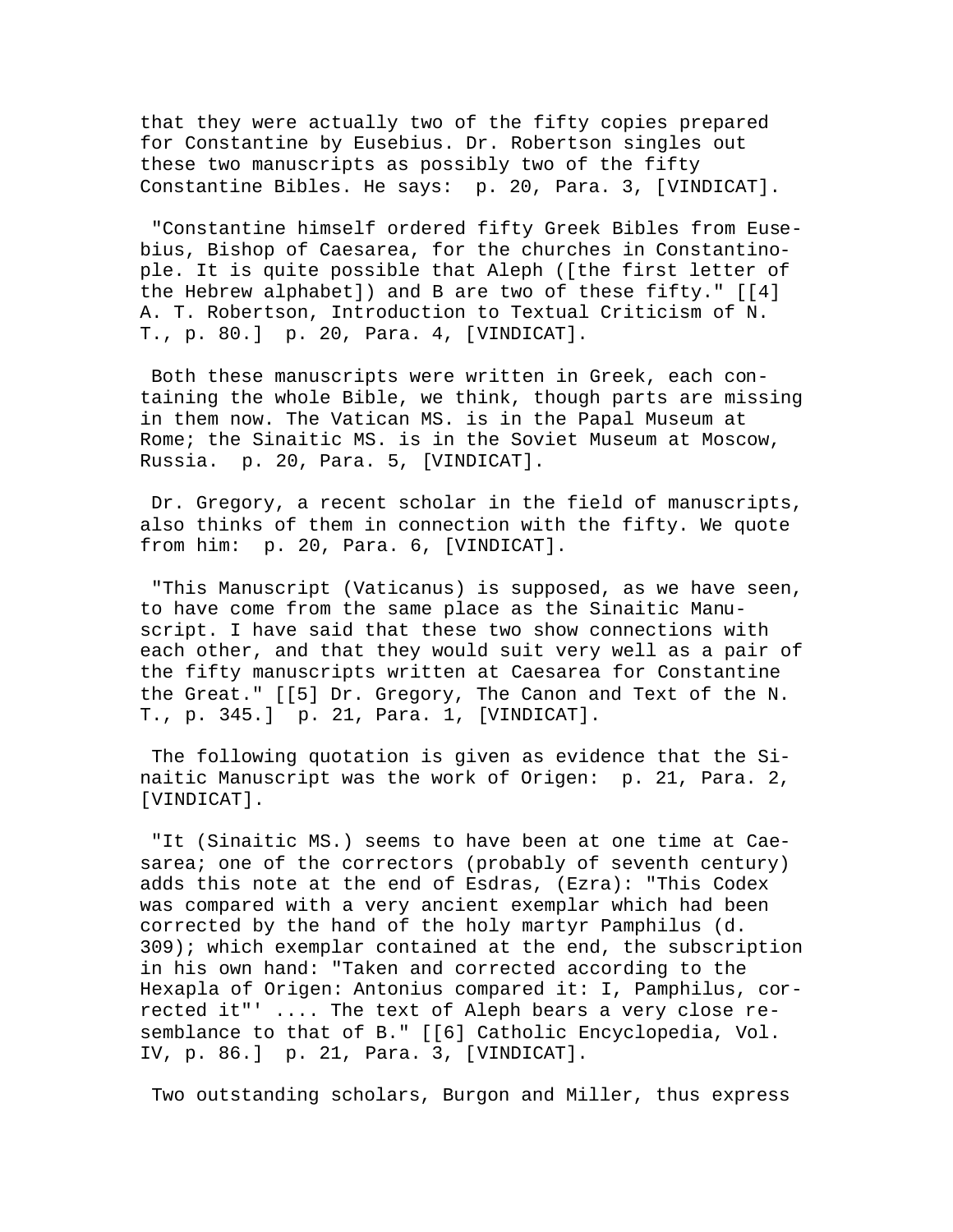their belief that in the Vaticanus and Sinaiticus MSS. we have two of the Bibles prepared by Eusebius for the Emperor: p. 21, Para. 4, [VINDICAT].

 "Constantine applied to Eusebius for fifty handsome copies, among which it is not improbable that the manuscripts B and Aleph were to be actually found. But even if this is not so, the Emperor would not have selected Eusebius for the order, if that Bishop had not been in the habit of providing copies: and Eusebius in fact carried on the work which he had commenced under his friend Pamphilus, and in which the latter must have followed the path pursued by Origen. Again, Jerome is known to have resorted to this quarter." [[7] Burgon and Miller, The Traditional Text, p. 163.] p. 21, Para. 5, [VINDICAT].

 Both admirers and foes of the Vaticanus and Sinaiticus Manuscripts admit and contend that these two Codices are remarkably similar. They are so near together as to compel one to believe that they were of common origin. Dr. Philip Schaff says: p. 21, Para. 6, [VINDICAT].

 "The Roman editors contend, of course, for the primacy of the Vatican against the Sinaitic MS., but admit that they are not far apart." [[8] Dr. Philip Schaff, Companion to the Greek Testament, p. 115, N. 1.] p. 22, Para. 1, [VINDICAT].

 Eusebius, the author of the Vaticanus, was a great admirer of Origen as noted above, transmitted his views, and preserved and edited his works. Whether or not the Vaticanus and Sinaiticus were actually two of the fifty Bibles furnished by Eusebius for Constantine, at least they belonged to the same family as the Hexapla, the Eusebio-Origen type. So close were the relations of Origen, Eusebius, and Jerome, that Dr. Scrivener says: p. 22, Para. 2, [VINDICAT].

 "The readings approved by Origen, Eusebius, and Jerome should closely agree." [[9] Dr. scrivener, Introduction to the Criticism of the N. T., Vol. II, p. 270.] p. 22, Para. 3, [VINDICAT].

 It is evident that the so-called Christian Emperor gave to the Papacy his indorsement of the Eusebio-Origen Bible. It was from this type of manuscript that Jerome translated the Latin Vulgate which became the authorized Catholic Bible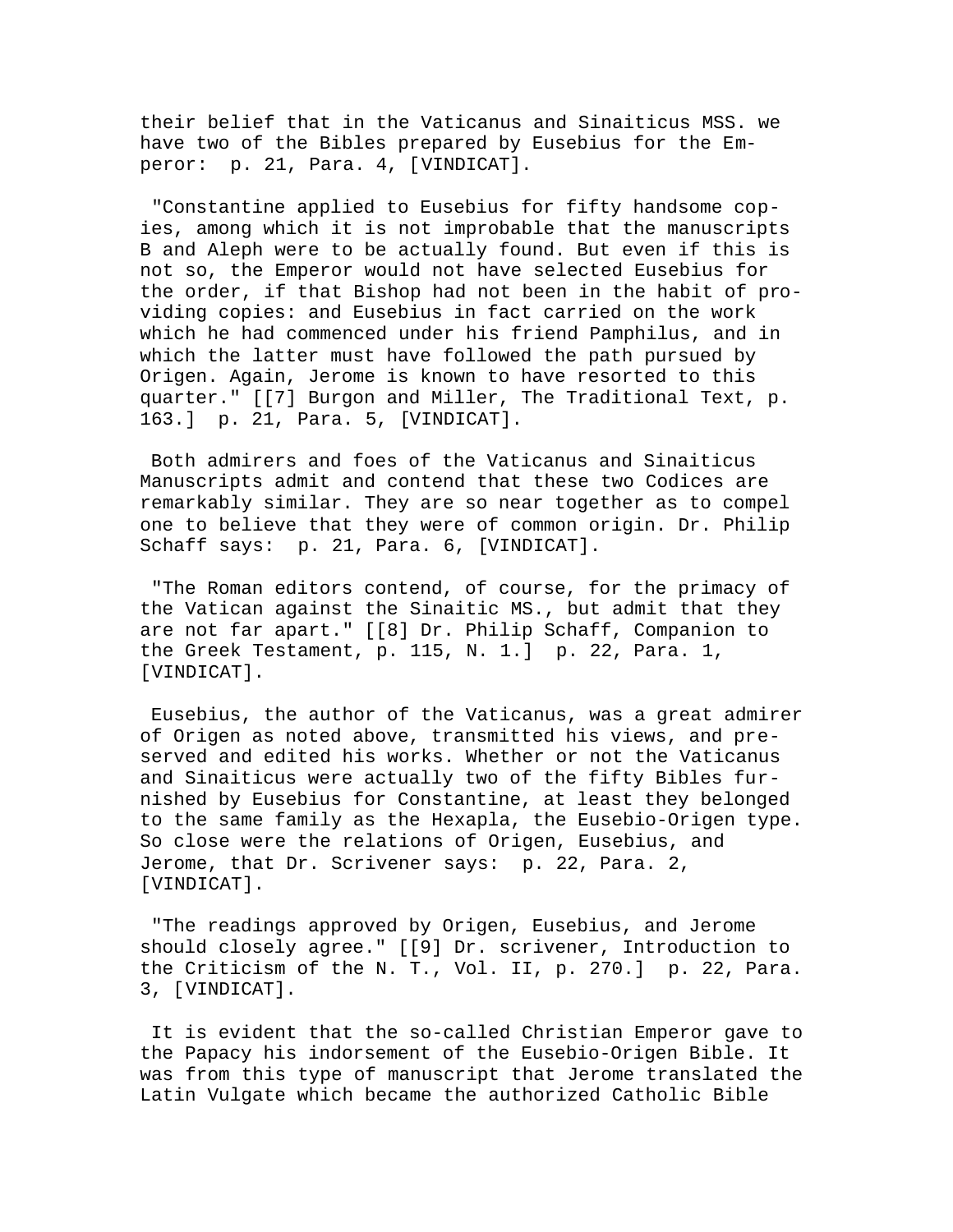for all time. p. 22, Para. 4, [VINDICAT].

 The Latin Vulgate, the Sinaiticus, the Vaticanus, the Hexapla, Jerome, Eusebius, and Origen, are terms for ideas that are inseparable in the minds of those who know. The type of Bible selected by Constantine has held the dominating influence at all times in the history of the Catholic Church. This Bible was different from the Bible of the Waldenses, and, as a result of this difference, the Waldenses were the object of hatred and cruel persecution, as we shall now show. In studying this history, we shall see how it was possible for the pure manuscripts, not only to live, but actually to gain the ascendancy in the face of powerful opposition. p. 22, Para. 5, [VINDICAT].

 A Channel Of Communication From The Churches In Judea Carried Pure Manuscripts To The Primitive Christians In Western Lands. p. 22, Para. 6, [VINDICAT].

 Attentive observers have repeatedly been astonished at the unusual phenomenon exhibited in the meteoric history of the Bible adopted by Constantine. Written in Greek, it was disseminated at a time when Bibles were scarce, owing to the unbridled fury of the pagan emperor, Diocletian. We should naturally think that it would therefore continue long. Such was not the case. p. 23, Para. 1, [VINDICAT].

 The echo of Diocletian's warfare against the Christians had hardly subsided, when Constantine assumed the imperial purple. Even so far as Great Britain, had the rage of Diocletian penetrated. One would naturally suppose that the Bible which had received the promotion of Constantine, especially when disseminated by that emperor who was the first to show favor to the religion of Jesus, would rapidly have spread everywhere in those days when imperial favor meant everything. The truth is, the opposite was the outcome. It flourished for a short space. The span of one generation sufficed to see it disappear from popular use as if it had been struck by some invisible and withering blast. We turn with amazement to discover the reason for this phenomenon. p. 23, Para. 2, [VINDICAT].

 This chapter will show that the Textus Receptus was the Bible in possession and use in the Greek Empire, in the countries of Syrian Christianity, in northern Italy, in southern France, and in the British Isles in the second century. This was a full century and more before the Vati-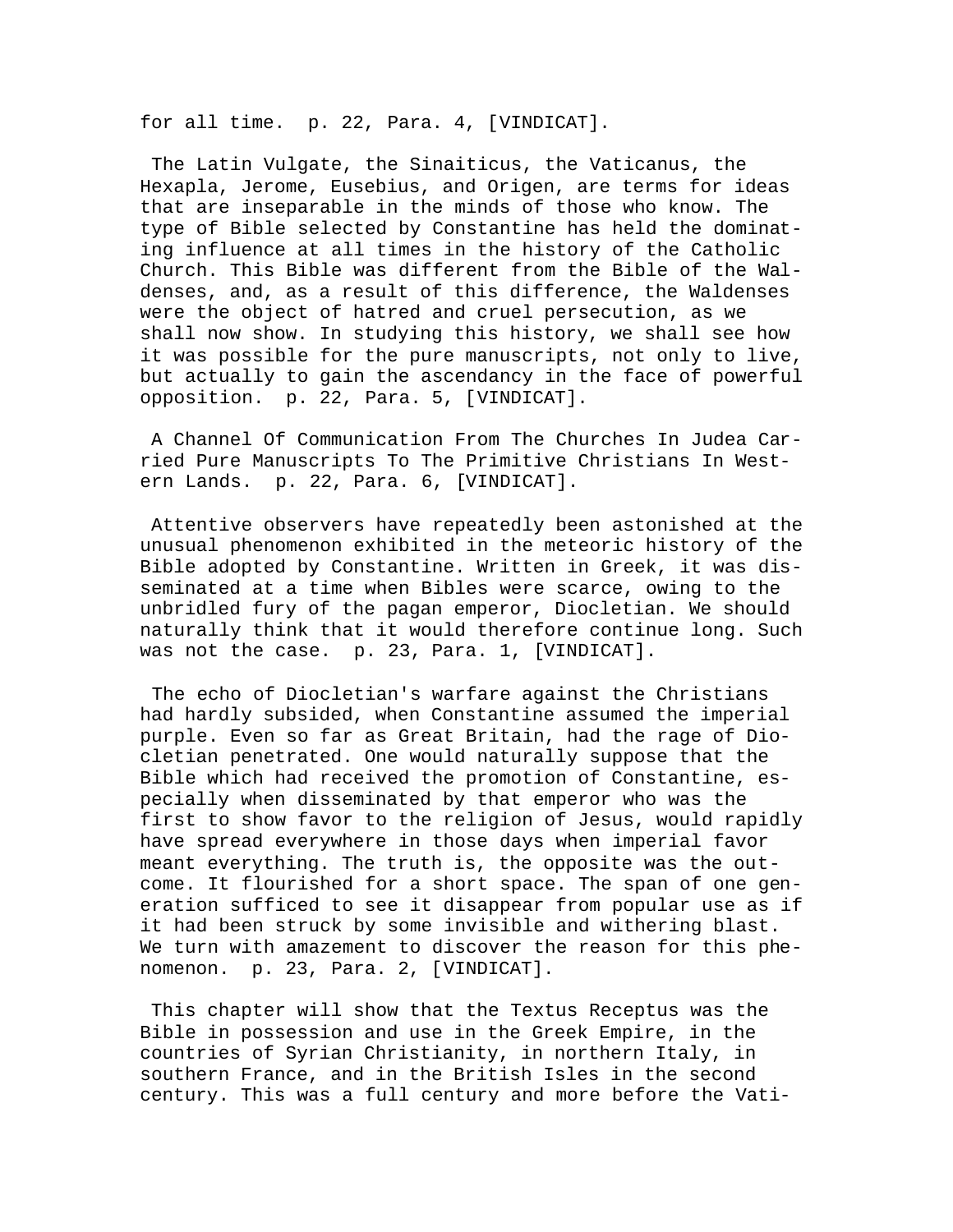canus and the Sinaiticus saw the light of day. [10] When the apostles of the Roman Catholic Church entered these countries in later centuries they found the people using the Textus Receptus; and it was not without difficulty and a struggle that they were able to displace it and to substitute their Latin Vulgate. This chapter will likewise show that the Textus Receptus belongs to the type of these early apostolic manuscripts that were brought from Judea, and its claim to priority over the Vaticanus and Sinaiticus will be established. [[10] Burgon, Revision Revised, p. 27.] p. 23, Para. 3, [VINDICAT].

 Early Greek Christianity -- Which Bible? p. 23, Para. 4, [VINDICAT].

 First of all, the Textus Receptus was the Bible of early Eastern Christianity. Later it was adopted as the official text of the Greek Catholic Church. There were local reasons which contributed to this result. But probably, far greater reasons will be found in the fact that the Received Text had authority enough to become, either in itself or by its translation, the Bible of the great Syrian Church; of the Waldensian Church of northern Italy; of the Gallic Church in southern France; and of the Celtic Church in Scotland and Ireland; as well as the official Bible of the Greek Catholic Church. All these churches, some earlier, some later, were in opposition to the Church of Rome and at a time when the Received Text and these Bibles of the Constantine type were rivals. They, as represented in their descendants, are rivals to this day. The Church of Rome built on the Eusebio-Origen type of Bible; these others built on the Received Text. Therefore, because they, themselves, believed that the Received Text was the true apostolic Bible, and further, because the Church of Rome arrogated to itself the power to choose a Bible which bore the marks of systematic depravation, we have the testimony of these five churches to the authenticity and the apostolicity of the Received Text. The following quotation from Dr. Hort is to prove that the Received Text was the Greek New Testament of the East. Note that Dr. Hort always calls it the Constantinopolitan or Antiochian Text: p. 24, Para. 1, [VINDICAT].

 "It is no wonder that the traditional Constaninopolitan text, whether formally official or not, was the Antiochian text of the fourth century. It was equally natural that the text recognized at Constantinople should eventually become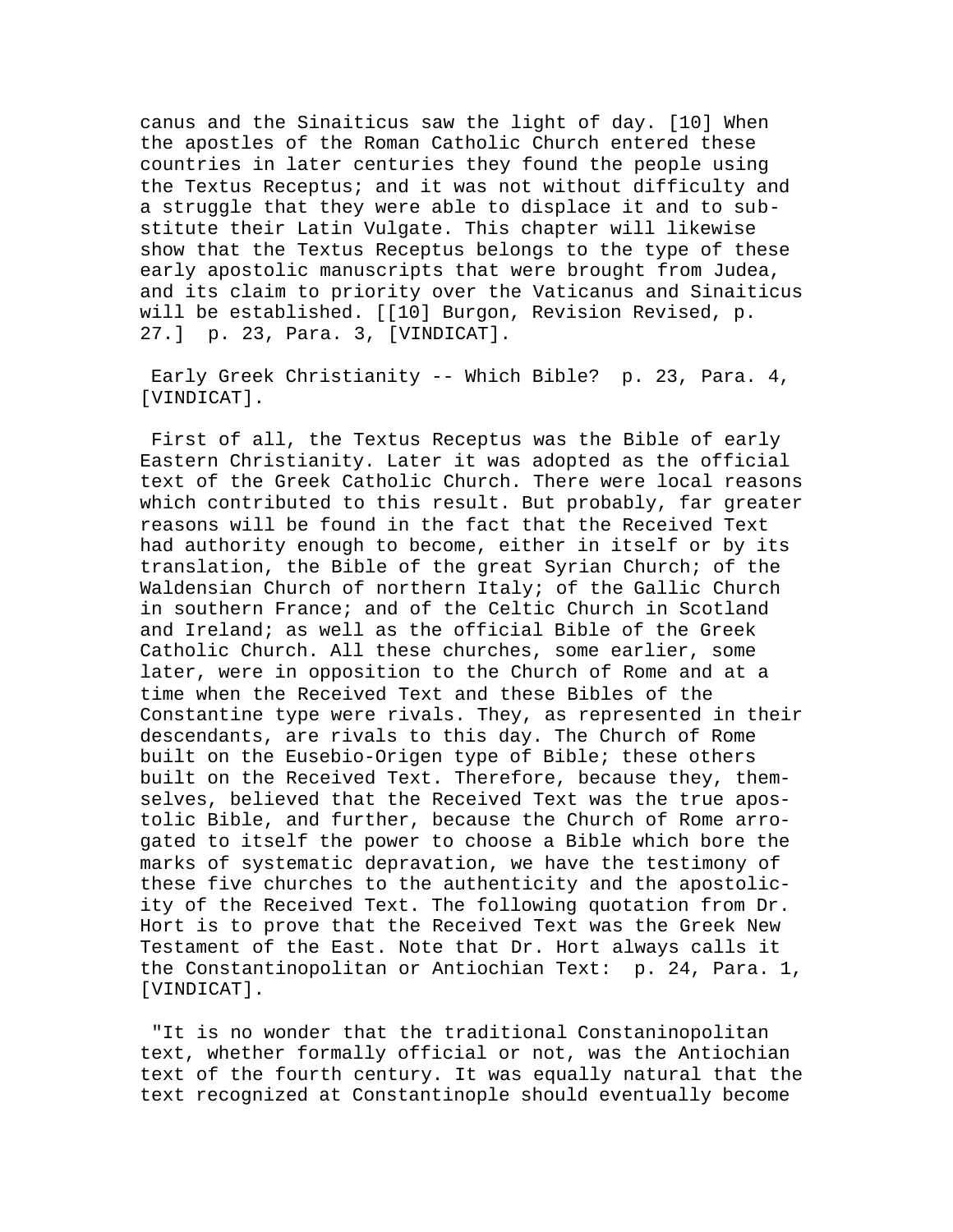in practice the standard New Testament of the East." [[1] Hort's Introduction, p. 143. See also Burgon Revision Revised, p. 134.] p. 24, Para. 2, [VINDICAT].

 Early Syrian Christianity -- Which Bible? p. 24, Para. 3, [VINDICAT].

 It was at Antioch, capital of Syria, that the believers were first called Christians. And as time rolled on, the Syrian-speaking Christians could be numbered by the thousands. It is generally admitted, that the Bible was translated from the original languages into Syrian about 150 A.D. [12] This version is known as the Peshitto (the correct or simple). This Bible even today generally follows the Received Text. [12] [[12] Burgon, revision Revised, p. 27. Noted.] p. 25, Para. 1, [VINDICAT].

 One authority tells us that, -- p. 25, Para. 2, [VINDICAT].

 "The Peshitto in our days is found in use amongst the Nestorians, who have always kept it, by the Monophysites on the plains of Syria, the Christians of St. Thomas in Malabar, and by the Maronites, on the mountain terraces of Lebanon." [[14] Burgon and Miller, The Traditional Text, p. 128.] p. 25, Para. 3, [VINDICAT].

 Having presented the fact, that the Bible of early Greek Christianity and early Syrian Christianity was not of the Eusebio-Origen or Vaticanus type, but the Received Text, we shall now show that the early Bible of northern Italy, of southern France, and of Great Britain was also the Received Text. p. 25, Para. 4, [VINDICAT].

 The type of Christianity which first was favored, then raised to leadership by Constantine was that of the Roman Papacy. But this was not the type of Christianity that first penetrated Syria, northern Italy, southern France, and Great Britain. [15] The ancient records of the first believers in Christ in those parts, disclose a Christianity which is not Roman but apostolic. These lands were first penetrated by missionaries, not from Rome, but from Palestine and Asia Minor. and the Greek New Testament, the Received Text they brought with them, or its translation, was of the type from which the Protestant Bibles, as the King James in English, and the Lutheran in German, were translated. We shall presently see that it differed greatly from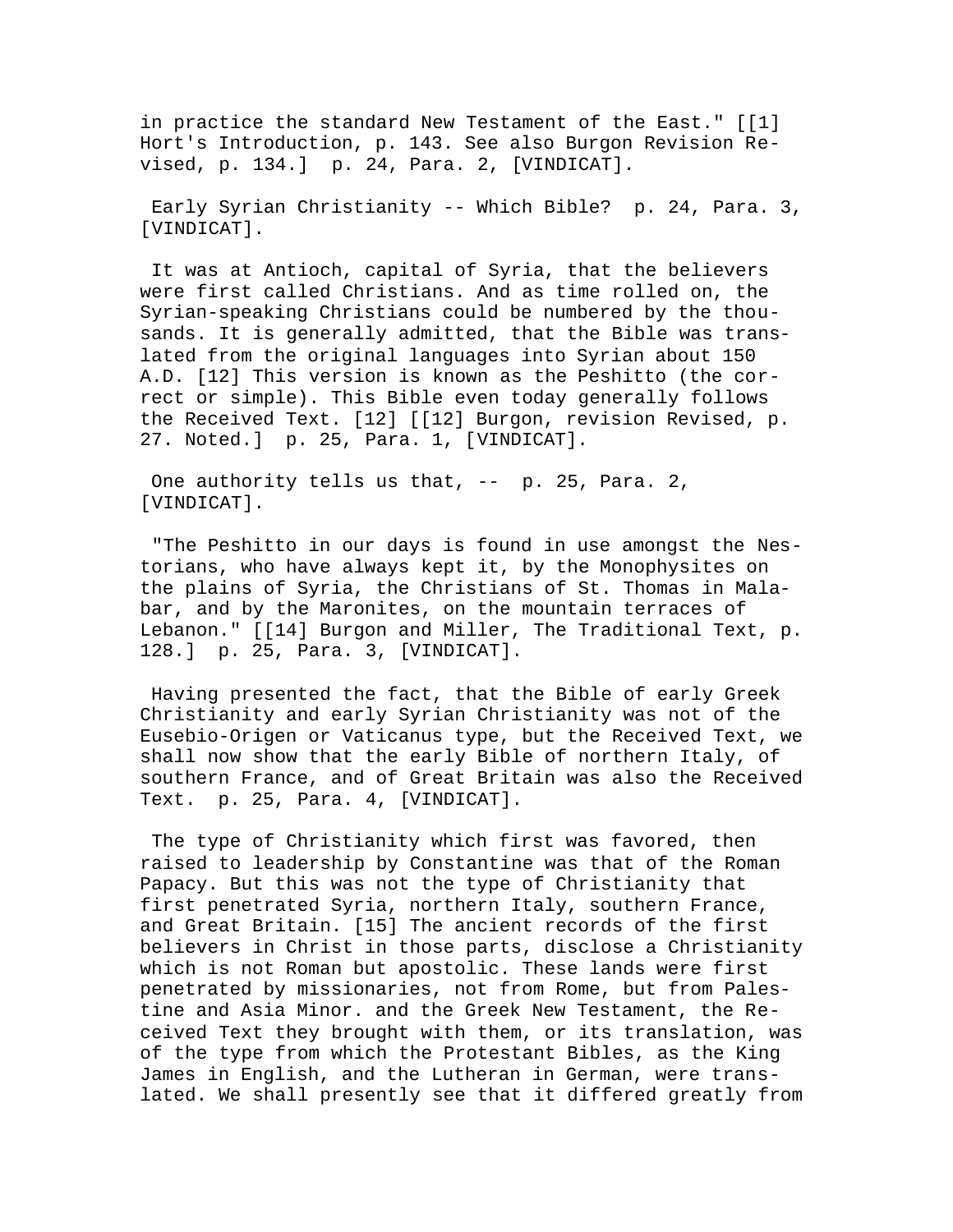the Eusebio-Origen Greek New Testament. [[15] Dr. T. V. Moore, The Culdee Church, Chapters 3 and 4.] p. 25, Para. 5, [VINDICAT].

Early England -- Which Bible? p. 25, Para. 6, [VINDICAT].

 Onward then pushed those heroic bands of evangelists to England, to southern France, and northern Italy. The Mediterranean was like the trunk of a tree with branches running out to these parts, the roots of the tree being in Judea or Asia Minor, from whence the sap flowed westward to fertilize the distant lands. History does not possess any record of heroism superior to the sacrifices and sufferings of the early Christians in the pagan West. The first believers of ancient Britain nobly held their ground when the pagan Anglo-Saxons descended on the land like a flood. Dean Stanley holds it against Augustine, the missionary sent by the Pope in 596 A.D. to convert England, that he treated with contempt the early Christian Britons. [16] Yes, more, he connived with the Anglo-Saxons in their frightful extermination of that pious people. And after Augustine's death, when those same pagan Anglo-Saxons so terrified the papal leaders in England that they fled back to Rome, it was the British Christians of Scotland who occupied the forsaken fields. It is evident from this that British Christianity did not come from Rome. Furthermore, Dr. Adam Clarke claims that the examination of Irish customs reveals that they have elements which were imported into Ireland from Asia Minor by early Christians. [18] [[16] Dean Stanley Memorials of Canterbury, pp. 33, 34. Quoted in Cathcart, Ancient British and Irish Churches, p. 12. [18] Dr. Clarke, Commentaries. Comment on Matt. 1:18.] p. 26, Para. 1, [VINDICAT].

 Since Italy, France, and Great Britain were once provinces of the Roman Empire, the first translations of the Bible by the early Christians in those parts were made into Latin. The early Latin translations were very dear to the hearts of these primitive churches, and as Rome did not send any missionaries toward the West before 250 A.D., the early Latin Bibles were well established before these churches came into conflict with Rome. Not only were such translations in existence long before the Vulgate was adopted by the Papacy, and well established, but the people for centuries refused to supplant their old Latin Bibles by the Vulgate. "The old Latin versions were used longest by the western Christians who would not bow to the authority of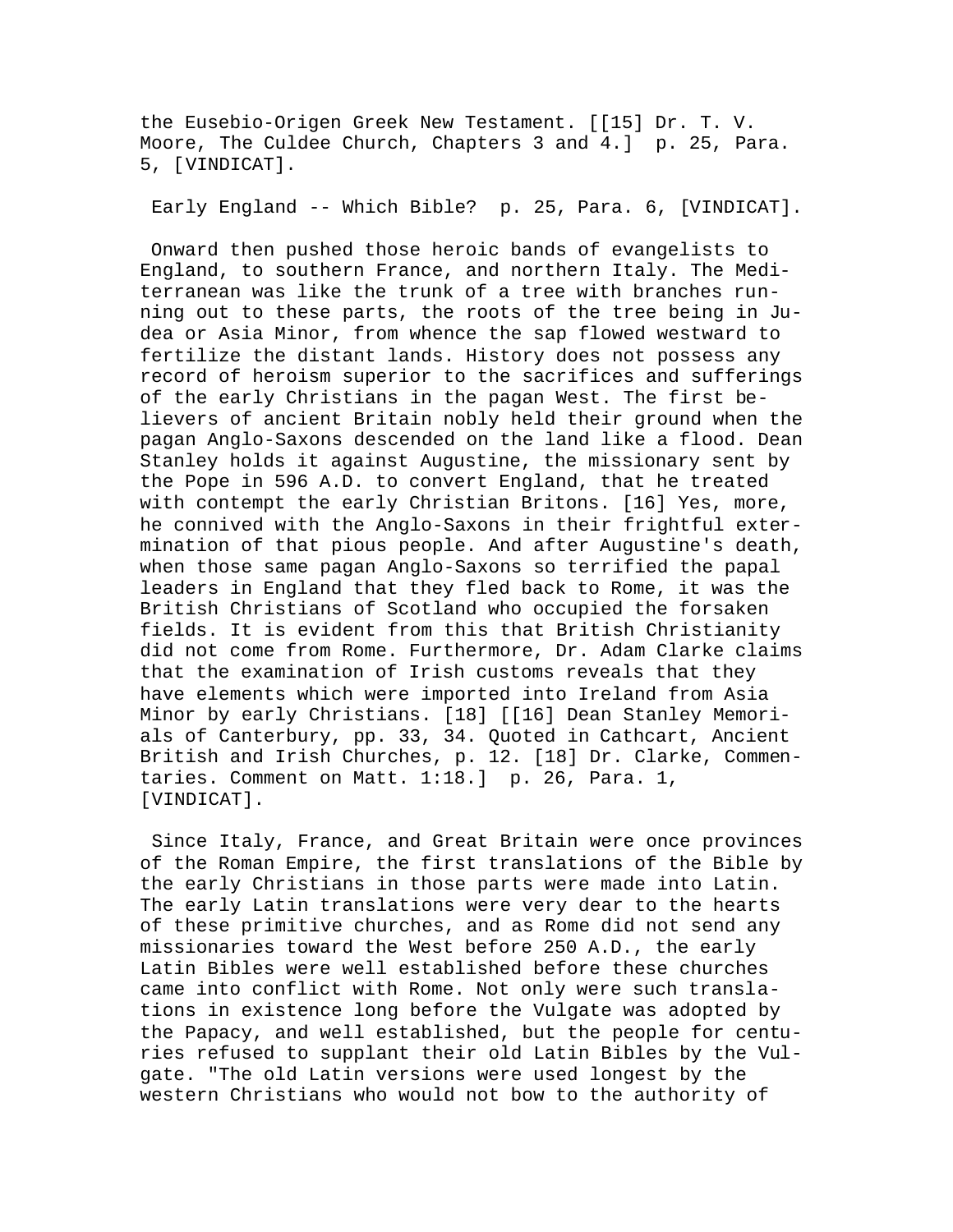Rome -- e. g., the Donatists; the Irish in Ireland, Britain, and the Continent; the Albigenses, etc." [[19] Jacobus, Catholic and Protestant Bibles Compared, p. 200, Note 15.] p. 26, Para. 2, [VINDICAT].

 God in His wisdom had invested these Latin versions by His Providence with a charm that outweighed the learned artificiality of Jerome's Vulgate. This is why they persisted through the centuries. A characteristic often overlooked in considering versions, and one that cannot be too greatly emphasized, needs to be pointed out in comparing the Latin Bible of the Waldenses, of the Gauls, and of the Celts with the later Vulgate. To bring before you the unusual charm of those Latin Bibles, I quote from the *Forum* of June, 1887: p. 26, Para. 3, [VINDICAT].

 "The old Italic version into the rude Low Latin of the second century held its own as long as Latin continued to be the language of the people. The critical version of Jerome never displaced it, and only replaced it when the Latin ceased to be a living language, and became the language of the learned. The Gothic version of Ulfilas, in the same way, held its own until the tongue in which it was written ceased to exist. Luther's Bible was the first genuine beginning of modern German literature. In Germany, as in England, many critical translations have been made, but they have fallen stillborn from the press. The reason of these facts seems to be this: that the languages into which these versions were made, were almost perfectly adapted to express the broad, generic simplicity of the original text. Microscopic accuracy of phrase and classical nicety of expression may be very well for the student in his closet, but they do not represent the human and divine simplicity of the Scriptures to the mass of those for whom the Scriptures were written. To render that, the translator needs not only a simplicity of mind rarely to be found in companies of learned critics, but also a language possessing in some large measure that broad, simple, and generic character which we have seen to belong to the Hebrew and to the Greek of the New Testament. It was partly because the Low Latin of the second century, and the Gothic of Ulfilas, and the rude, strong German of Luther had that character in a remarkable degree, that they were capable of rendering the Scriptures with a faithfulness which guaranteed their permanence." [[20] Fulton in the *Forum,* June, 1887.] p. 27, Para. 1, [VINDICAT].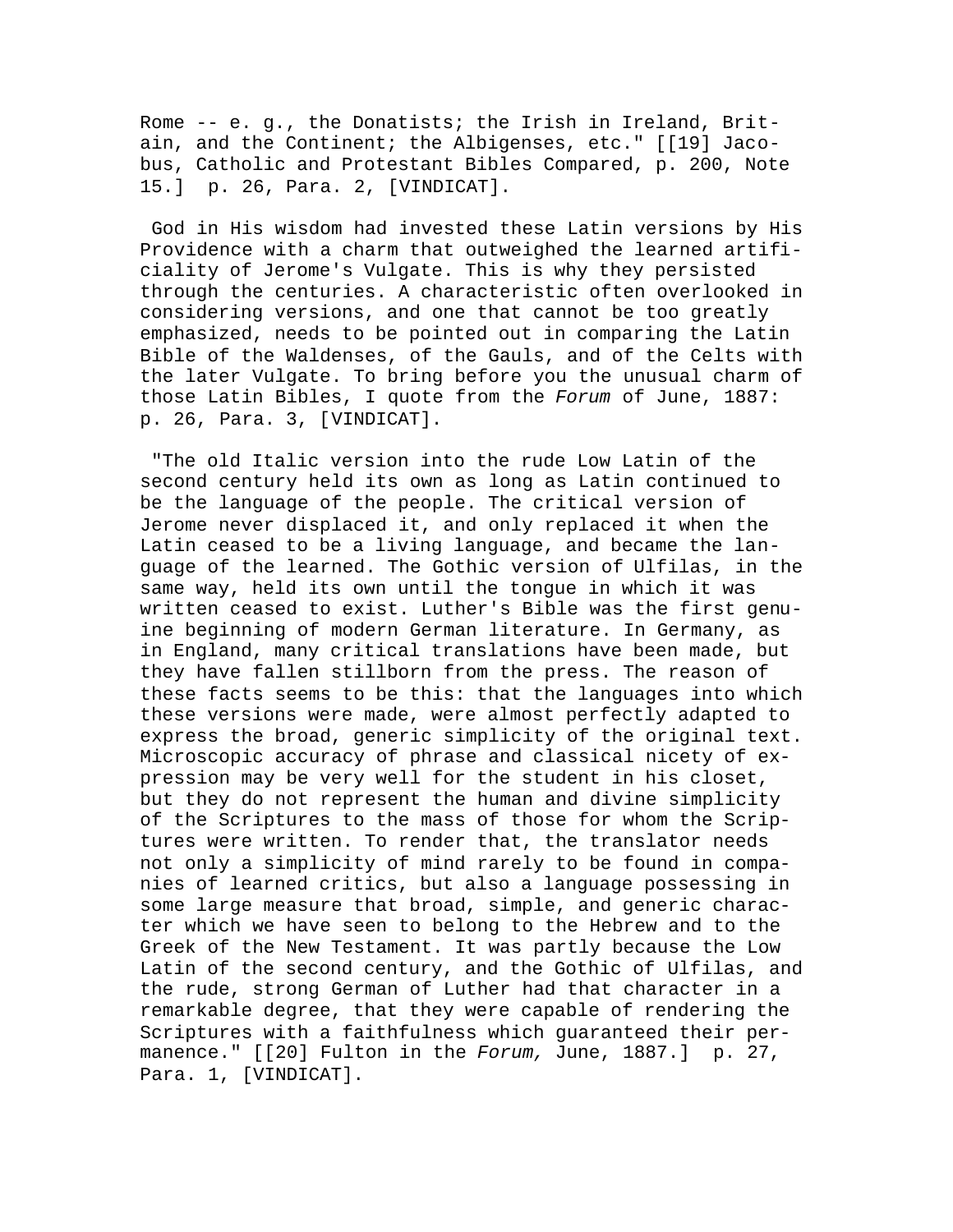For nine hundred years, we are told, the first Latin translations held their own after the Vulgate appeared. [21] The Vulgate was born about 380 A.D. Nine hundred years later brings us to about 1280 A.D. This accords well with the fact that at the famous Council of Toulouse, 1229 A.D., the Pope gave orders for the most terrible crusade to be waged against the simple Christians of southern France and northern Italy who would not bow to his power. Cruel, relentless, devastating, this war was waged, destroying the Bibles, books, and every vestige of documents to tell the story of the Waldenses and Albigenses. Since then, some authorities speak of the Waldenses as having as their Bible, the Vulgate. We regret to dispute these claims. But when we consider that the Waldenses were, so to speak, in their mountain fastnesses, on an island in the midst of a sea of nations using Vulgate, without doubt they knew and possessed the Vulgate; but the Italic, the earlier Latin, was their own Bible, the one for which they lived and suffered and died. Moreover, to the east was Constantinople, the center of Greek Catholicism, whose Bible was the Received Text; while a little farther east, was the noble Syrian Church which also had the Received Text. In touch with these, northern Italy could easily verify her text. [[21] Jacobus, Catholic and Protestant Bibles, p. 4.] p. 27, Para. 2, [VINDICAT].

 It is very evident that the Latin Bible of early British Christianity not only was not the Latin Bible of the Papacy, that is, the Vulgate, but it was at such variance with the Vulgate as to engender strife. The following quotation from Dr. Von Dobschutz will verify there two facts: p. 28, Para. 1, [VINDICAT].

 "When Pope Gregory found some Anglo-Saxon youths at the slave market of Rome and perceived that in the North there was still a pagan nation to be baptized, he sent one of his monks to England, and this monk, who was Saint Augustine, took with him the Bible and introduced it to the Anglo-Saxons, and one of his followers brought with him from Rome pictures showing the Biblical history, and decorated the walls of the church in the monastery of Wearmouth. We do not enter here into the difficult question of the relations between this newly founded Anglo-Saxon church and the old Iro-Scottish church. Differences of Bible text had something to do with the pitiful struggles which arose between the churches and ended in the devastation of the older one." [[22] Von Dobshutz, The Influence of the Bible on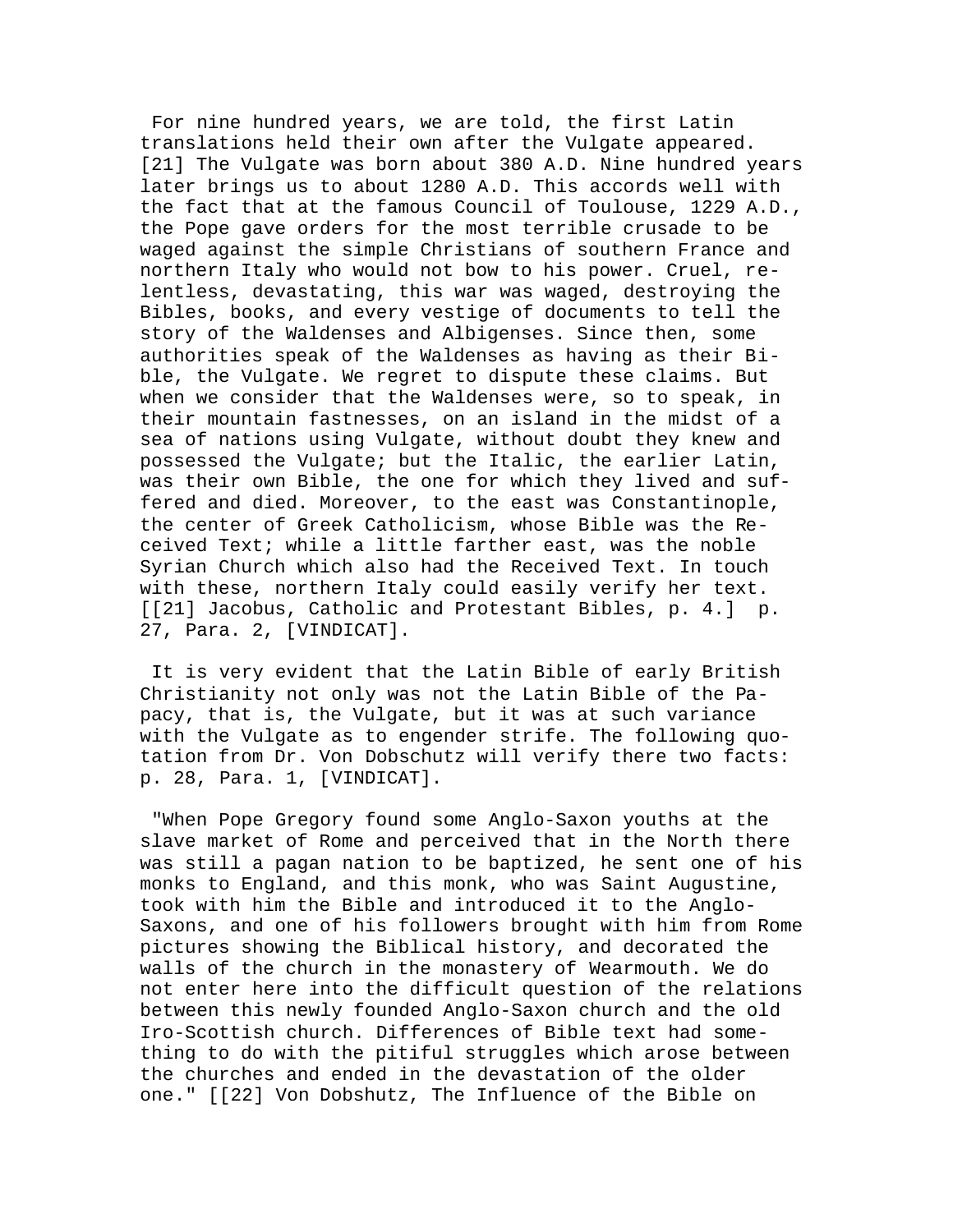Civilization, pp. 61, 62.] p. 29, Para. 1, [VINDICAT].

 Famous in history among all centers of Bible knowledge and Bible Christianity was Iona, on the little island of Hy, off the northwest coast of Scotland. Its most historic figure was Columba. Upon this island rock, God breathed out His Holy Spirit and from this center, to the tribes of northern Europe. When Rome awoke to the necessity of sending out missionaries to extend her power, she found Great Britain and northern Europe already professing a Christianity whose origin could be traced back through Iona to Asia Minor. About 600 A.D. Rome sent missionaries to England and to Germany, to bring these simple Bible Christians under her dominion, as much as to subdue the pagans. D'Aubigne has furnished us this picture of Iona and her missions: p. 29, Para. 2, [VINDICAT].

 "D'Aubigne says that Columba esteemed the cross of Christ higher than the royal blood which flowed in his veins, and that *precious manuscripts were brought to Iona,* where a theological school was founded and the Word was studied. 'Erelong a missionary spirit breathed over this ocean rock, so justly named "the light of the Western world."' British missionaries carried the light of the gospel to the Netherlands, France, Switzerland, Germany, yea, even into Italy, and did more for the conversion of central Europe than the half-enslaved Roman Church." [[23] J. N. Andrews and L. R. Conradi, History of the Sabbath, pp. 531, 532.] p. 29, Para. 3, [VINDICAT].

Early France -- Which Bible? p. 29, Para. 4, [VINDICAT].

 In southern France, when in 177 A.D. the Gallic Christians were frightfully massacred by the heathen, a record of their suffering was drawn up by the survivors and sent, not to the Pope of Rome, but to their brethren in Asia Minor. [24] Milman claims that the French received their Christianity from Asia Minor. [[24] See Cathcart. Ancient British and Irish Churches. p. 16.] p. 30, Para. 1, [VINDICAT].

 These apostolic Christians in southern France were undoubtedly those who gave effective help in carrying the Gospel to Great Britain. [25] And as we have seen above, there was a long and bitter struggle between the Bible of the British Christians and the Bible which was brought later to England by the missionaries of Rome. and as there were really only two Bibles, -- the official version of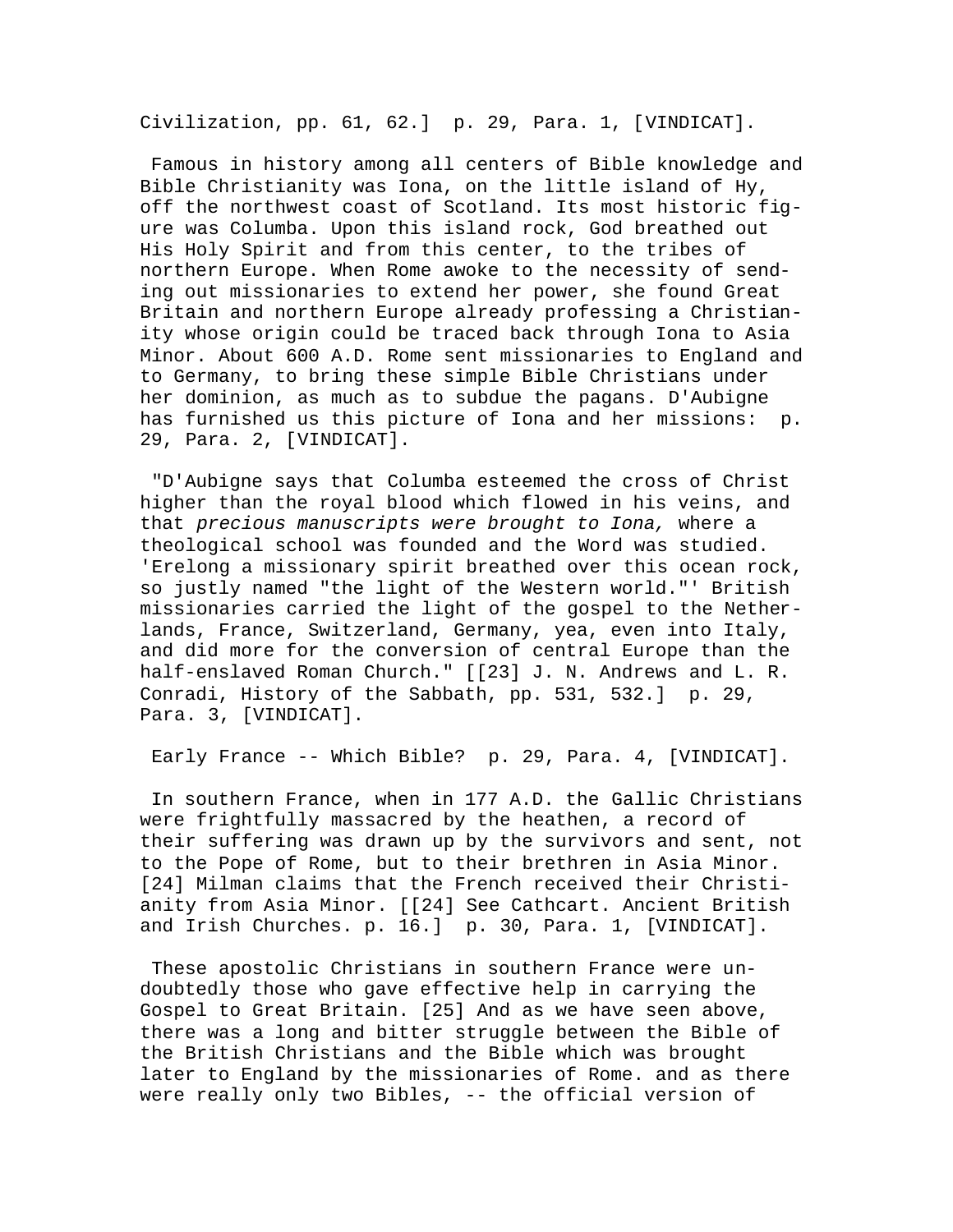Rome, and the Received Text, -- we may safely conclude that the Gallic (or French) Bible, as well as the Celtic (or British), were the Received Text. Neander claims, as follows, that the first Christianity in England, came not from Rome, but from Asia Minor, probably through France: [[25] Idem. p. 17.] p. 30, Para. 2, [VINDICAT].

 "But the peculiarity of the later British church is evidence against its origin from Rome; for in many ritual matters it departed from the usage of the Romish Church, and agreed much more nearly with the churches of Asia Minor. It withstood, for a long time, the authority of the Romish Papacy. This circumstance would seem to indicate, that the Britons had received their Christianity, either immediately, or through Gaul, from Asia Minor, -- a thing possible and easy, by means of the commercial intercourse. The later Anglo-Saxons, who opposed the spirit of ecclesiastical independence among the Britons, and endeavored to establish the church supremacy of Rome, were uniformly inclined to trace back the church establishments to a Roman origin; from which effort many false legends as well as this might have arisen." [[26] Neander, History of the Christian Religion and Church, Vol. 1, pp. 85, 86.] p. 30, Para. 3, [VINDICAT].

 The Waldenses In Northern Italy -- Which Bible? p. 30, Para. 4, [VINDICAT].

 That the messengers of God who carried manuscripts from the churches of Judea to the churches of northern Italy and on, brought to the forerunners of the Waldenses a Bible different from the Bible of Roman Catholicism, I quote the following: p. 31, Para. 1, [VINDICAT].

 "The method which Allix has pursued, in his History of the Churches of Piedmont, is to show that in the ecclesiastical history of every century, from the fourth century, which he considers a period early enough for the enquirer after apostolical purity of doctrine, there are clear proofs that doctrines, unlike those which the Romish Church holds, and conformable to the belief of the Waldensian and Reformed Churches, were maintained by theologians of the north of Italy down to the period, when the Waldenses first came into notice. Consequently the opinions of the Waldenses were not new to Europe in the eleventh or twelfth centuries, and there is nothing improbable in the tradition, that the Subalpine Church persevered in its integrity in an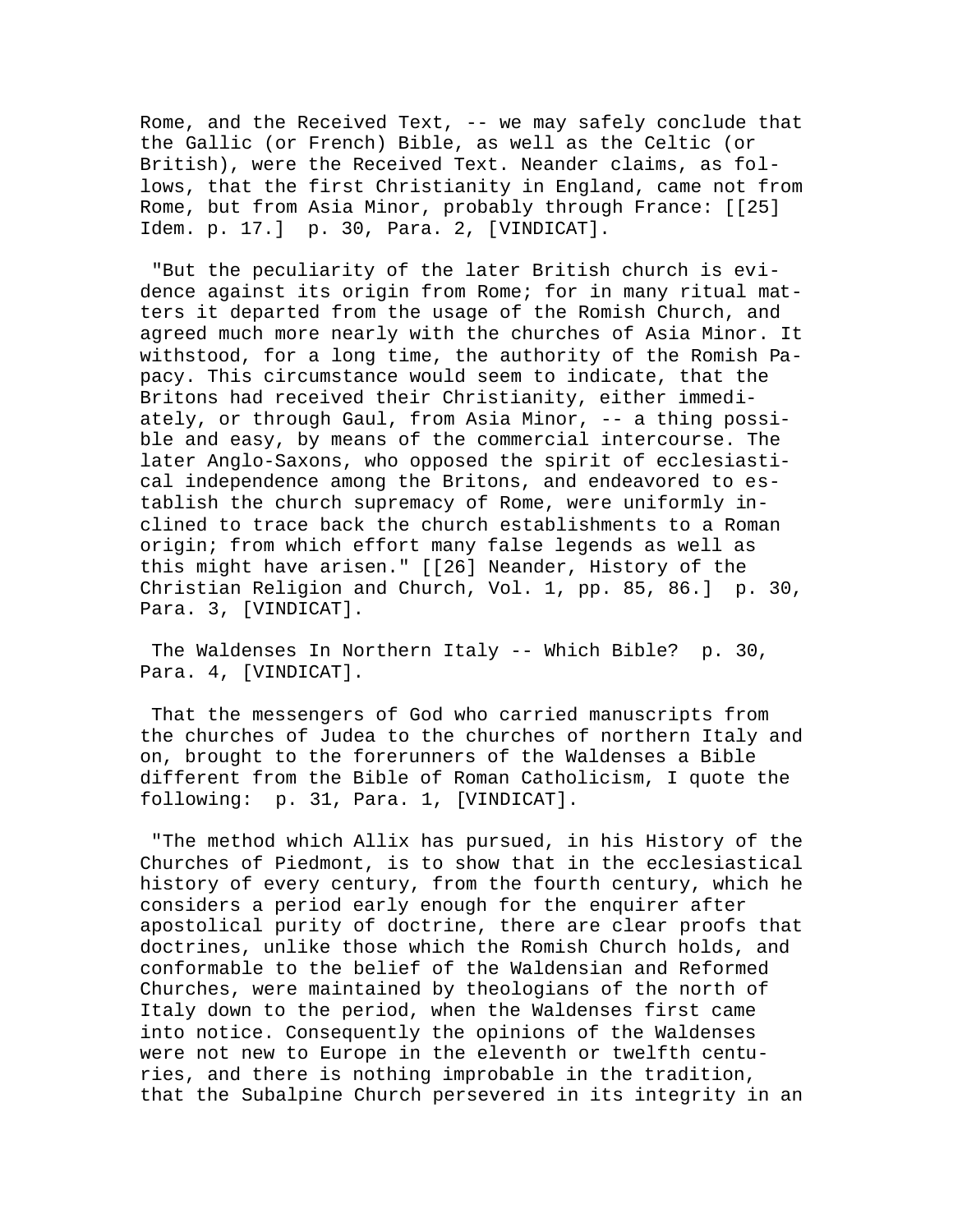uninterrupted course from the first preaching of the Gospel in the valleys." [[27] Gilly, Waldensian Researches, pp. 118, 119.] p. 31, Para. 2, [VINDICAT].

 There are many earlier historians who agree with this view. [28] It is held that the pre-Waldensian Christians of northern Italy could not have had doctrines purer than Rome unless their Bible was purer than Rome's; that is, was not of Rome's falsified manuscripts. [29] [[28] Allix, Leger, Gilly, Comba, Nolan. [29] Comba, the Waldenses of Italy, p. 188.] p. 31, Para. 3, [VINDICAT].

 It is inspiring to bring to life again the outstanding history of an authority on this point. I mean Leger. This noble scholar of Waldensian blood was the apostle of his people in the terrible massacres of 1655, and labored intelligently to preserve their ancient records. His book, the "General History of the Evangelical Churches of the Piedmontese Valleys," published in French in 1669, and called "scarce" in 1825, is the prized object of scholarly searchers. It is my good fortune to have that very book before me. Leger, when he calls Olivetan's French Bible of 1537 "entire and pure," says: p. 31, Para. 4, [VINDICAT].

 "I say 'pure' because all the ancient exemplars, which formerly were found among the Papists, were full of falsifications, which caused Beza to say in his book on Illustrious Men, in the chapter on the Vaudois, that one must confess it was by means of the Vaudois of the Valleys that France today has the Bible in her own language. This godly man, Olivetan, in the preface of his Bible, recognizes with thanks to God, that since the time of the apostles, or their immediate successors, the torch of the gospel has been lit among the Vaudois (or the dwellers in the Valleys of the Alps, two terms which mean the same), and has never since been extinguished." [[30] Leger, General Hist. of the Vaudois Churches, p. 165.] p. 32, Para. 1, [VINDICAT].

 The Waldenses of northern Italy were foremost among the primitive Christians of Europe in their resistance to the Papacy. They not only sustained the weight of Rome's oppression but they were successful in retaining the torch of truth until the Reformation took it from their hands and held it aloft to the world. Veritably they fulfilled the prophecy of Revelation concerning the church which fled into the wilderness where she hath a place prepared of God. *Revelation 12:6, 14.* They rejected the mysterious doc-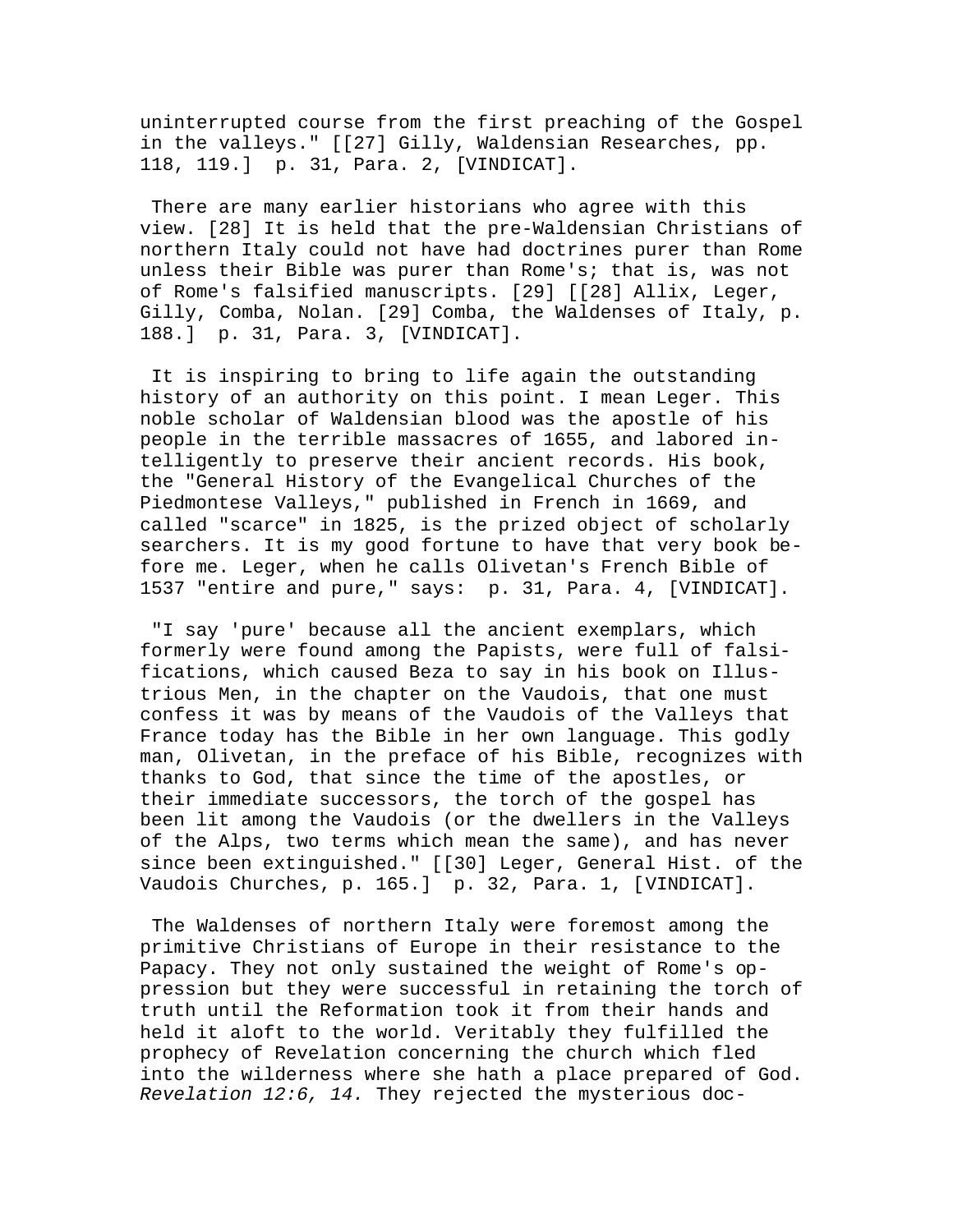trines, the hierarchal priesthood and the worldly titles of Rome, while they clung to the simplicity of the Bible. p. 32, Para. 2, [VINDICAT].

 The agents of the Papacy have done their utmost to calumniate their character, to destroy the records of their noble past, and to leave no trace of the cruel persecution they underwent. They went even farther,  $-$ - they made use of words written against ancient heresies to strike out the name of the heretics and fill the blank space by inserting the name of the Waldenses. Just as if, in a book written to record the lawless deeds of some bandit, like Jessi James, his name should be stricken out and the name of Abraham Lincoln substituted. The Jesuit Gretser in a book written against the heretics of the twelfth and thirteenth centuries, put the name Waldenses at the point where he struck out the name of these heretics. [31] Nevertheless, we greet with joy the history of their great scholars who were ever a match for Rome. [[31] W. S. Gilly, Waldensian Researches, p. 8, note.] p. 32, Para. 3, [VINDICAT].

 In the fourth century, Helvidius, a great scholar of northern Italy, accused Jerome, whom the Pope had empowered to form a Bible in Latin for Catholicism, with using corrupt Greek manuscripts. [32] How could Helvidius have accused Jerome of employing corrupt Greek MSS. if Helvidius had not had the pure Greek manuscripts? And so learned and so powerful in writing and teaching was Jovinian, the pupil of Helvidius, that it demanded three of Rome's most famous fathers -- Augustine, Jerome, and Ambrose -- to unite in opposing Jovinian's influence. Even then, it needed the condemnation of the Pope and the banishment of the Emperor to prevail. But Jovinian's followers lived on and made the way easier for Luther. [[32] Post-Nicene Fathers, Vol. VI, p. 338 (Christian Lit. Ed.)] p. 32, Para. 4, [VINDICAT].

 History does not afford a record of cruelty greater than that manifested by Rome toward the Waldenses. It is impossible to write fully the inspiring history of this persecuted people, whose origin goes back to apostolic days and whose history is ornamented with stories of gripping interest. Rome has obliterated the records. Dr. Desanctis, many years a Catholic official at Rome, some time official Censor of the Inquisition and later a convert to Protestantism, thus reports the conversion of a Waldensian scholar as he points out to others the ruins of Palatine Hill, Rome: p. 33, Para. 1, [VINDICAT].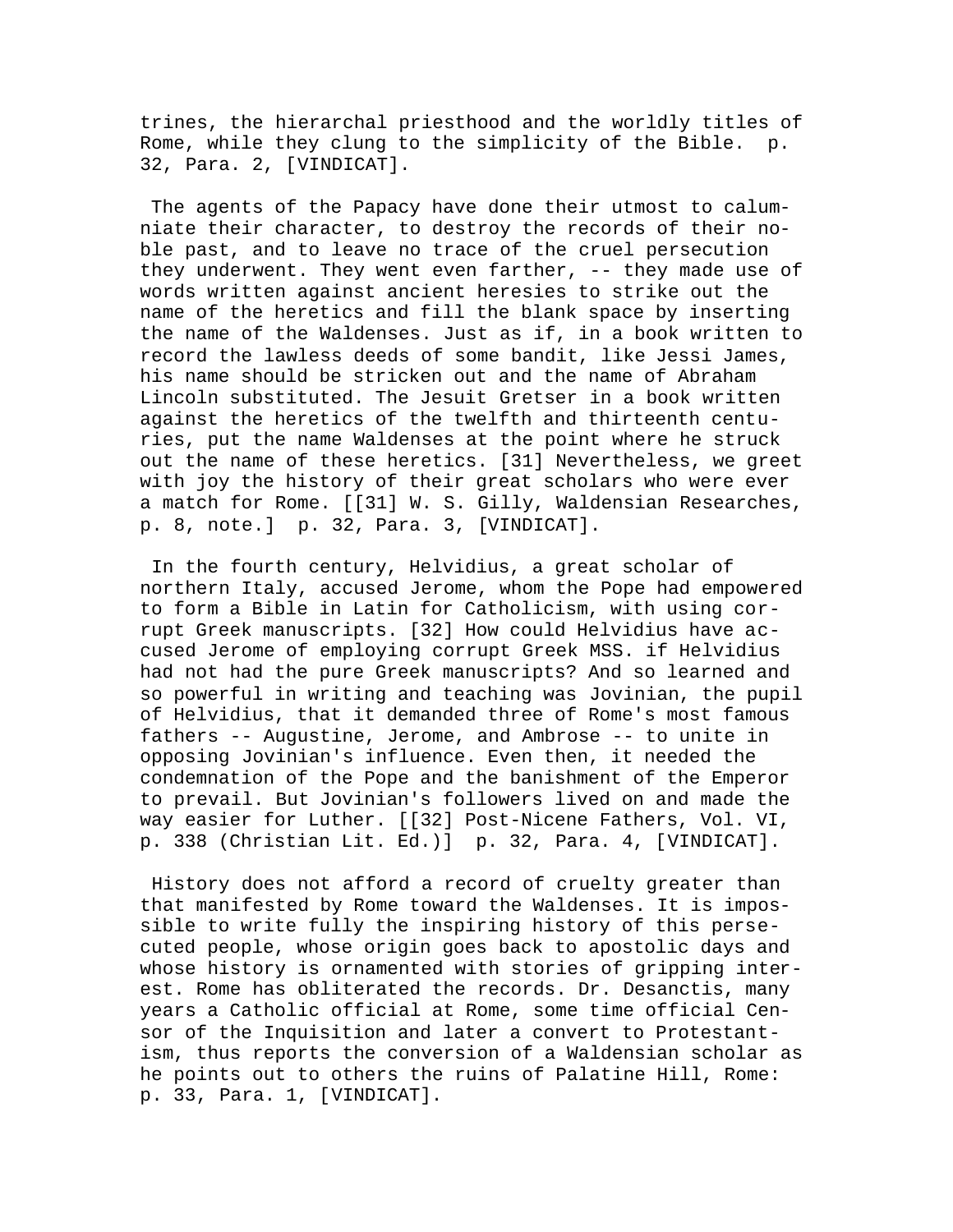"'See,' said the Waldensian, 'a beautiful monument of ecclesiastical antiquity. These rough materials are the ruins of the two great palatine libraries, one Greek and the other Latin, where the precious manuscripts of our ancestors were collected, and which Pope Gregory I, called the Great, caused to be burned.'" [[33] Desanctis, Popery, Puseyism, Jesuitism, p. 53.] p. 33, Para. 2, [VINDICAT].

 The destruction of Waldensian records beginning about 600 A.D. by Gregory I, was carried through with thoroughness by the secret agents of the Papacy. p. 34, Para. 1, [VINDICAT].

 "It is a singular thing," says Gilly, "that the destruction or rapine, which has been so fatal to Waldensian documents, should have pursued them even to the place of security, to which all, that remained, were consigned by Morland, in 1658, the library of the University of Cambridge. The most ancient of these relics were ticketed in seven packets, distinguished by letters of the alphabet, from A to G. The whole of these were missing when I made inquiry for them in 1823." [[34] Gilly, Waldensian Researches, p. 80.] p. 34, Para. 2, [VINDICAT].

 Ancient Documents Of The Waldenses. p. 34, Para. 3, [VINDICAT].

 There are modern writers who attempt to fix the beginning of the Waldenses from Peter Waldo, who began his work about 1175. This is a mistake. The historical name of this people as properly derived from the valleys where they lived, is Vaudois. Their enemies, however, ever sought to date their origin from Waldo. Waldo was an agent, evidently raised up of God to combat the errors of Rome. Gilly, who made extensive research concerning the Waldenses, pictures Waldo in his study at Lyon, France, with associates, a committee, "like the translators of our own Authorized Version." [35] Nevertheless the history of the Waldenses, or Vaudois, begins centuries before the days of Waldo. [[35] Comba, Waldenses of Italy, p. 169, note 596.] p. 34, Para. 4, [VINDICAT].

 There remains to us in the ancient Waldensian language, "The Noble Lesson" (La Nobla Leycon), written about the year 1100 A.D., which assigns the first opposition of the Waldenses to the Church of Rome to the days of Constantine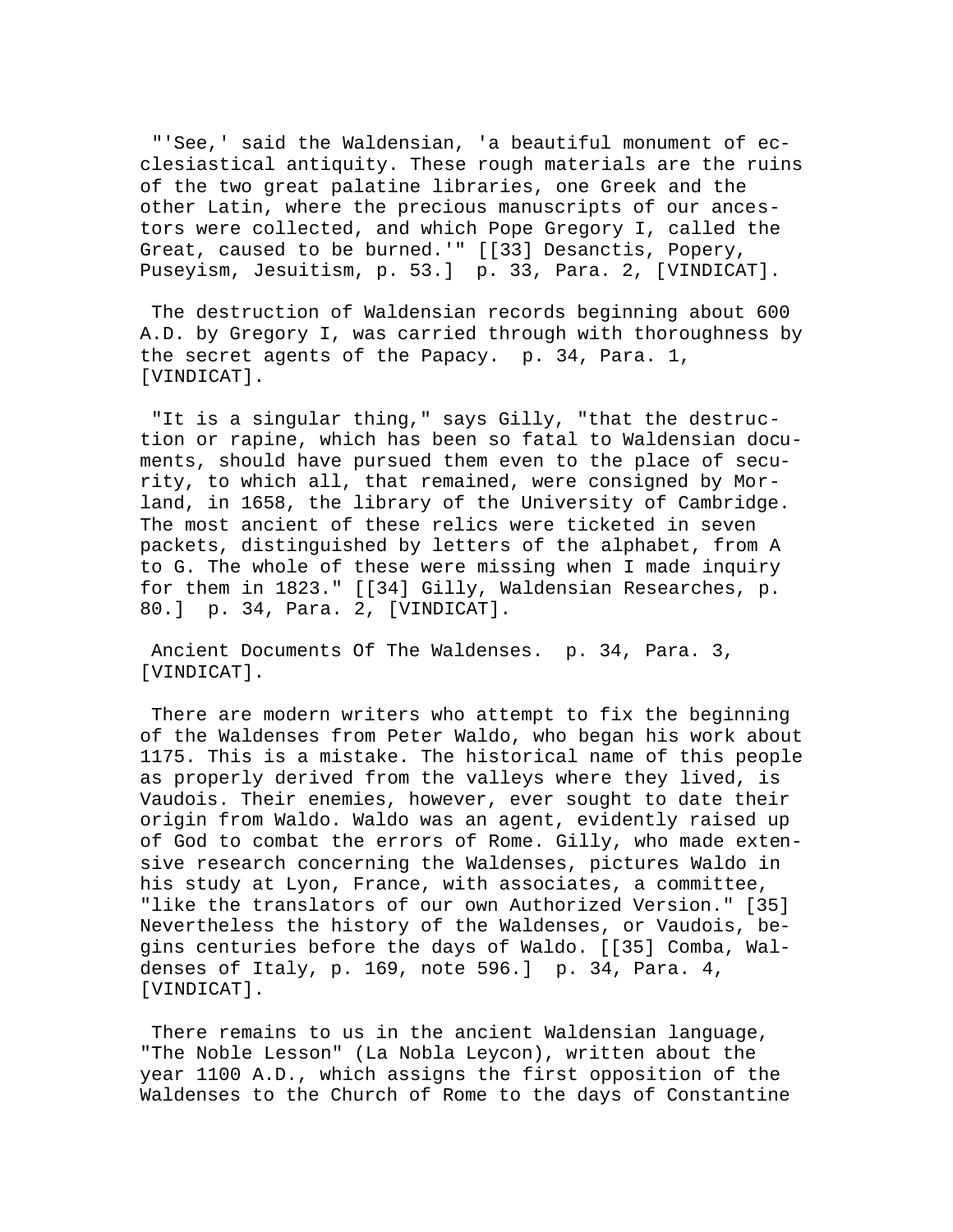the Great, when Sylvester was Pope. This may be gathered from the following extract: p. 34, Para. 5, [VINDICAT].

 "All the Popes, which have been from Sylvester to the present time." (Que tuit li papa, que foron de Silvestre entro en aquest.) [[36] Gilly, Excursions to the Piedmont, appendix II, p. 10.] p. 34, Para. 6, [VINDICAT].

 Thus when Christianity, emerging from the long persecutions of pagan Rome, was raised to imperial favor by the Emperor Constantine, the Italic Church in northern Italy - later the Waldenses -- is seen standing in opposition to papal Rome. Their Bible was of the family of the renowned Itala. It was that translation into Latin which represents the Received Text. Its very name "Itala" is derived from the Italic district, the regions of the Vaudois. Of the purity and reliability of this version, Augustine, speaking of different Latin Bibles (about 400 A.D.) says: p. 35, Para. 1, [VINDICAT].

 "Now among translations themselves the Italian (Itala) is to be preferred to the others, for it keeps closer to the words without prejudice to clearness of expression." [[37] Nicene and Post-Nicene Fathers (Christian Lit. Ed.), Vol. II, p. 542.] p. 35, Para. 2, [VINDICAT].

 The old Waldensian liturgy which they used in their services down through the centuries contained "texts of Scripture of the ancient Version called the Italick." [[38] Allix, Churches of Piedmont (1690), p. 37.] p. 35, Para. 3, [VINDICAT].

 The Reformers held that the Waldensian Church was formed about 120 A.D., from which date on, they passed down from father to son the teachings they received from the apostles. [39] The Latin Bible, the Italic, was translated from the Greek not later than 157 A.D. [40] We are indebted to Beza, the renowned associate of Calvin, for the statement that the Italic Church dates from 120 A.D. From the illustrious group of scholars which gathered round Beza, 1590 A.D., we may understand how the Received Text was the bond of union between great historic churches. As the sixteenth century is closing, we see in the beautiful Swiss city of Geneva, Beza, an outstanding champion of Protestantism, the scholar Cyril Lucar, later to become the head of the Greek Catholic Church, and Diodati, also a foremost scholar. As Beza astonishes and confounds the world by restoring manu-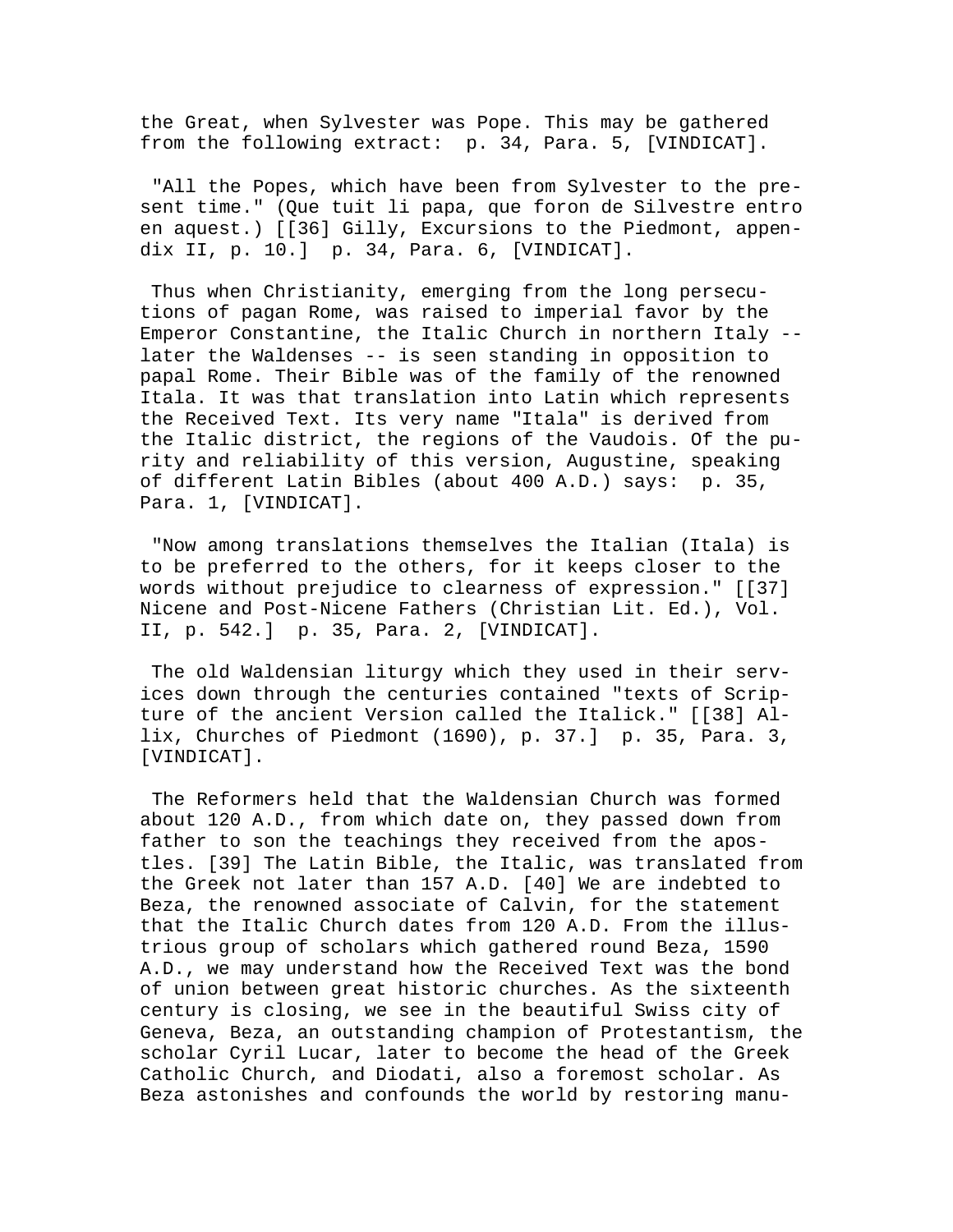scripts of that Greek New Testament from which the King James is translated, Diodati takes the same and translates into Italian a new and famous edition, adopted and circulated by the Waldenses. [41] Leger, the Waldensian historian of his people, studied under Diodati at Geneva. He returned as pastor to the Waldenses and led them in their flight from the terrible massacre of 1655. [42] He prized as his choicest treasure the Diodati Bible, the only worldly possession he was able to preserve. Cyril Lucar hastened to Alexandria where Codex A, the Alexandrian Manuscript, is lying, and laid down his life to introduce the Reformation and the Reformers' pure light regarding the books of the Bible. [[39] Idem. p. 177. [40] Scrivener's Introduction, Vol. II, p. 43. [41] Mcclintock & Strong, Encycl., Art. "Waldenses." [42] Gilly, Researches, pp. 79, 80.] p. 35, Para. 4, [VINDICAT].

 At the same time another group of scholars, bitterly hostile to the first group, were gathered at Rheims, France. There the Jesuits, assisted by Rome and backed by all the power of Spain, brought forth an English translation of the Vulgate. In its preface they expressly declared that the Vulgate had been translated in 1300 into Italian and in 1400 into French, "the sooner to shake out of the deceived people's hands, the false heretical translations of a sect called Waldenses." This proves that Waldensian Versions existed in 1300 and 1400. It was the Vulgate, Rome's corrupt Scriptures against the Received Text -- the New Testament of the apostles, of the Waldenses, and of the Reformers. p. 35, Para. 5, [VINDICAT].

 That Rome in early days corrupted the manuscripts while the Italic Church handed them down in their apostolic purity, Allix, the renowned scholar, testifies. He reports the following as Italic articles of faith: "They receive only, saith he, what is written in the Old and New Testament. They say, that the Popes of Rome, and other priests, have depraved the Scriptures by their doctrines and glosses." [[43] Allix, Churches of Piedmont, pp. 288, 11.] p. 36, Para. 1, [VINDICAT].

 It is recognized that the Itala was translated from the Received Text (Syrian, Hort calls it); that the Vulgate is the Itala with the readings of the Received Text removed. [[44] Kenyon, Our Bible and the Ancient Manuscripts, pp. 169, 176.] p. 36, Para. 2, [VINDICAT].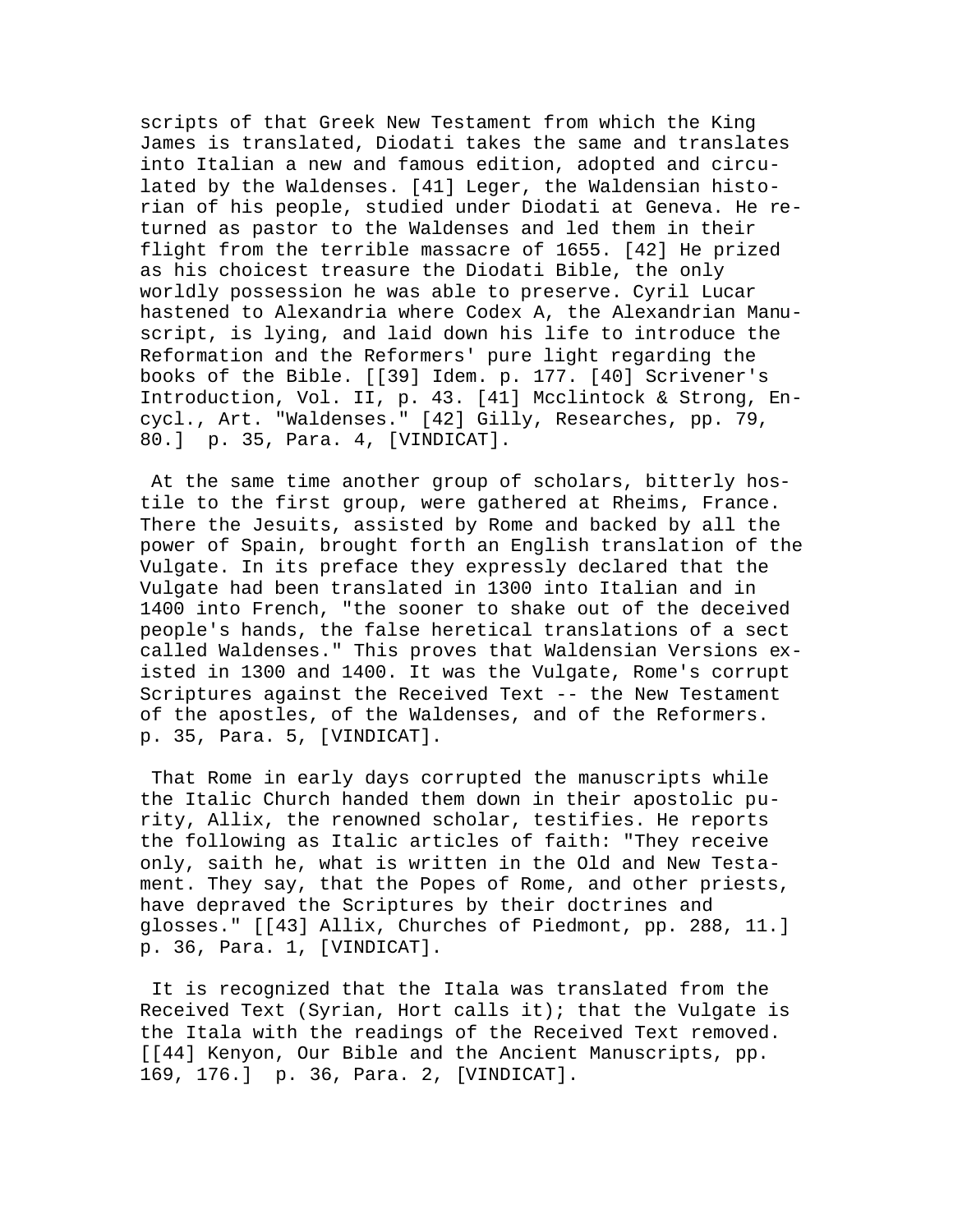Waldensian Bibles. p. 37, Para. 1, [VINDICAT].

 Four Bibles produced under Waldensian influence touched the history of Calvin: namely, a Greek, a Waldensian vernacular, a French, and an Italian. Calvin himself was led to his great work by Olivetan, a Waldensian. Thus was the Reformation brought to Calvin, that brilliant student of the Paris University. Farel, also a Waldensian, besought him to come to Geneva and open up a work there. Calvin felt that he should labor in Paris. According to Leger, Calvin recognized a relationship to the Calvins of the valley of St. Martin, one of the Waldensian Valleys. [[45] Leger, History of the Vaudois, p. 167.] p. 37, Para. 2, [VINDICAT].

 Finally, persecution at Paris and the solicitation of Farel caused Calvin to settle at Geneva, where, with Beza, he brought out an edition of the Textus Receptus, -- the one the author now uses in his college class rooms, as edited by Scrivener. Of Beza, Dr. Edgar says that he "astonished and confounded the world" with the Greek manuscripts he unearthed. This later edition of the Received Text is in reality a Greek New Testament brought out under Waldensian influence. Unquestionably, the leaders of the Reformation, German, French, and English, were convinced that the Received Text was the genuine New Testament, not only by its own irresistible history and internal evidence, but also because it matched with the Received Text which in Waldensian form came down from the days of the apostles. p. 37, Para. 3, [VINDICAT].

 The other three Bibles of Waldensian connection were due to three men who were at Geneva with Calvin, or, when he died, with Beza, his successor, namely, Olivetan, Leger, and Diodati. How readily the two streams of descent of the Received Text, through the Greek East and the Waldensian West, ran together, is illustrated by the meeting of the Olivetan Bible and the Received Text. Olivetan, one of the most illustrious pastors of the Waldensian Valleys, a relative of Calvin, according to Leger, [46] and a splendid student, translated the New Testament into French. Leger bore testimony that the Olivetan Bible, which accorded with the Textus Receptus, was unlike the old manuscripts of the Papists, because they were full of falsification. Later, Calvin edited a second edition of the Olivetan Bible. The Olivetan in turn became the basis of the Geneva Bible in English, which was the leading version in England in 1611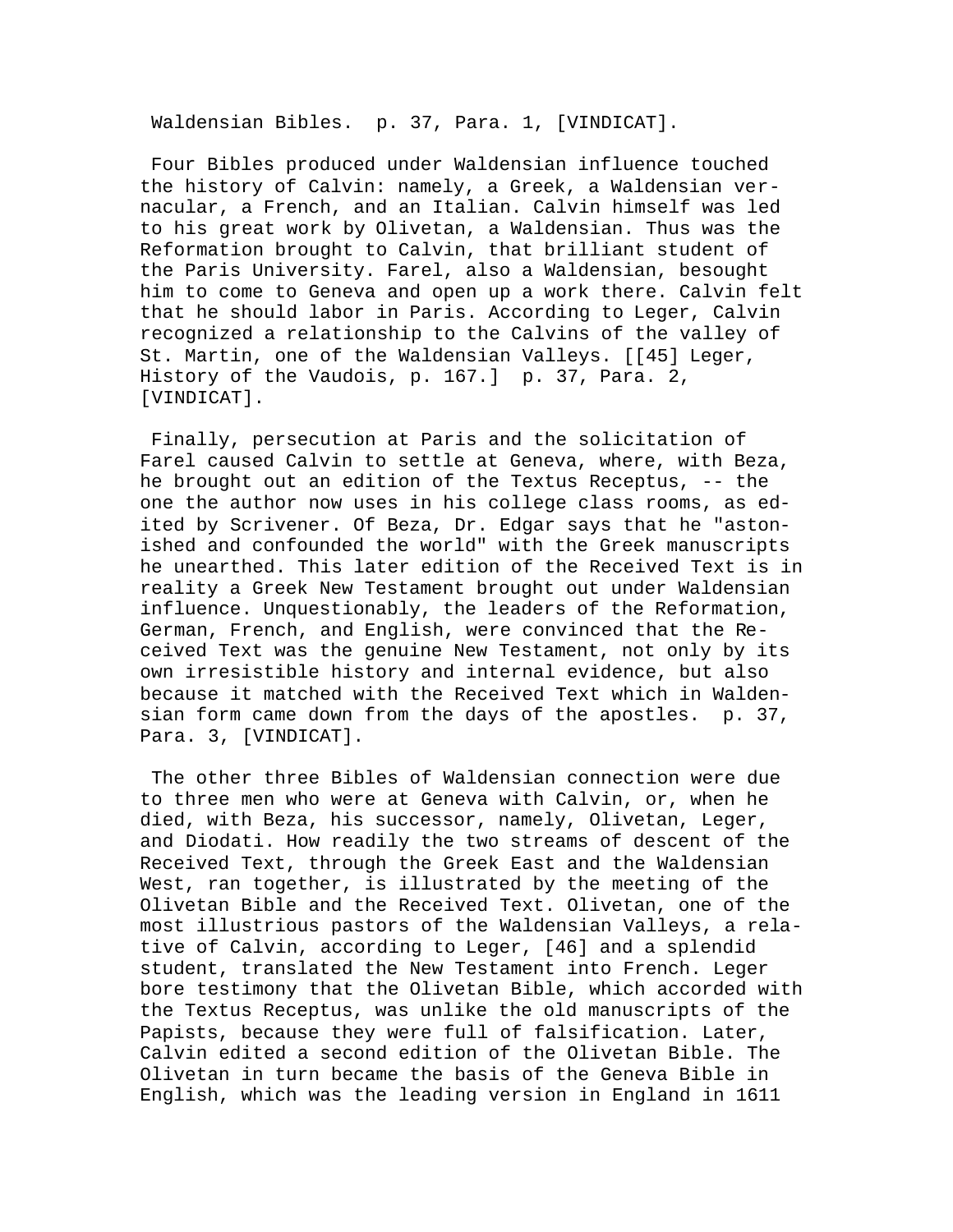when the King James appeared. p. 37, Para. 4, [VINDICAT].

 [[46] Leger, History of the Vaudois, p. 167.] p. 38, Para. 1, [VINDICAT].

Diodati, who succeeded Beza in the chair of Theology at Geneva, translated the Received Text into Italian. This version was adopted by the Waldenses, although there was in use at that time a Waldensian Bible in their own peculiar language. This we know because Sir Samuel Morland, under the protection of Oliver Cromwell, received from Leger the Waldensian New Testament which now lives in the Cambridge University library. After the devastating massacre of the Waldenses in 1655, Leger felt that he should collect and give into the hands of Sir Samuel Morland as many pieces of the ancient Waldensian literature as were available. p. 38, Para. 2, [VINDICAT].

 It is interesting to trace back the Waldensian Bible which Luther had before him when he translated the New Testament. Luther used the Tepl Bible, named from Tepl, Bohemia. This Tepl manuscript represented a translation of the Waldensian Bible into the German which was spoken before the days of the Reformation. [47] Of this remarkable manuscript, Comba says: p. 38, Para. 3, [VINDICAT].

 [[47] Comba, The Waldenses of Italy, p. 191.] p. 38, Para. 4, [VINDICAT].

 "When the manuscript of Tepl appeared, the attention of the learned was aroused by the fact that the text it presents corresponds word for word with that of the first three editions of the ancient German Bible. Then Louis Keller, an original writer, with the decided opinions of a layman and versed in the history of the sects of the Middle Ages, declared the Tepl manuscript to be Waldensian. Another writer, Hermann Haupt, who belongs to the old Catholic party, supported his opinion vigorously." [[48] Idem, p. 190.] p. 38, Para. 5, [VINDICAT].

 From Comba we also learn that the Tepl manuscript has an origin different from the version adopted by the Church of Rome; that it seems to agree rather with the Latin versions anterior to Jerome, the author of the Vulgate; and that Luther followed it in his translation, which probably is the reason why the Catholic Church reproved Luther for following the Waldenses. [49] Another peculiarity is its small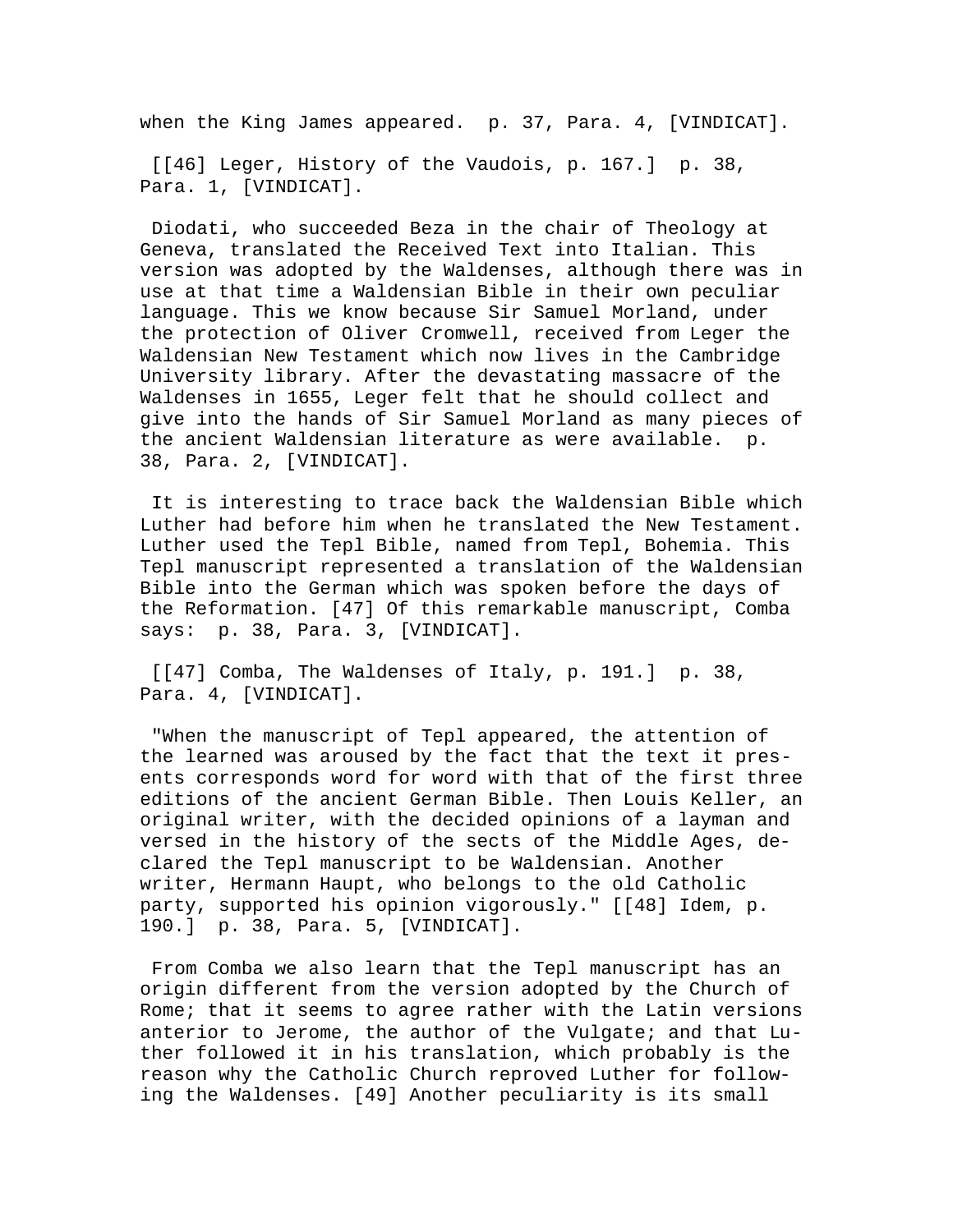size, which seems to single it out as one of those little books which the Waldensian evangelists carried with them hidden under their rough cloaks. [50] We have, therefore, an indication of how much the Reformation under Luther as well as Luther's Bible owed to the Waldenses. p. 39, Para. 1, [VINDICAT].

 [[49] Idem. p. 192. [50] Idem, p. 191, note 679.] p. 39, Para. 2, [VINDICAT].

 Waldensian influence, both from the Waldensian Bibles and from Waldensian relationships, entered into the King James translation of 1611. Referring to the King James translators, one author speaks thus of a Waldensian Bible they used: p. 39, Para. 3, [VINDICAT].

 "It is known that among modern versions they consulted was an Italian, and though no name is mentioned, there cannot be room for doubt that it was the elegant translation made with great ability from the original Scriptures by Giovanni Diodati, which had only recently (1607) appeared at Geneva." [51] p. 39, Para. 4, [VINDICAT].

 [[51] Dr. Benjamin Warfield of Princeton University, Collections of Opinions and Reviews, Vol. II, p. 99.] p. 39, Para. 5, [VINDICAT].

 It is therefore evident that the translators of 1611 had before them four Bibles which had come under Waldensian influences: the Diodati in Italian, the Olivetan in French, the Lutheran in German, and the Genevan in English. We have every reason to believe that they had access to at least six Waldensian Bibles written in the old Waldensian vernacular. p. 39, Para. 6, [VINDICAT].

 Dr. Nolan, who had already acquired fame for his Greek and Latin scholarship, and researches into Egyptian chronology, and was a lecturer of note, spent twenty-eight years to trace back the Received Text to its apostolic origin. He was powerfully impressed to examine the history of the Waldensian Bible. He felt certain that researches in this direction would demonstrate that the Italic New Testament, or the New Testament of those primitive Christians of northern Italy whose lineal descendants the Waldenses were, would turn out to be the Received Text. He says: p. 40, Para. 1, [VINDICAT].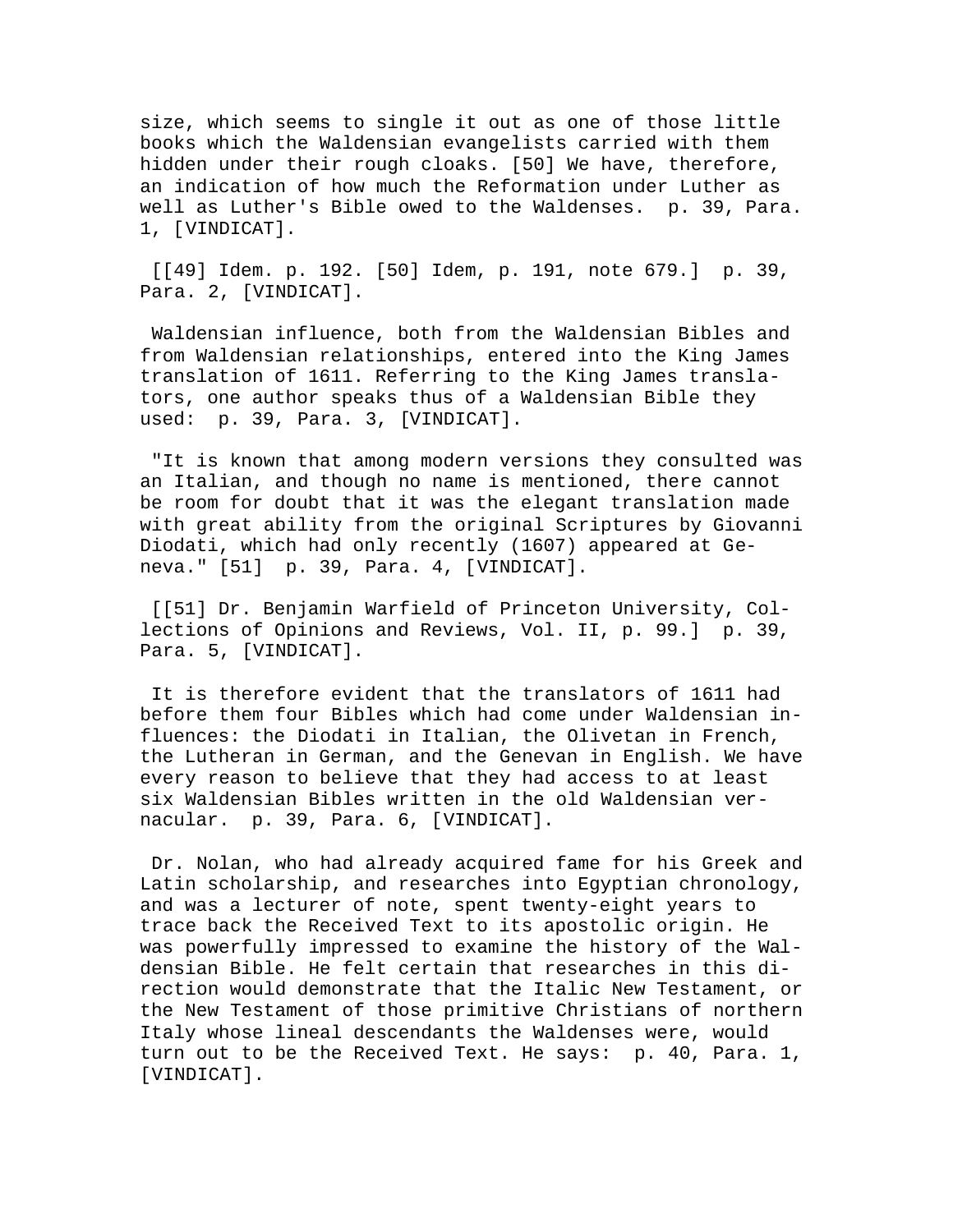"The author perceived, without any labor of inquiry, that it derived its name from that diocese, which has been termed the Italick, as contradistinguished from the Roman. This is a supposition, which receives a sufficient confirmation from the fact, -- that the principal copies of that version have been preserved in that diocese, the metropolitan church of which was situated in Milan. The circumstance is at present mentioned, as the author thence formed a hope, that some remains of the primitive Italick version might be found in the early translations made by the Waldenses, who were the lineal descendants of the Italick Church; and who have asserted their independence against the usurpations of the Church of Rome, and have ever enjoyed the free use of the Scriptures. In the search to which these considerations have led the author, his fondest expectations have been fully realized. It has furnished him with abundant proof on that point to which his inquiry was chiefly directed; as it has supplied him with the unequivocal testimony of a truly apostolical branch of the primitive church, that the celebrated text of the heavenly witnesses was adopted in the version which prevailed in the Latin Church, previously to the introduction of the modern Vulgate." [52] p. 40, Para. 2, [VINDICAT].

 [[52] Dr. Frederick Nolan, Integrity of the Greek Vulgate, pp. xvii, xviii.] p. 40, Para. 3, [VINDICAT].

 How The Bible Adopted By Constantine Was Set Aside. p. 40, Para. 4, [VINDICAT].

 Where did this Vaudois Church amid the rugged peaks of the Alps secure these uncorrupted manuscripts? In the silent watches of the night, along the lonely paths of Asia Minor where robbers and wild beasts lurked, might have been seen the noble missionaries carrying manuscripts, and verifying documents from the churches in Judea to encourage their struggling brethren under the iron heel of the Papacy. The sacrificing labors of the apostle Paul were bearing fruit. His wise plan to anchor the Gentile churches of Europe to the churches of Judea, provided the channel of communication which defeated continually and finally the bewildering pressure of the Papacy. Or, as the learned Scrivener has beautifully put it: p. 41, Para. 1, [VINDICAT].

 "Wide as is the region which separates Syria from Gaul, there must have been in very early times some remote communication by which the stream of Eastern testimony, or tra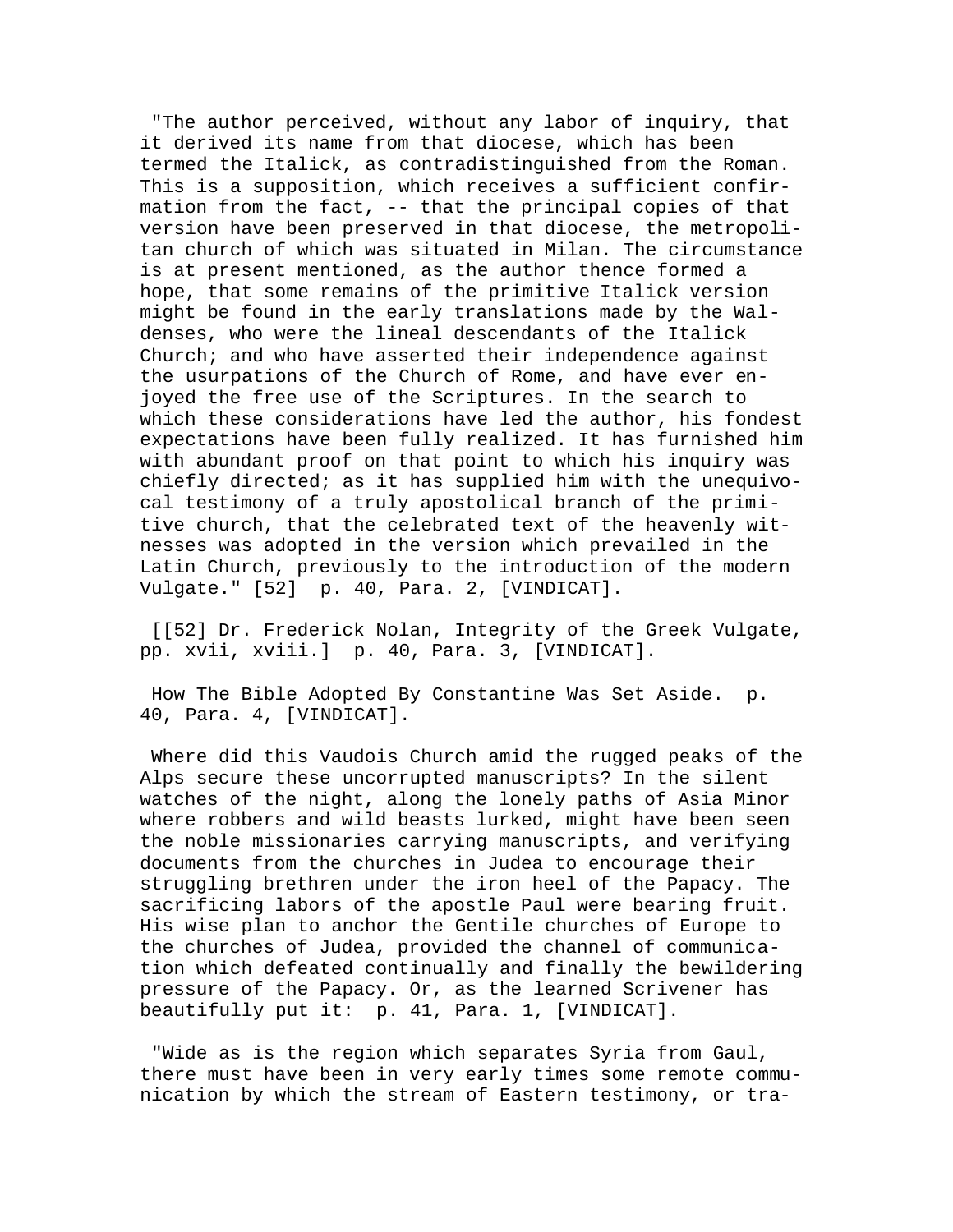dition, like another Alpheus, rose up again with fresh strength to irrigate the regions of the distant West." [53] p. 41, Para. 2, [VINDICAT].

 [[53] Scrivener, Introduction, Vol. II, pp. 299, 300.] p. 41, Para. 3, [VINDICAT].

 We have it now revealed how Constantine's Hexapla Bible was successfully met. A powerful chain of churches, few in number compared with the manifold congregations of an apostate Christianity, but enriched with the eternal conviction of truth and with able scholars, stretched from Palestine to Scotland. If Rome in her own land was unable to beat down the testimony of apostolic Scriptures, how could she hope, in the Greek speaking world of the distant and hostile East, to maintain the supremacy of her Greek Bible? The Scriptures of the apostle John and his associates, the traditional text, -- the Textus Receptus, if you please, - arose from the place of humiliation forced on it by Origen's Bible in the hands of Constantine and became the Received Text of Greek Christianity. And when the Greek East for one thousand years was completely shut off from the Latin West, the noble Waldenses in northern Italy still possessed in Latin the Received Text. p. 41, Para. 4, [VINDICAT].

 To Christians preserving apostolic Christianity, the world owes the Bible. It is not true, as the Roman Church claims, that she gave the Bible to the world. What she gave was an impure text, a text with thousands of verses so changed as to make way for her unscriptural doctrines. While upon those who possessed the veritable Word of God, she poured out through long centuries her stream of cruel persecution. Or, in the words of another writer: p. 41, Para. 5, [VINDICAT].

 "The Waldenses were among the first of the peoples of Europe to obtain a translation of the Holy Scriptures. Hundreds of years before the Reformation, they possessed the Bible in manuscript in their native tongue. They had the truth unadulterated, and this rendered them the special objects of hatred and persecution. ... Here for a thousand years, witnesses for the truth maintained the ancient faith. ... In a most wonderful manner it (the Word of Truth) was preserved uncorrupted through all the ages of darkness." [54] p. 42, Para. 1, [VINDICAT].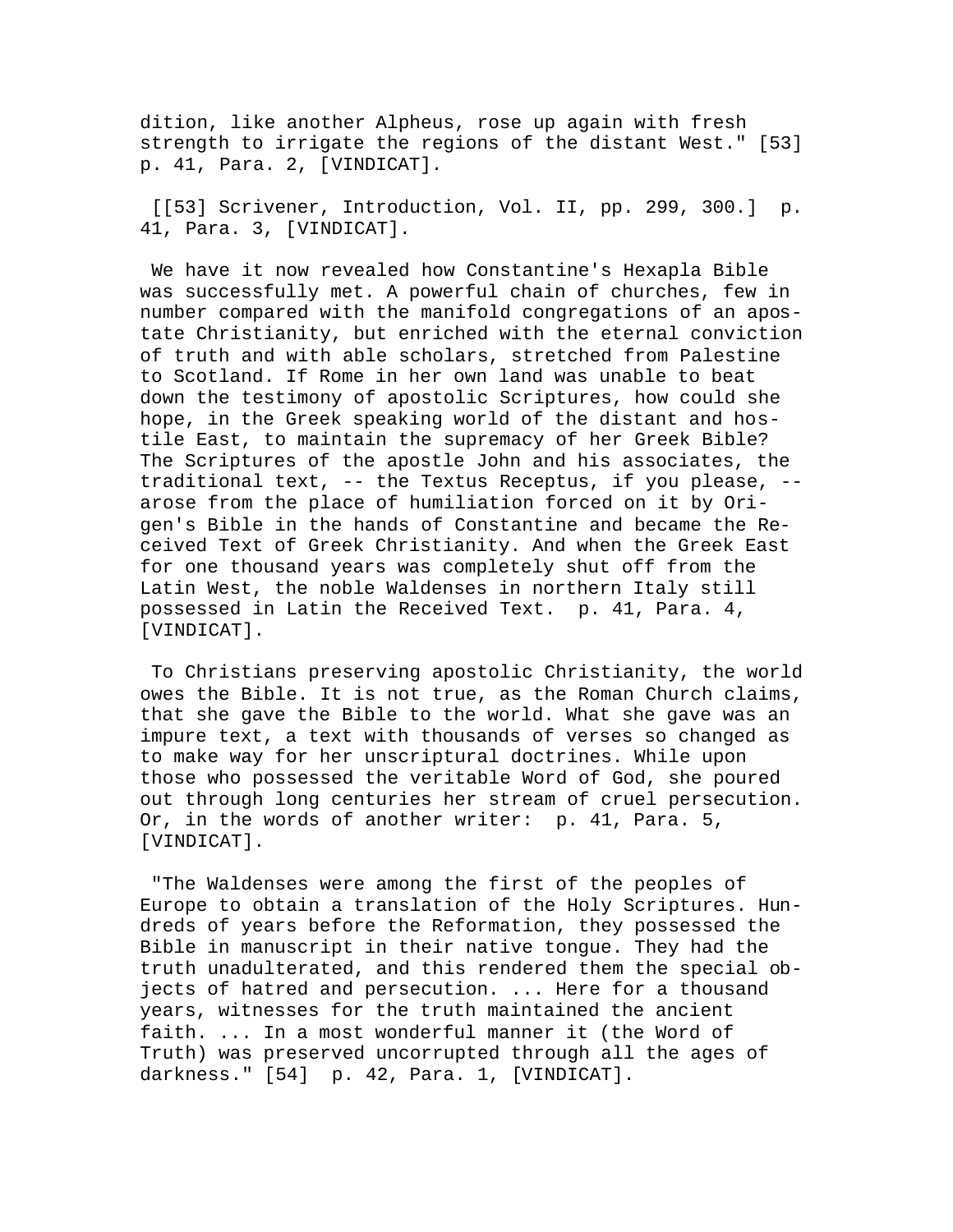[[54] E. G. White, Great Controversy, pp. 65, 66, 69.] p. 42, Para. 2, [VINDICAT].

 The struggle against the Bible adopted by Constantine was won. But another warfare, another plan to deluge the Latin west with a corrupt Latin Bible was preparing. We hasten to see how the world was saved from Jerome and his Origenism. p. 42, Para. 3, [VINDICAT].

 NOTE: The two great families of Greek Bibles are well illustrated in the work of that outstanding scholar, Erasmus. Before he gave to the Reformation the New Testament in Greek, he divided all Greek MSS. into two classes: those which agreed with the Received Text and those which agreed with the Vaticanus MS. [55] p. 42, Para. 4, [VINDICAT].

 [[55] Nolan, Inquiry, p. 413.] p. 42, Para. 5, [VINDICAT].

 The Two Parallel Streams Of Bibles. p. 42, Para. 6, [VINDICAT].

 Apostles (Original) --- Received Text (Greek). --- Waldensian Bible (Italic). --- Erasmus (Received Text Restored). --- Luther's Bible, Dutch, French, Italian, etc. (from Received Text). ---Tyndale, (English) 1535 (from Received Text). --- King James, 1611 (from Received Text). p. 43, Para. 1, [VINDICAT].

 Apostates (Corrupted Originals). --- Sinaiticus and Vaticanus Bible (Greek). --- Vulgate (Latin). --- Vaticanus (Greek). --- French, Spanish, Italian, etc., (from Vulgate). --- Rheims (English) from Vulgate (Jesuit Bible of 1582). --- Oxford Movement. --- Wescott and Hort (B and Aleph). English Revised 1881. --- Dr. Philip Schaff (B and Aleph). American Revised 1901. p. 43, Para. 2, [VINDICAT].

 The King James from the Received Text has been the Bible of the English speaking world for 300 years. This has given the Received Text, and the Bibles translated from it into other tongues, standing and authority. At the same time, it neutralized the dangers of the Catholic manuscripts and the Bibles in other tongues translated from them. p. 43, Para. 3, [VINDICAT].

 Chapter III. -- The Reformers Reject the Bible of the Papacy. p. 44, Para. 1, [VINDICAT].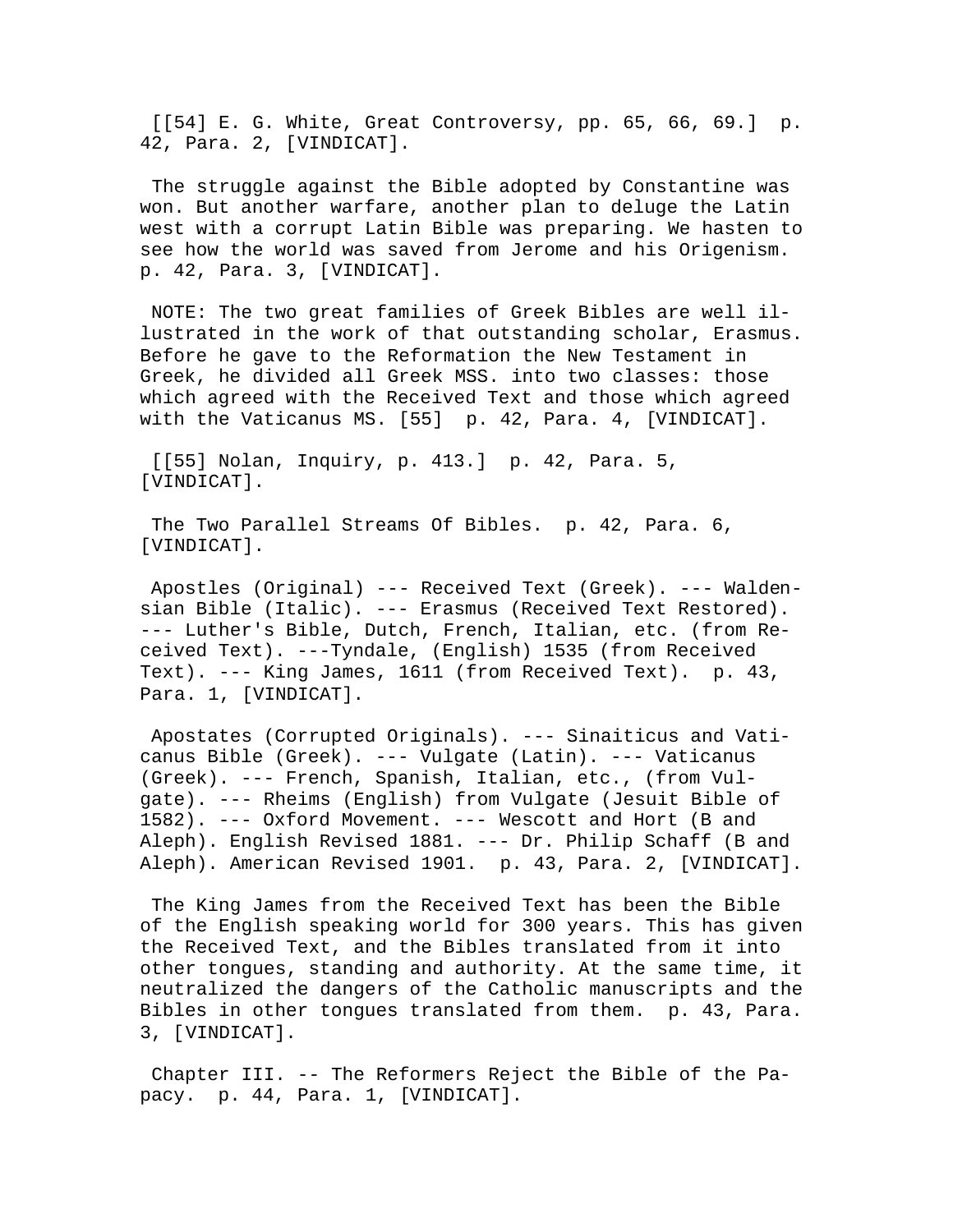THE Papacy, defeated in her hope to control the version of the Bible in the Greek world when the Greek New Testament favored by Constantine was driven into retirement, adopted two measures which kept Europe under its domination. First, the Papacy was against the flow of Greek language and literature to Western Europe. All the treasures of the classical past were held back in the Eastern Roman Empire, whose capital was Constantinople. For nearly one thousand years, the western part of Europe was a stranger to the Greek tongue. As Doctor Hort says: p. 44, Para. 2, [VINDICAT].

 "The West became exclusively Latin, as well as estranged from the East; with local exceptions, interesting in themselves and valuable to us but devoid of all extensive influence, the use and knowledge of the Greek language died out in Western Europe." [1] p. 44, Para. 3, [VINDICAT].

 [[1] Hort's Introduction, p. 142.] p. 44, Para. 4, [VINDICAT].

 When the use and knowledge of Greek died out in Western Europe, all the valuable Greek records, history, archaeology, literature, and science remained untranslated and unavailable to western energies. No wonder, then, that this opposition to using the achievements of the past brought on the Dark Ages (476 A.D. to 1453 A.D.). p. 44, Para. 5, [VINDICAT].

 This darkness prevailed until the half-century preceding 1453 A.D. when refugees, fleeing from the Greek world threatened by the Turks, came west introducing Greek language and literature. After Constantinople fell in 1453, thousands of valuable manuscripts were secured by the cities and centers of learning in Europe. Europe awoke as from the dead, and sprang forth to newness of life. Columbus discovered America. Erasmus printed the Greek New Testament. Luther assailed the corruptions of the Latin Church. Revival of learning and the Reformation followed swiftly. p. 44, Para. 6, [VINDICAT].

 The second measure adopted by the Pope which held the Latin West in his power was to stretch out his hands to Jerome (about 400 A.D.), the monk of Bethlehem, reputed the greatest scholar of his age, and appeal to him to compose a Bible in Latin similar to the Bible adopted by Constantine in Greek. Jerome, the hermit of Palestine, whose learning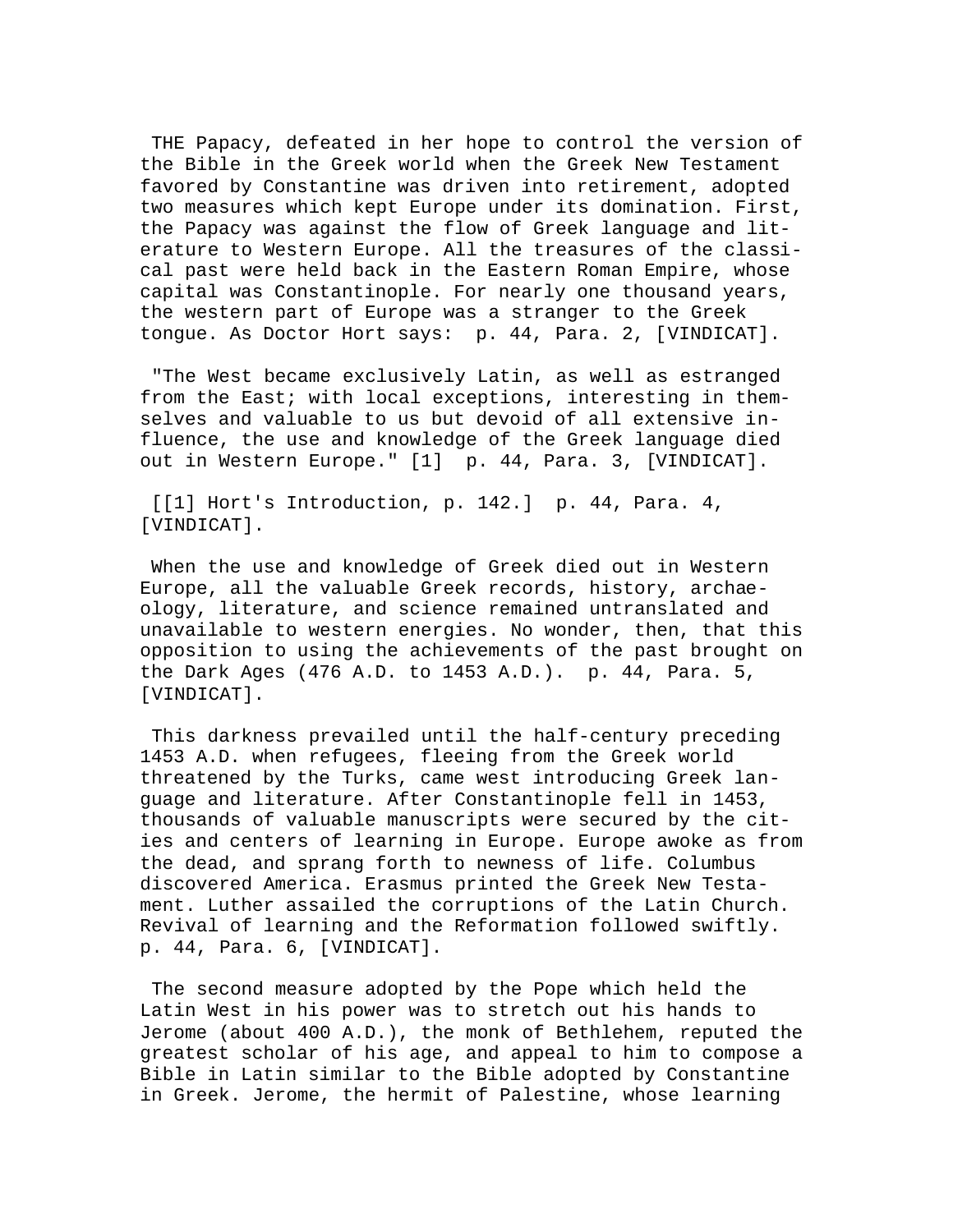was equaled only by his boundless vanity, responded with alacrity. Jerome was furnished with all the funds that he needed and was assisted by many scribes and copyists. p. 44, Para. 7, [VINDICAT].

The Origenism of Jerome. p. 45, Para. 1, [VINDICAT].

 By the time of Jerome, the barbarians from the north who later founded the kingdoms of modern Europe, such as England, France, Germany, Italy, etc., were overrunning the Roman Empire. They cared nothing for the political monuments of the empire's greatness, for these they leveled to the dust. But they were overawed by the external pomp and ritual of the Roman Church. Giants in physique, they were children in learning. They had been trained from childhood to render full and immediate submission to their pagan gods. This same attitude of mind they bore toward the papacy, as one by one they substituted the saints, the martyrs, and the images of Rome for their former forest gods. But there was danger that greater light might tear them away from Rome. p. 45, Para. 2, [VINDICAT].

 If, in Europe, these children fresh from the north were to be held submissive to such doctrines as the papal supremacy, transubstantiation, purgatory, celibacy of the priesthood, vigils, worship of relics, and the burning of daylight candles, the Papacy must offer, as a record of revelation, a Bible in Latin which would be as Origenistic as the Bible in Greek adopted by Constantine. Therefore, the Pope turned to Jerome to bring forth a new version in Latin. p. 45, Para. 3, [VINDICAT].

 Jerome was devotedly committed to the textual criticism of Origen, "an admirer of Origen's critical principles," as Swete says. [2] To be guided aright in his forth-coming translation, by models accounted standard in the semi-pagan Christianity of his day, Jerome repaired to the famous library of Eusebius and Pamphilus at Caesarea, where the voluminous manuscripts of Origen had been preserved. [3] Among these was a Greek Bible of the Vaticanus and Sinaiticus type. [4] Both these versions retained a number of the seven books which Protestants have rejected as being spurious. This may be seen by examining those manuscripts. These manuscripts of Origen, influenced Jerome more in the New Testament than in the Old, since finally he used the Hebrew text in translating the Old Testament. Moreover, the Hebrew Bible did not have these spurious books. Jerome admitted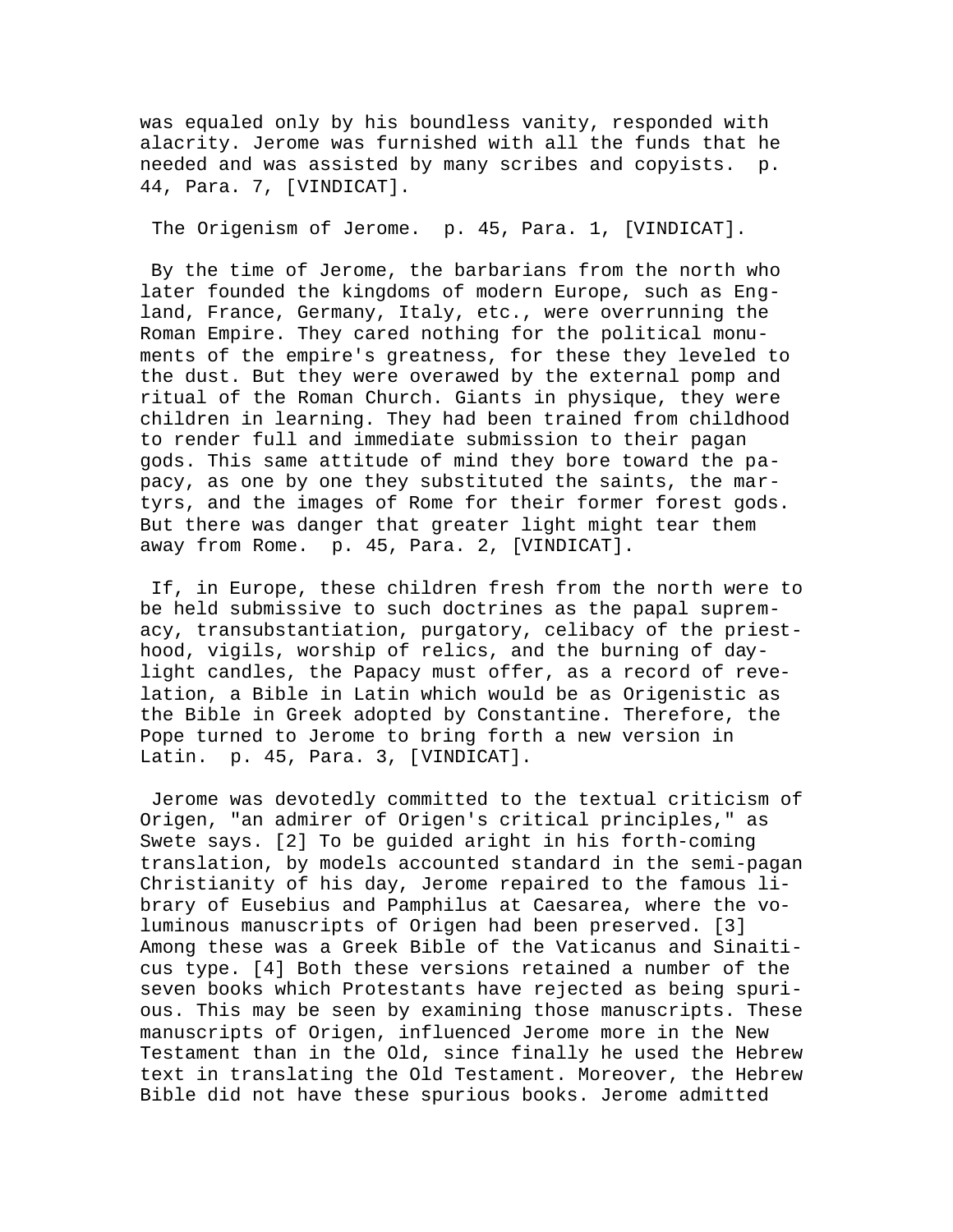that these seven books -- Tobith, Wisdom, Judith, Baruch, Ecclesiasticus, 1st and 2nd Maccabees -- did not belong with the other writings of the Bible. Nevertheless, the Papacy endorsed them, [5] and they are found in the Latin Vulgate, and in the Douay, its English translation. p. 45, Para. 4, [VINDICAT].

 [[2] Swete. Introduction to Greek, O. T., p. 86. [3] Jacobus, Cath. and Prot. Bibles, p. 4. [4] Price, Ancestry, pp. 69, 70. [5] Jacobus, p. 6.] p. 46, Para. 1, [VINDICAT].

 The existence of those books in Origen's Bible is sufficient evidence to reveal that tradition and Scripture were on an equal footing in the mind of that Greek theologian. His other doctrines, as purgatory, transubstantiation, etc., had now become as essential to the imperialism of the Papacy as was the teaching that tradition had equal authority with the Scriptures. Doctor Adam Clarke indicates Origen as the first teacher of purgatory. p. 46, Para. 2, [VINDICAT].

The Vulgate Of Jerome. p. 46, Para. 3, [VINDICAT].

 The Latin Bible of Jerome, commonly know as the Vulgate, held authoritative sway for one thousand years. The services of the Roman Church were held at that time in a language which still is the sacred language of the Catholic clergy, the Latin. p. 46, Para. 4, [VINDICAT].

 Jerome in his early years had been brought up with an enmity to the Received Text, then universally known as the Greek Vulgate. [6] The word Vulgate means, "commonly used," or "current." This word Vulgate has been appropriated from the Bible to which it rightfully belongs, that is, to the Received Text, and given to the Latin Bible. In fact, it took hundreds of years before the common people would call Jerome's Latin Bible, the Vulgate. [7] The very fact that in Jerome's days the Greek Bible, from which the King James is translated into English, was called the Vulgate, is proof in itself that, in the church of the living God, its authority was supreme. Diocletian (302-312 A.D.), the last in the unbroken line of pagan emperors, had furiously pursued every copy of it, to destroy it. The so-called first Christian emperor, Constantine, chief of heretical Christianity, now joined to the state, had ordered (331 A.D.) and under imperial authority and finances had promulgated a rival Greek Bible. Nevertheless, so powerful was the Received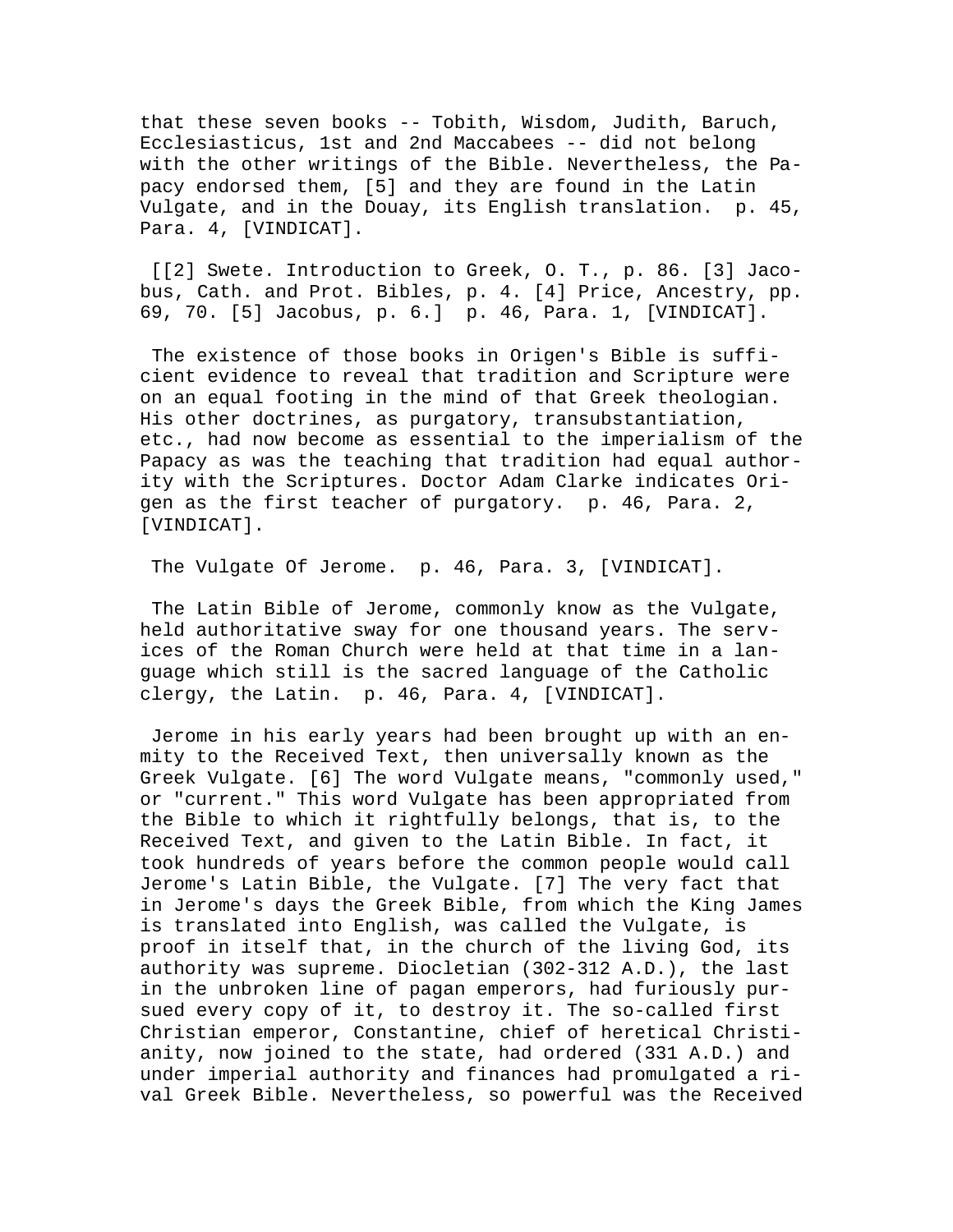Text that even until Jerome's day (383 A.D.) it was called Vulgate. [8] p. 46, Para. 5, [VINDICAT].

 [[6] Hort's Introduction, p. 138. [7] Jacobus, p. 203. [8] Swete's Introduction, pp. 85, 86.] p. 47, Para. 1, [VINDICAT].

 The hostility of Jerome to the Received Text made him necessary to the Papacy. The Papacy in the Latin world opposed the authority of the Greek Vulgate. Did it not see already this hated Greek Vulgate, long ago translated into Latin, read, preached from, and circulated by those Christians in Northern Italy who refused to bow beneath its rule? For this reason it sought the great reputation Jerome enjoyed as a scholar. Moreover, Jerome had been taught the Scriptures by Gregory Nazianzen, who, in turn, had been at great pains with two other scholars of Caesarea to restore the library of Eusebius in that city. With that library Jerome was well acquainted; he describes himself as a great admirer of Eusebius. While studying with Gregory, he had translated from Greek into Latin the Chronicle of Eusebius. And let it be remembered, in turn, that Eusebius in publishing the Bible ordered by Constantine, had incorporated in it the manuscripts of Origen. [9] p. 47, Para. 2, [VINDICAT].

[[9] Price, Ancestry, p. 70.] p. 47, Para. 3, [VINDICAT].

 In preparing the Latin Bible, Jerome would gladly have gone all the way in transmitting to us the corruptions in the text of Eusebius, but he did not dare. Great scholars of the West were already exposing him and the corrupted Greek manuscripts. [10] Jerome especially mentions Luke 2:33 (where the Received Text read: "And Joseph and his mother marvelled at those things which were spoken of him," while Jerome's text read: "His father and his mother marvelled," etc.) to say that the great scholar Helvidius, who from the circumstances of the case was probably a Vaudois, accused him of using corrupted Greek manuscripts. [11] p. 47, Para. 4, [VINDICAT].

 [[10] W. H. Green, The Text of O. T., p. 116. [11] Jerome against Helvidius.] p. 48, Para. 1, [VINDICAT].

 Although endorsed and supported by the power of the Papacy, the Vulgate -- which name we will now call Jerome's translation -- did not gain everywhere immediate accep-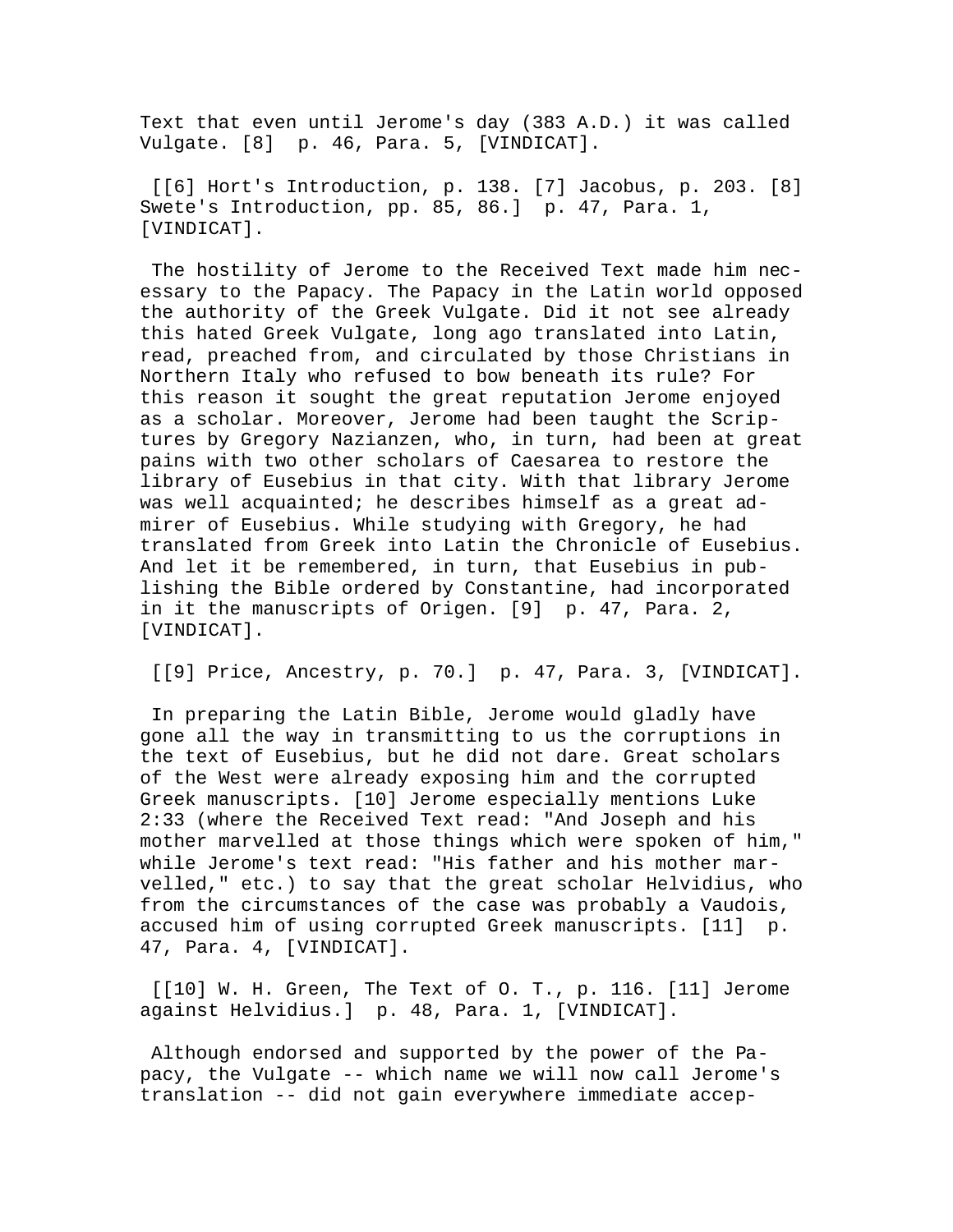tance. It took nine hundred years to bring that about. [12] Purer Latin Bibles than it, had already a deep place in the affections of the West. Yet steadily through the years, the Catholic Church has uniformly rejected the Received Text wherever translated from the Greek into Latin and exalted Jerome's Vulgate. So that for one thousand years, Western Europe, with the exception of the Waldenses, Albigenses, and other bodies pronounced heretics by Rome, knew of no Bible but the Vulgate. As Father Simon, that monk who exercised so powerful an influence on the textual criticism of the last century, says: p. 48, Para. 2, [VINDICAT].

[[12] Jacobus, p. 4.] p. 48, Para. 3, [VINDICAT].

 "The Latins have had so great esteem for that father (Jerome) that for a thousand years they used no other version," [13] p. 48, Para. 4, [VINDICAT].

 [[13] Quoted in Nolan, Inquiry, p. 33.] p. 48, Para. 5, [VINDICAT].

 Therefore, a millenium later, when Greek manuscripts and Greek learning were again general, the corrupt readings of the Vulgate were noted. Even Catholic scholars of repute, before Protestantism was fully under way, pointed out its thousands of errors. As Doctor Fulke in 1583 writing to a Catholic scholar, a Jesuit, says: p. 48, Para. 6, [VINDICAT].

 "Great friends of it and your doctrine, Lindanus, bishop of Ruremond, and Isidorus Clarius, monk of Casine, and bishop Fulginatensis: of which the former writeth a whole book, discussing how he would have the *errors, vices, corruptions, additions, detractions, mutations, uncertainties, obscurities, pollutions, barbarisms, and solecisms of the vulgar Latin translation corrected and reformed;* bringing many examples of every kind, in several chapters and sections: the other, Isidorus Clarius, giving a reason of his purpose, in castigation of the said vulgar Latin translation, confesseth that it was *full of errors almost innumerable;* which if he should have reformed all according to the Hebrew verity, he could not have set forth the vulgar edition, as his purpose was. Therefore in many places he retaineth the accustomed translation, but in his annotations admonisheth the reader, how it is in the Hebrew. And, notwithstanding this moderation, he acknowledgeth that about *eight thousand places* are by him so noted and corrected."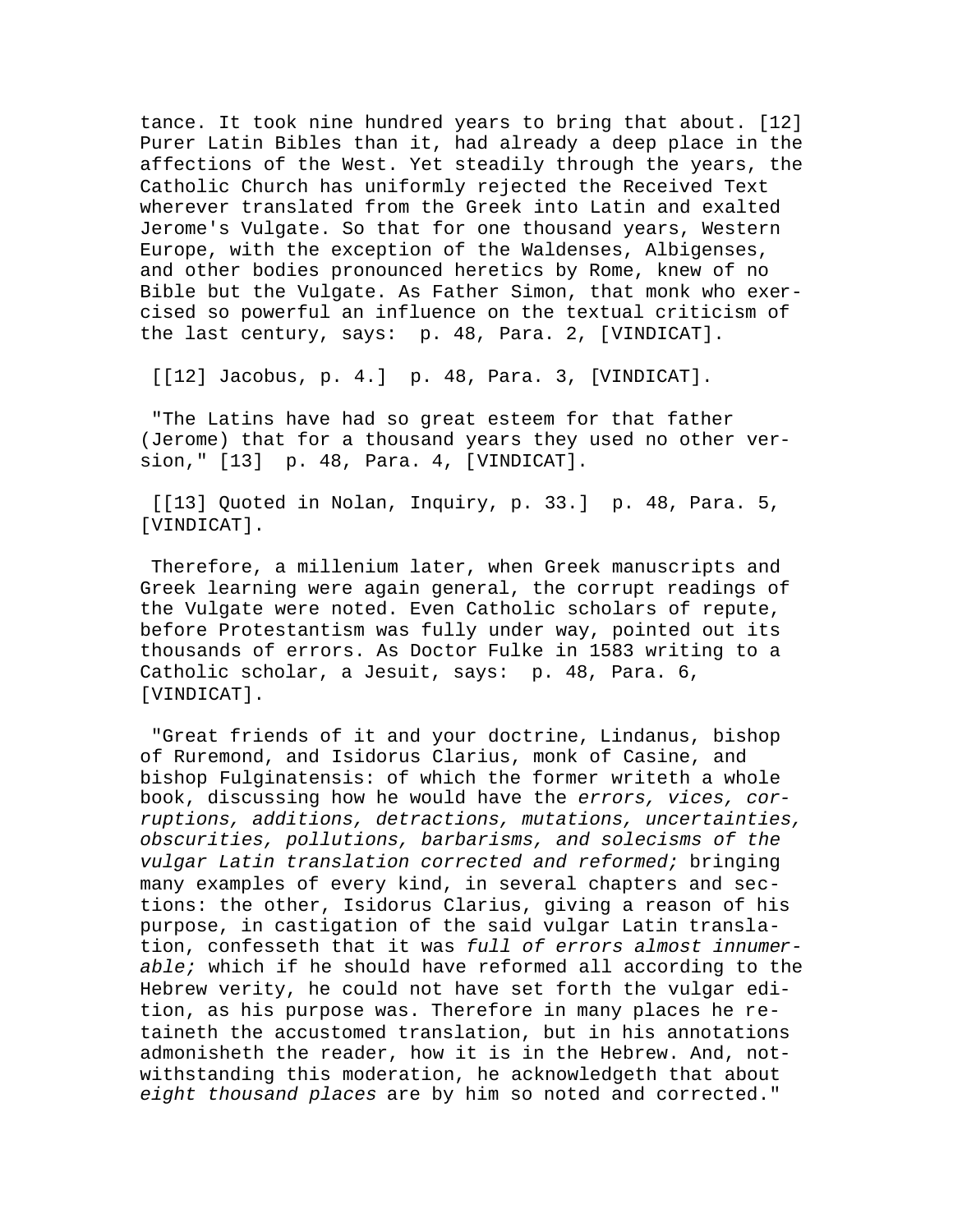(Italics mine). [14] p. 49, Para. 1, [VINDICAT].

 [[14] Fulke, Defence of Translations of the Bible (1583), p. 62.] p. 49, Para. 2, [VINDICAT].

 Even Wycliffe's Translation Was From The Vulgate. p. 49, Para. 3, [VINDICAT].

 Wycliffe, that great hero of God, is universally called "The morning star of the Reformation." He did what he could and God greatly blessed. Wycliffe's translation of the Bible into English was two hundred years before the birth of Luther. It was taken from the Vulgate and like its model, contained many errors. Therefore the reformation lingered. Wycliffe, himself, nominally a Catholic to the last, had hoped that the needed reform would come within the Catholic Church. Darkness still enshrouded Western Europe and though bright stars shone out brilliantly for a while, only to disappear again into the night, the Reformation still lingered. Then appeared the translation into English of Tyndale from the pure Greek text of Erasmus. p. 49, Para. 4, [VINDICAT].

 Speaking of Tyndale, Demaus says: p. 49, Para. 5, [VINDICAT].

 "He was of course aware of the existence of Wycliffe's Version; but this, as a bald translation from the Vulgate into obsolete English, could not be of any assistance (even if he had possessed a copy) to one who was endeavoring, 'simply and faithfully, so far forth as God had given him the gift of knowledge and understanding' to render the New Testament from its original Greek into 'proper English.'" [15] p. 50, Para. 1, [VINDICAT].

 [[15] Demaus, William Tyndale, p. 105.] p. 50, Para. 2, [VINDICAT].

 Again: "For, as became an accomplished Greek scholar, Tyndale was resolved to translate the New Testament from the original language, and not as Wycliffe had done, from the Latin Vulgate; and the only edition of the Greek text which had yet appeared, the only one at least likely to be in Tyndale's possession was that issued by Erasmus at Basle." [16] p. 50, Para. 3, [VINDICAT].

[[16] Idem. p. 73.] p. 50, Para. 4, [VINDICAT].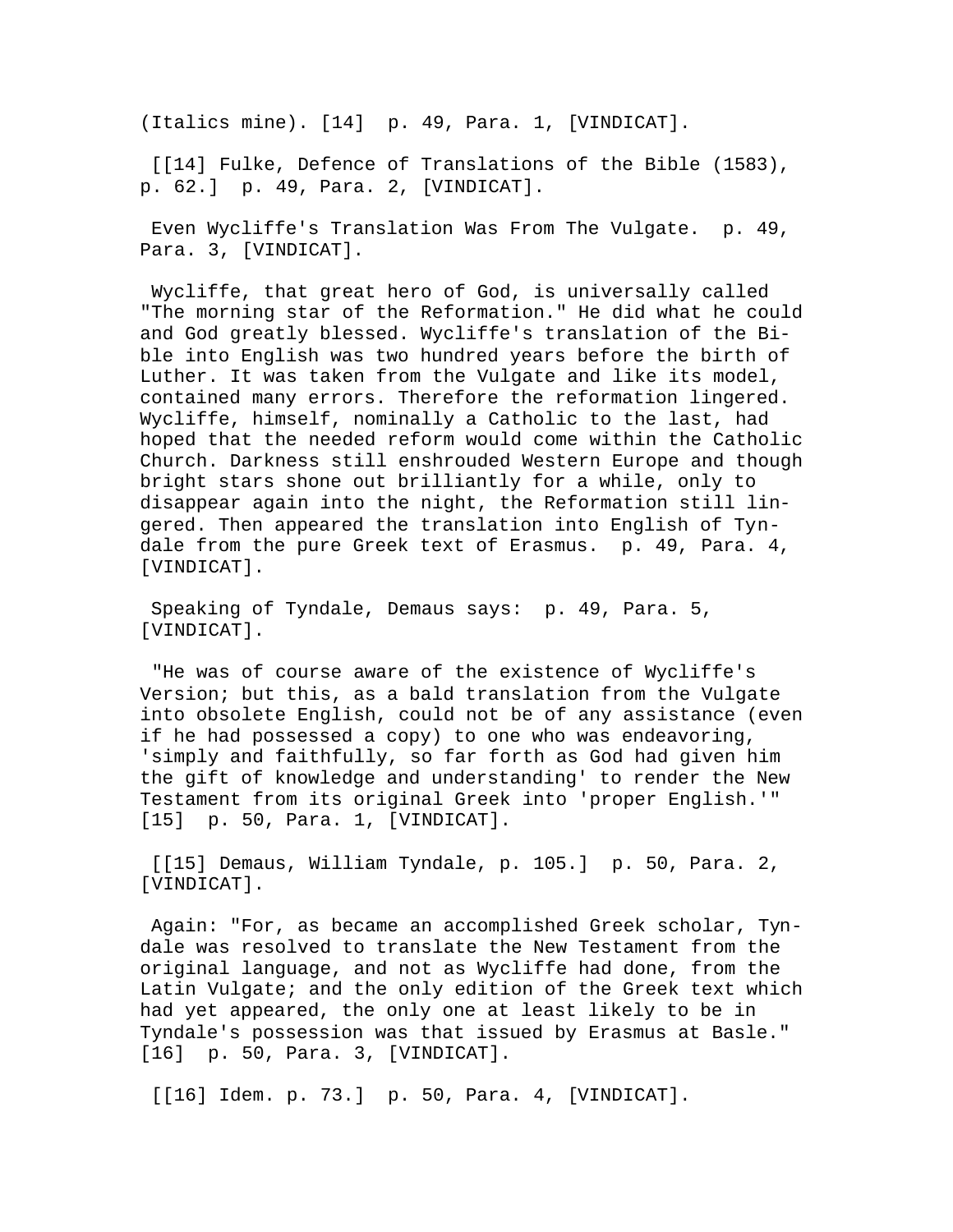The Reformers Obliged To Reject Jerome's Vulgate. p. 50, Para. 5, [VINDICAT].

 The Reformation did not make great progress until after the Received Text had been restored to the world. The Reformers were not satisfied with the Latin Vulgate. p. 50, Para. 6, [VINDICAT].

 The papal leaders did not comprehend the vast departure from the truth they had created when they had rejected the lead of the pure teachings of the Scriptures. The spurious books of the Vulgate opened the door for the mysterious and the dark doctrines which had confused the thinking of the ancients. The corrupt readings of the genuine books decreased the confidence of people in inspiration and increased the power of the priests. All were left in a labyrinth of darkness from which there was no escape. Cartwright, the famous Puritan scholar, described the Vulgate as follows: p. 50, Para. 7, [VINDICAT].

 "As to the Version adopted by the Rhemists (Cartwright's word for the Jesuits), Mr. Cartwright observed that all the soap and nitre they could collect would be insufficient to cleanse the Vulgate from the filth of blood in which it was originally conceived and had since collected in passing so long through the hands of unlearned monks, from which the Greek copies had altogether escaped." [17] p. 50, Para. 8, [VINDICAT].

 [[17] Brook's Memoir of Life of Cartwright, p. 276.] p. 51, Para. 1, [VINDICAT].

 More than this, the Vulgate was the chief weapon relied upon to combat and destroy the Bible of the Waldenses. I quote from the preface of the New Testament translated by the Jesuits from the Vulgate into English, 1582 A.D.: p. 51, Para. 2, [VINDICAT].

 "It is almost three hundred years since James, Archbishop of Genoa, is said to have translated the Bible into Italian. More than two hundred years ago, in the days of Charles V the French king, was it put forth faithfully in French, the sooner to shake out of the deceived people's hands, the false heretical translations of a sect called Waldenses." p. 51, Para. 3, [VINDICAT].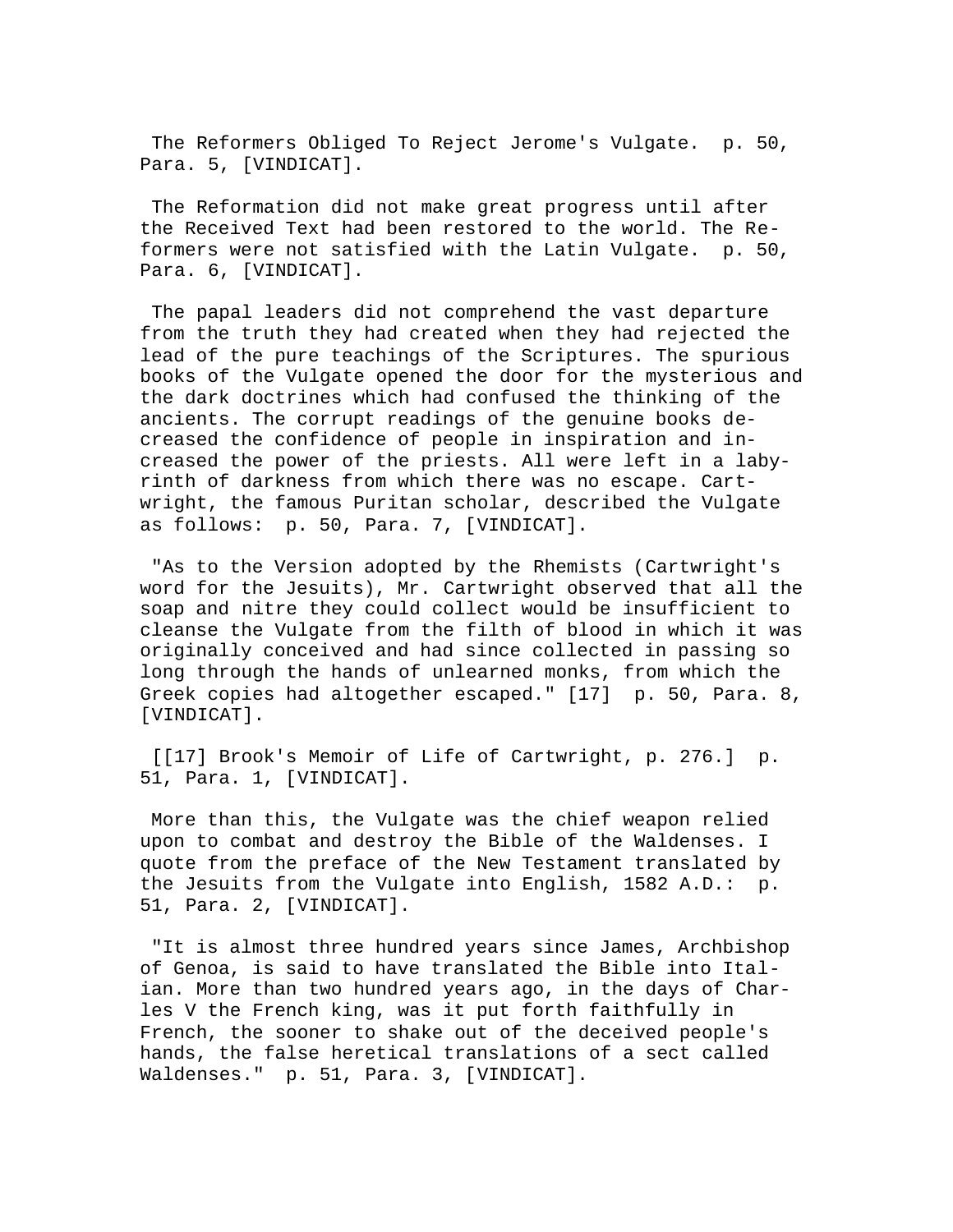Such was the darkness and so many were the errors which the Reformers had to encounter as they started on their way. They welcomed the rising spirit of intelligence which shone forth in the new learning, but the priests loudly denounced it. They declared that the study of Greek was of the devil and prepared to destroy all who promoted it. [18] How intrenched was the situation may be seen in the following quotation of a letter written by Erasmus: p. 51, Para. 4, [VINDICAT].

 [[18] Froude, Life and Letters of Erasmus, pp. 232, 233.] p. 51, Para. 5, [VINDICAT].

 "Obedience (writes Erasmus) is so taught as to hide that there is any obedience due to God. Kings are to obey the Pope. Priests are to obey their bishops. Monks are to obey their abbots. Oaths are exacted, that want of submission may be punished as perjury. It may happen, it often does happen, that an abbot is a fool or a drunkard. He issues an order to the brotherhood in the name of holy obedience. And what will such order be? An order to observe chastity? An order to be sober? An order to tell no lies? Not one of these things. It will be that a brother is not to learn Greek; he is not to seek to instruct himself. He may be a sot. He may go with prostitutes. He may be full of hatred and malice. He may never look inside the Scriptures. No matter. He has not broken any oath. He is an excellent member of the community. While if he disobeys such a command as this from an insolent superior there is stake or dungeon for him instantly." [19] p. 51, Para. 6, [VINDICAT].

[[19] Idem. p. 64] p. 51, Para. 7, [VINDICAT].

 It was impossible, however, to hold back the ripening harvest. Throughout the centuries, the Waldenses and other faithful evangelicals had sown the seed. The fog was rolling away from the plains and hills of Europe. the pure Bible which long had sustained the faith of the Vaudois, was soon to be adopted by others so mighty that they would shake Europe from the Alps to the North Sea. p. 51, Para. 8, [VINDICAT].

 "The light had been spreading unobserved, and the Reformation was on the point of being anticipated. The demon Innocent III was the first to descry the streaks of day on the crest of the Alps. Horror-stricken, he started up, and began to thunder from his pandemonium against a faith which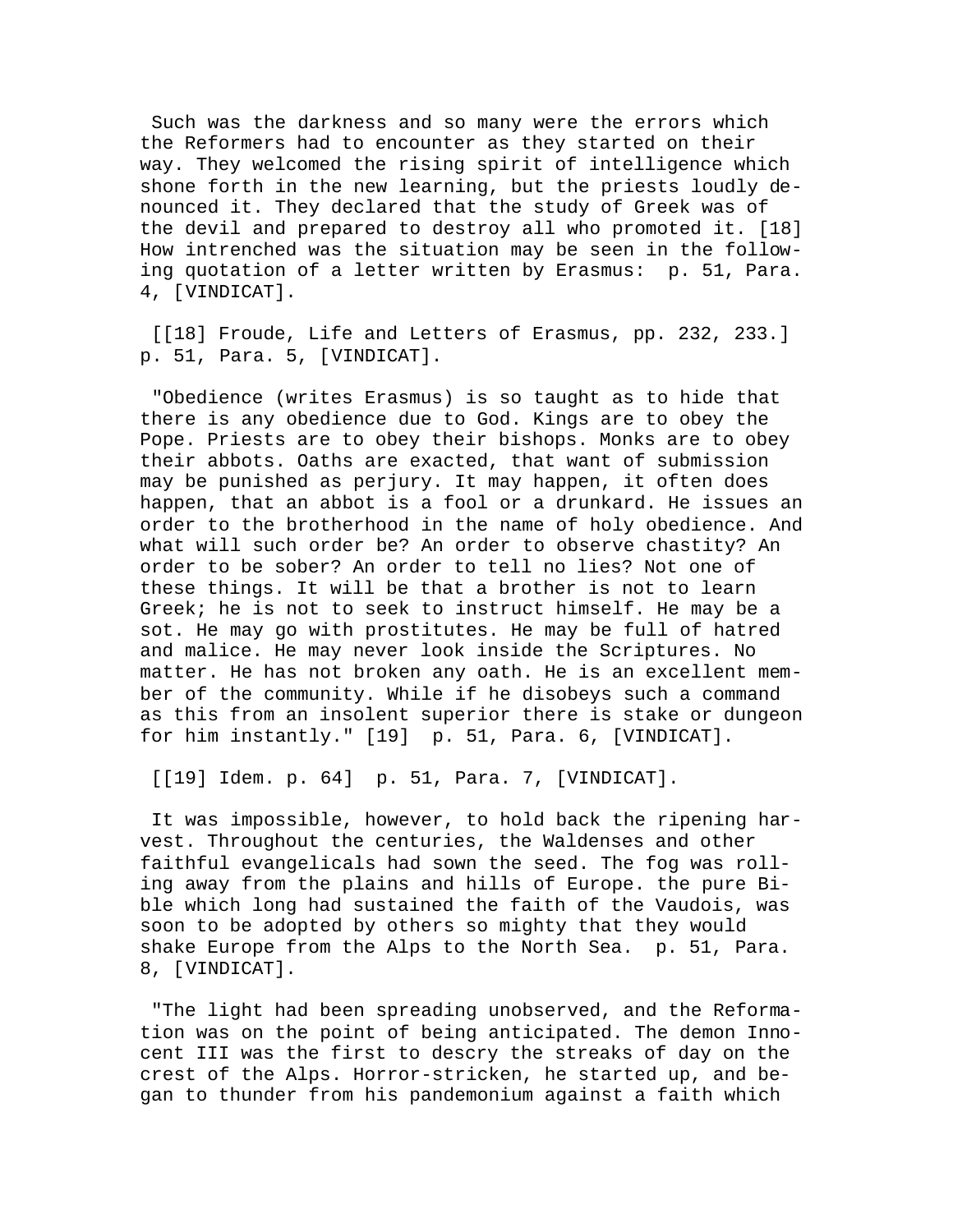had already subjugated provinces, and was threatening to dissolve the power of Rome in the very flush of her victory over the empire. In order to save the one-half of Europe from perishing by heresy, it was decreed that the other half should perish by the sword." [20] p. 52, Para. 1, [VINDICAT].

 [[20] Wylie, The Papacy, p. 92.] p. 52, Para. 2, [VINDICAT].

 It must be remembered that at the time (about 400 A.D.) when the Empire was breaking up into modern kingdoms, the pure Latin was breaking up into the Spanish Latin, the French Latin, the African Latin, and other dialects, the forerunners of many modern languages. Into all those different Latins the Bible had been translated, in whole or in part. Some of these, as the Bible of the Waldenses, had come mediately or immediately from the Received Text and had great influence. p. 52, Para. 3, [VINDICAT].

When the one thousand years had gone by, strains of new gladness were heard. Gradually these grew in crescendo until the whole choir of voices broke forth as Erasmus threw his first Greek New Testament at the feet of Europe. Then followed a full century of the greatest scholars of language and literature the world ever saw. Among them were Stephens and Beza, each contributing his part to establishing and fortifying the Received Text. The world stood amazed as these two last mentioned scholars brought forth from hidden recesses, old and valuable Greek manuscripts. p. 52, Para. 4, [VINDICAT].

 Erasmus Restores The Received Text. p. 52, Para. 5, [VINDICAT].

 The Revival of Learning produced that giant intellect and scholar, Erasmus. It is a common proverb that "Erasmus laid the egg and Luther hatched it." The streams of Grecian learning were again flowing into the European plains, and a man of caliber was needed to draw from them their best and throw it upon the needy nations of the West. Endowed by nature with a mind that could do ten hours work in one, Erasmus, during his mature years in the earlier part of the sixteenth century, was the intellectual dictator of Europe. He was ever at work, visiting libraries, searching in every nook and corner for the profitable. He was ever collecting, comparing, writing and publishing. Europe was rocked from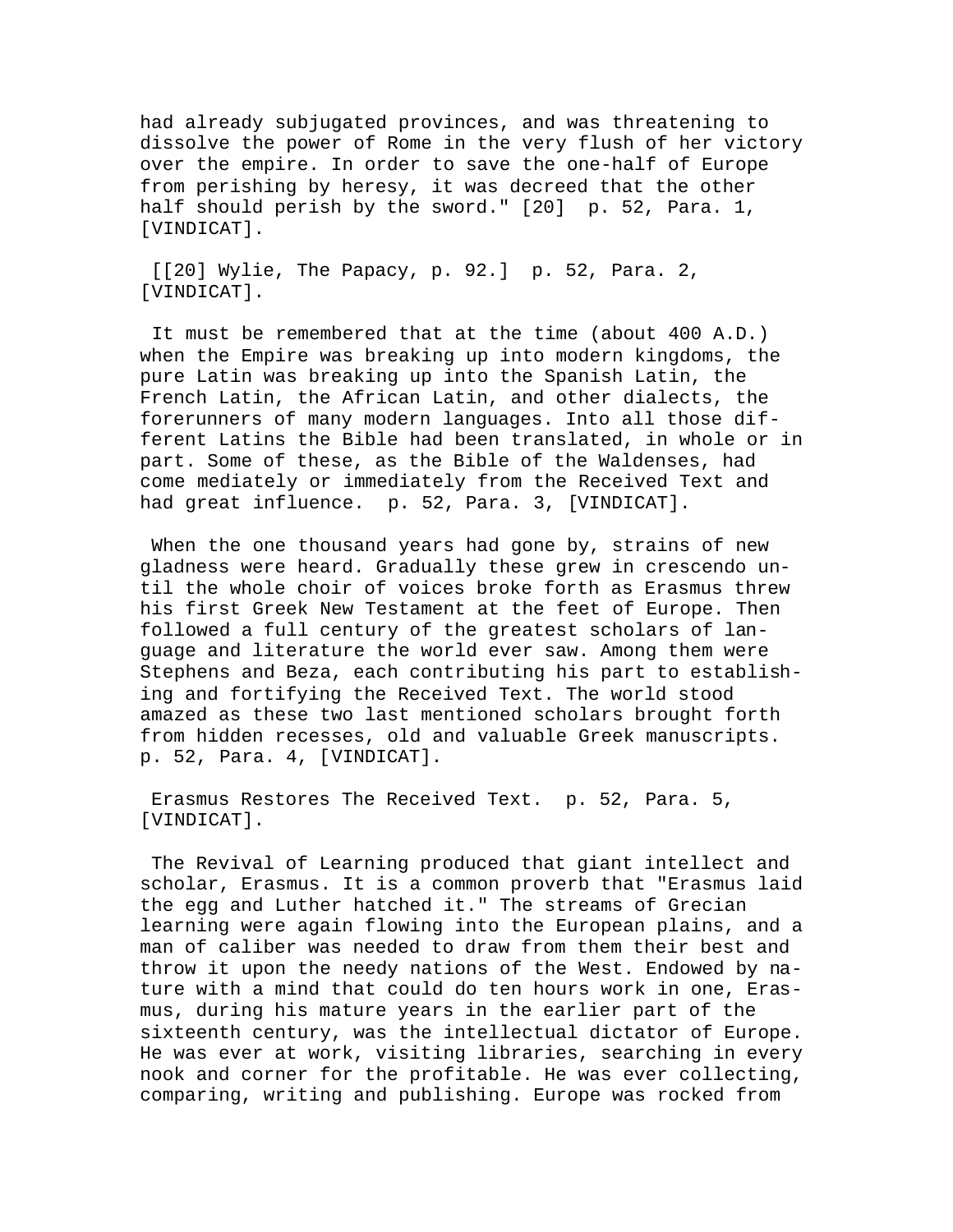end to end by his books which exposed the ignorance of the monks, the superstitions of the priesthood, the bigotry, and the childish and coarse religion of the day. He classified the Greek MSS. and read the Fathers. p. 53, Para. 1, [VINDICAT].

 It is customary even today with those who are bitter against the pure teachings of the Received Text, to sneer at Erasmus. No perversion of facts is too great to belittle his work. Yet while he lived, Europe was at his feet. Several times the King of England offered him any position in the kingdom, at his own price; the Emperor of Germany did the same. The Pope offered to make him a cardinal. This he steadfastly refused, as he would not compromise his conscience. In fact, had he been so minded, he perhaps could have made himself Pope. France and Spain sought him to become a dweller in their realm; while Holland prepared to claim her most distinguished citizen. p. 53, Para. 2, [VINDICAT].

 Book after book came from his hand. Faster and faster came the demands for his publications. But his crowning work was the New Testament in Greek. At last after one thousand years, the New Testament was printed (1516 A.D.) in the original tongue. Astonished and confounded, the world, deluged by superstitions, coarse traditions, and monkeries, read the pure story of the Gospels. The effect was marvelous. At once, all recognized the great value of this work which for over four hundred years (1516 to 1930) was to hold the dominant place in an era of Bibles. Translation after translation has been taken from it, such as the German, and the English, and others. Critics have tried to belittle the Greek manuscripts he used, but the enemies of Erasmus, or rather the enemies of the Received Text, have found insuperable difficulties withstanding their attacks. Writing to Peter Baberius August 13, 1521, Erasmus says: p. 53, Para. 3, [VINDICAT].

 "I did my best with the New Testament, but it provoked endless quarrels. Edward Lee pretended to have discovered 300 errors. They appointed a commission, which professed to have found bushels of them. Every dinner-table rang with the blunders of Erasmus. I required particulars, and could not have them." [21] p. 54, Para. 1, [VINDICAT].

 [[21] Froude, Erasmus, p. 267.] p. 54, Para. 2, [VINDICAT].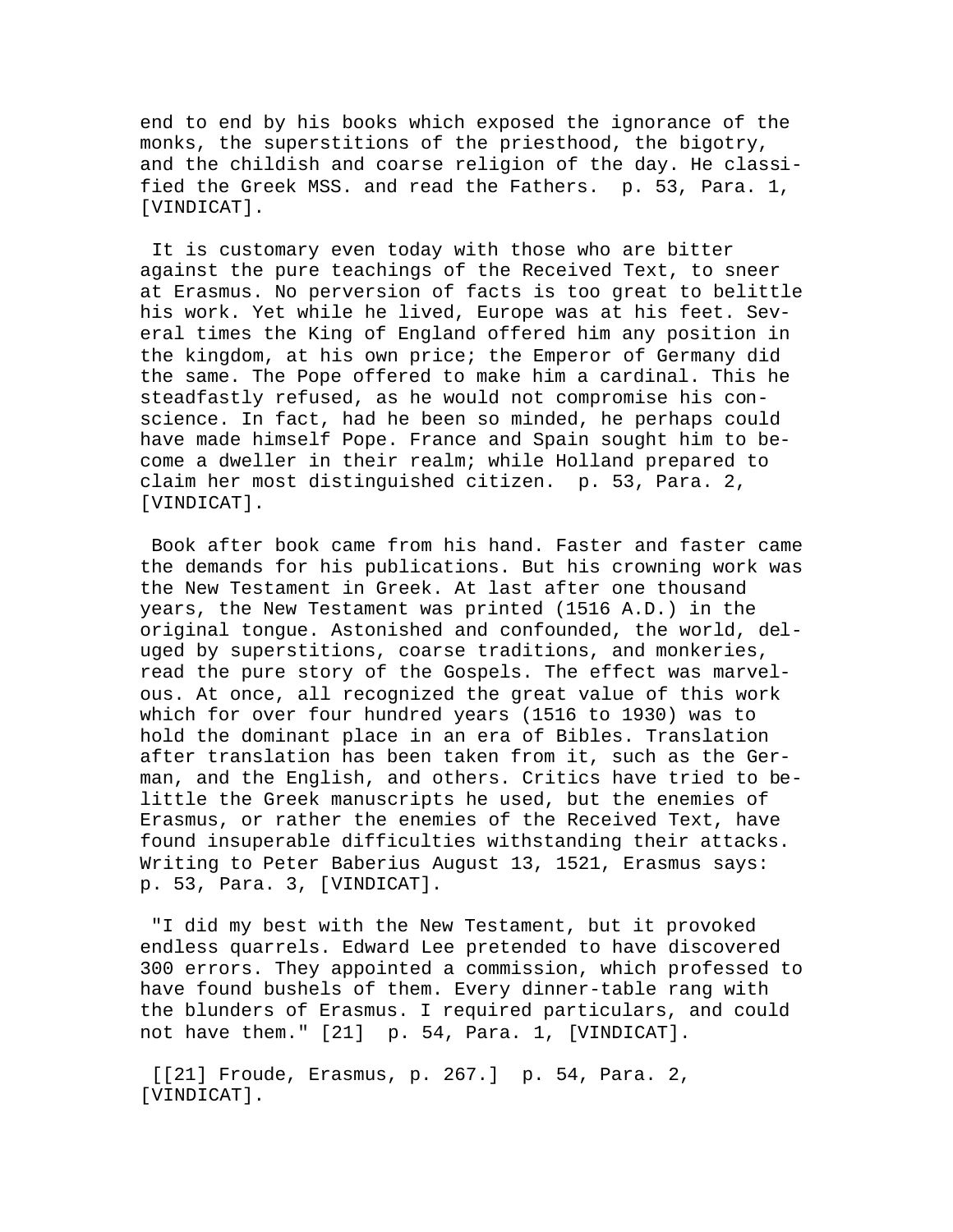There were hundreds of manuscripts for Erasmus to examine, and he did; but he used only a few. What matters? The vast bulk of manuscripts in Greek are practically all the Received Text. If the few Erasmus used were typical, that is, after he had thoroughly balanced the evidence of many and used a few which displayed that balance, did he not, with all the problems before him, arrive at practically the same result which only could be arrived at today by a fair and comprehensive investigation? Moreover, the text he chose had such an outstanding history in the Greek, the Syrian, and the Waldensian Churches, that it constituted an irresistible argument of God's providence. God did not write a hundred Bibles; there is only one Bible, the others at best are only approximations. In other words the Greek New Testament of Erasmus, known as the Received Text, is none other than the Greek New Testament which successfully met the rage of its pagan and papal enemies. p. 54, Para. 3, [VINDICAT].

 We are told that testimony from the ranks of our enemies constitutes the highest kind of evidence. The following statement which I now submit, is taken from the defense of their doings by two members of that body so hostile to the Greek New Testament of Erasmus, -- the Revisers of 1870- 1881. This quotation shows that the manuscripts of Erasmus coincide with the great bulk of manuscripts. p. 54, Para. 4, [VINDICAT].

 "The manuscripts which Erasmus used, differ, for the most part, only in small and insignificant details from the bulk of the cursive manuscripts, -- that is to say, the manuscripts which are written in running hand and not in capital or (as they are technically called) uncial letters. The general character of their text is the same. By this observation the pedigree of the Received Text is carried up beyond the individual manuscripts used by Erasmus to a great body of manuscripts of which the earliest are assigned to the ninth century." p. 55, Para. 1, [VINDICAT].

 Then after quoting Doctor Hort, they draw this conclusion of his statement: p. 55, Para. 2, [VINDICAT].

 "This remarkable statement completes the pedigree of the Received Text. That pedigree stretches back to a remote antiquity. The first ancestor of the Received Text was, as Dr. Hort is careful to remind us, at least contemporary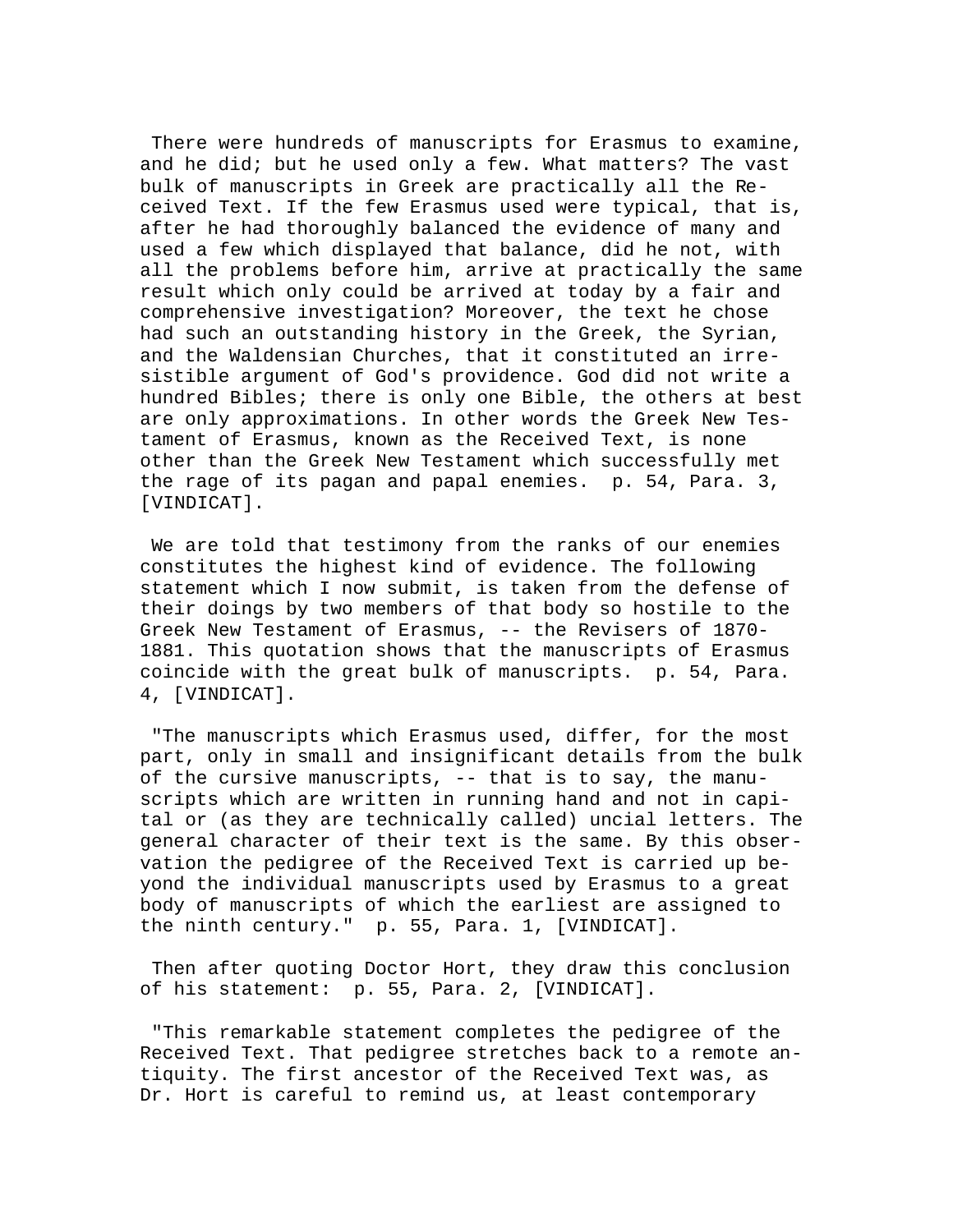with the oldest of our extant manuscripts, if not older than any one of them." [22] p. 55, Para. 3, [VINDICAT].

 [[22] Two members of the N. T. Company of the Revisers and the Greek Text, pp. 11, 12.] p. 55, Para. 4, [VINDICAT].

Tyndale's Towering Genius Is Used To Translate Erasmus Into English. p. 55, Para. 5, [VINDICAT].

 God who foresaw the coming greatness of the Englishspeaking world, prepared in advance the agent who early would give direction to the course of its thinking. One man stands out silhouetted against the horizon above all others, as having stamped his genius upon English thought and upon the English language. That man was William Tyndale. p. 55, Para. 6, [VINDICAT].

 The Received Text in Greek, having through Erasmus reassumed its ascendancy in the West of Europe as it had always maintained it in the East, bequeathed its indispensable heritage to the English. It meant much the the right genius was engaged to clamp the English future within this heavenly mold. Providence never is wanting when the hour strikes. and the world at last is awakening fully to appreciate that William Tyndale is the true hero of the English Reformation. p. 55, Para. 7, [VINDICAT].

 The Spirit of God presided over Tyndale's calling and training. He early passed through Oxford and Cambridge Universities. He went from Oxford to Cambridge to learn Greek under Erasmus, who was teaching there from 1510 to 1514. Even after Erasmus returned to the Continent, Tyndale kept informed on the revolutionizing productions which fell from that master's pen. Tyndale was not one of those students whose appetite for facts is omnivorous but who is unable to look down through a system. Knowledge to him was an organic whole in which, should discords come, created by illogical articulation, he was able to detect them at once. He had a natural aptitude for languages, but he did not shut himself into an air-tight compartment with his results, to issue forth with some great conclusion which would chill the faith of the world. He had a soul. He felt everywhere the sweetness of the life of God, and he offered himself as a martyr, if only the Word of God might live. p. 56, Para. 1, [VINDICAT].

Herman Buschius, a friend of Erasmus and one of the lead-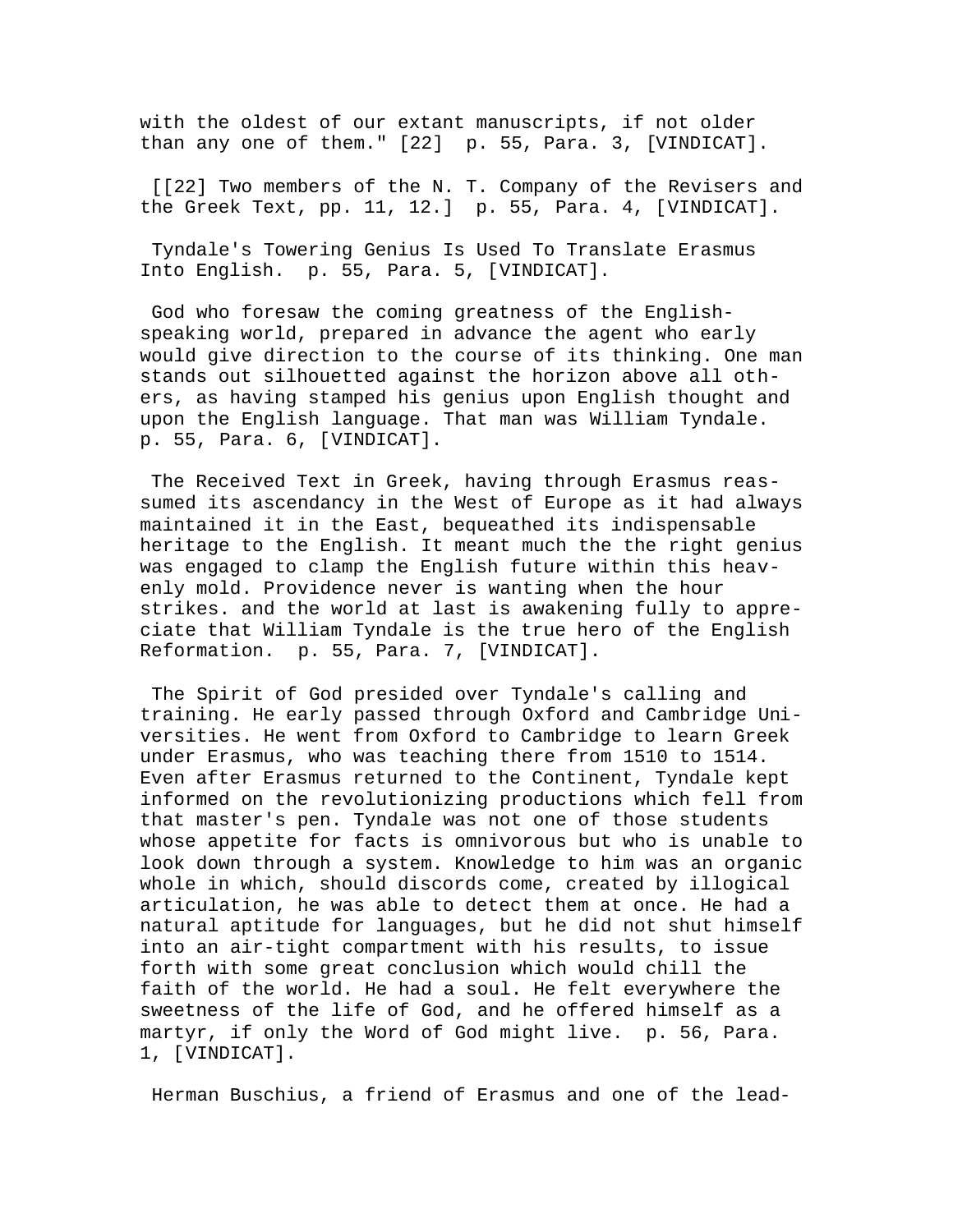ers in the revival of letters, spoke of Tyndale as "so skilled in seven languages, Hebrew, Greek, Latin, Italian, Spanish, English, French, that whichever he spoke you would suppose it his native tongue." [23] "Modern Catholic Versions are enormously indebted to Tyndale," says Dr. Jacobus. From the standpoint of English, not from the standpoint of doctrine, much work has been done to approximate the Douay to the King James. p. 56, Para. 2, [VINDICAT].

 [[23] Demaus, Life of Tyndale, p. 130.] p. 56, Para. 3, [VINDICAT].

 When he left Cambridge, he accepted a position as tutor in the home of an influential landowner. Here his attacks upon the superstitions of Popery threw him into sharp discussions with a stagnant clergy, and brought down upon his head the wrath of the reactionaries. It was then that in disputing with a learned man who put the Pope's laws above God's laws, that he made his famous vow, "If God spare my life, ere many years, I will cause a boy that driveth a plough shall know more of the Scripture than thou doest." p. 56, Para. 4, [VINDICAT].

 From that moment until he was burnt at the stake, his life was one of continual sacrifice and persecution. The man who was to charm whole continents and bind them together as one in principle and purpose by his translation of God's Word, was compelled to build his masterpiece in a foreign land amid other tongues than his own. As Luther took the Greek New Testament of Erasmus and made the German language, so Tyndale took the same immortal gift of God and made the English language. Across the sea, he translated the New Testament and a large part of the Old. Two-thirds of the Bible was translated into English by Tyndale, and what he did not translate was finished by those who worked with him and were under the spell of his genius. The Authorized Bible of the English language is Tyndale's, after his work passed through two or three revisions. p. 57, Para. 1, [VINDICAT].

 So instant and so powerful was the influence of Tyndale's gift upon England, that Catholicism, through those newly formed papal invincibles, called the Jesuits, sprang to its feet and brought forth, in the form of a Jesuit New Testament, the most effective instrument of learning the Papacy, up to that time, had produced in the English language. This newly invented rival version advanced to the attack, and we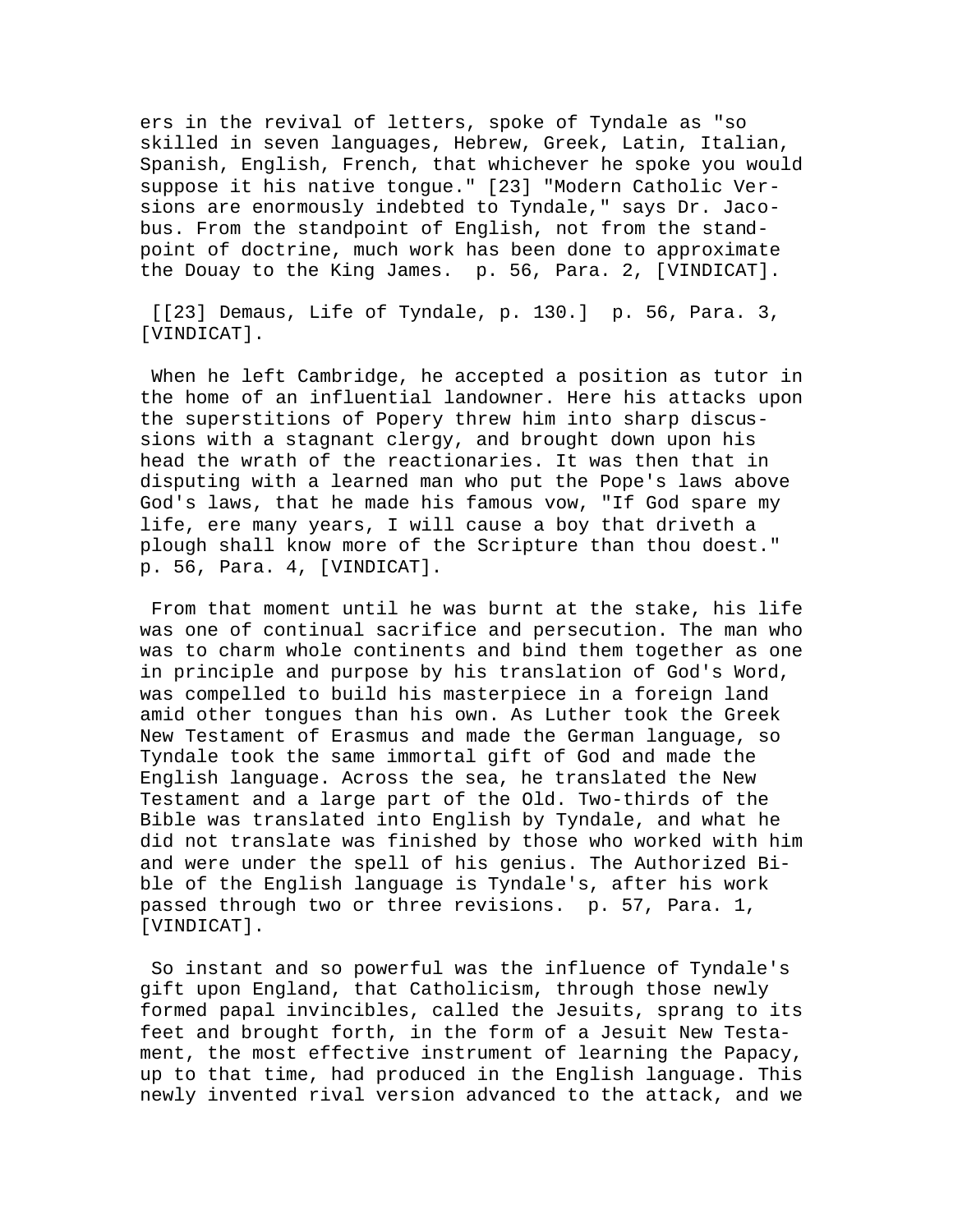are now called to consider how a crisis in the world's history was met when the Jesuit Bible became a challenge to Tyndale's translation. p. 57, Para. 2, [VINDICAT].

 Chapter IV. -- The Jesuits and the Jesuit Bible of 1582. p. 58, Para. 1, [VINDICAT].

 I HAVE now before my eyes, on a shelf of my library, a book entitled "The Black Pope." There are two Popes, the White Pope and the Black Pope. The world little realizes how much that fact means. The White Pope is the one we generally know and speak of as the Pope, but the real power is in the hand of that body directed by the Black Pope. The black Pope, which name does not refer to color, is the head of the Jesuits, -- an organization which, outside of God's people, is the mightiest that history has ever known. On the other hand, it is the most subtle and intolerant. It was formed after the Reformation began and for the chief purpose of destroying the Reformation. p. 58, Para. 2, [VINDICAT].

 The Catholic Church has 69 organizations of men, some of which have been in existence for over one thousand years. Of these we might name the Augustinians, the Benedictines, the Capuchins, the Dominicans, and so on. The Benedictines were founded about 540 A.D. Each order has many members, often reaching into the thousands, and tens of thousands. The Augustinians, for example, (to which order Martin Luther belonged), numbered 35,000 in his day. The men of these orders never marry but live in communities, or large fraternity houses known as monasteries which are for men what the convents are for women. Each organization exists for a distinct line of endeavor, and each, in turn, is directly under the order of the Pope. They overrun all countries and constitute the army militant of the Papacy. The monks are called the regular clergy, while the priests, bishops, etc., who conduct churches, are called the secular clergy. Let us see why the Jesuits stand predominantly above all these, so that the general of the Jesuits has great authority within all the vast ranks of the Catholic clergy, regular and secular. p. 58, Para. 3, [VINDICAT].

 Within thirty-five years after Luther had nailed his thesis upon the door of the Cathedral of Wittenberg, and launched his attacks upon the errors and corrupt practices of Rome, the Protestant Reformation was thoroughly established. The great contributing factor to this spiritual up-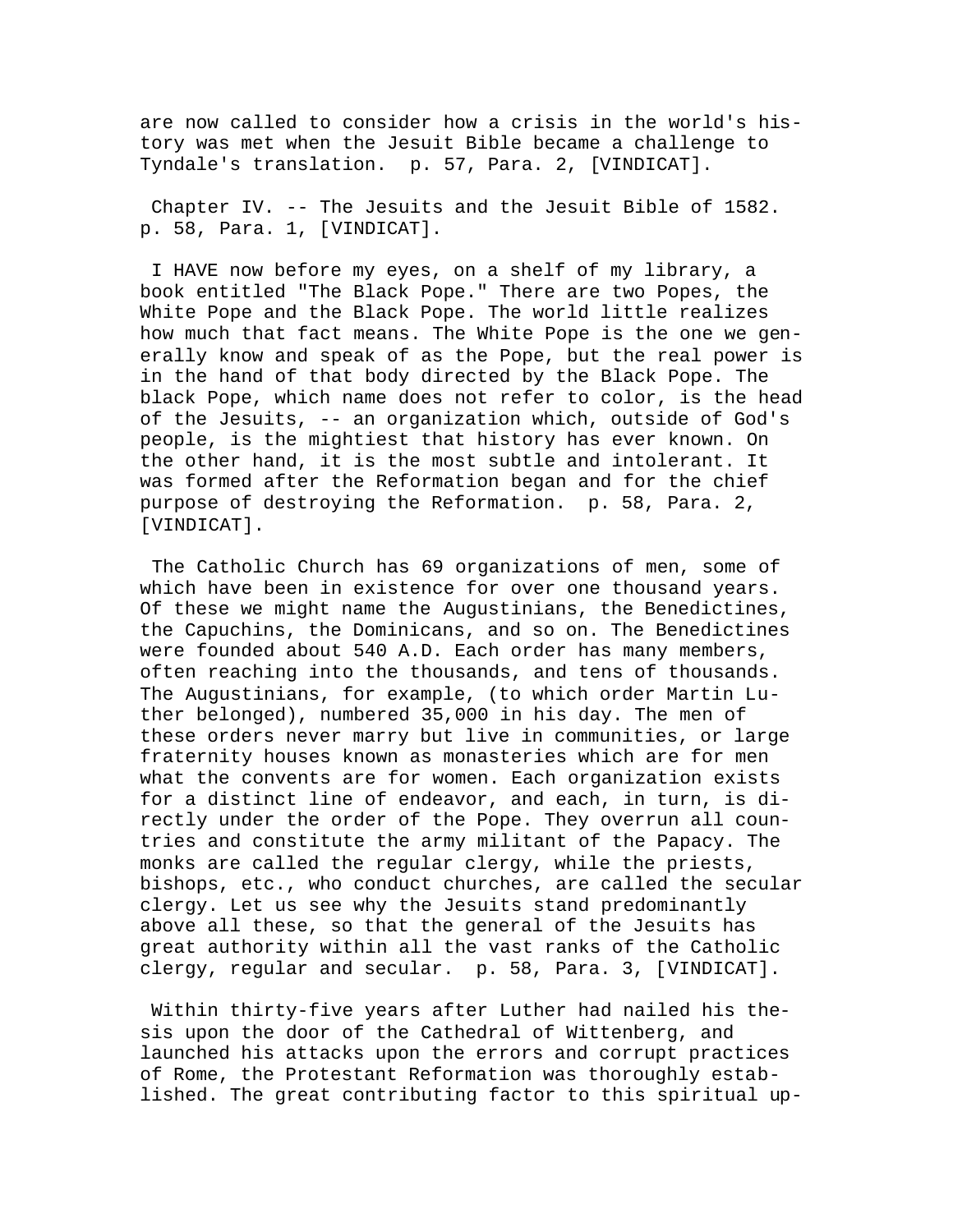heaval was the translation by Luther of the Greek New Testament of Erasmus into German. The medieval Papacy awakened from its superstitious lethargy to see that in a third of a century, the Reformation had carried away two-thirds of Europe. Germany, England, the Scandinavian countries, Holland, and Switzerland had become Protestant. France, Poland, Bavaria, Austria, and Belgium were swinging that way. p. 58, Para. 4, [VINDICAT].

 In consternation, the Papacy looked around in every direction for help. If the Jesuits had not come forward and offered to save the situation, today there might not be a Catholic Church. What was the offer, and what were these weapons, the like of which man never before had forged? p. 59, Para. 1, [VINDICAT].

 The founder of the Jesuits was a Spaniard, Ignatius Loyola, whom the Catholic Church has canonized and made Saint Ignatius. He was a soldier in the war which King Ferdinand and Queen Isabella of Spain were waging to drive the Mohammedans out of Spain, about the time that Columbus discovered America. p. 59, Para. 2, [VINDICAT].

 Wounded at the siege of Pampeluna (1521 A.D.), so that his military career was over, Ignatius turned his thoughts to spiritual conquests, and spiritual glory. Soon afterwards, he wrote that book called "Spiritual Exercises," which did more than any other document to erect a new papal theocracy and to bring about the establishment of the infallibility of the Pope. In other words, Catholicism since the Reformation is a new Catholicism. It is more fanatical and more intolerant. p. 59, Para. 3, [VINDICAT].

 Ignatius Loyola came forward and must have said in substance to the Pope: Let the Augustinians continue to provide monasteries of retreat for contemplative minds; let the Benedictines give themselves up to the field of literary endeavor; let the Dominicans retain their responsibility for maintaining the Inquisition; but we, the Jesuits, will capture the colleges and the universities. We will gain control of instruction in law, medicine, science, education, and so weed out from all books of instruction, anything injurious to Roman Catholicism. We will mould the thoughts and ideas of the youth. We will enroll ourselves Protestant preachers and college professors in the different Protestant faiths. Sooner or later, we will undermine the authority of the Greek New Testament of Erasmus, and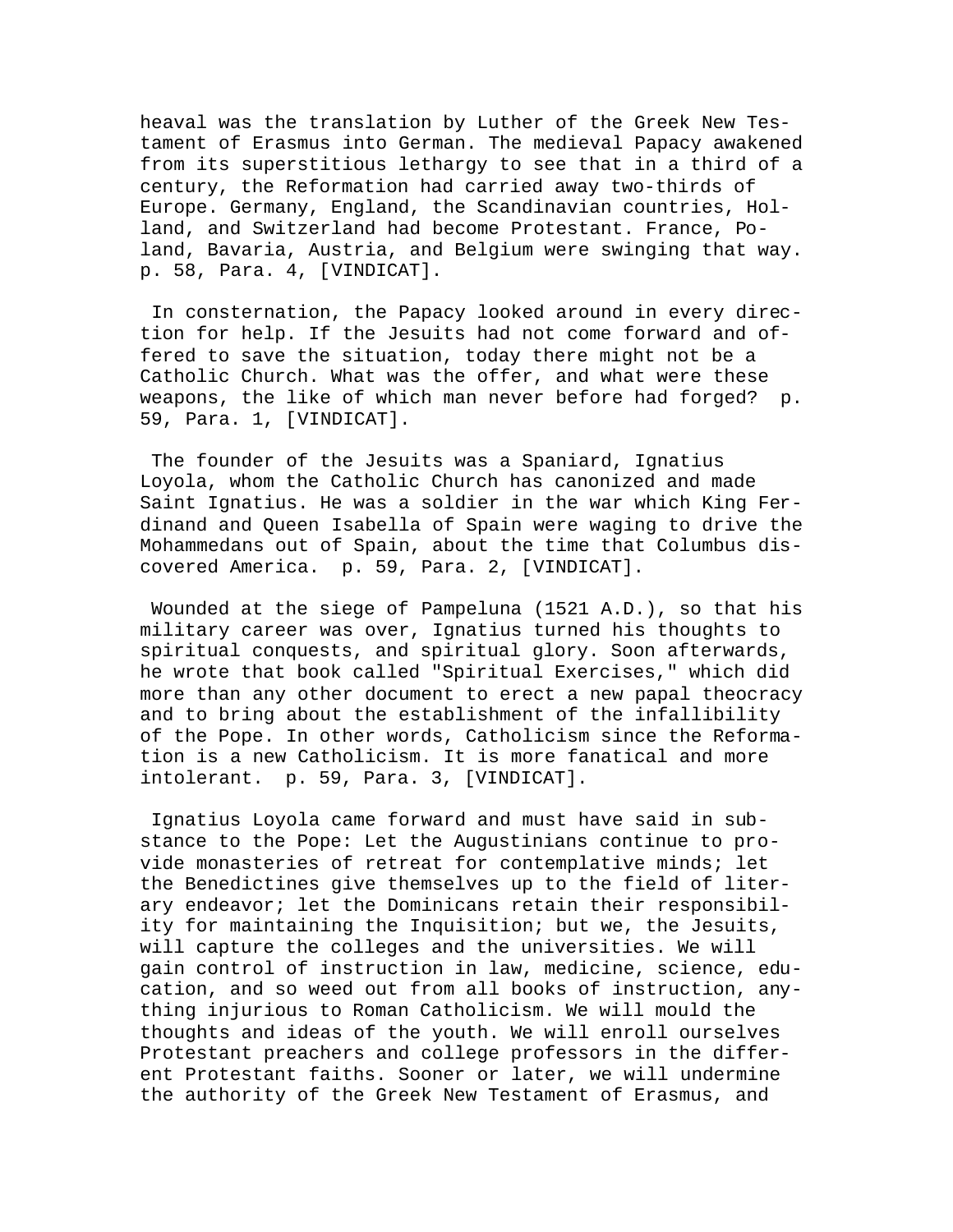also of those Old Testament productions which have dared to raise their heads against the Old Testament of the Vulgate and against tradition. And thus will we undermine the Protestant Reformation. p. 59, Para. 4, [VINDICAT].

 We now quote a few words to describe their spirit and their methods from a popular writer: p. 59, Para. 5, [VINDICAT].

 "Throughout Christendom, Protestantism was menaced by formidable foes. The first triumphs of the Reformation past, Rome summoned new forces, hoping to accomplish its destruction. At this time, the order of the Jesuits was created, the most cruel, unscrupulous, and powerful of all the champions of Popery. ... To combat these forces, Jesuitism inspired its followers with a fanaticism that enabled them to endure like dangers, and to oppose to the power of truth all the weapons of deception. There was no crime too great for them to commit, no deception too base for them to practice, no disguise too difficult for them to assume. Vowed to perpetual poverty and humility, it was their studied aim to secure wealth and power, to be devoted to the overthrow of Protestantism, and the re-establishment of the papal supremacy. p. 60, Para. 1, [VINDICAT].

 "When appearing as members of their order, they wore a garb of sanctity, visiting prisons and hospitals, ministering to the sick and the poor, professing to have renounced the world, and bearing the sacred name of Jesus, who went about doing good. But under this blameless exterior the most criminal and deadly purposes were often concealed. It was a fundamental principle of the order that the end justifies the means. By this code, lying, theft, perjury, assassination, were not only pardonable but commendable, when they served the interests of the church. Under various disguises the Jesuits worked their way into offices of state, climbing up to be the counselors of kings, and shaping the policy of nations. They became servants, to act as spies upon their masters. They established colleges for the sons of princes and nobles, and schools for the common people; and the children of Protestant parents were drawn into an observance of popish rites." [1] p. 60, Para. 2, [VINDICAT].

 [[1] E. G. White, The Great Controversy, pp. 234, 235.] p. 60, Para. 3, [VINDICAT].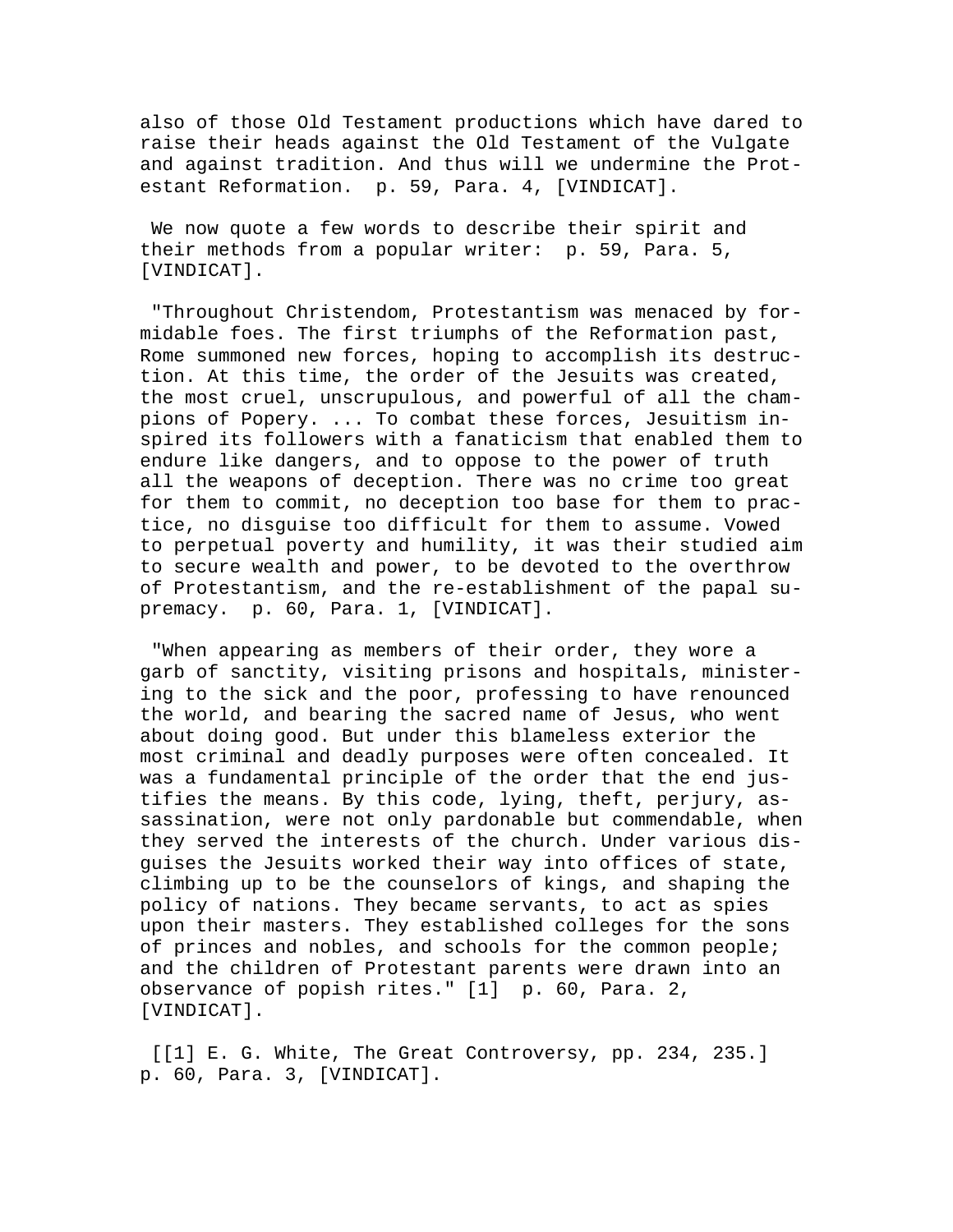How well the Jesuits have succeeded, let the following pages tell. Soon the brains of the Catholic Church were to be found in that order. About 1582, when the Jesuit Bible was launched to destroy Tyndale's English Version, the Jesuits dominated 287 colleges and universities in Europe. p. 60, Para. 4, [VINDICAT].

 Their complete system of education and of drilling was likened, in the constitution of the order itself, to the reducing of all its members to the placidity of a corpse, whereby the whole could be turned and returned at the will of the superior. We quote from their constitution: p. 61, Para. 1, [VINDICAT].

 "As for holy obedience, this virtue must be perfect in every point -- in execution, in will, in intellect -- doing what is enjoined with all celerity, spiritual joy, and perseverance; persuading ourselves that everything is just; suppressing every repugnant thought and judgment of one's own, in a certain obedience; ... and let every one persuade himself that he who lives under obedience should be moved and directed, under Divine Providence, by his superior, just as if he were a corpse *(perinde ac si cadaver esset),* which allows itself to be moved and led in any direction." [2] p. 61, Para. 2, [VINDICAT].

 [[2] R. W. Thompson, Ex-Secretary of Navy, U. S. A., The Footprints of the Jesuits, p. 51.] p. 61, Para. 3, [VINDICAT].

 That which put an edge on the newly forged mentality was the unparalleled system of education impressed upon the pick of Catholic youth. The Pope, perforce, virtually threw open the ranks of the many millions of Catholic young men and told the Jesuits to go in and select the most intelligent. the initiation rites were such as to make a lifelong impression on the candidate for admission. He never would forget the first trial of his faith. Thus the youth are admitted under a test which virtually binds forever the will, if it has not already been enslaved. What matters to him? Eternal life is secure, and all is for the greater glory of God. p. 61, Para. 4, [VINDICAT].

 Then follow the long years of intense mental training, interspersed with periods of practice. They undergo the severest methods of quick and accurate learning. They will be, let us say, shut up in a room with a heavy Latin les-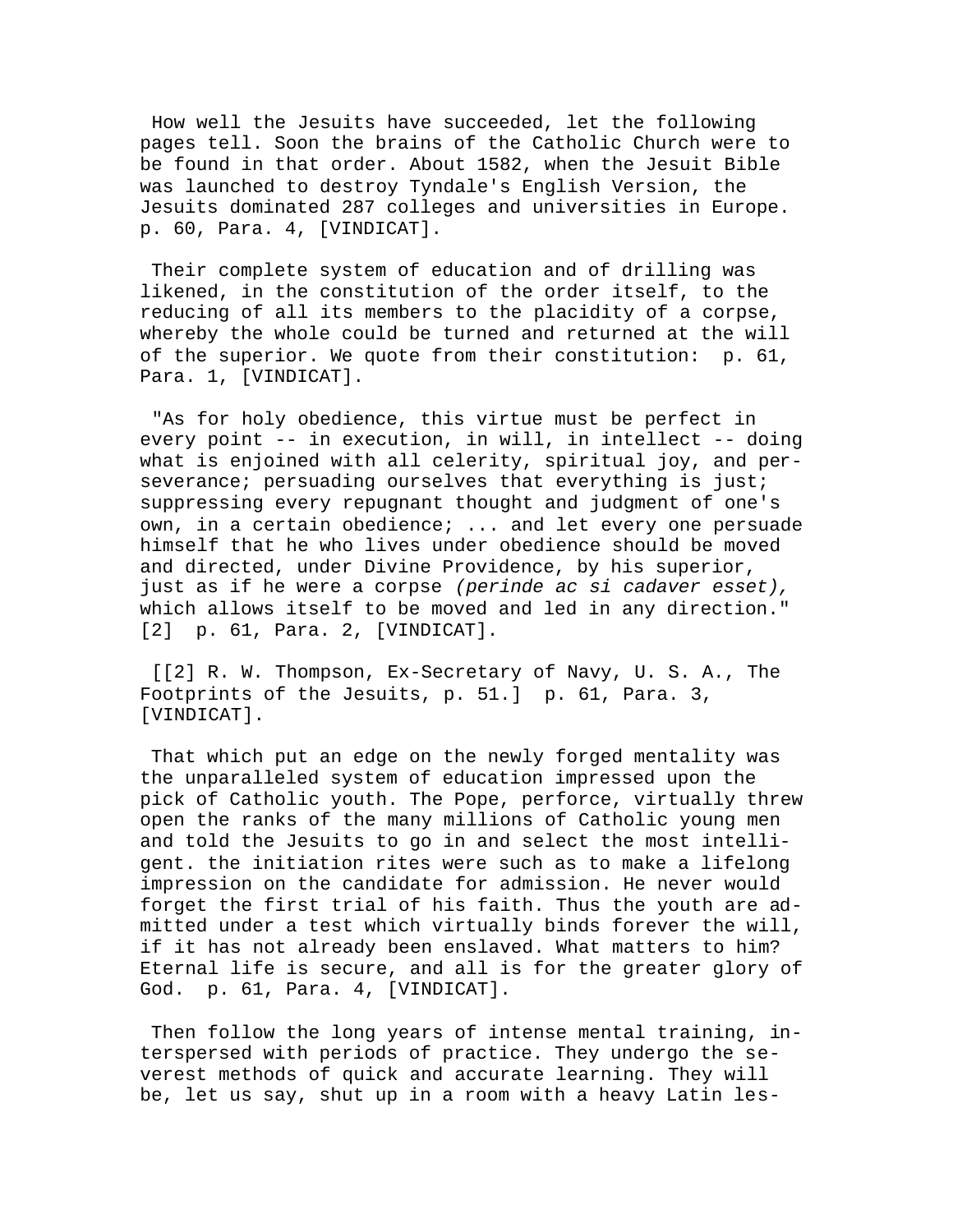son, and expected to learn it in a given period of hours. Of the results achieved by means of this policy and the methods, Macaulay says: p. 61, Para. 5, [VINDICAT].

 "It was in the ears of the Jesuit that the powerful, the noble, and the beautiful, breathed the secret history of their lives. It was at the feet of the Jesuit that the youth of the higher and middle classes were brought up from childhood to manhood, from the first rudiments to the courses of rhetoric and philosophy. Literature and science, lately associated with infidelity or with heresy, now became the allies of orthodoxy. Dominant in the south of Europe, the great order soon went forth conquering and to conquer. In spite of oceans and deserts, of hunger and pestilence, of spies and penal laws, of dungeons and racks, of gibbets and quartering-blocks, Jesuits were to be found *under every disguise,* and in every country; scholars, physicians, merchants, serving men; in the hostile court of Sweden, in the old manor-house of Cheshire, among the hovels of Connaught; arguing, instructing, consoling, stealing away the hearts of the young, animating the courage of the timid, holding up the crucifix before the eyes of the dying. Nor was it less their office to plot against the thrones and lives of the apostate kings, to spread evil rumors, to raise tumults, to inflame civil wars, to arm the hand of the assassin. Inflexible in nothing but in their fidelity to the Church, they were equally ready to appeal in her cause to the spirit of loyalty and to the spirit of freedom. Extreme doctrines of obedience and extreme doctrines of liberty, the right of rulers to misgovern the people, the right of every one of the people to plunge his knife in the heart of a bad ruler, were inculcated by the same man, according as he addressed himself to the subject of Philip or to the subject of Elizabeth." [3] p. 62, Para. 1, [VINDICAT].

 [[3] Macaulay, Essays, pp. 480, 481.] p. 62, Para. 2, [VINDICAT].

 And again: "If Protestantism, or the semblance of Protestantism, showed itself in any quarter, it was instantly met, not by petty, teasing persecution, but by persecution of that sort which bows down and crushes all but a very few select spirits. Whoever was suspected of heresy, whatever his rank, his learning, or his reputation, knew that he must purge himself to the satisfaction of a severe and vigilant tribunal, or die by fire. Heretical books were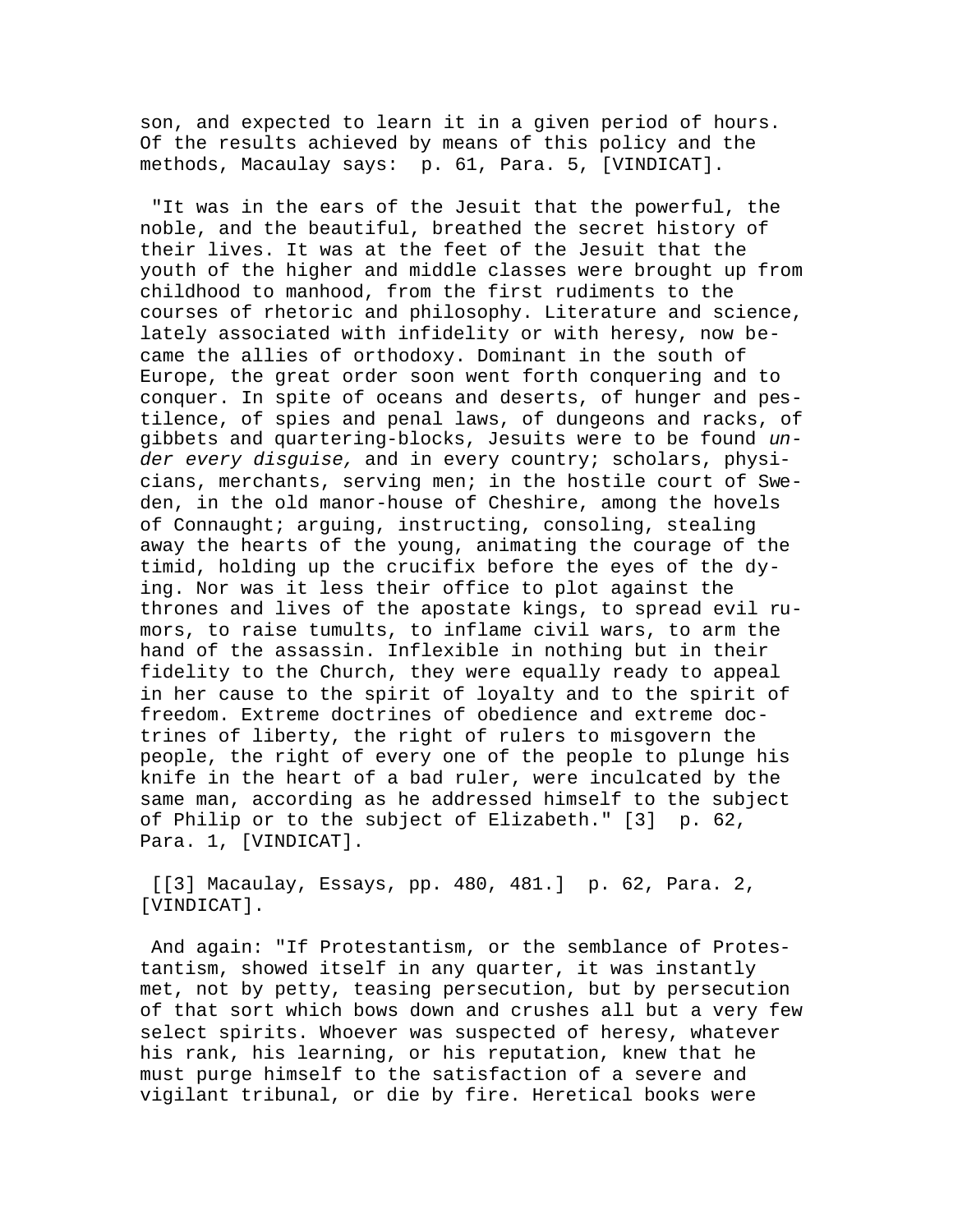sought out and destroyed with similar rigor." [4] p. 62, Para. 3, [VINDICAT].

[[4] Idem, pp. 483, 483.] p. 63, Para. 1, [VINDICAT].

 The Catholic Council Of Trent (1545-1563) Called To Defeat The Reformation. How The Council Refused The Protestant Attitude Toward The Scriptures And Enthroned The Jesuit. p. 63, Para. 2, [VINDICAT].

 "The Society came to exercise a marked influence to which their presence in the Council of Trent, as the Pope's theologians, gave signal testimony. It was a wise stroke of policy for the Papacy to entrust its cause in the Council so largely to the Jesuits." [5] p. 63, Para. 3, [VINDICAT].

 [[5] Hulme, Renaissance and Reformation, p. 428.] p. 63, Para. 4, [VINDICAT].

 The Council of Trent was dominated by the Jesuits. This we must bear in mind as we study that Council. It is the leading characteristic of that assembly. "The great Convention dreaded by every Pope" was called by Paul III when he saw that such a council was imperative if the Reformation was to be checked. And when it did assemble, he so contrived the manipulation of the program and the attendance of the delegates, that the Jesuitical conception of a theocratic Papacy should be incorporated into the canons of the church. p. 63, Para. 5, [VINDICAT].

 So prominent had been the Reformers' denunciations of the abuses of the church, against her exactions, and against her shocking immoralities, that we would naturally expect that this council, which marks so great a turning point in church history, would have promptly met the charges. But this it did not do. The very first propositions to be discussed at length and with intense interest, were those relating to the Scriptures. This shows how fundamental to all reform, as well as to the great Reformation, is the determining power over Christian order and faith, of the disputed readings and the disputed books of the Bible. Moreover, these propositions denounced by the Council, which we give below, the Council did not draw up itself. They were taken from the writings of Luther. We thus see how fundamental to the faith of Protestantism is their acceptance; while their rejection constitutes the keystone to the su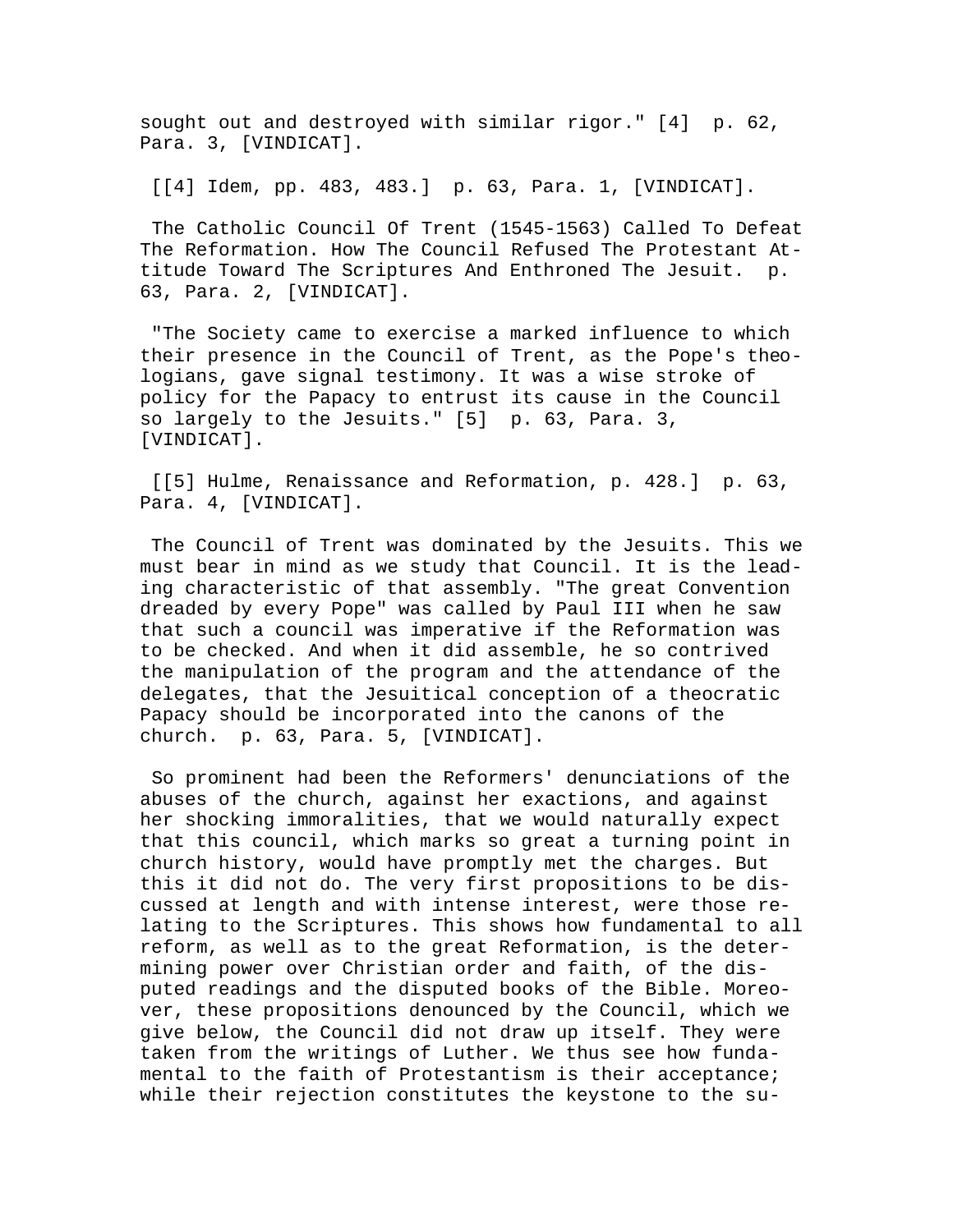perstitions and to the tyrannical theology of the Papacy. These four propositions which first engaged the attention of the Council, and which the Council condemned, are: p. 63, Para. 6, [VINDICAT].

They Condemned: I -- "That Holy Scriptures contained all things necessary for salvation, and that it was impious to place apostolic tradition on a level with Scripture." p. 64, Para. 1, [VINDICAT].

The Condemned: II -- "That certain books accepted as canonical in the Vulgate were apocryphal and not canonical." p. 64, Para. 2, [VINDICAT].

 They Condemned: III -- "That Scripture must be studied in the original languages, and that there were errors in the Vulgate." p. 64, Para. 3, [VINDICAT].

 They Condemned: IV -- "That the meaning of Scripture is plain, and that it can be understood without commentary with the help of Christ's Spirit." [6] p. 64, Para. 4, [VINDICAT].

 [[6] Froude, The Council of Trent, pp. 174, 175.] p. 64, Para. 5, [VINDICAT].

 For eighteen long years the Council deliberated. The papal scholars determined what was the Catholic faith. During these eighteen years, the Papacy gathered up to itself what survived of Catholic territory. The Church of Rome consolidated her remaining forces and took her stand solidly on the grounds that tradition was of equal value with the Scriptures; that the seven apocryphal books of the Vulgate were as much Scripture as the other books; that those readings of the Vulgate in the accepted books, which differed from the Greek, were not errors, as Luther and the Reformers had said, but were authentic; and finally, that lay members of the church had no right to interpret the Scriptures apart from the clergy. p. 64, Para. 6, [VINDICAT].

The Jesuit Bible Of 1582. p. 64, Para. 7, [VINDICAT].

 The opening decrees of the Council of Trent had set the pace for centuries to come. They pointed out the line of battle which the Catholic reaction would wage against the Reformation. First undermine the Bible, then destroy the Protestant teaching and doctrine. p. 65, Para. 1,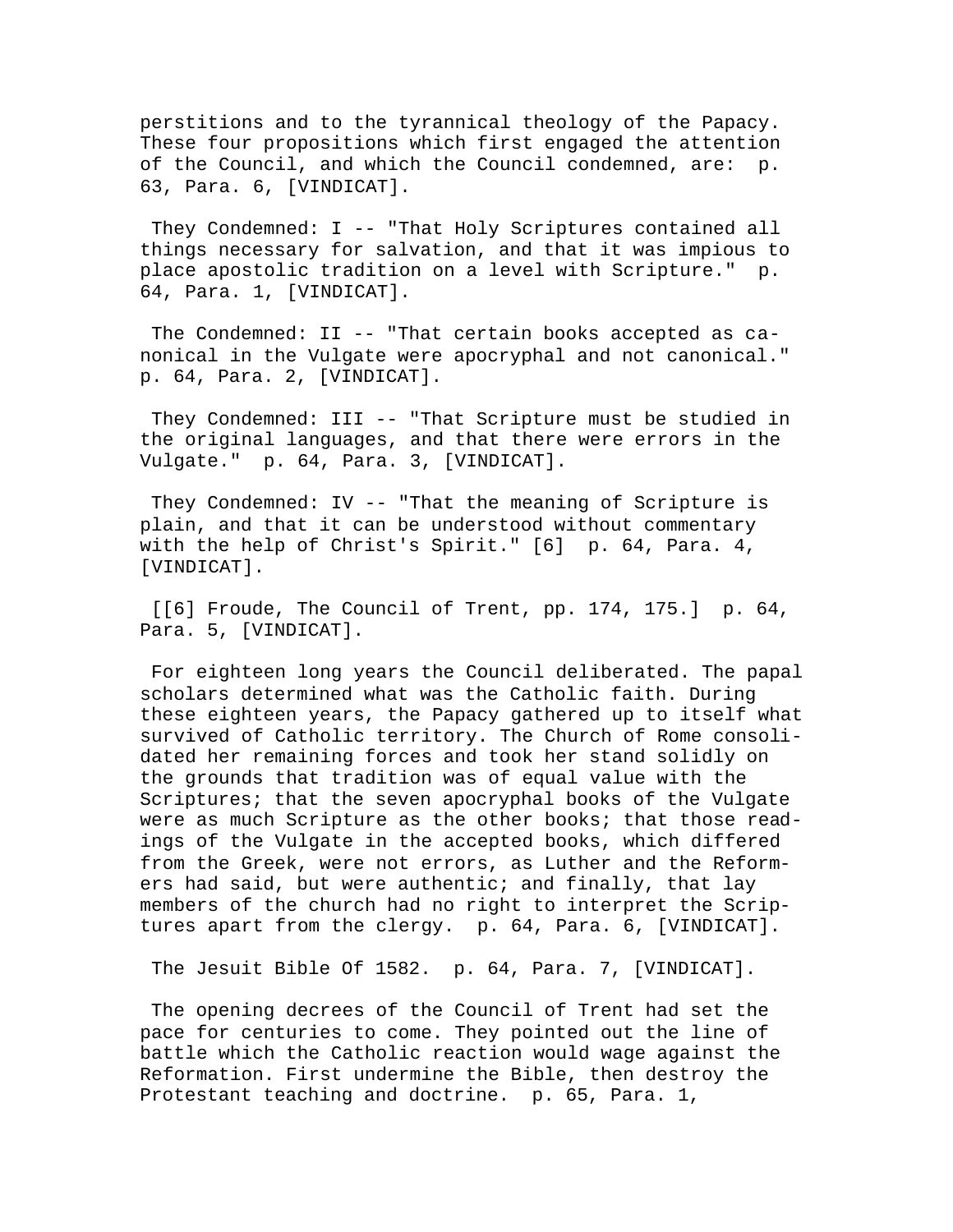[VINDICAT].

 If we include the time spent in studying these questions before the opening session of the Council in 1545 until the Jesuit Bible made its first appearance in 1582, fully forty years were passed in the preparation of Jesuit students who were being drilled in these departments of learning. The first attack on the position of the Reformers regarding the Bible must soon come. It was clearly seen then, as it is now, that if confusion on the origin and authenticity of the Scriptures could be spread abroad in the world, the amazing certainty of the Reformers on these points, which had astonished and confounded the Papacy, could be broken down. In time the Reformation would be splintered to pieces, and driven as the chaff before the wind. The leadership in the battle for the Reformation was passing over from Germany to England. [7] Here it advanced mightily, helped greatly by the new version of Tyndale. p. 65, Para. 2, [VINDICAT].

 Therefore, Jesuitical scholarship, with at least forty years of training, must bring forth in English a Jesuit Version capable of superseding the Bible of Tyndale. Could it be done? p. 65, Para. 3, [VINDICAT].

 Sixty years elapsed from the close of the Council of Trent (1563), to the landing of the Pilgrims in America. During those sixty years, England had been changing from a Catholic nation to a Bible-loving people. Since 1525, when Tyndale's Bible appeared, the Scriptures had obtained a wide circulation. As Tyndale foresaw, the influence of the divine Word had weaned the people away from pomp and ceremony in religion. But this result had not been obtained without years of struggle. Spain, at that time, was not only the greatest nation in the world, but also was fanatically Catholic. All the new world belonged to Spain; she ruled the seas and dominated Europe. The Spanish sovereign and the Papacy untied in their efforts to send into England bands of highly trained Jesuits. By these, plot after plot was hatched to place a Catholic ruler on England's throne. p. 65, Para. 4, [VINDICAT].

 At the same time, the Jesuits were acting to turn the English people from the Bible, back to Romanism. As a means to this end, they brought forth in English a Bible of their own. Let it always be borne in mind that the Bible adopted by Constantine was in Greek; that Jerome's Bible was in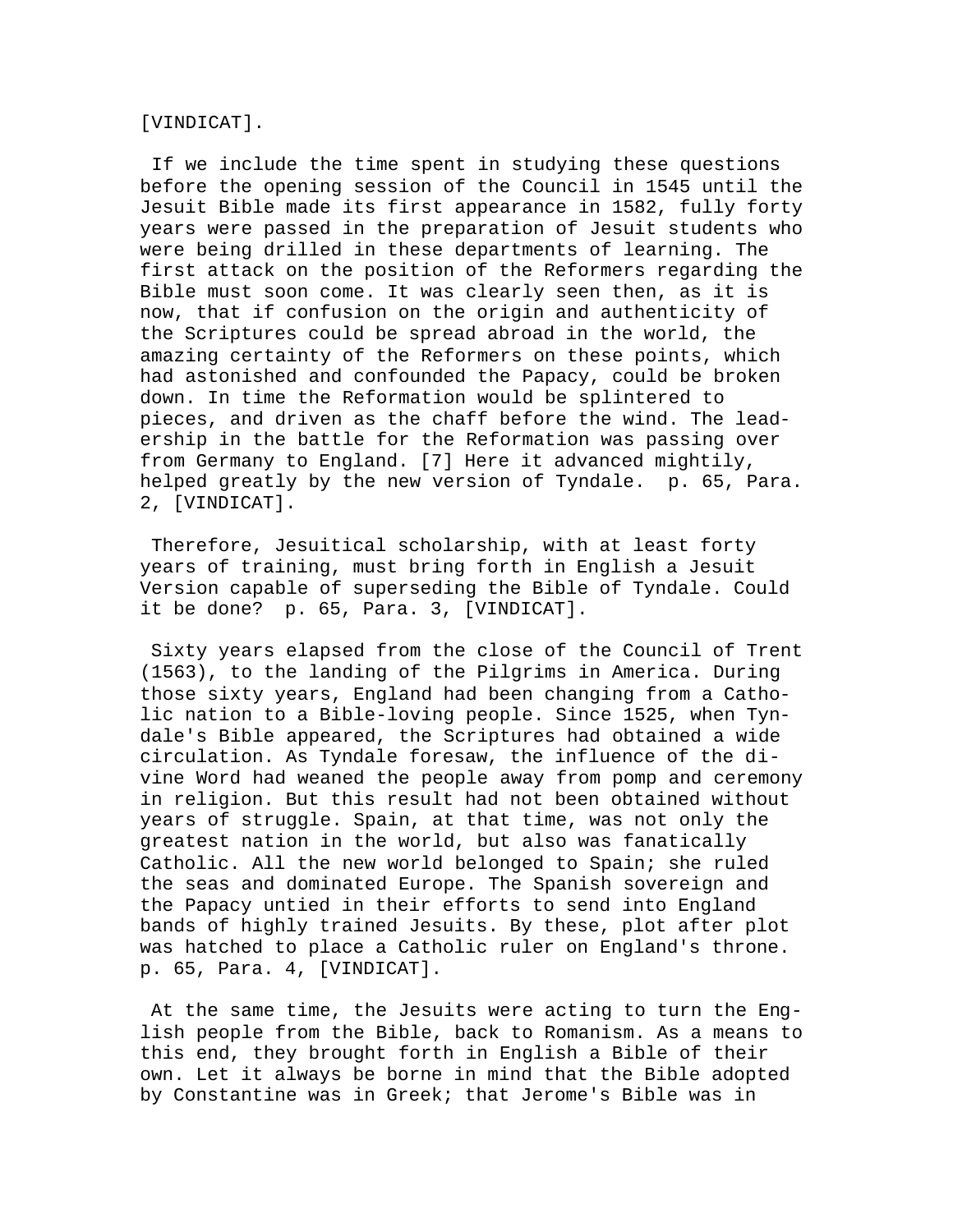Latin; but that the Jesuit Bible was in English. If England could be retained in the Catholic column, Spain and England together would see to it that all America, north and south, would be Catholic. In fact, wherever the influence of the English speaking race extended, Catholicism would reign. If this result were to be thwarted, it was necessary to meet the danger brought about by the Jesuit Version. p. 66, Para. 1, [VINDICAT].

 The Great Stir Over The Jesuit Bible Of 1582. p. 66, Para. 2, [VINDICAT].

 So powerful was the swing toward Protestantism during the reign of Queen Elizabeth, and so strong the love for Tyndale's Version, that there was neither place nor Catholic scholarship enough in England to bring forth a Catholic Bible in strength. Priests were in prison for their plotting, and many had fled to the Continent. There they founded schools to train English youth and send them back to England as priests. two of these colleges alone sent over, in a few years, not less than three hundred priests. p. 66, Para. 3, [VINDICAT].

 The most prominent of these colleges, called seminaries, was at Rheims, France. Here the Jesuits assembled a company of learned scholars. From here they kept the Pope informed of the changes of the situation in England, and from here they directed the movements of Philip II of Spain as he prepared a great fleet to crush England and bring it back to the feet of the Pope. p. 66, Para. 4, [VINDICAT].

 The burning desire to give the common people the Holy Word of God, was the reason why Tyndale had translated it into English. No such reason impelled the Jesuits at Rheims. In the preface of their Rheims New Testament, they state that it was not translated into English because it was necessary that the Bible should be in the mother tongue, or that God had appointed the Scriptures to be read by all; but from the special consideration of the state of their mother country. This translation was intended to do on the inside of England, what the great navy of Philip II was to do on the outside. One was to be used as a moral attack, the other as a physical attack; both to reclaim England. The preface especially urged that those portions be committed to memory "which made most against heretics." p. 67, Para. 1, [VINDICAT].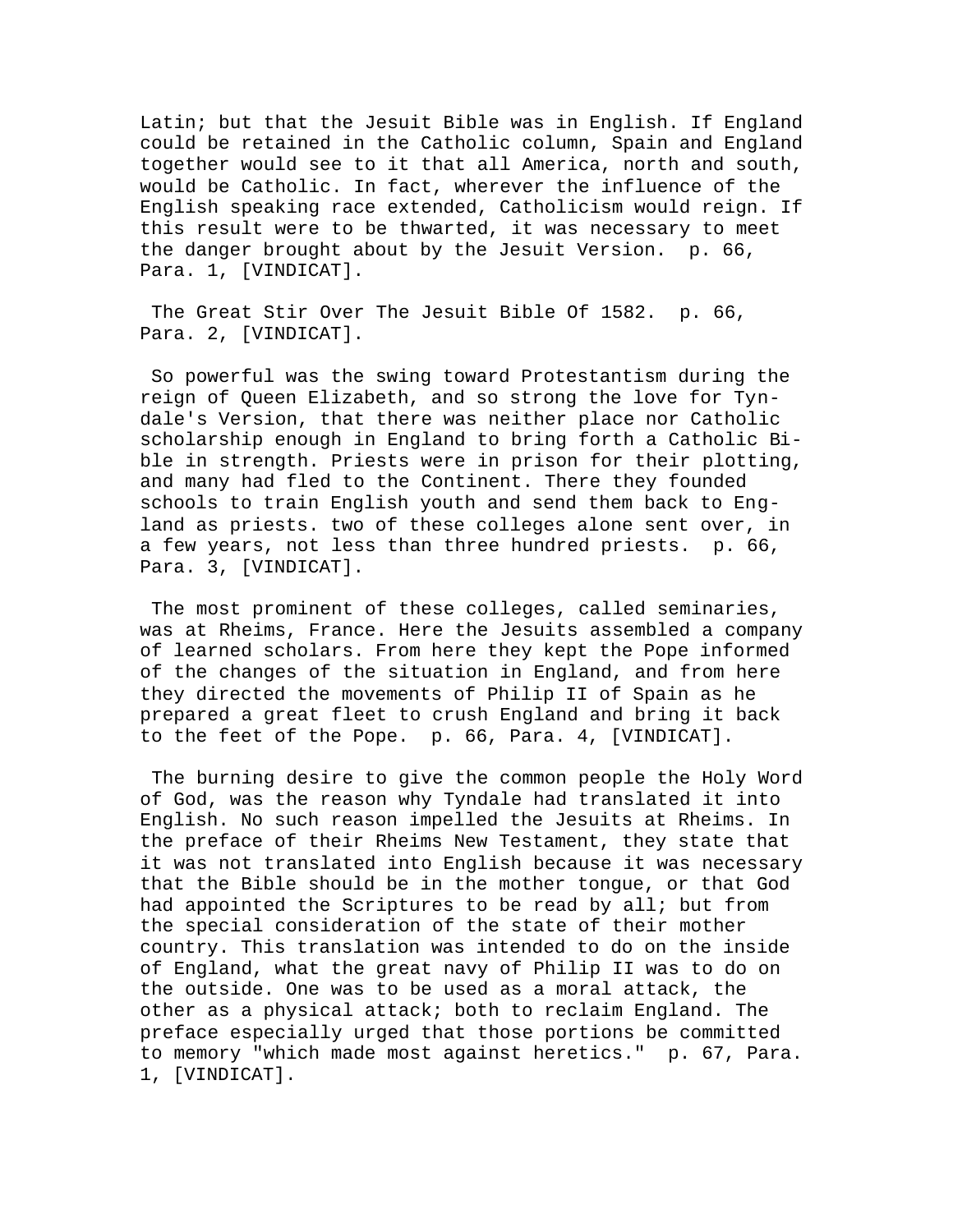"The principal object of the Rhemish translators was not only to circulate their doctrines through the country, but also to depreciate as much as possible the English translations." [8] p. 67, Para. 2, [VINDICAT].

 [[8] Brooke's Cartwright, p. 256.] p. 67, Para. 3, [VINDICAT].

 The appearance of the Jesuit New Testament of 1582 produced consternation in England. It was understood at once to be a menace against the new English unity. It was to serve as a wedge between Protestants and Catholics. It was the product of unusual ability and years of learning. Immediately, the scholarship of England was astir. Queen Elizabeth sent forth the call for a David to meet this Goliath. Finding no one in her kingdom satisfactory to her, she sent to Geneva, where Calvin was building up his great work, and besought Beza, the co-worker of Calvin, to undertake the task of answering the objectionable matter contained in this Jesuit Version. In this department of learning, Beza was easily recognized as chief. To the astonishment of The Queen, Beza modestly replied that her majesty had within her own realm, a scholar more able to undertake the task than he. He referred to Thomas Cartwright, the great Puritan divine. Beza said, "The sun does not shine on a greater scholar than Cartwright." p. 67, Para. 4, [VINDICAT].

 Cartwright was a Puritan, and Elizabeth disliked the Puritans as much as she did the Catholics. She wanted an Episcopalian or a Presbyterian to undertake the answer. Cartwright was ignored. But time was passing and English Protestantism wanted Cartwright. The universities of Cambridge and Oxford, Episcopalian though they were, sent to Cartwright a request signed by their outstanding scholars. [9] Cartwright decided to undertake it. He reached out one arm and grasped all the power of the Latin manuscripts and testimony. He reached out his other arm and in it he embraced all the vast stores of Greek and Hebrew literature. With inescapable logic, he marshaled the facts of his vast learning and leveled blow after blow against this latest and most dangerous product of Catholic theology. [10] p. 67, Para. 5, [VINDICAT].

 [[9] Brooke's Cartwright, p. 260. [10] English Hexapla, pp. 98, 99; F. J. Firth, The Holy Gospel, pp. 17, 18.] p. 68, Para. 1, [VINDICAT].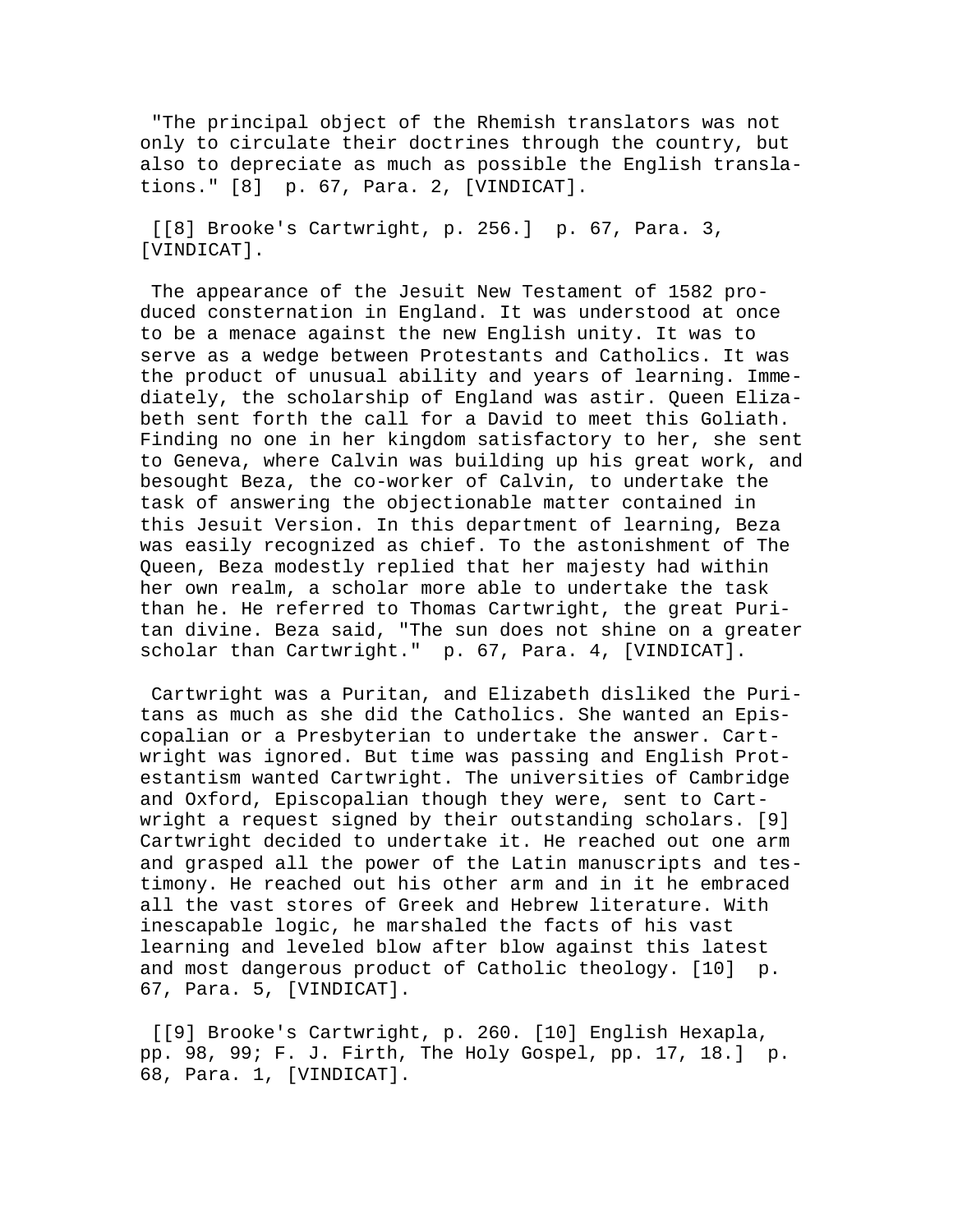Meanwhile, 136 great Spanish galleons, some armed with 50 cannons were slowly sailing up the English Channel to make England Catholic. England had no ships. Elizabeth asked Parliament for 15 men-of-war, -- they voted 30. With these, assisted by harbor tugs under Drake, England sailed forth to meet the greatest fleet the world had ever seen. All England teemed with excitement. God helped: the Armada was crushed, and England became a great sea power. p. 68, Para. 2, [VINDICAT].

 After The Exposure By Cartwright And Fulke, The Catholics Doctored And Redoctored The Jesuit Bible Of 1582, Until Today The Name Douay Is A Misnomer. p. 68, Para. 3, [VINDICAT].

 The Rheims-Douay and the King James Version were published less than thirty years apart. Since then the King James has steadily held its own. The Rheims-Douay has been repeatedly changed to approximate the king James. So that the Douay of 1600 and that of 1900 are not the same in many ways. p. 69, Para. 1, [VINDICAT].

 "The New Testament was published at Rheims in 1582. The university was moved back to Douai in 1593, where the Old Testament was published in 1609-1610. This completed what is known as the original Douay Bible. There are said to have been two revisions of the Douay Old Testament and eight of the Douay New Testament, representing such an extent of verbal alterations, and modernized spelling that a Roman Catholic authority says, 'The version now in use has been so seriously altered that it can be scarcely considered identical with that which first went by the name of the Douay Bible,' and further that 'it never had any episcopal imprimatur, much less any papal approbation.' p. 69, Para. 2, [VINDICAT].

 "Although the Bibles in use at the present day by the Catholics of England and Ireland are popularly styled the Douay Version, they are most improperly so called; they are founded, with more or less alteration, on a series of revisions undertaken by Bishop Challoner in 1749-52. His object was to meet the practical want felt by the Catholics of his day of a Bible moderate in size and price, in readable English, and with notes more suitable to the time. ... The changes introduced by him were so considerable that, according to Cardinal Newman, they 'almost amounted to a new translation.' So also, Cardinal Wiseman wrote, 'to call it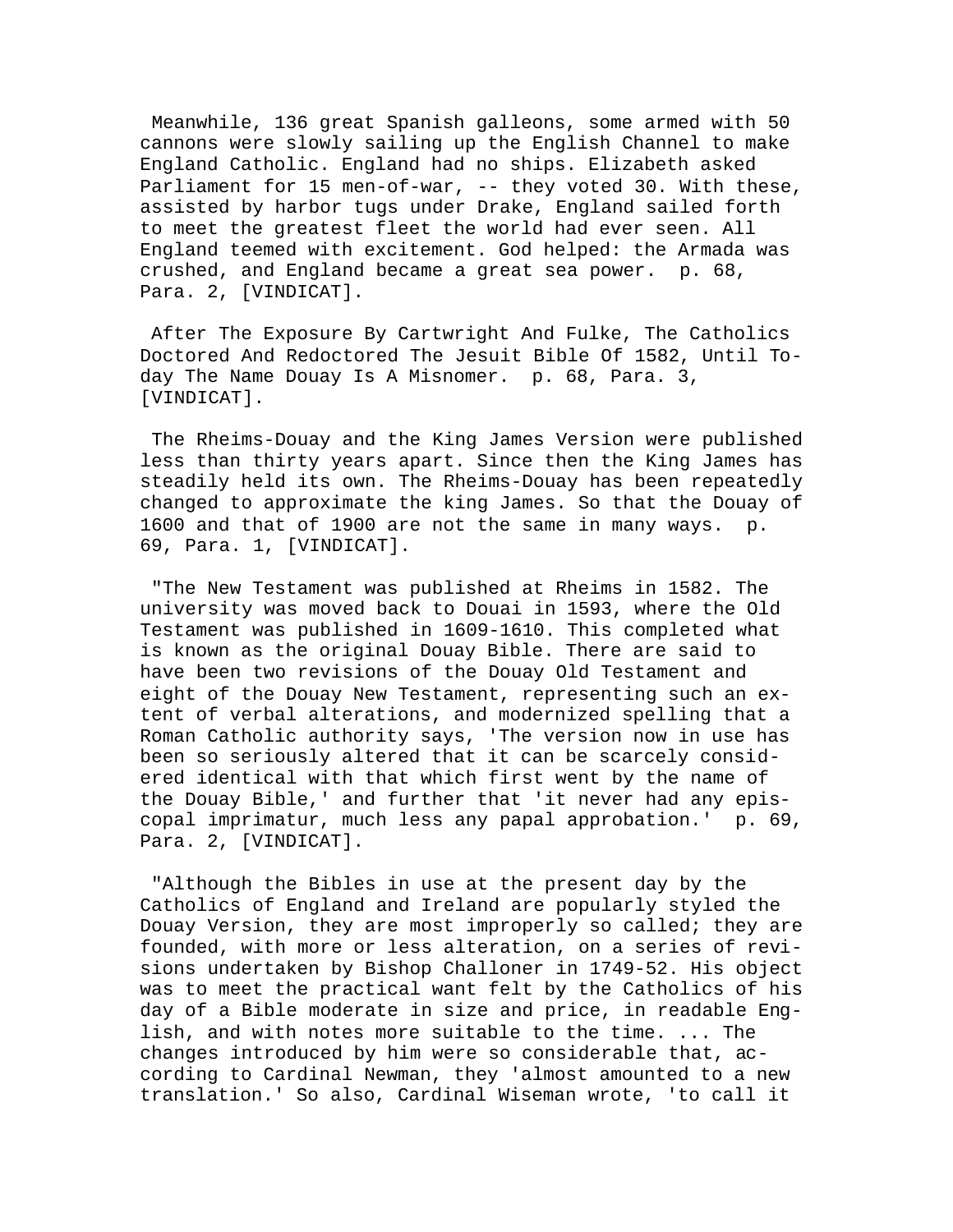any longer the Douay or Rhemish Version is an abuse of terms. It has been altered and modified until scarcely any verse remains as it was originally published. In nearly every case, Challoner's changes took the form approximating to the Authorized Version." [11] p. 69, Para. 3, [VINDICAT].

 [[11] The Catholic Encyclopedia, Art., "Douay Bible."] p. 69, Para. 4, [VINDICAT].

 Note the above quotations. Because if you seek to compare the Douay with the American Revised Version, you will find that the older, or first Douay of 1582, is more like it in Catholic readings than those editions of today, inasmuch as the 1582 Version had been doctored and redoctored. Yet, even in the later editions, you will find many of those corruptions which the Reformers denounced and which reappear in the American Revised Version. p. 69, Para. 5, [VINDICAT].

 The New Plan Of The Jesuits To Destroy Protestantism. p. 70, Para. 1, [VINDICAT].

 A thousand years had passed before time permitted the trial of strength between the Greek Bible and the Latin. They had fairly met in the struggles of 1582 and the thirty years following in their respective English translations. The Vulgate yielded before the Received Text. The Latin was vanquished before the Greek; the mutilated version before the pure Word. The Jesuits were obliged to shift their line of battle. They saw, that armed only with the Latin, they could fight no longer. They therefore resolved to enter the field of the Greek and became superb masters of the Greek; only that they might meet the influence of the Greek. They knew that manuscripts in Greek, of the type from which the bible adopted by Constantine had been taken, were awaiting them, -- manuscripts, moreover, which involved the Old Testament as well as the New. To use them to overthrow the Received Text would demand great training and almost Herculean labors; for the Received Text was apparently invincible. p. 70, Para. 2, [VINDICAT].

 But still more. Before they could get under way, the champions of the Greek had moved up and consolidated their gains. Flushed with their glorious victory over the Jesuit Bible of 1582, and over the Spanish Armada of 1588, every energy pulsating with certainty and hope, English Protes-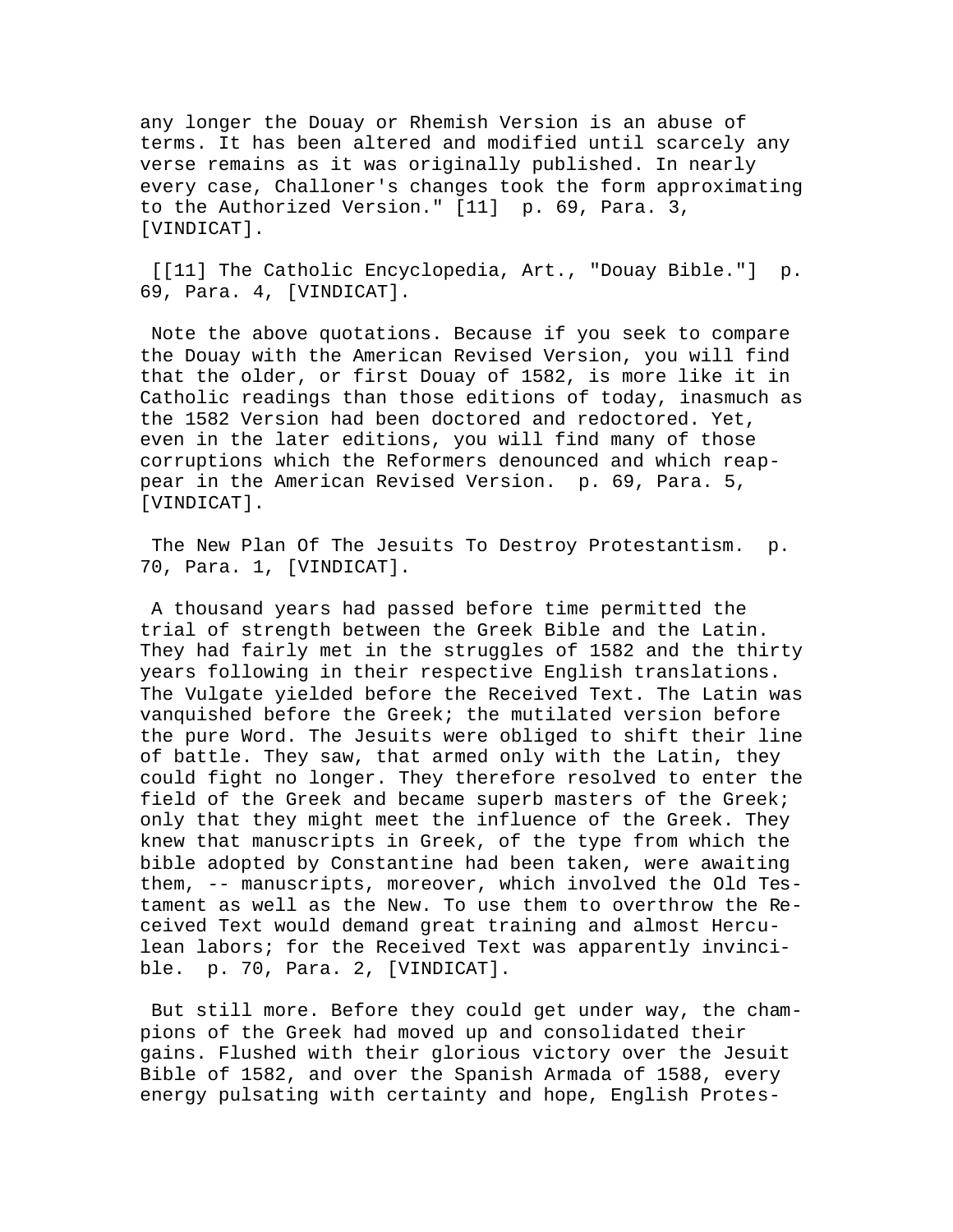tantism brought forth a perfect masterpiece. They gave to the world what has been considered by hosts of scholars, the greatest version ever produced in any language, -- the King James Bible, called "The Miracle of English Prose." This was not taken from the Latin in either the Old or the New Testament, but from the languages in which God originally wrote His Word, namely, from the Hebrew in the Old Testament and from the Greek in the New. The Jesuits had therefore before them a double task, -- both to supplant the authority of the Greek of the Received Text by another Greek New Testament, and then upon this mutilated foundation, to bring forth a new English version which might retire into the background, the King James. In other words, they must, before they could again give standing to the Vulgate, bring Protestantism to accept a mutilated Greek text and an English version based upon it. p. 70, Para. 3, [VINDICAT].

 The manuscripts from which the New Version must be taken, would be like the Greek manuscripts which Jerome used in producing the Vulgate. The opponents of the King James Version would even do more. They would enter the field of the Old Testament, namely, the Hebrew, and, from the many translations of it into Greek in the early centuries, seize whatever advantages they could. p. 70, Para. 4, [VINDICAT].

 In other words, the Jesuits had put forth one Bible in English, that of 1582, as we have seen; of course they could get out another. p. 71, Para. 1, [VINDICAT].

 Chapter V. -- The King James Bible Born Amid the Great Struggles Over] the Jesuit Version. p. 72, Para. 1, [VINDICAT].

 THE hour had arrived, and from the human point of view, conditions were perfect, for God to bring forth a translation of the Bible which would sum up in itself the best of the ages. The heavenly Father foresaw the opportunity of giving His Word to the inhabitants of earth by the coming of the British Empire with its dominions scattered throughout the world, and by the great American Republic, both speaking the English language. Not only was the English language by 1611 in a more opportune condition than it had ever been before or ever would be again, but the Hebrew and the Greek likewise had been brought up with the accumulated treasures of their materials to a splendid working point.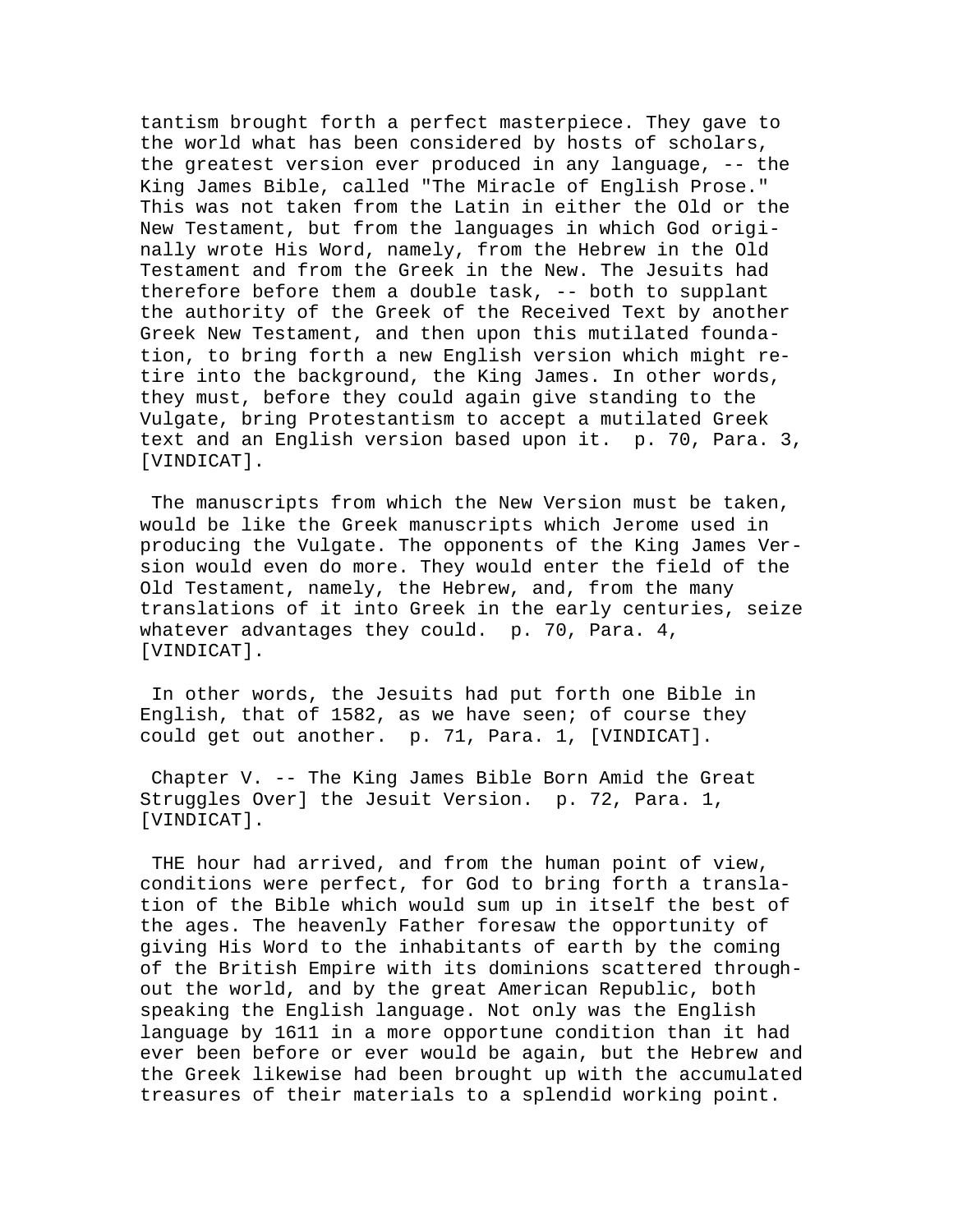The age was not distracted by the rush of mechanical and industrial achievements. Moreover linguistic scholarship was at its peak. men of giant minds, supported by excellent physical health, had possessed in a splendid state of perfection a knowledge of the languages and literature necessary for the ripest Biblical scholarship. p. 72, Para. 2, [VINDICAT].

 One hundred and fifty years of printing had permitted the Jewish rabbis to place at the disposal of scholars all the treasures in the Hebrew tongue which they had been accumulating for over two thousand years. In the words of the learned Professor E. C. Bissell: p. 72, Para. 3, [VINDICAT].

 "There ought to be no doubt that in the text which we inherit from the Massoretes, and they from the Talmudists, and they in turn from a period when versions and paraphrases of the Scriptures in other languages now accessible to us were in common use -- the same text being transmitted to this period from the time of Ezra under the peculiarly sacred seal of the Jewish canon -- we have a substantially correct copy of the original documents, and one worthy of all confidence." [1] p. 72, Para. 4, [VINDICAT].

 [[1] Chambers, Comp. to Revised O. T., pp. 63, 64.] p. 72, Para. 5, [VINDICAT].

 We are told that the revival of Massoretic studies in more recent times was the result of the vast learning and energy of Buxtorf, of Basle. [2] He had given the benefits of his Hebrew accomplishments in time to be used by the translators of the King James Version. And we have the word of a leading Revisionist, highly recommended by Bishop Ellicott, that it is not to the credit of Christian scholarship that so little has been done in Hebrew researches during the past 300 years. [3] p. 72, Para. 6, [VINDICAT].

 [[2] A New Commentary by Bishop Gore and Others, Part 1, p. 651. [3] Chambers, Comp. to Revised, p. 66.] p. 73, Para. 1, [VINDICAT].

What is true of the Hebrew is equally true of the Greek. The Unitarian scholar who sat on the English New Testament Revision Committee, acknowledged that the Greek New Testament of Erasmus (1516) is as good as any. [4] It should here be pointed out that Stephens (A.D. 1550), then Beza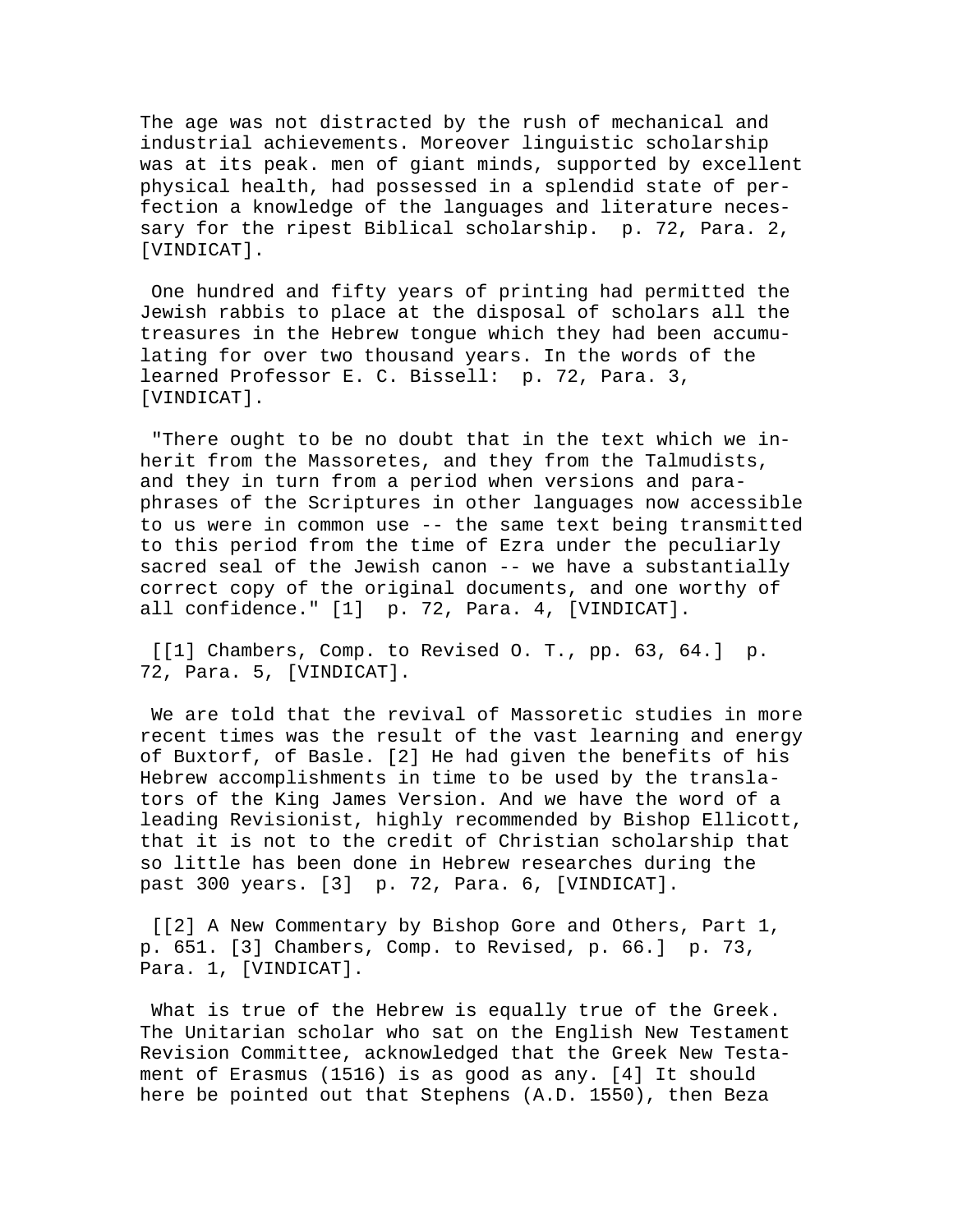(1598), and Elzevir (1624), all, subsequently printed editions of the same Greek New Testament. Since the days of Elzevir it has been called the Received Text, or from the Latin, Textus Receptus. Of it Dr. A. T. Robertson also says: p. 73, Para. 2, [VINDICAT].

 [[4] Rev. G. Vance Smith, *Nineteenth Century,* July, 1881.] p. 73, Para. 3, [VINDICAT].

 "It should be stated at once that the Textus Receptus is not a bad text. It is not an heretical text. It is substantially correct." [5] p. 73, Para. 4, [VINDICAT].

 [[5] Robertson, Introduction, p. 21.] p. 73, Para. 5, [VINDICAT].

 Again: "Erasmus seemed to feel that he had published the original Greek New Testament as it was written. ... The third edition of Erasmus (1522) became the foundation of the Textus Receptus for Britain since it was followed by Stephens. There were 3300 copies of the first two editions of the Greek New Testament of Erasmus circulated. His work became the standard for three hundred years." [6] p. 73, Para. 6, [VINDICAT].

[[6] Idem., pp. 18, 19.] p. 73, Para. 7, [VINDICAT].

 This text is and has been for 300 years the best known and most widely used. It has behind it all the Protestant scholarship of nearly three centuries. It ought to be pointed out that those who seem eager to attack the King James and the Greek behind it, when the enormous difficulties of the Revised Greek Testament are pointed out, will claim the Revised Text is all right because it is like the Greek New Testament from which the King James was translated: on the other hand, when they are not called to account, they will say belittling things about the Received Text and the scholars who translated the King James Bible. p. 73, Para. 8, [VINDICAT].

 Better Condition Of English Language In 1611. p. 73, Para. 9, [VINDICAT].

 We now come, however, to a very striking situation which is little observed and rarely mentioned by those who discuss the merits of the King James Bible. The English Language in 1611 was in the very best condition to receive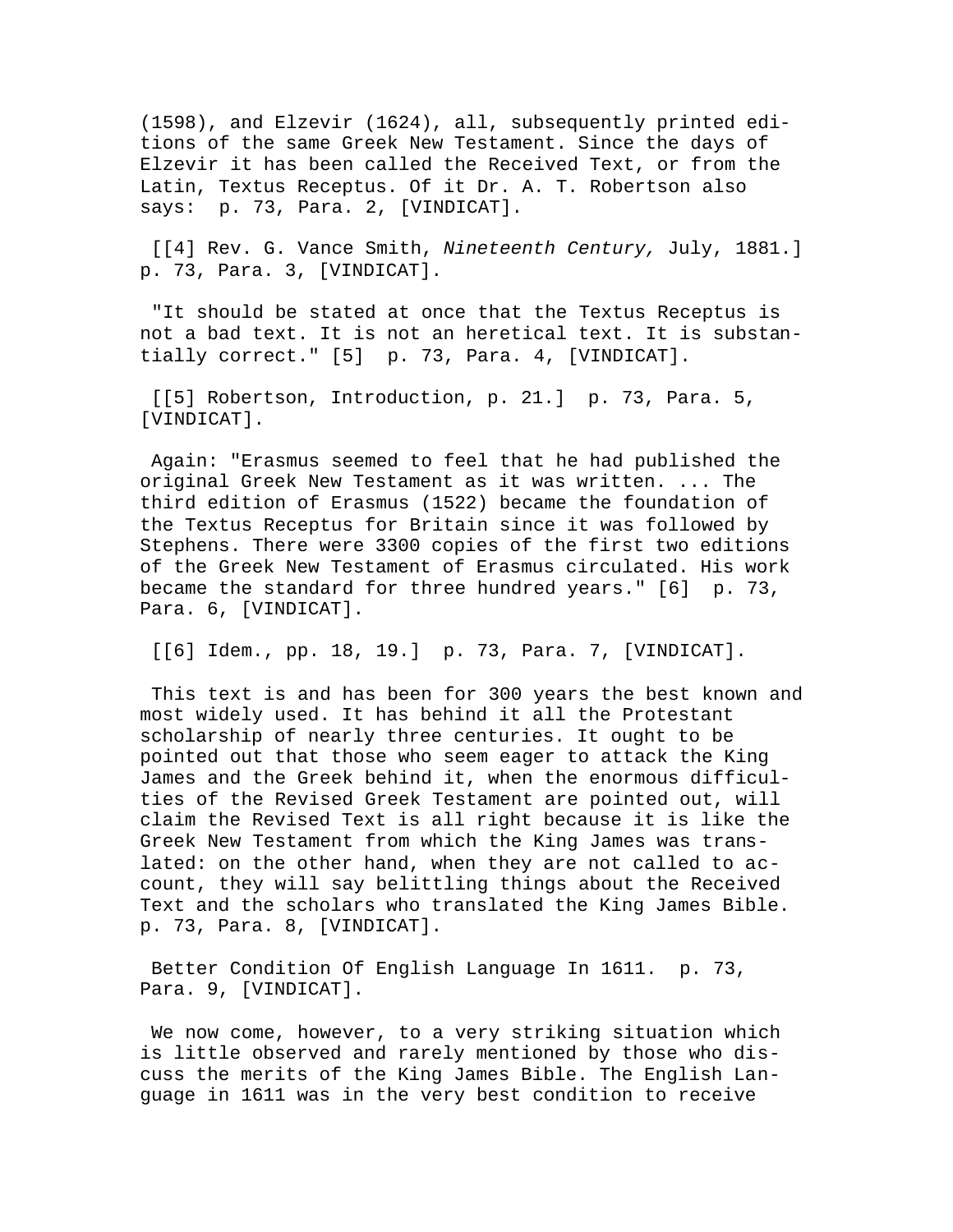into its bosom the Old and New Testaments. Each word was broad, simple, and generic. That is to say, words were capable of containing in themselves not only their central thoughts, but also all the different shades of meaning which were attached to that central thought. Since then, words have lost that living, pliable breadth. Vast additions have been made to the English vocabulary during the past 300 years, so that several words are now necessary to convey the same meaning which formerly was conveyed by one. It will then be readily seen that while the English vocabulary has increased in quantity, nevertheless, single words have lost their many shades, combinations of words have become fixed, capable of only one meaning, and therefore less adaptable to receiving into English the thoughts of the Hebrew which likewise is a simple, broad, generic language. New Testament Greek, is, in this respect, like the Hebrew. When our English Bible was revised, the Revisers labored under the impression that the sacred writers of the Greek New Testament did not write in the everyday language of the common people. Since then the accumulated stores of archaeological findings have demonstrated that the language of the Greek New Testament was the language of the simple, ordinary people, rather than the language of scholars; and is flexible, broad, generic, like the English of 1611. Or in the words of another: p. 74, Para. 1, [VINDICAT].

 "It is sometimes regretted that our modern English has lost, or very nearly lost, its power of inflection; but whatever may have been thus lost to the ear has been more than compensated to the sense, by our wealth of finely shaded auxiliary words. There is no differentiation of wish, will, condition, supposition, potentiality, or possibility representable in syllables of human speech, or conceivable to the mind of man, which cannot be precisely put in some form of our English verb. But here, again, our power of precision has been purchased at a certain cost. For every form of our verbal combinations has now come to have its own peculiar and appropriate sense, and no other; so that, when we use any one of those forms, it is understood by the hearer or reader that we intend the special sense of that form, and of that alone. In this respect, as in the specific values of our synonyms, we encounter a self-evident difficulty in the literal translation of the Scriptures into modern English. For there is no such refinement of tense and mood in the Hebrew language; and, although the classical Greek was undoubtedly perfect in its inflections, the writers of the New Testament were either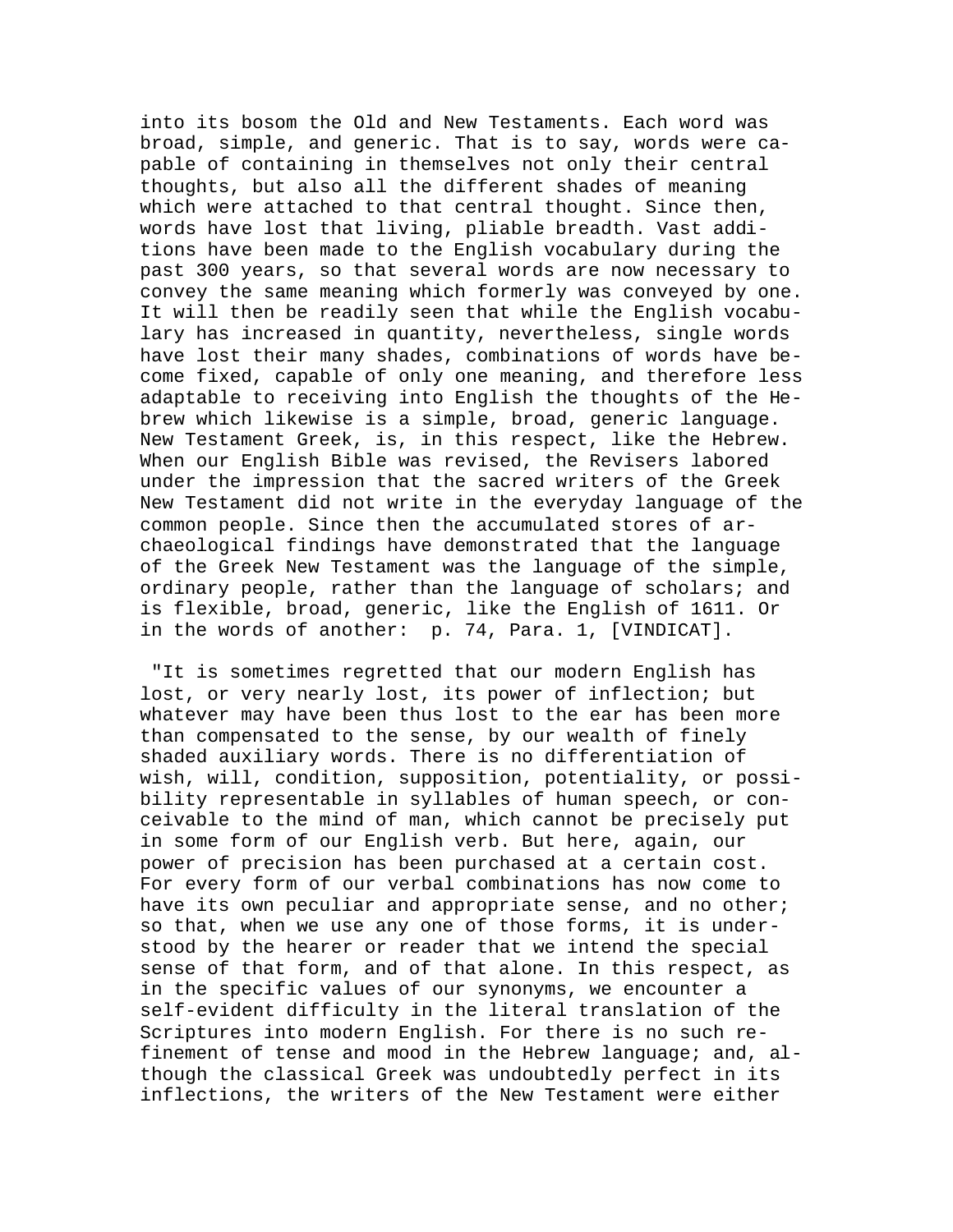ignorant of its powers, or were not capable of using them correctly." [7] p. 74, Para. 2, [VINDICAT].

 [[7] John Fulton, *Forum,* June, 1887.] p. 75, Para. 1, [VINDICAT].

 The above writer then points out that the authors of the New Testament did not always use that tense of the Greek verb, called the aorist, in the same rigid, specific sense, in which the Revisers claimed they had done. Undoubtedly, in a general way, the sacred writers understood the meaning of the aorist as distinguished from the perfect and imperfect; but they did not always use it so specifically as the Revisers claim. I continue from the same writer: p. 75, Para. 2, [VINDICAT].

 "The self-imposed rule of the Revisers required them invariably to translate the aoristic forms by their closest English equivalents; but the vast number of cases in which they have forsaken their own rule shows that it could not be followed without in effect changing the meaning of the original; and we may add that to whatever extent that rule has been slavishly followed, to that extent the broad sense of the original has been marred. The sacred writers wrote with a broad brush; the pen of the Revisers was a finely pointed stylus. The living pictures of the former furnish a grand panorama of providential history; the drawing of the latter is the cunning work of fine engravers, wrought in hair lines, and on polished plates of steel. The Westminster Version is not, and, as its purpose was conceived by the Revisers, could not be made, anything like a photograph of the originals. The best of photographs lacks life and color, but it does produce the broad effects of light and shade. It has no resemblance to the portrait of the Chinese artist, who measures each several feature with the compass, and then draws it by the scale. The work of the Revisers is a purely Chinese work of art, in which the scale and compass are applied to microscopic niceties, with no regard whatever to light and shade, or to the life and color of their subject. It follows that the more conscientiously their plan was followed, the more certainly must they fail to produce a lifelike rendering of the living word of the original." [8] p. 75, Para. 3, [VINDICAT].

[[8] Idem.] p. 76, Para. 1, [VINDICAT].

Origin Of The King James Version. p. 76, Para. 2,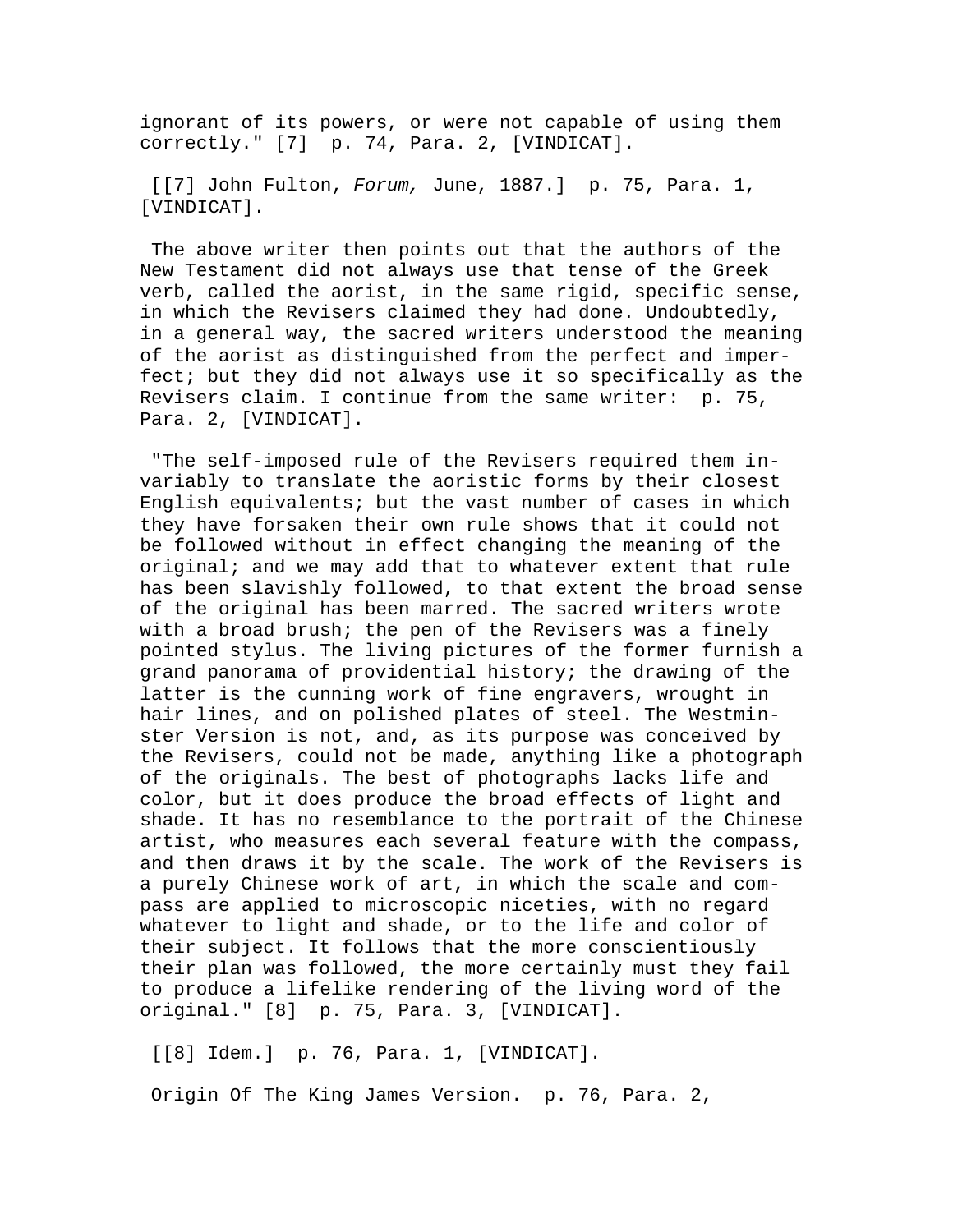[VINDICAT].

 After the life and death struggles with Spain, and the hard fought battle to save the English people from the Jesuit Bible of 1582, victorious Protestantism took stock of its situation and organized for the new era which had evidently dawned. A thousand ministers, it is said, sent in a petition, called the Millenary Petition, to King James who had now succeeded Elizabeth as sovereign. One author describes the petition as follows: p. 76, Para. 3, [VINDICAT].

 "The petition craved reformation of sundry abuses in the worship, ministry, revenues, and discipline of the national Church .... Among other of their demands, Dr. Reynolds, who was the chief speaker in their behalf, requested that there might be a new translation of the Bible, without note or comment." [9] p. 76, Para. 4, [VINDICAT].

 [[9] Mcclure, The Translators Revived, pp. 57, 58.] p. 76, Para. 5, [VINDICAT].

 The strictest element of Protestantism, the Puritan, we conclude, was at the bottom of this request for a new and accurate translation, and the Puritan element on the committee appointed was strong. [10] p. 76, Para. 6, [VINDICAT].

[[10] Idem. pp. 130, 131.] p. 77, Para. 1, [VINDICAT].

 The language of the Jesuit Bible had stung the sensibilities and the scholarship of Protestants. In the preface of that book it had criticized and belittled the Bible of the Protestants. The Puritans felt that the corrupted version of the Rheimists was spreading poison among the people, even as formerly by withholding the Bible, Rome had starved the people. [11] p. 77, Para. 2, [VINDICAT].

 [[11] Brooke's Cartwright, p. 274.] p. 77, Para. 3, [VINDICAT].

 The Unrivaled Scholarship Of The Reformers. p. 77, Para. 4, [VINDICAT].

 The first three hundred years of the Reformation produced a grand array of scholars, who have never since been surpassed, if indeed they have been equaled. Melanchthon, the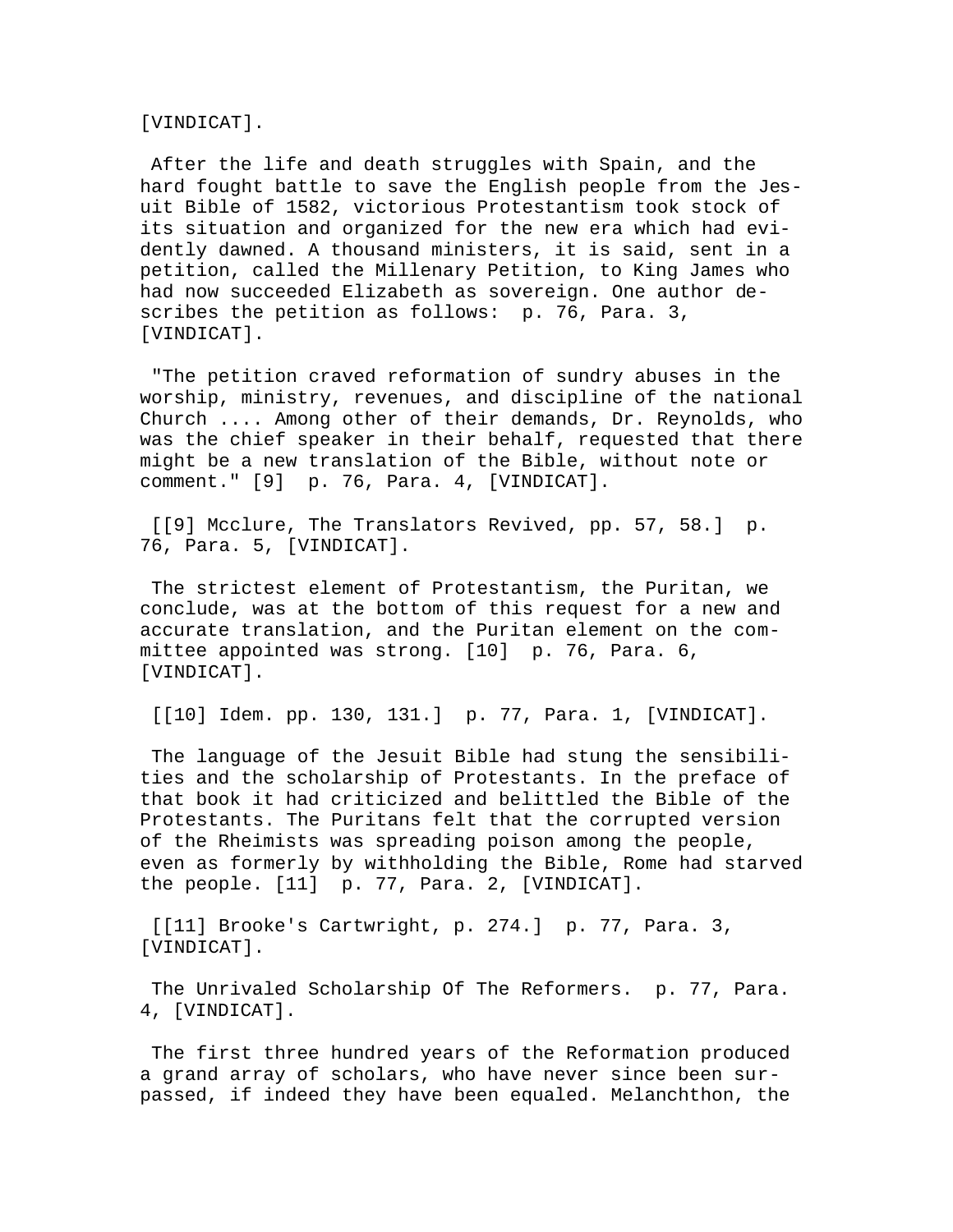coworker of Luther, was of so great scholarship that Erasmus expressed admiration for his attainments. By his organization of schools throughout Germany and by his valuable textbooks, he exercised for many years a more powerful influence than any other teacher. Hallam said that far above all others he was the founder of general learning throughout Europe. His Latin grammar was "almost universally adopted in Europe, running through fifty-one editions and continuing until 1734," that is, for two hundred years it continued to be the textbook even in the Roman Catholic schools of Saxony. Here the names might be added of Beza, the great scholar and coworker with Calvin, of Bucer, of Cartwright, of the Swiss scholars of the Reformation, of a host of others who were unsurpassed in learning in their day and have never been surpassed since. p. 77, Para. 5, [VINDICAT].

 It was said of one of the translators of the King James that "such was his skill in all languages, especially the Oriental, that had he been present at the confusion of tongues at Babel, he might have served as Interpreter-General." [12] In view of the vast stores of material which were available to verify the certainty of the Bible at the time of the Reformation, and the prodigious labors of the Reformers in this material for a century, it is very erroneous to think that they had not been sufficiently overhauled by 1611. p. 77, Para. 6, [VINDICAT].

 It is an exaggerated idea, much exploited by those who are attacking the Received Text, that we of the present have greater sources of information, as well as more valuable, than has the translators of 1611. The Reformers themselves considered their sources of information perfect. Doctor Fulke says: p. 78, Para. 1, [VINDICAT].

 "But as for the Hebrew and Greek that now is, (it) may easily be proved to be the same that always hath been; neither is there any diversity in sentence, howsoever some copies, either through negligence of the writer, or by any other occasion, do vary from that which is commonly and most generally received in some letters, syllables, or words." [13] p. 78, Para. 2, [VINDICAT].

[[13] Mcclure, p. 87.] p. 78, Para. 3, [VINDICAT].

 We cannot censure the Reformers for considering their sources of information sufficient and authentic enough to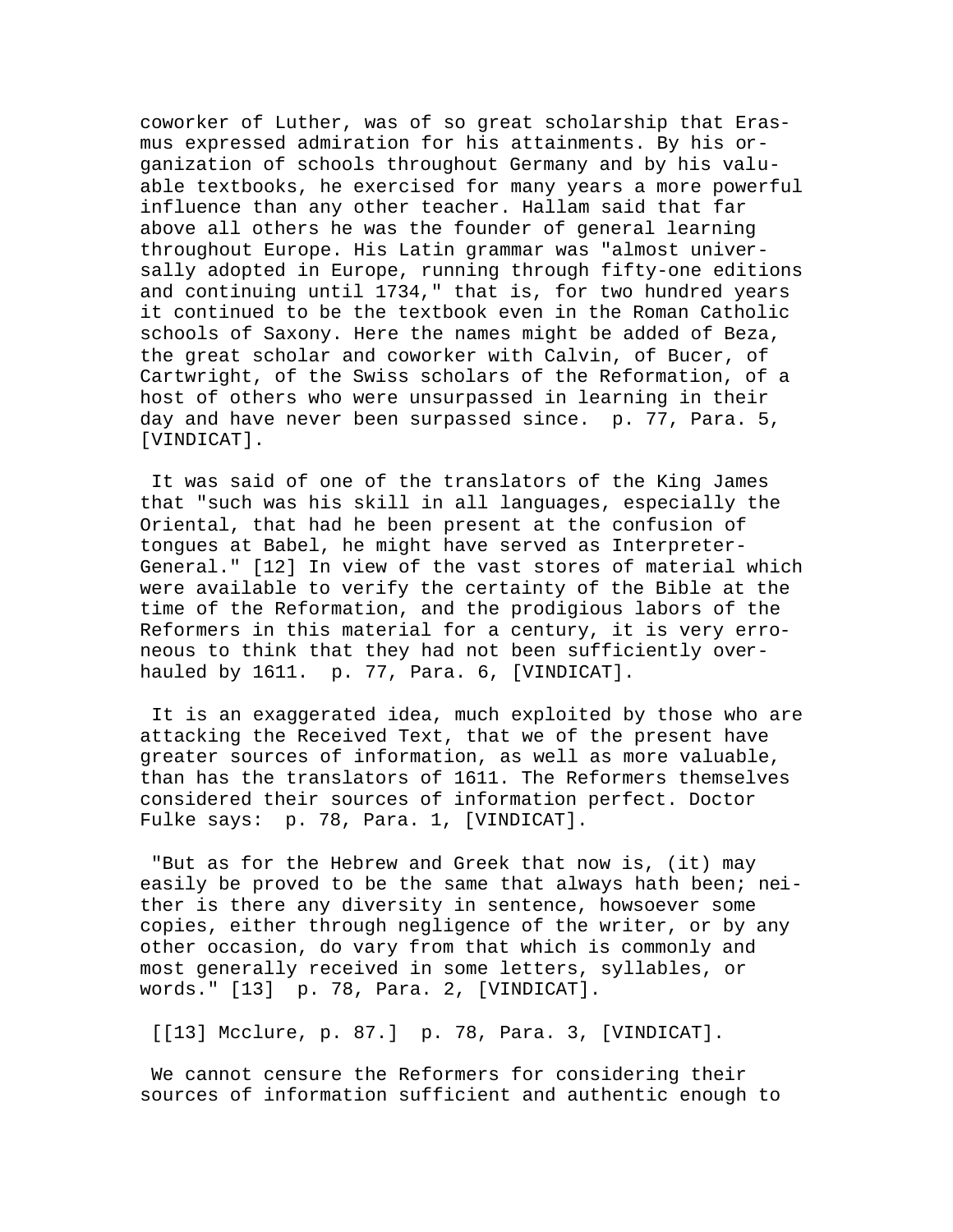settle in their minds the infallible inspiration of the Holy Scriptures, since we have a scholar of repute today rating their material as high as the material of the present. Doctor Jacobus thus indicates the relative value of information available to Jerome, to the translators of the King James, and to the Revisers of 1900: p. 78, Para. 4, [VINDICAT].

 "On the whole, the differences in the matter of the sources available in 390, 1590, and 1890 are not very serious." [14] p. 78, Para. 5, [VINDICAT].

 [[14] Jacobus, Cath. and Prot. Bibles, p. 41.] p. 78, Para. 6, [VINDICAT].

 Alexandrinus, Vaticanus, And Sinaiticus. p. 78, Para. 7, [VINDICAT].

 So much has been said about the Alexandrinus, Vaticanus, and Sinaitic Manuscripts being made available since 1611, that a candid examination ought to be given to see if it is all really as we have repeatedly been told. p. 78, Para. 8, [VINDICAT].

 The Alexandrinus Manuscript arrived in London in 1627, we are informed, just sixteen years too late for use by the translators of the King James. We would humbly inquire if a manuscript must dwell in the home town of scholars in order for them to have the use of its information? If so, then the Revisers of 1881 and 1901 were in a bad way. Who donated the Alexandrinus Manuscript to the British Government? It was Cyril Lucar, the head of the Greek Catholic Church. Why did he do it? What was the history of the document before he did it? An answer to these inquiries opens up a very interesting chapter of history. p. 78, Para. 9, [VINDICAT].

 Cyril Lucar (1568-1638) born in the east, early embraced the principles of the Reformation, and for it, was pursued all his life by the Jesuits. He spent some time at Geneva with Beza and Calvin. When holding an important position in Lithuania, he opposed the union of the Greek Church there and in Poland with Rome. In 1602 he was elected Patriarch of Alexandria, Egypt, where the Alexandrinus MS. had been kept for years. It seems almost certain that this great Biblical scholar would have been acquainted with it. Thus he was in touch with this manuscript before the King James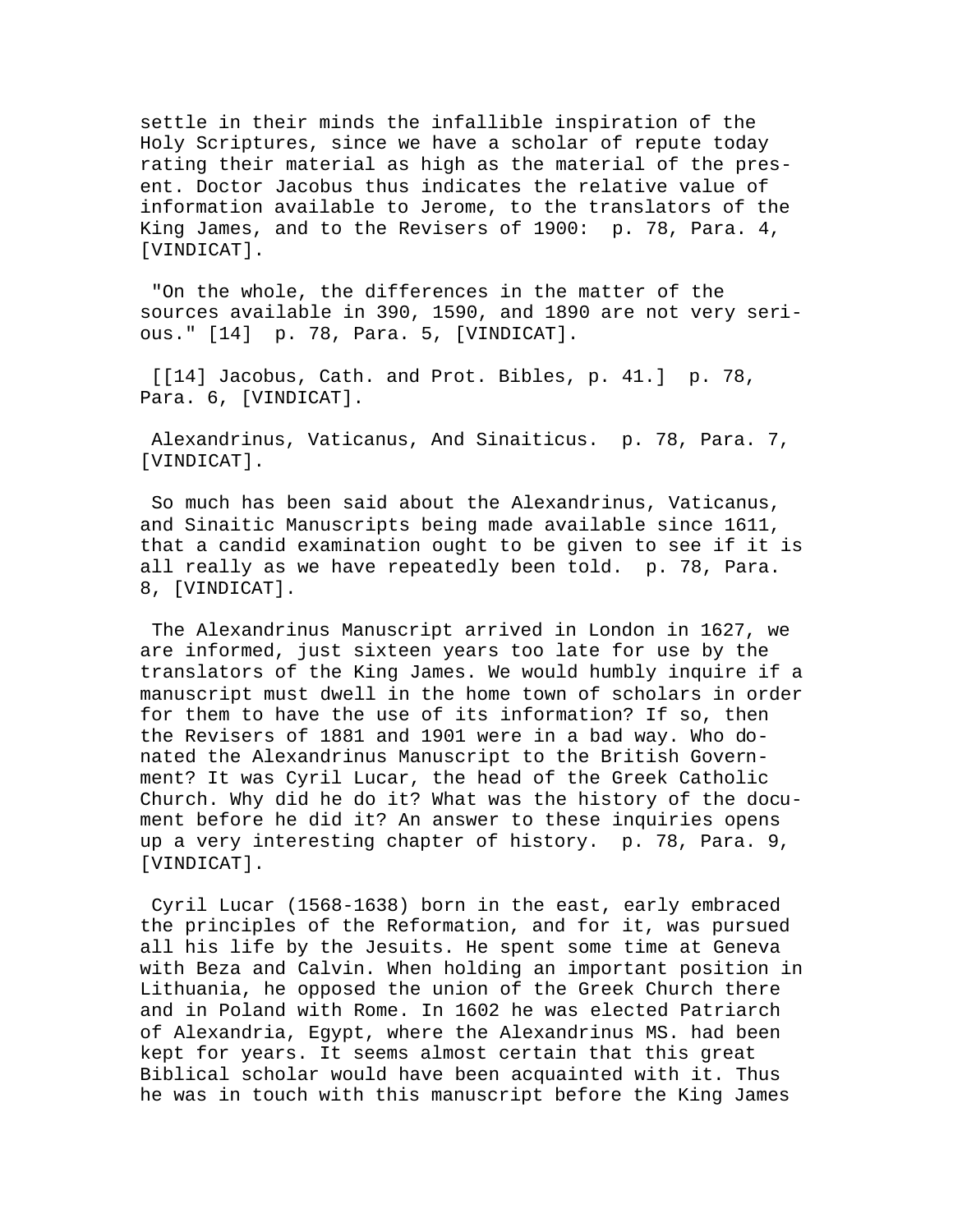translators began work. Later he was elected the head of the Greek Catholic Church. He wrote a confession of faith which distinguished between the canonical and apocryphal books. He was thoroughly awake to the issues of textual criticism. These had been discussed repeatedly and to the smallest details at Geneva, where Cyril Lucar had passed some time. Of him one encyclopedia states: p. 79, Para. 1, [VINDICAT].

 "In 1602 Cyril succeeded Meletius as patriarch of Alexandria. While holding this position he carried on an active correspondence with David le Leu, de Wilelm, and the Romonstrant Uytenbogaert of Holland, Abbot, archbishop of Canterbury, Leger, professor of Geneva, the republic of Venice, the Swedish King, Gustavus Adolphus, and his chancellor, Axel Oxenstierna. Many of these letters, written in different languages, are still extant. They show that Cyril was an earnest opponent of Rome, and a great admirer of the Protestant Reformation. He sent for all the important works, Protestant and Roman Catholic, published in the Western countries, and sent several young men to England to get a thorough theological education. The friends of Cyril in Constantinople, and among them the English, Dutch, and Swedish ambassadors, endeavored to elevate Cyril to the patriarchal see of Constantinople. ... p. 79, Para. 2, [VINDICAT].

 "The Jesuits, in union with the agents of France, several times procured his banishment, while his friends, supported by the ambassadors of the Protestant powers in Constantinople, obtained, by means of large sums of money, his recall. During all these troubles, Cyril, with remarkable energy, pursued the great task of his life. In 1627 he obtained a printing press from England, and at once began to print his Confession of Faith and several catechisms. But, before these documents were ready for publication, the printing establishment was destroyed by the Turkish Government at the instigation of the Jesuits. Cyril then sent his Confession of Faith to Geneva, where it appeared, in 1629, in the Latin language, under the true name of the author, and with a dedication to Cornelius de Haga. It created throughout Europe a profound sensation." [15] p. 79, Para. 3, [VINDICAT].

 [[15] Mcclintock and Strong, Encyl., Vol. II, p. 635.] p. 80, Para. 1, [VINDICAT].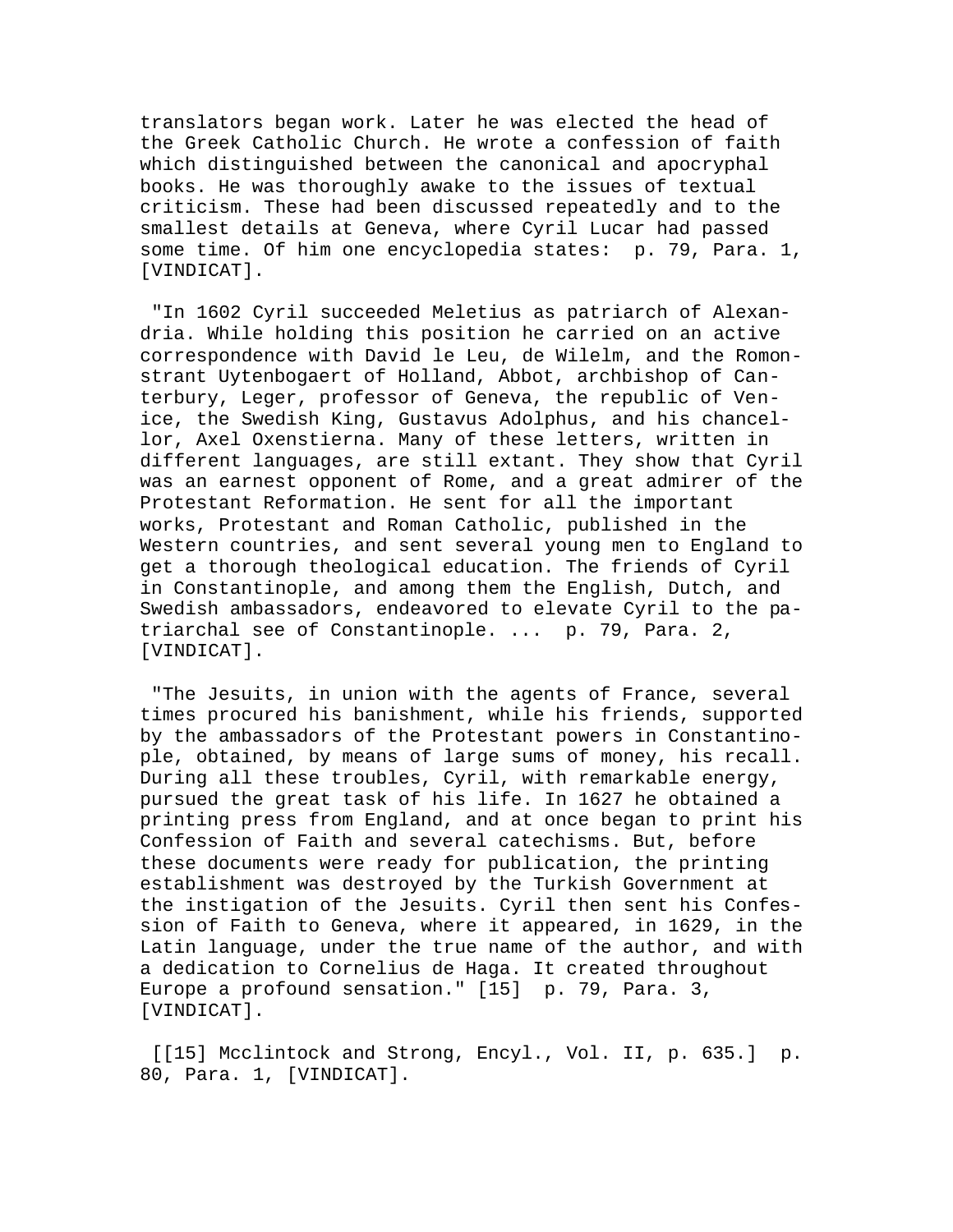We think enough has been given to show that the scholars of Europe and England, in particular, had ample opportunity to become fully acquainted by 1611 with the problems involved in the Alexandrinus Manuscript. p. 80, Para. 2, [VINDICAT].

 Let us pursue the matter a little further. The Catholic Encyclopaedia does not omit to tell us that the New Testament from Acts on, in Codex A (the Alexandrinus), agrees with the Vatican Manuscript. If the problems presented by the Alexandrinus Manuscript, and consequently by the Vaticanus, were so serious, why were we obliged to wait till 1881-1901 to learn of the glaring mistakes of the translators of the King James, when the manuscript arrived in England in 1627? The *Forum* informs us that 250 different versions of the Bible were tried in England between 1611 and now, but they all fell flat before the majesty of the King James. Were not the Alexandrinus and the Vaticanus able to aid these 250 versions, and overthrow the other Bible, resting, as the critics explain, on an insecure foundation? p. 80, Para. 3, [VINDICAT].

 The case with the Vaticanus and the Sinaiticus is no better. The problems presented by these two manuscripts were well known, not only to the translators of the King James, but also to Erasmus. We are told that the Old Testament portion of the Vaticanus has been printed since 1587. p. 80, Para. 4, [VINDICAT].

 "The third great edition is that commonly known as the 'Sixtine,' published at Rome in 1587 under Pope Sixtus V. ... Substantially, the 'Sixtine' edition gives the text of B. ... The 'Sixtine' served as the basis just three centuries." [16] p. 81, Para. 1, [VINDICAT].

 [[16] Ottley, Handbook of the Septuagint, p. 64.] p. 81, Para. 2, [VINDICAT].

 We are informed by another author that, if Erasmus had desired, he could have secured a transcript of this manuscript. [17] There was no necessity, however, for Erasmus to obtain a transcript because he was in correspondence with Professor Paulus Bombasius at Rome, who sent him such variant readings as he wished. [18] p. 81, Para. 3, [VINDICAT].

[[17] Bissell, Historic Origin of Bible, p. 84. [18] S. P.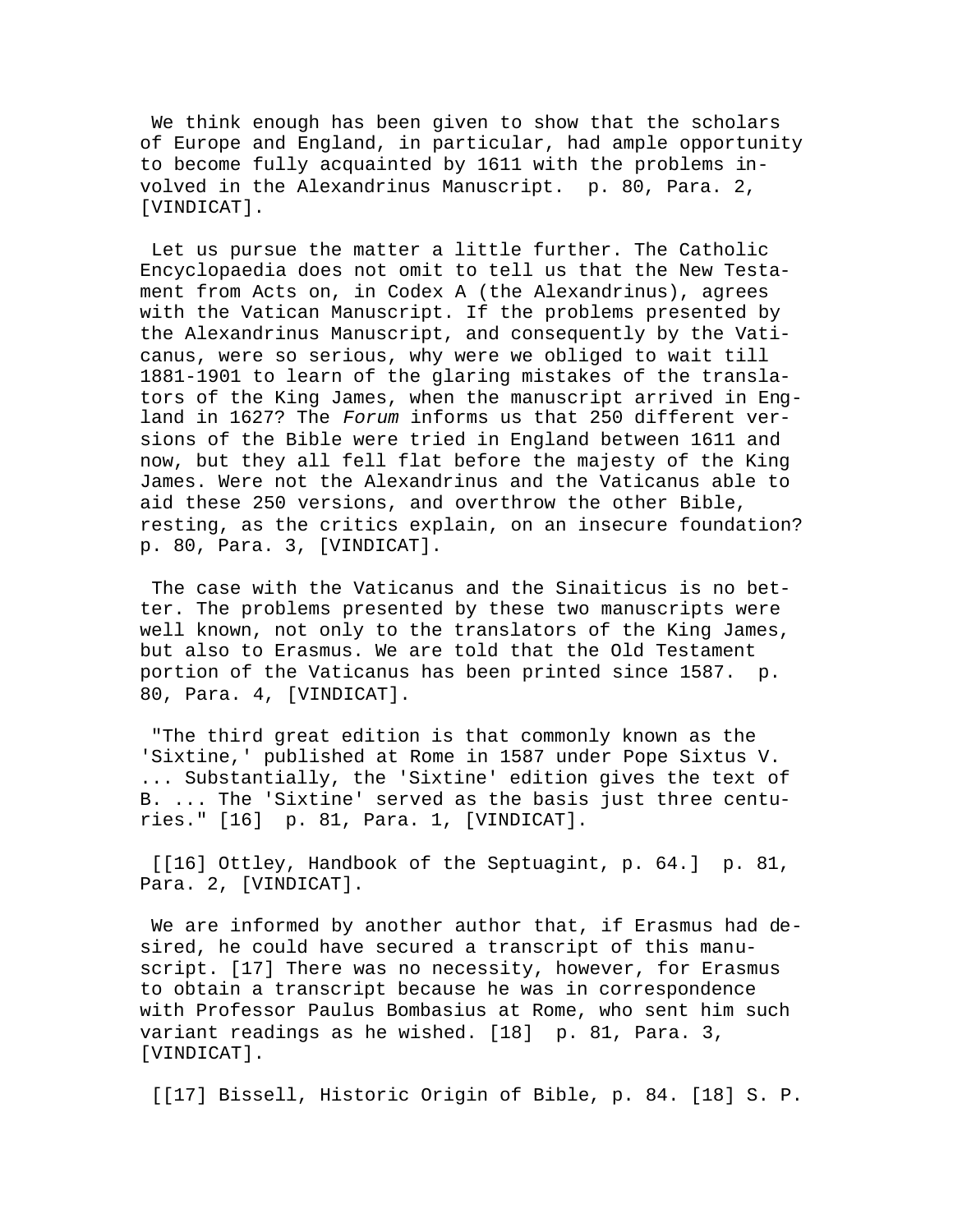Tregelles, On the printed Text of the Greek Test., p. 22.] p. 81, Para. 4, [VINDICAT].

 "A correspondent of Erasmus in 1533 sent that scholar a number of selected readings from it (Codex B), as proof of its superiority to the Received Greek Text." [19] p. 81, Para. 5, [VINDICAT].

 [[19] Kenyon, Our Bible, p. 133.] p. 81, Para. 6, [VINDICAT].

 Erasmus, however, rejected these varying readings of the Vatican MS. because he considered from the massive evidence of his day that the Received Text was correct. p. 81, Para. 7, [VINDICAT].

 The story of the finding of the Sinaitic MS. by Tischendorf in a monastery at the foot of Mt. Sinai, illustrates the history of some of these later manuscripts. Tischendorf was visiting this monastery in 1844 to look for these documents. He discovered in a basket, over forty pages of a Greek MS. of the Bible. He was told that two other basket loads had been used for kindling. Later, in 1859, he again visited this monastery to search for other MSS. He was about to give up in despair and depart when he was told of a bundle of additional leaves of a Greek MS. When he examined the contents of this bundle, he saw them to be a reproduction of part of the Bible in Greek. He could not sleep that night. Great was the joy of those who were agitating for a revision of the Bible when they learned that the new find was similar to the Vaticanus, but differed greatly from the King James. Dr. Riddle informs us that the discovery of the Sinaiticus settled in its favor the agitation for revision. p. 81, Para. 8, [VINDICAT].

 Just a word on the two styles of manuscripts before we go further. Manuscripts are of two kinds -- uncial and cursive. Uncials are written in large square letters much like our capital letters; cursives are of a free running hand. p. 81, Para. 9, [VINDICAT].

 We have already given authorities to show that the Sinaitic MS. is a brother of the Vaticanus. Practically all of the problems of any serious nature which are presented by the Sinaitic, are the problems of the Vaticanus. Therefore the translators of 1611 had available all the variant readings of these manuscripts and rejected them. p. 82, Para.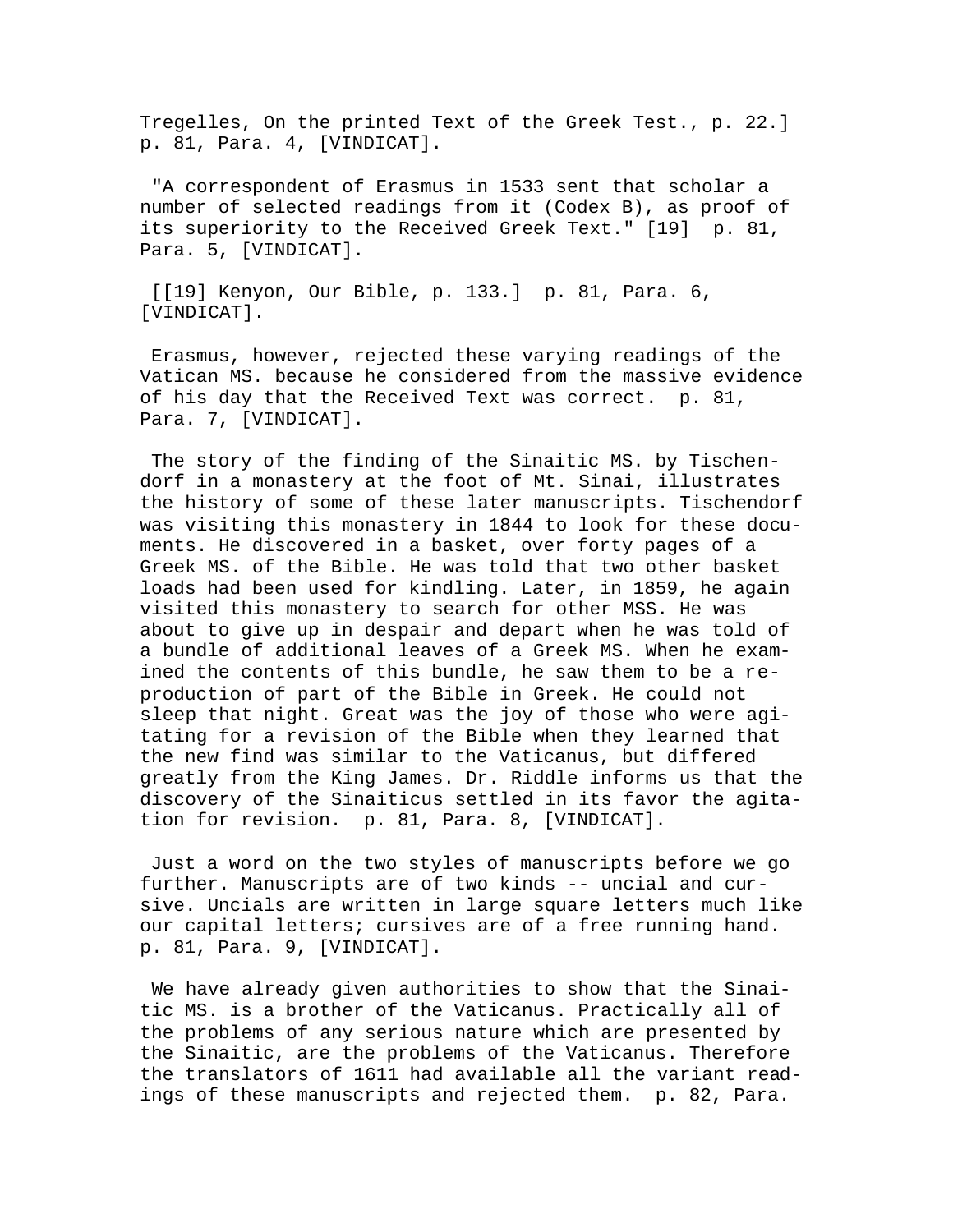1, [VINDICAT].

 The following words from Dr. Kenrick, Catholic Bishop of Philadelphia, will support the conclusion that the translator of the King James knew the readings of Codices [Hebrew Aleph], A, B, C, D, where they differed from the Received Text and denounced them. Bishop Kenrick published and English translation of the Catholic Bible in 1849. I quote from the preface: p. 82, Para. 2, [VINDICAT].

 "Since the famous manuscripts of Rome, Alexandria, Cambridge, Paris, and Dublin, were examined ... a verdict has been obtained in favor of the Vulgate. p. 82, Para. 3, [VINDICAT].

 "At the Reformation, the Greek text, as it then stood, was taken as a standard, in conformity to which the versions of the Reformers were generally made; whilst the Latin Vulgate was depreciated, or despised, as a mere version." [20] p. 82, Para. 4, [VINDICAT].

 [[20] Quoted in Rheims and Douay, by Dr. H. Cotton, p. 155.] p. 83, Para. 1, [VINDICAT].

 In other words, the readings of these much boasted manuscripts, recently made available are those of the Vulgate. The Reformers knew of these readings and rejected them, as well as the Vulgate. p. 83, Para. 2, [VINDICAT].

 Men Of 1611 Had All The Material Necessary. p. 83, Para. 3, [VINDICAT].

 Let us suppose, for the sake of argument, that the translators of 1611 did not have access to the problems of the Alexandrinus, the Sinaiticus, and the Vaticanus by direct contact with these uncials. It mattered little. They had other manuscripts accessible which presented all the same problems. We are indebted for the following information to Dr. F. C. Cook, editor of the "Speaker's Commentary," chaplain to the Queen of England, who was invited to sit on the Revision Committee, but refused: p. 83, Para. 4, [VINDICAT].

 "That Textus Receptus was taken in the first instance, from late cursive manuscripts; but its readings are maintained only so far as they agree with the best ancient versions, with the earliest and best Greek and Latin Fathers,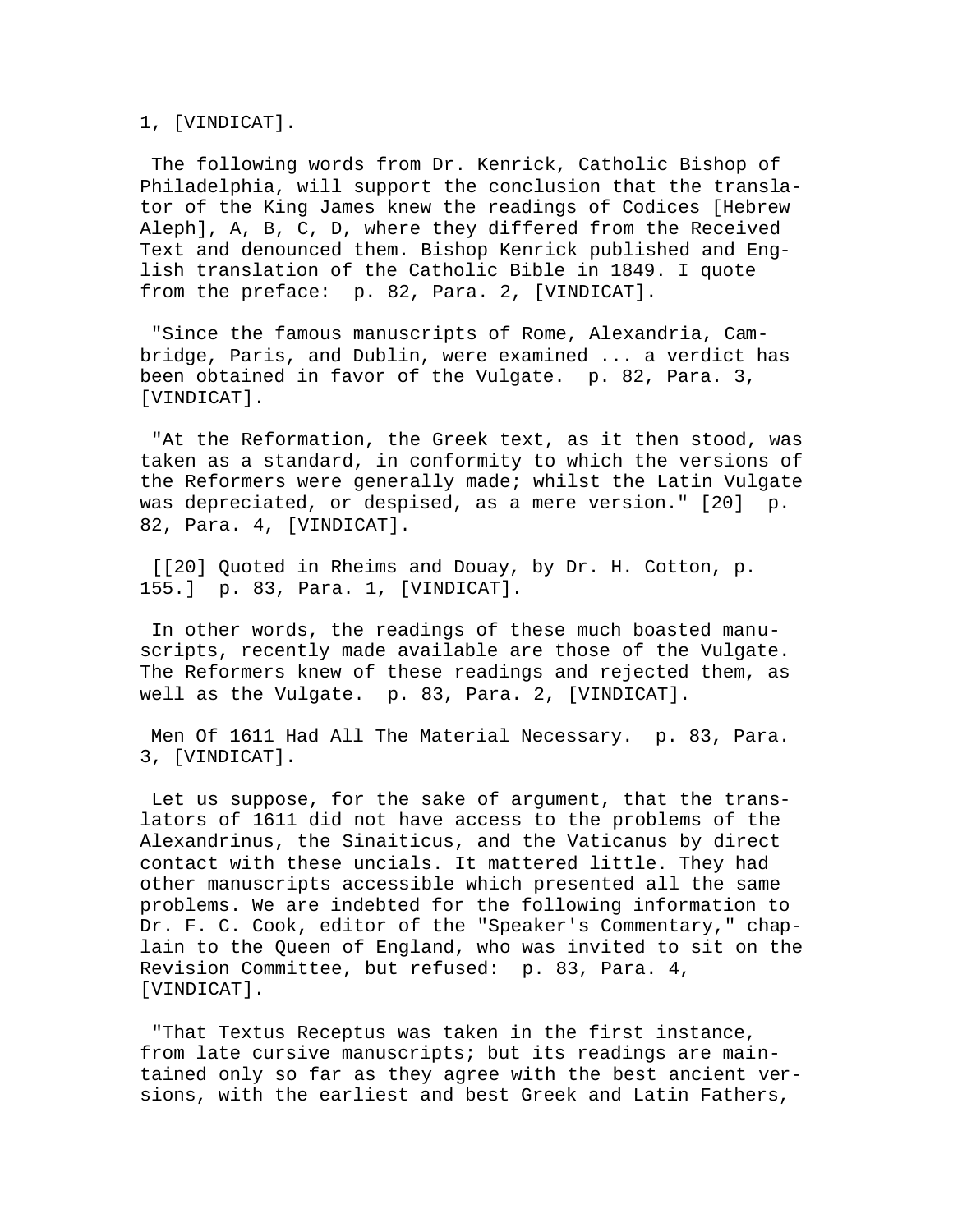and with the vast majority of unical and cursive manuscripts." [21] p. 83, Para. 5, [VINDICAT].

 [[21] F. C. Cook, revised Version of the First Three Gospels, p. 226.] p. 83, Para. 6, [VINDICAT].

 It is then clear that among the great body of cursive and uncial manuscripts which the Reformers possessed, the majority agreed with the Received Text; there were a few, however, among these documents which belonged to the counterfeit family. These dissenting few presented all the problems which can be found in the Alexandrinus, the Vaticanus, and the Sinaiticus. In other words, the translators of the King James came to a diametrically opposite conclusion from that arrived at by the Revisers of 1881, although the men of 1611, as well as those of 1881, had before them the same problems and the same evidence. We shall present testimony on this from another authority: p. 83, Para. 7, [VINDICAT].

 "The popular notion seems to be, that we are indebted for our knowledge of the true texts of Scripture to the existing uncials entirely; and that the essence of the secret dwells exclusively with the four or five oldest of those uncials. By consequence, it is popularly supposed that since we are possessed of such uncial copies, we could afford to dispense with the testimony of the cursives altogether. A more complete misconception of the facts of the case can hardly be imagined. For the plain truth is THAT ALL THE PHENOMENA EXHIBITED By THE UNCIAL MANUSCRIPTS are reproduced by the cursive copies." [22] (Caps. Mine) p. 83, Para. 8, [VINDICAT].

 [[22] Burgon and Miller, The Traditional Text., p. 202.] p. 84, Para. 1, [VINDICAT].

We give a further testimony from another eminent authority: p. 84, Para. 2, [VINDICAT].

 "Our experience among the Greek cursives proves to us that transmission has not been careless, and they do represent a wholesome traditional text in the passages involving doctrine and so forth." [23] p. 84, Para. 3, [VINDICAT].

 [[23] Dr. H. C. Hoskier, Concerning the Genesis of the Versions, p. 416.] p. 84, Para. 4, [VINDICAT].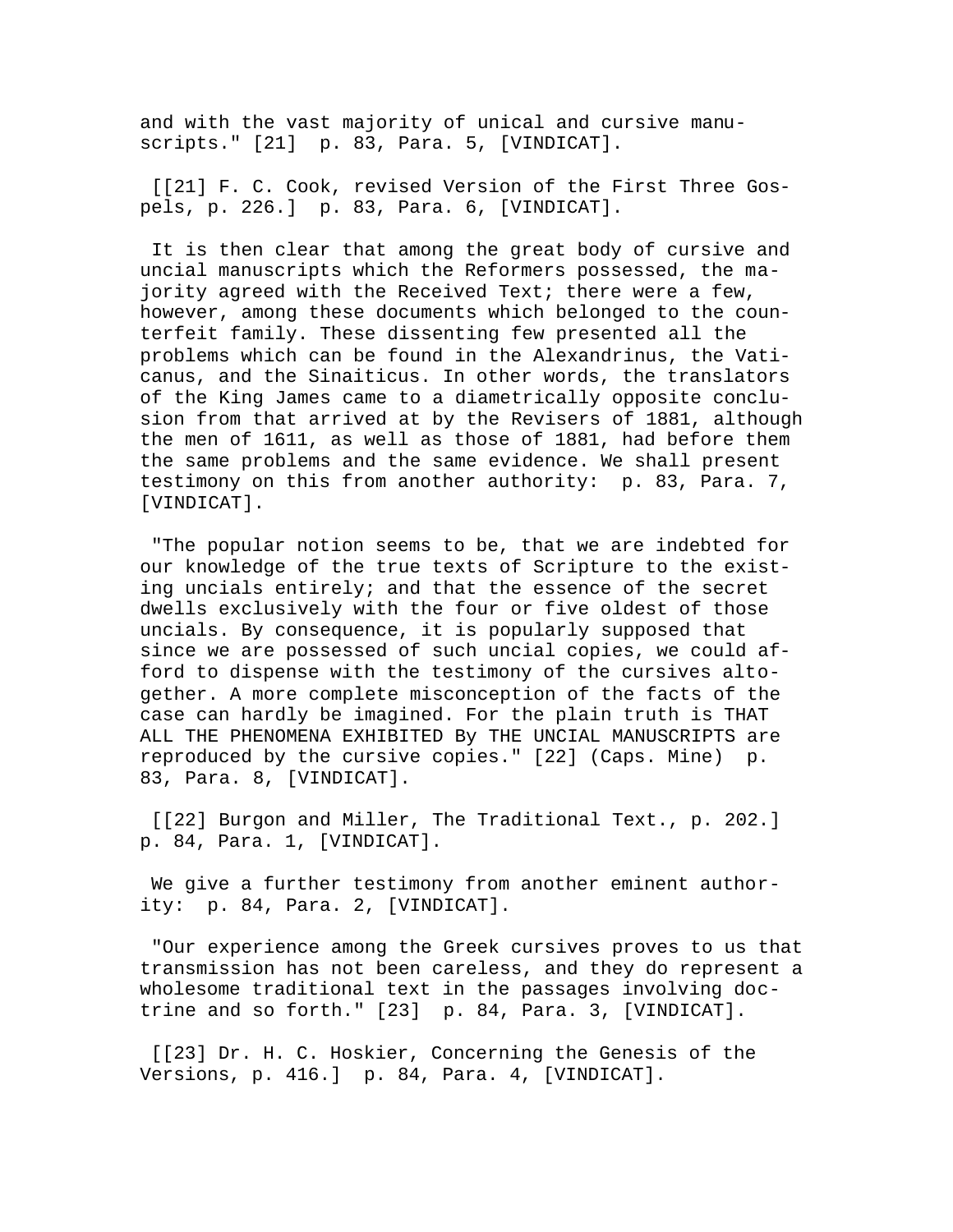As to the large number of manuscripts in existence, we have every reason to believe that the Reformers were far better acquainted with them than later scholars. Doctor Jacobus in speaking of textual critics of 1582, says: p. 84, Para. 5, [VINDICAT].

 "The present writer has been struck with the critical acumen shown at that date (1582), and the grasp of the relative value of the common Greek manuscripts and the Latin version." [24] p. 84, Para. 6, [VINDICAT].

 [[24] Dr. Jacobus, Cath. and Prot. Bibles, p. 212.] p. 84, Para. 7, [VINDICAT].

 On the other hand, if more manuscripts have been made accessible since 1611, little use has been made of what we had before and of the majority of those made available since. The Revisers systematically ignored the whole world of manuscripts and relied practically on only three or four. as Dean Burgon says, "But nineteen-twentieths of those documents, for any use which has been made of them, might just as well be still lying in the monastic libraries from which they were obtained." We feel, therefore, that a mistaken picture of the case has been presented with reference to the material at the disposition of the translators of 1611 and concerning their ability to use that material. p. 84, Para. 8, [VINDICAT].

 Plans Of Work Followed By The King James Translators. p. 84, Para. 9, [VINDICAT].

 The forty-seven learned men appointed by King James to accomplish this important task were divided first into three companies: one worked at Cambridge, another at Oxford, and the third at Westminster. Each of these companies again split up into two. Thus, there were six companies working on six allotted portions of the Hebrew and Greek Bibles. Each member of each company working individually on his task, then brought to each member of his committee the work he had accomplished. The committee all together went over that portion of the work translated. Thus, when one company had come together, and had agreed on what should stand, after having compared their work, as soon as they had completed any one of the sacred books, they sent it to each of the other companies to be critically reviewed. If a later company, upon reviewing the book, found anything doubtful or unsatisfactory, they noted such places, with their rea-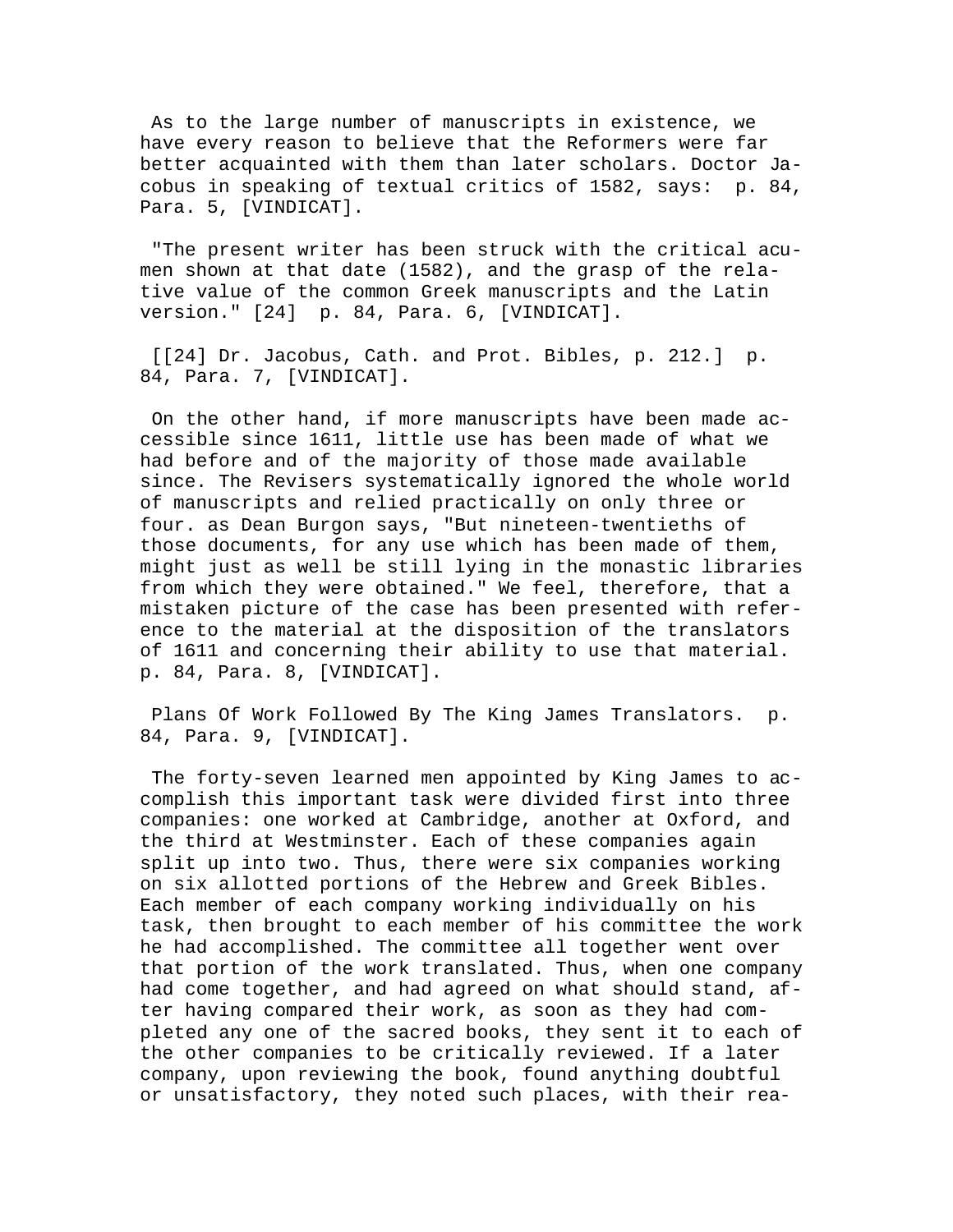sons, and sent it back to the company whence it came. If there should be a disagreement, the matter was finally arranged at a general meeting of the chief persons of all the companies at the end of the work. It can be seen by this method that each part of the work was carefully gone over at least fourteen times. It was further understood that if there was any special difficulty or obscurity, all the learned men of the land could be called upon by letter for their judgment. And finally each bishop kept the clergy of his diocese notified concerning the progress of the work, so that if any one felt constrained to send any particular observations, he was notified to do so. p. 85, Para. 1, [VINDICAT].

 How astonishingly different is this from the method employed by the Revisers of 1881! The Old Testament Committee met together and sat as one body secretly for ten years. The New Testament Committee did the same. This arrangement left the committee at the mercy of a determined triumvirate to lead the weak and to dominate the rest. All reports indicate that an iron rule of silence was imposed upon these Revisers during the ten years. The public was kept in suspense all the long, weary ten years. And only after elaborate plans had been laid to throw the Revised Version all at once upon the market to effect a tremendous sale, did the world know what had gone on. p. 85, Para. 2, [VINDICAT].

The Giants Of Learning. p. 86, Para. 1, [VINDICAT].

 No one can study the lives of those men who gave us the King James Bible without being impressed with their profound and varied learning. p. 86, Para. 2, [VINDICAT].

 "It is confidently expected," says Mcclure, "that the reader of these pages will yield to the conviction that all the colleges of Great Britain and America, even in this proud day of boastings, could not bring together the same number of divines equally qualified by learning and piety for the great undertaking. Few indeed are the living names worthy to be enrolled with those mighty men. It would be impossible to convene out of any one Christian denomination, or out of all, a body of translators, on whom the whole Christian community would bestow such confidence as is reposed upon that illustrious company, or who would prove themselves as deserving of such confidence. Very many self-styled 'improved versions' of the Bible, or of parts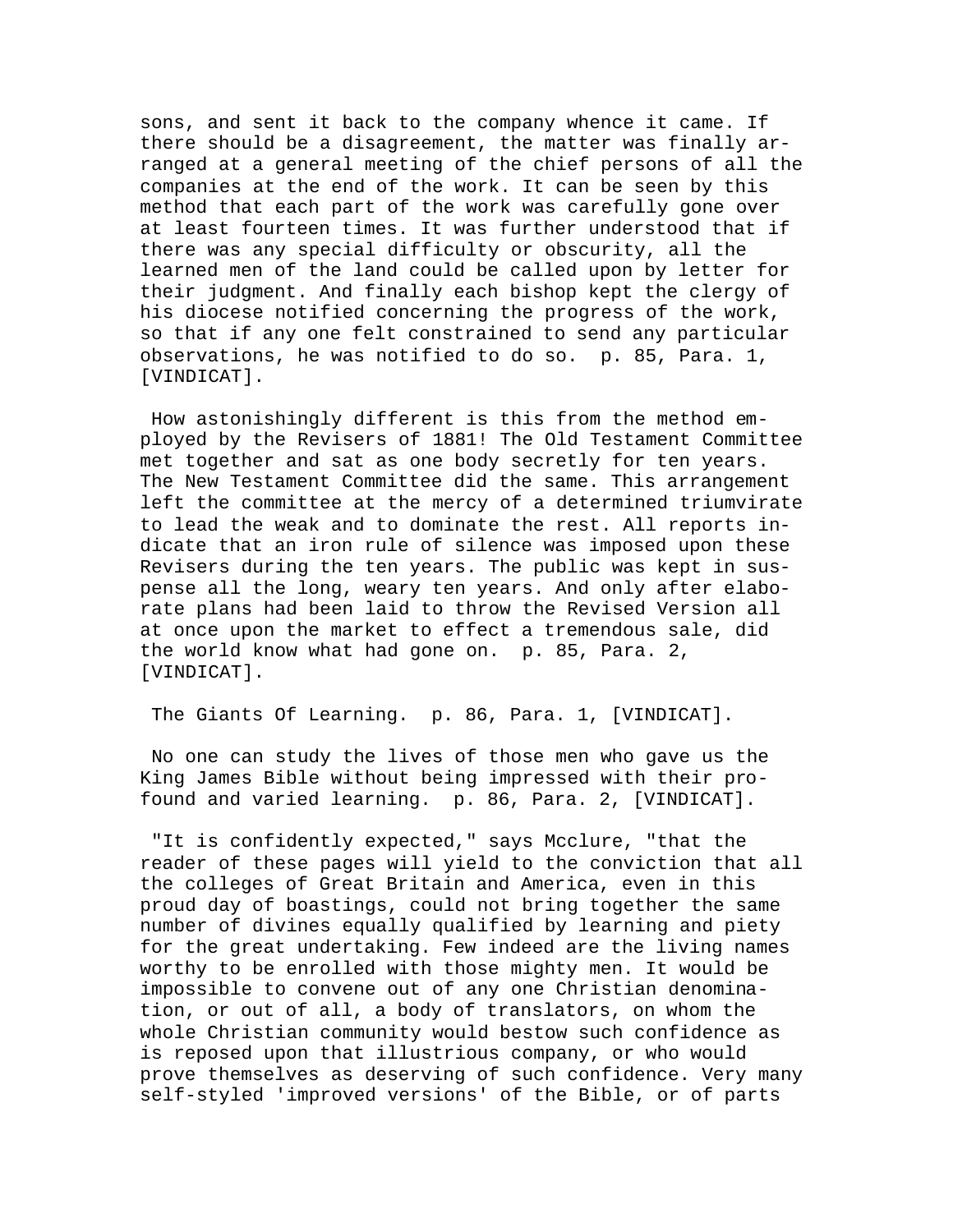of it, have been paraded before the world, but the religious public has doomed them all, without exception, to utter neglect." [25] p. 86, Para. 3, [VINDICAT].

[[25] Mcclure, p. 64.] p. 86, Para. 4, [VINDICAT].

 The translators of the King James, moreover, had something beyond great scholarship and unusual skill. They had gone through a period of great suffering. They had offered their lives that the truths which they loved might live. As the biographer of William Tyndale has aptly said,-- p. 86, Para. 5, [VINDICAT].

 "So Tyndale thought; but God had ordained that not in the learned leisure of a palace, but amid the dangers and privations of exile should the English Bible be produced. Other qualifications were necessary to make him a worthy translator of Holy Scripture than mere grammatical scholarship. ... At the time he bitterly felt what seemed to be the total disappointment of all his hopes; but he afterwards learned to trace in what appeared a misfortune the fatherly guidance of God; and this very disappointment, which compelled him to seek his whole comfort in the Word of God, tended to qualify him for the worthy performance of his great work." [26] p. 86, Para. 6, [VINDICAT].

 [[26] Demaus, William Tyndale, pp. 81, 85.] p. 87, Para. 1, [VINDICAT].

 Doctor Cheyne in giving his history of the founders of higher criticism, while extolling highly the mental brilliancy of the celebrated Hebrew scholar, Gesenius, expresses his regrets for the frivolity of that scholar. [27] No such weakness was manifested in the scholarship of the Reformers. p. 87, Para. 2, [VINDICAT].

 [[27] Dr. Cheyne, Founders of O. T. Criticism, pp. 58, 59.] p. 87, Para. 3, [VINDICAT].

 "Reverence," says Doctor Chambers, "it is this more than any other one trait that gave to Luther and Tyndale, their matchless skill and enduring pre-eminence as translators of the Bible." [28] p. 87, Para. 4, [VINDICAT].

 [[28] Chambers, Companion, p. 53.] p. 87, Para. 5, [VINDICAT].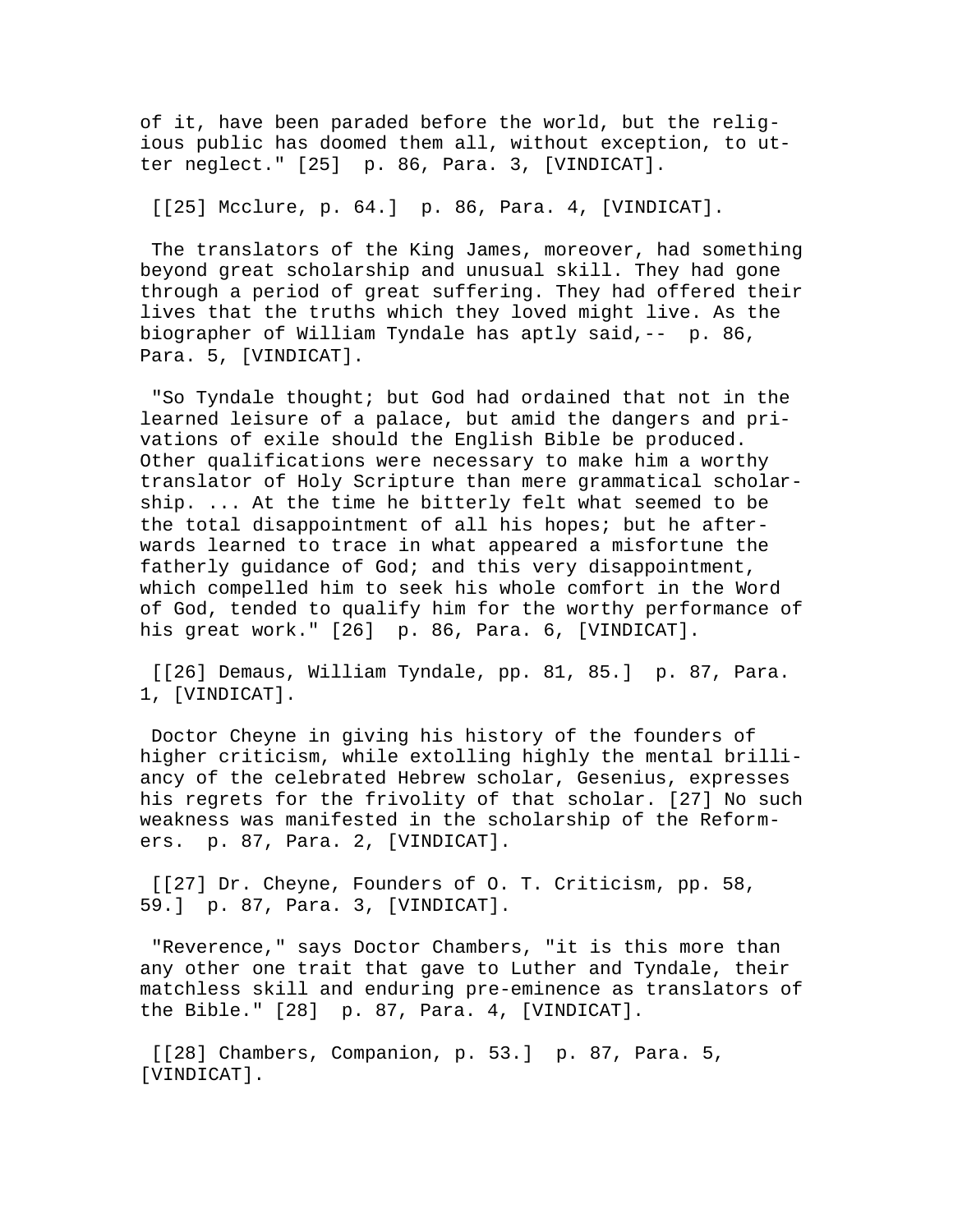It is difficult for us in this present prosperous age to understand how deeply the heroes of Protestantism in those days were forced to lean upon the arm of God. We find them speaking and exhorting one another by the promises of the Lord, that He would appear in judgment against their enemies. For that reason they gave full credit to the doctrine of the Second Coming of Christ as taught in the Holy Scriptures. Passages of notable value which refer to this glorious hope were not wrenched from their forceful setting as we find them in the Revised Versions and some modern Bibles, but were set forth with a fullness of clearness and hope. p. 87, Para. 6, [VINDICAT].

 The King James Bible A Masterpiece. p. 87, Para. 7, [VINDICAT].

 The birth of the King James Bible was a death stroke to the supremacy of Roman Catholicism. The translators little foresaw the wide extent of circulation and the tremendous influence to be won by their book. They little dreamed that for three hundred years it would form the bond of English Protestantism in all parts of the world. One of the brilliant minds of the last generation, Faber, who as a clergyman in the Church of England, labored to Romanize that body, and finally abandoned it for the Church of Rome, cried out,-- p. 88, Para. 1, [VINDICAT].

 "Who will say that the uncommon beauty and marvelous English of the Protestant Bible is not one of the great strongholds of heresy in this country?" [29] p. 88, Para. 2, [VINDICAT].

 [[29] Eadie, The English Bible, Vol. II, p. 158.] p. 88, Para. 3, [VINDICAT].

 Yes, more, it has not only been the stronghold of Protestantism in Great Britain, but it has built a gigantic wall as a barrier against the spread of Romanism. p. 88, Para. 4, [VINDICAT].

 "The printing of the English Bible has proved to be by far the mightiest barrier ever reared to repel the advance of Popery, and to damage all the resources of the Papacy." [30] p. 88, Para. 5, [VINDICAT].

[[30] Mcclure, p. 71.] p. 88, Para. 6, [VINDICAT].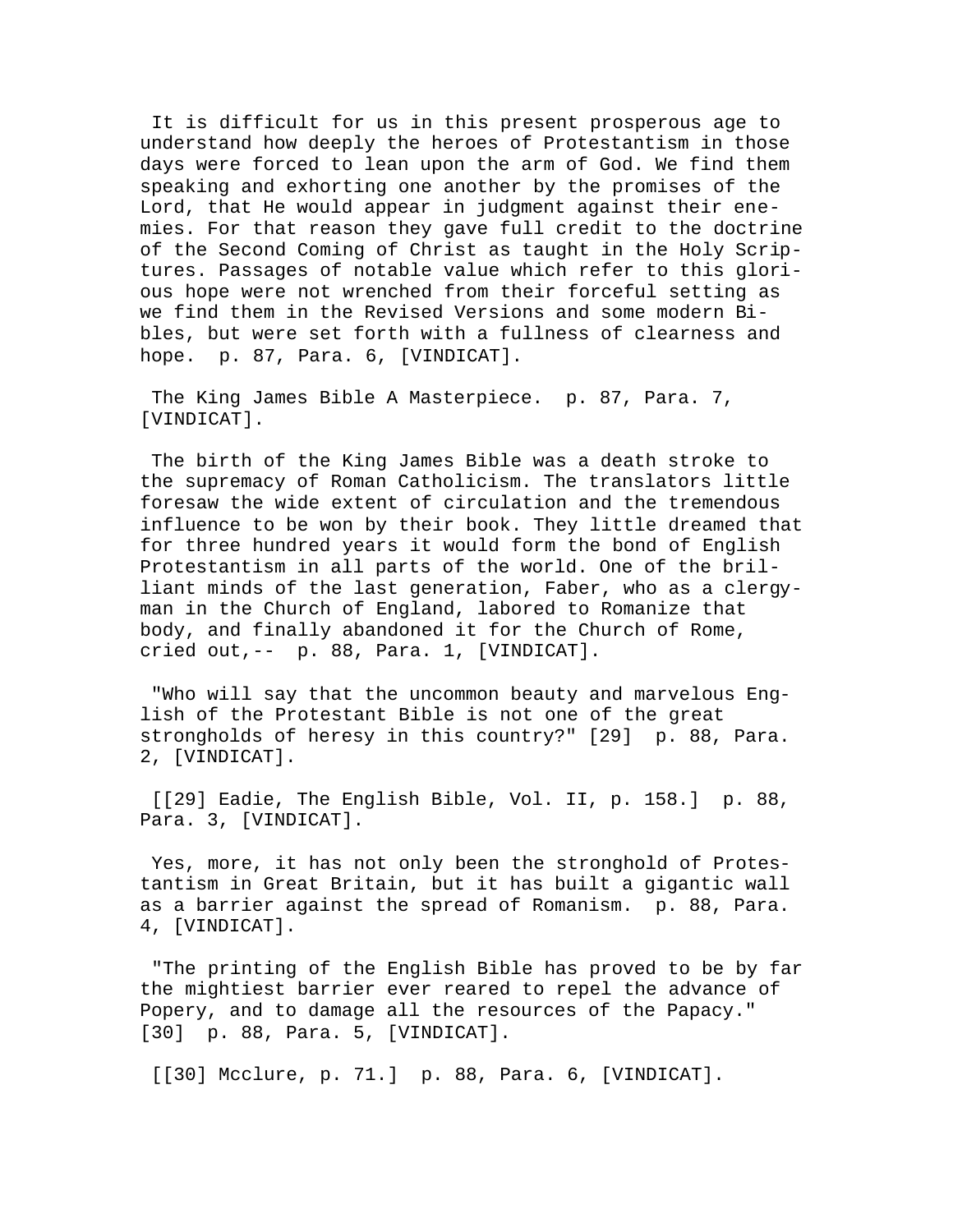Small wonder then that for three hundred years incessant warfare has been waged upon this instrument created by God to mold all constitutions and laws of the British Empire, and of the great American Republic, while at the same time comforting, blessing, and instructing the lives of the millions who inhabit these territories. p. 88, Para. 7, [VINDICAT].

 Behold what it has given to the world! The machinery of the Catholic Church can never begin to compare with the splendid machinery of Protestantism. The Sabbath School, the Bible printing houses, the foreign missionary societies, the Y. M. C. A., the Y. W. C. A., the Women's Christian Temperance Union, the Protestant denominational organizations, -- these all were the offspring of Protestantism. Their benefits have gone to all lands and been adopted by practically all nations. Shall we throw away the Bible from which such splendid organizations have sprung? p. 88, Para. 8, [VINDICAT].

 Something other than an acquaintanceship, more or less, with a crushing mass of intricate details in the Hebrew and the Greek, is necessary to be a successful translator of God's Holy Word. God's Holy Spirit must assist. There must exist that which enables the workman at this task to have not only a conception of the whole but also a balanced conception, so that there will be no conflicts created through lack of skill on the part of the translator. That the giants of 1611 produced this effect and injured no doctrine of the Lord by their labors, may be seen in these few words from Sir Edmund Beckett, as, according to Gladstone, [31] he convincingly reveals the failure of the Revised Version: p. 88, Para. 9, [VINDICAT].

 [[31] Lathbury, Ecclesiastical and Religious Correspondence of Gladstone, Vol. II. p. 320.] p. 89, Para. 1, [VINDICAT].

 "Not their least service, is their showing us how very seldom the Authorized Version is materially wrong, and that no doctrine has been misrepresented there." [32] p. 89, Para. 2, [VINDICAT].

 [[32] Sir Edmund Beckett, Revised New Testament. p. 16.] p. 89, Para. 3, [VINDICAT].

To show the unrivaled English language of the King James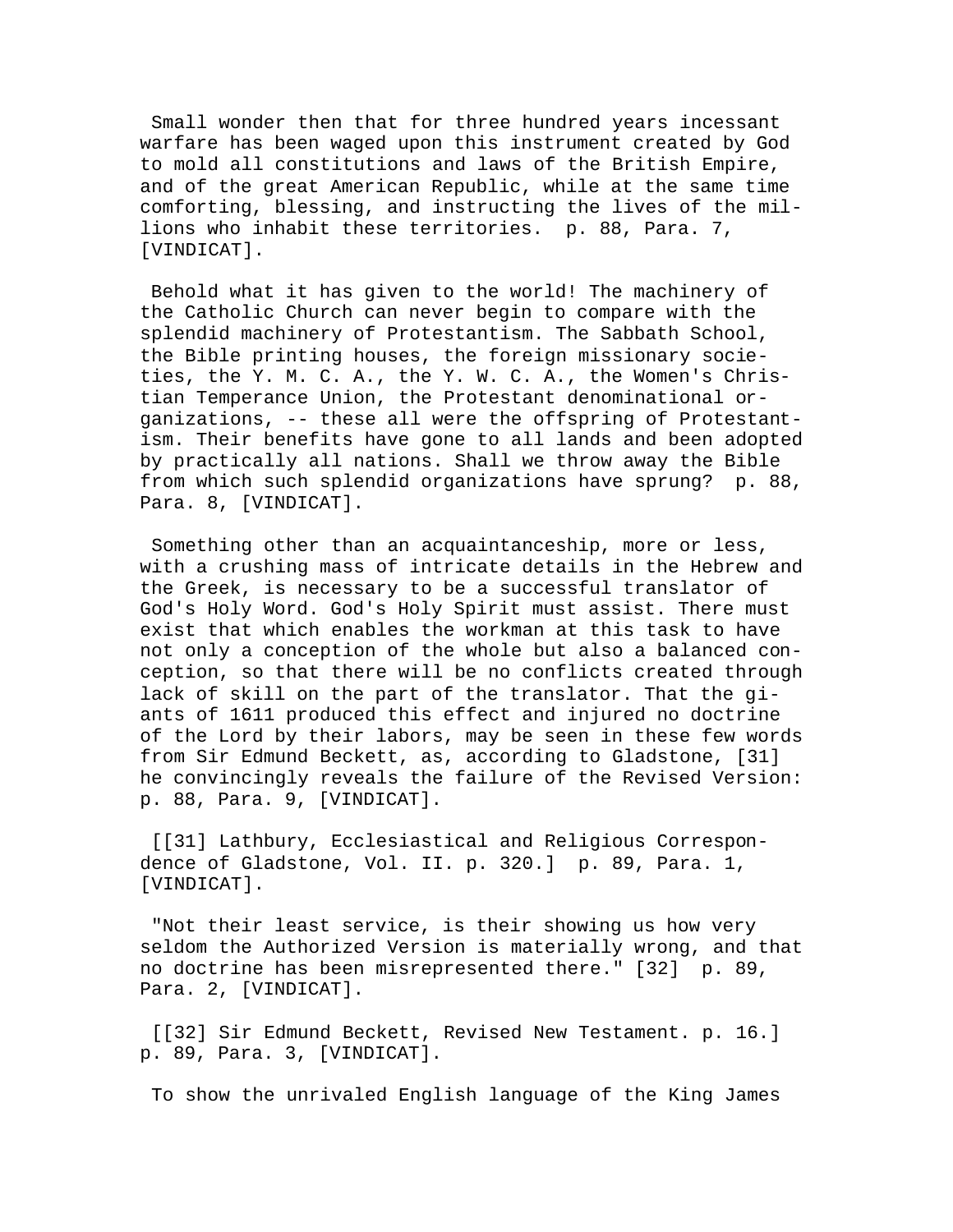Bible, I quote from Doctor William Lyon Phelps, Professor of English Literature in Yale University: p. 89, Para. 4, [VINDICAT].

 "Priests, atheists, skeptics, devotees, agnostics, and evangelists, are generally agreed that the Authorized Version of the English Bible is the best example of English literature that the world has ever seen.... p. 89, Para. 5, [VINDICAT].

 "Every one who has a thorough knowledge of the Bible may truly be called educated; and no other learning or culture, no matter how extensive or elegant, can, among Europeans and Americans, form a proper substitute. Western civilization is founded upon the Bible. ... I thoroughly believe in a university education for both men and women; but I believe a knowledge of the Bible without a college course is more valuable than a college course without the Bible.... p. 89, Para. 6, [VINDICAT].

 "The Elizabethan period -- a term loosely applied to the years between 1558 and 1642 -- is generally regarded as the most important era in English literature. Shakespeare and his mighty contemporaries brought the drama to the highest point in the world's history; lyrical poetry found supreme expression; Spencer's Faerie Queene was an unique performance; Bacon's Essays have never been surpassed. But the crowning achievement of those spacious days was the Authorized Translation of the Bible, which appeared in 1611. Three centuries of English literature followed; but, although they have been crowded with poets and novelists and essayists, and although the teaching of the English language and literature now gives employment to many earnest men and women, the art of English composition reached its climax in the pages of the Bible.... p. 89, Para. 7, [VINDICAT].

 "Now, as the English speaking people have the best Bible in the world, and as it is the most beautiful monument erected with the English alphabet, we ought to make the most of it, for it is an incomparably rich inheritance, free to all who can read. This means that we ought invariably in the church and on public occasions to use the Authorized Version; all others are inferior." [33] p. 90, Para. 1, [VINDICAT].

[[33] Ladies Home Journal, Nov., 1921.] p. 90, Para. 2,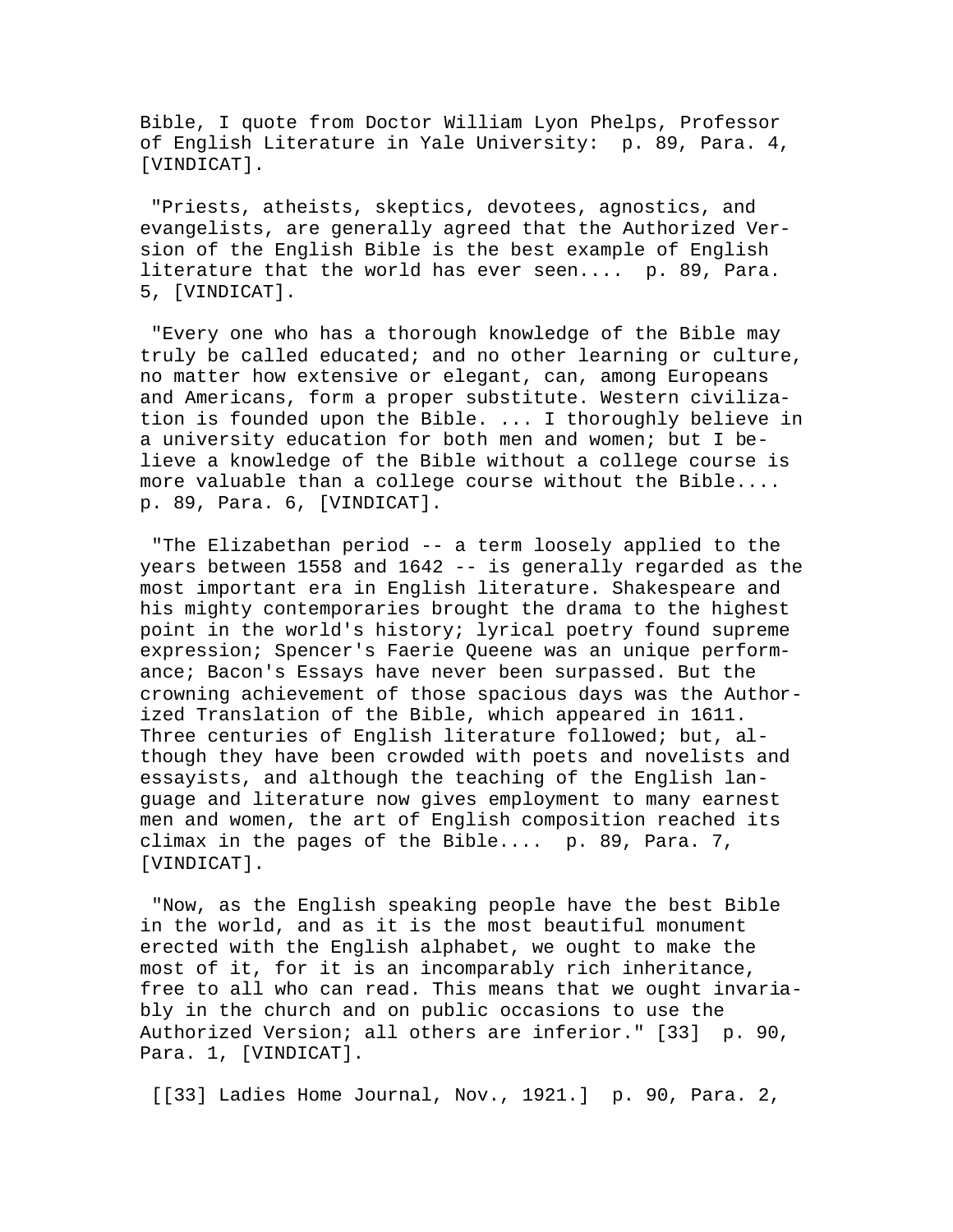[VINDICAT].

 This statement was made twenty years after the American Revised Version appeared. p. 90, Para. 3, [VINDICAT].

 Chapter VI -- Comparisons to Show How the Jesuit Bible Reappears in the American Revised Version. p. 91, Para. 1, [VINDICAT].

 "I have been surprised, in comparing the Revised Testament with other versions, to find how many of the changes, which are important and valuable, have been anticipated by the Rhemish translation, which now forms a part of what is known as the Douay Bible. ... and yet a careful comparison of these new translations with the Rhemish Testament, shows them, in many instances, to be simply a return to this old version, and leads us to think that possibly there were as finished scholars three hundred years ago as now, and nearly as good apparatus for the proper rendering of the original text." [1] p. 91, Para. 2, [VINDICAT].

 [[1] Dr. B. Warfield's Collection of Opinions, Vol. II, pp. 52, 53.] p. 91, Para. 3, [VINDICAT].

 THE modern Bible we have selected to compare with the Jesuit Bible of 1582, is the Revised Version. It led the way and laid the basis for all Modern Speech Bibles to secure a large place. On the following passages from the Scriptures, we have examined The Twentieth Century, Fenton, Goodspeed, Moffatt, Moulton, Noyes, Rotherham, Weymouth, and Douary. With two exceptions, these all in the main agree with the change of thought in the Revised; and the other two agree to a considerable extent. They all, with other modern Bibles not mentioned, represent a family largely built on the Revised Greek New Testament, or one greatly similar, or were the products of a common influence. Therefore, marshaling together a number of recent New Testaments by different editors to support a changed passage in the Revised, proves nothing: perhaps they all have followed the same Greek New Testament reading. p. 91, Para. 4, [VINDICAT].

I. *Matthew 6:13.* p. 91, Para. 5, [VINDICAT].

 (1) KING JAMES BIBLE OF 1611. "And lead us not into temptation, but deliver us from evil: *For thine is the kingdom, and the power, and the glory, for ever. Amen."* p. 91, Para. 6, [VINDICAT].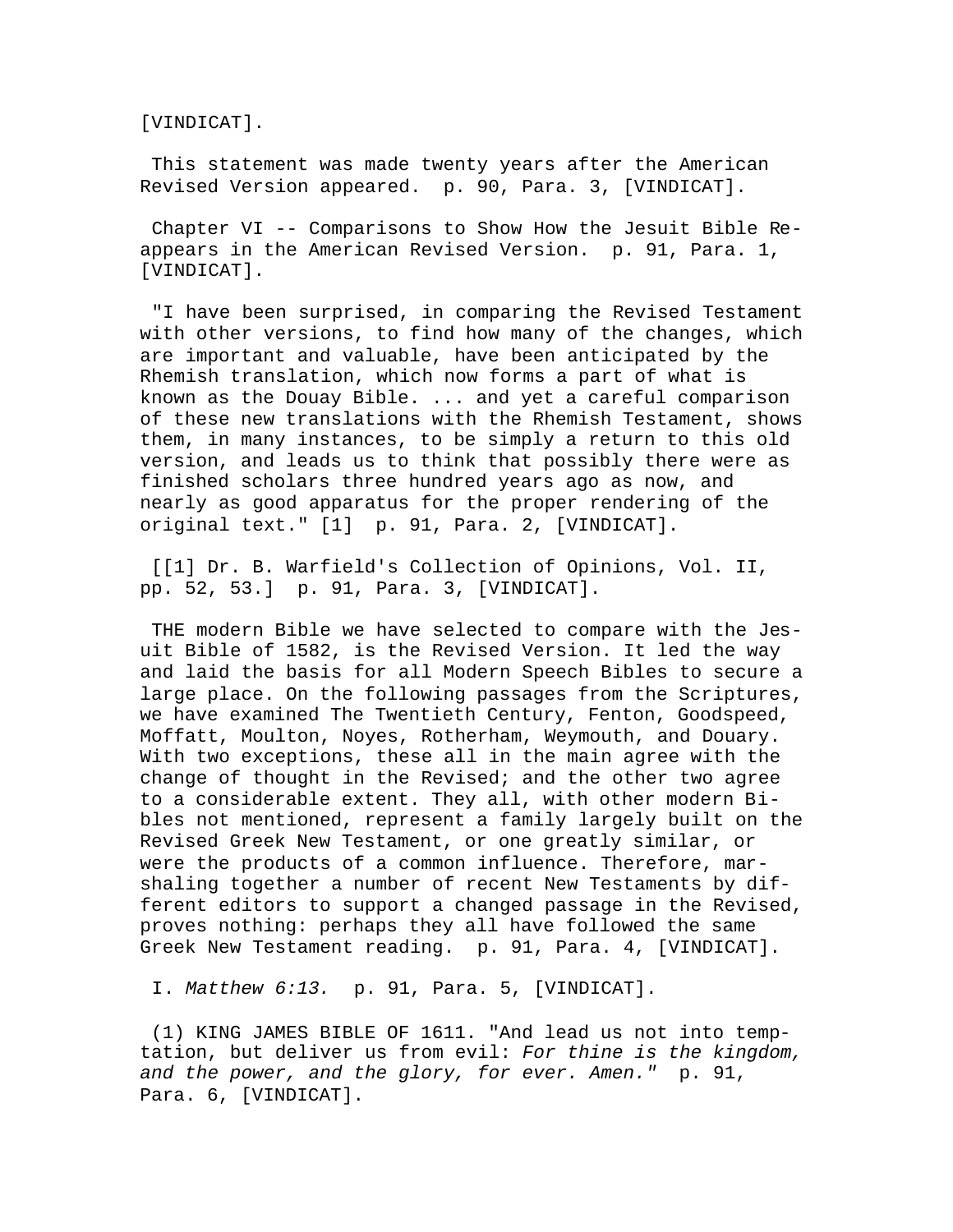(2)JESUIT VERSION OF 1582. "And lead us not into temptation. But deliver us from evil. Amen." p. 91, Para. 7, [VINDICAT].

 (3) AMERICAN REVISED VERSION OF 1901. "And bring us not into temptation, but deliver us from the evil one." p. 92, Para. 1, [VINDICAT].

 The Reformers protested against this mutilation of the Lord's prayer. The Jesuits and Revisers accepted the mutilation. p. 92, Para. 2, [VINDICAT].

II. *Matthew 5:44.* p. 92, Para. 3, [VINDICAT].

 (1) KING JAMES BIBLE. "But I say unto you, Love your enemies, bless them that curse you, do good to them that hate you, and pray for them which despitefully use you, and persecute you." p. 92, Para. 4, [VINDICAT].

 (2) JESUIT VERSION. "But I say to you, love your enemies, do good to them that hate you: and pray for them that persecute and abuse you." p. 92, Para. 5, [VINDICAT].

 (3) AMERICAN REVISED. "But I say unto you, Love your enemies, and pray for them that persecute you." p. 92, Para. 6, [VINDICAT].

 The phrase "bless them that curse you" is omitted from both the Revised and the Jesuit. On this Canon Cook says, 'Yet this enormous omission rests on the sole authority of [Aleph] and B." [2] (That is, on the Vatican Manuscript and the one found in 1859 in a Catholic monastery.) Thus we see that the Revised Version is not a revision in any sense whatever, but a new Bible base on different manuscripts from the King James, on Catholic manuscripts in fact. p. 92, Para. 7, [VINDICAT].

 [[2] Cook, Revised Version, p. 51.) p. 92, Para. 8, [VINDICAT].

III. *Luke 2:33.* p. 92, Para. 9, [VINDICAT].

 (1) KING JAMES BIBLE. "And *Joseph* and His mother marvelled at those things which were spoken of Him." p. 92, Para. 10, [VINDICAT].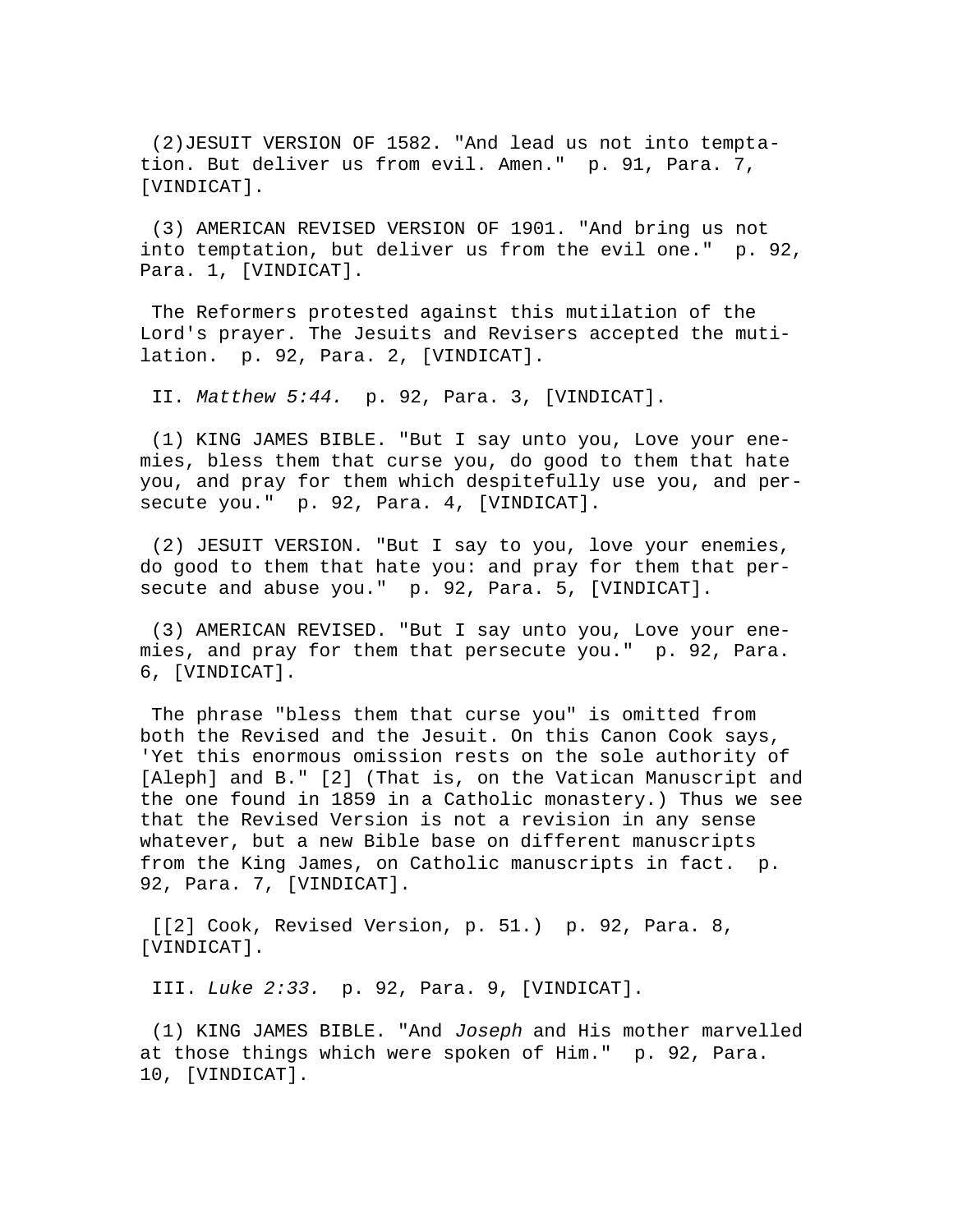(2) JESUIT VERSION. "And *His father* and mother were marvelling upon those things which were spoken concerning Him." p. 92, Para. 11, [VINDICAT].

 (3) AMERICAN REVISED. "And *His father* and His mother were marvelling at the things which were spoken concerning Him." p. 92, Para. 12, [VINDICAT].

 Note that the Jesuit and American Revised Versions give Jesus a human father, or at least failed to make the distinction. Helvidius, the devout scholar of northern Italy (400 A.D.), who had the pure manuscripts, accused Jerome of using corrupt manuscripts on this text. [3] These corrupt manuscripts are represented in the Jesuit Version of 1582 and are followed by the Revised Version of 1901. p. 92, Para. 13, [VINDICAT].

 [[3] Nicene and Post-Nicene Fathers (Christian Lit. Ed.), Vol. VI, p. 338.] p. 92, Para. 14, [VINDICAT].

IV. *Luke 4:8.* p. 92, Para. 15, [VINDICAT].

 (1) KING JAMES BIBLE. "And Jesus answered and said unto him, *Get thee behind me, Satan;* for it is written, Thou shalt worship the Lord thy God, and Him only shalt thou serve." p. 93, Para. 1, [VINDICAT].

 (2) Jesuit Version. "And Jesus answering, said to him, It is written, Thou shalt adore the Lord thy God and Him only shalt thou serve." p. 93, Para. 2, [VINDICAT].

 (3) AMERICAN REVISED. "And Jesus answered and said unto him, It is written, Thou shalt worship the Lord thy God, and Him only shalt thou serve." p. 93, Para. 3, [VINDICAT].

 The expression, "get thee behind me, Satan," was early omitted because Jesus used the same expression later to Peter (in Matt. 16:23) to rebuke the apostle. The papal corrupters of the manuscripts did not wish Peter and Satan to stand on the same basis. Note again the fatal parallel between the Jesuit and Revised Versions. We were revised backwards. p. 93, Para. 4, [VINDICAT].

V. *Luke 11:2-4.* p. 93, Para. 5, [VINDICAT].

(1) KING JAMES BIBLE. "And He said unto them, When ye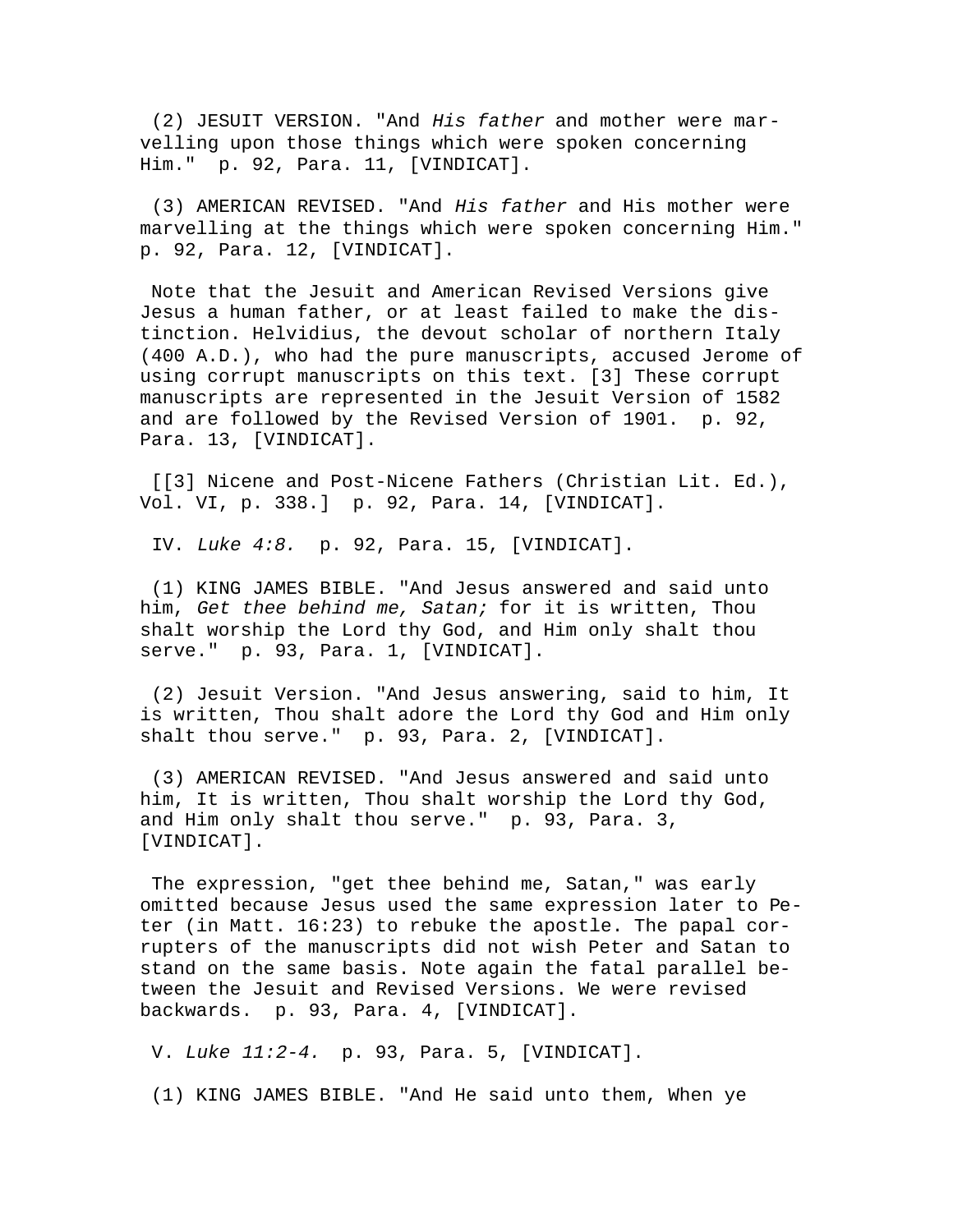pray, say Our Father *which art in heaven,* Hallowed be Thy name. Thy kingdom come. *Thy will be done, as in heaven, so in earth.* Give us day by day our daily bread. And forgive us our sins; for we also forgive every one that is indebted to us. and lead us not into temptation; *but deliver us from evil."* p. 93, Para. 6, [VINDICAT].

 (2) JESUIT VERSION. "And He said to them, When you pray, say, Father, sanctified by Thy name. Thy kingdom come. Our daily bread give us this day. And forgive us our sins, for because ourselves also do forgive every one that is in debt to us, And lead us not into temptation." p. 93, Para. 7, [VINDICAT].

 (3) AMERICAN REVISED. "And He said unto them, When ye pray, say, Father, Hallowed by Thy name. Thy kingdom come. Give us day by day our daily bread. And forgive us our sins; for we ourselves also forgive every one that is indebted to us. And bring us not into temptation." p. 93, Para. 8, [VINDICAT].

 This mutilation of the secondary account of the Lord's prayer needs no comment, except to say again that the Jesuit Version and the American Revised agree. p. 93, Para. 9, [VINDICAT].

VI. *Acts 13:42.* p. 93, Para. 10, [VINDICAT].

 (1) KING JAMES BIBLE. "And when *the Jews* were gone out of the synagogue, *the Gentiles* besought that these words might be preached to them the next Sabbath." p. 94, Para. 1, [VINDICAT].

 (2) JESUIT VERSION. "And as they were going forth, they desired them that the Sabbath following they would speak unto them these words." p. 94, Para. 2, [VINDICAT].

 (3) AMERICAN REVISED. "And as they went out, they besought that these words might be spoken to them the next Sabbath." p. 94, Para. 3, [VINDICAT].

 From the King James, it is clear that the Sabbath was the day on which the Jews worshiped. p. 94, Para. 4, [VINDICAT].

VII. *Acts 15:23.* p. 94, Para. 5, [VINDICAT].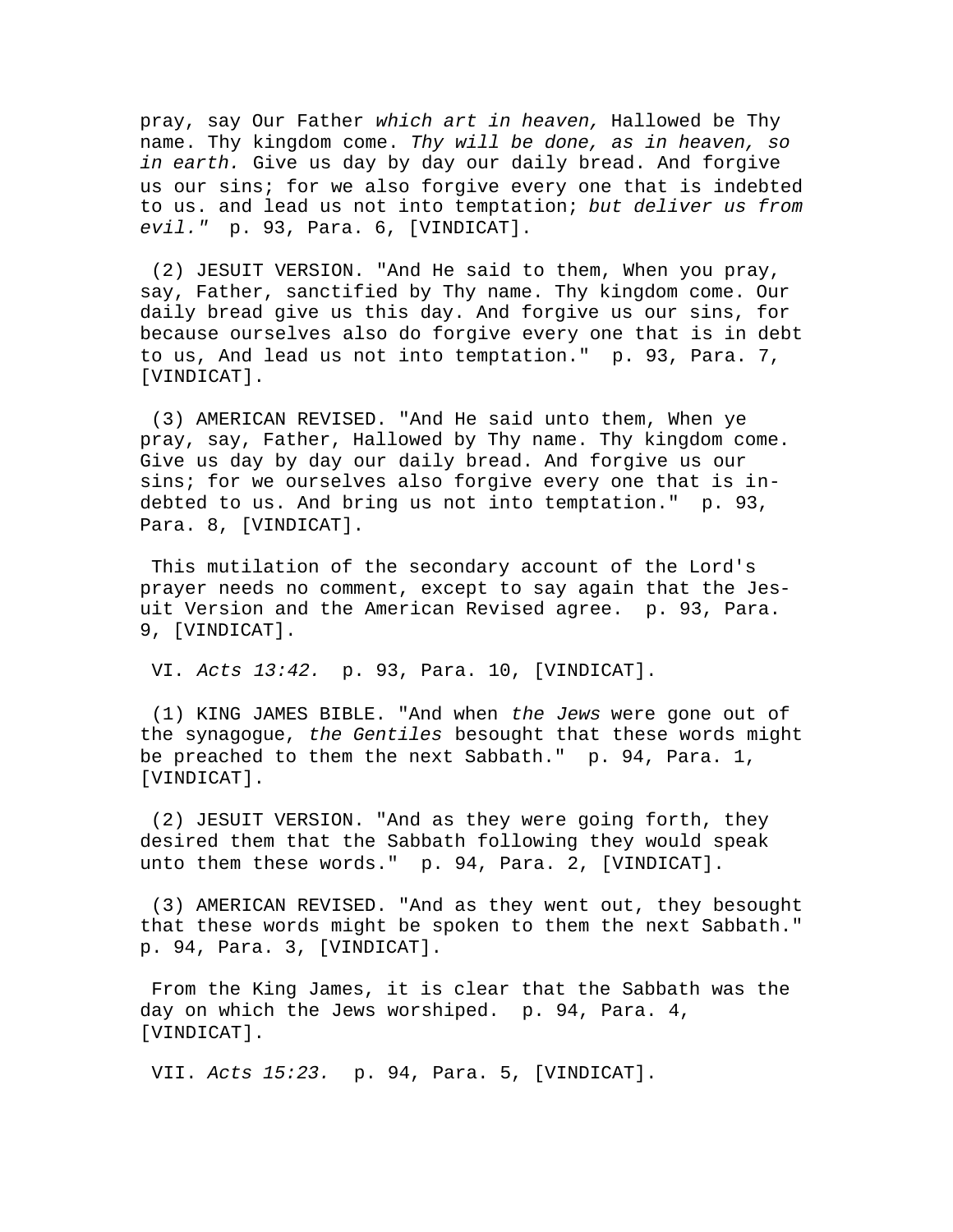(1) KING JAMES BIBLE. "And they wrote letters by them after this manner: The apostles and elders and brethren send greeting unto the brethren which are of the Gentiles in Antioch and Syria and Cilicia." p. 94, Para. 6, [VINDICAT].

 (2) JESUIT VERSION. "Writing by their hands. The Apostles and Ancients, brethren, to the brethren of the Gentiles that are at Antioch and in Syria and Cilicia, greeting." p. 94, Para. 7, [VINDICAT].

 (3) AMERICAN REVISED. "And they wrote thus by them, The apostles and the elders, brethren, unto the brethren who are of the Gentiles in Antioch and Syria and Cilicia, greeting." p. 94, Para. 8, [VINDICAT].

 Notice in the Jesuit and Revised how the clergy is set off from the laity. Not so in the King James. p. 94, Para. 9, [VINDICAT].

VIII. *Acts 16:7.* p. 94, Para. 10, [VINDICAT].

 (1) KING JAMES BIBLE. "After they were come to Mysia, they assayed to go into Bithynia: but the Spirit suffered them not." p. 94, Para. 11, [VINDICAT].

 (2) JESUIT VERSION. "And when they were come into Mysia, they attempted to go into Bithynia: and the Spirit of Jesus suffered them not." p. 94, Para. 12, [VINDICAT].

 (3) AMERICAN REVISED. "And when they were come over against Mysia, they assayed to go into Bithynia; and the Spirit of Jesus suffered them not." p. 94, Para. 13, [VINDICAT].

 Milligan, who echoed the theology of the Revisers, says: "Acts 16:7, where the striking reading 'the Spirit of Jesus' (not simply, as in the Authorized Version, "the Spirit") implies that the Holy Spirit had so taken possession of the Person of the Exalted Jesus that He could be spoken of as 'the Spirit of Jesus.'" [4] p. 94, Para. 14, [VINDICAT].

 [[4] George Milligan, The Expository Value of Revised Version, p. 99.] p. 94, Para. 15, [VINDICAT].

IX. *Romans 5:1.* p. 94, Para. 16, [VINDICAT].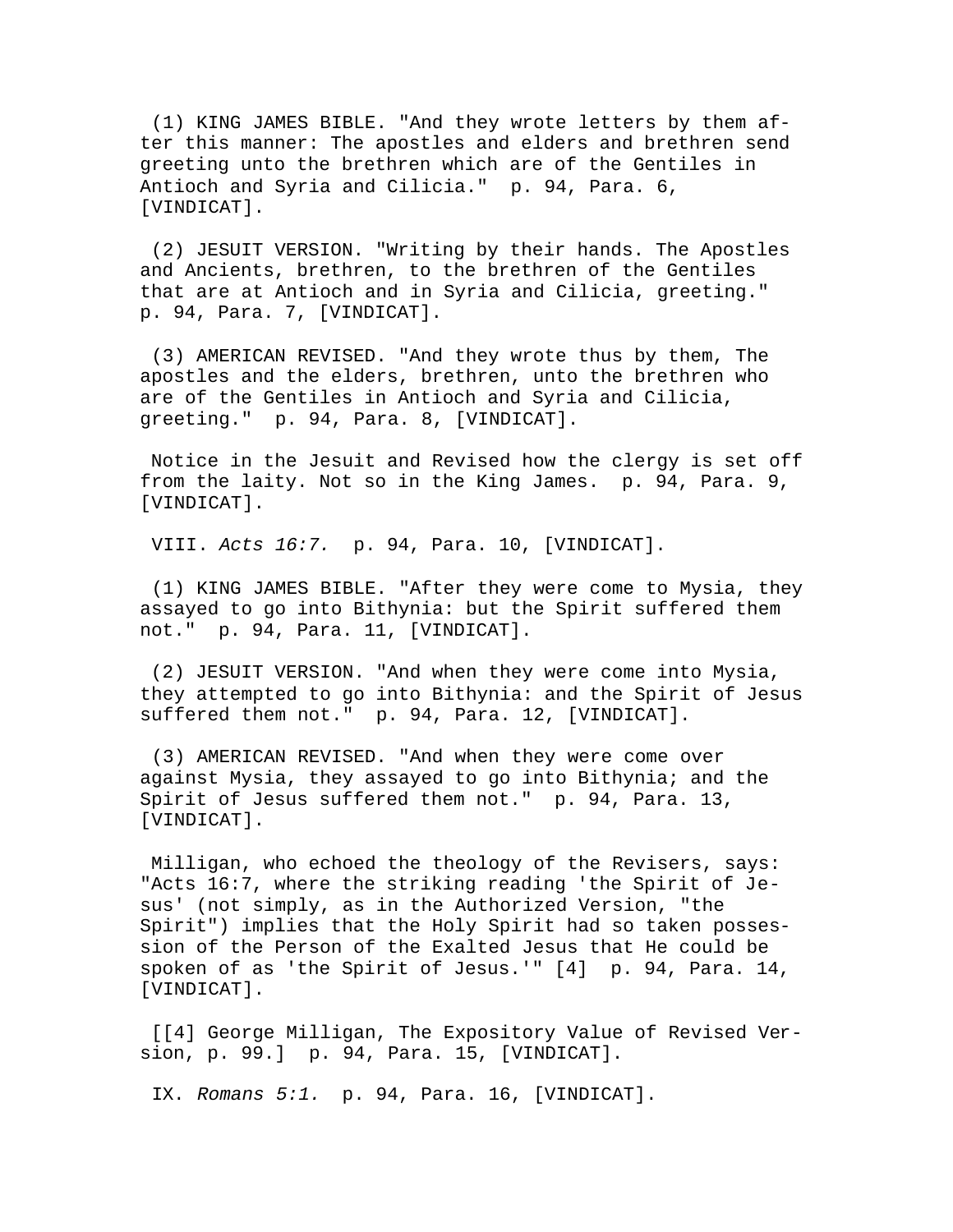(1) KING JAMES BIBLE. "Therefore being justified by faith, we have peace with God through our Lord Jesus Christ." p. 95, Para. 1, [VINDICAT].

 (2) JESUIT VERSION. "Being justified therefore by faith, let us have peace toward God by our Lord Jesus Christ." p. 95, Para. 2, [VINDICAT].

 (3) AMERICAN REVISED. "Being therefore justified by faith, let us (margin) have peace with God through our Lord Jesus Christ." p. 95, Para. 3, [VINDICAT].

 "'Beginning in the Spirit' is another way of saying 'being justified by faith.'" [5] p. 95, Para. 4, [VINDICAT].

 [[5] Benjamin Jowett, Interpretation of the Scriptures, p. 454.] p. 95, Para. 5, [VINDICAT].

 If, therefore, the phrase, "Being justified by faith," is simply a beginning, as the Catholics think, they feel justified in finishing with "let us have peace" is a serious error of doctrine, so Dr. Robinson testifies. [6] p. 95, Para. 6, [VINDICAT].

 [[6] Dr. G. L. Robinson, Where Did We Get Our Bible? p. 182.] p. 95, Para. 7, [VINDICAT].

X. *I Cor. 5:7.* p. 95, Para. 8, [VINDICAT].

 (1) KING JAMES BIBLE. "Purge out therefore the old leaven, that ye may be a new lump, as ye are unleavened. For even Christ our passover is sacrificed for us." p. 95, Para. 9, [VINDICAT].

 (2) JESUIT VERSION. "Purge the old leaven that you may be a new paste, as you are azymas. for our Pasch, Christ is immolated." p. 95, Para. 10, [VINDICAT].

 (3) AMERICAN REVISED. "Purge out the old leaven, that ye may be a new lump, even as ye are unleavened. For our passover also hath been sacrificed, even Christ." p. 95, Para. 11, [VINDICAT].

 By leaving out "for us," the Jesuit Bible and Revised Version strike at the doctrine of the atonement. People are sometimes sacrificed for naught; sacrificed "for us," which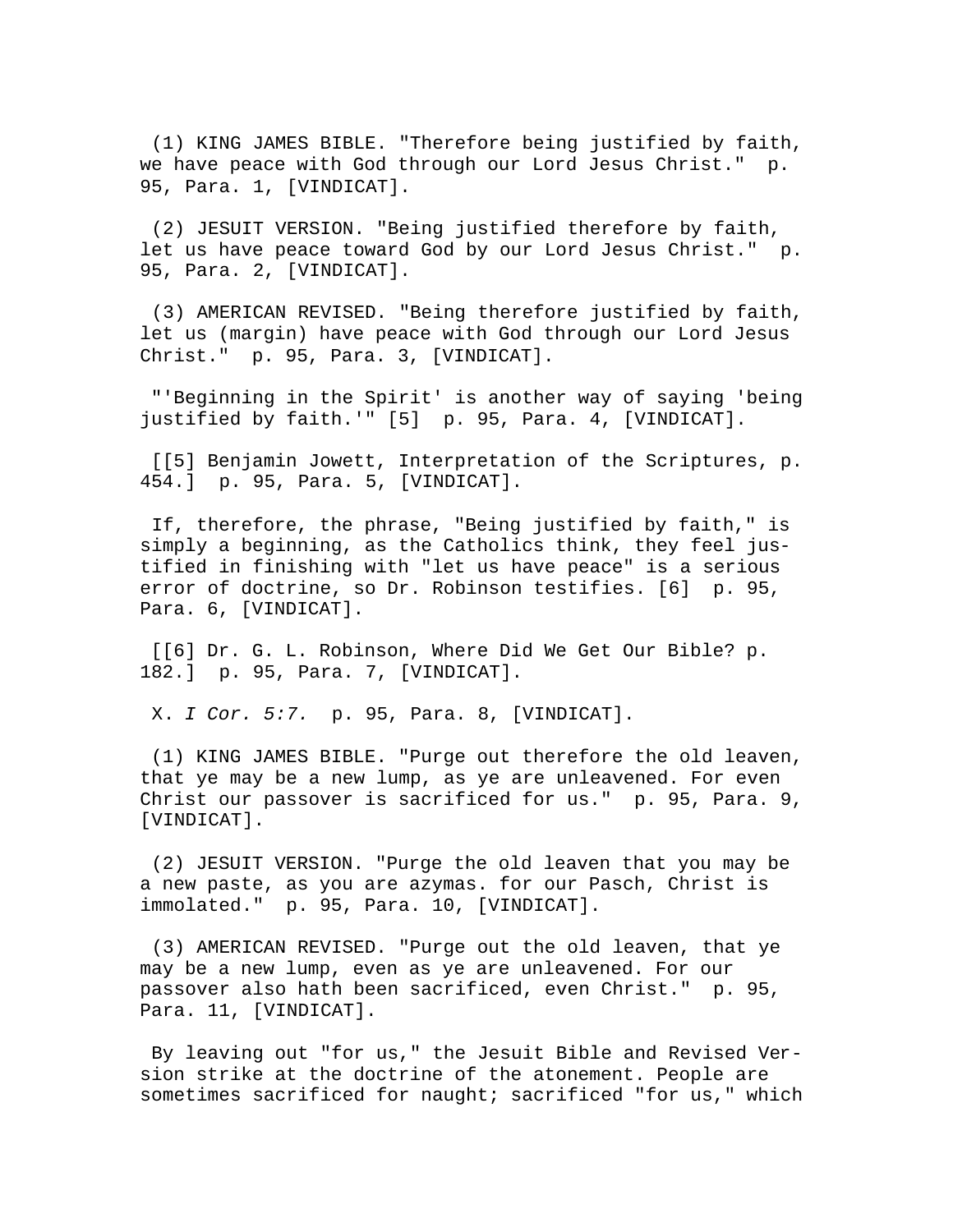is omitted in the Revised, is the center of the whole gospel. p. 95, Para. 12, [VINDICAT].

XI. *I Cor. 15:47.* p. 95, Para. 13, [VINDICAT].

 (1) KING JAMES BIBLE. "The first man is of the earth, earthy: the second man is *the Lord* from heaven." p. 95, Para. 14, [VINDICAT].

 (2) JESUIT VERSION. "The first man of earth, earthly; the second man from heaven, heavenly." p. 95, Para. 15, [VINDICAT].

 (3) AMERICAN REVISED. "The first man is of the earth, earthy: the second man is of heaven." p. 95, Para. 16, [VINDICAT].

 The word "Lord" is omitted in the Jesuit and Revised Versions. The Authorized tells specifically who is that Man from heaven. p. 95, Para. 17, [VINDICAT].

XII. *Ephesians 3:9.* p. 96, Para. 1, [VINDICAT].

 (1) KING JAMES BIBLE. "And to make all men see what is the fellowship of the mystery, which from the beginning of the world hath been hid in God, *who created all things by Jesus Christ."* p. 96, Para. 2, [VINDICAT].

 (2) JESUIT VERSION. "And to illuminate all men what is the dispensation of the Sacrament hidden from worlds in God, who created all things." p. 96, Para. 3, [VINDICAT].

 (3) AMERICAN REVISED. "And to make all men see what is the dispensation of the mystery which for ages hath been hid in God who created all things." p. 96, Para. 4, [VINDICAT].

 The great truth that Jesus is Creator is omitted in both the Jesuit and the Revised. p. 96, Para. 5, [VINDICAT].

XIII. *Col. 1:14.* p. 96, Para. 6, [VINDICAT].

 (1) KING JAMES BIBLE. "In whom we have redemption through His blood, even the forgiveness of sins." p. 96, Para. 7, [VINDICAT].

 (2) JESUIT VERSION. "In whom we have redemption, the remission of sins." p. 96, Para. 8, [VINDICAT].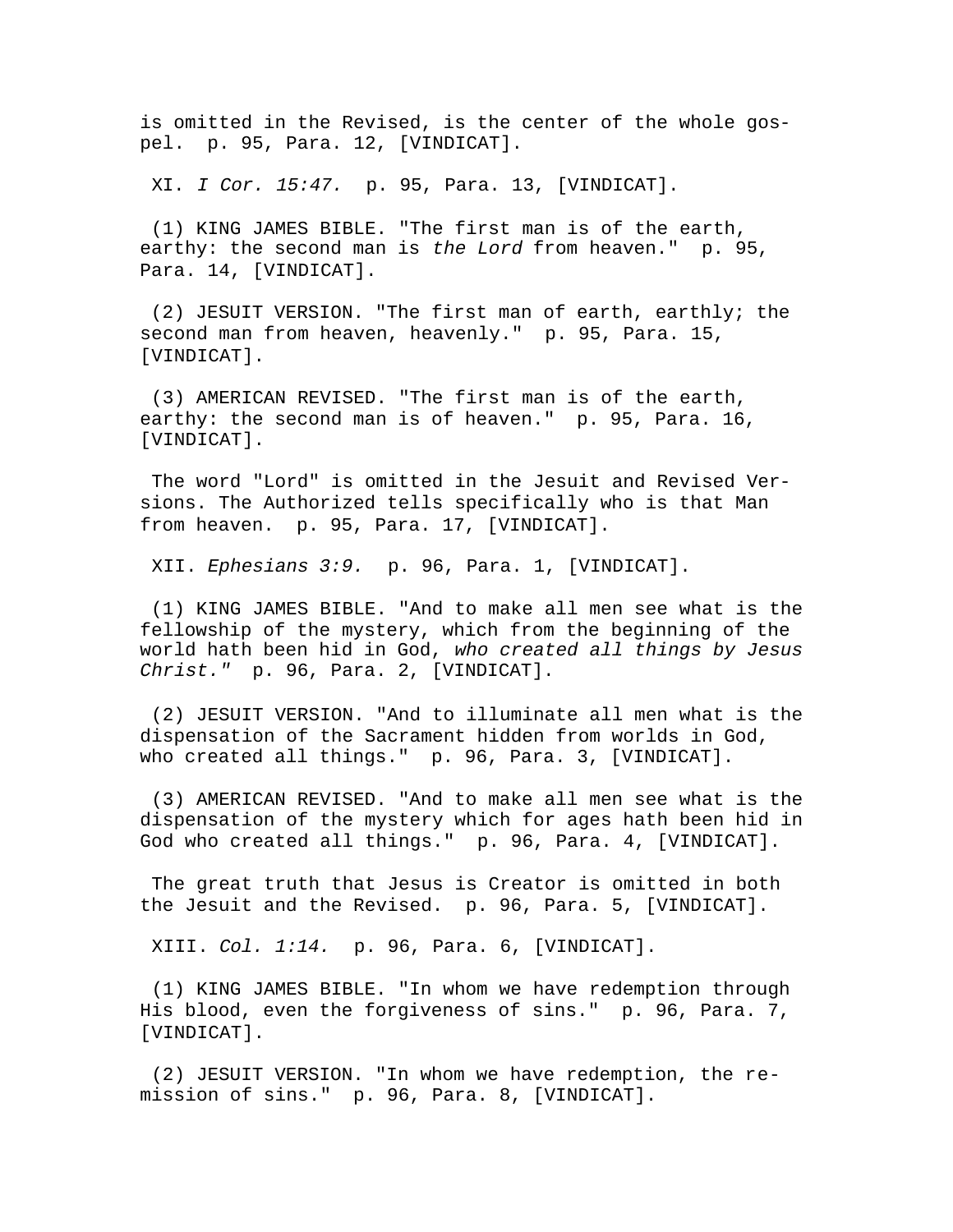(3) AMERICAN REVISED. "In whom we have our redemption, the forgiveness of our sins." p. 96, Para. 9, [VINDICAT].

 The phrase "through His blood" is not found in either the Jesuit or American Revised Versions; its omission can be traced to Origen (200 A.D.), who expressly denies that either the body or soul of our Lord was offered as the price of our redemption. p. 96, Para. 10, [VINDICAT].

 Eusebius was a devoted follower of Origen; and Eusebius edited the Vatican Manuscript. The omission is in that MS. and hence in the American Revised Version. Moreover, Jerome was a devoted follower of both Origen and Eusebius. The phrase "through His blood" is not in the Vulgate and hence not in the Jesuit Bible. p. 96, Para. 11, [VINDICAT].

 Here is the fatal parallel between the Jesuit Version and the American Revised Version. This omission of the atonement through blood is in full accord with modern liberalism, and strikes at the very heart of the gospel. p. 96, Para. 12, [VINDICAT].

XIV. *I Timothy 3:16.* p. 96, Para. 13, [VINDICAT].

 (1) KING JAMES BIBLE. "And without controversy great is the mystery of godliness: God was manifest in the flesh, justified in the Spirit, seen of angels, preached unto the Gentiles, believed on in the world, received up into glory." p. 97, Para. 1, [VINDICAT].

 (2) JESUIT VERSION. "And manifestly it is a great Sacrament of piety, which was manifested in flesh, was justified in spirit, appeared to Angels, hath been preached to Gentiles, is believed in the world, is assumpted in glory." p. 97, Para. 2, [VINDICAT].

 (2) AMERICAN REVISED. "And without controversy great is the mystery of godliness; He who was manifested in the flesh, Justified in the Spirit, Seen of angels, Preached among the nations, Believed on in the world, Received up in glory." p. 97, Para. 3, [VINDICAT].

 What a piece of revision this is! The teaching of the divinity of our Lord Jesus Christ upheld by the King James Bible in this text is destroyed in both the other versions. The King James says, "God" was manifest in the flesh; the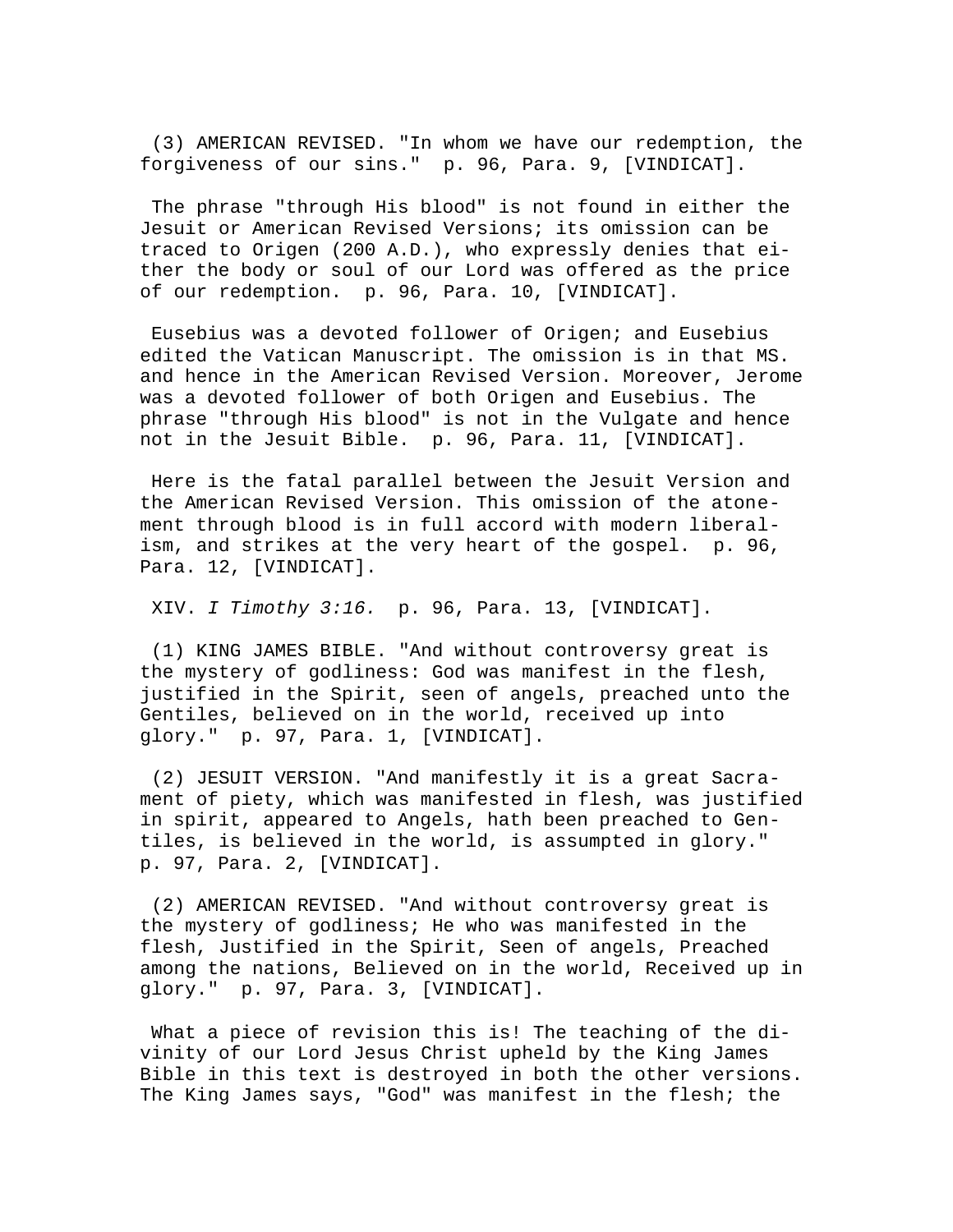Revised says, "He who." "He who" might have been an angel or even a good man like Elijah. It would not have been a great mystery for a man to be manifest in the flesh. p. 97, Para. 4, [VINDICAT].

XV. *2 Timothy 4:1.* p. 97, Para. 5, [VINDICAT].

 (1) KING JAMES BIBLE. "I charge thee therefore before God, and the Lord Jesus Christ, who shall judge the quick and the dead at His appearing and His Kingdom." p. 97, Para. 6, [VINDICAT].

 (2) JESUIT VERSION. "I testify before God and Jesus Christ who shall judge the living and the dead, and by His advent and His kingdom." p. 97, Para. 7, [VINDICAT].

 (3) AMERICAN REVISED. "I charge thee in the sight of God, and of Christ Jesus, who shall judge the living and the dead, and by His appearing and His kingdom." p. 97, Para. 8, [VINDICAT].

 The King James in this text, fixes the great day of judgment as occurring at the time of His appearing, and His kingdom. The Jesuit and Revised place it in the indefinite future. p. 97, Para. 9, [VINDICAT].

XVI. *Hebrews 7:21.* p. 97, Para. 10, [VINDICAT].

 (1) KING JAMES BIBLE. "(For those priests were made without an oath; but this with an oath by him that said unto him, The Lord sware and will not repent, Thou art a priest for ever *after the order of Melchisedec)."* p. 97, Para. 11, [VINDICAT].

 (2) JESUIT VERSION. "But this with an oath, by him that said unto him: Our Lord hath sworn, and it shall not repent Him: Thou art a Priest forever." p. 97, Para. 12, [VINDICAT].

 (3) AMERICAN REVISED. "(For they indeed have been made priests without an oath; but he with an oath by him that saith of him, The Lord sware and will not repent Himself, Thou art a priest forever)." p. 98, Para. 1, [VINDICAT].

 The phrase "after the order of Melchisedec" found in the King James Bible is omitted in the other two versions. p. 98, Para. 2, [VINDICAT].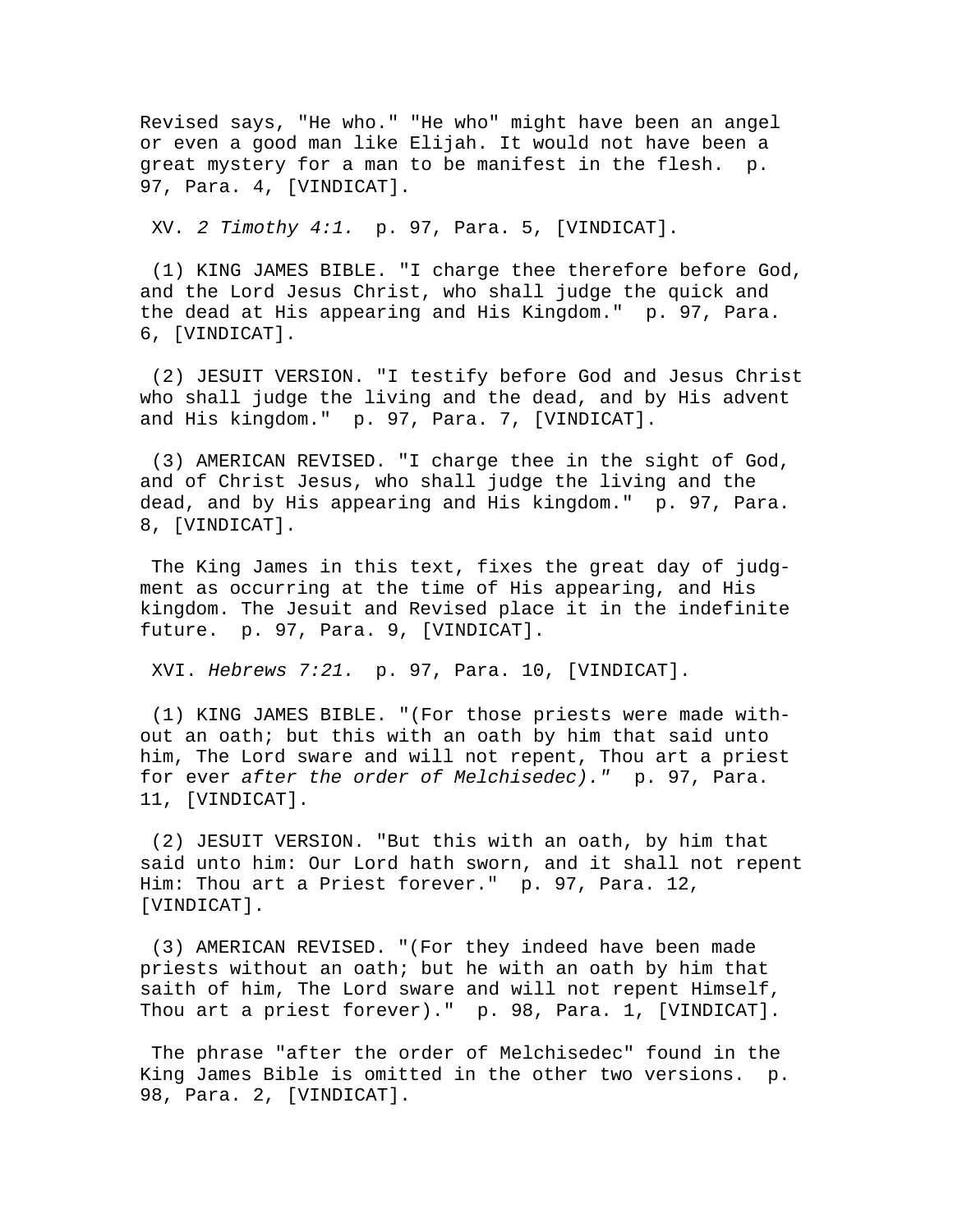XVII. *Rev. 22:14.* p. 98, Para. 3, [VINDICAT].

 (1) KING JAMES BIBLE. "Blessed are they that do His commandments, that they may have right to the tree of life, and may enter in through the gates into the city." p. 98, Para. 4, [VINDICAT].

 (2) JESUIT VERSION. "Bless are they that wash their stoles: that their power may be in the tree of life, and they may enter by the gates into the city." p. 98, Para. 5, [VINDICAT].

 (3) AMERICAN REVISED. "Blessed are they that wash their robes, that they may have the right to come to the tree of life, and may enter in by the gates into the city." p. 98, Para. 6, [VINDICAT].

 This passage, in the King James, gives us the right to the tree of life by keeping the commandments. The passage was changed in the Rheims New Testament. It was restored by the Authorized, and changed back to the Rheims (Jesuit Bible) by the Revised. p. 98, Para. 7, [VINDICAT].

 WE might continue these comparisons by using other passages not here given. We prefer to invite the reader to notice other instances as they present themselves in later chapters. p. 98, Para. 8, [VINDICAT].

 NOTE -- The heat of the fierce battle over the Jesuit Bible in 1582 had not yet died down when thirty years later the King James of 1611 appeared. Both versions were in English. This latter volume was beneficiary of the long and minute searchings which the truth of the day underwent. p. 98, Para. 9, [VINDICAT].

 Any thought that Catholicism had any influence over the King James Bible must be banished not only upon remembering the circumstances of its birth but also by the plea from its translators to King James for protection from a papish retaliation. p. 98, Para. 10, [VINDICAT].

 We find in the Preface to the King James Bible the following words: p. 98, Para. 11, [VINDICAT].

 "SO that if, on the one side, we shall be traduced by Popish Persons at home or abroad, who therefore will malign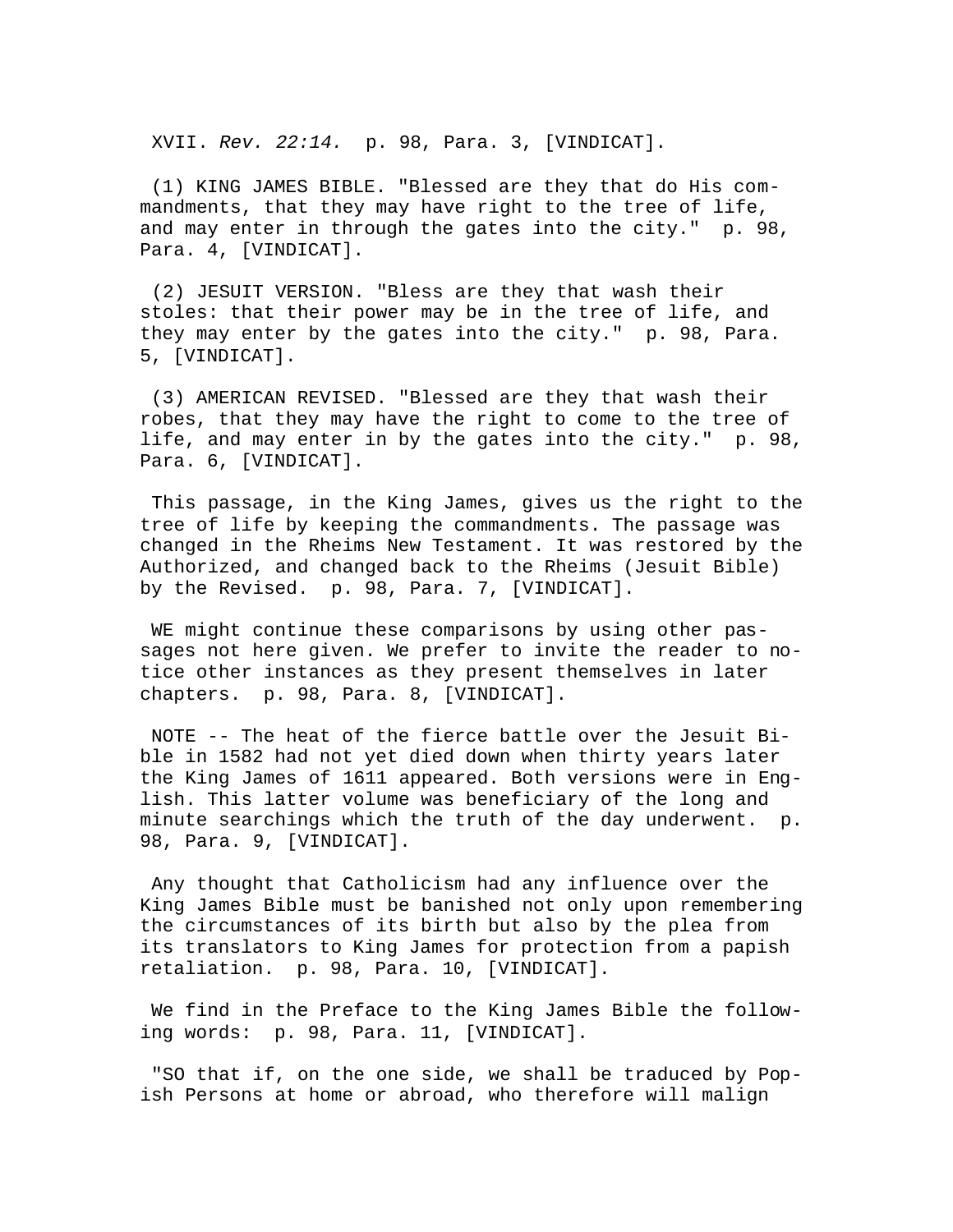us, ... we may rest secure, ... sustained without by the powerful protection of Your Majesty's grace and favor." p. 98, Para. 12, [VINDICAT].

 Chapter VII. -- Three Hundred Years of Attack Upon the King James Bible. p. 99, Para. 1, [VINDICAT].

 "Wherever the so-called Counter-Reformation, started by the Jesuits, gained hold of the people, the vernacular was suppressed and the Bible kept from the laity. so eager were the Jesuits to destroy the authority of the Bible -- the paper pope of the Protestants, as they contemptuously called it -- that they even did not refrain from criticizing its genuineness and historical value." [1] p. 99, Para. 2, [VINDICAT].

 [[1] Von Dobschutz, The Influence of the Bible, p. 136.] p. 99, Para. 3, [VINDICAT].

 THE opponents of the noble work of 1611 like to tell the story of how the great printing plants which publish the King James Bible have been obliged to go over it repeatedly to eliminate flaws of printing, to eliminate words which in time have changed in their meaning, or errors which have crept in through the years because of careless editing by different printing houses. They offer this as an evidence of the fallibility of the Authorized Version. They seem to overlook the fact that this labor of necessity is an argument for, rather than against the dependability of the translations. Had each word of the Bible been set in a cement cast, incapable of the slightest flexibility and been kept so throughout the ages, there could have been no adaptability to the ever-changing structure of human language. The artificiality of such a plan would have eliminated the living action of the Holy Spirit and would accuse both man and the Holy Spirit of being without an intelligent care for the divine treasure. p. 99, Para. 4, [VINDICAT].

 On this point the scholars of the Reformation made their position clear under three different aspects. First, they claimed that the Holy Scriptures had come down to them unimpaired throughout the centuries. [2] Second, they recognized that to reform any manifest oversight was not placing human hands on a divine work and was not contrary to the mind of the Lord. Dr. Fulke says: p. 99, Para. 5, [VINDICAT].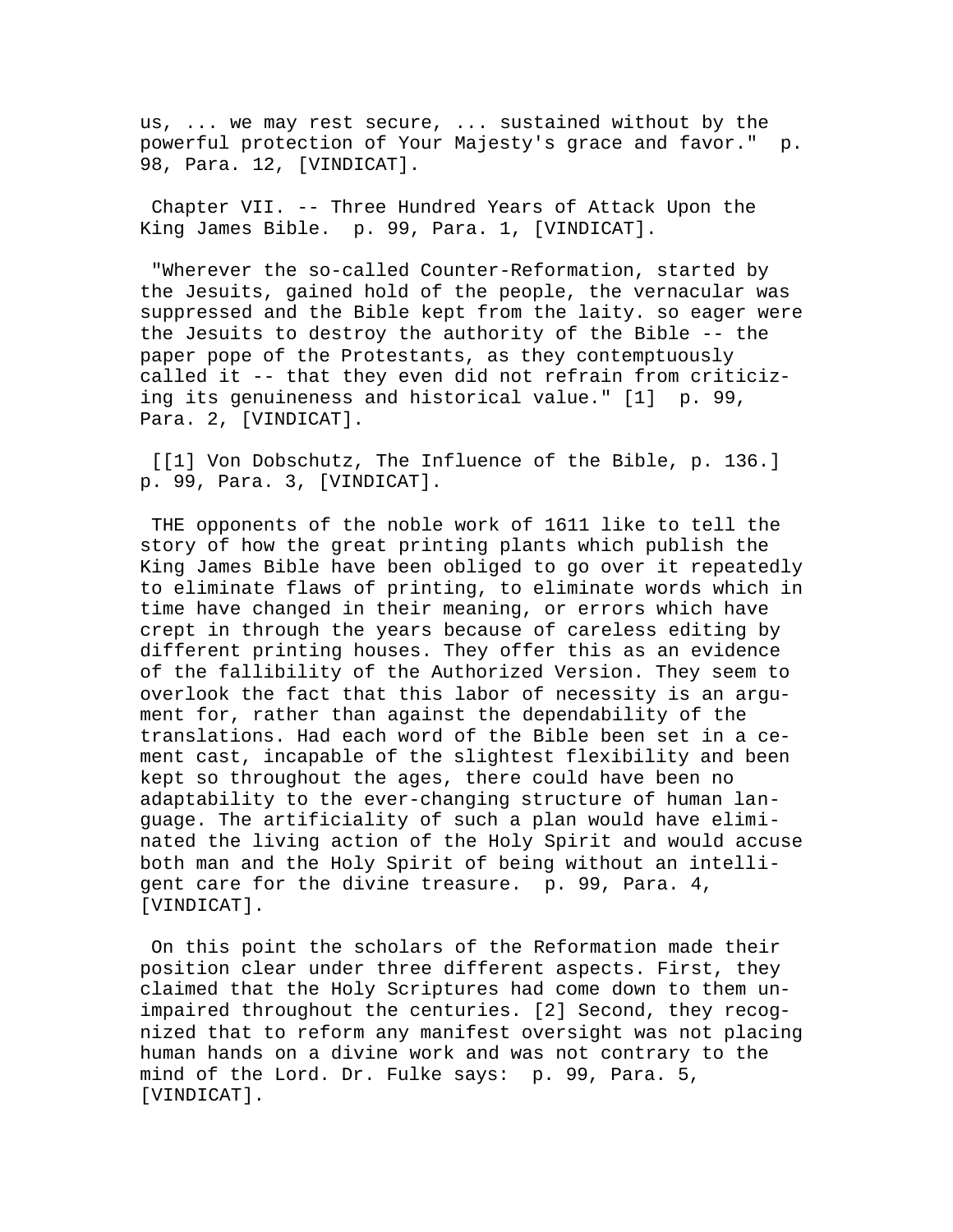[[2] Mcclintock and Strong, Encycl. Art., "Semler."] p. 99, Para. 6, [VINDICAT].

 "Nevertheless, whereinsoever Luther, Beza, or the English translators, have reformed any of their former oversights, the matter is not so great, that it can make an heresy." [3] p. 99, Para. 7, [VINDICAT].

 [[3] Fulke's Defense, p. 60.] p. 100, Para. 1, [VINDICAT].

 And lastly, they contended that the Received Text, both in Hebrew and in Greek, as they had it in their day would so continue unto the end of time. [4] p. 100, Para. 2, [VINDICAT].

 [[4] Brooke's Cartwright, pp. 274, 275.] p. 100, Para. 3, [VINDICAT].

 In fact, a testimony no less can be drawn from the opponents of the Received Text. The higher critics, who have constructed such elaborate scaffolding, and who have built such great engines of war as their *apparatus criticus,* are obliged to describe the greatness and strength of the walls they are attacking in order to justify their war machine. On the Hebrew Old Testament, one of a group of the latest and most radical critics says: p. 100, Para. 4, [VINDICAT].

 "Delagarde would trace all manuscripts back to a single archetype which he attributed to Rabbi Aquiba, who died in A.D. 135. Whether this hypothesis is a true one or not will probably never be known; it certainly represents the fact that from about his day variations of the consonantal text ceased almost entirely." [5] p. 100, Para. 5, [VINDICAT].

 [[5] Gore. A New Commentary, Part I, p. 647.] p. 100, Para. 6, [VINDICAT].

 While of the Greek New Testament, Dr. Hort, who was an opponent of the Received Text and who dominated the English New Testament Revision Committee, says: p. 100, Para. 7, [VINDICAT].

 "An overwhelming proportion of the text in all known cursive manuscripts except a few is, as a matter of fact,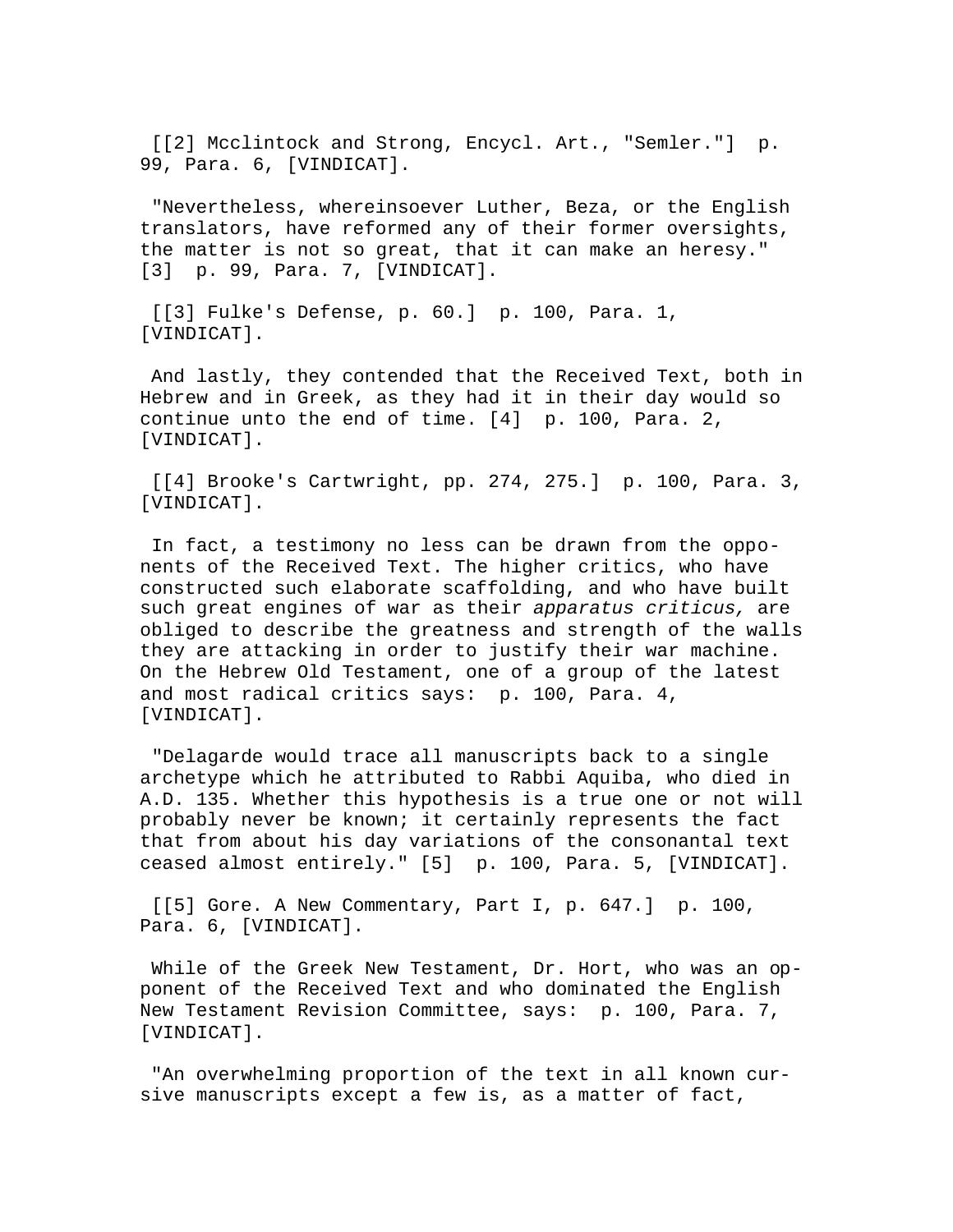identical." [6] p. 100, Para. 8, [VINDICAT].

 [[6] Hort's Introduction, p. 143.] p. 100, Para. 9, [VINDICAT].

 Thus strong testimonies can be given not only to the Received Text, but also to the phenomenal ability of the manuscript scribes writing in different countries and in different ages to preserve an identical Bible in the overwhelming mass of manuscripts. p. 100, Para. 10, [VINDICAT].

 The large number of conflicting readings which higher critics have gathered must come from only a few manuscripts, since the overwhelming mass of manuscripts is identical. p. 100, Para. 11, [VINDICAT].

 The phenomenon presented by this situation is so striking that we are pressed in spirit to inquire, Who are these who are so interested in urging on the world the finds of their criticism? All lawyers understand how necessary for a lawsuit it is to find some one "to press the case." Thousands of wills bequeath property which is distributed in a way different from the wishes of the testator because there are none interested enough to "press the case." The King James Bible had hardly begun its career before enemies commenced to fall upon it. Though it has been with us for three hundred years in splendid leadership -- a striking phenomenon -- nevertheless, as the years increase, the attacks become more furious. If the book were a dangerous document, a source of corrupting influence and a nuisance, we would wonder why it has been necessary to assail it since it would naturally die of its own weakness. But when it is a divine blessing of great worth, a faultless power of transforming influence, who can it be who are so stirred up as to deliver against it one assault after another? Great theological seminaries, in many lands led by accepted teachers of learning, are laboring constantly to tear it to pieces. Point us out anywhere, any situation similar concerning the sacred books of any other work of literature. Especially since 1814 when the Jesuits were restored by the order of the Pope -- if they needed restoration -- have the attacks by Catholic scholars on the Bible, and by other scholars who are Protestants in name, become bitter. p. 101, Para. 1, [VINDICAT].

"For it must be said that the Roman Catholic or the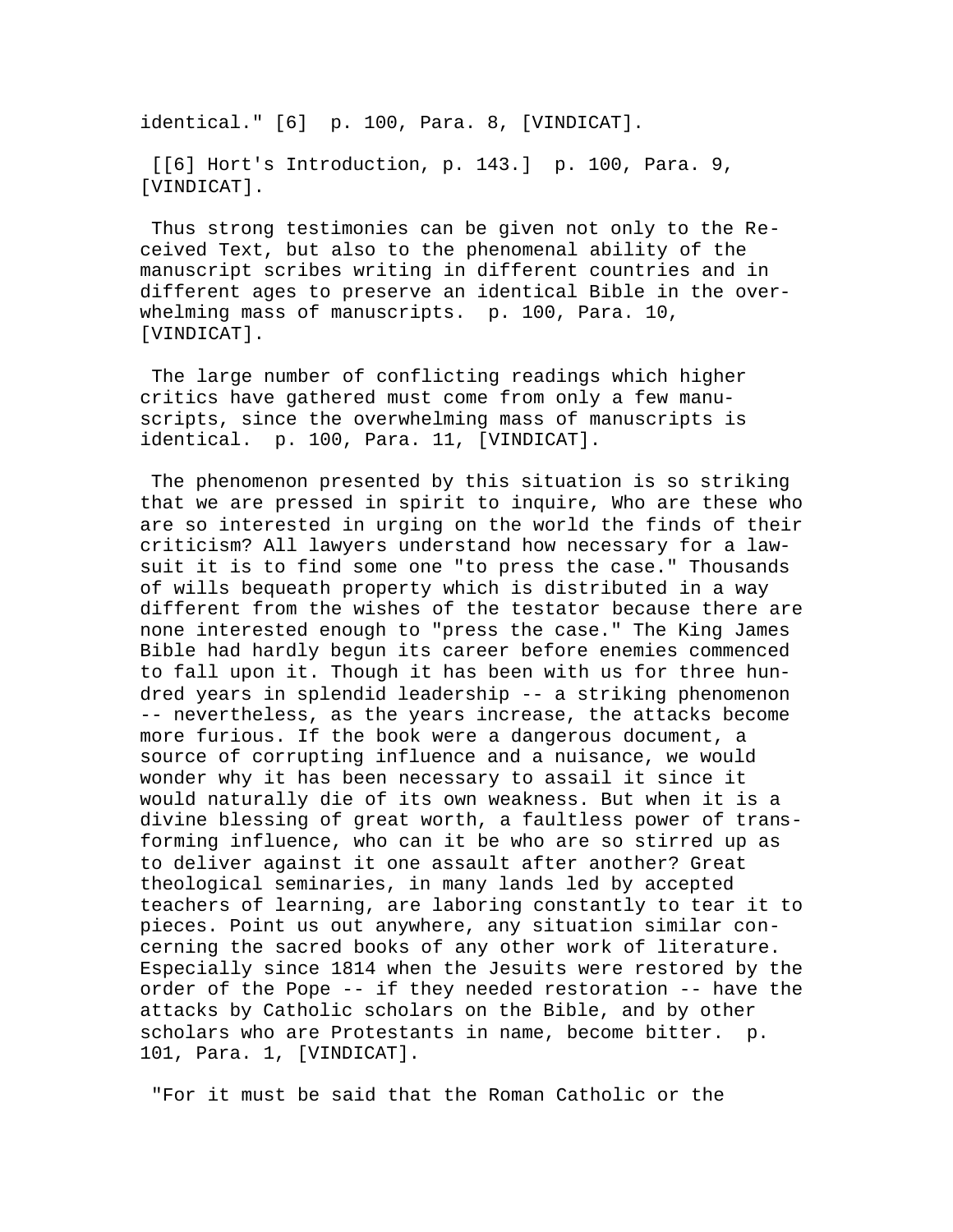Jesuitical system of argument -- the work of the Jesuits from the sixteenth century to the present day -- evinces an amount of learning dexterity, a subtility of reasoning, a sophistry, a plausibility combined, of which ordinary Christians have but little idea. ... Those who do so (take the trouble to investigate) find that, if tried by the rules of right reasoning, the argument is defective, assuming points which should be proved; that it is logically false, being grounded in sophisms; that it rests in many cases on quotations which are not genuine. ... on passages which, when collated with the original, are proved to be wholly inefficacious as proofs." [7] p. 101, Para. 2, [VINDICAT].

 [[7] Wm. Palmer, Narrative of Events on the Tracts, p. 23.] p. 101, Para. 3, [VINDICAT].

 As time went on, this wave of higher criticism mounted higher and higher until it became an ocean surge inundating France, Germany, England, Scotland, the Scandinavian nations, and even Russia. When the Privy Council of England handed down in 1864 its decision, breathlessly awaited everywhere, permitting those seven Church of England clergymen to retain their positions, who had ruthlessly attacked the inspiration of the Bible, a cry of horror went up from Protestant England; but "the whole Catholic Church," said Dean Stanley, "is, as we have seen, with the Privy Council and against the modern dogmatists." [8] By modern dogmatists, he meant those who believe "the Bible, and the Bible only." p. 101, Para. 4, [VINDICAT].

 [[8] Stanley, Essays, p. 140.] p. 102, Para. 1, [VINDICAT].

 The tide of higher criticism was soon seen to change its appearance and to menace the whole framework of fundamentalist thinking. The demand for revision became the order of the day. The crest was seen about 1879 in France, Germany, England, and the Scandinavian countries. [9] Timehonored Bibles in these countries were radically overhauled and a new meaning was read into words of Inspiration. p. 102, Para. 2, [VINDICAT].

 [[9] Chambers, Companion to Revised, pp. 13, 14.] p. 102, Para. 3, [VINDICAT].

Three lines of results are strongly discernible as fea-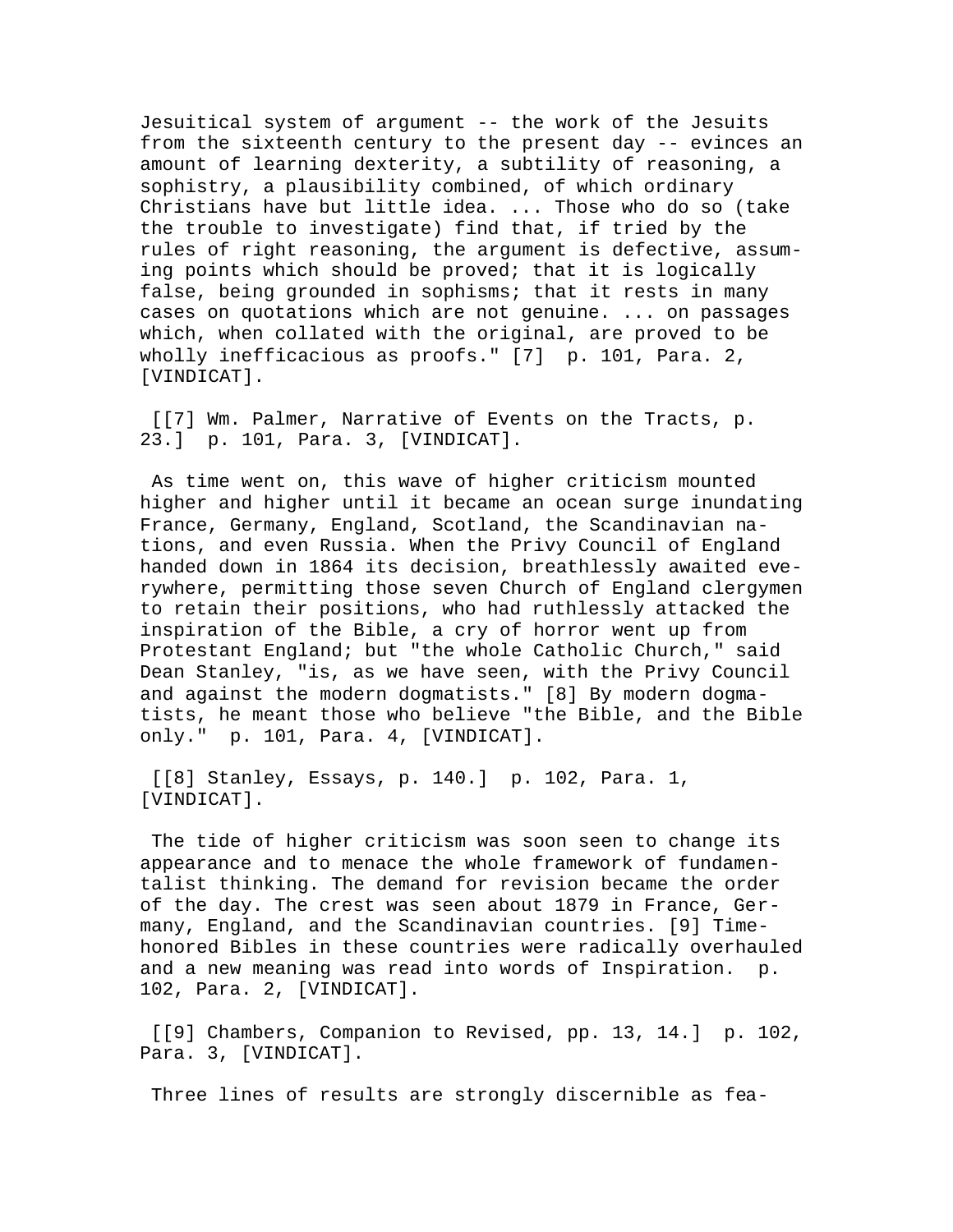tures of the movement. First, "collation" became the watchword. Manuscripts were laid alongside of manuscripts to detect various readings and to justify that reading which the critic chose as the right one. With the majority of workers, especially those whose ideas have stamped the revision, it was astonishing to see how they turned away from the overwhelming mass of MSS. and invested with tyrannical superiority a certain few documents, some of them of a questionable character. Second, this wave of revision was soon seen to be hostile to the Reformation. There is something startlingly in common to be found in the modernist who denies the element of the miraculous in the Scriptures, and the Catholic Church which invests tradition with an inspiration equal to the Bible. As a result, it seems a desperately hard task to get justice done to the Reformers or their product. As Dr. Demaus says: p. 102, Para. 4, [VINDICAT].

 "For many of the facts of Tyndale's life have been disputed or distorted, through carelessness, through prejudice, and through the malice of that school of writers in whose eyes the Reformation was a mistake, if not a crime, and who conceive it to be their mission to revive all the old calumnies that have ever been circulated against the Reformers, supplementing them by new accusations of their own invention." [10] p. 102, Para. 5, [VINDICAT].

 [[10] Demaus, William Tyndale, p. 13.] p. 103, Para. 1, [VINDICAT].

 A third result of this tide of revision is that when our time-honored Bibles are revised, the changes are generally in favor of Rome. We are told that Bible revision is a step forward; that new MSS. have been made available and advance has been made in archaeology, philology, geography, and the apparatus of criticism. How does it come then that we have been revised back into the arms of Rome? If my conclusion is true, this so-called Bible revision has become one of the deadliest of weapons in the hands of those who glorify the Dark Ages and who seek to bring western nations back to the theological thinking which prevailed before the Reformation. p. 103, Para. 2, [VINDICAT].

 The Founders Of Textual Criticism. p. 103, Para. 3, [VINDICAT].

The founders of this critical movement were Catholics. On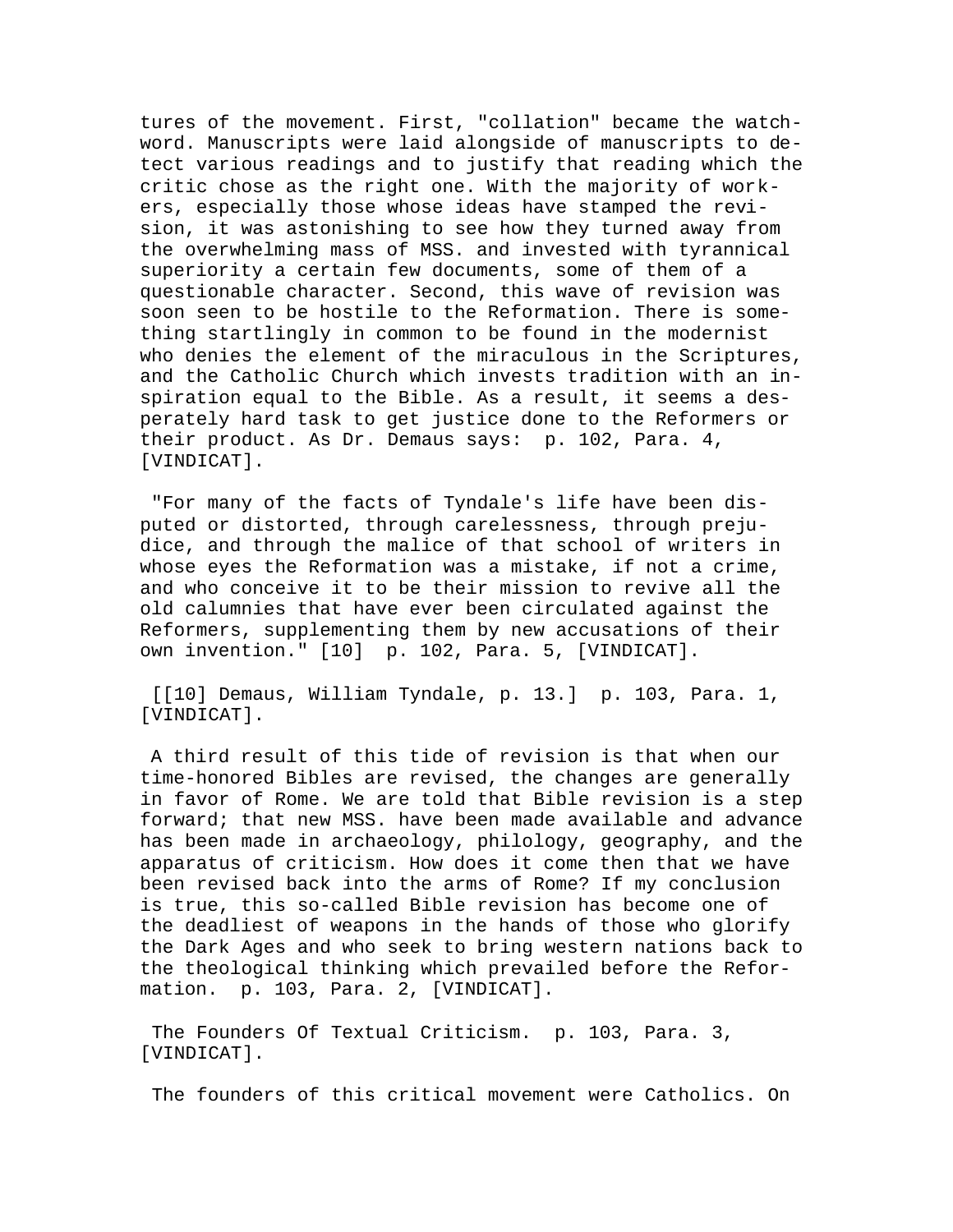authority pointing out two Catholic scholars, says: p. 103, Para. 4, [VINDICAT].

 "Meanwhile two great contributions to criticism and knowledge were made in France: Richard Simon, the Oratorian, published between 1689 and 1695 a series of four books on the text, the versions, and the principal commentators of the New Testament, which may be said to have laid the foundation of modern critical inquiry: Pierre Sabatier, the Benedictine, collected the whole of the pre-Vulgate Latin evidence for the text of the Bible." [11] p. 103, Para. 5, [VINDICAT].

 [[11] Gore, New Commentary, Part III, p. 719.] p. 103, Para. 6, [VINDICAT].

 So says a modernist of the latest type and held in high repute as a scholar. p. 103, Para. 7, [VINDICAT].

 Dr. Hort tells us that the writings of Simon had a large share in the movement to discredit the Textus Receptus class of MSS. and Bibles. While of him and other outstanding Catholic scholars in this field, the Catholic Encyclopedia says: p. 104, Para. 1, [VINDICAT].

 "A French priest, Richard Simon (1638-1712), was the first who subjected the general questions concerning the Bible to a treatment which was at once comprehensive in scope and scientific in method. Simon is the forerunner of modern Biblical criticism. ... The use of internal evidence by which Simon arrived at it entitles him to be called the father of Biblical criticism." [12] p. 104, Para. 2, [VINDICAT].

 [[12] Catholic Encyclopedia, Vol. IV, p. 492.] p. 104, Para. 3, [VINDICAT].

 "In 1753 Jean Astruc, a French Catholic physician of considerable note, published a little book, 'Conjectures sur les memoires originaux dont il parait que Moise s'est servi pour composer le livre de la Genese,' in which he conjectured, from the alternating use of two names of God in the Hebrew Genesis, that Moses had incorporated therein two pre-existing documents, one of which employed *Elohim* and the other *Jehovah.* The idea attracted little attention till it was taken up by a German scholar, who, however, claims to have made the discovery independently. This was Johann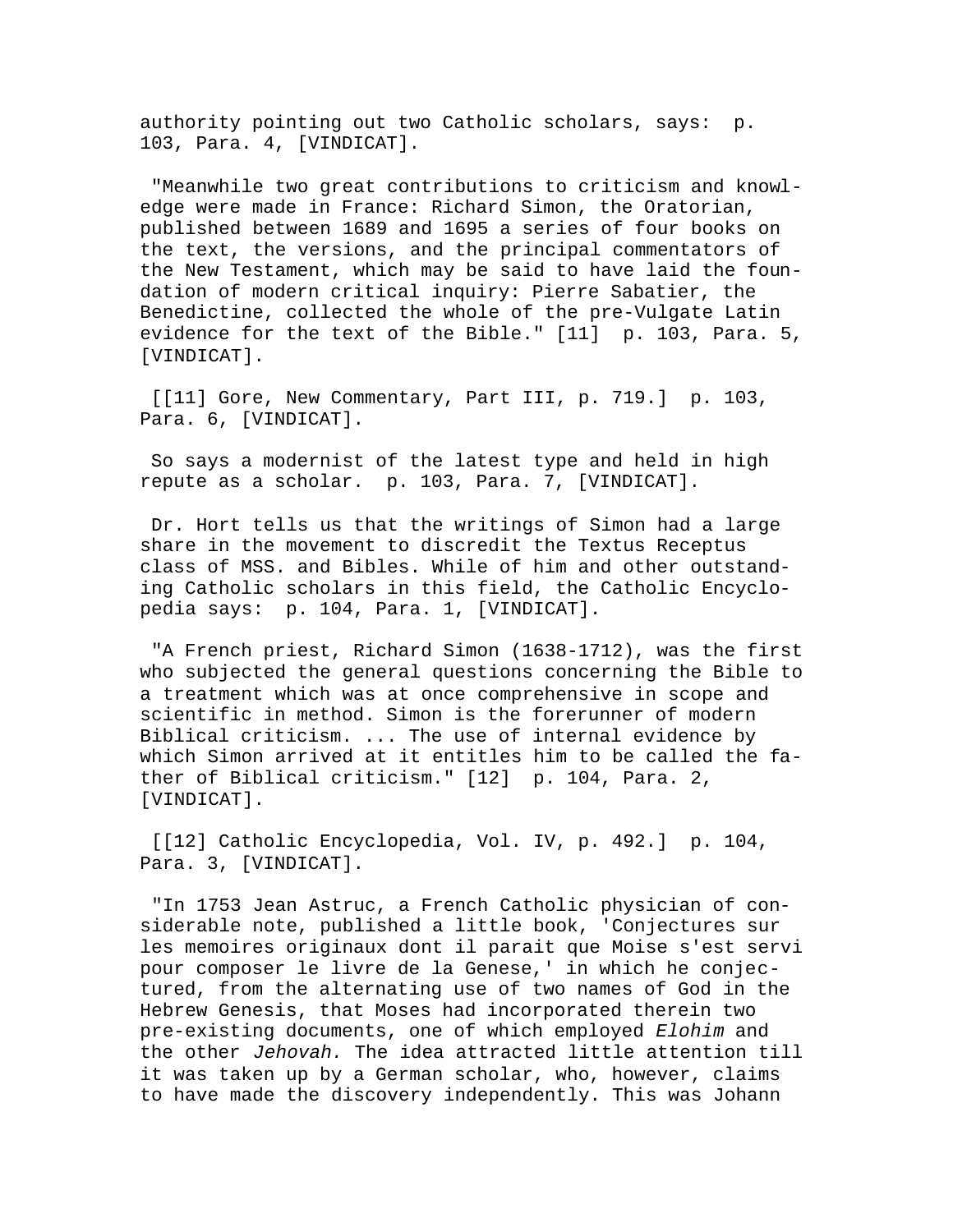Gottfried Eichhorn. ... Eichhorn greatly developed Astruc's hypothesis." [13] p. 104, Para. 4, [VINDICAT].

[[13] Idem., pp. 492, 493.] p. 104, Para. 5, [VINDICAT].

 "Yet it was a Catholic priest of Scottish origin, Alexander Geddes (1737-1802), who broached a theory of the origin of the Five Books (to which he attached Josue) exceeding in boldness either Simon's or Eichhorn's. This was the wellknown 'Fragment' hypothesis, which reduced the Pentateuch to a collection of fragmentary sections partly of Mosaic origin, but put together in the reign of Solomon. Geddes' opinion was introduced into Germany in 1805 by Vater." [14] p. 104, Para. 6, [VINDICAT].

[[14] Idem., p. 493.] p. 104, Para. 7, [VINDICAT].

 Some of the earliest critics in the field of collecting variant readings of the New Testament in Greek, were Mill and Bengel. We have Dr. Kenrick, Catholic Bishop of Philadelphia in 1849, as authority that they and others had examined these manuscripts recently exalted as superior, such as the Vaticanus, Alexandrinus, Beza, and Ephraem, and had pronounced in favor of the Vulgate, the Catholic Bible. [15] p. 104, Para. 8, [VINDICAT].

 [[15] Quoted in Rheims and Douay by Dr. H. Cotton, p. 155.] p. 105, Para. 1, [VINDICAT].

 Simon, Astruc, and Geddes, with those German critics, Eichhorn, Semler, and Dewitte, who carried their work on further and deeper, stand forth as leaders and representatives in the period which stretches from the date of the King James (1611) to the outbreak of the French Revolution (1789). Simon and Eichhorn were co-authors of a Hebrew Dictionary. [16] These outstanding six, -- two French, one Scotch, and three German, -- with others of perhaps not equal prominence, began the work of discrediting the Received Text, both in the Hebrew and in the Greek, and of calling in question the generally accepted beliefs respecting the Bible which had prevailed in Protestant countries since the birth of the Reformation. There was not much to do in France, since it was not a Protestant country and the majority had not far to go to change their belief; there was not much done in England or Scotland because there a contrary mentality prevailed. The greatest inroads were made in Germany. Thus matters stood when in 1773, European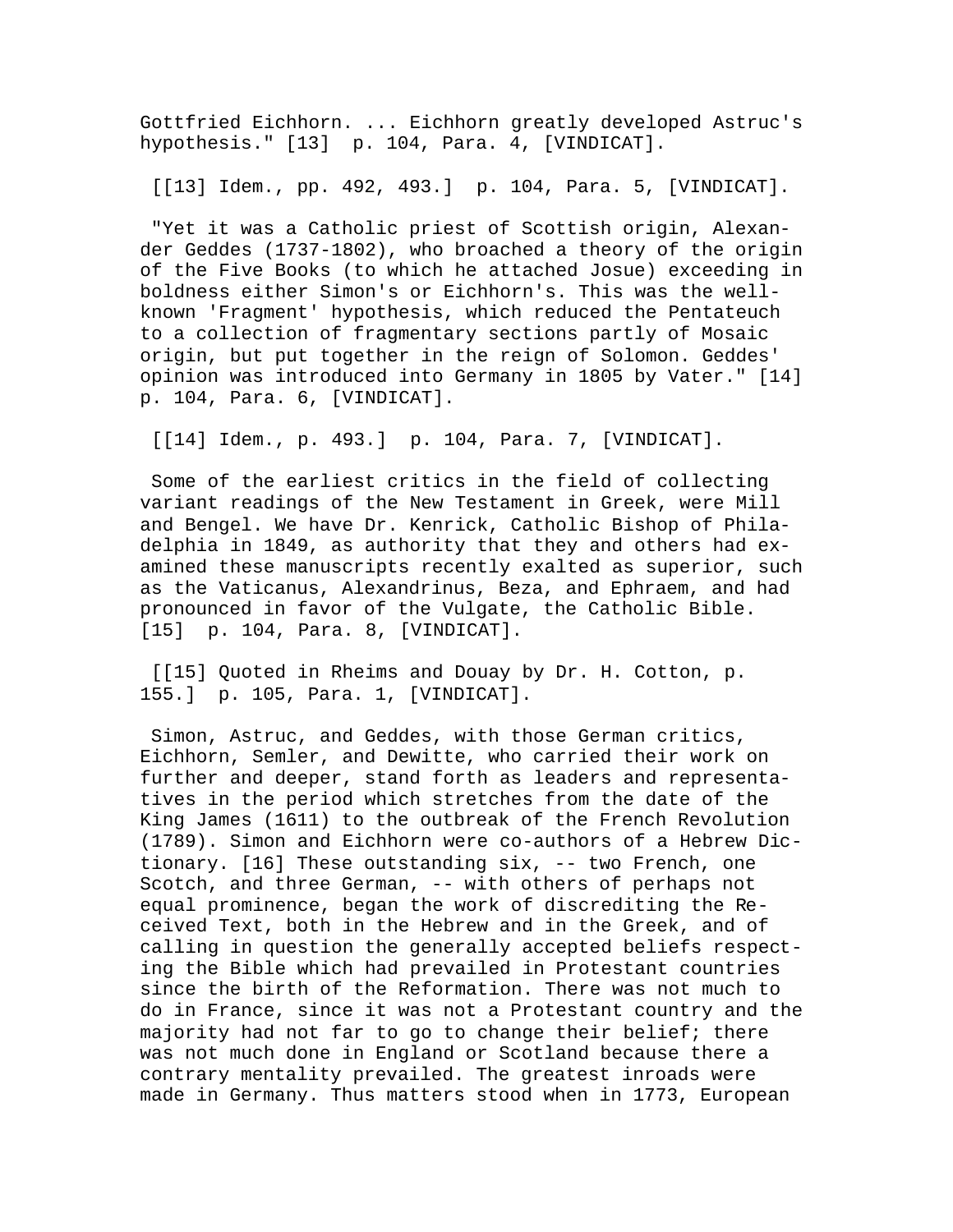nations arose and demanded that the Pope suppress the order of the Jesuits. It was too late, however, to smother the fury which sixteen years later broke forth in the French Revolution. p. 105, Para. 2, [VINDICAT].

 [[16] Mcclintock and Strong, Encycl. Art. "Winer."] p. 105, Para. 3, [VINDICAT].

 The upheaval which followed engaged the attention of all mankind for a quarter of a century. It was the period of indignation foreseen by the prophet Daniel. As the armies of the Revolution and of Napoleon marched and countermarched over the territories of Continental Europe, the foundations of the ancient regime were broken up. Even from the Vatican the cry arose, "Religion is destroyed." And when in 1812 Napoleon was taken prisoner, and the deluge had passed, men looked out upon a changed Europe. England had escaped invasion, although she had taken a leading part in the overthrow of Napoleon. France restored her Catholic monarchs, -- the Bourbons who "never learned anything and never forgot anything." In 1814 the Pope promptly restored the Jesuits. p. 105, Para. 4, [VINDICAT].

 Then followed in the Protestant world two outstanding currents of thought: first, on the part of many, a stronger expression of faith in the Holy Scriptures, especially in the great prophecies which seemed to be on the eve of fulfillment where they predict the coming of a new dispensation. The other current took the form of a reaction, a growing disbelief in the leadership of accepted Bible doctrines whose uselessness seemed proved by their apparent impotence in not preventing the French Revolution. And, as in the days before that outbreak, Germany, which had suffered the most, seemed to be fertile soil for a strong and rapid growth of higher criticism. p. 105, Para. 5, [VINDICAT].

Griesbach and Mohler. p. 106, Para. 1, [VINDICAT].

 Among the foremost of those who tore the Received Text to pieces in the Old Testament stand the Hollander, Kuehnen, and the German scholars, Ewald and Wellhausen. Their findings, however, were confined to scholarly circles. The public were not moved by them, as their work appeared to be only negative. The two German critics who brought the hour of revision much nearer were the Protestant Griesback, and the Catholic Mohler. Mohler (1796-1838) did not spend his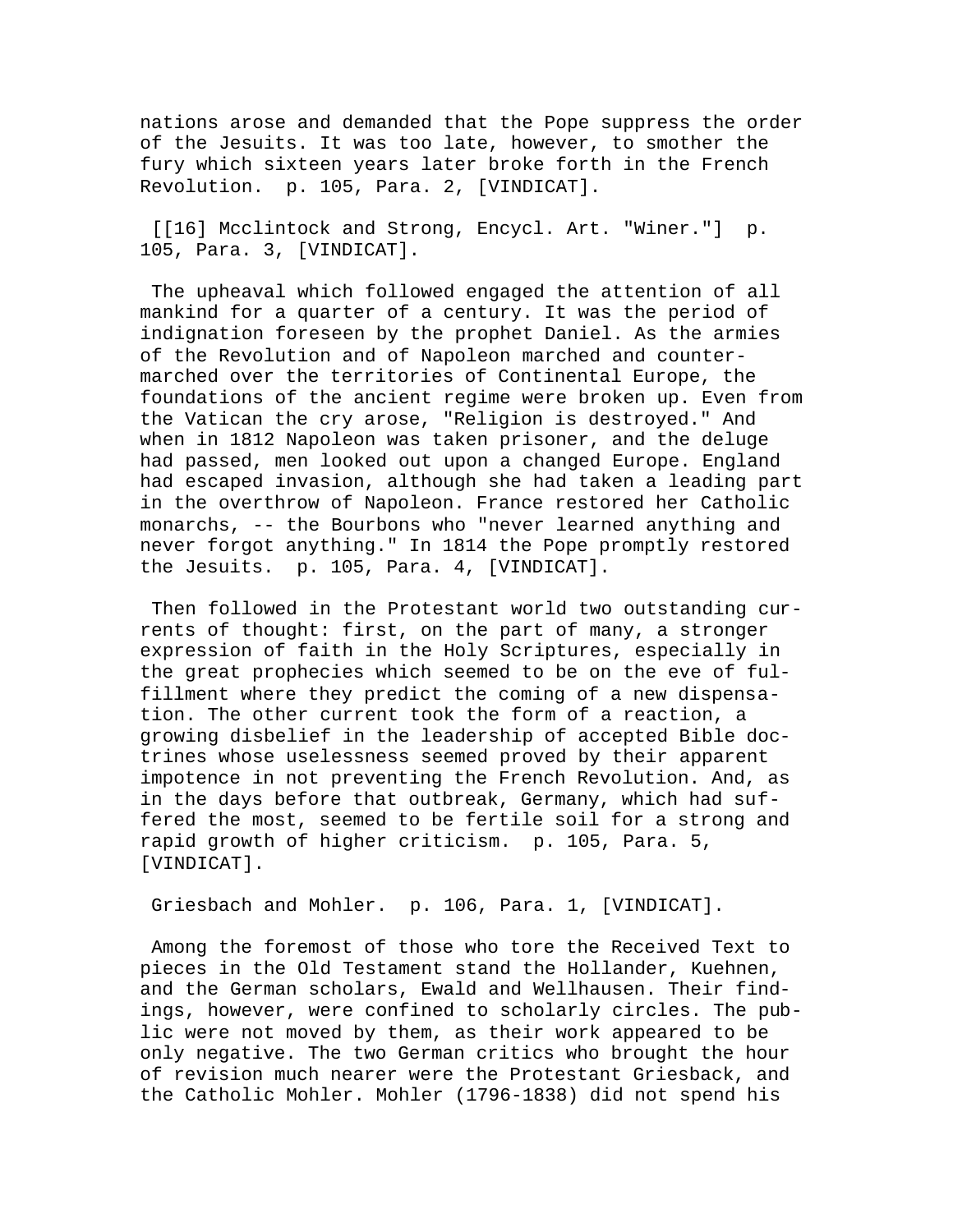efforts on the text as did Griesbach, but he handled the points of difference in doctrine between the Protestants and the Catholics in such a way as to win over the Catholic mind to higher criticism and to throw open the door for Protestants who either loved higher criticism, or who, being disturbed by it, found in Catholicism, a haven of refuge. Of him Hagenbach says: p. 106, Para. 2, [VINDICAT].

 "Whatever vigorous vitality is possessed by the most recent Catholic theological science is due to the labors of this man." [17] p. 106, Para. 3, [VINDICAT].

 [[17] Hagenbach, Church History, Vol. II, p. 446.] p. 107, Para. 1, [VINDICAT].

While Kurtz says: p. 107, Para. 2, [VINDICAT].

 "He sent rays of his spirit deep into the hearts and minds of hundreds of his enthusiastic pupils by his writings, addresses, and by his intercourses with them; and what the Roman Catholic Church of the present possesses of living scientific impulse and feeling was implanted, or at least revived and excited by him. ... In fact, long as was the opposition which existed between both churches, no work from the camp of the Roman Catholics produced as much agitation and excitement in the camp of the Protestants as this." [18] p. 107, Para. 3, [VINDICAT].

 [[18] Kurtz, History of the Reformation, Vol. II, p. 391.] p. 107, Para. 4, [VINDICAT].

 Or, as Maurice writes concerning Ward, one of the powerful leaders of the Oxford Movement: p. 107, Para. 5, [VINDICAT].

 "Ward's notion of Lutheranism is taken, I feel pretty sure, from Mohler's very gross misrepresentations." [19] p. 107, Para. 6, [VINDICAT].

 [[19] Life of T. D. Maurice by his Son, Vol. 1, p. 362.] p. 107, Para. 7, [VINDICAT].

 Griesbach (1745-1812) attacked the Received Text of the New Testament in a new way. He did not stop at bringing to light and emphasizing the variant readings of the Greek manuscripts; he classified readings into three groups, and put all manuscripts under these groupings, giving them the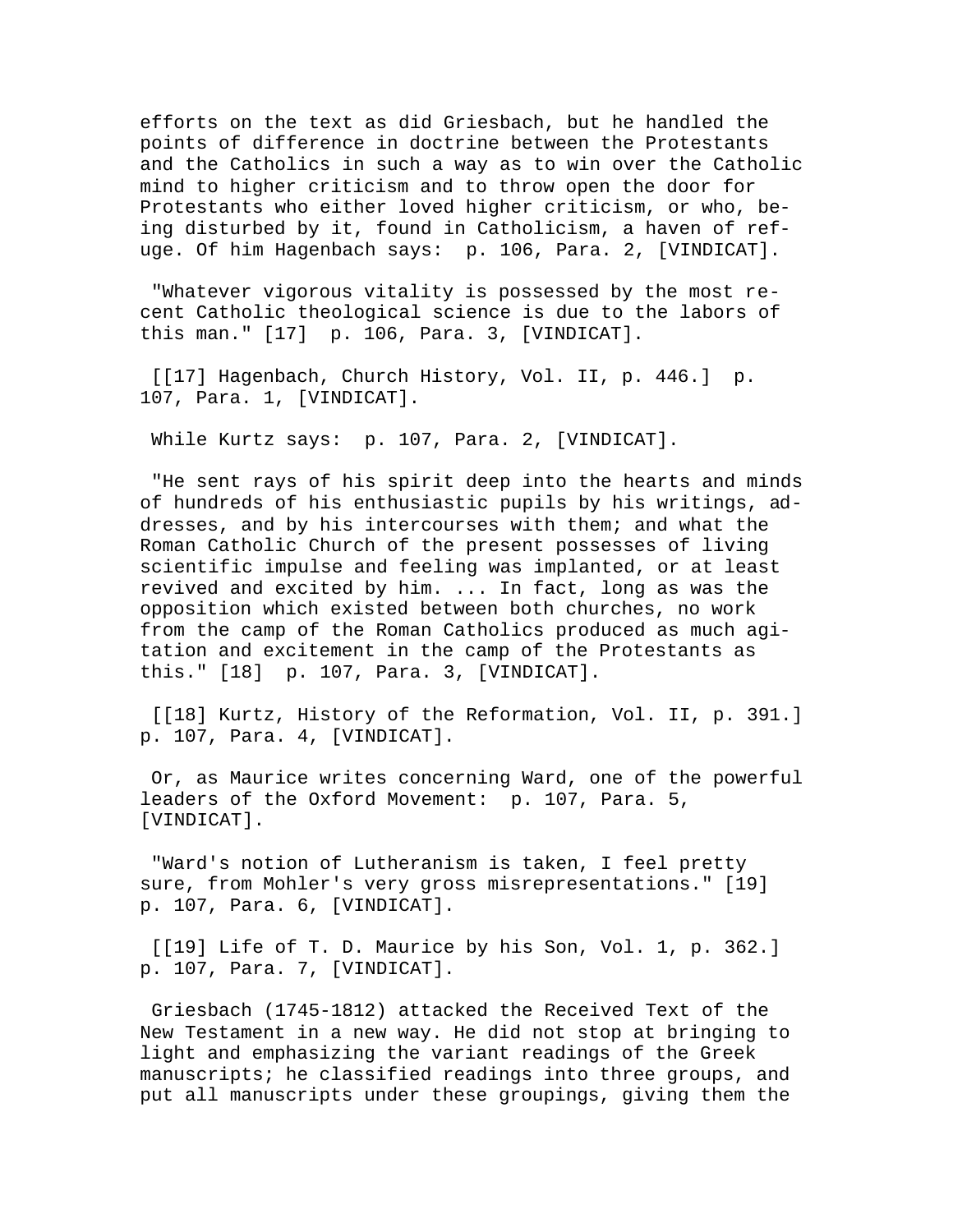names of "Constantinopolitan," or those of the Received Text, the "Alexandrian," and the "Western." While Griesbach used the Received Text as his measuring rod, nevertheless, the new Greek New Testament he brought forth by this measuring rod followed the Alexandrian manuscripts or, -- Origen. His classification of the manuscripts was so novel and the result of such prodigious labors, that critics everywhere hailed his Greek New Testament as the final word. It was not long, however, before other scholars took Griesbach's own theory of classification and proved him wrong. p. 107, Para. 8, [VINDICAT].

 Romanticism And Sir Walter Scott. p. 107, Para. 9, [VINDICAT].

 The effective manner in which other currents appeared during this period, which, working together, contributed toward one central point, may be seen in the unusual factors which arose to call the thoughts of men back to the Middle Ages. All that contributed to the glamour and the romanticism of the ages of chivalry seemed to start forth with a new freshness of life. The Gothic architecture, which may be seen in the cathedrals erected while St. Louis of France and Thomas A. Beckett of England were medieval heroes, again became the fashion. Religious works appeared whose authors glorified the saints and the princes of the days of the crusades. Sir Walter Scott is generally esteemed by everyone as being the outstanding force which led the minds of fiction readers to the highest enthusiasm over the exploits of Catholic heroes and papal armies. [20] p. 108, Para. 1, [VINDICAT].

 [[20] Cadman, Three Religious Leaders, pp. 476-478.] p. 108, Para. 2, [VINDICAT].

 Many forces were at work, mysterious in the unexpected way they appeared and arousing public interest in the years which preceded the Reformation. Painters of England, France, and Germany, there were, who gave to Medieval scenes a romance, and so aroused in them new interest. p. 108, Para. 3, [VINDICAT].

Winer. -- Winer (1789-1858), a brilliant student in theology, but especially in Biblical Greek, was destined to transmit through modern rules affecting New Testament Greek, the results of the research and speculations produced by the higher critics and German theologians who had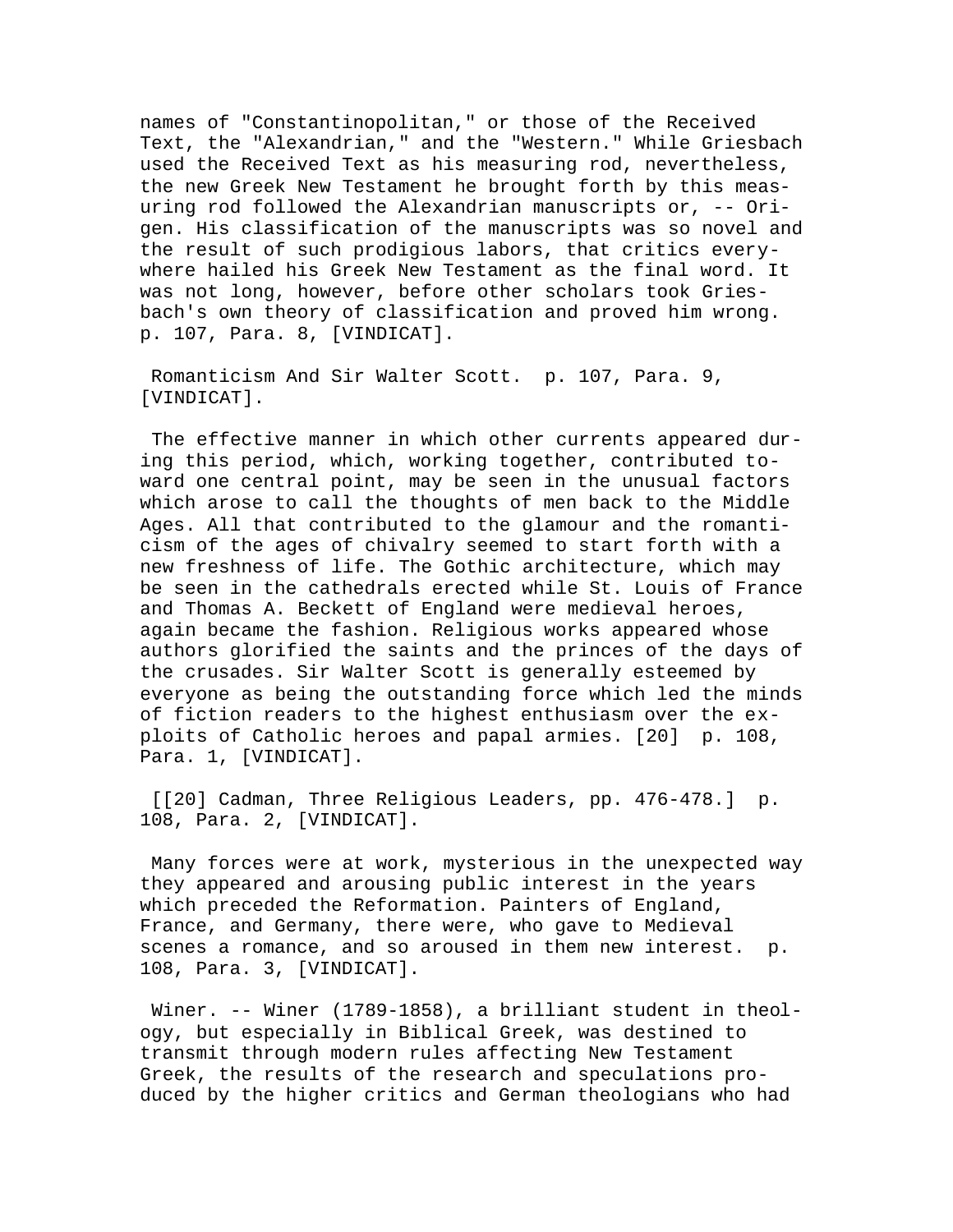gone before him and were working contemporaneously with him. Dean Farrar calls Winer, "The highest authority in Hellenistic Grammar." Griesbach had blazed a new trail, when by his classification of manuscripts, he cast reflection upon the authority of the Received Text. Mohler and Gorres had so revivified and exalted Catholic theology that the world of scholars was prepared to receive some new devices which they called rules, in handling the grammatical elements of the New Testament Greek. These rules differed greatly in viewpoint from those of the scholars of the Reformation. Winer was that man who provided such rules. p. 108, Para. 4, [VINDICAT].

 In order to understand what Winer did, we must ask ourselves the question: In the Bible, is the Greek New Testament joined to a Hebrew Old Testament, or to a group of Greek writings? Or in other words: Will the language of the Greek New Testament be influenced by the molds of pagan thought coming from the Greek world into the books of the New Testament, or will it be molded by the Hebrew idioms and phrases of the Old Testament directly inspired of God? The Reformers said that the Greek of the new Testament was cast in Hebrew forms of thought, and translated freely; the Revisers literally. The Revisers followed Winer. We see the results of their decision in the Revised New Testament. p. 108, Para. 5, [VINDICAT].

 To understand this a little more clearly, we need to remember that the Hebrew language was either deficient in adjectives, or dearly liked to make a noun serve in place of an adjective. The Hebrews often did not say a "strong man;" they said a "man of strength." They did not always say an "old woman;" they said a "woman of age." In English we would use the latter expression only about once where we would use the former many times. Finding these Hebrew methods of handling New Testament Greek, the Reformers translated them into the idiom of the English language, understanding that that was what the Lord intended. Those who differed from the Reformers claimed that these expressions should be carried over literally, or what is known as transliteration. Therefore the Revisers did not translate; they transliterated and gloried in their extreme literalism. Let us illustrate the results of this new method. p. 109, Para. 1, [VINDICAT].

Hebraisms. p. 109, Para. 2, [VINDICAT].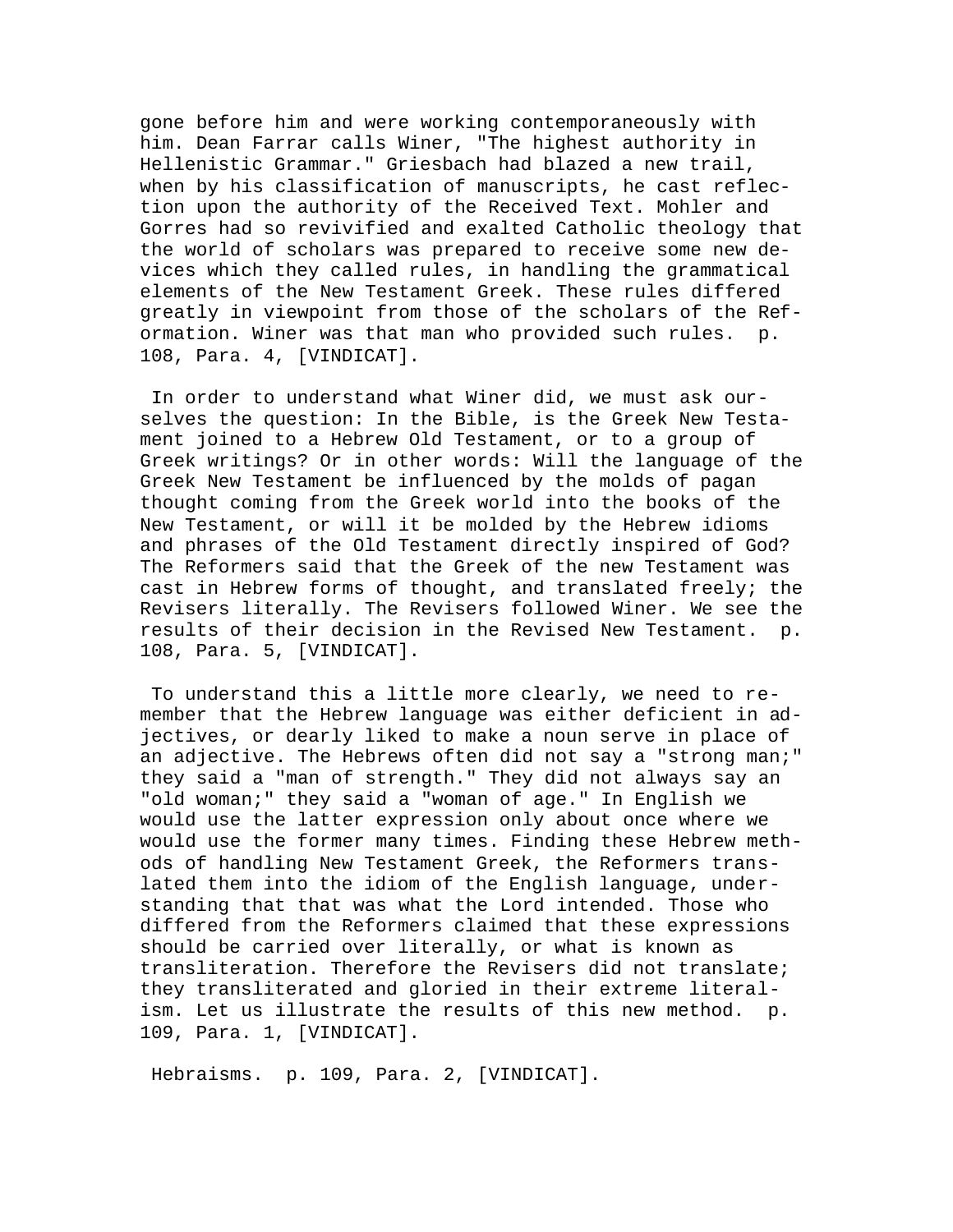King.James.(Reformers)...............Revised.(Winer)..... Matt..5:22."hell.fire"................."hell.of.fire:....... Titus.2:13."the.glorious.appearing"..."the.appearing.of.the.g lory" Phil..3:21."His.glorious.body"........"the.body.of.His.glor y:... The.Article.(Its.New.Rules)................................... ..... Matt..11:12."Christ"..................."the.Christ"......... ..... Heb..9:27..."the.judgment"..........."judgment"........... ..... p. 110, Para. 1, [VINDICAT].

 Dean Farrar in his defense of the Revised Version says that, in omitting the article in Hebrews 9:27, the Revisers changed the meaning from the great and final judgment, to judgments in the intermediate state (such as purgatory, limbo, etc.), thus proving the intermediate state. From the growing favor in which the doctrine of purgatory is held, we believe the learned Dean had this in mind. Pages of other examples could be given of how the new rules can be used as a weapon against the King James. p. 110, Para. 2, [VINDICAT].

 So the modern rules which they apparently followed when it suited their theology, on the "article," the "tenses," - aorists and perfect, -- the "pronoun," the "preposition," the "intensive," "Hebraisms," and "parallelisms," pave the way for new and anti-Protestant doctrines concerning the "Person of Christ," "Satan," "Inspiration of the Bible," "The Second Coming of Christ," and other topics dealt with later. p. 110, Para. 3, [VINDICAT].

 On this point the *Edinburgh Review,* July, 1881, says: p. 110, Para. 4, [VINDICAT].

 "Our Revisers have subjected their original to the most exhaustive grammatical analysis, every chapter testifies to the fear of Winer that was before their eyes, and their familiarity with the intricacies of modern verbal criticisms." p. 110, Para. 5, [VINDICAT].

The Moulton Family p. 110, Para. 6, [VINDICAT].

Let me now introduce Professor W. F. Moulton, of Cambridge, England; his brother, Professor R. G. Moulton, of Chicago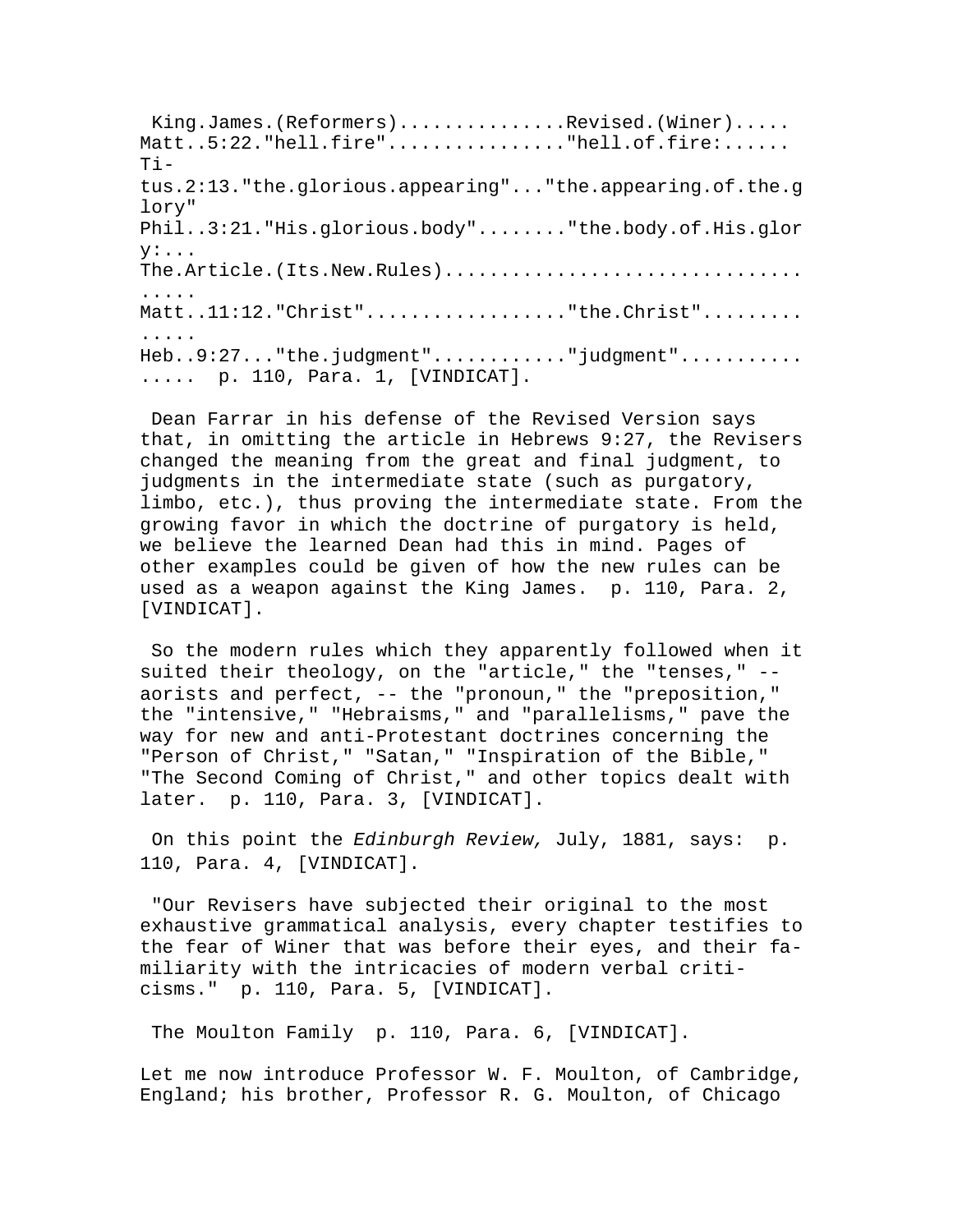University; and his son, Dr. J. H. Moulton of several colleges and universities. p. 111, Para. 1, [VINDICAT].

 Professor W. F. Moulton of Leys College, Cambridge, England, was a member of the English New Testament Revision Committee. To him we owe, because of his great admiration for it, the translation into English of Winer's Grammar of New Testament Greek. It went through a number of editions, had a wide circulation, and exercised a dominant influence upon the thinking of modern Greek scholars. p. 111, Para. 2, [VINDICAT].

 Professor W. F. Moulton had a very strong part in the selecting of the members who should serve on the English New Testament Revisions Committee. Of this, his son. Professor James H. Moulton, says, regarding Bishop Ellicott, leading promoter of revision, and chairman of the New Testament Revision Committee: p. 111, Para. 3, [VINDICAT].

 "Doctor Ellicott had been in correspondence on Biblical matters with the young Assistant Tutor. ... His estimate of his powers was shown first by the proposal as to Winer, and not long after by the Bishop's large use of my father's advice in selecting new members of the Revision Company. Mr. Moulton took his place in the Jerusalem Chamber in 1870, the youngest member of the Company; and in the same year his edition of Winer appeared." [21] p. 111, Para. 4, [VINDICAT].

 [[21] J. H. Moulton. A Grammar of the Greek N. T., p. viii.] p. 111, Para. 5, [VINDICAT].

 Of Professor Moulton's work, bishop Ellicott writes: p. 111, Para. 6, [VINDICAT].

 "Their (the Revisers') knowledge of New Testament Greek was distinctly influenced by the grammatical views of Professor Winer, of whose valuable grammar of the Greek Testament one of our company ... had been a well-known and successful translator." [22] p. 111, Para. 7, [VINDICAT].

 [[22] Bishop C. J. Ellicott, Addresses on the Revised Version, pp. 106, 107.] p. 111, Para. 8, [VINDICAT].

 Professor W. F. Moulton, a Revisionist, also wrote a book on the "History of the Bible." In this book he glorifies the Jesuit Bible of 1582 as agreeing "with the best criti-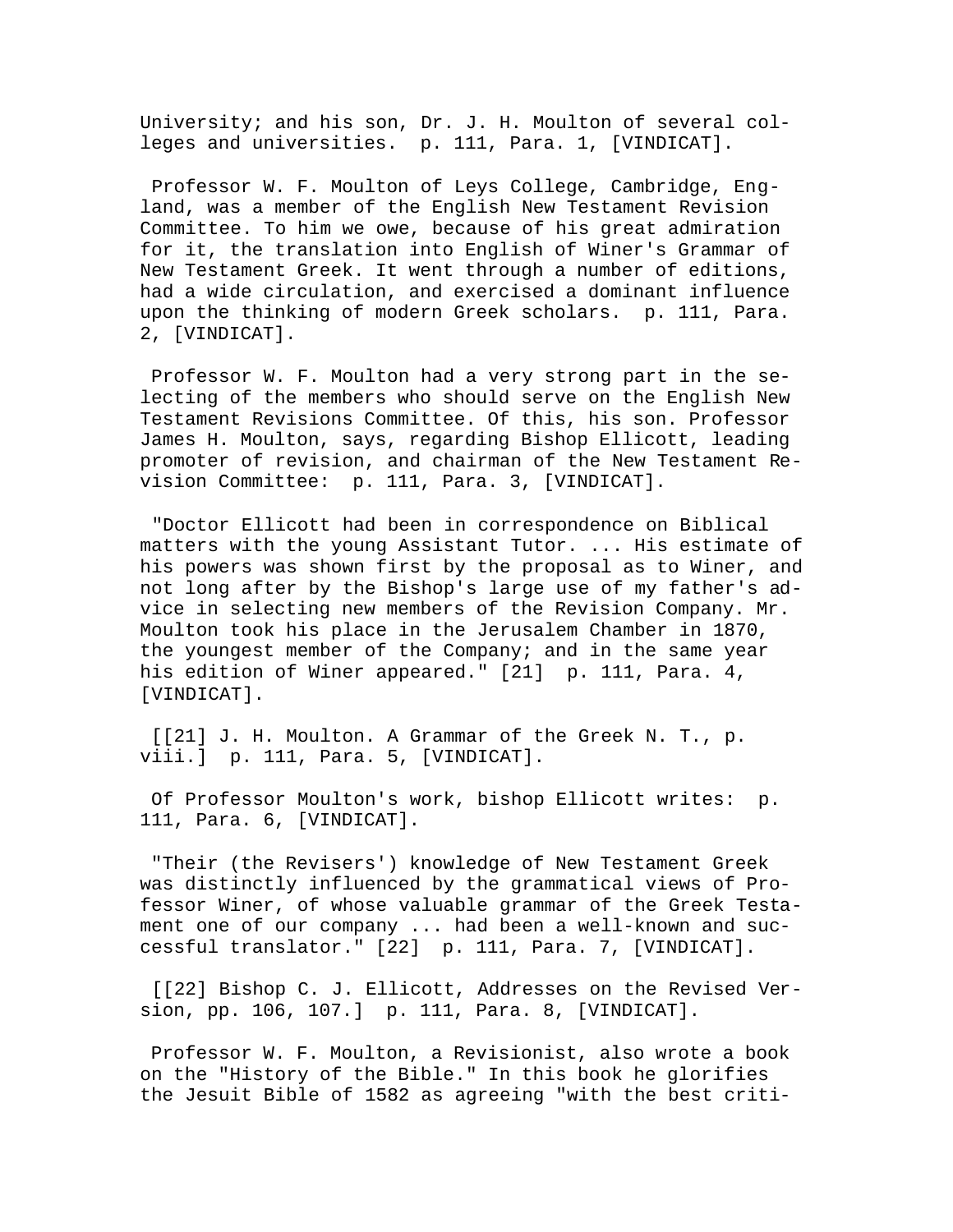cal editions of the present day." "Hence," he says, "we may expect to find that the Rhemish New Testament (Jesuit Bible of 1582) frequently anticipates the judgment of later scholars as to the presence or absence of certain words, clauses, or even verses." And again, "On the whole, the influence of the use of the Vulgate would, in the New Testament, be more frequently for good than for harm in respect of *text."* [23] With request to the use of the article, he says, "As the Latin language has no definite article, it might well be supposed that of all English versions, the Rhemish would be least accurate in this point of translation. The very reverse is actually the case. There are many instances (a comparatively hasty search has discovered more than forty) in which, of all versions, from Tyndale's to the Authorized inclusive, this alone is correct in regard to the article." [24] All this tended to belittle the King James and create a demand for a different English Bible. p. 111, Para. 9, [VINDICAT].

 [[23] W. F. Moulton, The English Bible, pp. 184, 185. [24] Idem, p. 188.] p. 112, Para. 1, [VINDICAT].

 You will be interested to know that his brother, Professor R. G. Moulton, believes, the book of Job to be a drama. He says: p. 112, Para. 2, [VINDICAT].

 "But the great majority of readers will take these chapters to be part of the parable into which the history of Job has been worked up. The incidents in heaven, like the incidents of the prodigal son, they will understand to be spiritually imagined, not historically narrated." [25] p. 112, Para. 3, [VINDICAT].

 [[25] R. G. Moulton, The Literary Study of the Bible, p. 37.] p. 112, Para. 4, [VINDICAT].

 Since "Get thee behind me, Satan" has been struck out in the Revised in Luke 4:8, and the same phrase now applied only to Peter (Matt. 16:23), it is necessary, since Peter is called Satan by Christ, to use modern rules and exalt Satan. p. 112, Para. 5, [VINDICAT].

 "Among the sons of God," R. G. Moulton further tells us, "it is said, comes 'the Satan.' It is best to use the article and speak of *'the* Satan'; or as the margin gives it, 'the Adversary': that is, the Adversary *of the Saints.* ... Here (as in the similar passage of Zechariah) the Satan is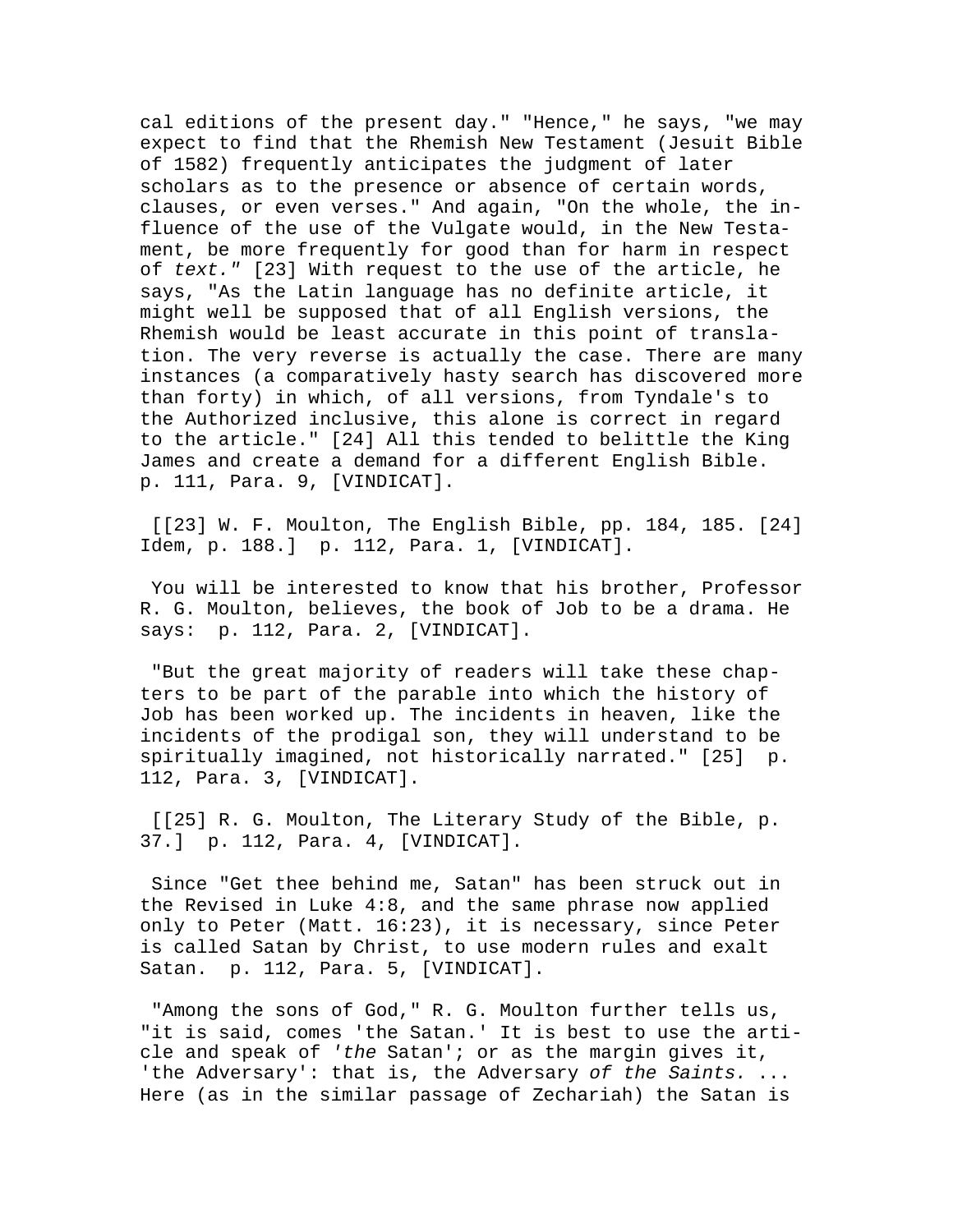an official of the Court of Heaven. ... The Roman Church has exactly caught this conception in its 'Advocatus Diaboli'" such an advocate may be in fact a pious and kindly ecclesiastic, but he has the function assigned him of searching out all possible evil that can be alleged against a candidate for canonization, lest the honours of the church might be given without due enquiry." [26] p. 112, Para. 6, [VINDICAT].

[[26] Idem, pp. 28, 29.] p. 113, Para. 1, [VINDICAT].

 From the study which you have had of Winer and the Moultons, I think it will be easy to see the trend of German higher criticism as it has been translated into English literature and into the revised edition of the Bible. p. 113, Para. 2, [VINDICAT].

Cardinal Wiseman (1802-1865) p. 113, Para. 3, [VINDICAT].

 The new birth of Catholicism in the English world can be credited to no one more than to that English youth -- later to become a cardinal -- who pursued at Rome his Oriental studies. There under the trained eye of Cardinal Mai, the editor of the Vatican Manuscript, Wiseman early secured an influential leadership among higher critics by his researches and theories on the earliest texts. "Without this training," he said later, "I should not have thrown myself into the Puseyite controversy at a later period." [27] He was thrilled over the Catholic reaction taking place everywhere on the Continent, and, being English, he longed to have a share in bringing about the same in England. He was visited in Rome by Gladstone, by Archbishop Trench, a promoter of revision and later a member of the English New Testament Revision Committee; also by Newman, Froude, and Manning; [28] by the leaders of the Catholic reaction in Germany, -- Bunsen, Gorres, and Overbeck; and by the leaders of the same in France, -- Montalembert, Lacordaire, and Lamennais. p. 113, Para. 4, [VINDICAT].

 [[27] Wilfred Ward, Life and Times of Cardinal Wiseman, Vol. 1, p. 65. [28] Idem. p. 93.] p. 113, Para. 5, [VINDICAT].

 Wiseman's theories on the Old Latin Manuscripts -- later to be disproved -- gave a decided impetus to the campaign against the Received Text. Scrivener, generally wellbalanced, was affected by his conclusions. "Even in our day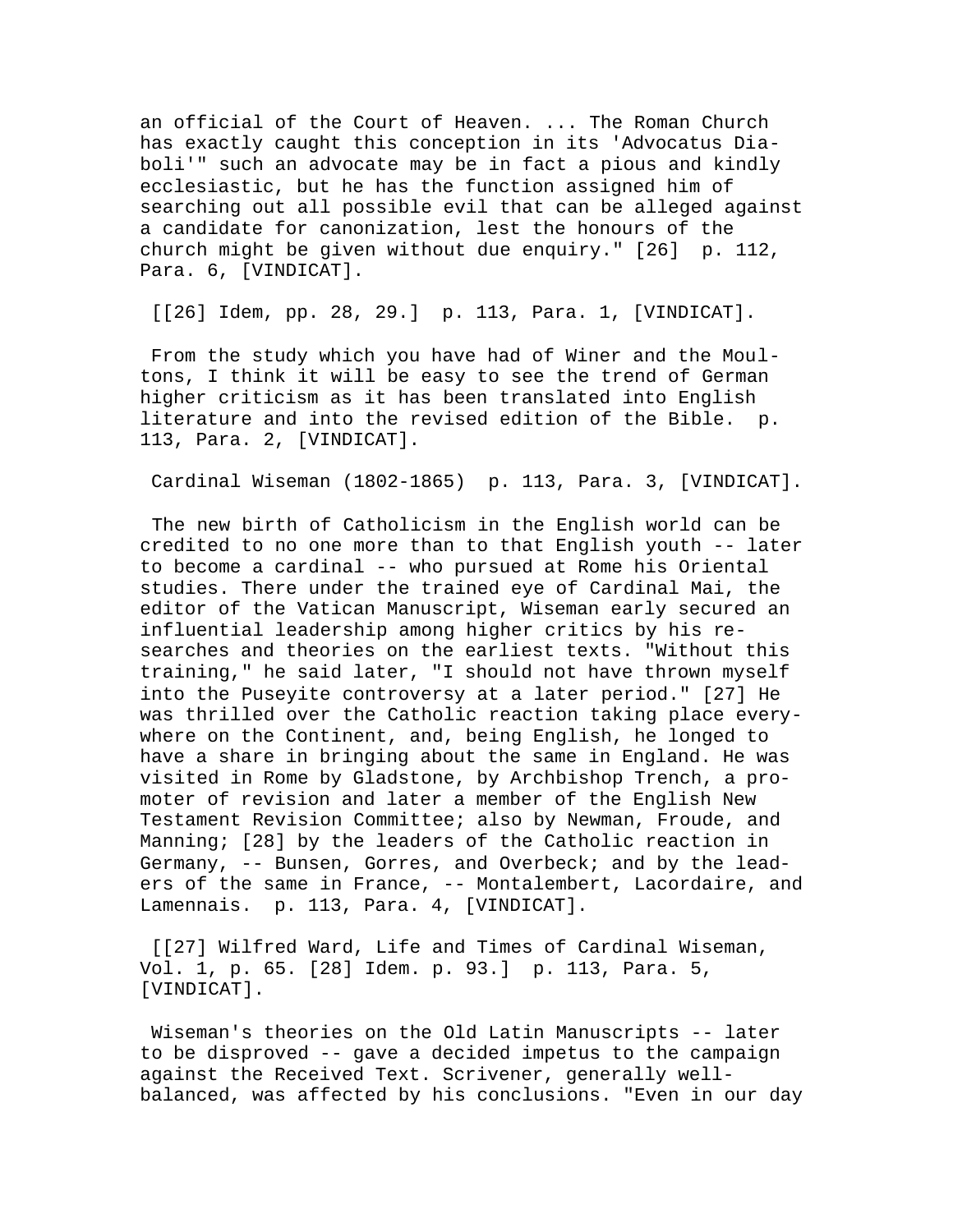such writers as Mr. Scrivener, Bishop Westcott, and Tregelles, as well as German and Italian scholars, have made liberal use of his arguments and researches." [29] "Wiseman has made out a case," says Scrivner, "which all who have followed him, Lachmann, Tischendorf, Davidson, and Tregelles, accept as irresistible." [30] Some of the most distinguished men of Europe attended his lectures upon the reconciliation of science and religion. The story of how he was sent to England, founded the *Dublin Review,* and working on the outside of Oxford with the remnants of Catholicism in England and with the Catholics of the Continent, while Newman on the inside of Oxford, as a Church of England clergyman, worked to Romanize that University and that Church; of how Wiseman organized again the Catholic hierarchy in Great Britain, a step which convulsed England from end to end, will be subjects for later consideration. Suffice it now to say that Wiseman lived long enough to exult openly [31] that the King James Version had been thrust aside and the pre-eminence of the Vulgate re-established by the influence of his attacks and those of other textual critics. p. 113, Para. 6, [VINDICAT].

 [[29] Ward, Life of Wiseman, Vol. 1, p. 57. [30] Scrivener, Introduction to the Criticism of the N. T., Vol. II, p. 44. [31] Wiseman's Essays, Vol. 1, p. 104.] p. 114, Para. 1, [VINDICAT].

 The Gnosticism Of German Theology Invades England. p. 114, Para. 2, [VINDICAT].

 Coleridge, Thirwall, Stanley, Westcott. p. 114, Para. 3, [VINDICAT].

 By 1833 the issue was becoming clearly defined. It was Premillenarianism, that is, belief in the return of Christ before the millennium, or Liberalism; it was with regard to the Scriptures, literalism or allegorism. As Cadman says of the Evangelicals of that day: p. 114, Para. 4, [VINDICAT].

 "Their fatalism inclined many of them to Premillenarianism as a refuge from the approaching catastrophes of the present dispensation. ... Famous divines strengthened and adorned the wider ranks of Evangelicalism, but few such were found within the pale of the Establishment. Robert Hall, John Foster, William Jay of Bath, Edward Irving, the eccentric genius, and in Scotland, Thomas Chalmers, represented the vigor and fearlessness of an earlier day and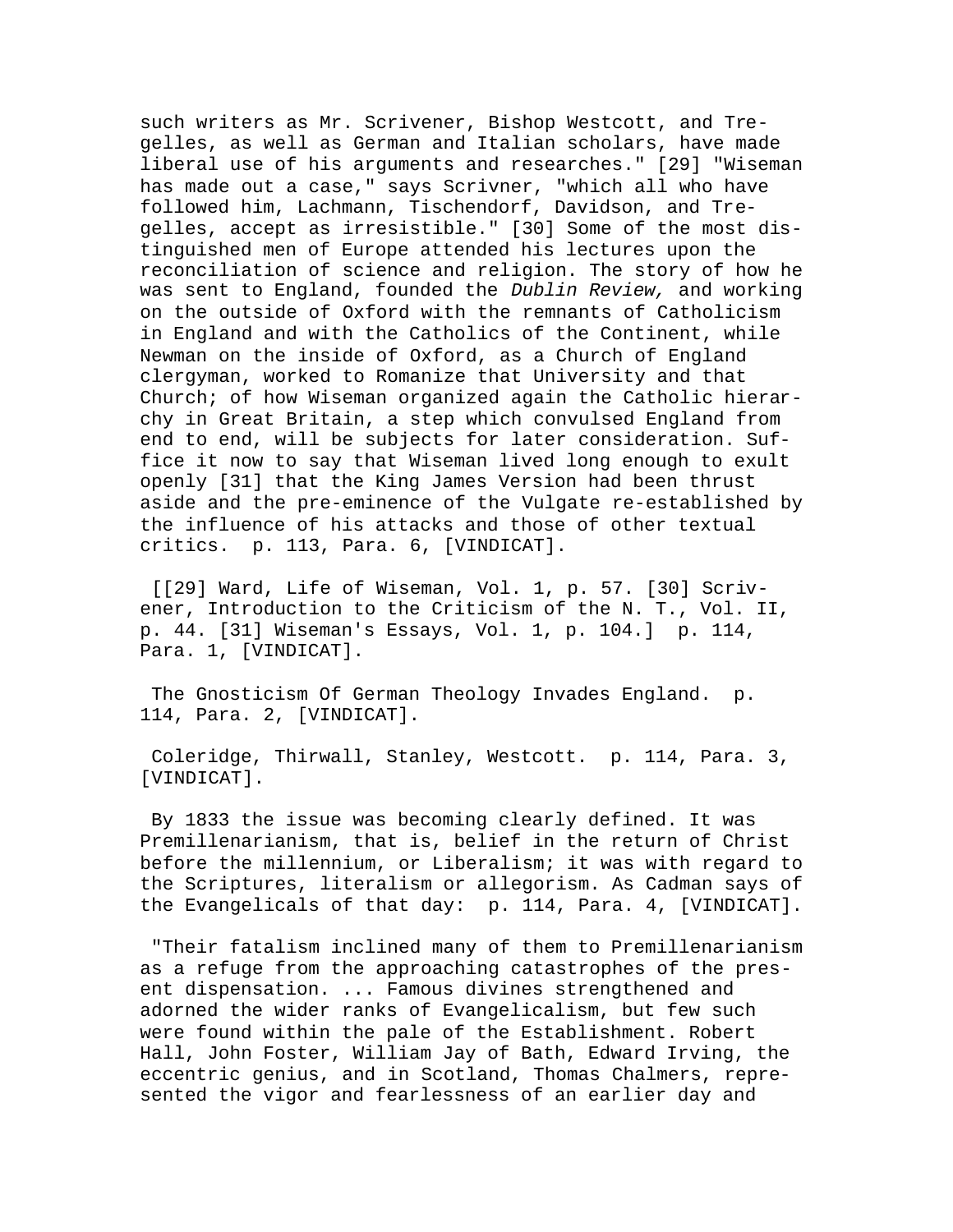maintained the excellence of Evangelical preaching." [32] p. 114, Para. 5, [VINDICAT].

 [[32] Cadman, Three Religious Leaders, pp. 416, 417.] p. 115, Para. 1, [VINDICAT].

 How deeply the conviction, that the great prophecies which predicted the approaching end of the age, had gripped the public mind can be seen in the great crowds which assembled to hear Edward Irving. They were so immense that he was constantly compelled to secure larger auditoriums. Even Carlyle could relate of his own father in 1832: p. 115, Para. 2, [VINDICAT].

 "I have heard him say in late years with an impressiveness which all his perceptions carried with them, that the lot of a poor man was growing worse and worse; that the world would not and could not last as it was; that mighty changes of which none saw the end were on the way. To him, as one about to take his departure, the whole was but of secondary moment. He was looking toward 'a city that had foundations.'" [33] p. 115, Para. 3, [VINDICAT].

 [[33] Froude, Carlyle's Reminiscences, p. 48.] p. 115, Para. 4, [VINDICAT].

 Here was a faith in the Second Coming of Christ, at once Protestant and evangelical, which would resist any effort so to revise the Scriptures as to render them colorless, giving to them nothing more than a literary endorsement of plans of betterment, merely social or political. This faith was soon to be called upon to face a theology of an entirely different spirit. German religious thinking at that moment was taking on an aggressive attitude. Scheiermacher had capture the imagination of the age and would soon mold the theology of Oxford and Cambridge. Though he openly confessed himself a Protestant, nevertheless, like Origen of old, he sat at the feet of Clement, the old Alexandrian teacher of 190 A.D. p. 115, Para. 5, [VINDICAT].

 Clement's passion for allegorizing Scripture offered an easy escape from those obligations imposed upon the soul by a plain message of the Bible. Schleiermacher modernized Clement's philosophy and made it beautiful to the parlor philosophers of the day by imaginary analysis of the realm of spirit. It was the old Gnosticism revived, and would surely dissolve Protestantism wherever accepted and would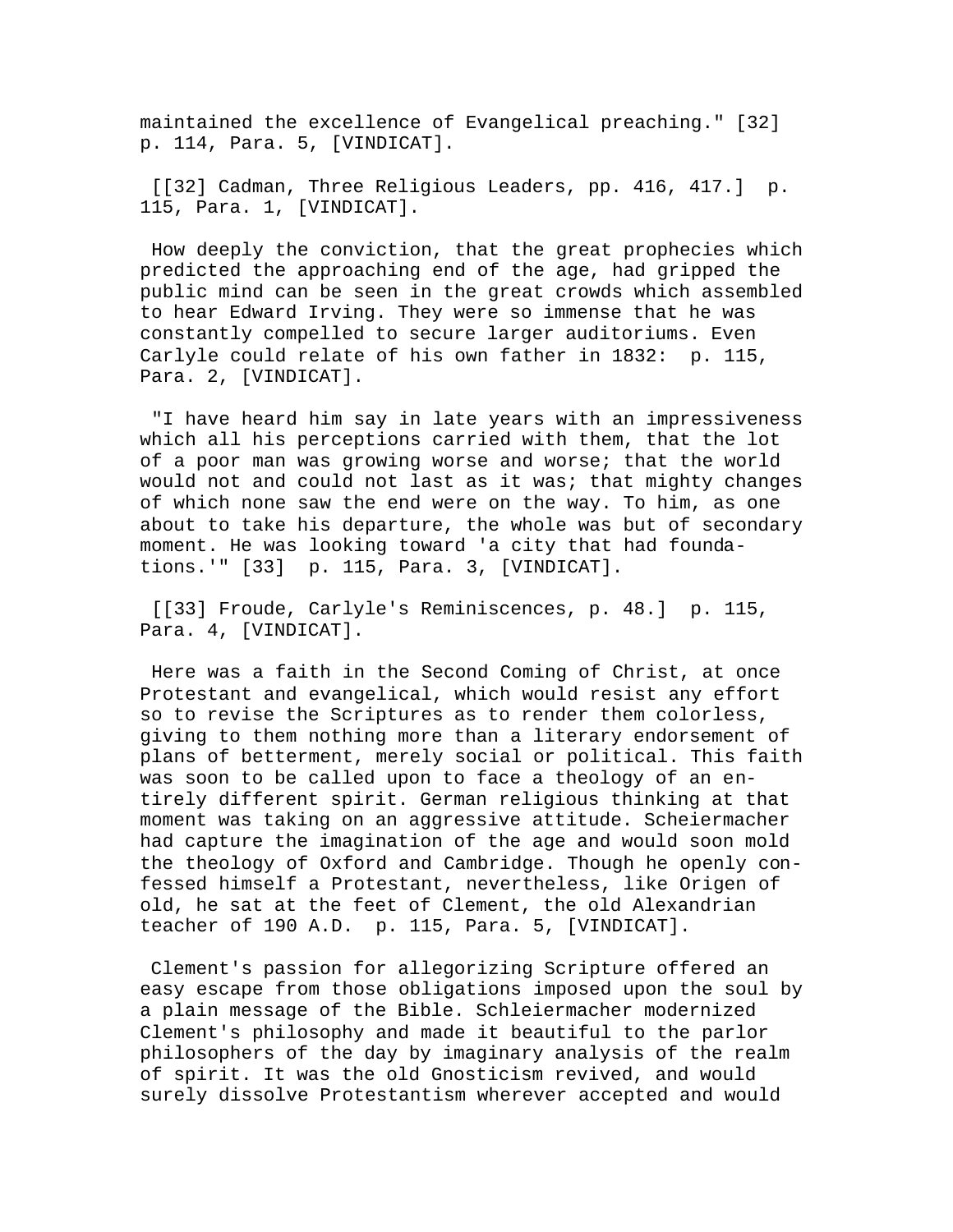introduce such terms into the Bible, if revision could be secured, as to rob the trumpet of a certain sound. The great prophecies of the Bible would become mere literary addresses to the people of bygone days, and unless counterchecked by the noble Scriptures of the Reformers, the result would be either atheism or papal infallibility. p. 115, Para. 6, [VINDICAT].

 If Schleiermacher did more to captivate and enthrall the religious thinking of the nineteenth century than any other one scholar, Coleridge, his contemporary, did as much to give aggressive motion to the thinking of England's youth of his day, who, hardly without exception, drank enthusiastically of his teachings. He had been to Germany and returned a fervent devotee of its theology and textual criticism. At Cambridge University he became the star around which grouped a constellation of leaders in thought. Thirwall, Westcott, Hort, Moulton, Milligan, who were all later members of the English Revision Committees and whose writings betray the voice of the master, felt the impact of his doctrines. p. 116, Para. 1, [VINDICAT].

 "His influence upon his own age, and especially upon its younger men of genius, was greater than that of any other Englishman. ... Coleridgeans may be found now among every class of English divines, from the Broad Church to the highest Puseyites," says Mcclintock and Strong's Encyclopedia. p. 116, Para. 2, [VINDICAT].

 The same article speaks of Coleridge as "Unitarian," "Metaphysical," a "Theologian," "Pantheistic," and says that "he identifies reason with the divine Logos," and that he holds "views of inspiration as low as the rationalists," and also holds views of the Trinity "no better than a refined, Platonized Sabellianism." p. 116, Para. 3, [VINDICAT].

 Lachmann, Tischendorf, And Tregelles. p. 116, Para. 4, [VINDICAT].

 We have seen above how Lachmann, Tischendorf, and Tregelles fell under the influence of Cardinal Wiseman's theories. There are more recent scholars of textual criticism who pass over these three and leap from Griesbach to Westcott and Hort, claiming that the two latter simply carried out the beginnings of classification made by the former. [34] Nevertheless, since many writers bid us over and over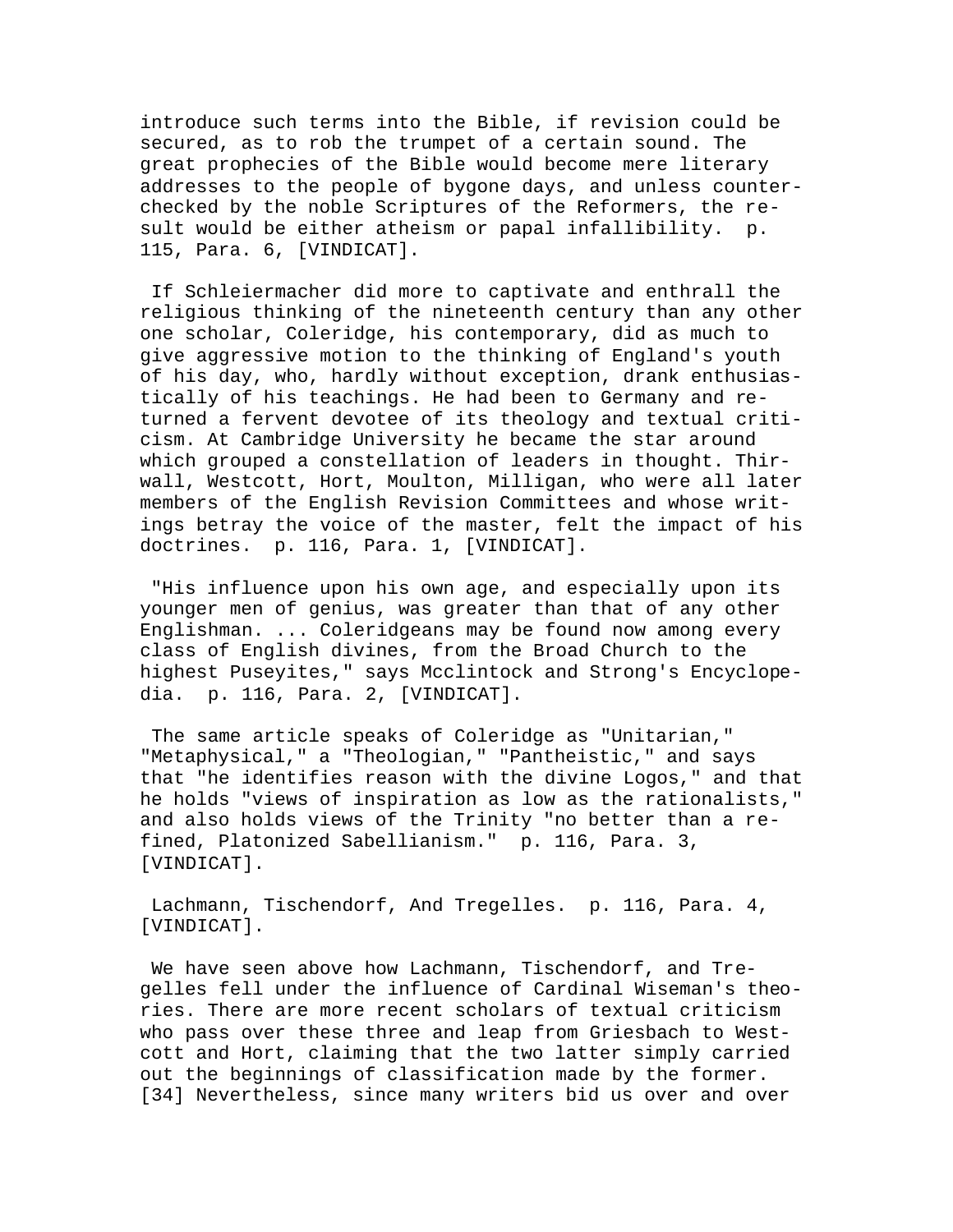again to look to Lachmann, Tischendorf, and Tregelles, - until we hear of them morning, noon, and night, -- we would seek to give these laborious scholars all the praise justly due them, while we remember that there is a limit to all good things. p. 117, Para. 1, [VINDICAT].

 [[34] Gore, A New Commentary, Part III, p. 720.] p. 117, Para. 2, [VINDICAT].

 Lachmann's (1793-1851) bold determination to throw aside the Received Text and to construct a new Greek Testament from such manuscripts as he endorsed according to his own rules, has been the thing which endeared him to all who give no weight to the tremendous testimony of 1500 years of use of the Received Text. Yet Lachmann's canon of criticism has been deserted both by Bishop Ellicott, and by Dr. Hort. Ellicott says, "Lachmann's text is really one based on little more than four manuscripts, and so is really more of a critical recension than a critical text." [35] And again, "A text composed on the narrowest and most exclusive principles." [36] While Dr. Hort says: p. 117, Para. 3, [VINDICAT].

 [[35] Ellicott, Considerations on Revision of the N. T., p. 46.] p. 117, Para. 4, [VINDICAT].

 "Not again, in dealing with so various and complex a body of documentary attestation, is there any real advantage in attempting, with Lachmann, to allow the distributions of a very small number of the most ancient existing documents to construct for themselves a provisional text." [36] p. 117, Para. 5, [VINDICAT].

 [[36] Hort's Introduction, p. 288.] p. 117, Para. 6, [VINDICAT].

 Tischendorf's (1815-1874) outstanding claim upon history is his discovery of the Sinaitic Manuscript in the convent at the foot of Mt. Sinai. Mankind is indebted to this prodigious worker for having published manuscripts not accessible to the average reader. Nevertheless, his discovery of Codex Aleph (?) toppled over his judgment. Previous to that he had brought out seven different Greek New Testaments, declaring that the seventh was perfect and could not be superseded. Then, to the scandal of textual criticism, after he had found the Sinaitic Manuscript, he brought out his eighth Greek New Testament, which was different from his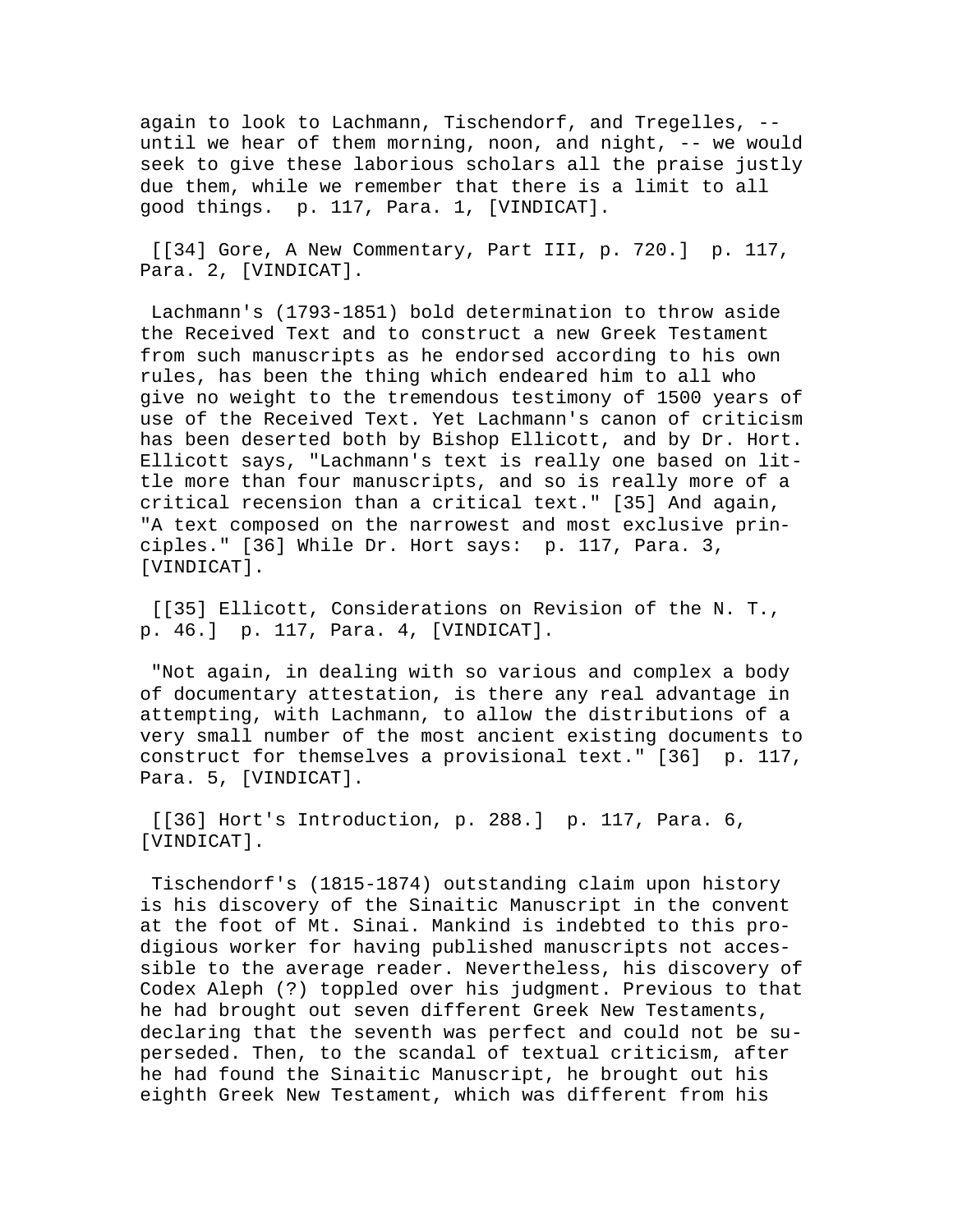seventh in 3572 places. [37] Moreover, he demonstrated how textual critics can artificially bring out Greek New Testaments when, at the request of a French Publishing house, Firmin Didot, he edited an edition of the Greek Testament for Catholics, conforming it to the Latin Vulgate. [38] p. 117, Para. 7, [VINDICAT].

 [[37] Burgon and Miller, Traditional Text, p. 7. [38] Ezra Abbott, Unitarian Review, March, 1875.] p. 117, Para. 8, [VINDICAT].

 Tregelles (1813-1875) followed Lachmann's principles by going back to what he considered the ancient manuscripts and, like him, he ignored the Received Text and the great mass of cursive manuscripts. [39] Of him, Ellicott says, "His critical principles, especially his general principles of estimating and regarding modern manuscripts, are now, perhaps justly, called in question by many competent scholars," and that his text "is rigid and mechanical, and sometimes fails to disclose that critical instinct and peculiar scholarly sagacity which is so much needed in the great and responsible work of constructing a critical text of the Greek Testament." [40] p. 117, Para. 9, [VINDICAT].

 [[39] Schaff, Companion to Greek Testament, p. 264. [40] Ellicott, Considerations, pp. 47, 48.] p. 118, Para. 1, [VINDICAT].

 In his splendid work which convinced Gladstone that the Revised Version was a failure, Sir Edmund Beckett says of the principles which controlled such men as Lachmann, Tischendorf, Tregelles, Westcott, and Hort in their modern canons of criticism: p. 118, Para. 2, [VINDICAT].

 "If two, or two-thirds of two dozen men steeped in Greek declare that they believe that he (John) ever wrote that he saw in a vision seven angels clothed in stone with golden girdles, which is the only honest translation of their Greek, and defend it with such arguments as these, I ... distrust their judgment on the 'preponderance of evidence' for new readings altogether, and all their modern canons of criticism, which profess to settle the relative value of manuscripts, with such results as this and many others." [41] p. 118, Para. 3, [VINDICAT].

 [[41] Beckett, The Revised N. T., pp. 181, 182.] p. 118, Para. 4, [VINDICAT].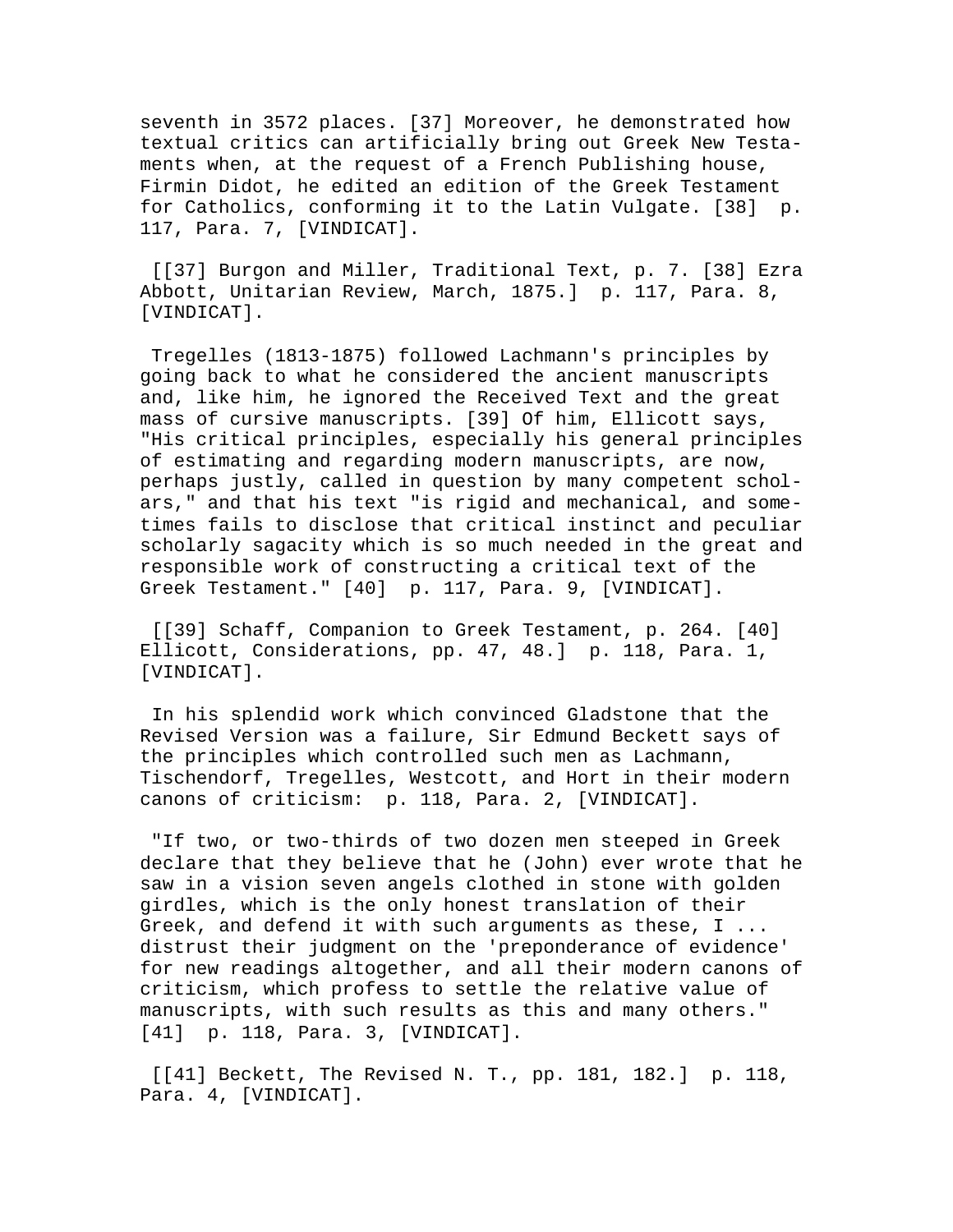Such were the antecedent conditions preparing the way to draw England into entangling alliances, to de-Protestantize her national church and to advocate at a dangerous hour the necessity of revising the King James Bible. The Earl of Shaftesbury, foreseeing the dark future of such an attempt, said in May, 1856: p. 118, Para. 5, [VINDICAT].

 "When you are confused or perplexed by a variety of versions, you would be obliged to go to some learned pundit in whom you reposed confidence, and ask him which version he recommended; and when you had taken his version, you must be bound by his opinion. I hold this to be the greatest danger that now threatens us. It is a danger pressed upon us from Germany, and pressed upon us by the neogolical spirit of the age. I hold it to be far more dangerous than Tractariansim or Popery, both of which I abhor from the bottom of my heart. This evil is tenfold more dangerous, tenfold more subtle than either of these, because you would be ten times more incapable of dealing with the gigantic mischief that would stand before you." [42] p. 119, Para. 1, [VINDICAT].

 [[42] Bissell, Origin of the Bible, p. 355.] p. 119, Para. 2, [VINDICAT].

 The Polychrome Bible And The Shorter Bible. p. 119, Para. 3, [VINDICAT].

 The results of this rising tide of higher criticism were the rejection of the Received Text and the mania for revision. It gave us, among other bizarre versions, the "Polychrome' and also the "Shorter Bible." The Polychrome Bible is generally an edition of the separate books of the Scriptures, each book having every page colored many times to represent the different writers. p. 119, Para. 4, [VINDICAT].

 Any one who will take the pains to secure a copy of The "Shorter Bible" in the New Testament, will recognize that about four thousand of the nearly eight thousand verses in that Scripture have been entirely blotted out. We offer the following quotation from the *United Presbyterian* of December 22, 1921, as a description of the "Shorter Bible:" p. 119, Para. 5, [VINDICAT].

"The preface further informs us that only about one-third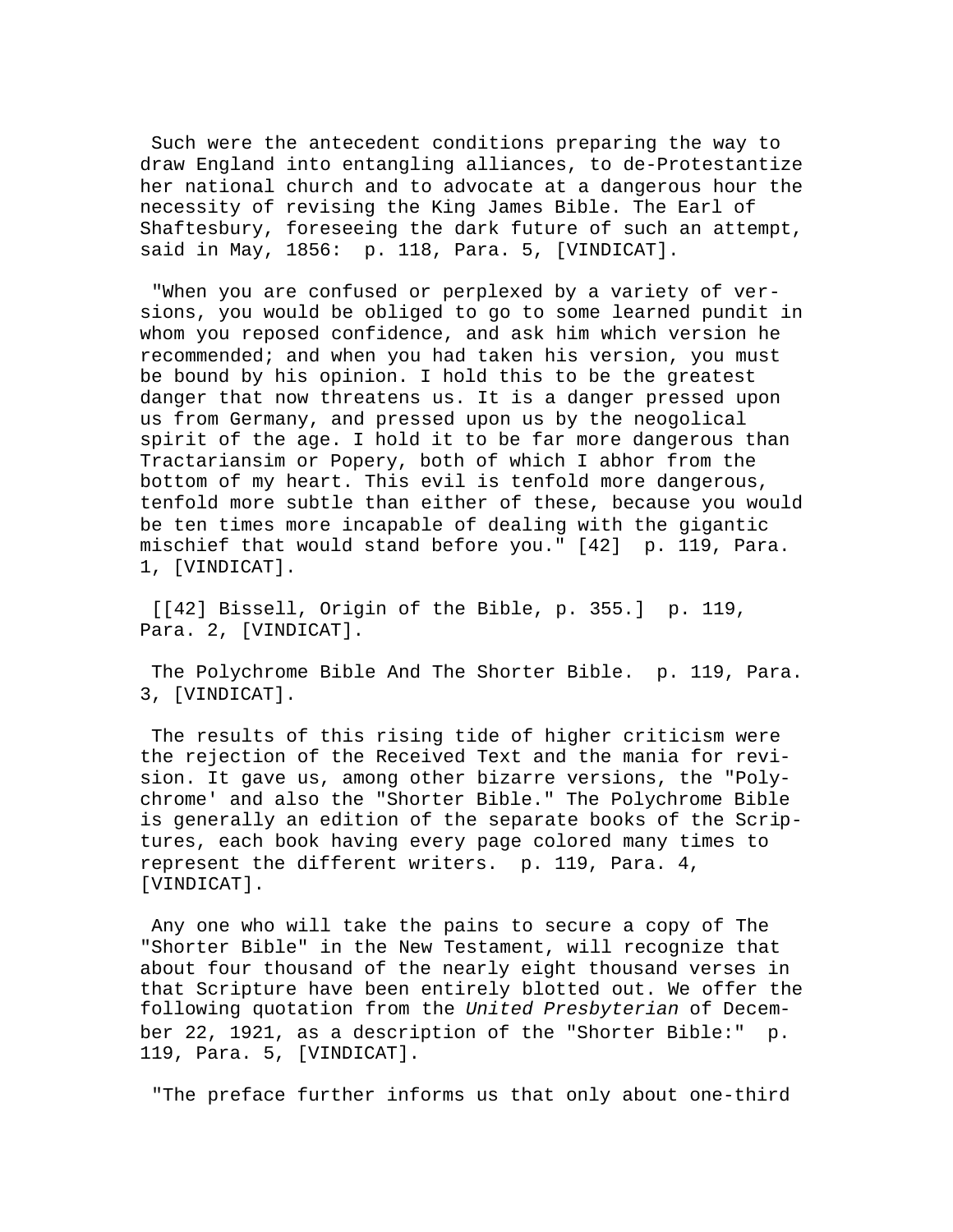of the Old Testament and two-thirds of the New Testament are possessed of this 'vital interest and practical value.' The Old Testament ritual and sacrificial system, with their deep lessons and their forward look to the atonement through the death of Christ are gone. As a result of this, the New Testament references to Christ as the fulfillment of the Old Testament sacrifices are omitted. Such verses as, 'Behold the Lamb of God which taketh away the sin of the world,' are gone. p. 119, Para. 6, [VINDICAT].

 "Whole books of the Old Testament are gone. Some of the richest portions of the books of the prophets are missing. From the New Testament they have omitted 4,000 verses. Other verses are cut in two, and a fragment left us, for which we are duly thankful. The great commission recorded in Matthew; the epistles of Titus, Jude, First and Second John, are entirely omitted, and but twenty-five verses of the second epistle of Timothy remain. The part of the third chapter of Romans which treats of human depravity, being 'of no practical value to the present age,' is omitted. Only one verse remains from the fourth chapter. The twentyfourth chapter of Matthew and other passages upon which the premillenarians base their theory, are missing. All the passages which teach the atonement through the death of Christ are gone." p. 120, Para. 1, [VINDICAT].

 The campaigns of nearly three centuries against the Received Text did their work. The Greek New Testament of the Reformation was dethroned and with it the Versions translated from it, whether English, German, French, or of any other language. It had been predicted that if the Revised Version were not of sufficient merit to be authorized and so displace the King James, confusion and division would be multiplied by a crop of unauthorized and sectarian translations. [43] The Polychrome, the Shorter Bible, and a large output of heterogeneous Bibles verify the prediction. No competitor has yet appeared able to create a standard comparable to the text which has held sway for 1800 years in the original tongue, and for 300 years in its English translation, the King James. p. 120, Para. 2, [VINDICAT].

 [[43] Dr. Schaff, In Bible Revision, p. 20.] p. 120, Para. 3, [VINDICAT].

 Chapter VIII. -- How the Jesuits Capture Oxford University. p. 122, Para. 1, [VINDICAT].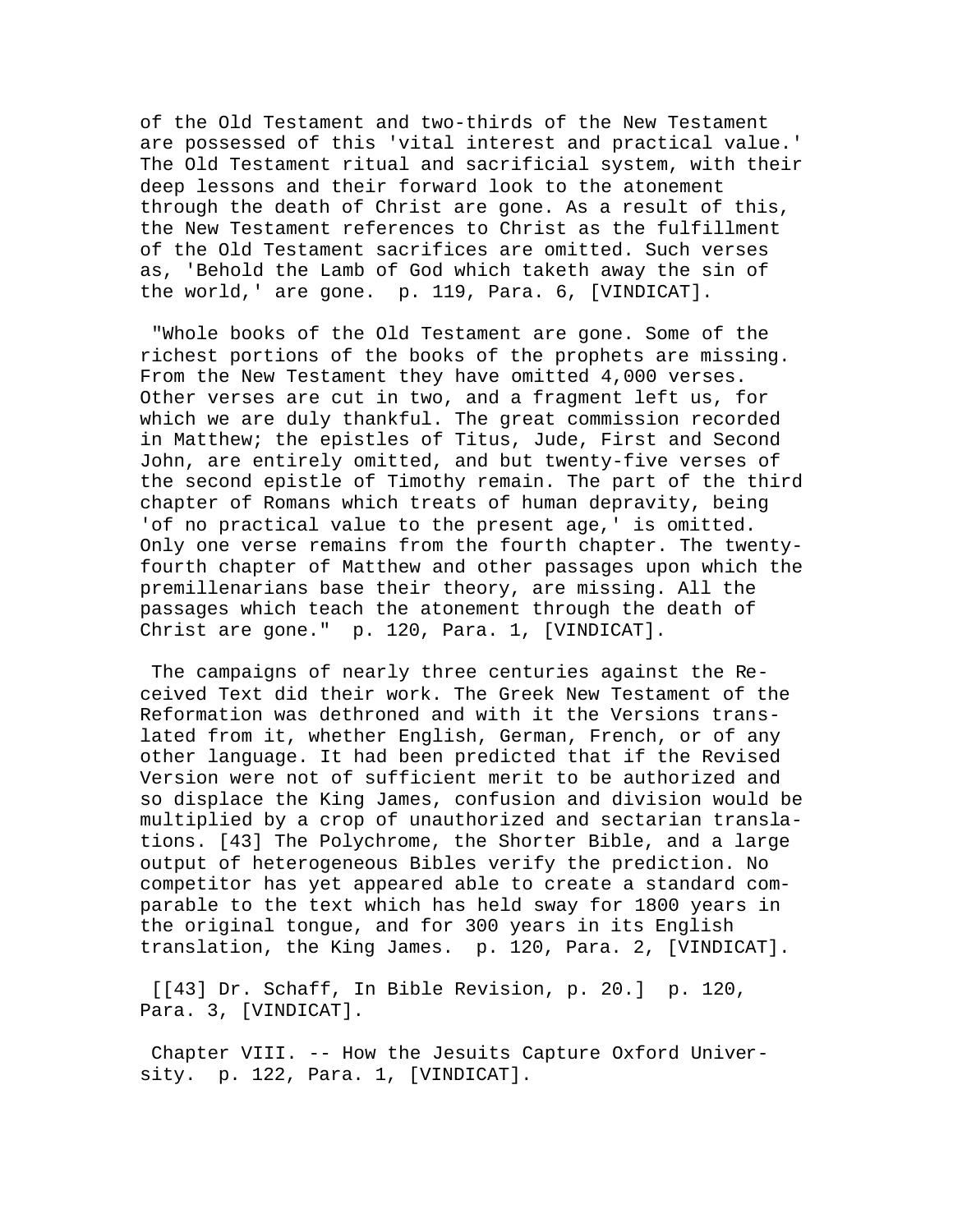BEFORE the English people could go the way of the Continent and be brought to question their great English Bible, the course of their thinking must be changed. Much had to be done to discredit, in their eyes, the Reformation -- its history, doctrines, and documents -- which they looked upon as a great work of God. This task was accomplished by those who, while working under cover, passed as friends. In what numbers the Jesuits were at hand to bring this about, the following words, from one qualified to know, will reveal: p. 122, Para. 2, [VINDICAT].

 "Despite all the persecution they (the Jesuits) have met with, they have not abandoned England, where there are a greater number of Jesuits than in Italy; there are Jesuits in all classes of society; in Parliament; among the English clergy; among the Protestant laity, even in the higher stations. I could not comprehend how a Jesuit could be a Protestant priest, or how a Protestant priest could be a Jesuit; but my Confessor silenced my scruples by telling me, *omnia munda mundis,* and that St. Paul became as a Jew that he might save the Jews; it was no wonder, therefore, if a Jesuit should feign himself a Protestant, for the conversions of Protestants. But pay attention, I entreat you, to my discoveries concerning the nature of the religious movement in England termed Puseyism. p. 122, Para. 3, [VINDICAT].

 "The English clergy were formerly too much attached to their Articles of Faith to be shaken from them. You might have employed in vain all the machines set in motion by Bossuet and the Jansenists of France to reunite them to the Romish Church; and so the Jesuits of England tried another plan. This was to demonstrate from history and ecclesiastical antiquity the legitimacy of the usages of the English Church, whence, through the exertions of *the Jesuits concealed among its clergy,* might arise a studious attention to Christian antiquity. This was designed to occupy the clergy in long, laborious, and abstruse investigation, and to alienate them from their Bibles." [1] (Italics mine) p. 122, Para. 4, [VINDICAT].

 [[1] Desanctis, Popery and Jesuitism in Rome, pp. 128, 134, quoted in Walsh, Secret History of Oxford Movement, p. 33.] p. 122, Para. 5, [VINDICAT].

 So reported Dr. Desanctis, who for many years was a priest at Rome, Professor of Theology, Official Theological Censor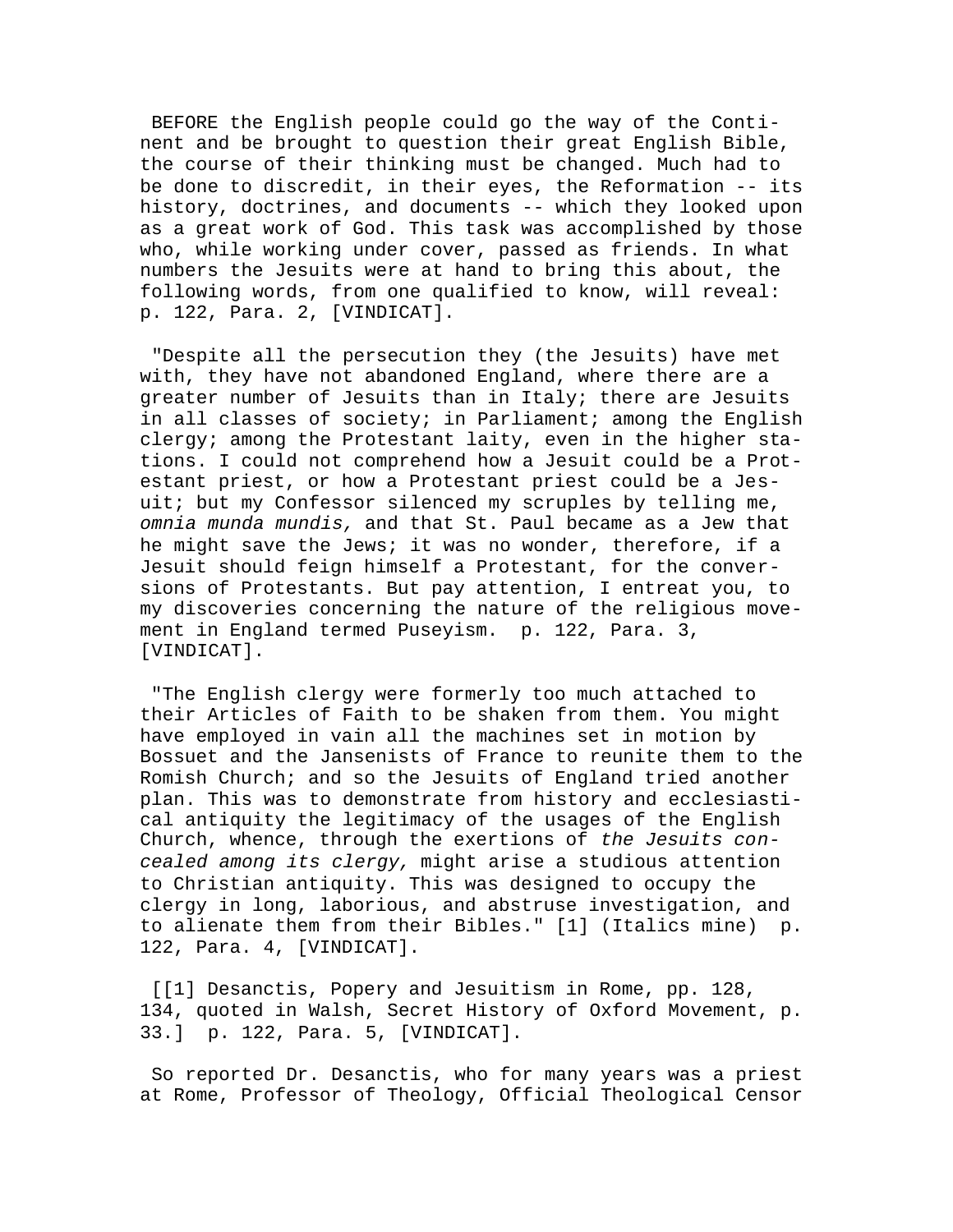of the Inquisition, and who later became a Protestant, as he told of his interview with the Secretary of the French Father Assistant of the Jesuit Order. p. 122, Para. 6, [VINDICAT].

 Why is it that in 1833, England believed that the Reformation was the work of God, but in 1883 it believed that the Reformation was a rebellion? In 1833, England believed that the Pope was Antichrist; in 1883, that the Pope was the successor of the apostles. And further, in 1833, any clergyman who would have used Mass, confession, holy water, etc., in the Church of England, would have been immediately dismissed, if he would not have undergone violent treatment at the hands of the people. In 1883, thousands of Masses, confessions, and other ritualistic practices of Romanism were carried on in services held in the Church of England. The historian Froude says: p. 123, Para. 1, [VINDICAT].

 "In my first term at the University (Oxford), the controversial fires were beginning to blaze. ... I had learnt, like other Protestant children, that the Pope was Antichrist, and that Gregory VII had been a special revelation of that being. I was now taught that Gregory VII was a saint. I had been told to honor the Reformers. The Reformation became a great schism, Cranmer a traitor and Latimer a vulgar ranter. Milton was a name of horror." [2] p. 123, Para. 2, [VINDICAT].

 [[2] J. A. Froude, Short Studies on Great Subjects, pp. 161, 167.] p. 123, Para. 3, [VINDICAT].

 The beginning and center of this work was at Oxford University. The movement is known as the Oxford Movement. The movement also involved the revision of the Authorized Version. Kempson indicated the deep background and farreaching effects of the movement in the following words: p. 123, Para. 4, [VINDICAT].

 "Whoever, therefore, desires to get really to the bottom of what is commonly called the Catholic Revival in England is involved in a deep and rar-reaching study of events: a study which includes not merely events of ecclesiastical history -- some of which must be traced back to sources in the dawn of the Middle Ages or even in Apostolic times - but also the movements of secular politics." [3] p. 123, Para. 5, [VINDICAT].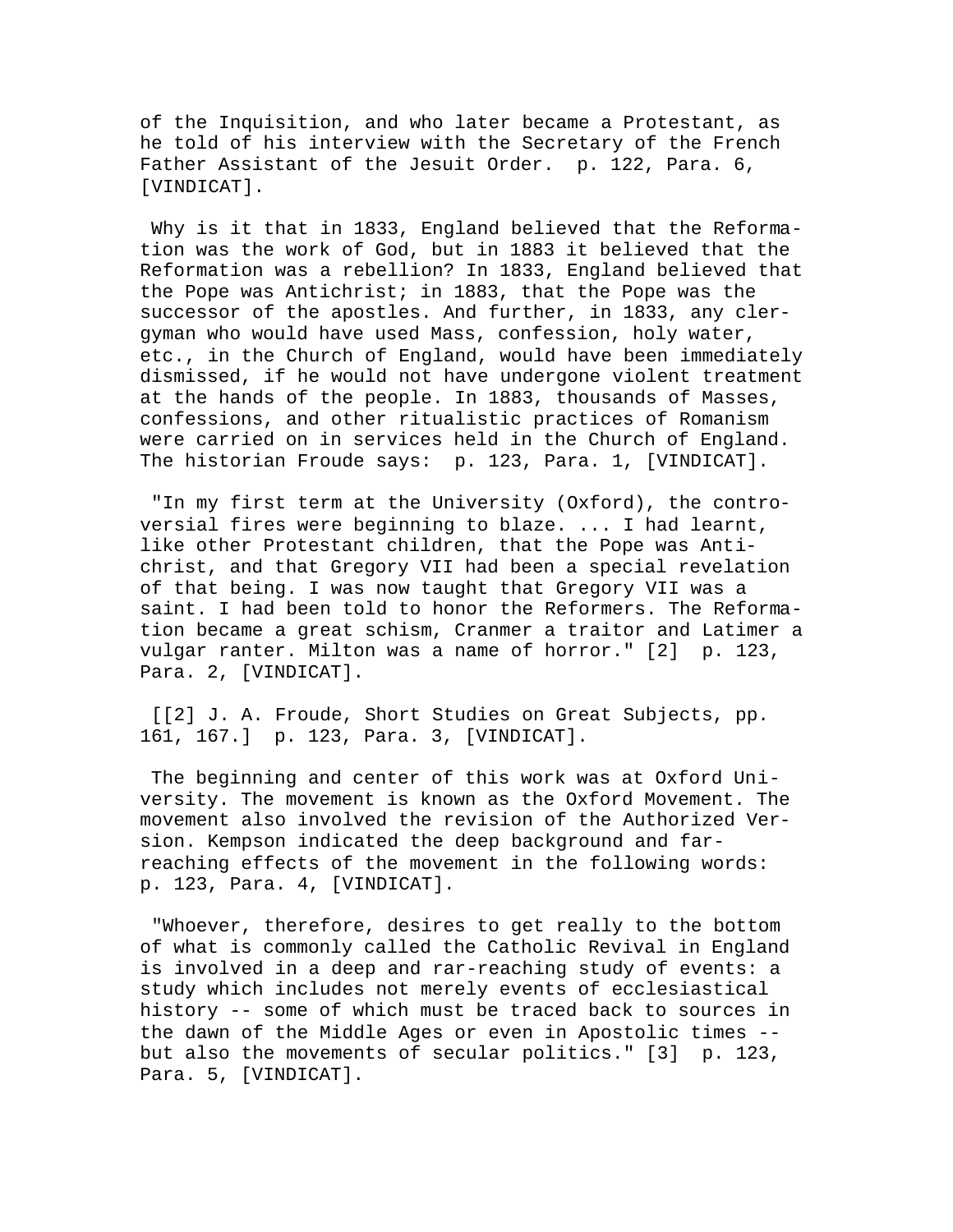[[3] F. C. Kempson, The Church in Modern England, p. 59.] p. 124, Para. 1, [VINDICAT].

 In order rightly to understand the immensity of what was done, the position at this time of the Church of England and of the University of Oxford must be understood. By the victory in 1588 of England over the Spanish Armada, England became the champion and defender of Protestantism. She became the impassable wall of defense which confined Catholicism to Europe, and by her possessions committed the continent of North America to a Protestant future. Whatever may be the defects in the doctrines and organization of the Church of England in the eyes of the large dissenting Protestant Churches, nevertheless, at the time when the Oxford Movement began, she was without question the strongest Protestant organization in the world. It was the Church of England, assisted by many Puritan divines, which gave us the Protestant Bible. The center of the Church of England was Oxford University. Mr. Palmer claims that half the rising clergymen of England were instructed in this seat of education. [4] This same writer speaks of Oxford as, "The great intellectual center of England, famed for its intellectual ascendency among all the churches of the world." [5] Catholics on the continent of Europe also recognized that Oxford was the heart of the Anglican Church. [6] p. 124, Para. 2, [VINDICAT].

 [[4] Wm. Palmer, Narrative of Events, p. 129. [5] Idem. p. 7. [6] Abbott, The Anglican Career of Cardinal Newman, Vol. II, pp. 282, 283.] p. 124, Para. 3, [VINDICAT].

 At the time the Oxford Movement began, a growing tide of Catholic reaction was running in Germany and France. Every turn of events in these two nations profited for the Church of Rome. The strong influence in Germany of the Catholic writer, Mohler, and of Windhorst was carrying that erstwhile Protestant people toward the papal throne. The theories of Mohler on the Development of Doctrine became the basis on which the leaders of the movement toward Rome, in England, built. p. 124, Para. 4, [VINDICAT].

 At this same time in France, Lamennais, Lacordaire, and Montalembert were electrifying the youth of France with their brilliant and stirring leadership. The voice of Lacordaire was heard by enraptured audiences in the national Cathedral of Notre Dame. Montalembert, in his seat among the lawmakers of the French Legislature, was exercising an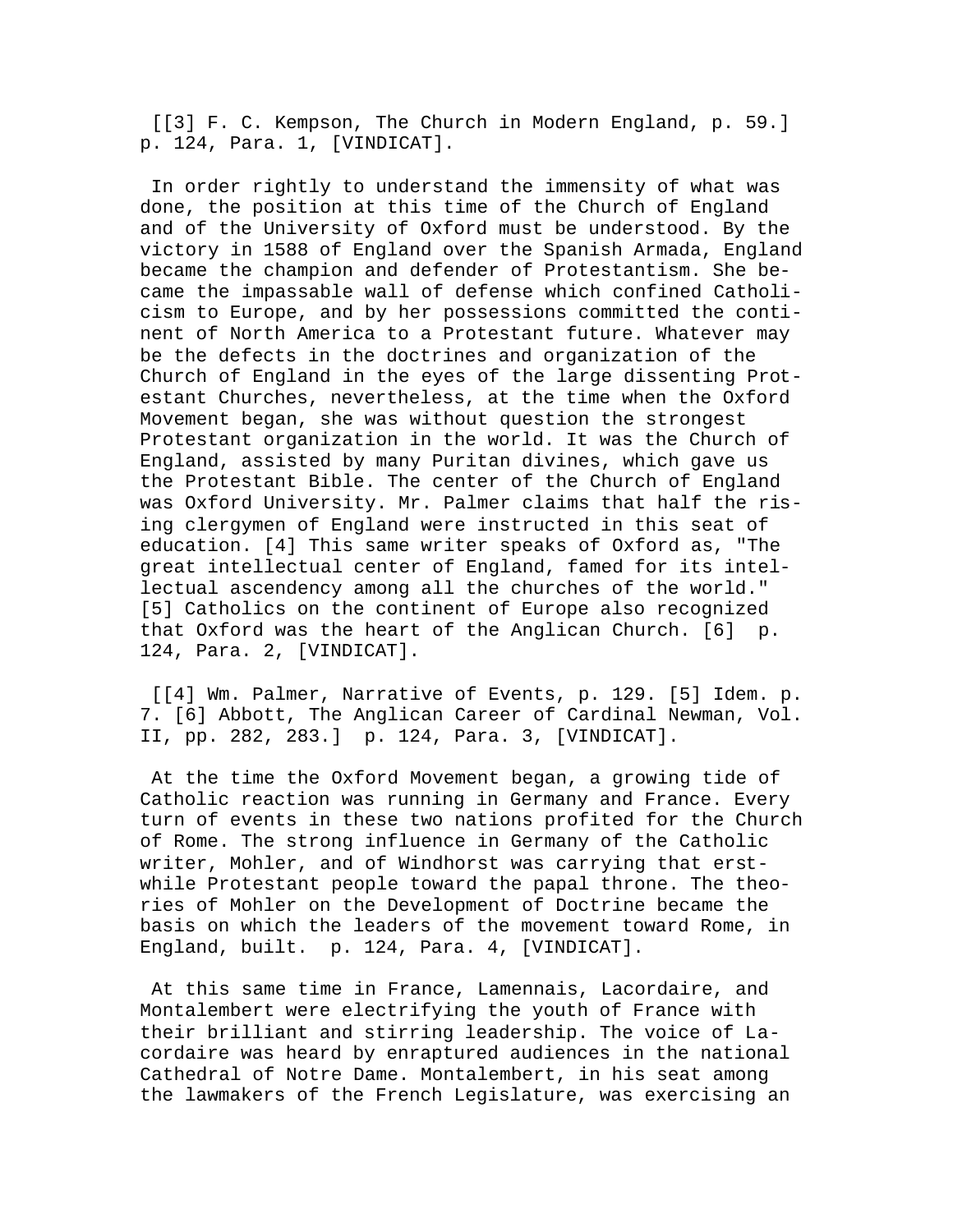influence in favor of Catholic legislation. At the same time, Lamennais, with his pen, was idealizing the doctrines and plans of Rome, in the minds of fervent youth. The Jesuits had been restored in 1814. Was it possible that England could withstand this flood of Catholic advance which was devitalizing Protestantism on the Continent? p. 124, Para. 5, [VINDICAT].

The Oxford Movement. p. 125, Para. 1, [VINDICAT].

 All are agreed that the year 1833 marked the beginning of the Oxford Movement. The outstanding leader is generally recognized to have been J. H. Newman, who later went over to the Church of Rome, and who was the writer of the famous hymn, "Lead Kindly Light, Amid the Encircling Gloom." p. 125, Para. 2, [VINDICAT].

 Until the year 1833 there was no outward evidence other than that Newman belonged to the Evangelical party of the Church of England. We are told how he read those serious books which led him to make a profession of conversion and to look upon the Pope as Antichrist. From the moment, however, that he entered Oxford University, his earlier Evangelical beliefs passed under adverse influences. Hawkins, the Provost of Oriel College, taught him that the Bible must be interpreted in the light of tradition. Whately led him to understand that the church, as an institution, was of God's appointment, independent of the State, and having rights which were the direct gift of heaven. Newman was led to investigate the creed of the Church of England, which was the Thirty-nine Articles. Of these Cadman says: p. 125, Para. 3, [VINDICAT].

 "They constituted an authoritative standard against the inroads of the Jesuit controversialists, and instilled those religious and political convictions which protected the integrity of the nation and of the Church against the intrigues of the Papacy." [7] p. 125, Para. 4, [VINDICAT].

 [[7] Cadman, Three Religious Leaders, p. 453.] p. 126, Para. 1, [VINDICAT].

 Shortly after Newman had taken his A. B. degree at Oxford, he was elected, in 1823, to a fellowship in Oriel College. This threw him into intimate touch with those eminent men of the day who were drinking in, and being molded by the intellectual influences coming from Germany. p. 126, Para.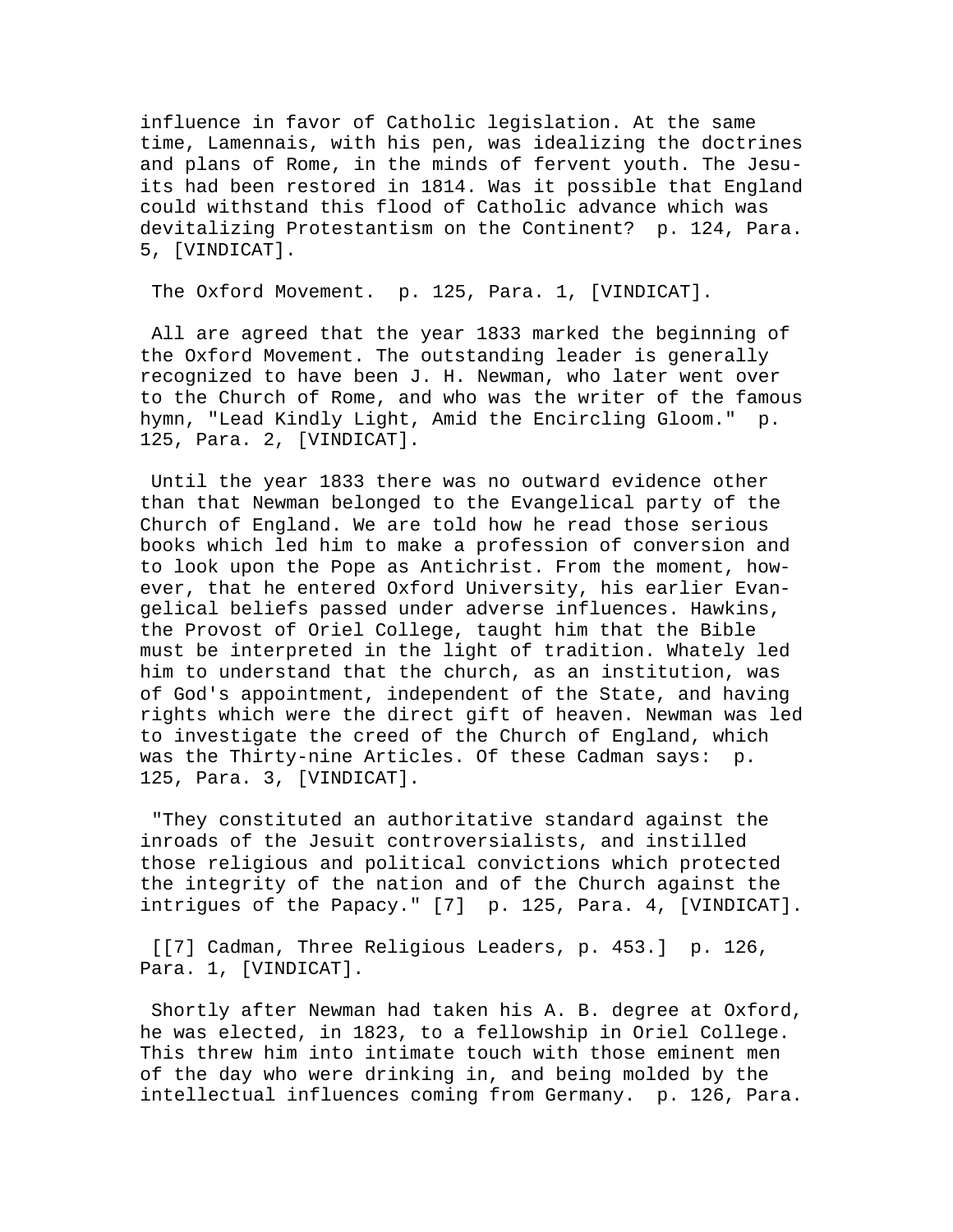2, [VINDICAT].

 As an illustration to show how agents from Germany and France were instrumental in changing thoughts and tastes of Oxford students, Mozley, the brother-in-law of Newman, tells us: p. 126, Para. 3, [VINDICAT].

 "In 1829 German agents, one of them with a special introduction to Robert Wilberforce, filled Oxford with very beautiful and interesting tinted lithographs of medieval paintings." And, "about the same time -- that is, in 1829 - - there came an agent from Cologne with very large and beautiful reproductions of the original design for the cathedral, which it was proposed to set work on, with a faint hope of completing it before the end of the century. Froude gave thirty guineas for a set of drawings, went wild over them, and infected not a few of his friends with medieval architecture." [8] p. 126, Para. 4, [VINDICAT].

 [[8] Mozley, Reminiscences, Vol. I, p. 32.] p. 126, Para. 5, [VINDICAT].

 The following year Newman became curate of a nearby church. It was while in the exercise of his duties there, he tells us, that he became convinced that the Evangelical principles would not work. By far the greatest influence of the moment, however, in his life was the acquaintanceship which he formed in 1826 with Herrell Froude. Froude was the son of a High Churchman, "who loathed Protestantism, denounced the Evangelicals, and brought up his sons to do the same." [9] His attachment to Froude was so great that following the early death of this friend, he wrote endearing verses to his memory. p. 126, Para. 6, [VINDICAT].

 [[9] Cadman, Three Religious Leaders, p. 459.] p. 126, Para. 7, [VINDICAT].

 Another friendship formed in these Oxford days which equaled Froude's in its influence on Newman, was that of the gifted Keble, the author of the "Christian Year." In this book of beautiful poetry, according to Mr. Lock, will be found all the truths and tone, which came to the front in the movement. [10] Keble's parentage, like Froude's was of the High Church party, strongly anti-Protestant, anti-Evangelical, which early turned the thoughts of Keble to those ideas and principles later to become outstanding features of the Oxford Movement. These three, Froude, Keble,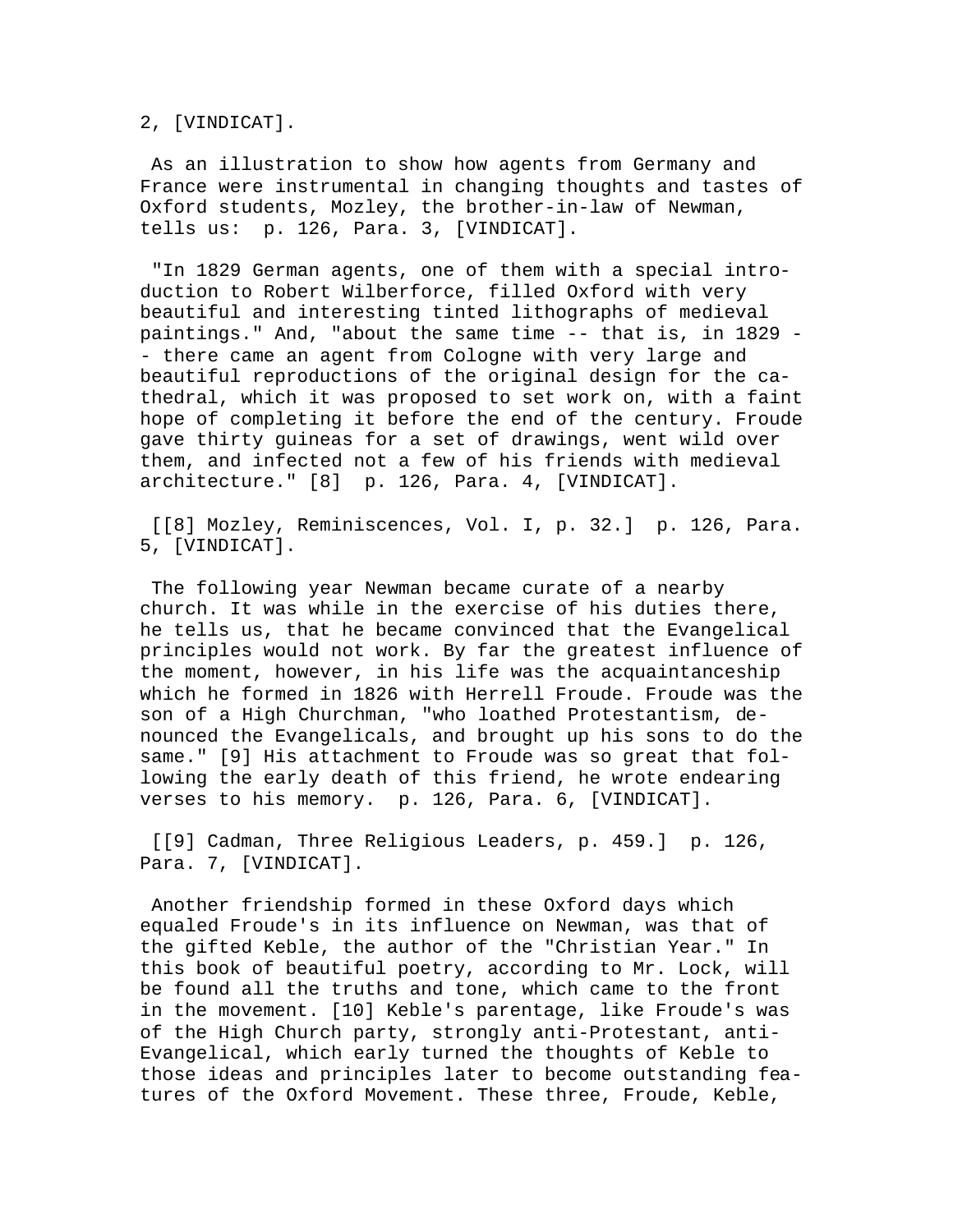and Newman, shared one another's isolation amid the dominant Protestantism of the hour, and encouraged one another in their longings for the sacraments and ritualism of the Papacy. p. 126, Para. 8, [VINDICAT].

 [[10] Dr. Overton, The Anglican Revival, p. 24.] p. 127, Para. 1, [VINDICAT].

 Newman, himself, early chose the celibate life, and no doubt Froude's passionate tendency toward Romanism answered in Newman's breast those social yearnings which men usually satisfy in married life. Thus, step by step, in a way most strange and mysterious, Newman, whom Cadman calls "the most brilliant and gifted son of the Church of England" was carried fast and early into that tide of Catholic enthusiasm which was running throughout the Continent. p. 127, Para. 2, [VINDICAT].

 Under these circumstances and in this frame of mind, he and Froude set out for a tour of the European countries in 1833, the principal point of their visit being the city of Rome. His mind had been prepared for sympathetic participation in the scenes of Rome by the years he previously had spent in reading the writings of the Fathers. From them he had derived a philosophy which would invest him with feelings of rapture as he viewed the historical spots and ancient ruins of the Catholic metropolis. p. 127, Para. 3, [VINDICAT].

 "Eventually," said Dr. Cadman, "the place of celestial traditions subdued his questionings; the superstitions of his youth that Rome was the 'Beast' which stamped its image on mankind, the 'Great Harlot' who made drunk the kings of the earth, were dispelled." [11] p. 127, Para. 4, [VINDICAT].

 [[11] Cadman, Three Religious Leaders, p. 496.] p. 128, Para. 1, [VINDICAT].

 Twice he and Froude sought an interview with Nicholas Wiseman, who later as Cardinal Wiseman, was to exercise such a telling influence upon the revision of the Bible, and the Romanizing of the English Church. We are not informed of everything which passed between them, but the question was submitted to the papacy by these two Oxford professors, to learn upon what terms the Church of Rome would receive back into her bosom the Church of England.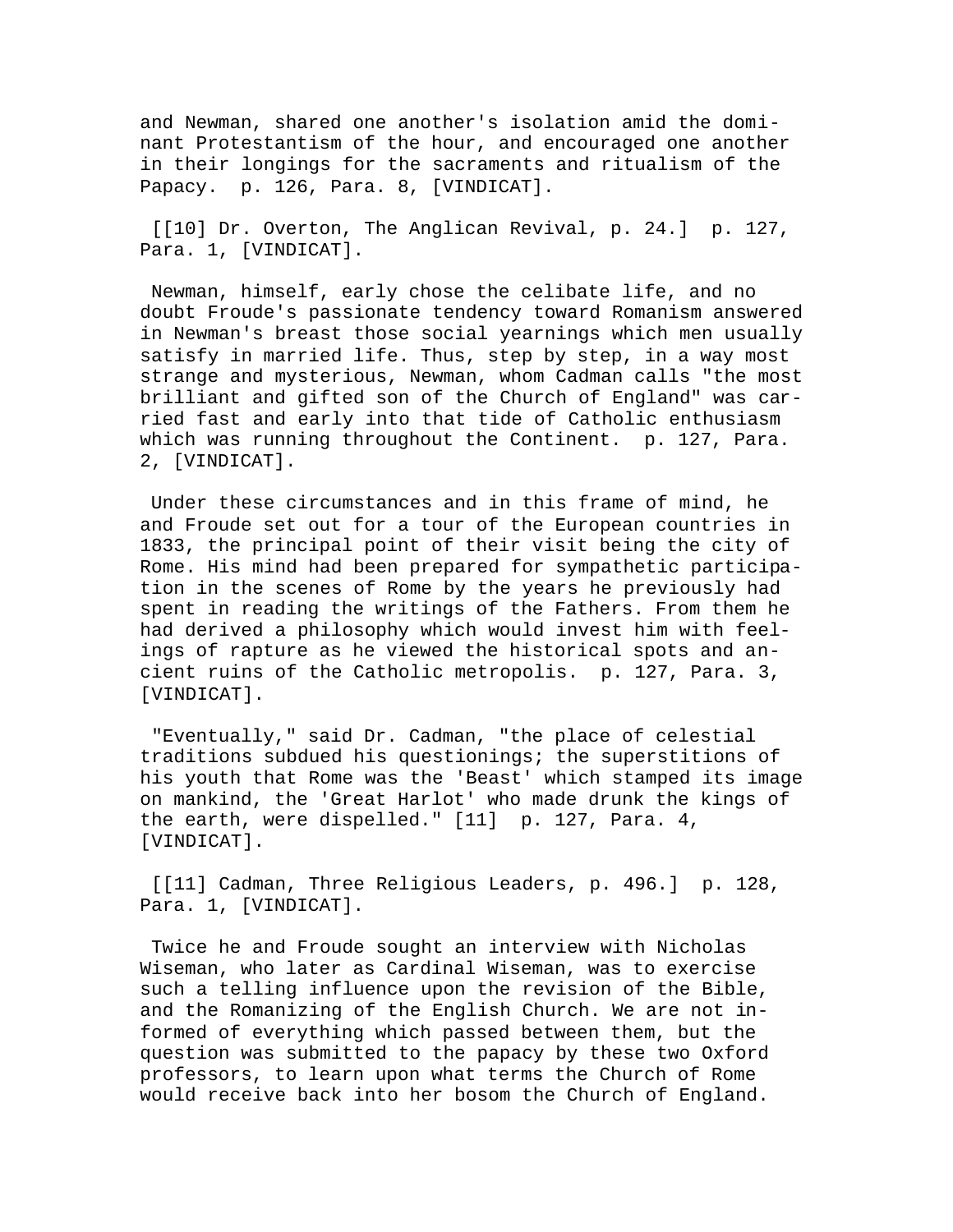The answer came straight, clear, without any equivocation, -- the Church of England must accept the Council of Trent. The future now lay plain before Newman. He left the city of Rome hastily, saying, "I have a work to do in England." p. 128, Para. 2, [VINDICAT].

 The man who was destined to bring forward successfully the greatest religio-political movement among the children of men, since the Reformation, stood on the deck of the vessel as it plowed its way through the Mediterranean waters toward the shores of England, and wrote the hymn which more than any other thing in his life has made him famous: p. 128, Para. 3, [VINDICAT].

 "Lead, Kindly Light, amid the encircling gloom, Lead thou me on! The night is dark and I am far from home; Lead thou me on! p. 128, Para. 4, [VINDICAT].

 Keep thou my feet; I do not ask to see The distant scene; One step's enough for me." p. 128, Para. 5, [VINDICAT].

 Or, as the scholarly secretary of the French Academy says: p. 129, Para. 1, [VINDICAT].

 "Newman landed in England, July 9, 1833. Some days afterwards what is called 'The Oxford Movement' began." [12] p. 129, Para. 2, [VINDICAT].

 [[12] Thureau-Dangin. The English Catholic Revival, Vol. I, p. 57.] p. 129, Para. 3, [VINDICAT].

Tractarianism (1833-1841) p. 129, Para. 4, [VINDICAT].

What the Movement meant the following will show: p. 129, Para. 5, [VINDICAT].

 "Romanism is known to have recently entered the Church of England in the disguise of Oxford Tractarianism; to have drawn off no inconsiderable number of her clergy and members; and to have gained a footing on British soil, from which the government and public opinion together are unable to eject her." [13] p. 129, Para. 6, [VINDICAT].

 [[13] *New Brunswick Review,* Aug. 1854.] p. 129, Para. 7, [VINDICAT].

Newman wrote in 1841 to a Roman Catholic, "Only through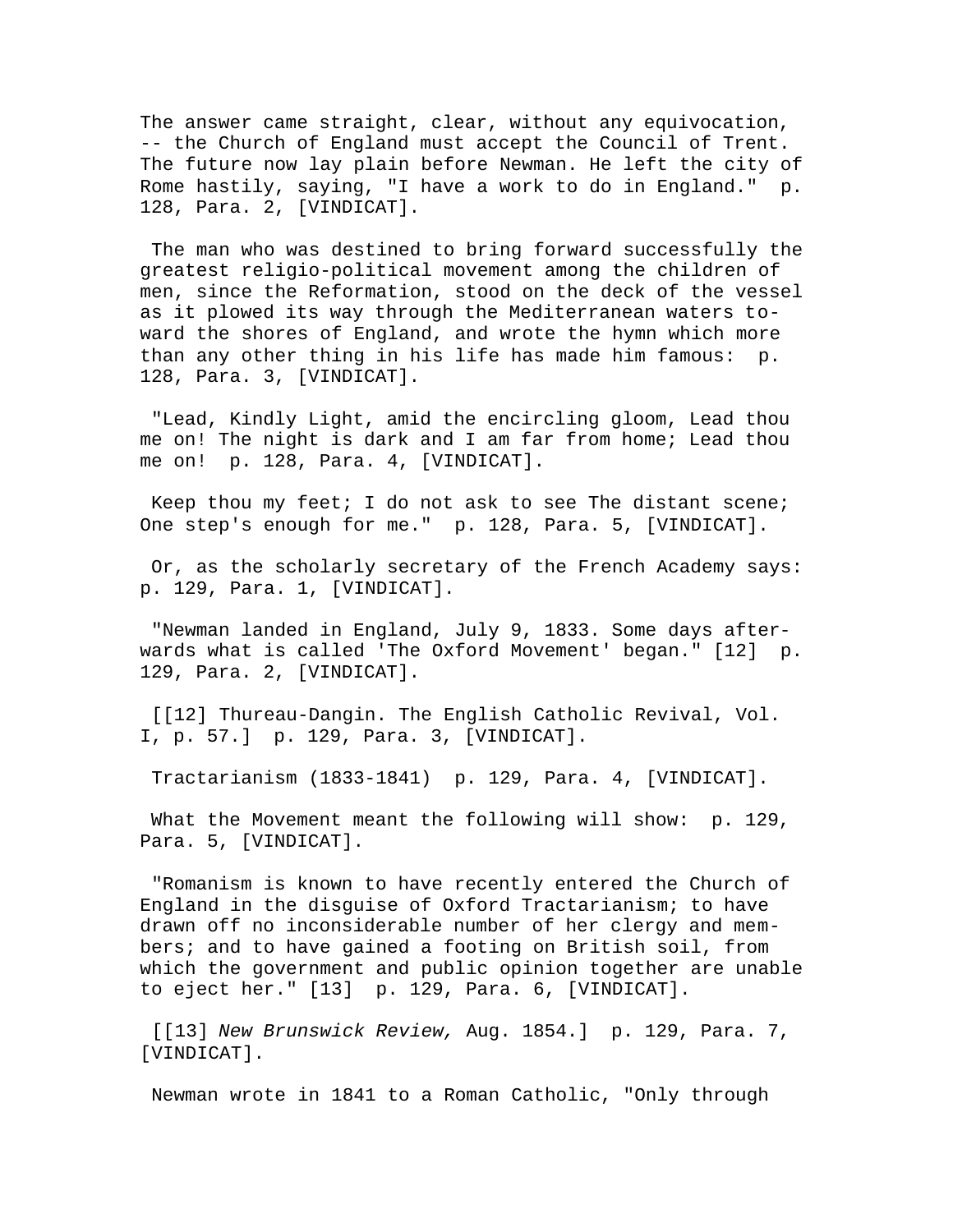the English Church can you act upon the English nation. I wish, of course, our Church should be consolidated, with and through and in your communion, for its sake, and your sake, and for the sake of unity." [14] He and his associates believed that Protestantism was Antichrist. Faber, one of the associates of Newman in the Oxford Movement, himself a brilliant writer, said: p. 129, Para. 8, [VINDICAT].

 [[14] Newman, aplogia, p. 225.] p. 129, Para. 9, [VINDICAT].

 "Protestantism is perishing: what is good in it is by God's mercy being gathered into the garners of Rome. ... My whole life, God willing, shall be one crusade against the detestable and diabolical heresy of Protestantism." [15] p. 129, Para. 10, [VINDICAT].

 [[15] J. E. Bowden. Life of F. W. Faber (1869), p. 192.] p. 129, Para. 11, [VINDICAT].

 Pusey, the well-known author of "Minor Prophets," and of "Daniel the Prophet," another member of the movement, and a fervent Romanizing apostle within the Protestant fold, said: p. 129, Para. 12, [VINDICAT].

 "I believe Antichrist will be infidel, and arise out of what calls itself Protestantism, and then Rome and England will be united in one to oppose it." [16] p. 129, Para. 13, [VINDICAT].

 [[16] Walter Walsh, Secret History of the Oxford Movement, p. 292.] p. 129, Para. 14, [VINDICAT].

 Of the movement, Pusey was the moral, as Keble was the poetic, and Newman the intellectual leader. Like the Methodist movement, it sprang from the University of Oxford, with this difference, that Wesleyanism strengthened the cause of Protestantism, while Tractarianism undermined it. p. 129, Para. 15, [VINDICAT].

 Newman ever gave the date of July 14, 1833, five days after he returned from Rome, as the beginning of the movement. From the very first, secrecy veiled a large measure of its activities. Its promoters at the beginning grouped themselves into a society called, "The Association of the Friends of the Church." All that went on under cover will never be known until the judgment day. p. 130, Para. 1,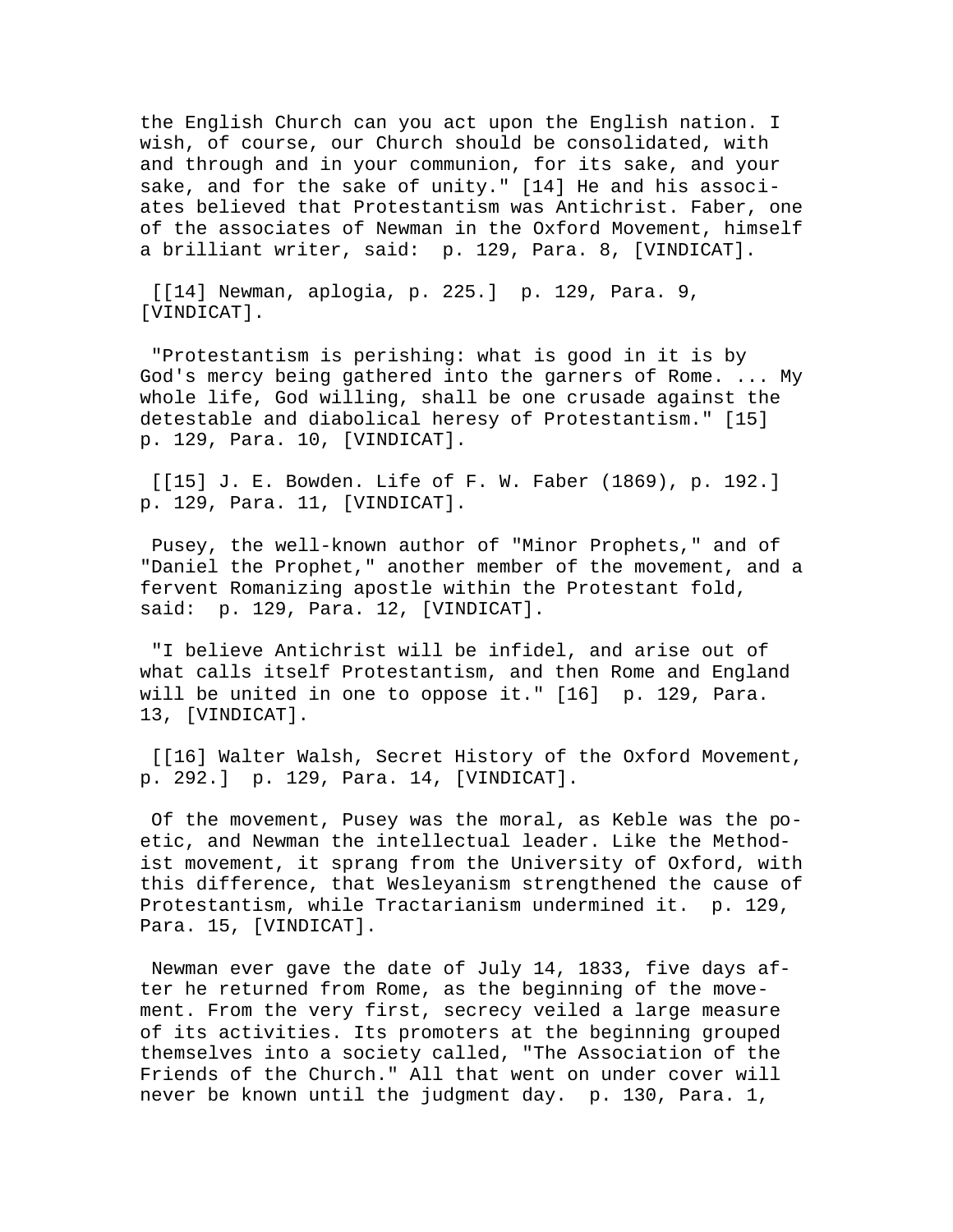[VINDICAT].

 The immense transformation, which was wrought in the Church of England, enables us to single out certain prominent activities as its cause. The leaders banded themselves together with aggressive determination to attack weak points wherever they could make their presence felt, by precipitating crises in the control of the University, and by challenging fundamental relationships between church and state. Further, they grouped around them the students of the University and changed the course of Oxford thinking. They published a series of tracts which threw a flood of fermenting thought upon the English mentality. Amid all their varied and powerful engines of attack, possibly no one thing exercised a greater influence than the sermons Newman himself delivered weekly in the church of St. Mary's at Oxford. p. 130, Para. 2, [VINDICAT].

 By voice and pen, the teaching of Newman changed in the minds of many their attitude toward the Bible. Stanley shows us that the allegorizing of German theology, under whose influence Newman and the leaders of the movement were, was Origen's method of allegorizing." [17] Newman contended that God never intended the Bible to teach doctrines. [18] Much of the church history read, was on the Waldenses and how they had, through the centuries from the days of the apostles, transmitted to us the true faith. [19] The Tractarians determined that the credit of handing down truth through the centuries, should be turned from the Waldenses to the Papacy. p. 130, Para. 3, [VINDICAT].

 [[17] Stanley, Church and State, pp. 135, 135. [18] Tract 90, p. 11. [19] Lathbury, Letters of Gladstone, Vol. I, p. 7.] p. 130, Para. 4, [VINDICAT].

 Answering the general stir upon the question of Antichrist, Newman declared that the city of Rome must fall before Antichrist rises. That which saved Rome from falling, he averred, was the saving grace of the Catholic Church, the salt of the earth. [20] p. 130, Para. 5, [VINDICAT].

[[20] Tract 83, pp. 30, 37.] p. 131, Para. 1, [VINDICAT].

 Those who were promoting the movement seemed at times uncontrolled in their love for Romanism. Dr. Pusey, whose standing has given the name of "Puseyism" to this Tractarian Movement, scandalized some of the less ardent spir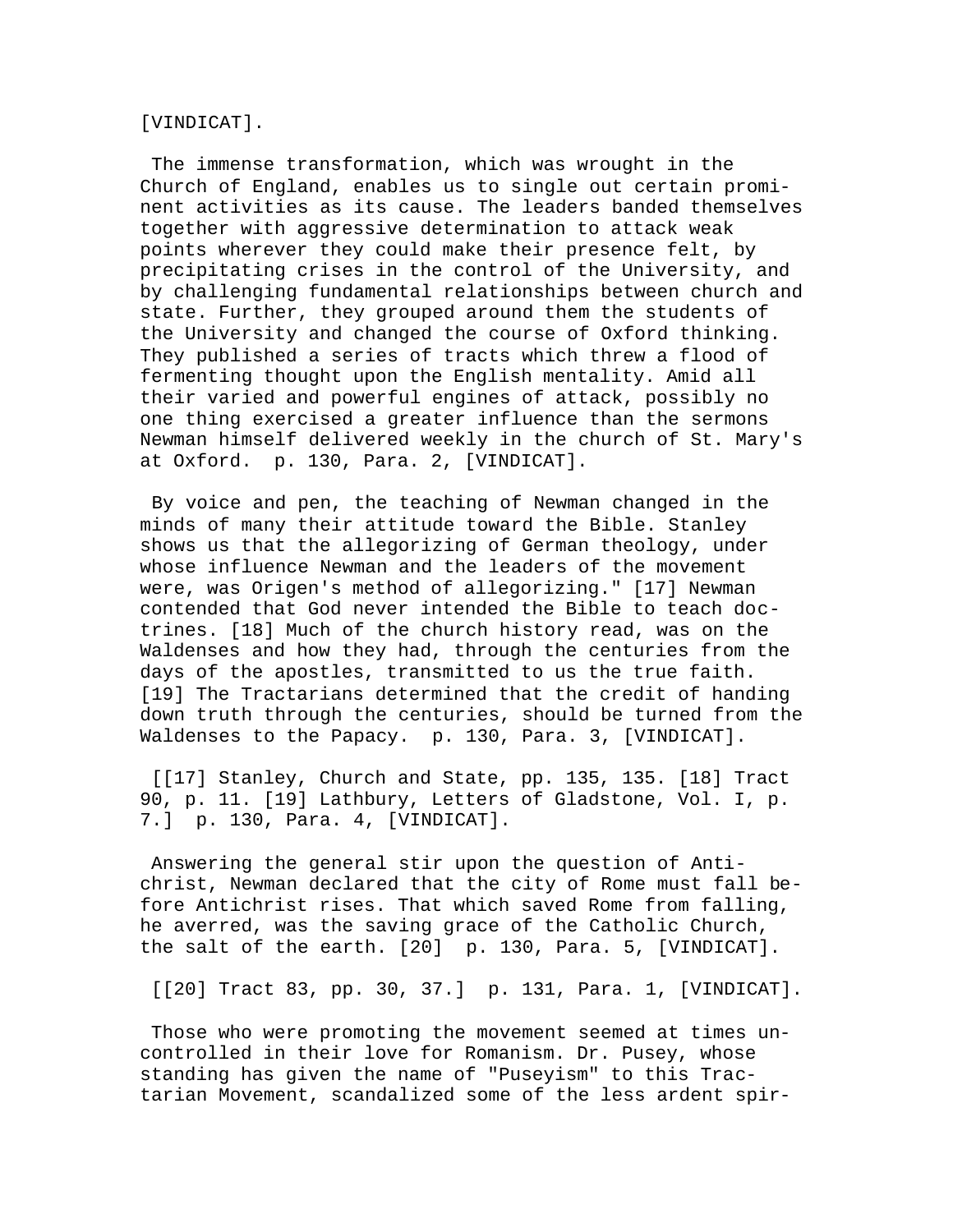its by visiting the Catholic monasteries in Ireland to study monastic life, with a view to introducing it into England. [21] Whenever any of the Tractarians went abroad, they revelled in the scenes of Catholic ritualism as if they were starved. Dr. Faber, a talented and outstanding leader among them, gives a lengthy description of his experiences in Rome, in 1843. His visit to the church of St. John Lateran on Holy Thursday, he describes as follows: p. 131, Para. 2, [VINDICAT].

 [[21] Walsh, Secret History, p. 282.] p. 131, Para. 3, [VINDICAT].

 "I got close to the altar, inside the Swiss Guards, and when Pope Gregory descended from his throne, and knelt at the foot of the altar, and we all knelt with him, it was a scene more touching than I had ever seen before. ... That old man in white, prostrate before the uplifted Body of the Lord, and the dead, dead silence -- Oh, what a sight it was! ... On leaving St. John's by the great western door, the immense piazza was full of people; ... and in spite of the noonday sun, I bared my head and knelt with the people, and received with joy the Holy Father's blessing, until he fell back on his throne and was borne away." [22] p. 131, Para. 4, [VINDICAT].

 [[22] Bowden, Life of Faber, p. 193.] p. 131, Para. 5, [VINDICAT].

 Two of the Tracts especially created a public stir, -- Tract 80 and Tract 90. Tract 80, written by Isaac Williams on "Reserve in Communicating Knowledge," developed Newman's ideas of mental reservation, which he took from Clement of Alexandria. To Newman, the Fathers were everything; he studied them day and night; he translated them into English, lived with them, and in this Gnostic atmosphere of the early Christian centuries, he viewed all questions. Clement (about 200 A.D.), speaking of the rules which should guide the Christian, says, "He (the Christian) both thinks and speaks the truth; except when consideration is necessary, and then, as a physician for the good of his patient, he will be false, or utter a falsehood. ... He gives himself up for the church." [23] On this point Mr. Ward, another prominent leader in the movement, is represented by his son as saying, "Make yourself clear that you are justified in deception and then *lie like a trooper."* [24] Newman himself put this principle into practice, and was guilty of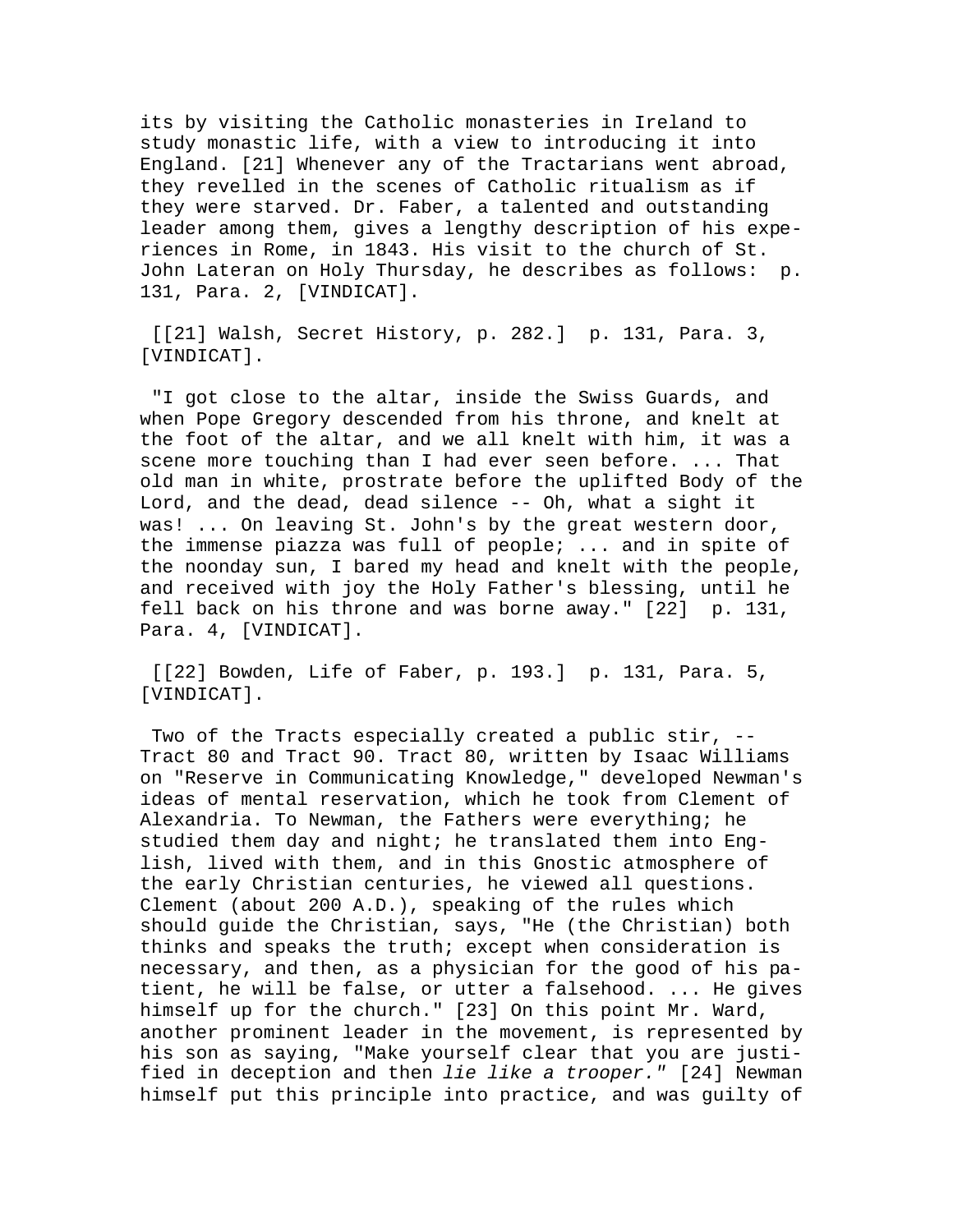deception when he wrote against Popery, saying things as bitter against the Roman system as Protestants ever said, for the sole purpose of warding off suspicion that he was turning to Rome. p. 131, Para. 6, [VINDICAT].

 [[23] Newman's Arians, p. 81. [24] Newman's Letters, Vol. II, p. 249, quoted in Walsh, Secret Hist., p. 16.] p. 131, Para. 7, [VINDICAT].

 "If you ask me," he says, "how an individual could venture, not simply to hold, but to publish such views of a communion (i. e. the Church of Rome) so ancient, so widespreading, so fruitful in Saints, I answer that I said to myself, *'I am not speaking my own words,* I am but following almost a *consensus* of the divines of my own church.' ... Yet I have reason to fear still, that such language is to be ascribed, in no small measure, to an impetuous temper, a hope of approving myself to persons I respect, and *a wish to repel the charge of Romanism."* [25] (Italics mine). p. 131, Para. 8, [VINDICAT].

 [[25] Newman, Apologia, p. 233.] p. 132, Para. 1, [VINDICAT].

 Tract 80 created a widespread stir. The term "Jesuitical" might have been heard on the lips of Protestant England everywhere to express what they considered to be the source of such arguments. [26] But that stir was insignificant compared with what was produced when Newman wrote Tract 90. In fact, if we were to single out any one outstanding event in the history of this Romanizing Movement prior to the Revision of the Bible in 1870, we would point to Tract 90 as that event. The three great obstacles which stood in the way of Catholicism's crumpling up the mental defenses of English Protestantism, were: the King James Bible, the Prayer Book, and the Thirty-nine Articles. The Thirty-nine Articles stood for the Creed of the Church of England. These Articles were born in the days when English scholars were being burned at the stake for their adherence to Protestantism. They represented the questions which might be put to an adult before he received baptism of to a candidate for ministerial ordination. With Tract 90, Newman leveled his blow at the Thirty-nine Articles. With a surpassing skill which the Church of England never satisfactorily met, he, point by point, contended that Roman Catholicism could be taught in the Church of England under the Thirtynine Articles. p. 132, Para. 2, [VINDICAT].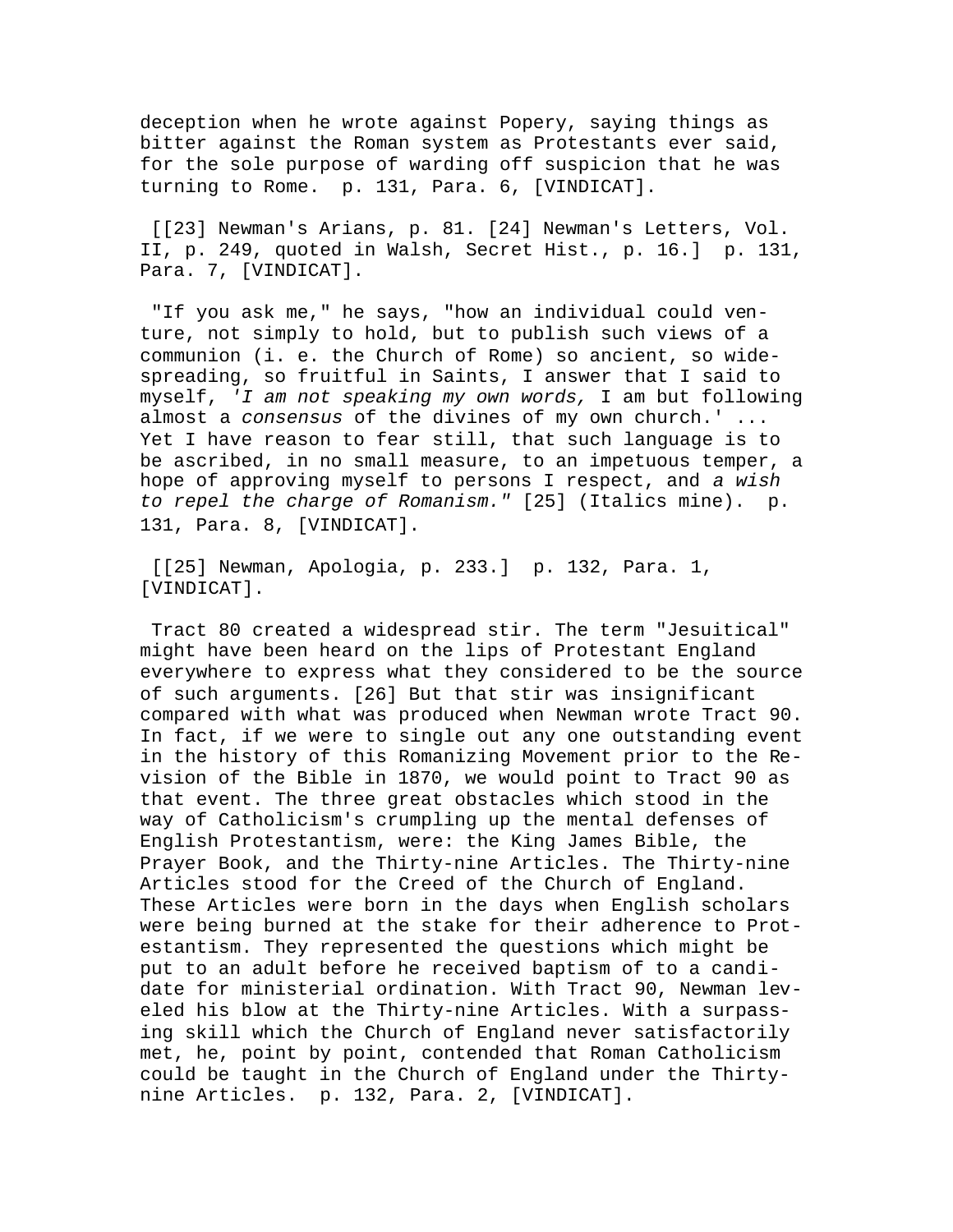[[26] Abbott, Anglican Career of Newman, Vol. I, p. 119.] p. 132, Para. 3, [VINDICAT].

 The hostility aroused by the appearance of this Tract forced the Puseyites to a period of silence. The writing of tracts ceased. From 1841, the year in which Newman wrote Tract 90, until 1845, when he left the Church of England for Rome, his public activities were greatly lessened. Newman was exultant. "'No stopping of the tracts,' he said, 'can, humanly speaking, stop the spread of the opinions which they have inculcated.' Even Pusey, besides praising Newman's 'touching simplicity and humility,' writes hopefully on the general prospects: p. 132, Para. 4, [VINDICAT].

 "You will be glad to hear that the immediate excitement about Tract 90 seems subsiding, although I fear (in the minds of many) into a lasting impression of our Jesuitism.'" [27] p. 133, Para. 1, [VINDICAT].

 [[27] Abbott, Anglican Career of Newman, Vol. II, p. 261.] p. 133, Para. 2, [VINDICAT].

 The effect, however, upon the world, through Oxford was tremendous. Newman, from the beginning, saw the value of Oxford as a base. Some of his associates wanted to make London the center of the movement. Newman opposed the plan. He wished the tracts known as the Oxford Tracts. [28] p. 133, Para. 3, [VINDICAT].

 [[28] Dr. Overton, The Anglican Revival, p. 53.] p. 133, Para. 4, [VINDICAT].

The Gorham Case. p. 133, Para. 5, [VINDICAT].

 Previous to this, Dr. Wiseman, who subsequently became Cardinal, had left Rome for England and had founded the *Dublin Review* in 1836, for the express purpose of influencing the Tractarians of Oxford and leading them on to Rome. [29] He said in his Essays: p. 134, Para. 1, [VINDICAT].

 [[29] Thureau-Dangin, English Catholic Revival, Vol. I, p. 122.] p. 134, Para. 2, [VINDICAT].

 "I have already alluded, in the preface of the first volume, as well as in the body of this, to the first circum-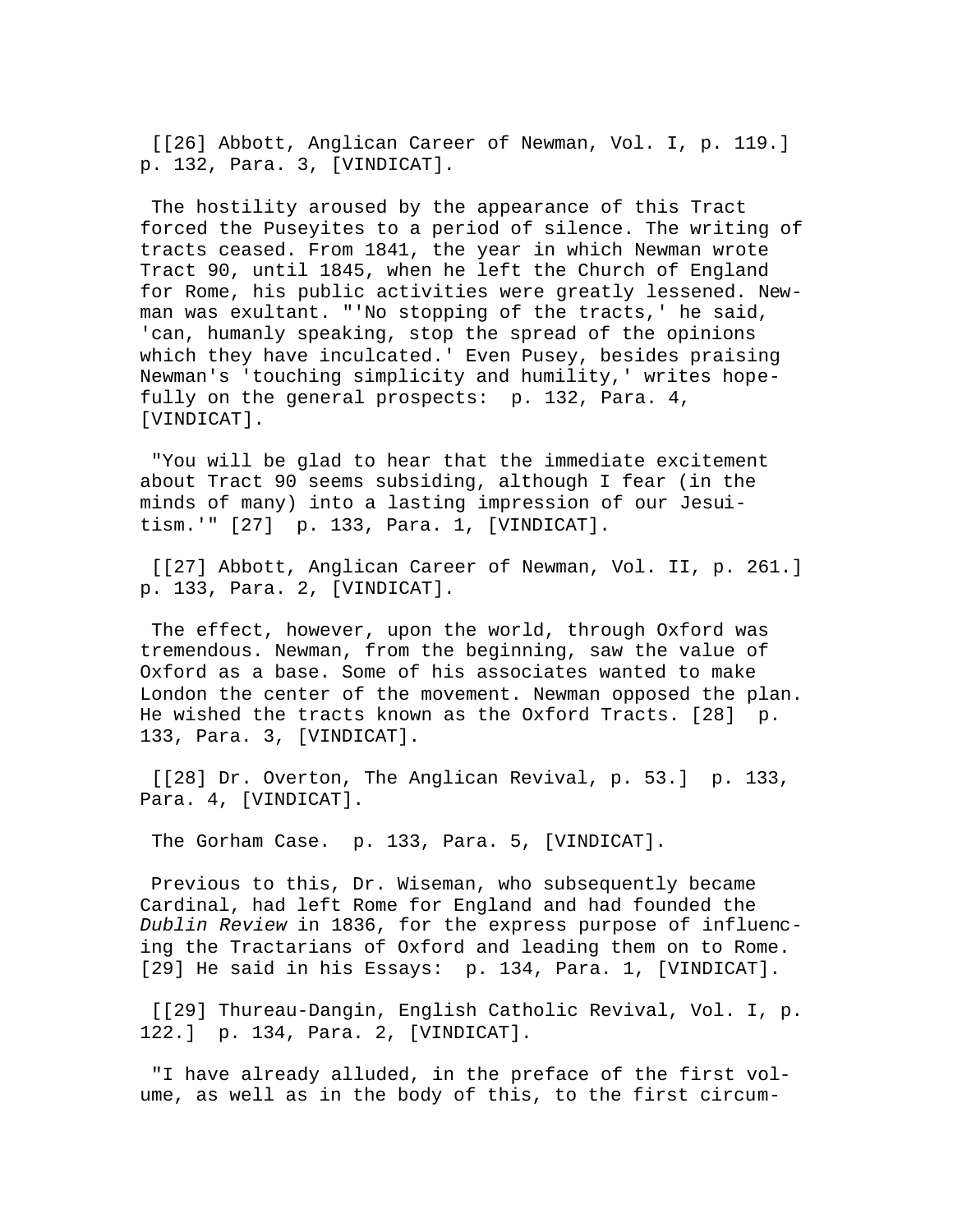stance which turned my attention to the wonderful movement then commenced in England -- the visit which is recorded in Froude's 'Remains.' From that moment it took the uppermost place in my thoughts, and became the object of their intensest interest." [30] p. 134, Para. 3, [VINDICAT].

 [[30] Wiseman's Essays, Vol. II, pp. VI, VII.] p. 134, Para. 4, [VINDICAT].

 Dr. Wiseman, when studying at Rome, had devoted himself to Oriental studies and investigations of the manuscripts. His books brought him into prominence, and in 1828, when he was only twenty-six years of age, he was elected Rector of the College in Rome for Catholic youth of the English language. His appearance in England in the midst of the violent excitement occasioned by Tract 90, is described thus by Palmer: p. 134, Para. 5, [VINDICAT].

 "Wiseman saw that there was an opening for the circulation of that false and plausible reasoning of Jesuitism in which he was an adept; skillful to put a plausible face upon the worst corruptions, and to instill doubt where there was no real doubt. He was instantly dispatched to England as Vicar Apostolic, to follow up the clue thus presented to him. He forthwith set on foot the *Dublin Review* as a means for reaching the class of minds at Oxford with which he had come in contact." [31] p. 134, Para. 6, [VINDICAT].

 [[31] Palmer, Narrative of Events, p. 73.] p. 134, Para. 7, [VINDICAT].

 Dr. Wiseman found on his hands the task of welding together the Catholics of England, the Catholics of Ireland, so unlike them, influential Protestants of Catholic sympathies like Macaulay, Stanley, etc., as well as the Romanizing Movement in Oxford University. He was a textual critic of the first rank, and assisted by the information seemingly passed to him from Jesuits, he was able to furnish the facts well calculated to combat confidence in the Protestant Bible. Skillfully step by step, we are told, he led the Tractarian Movement toward Rome. p. 134, Para. 8, [VINDICAT].

 By this time, Stanley informs us, the Tractarians had become dominant at Oxford. Hort is thankful that the High Church movement is gaining ground in both Universities. -- Oxford and Cambridge. [32] Stopping the Tracts seemed like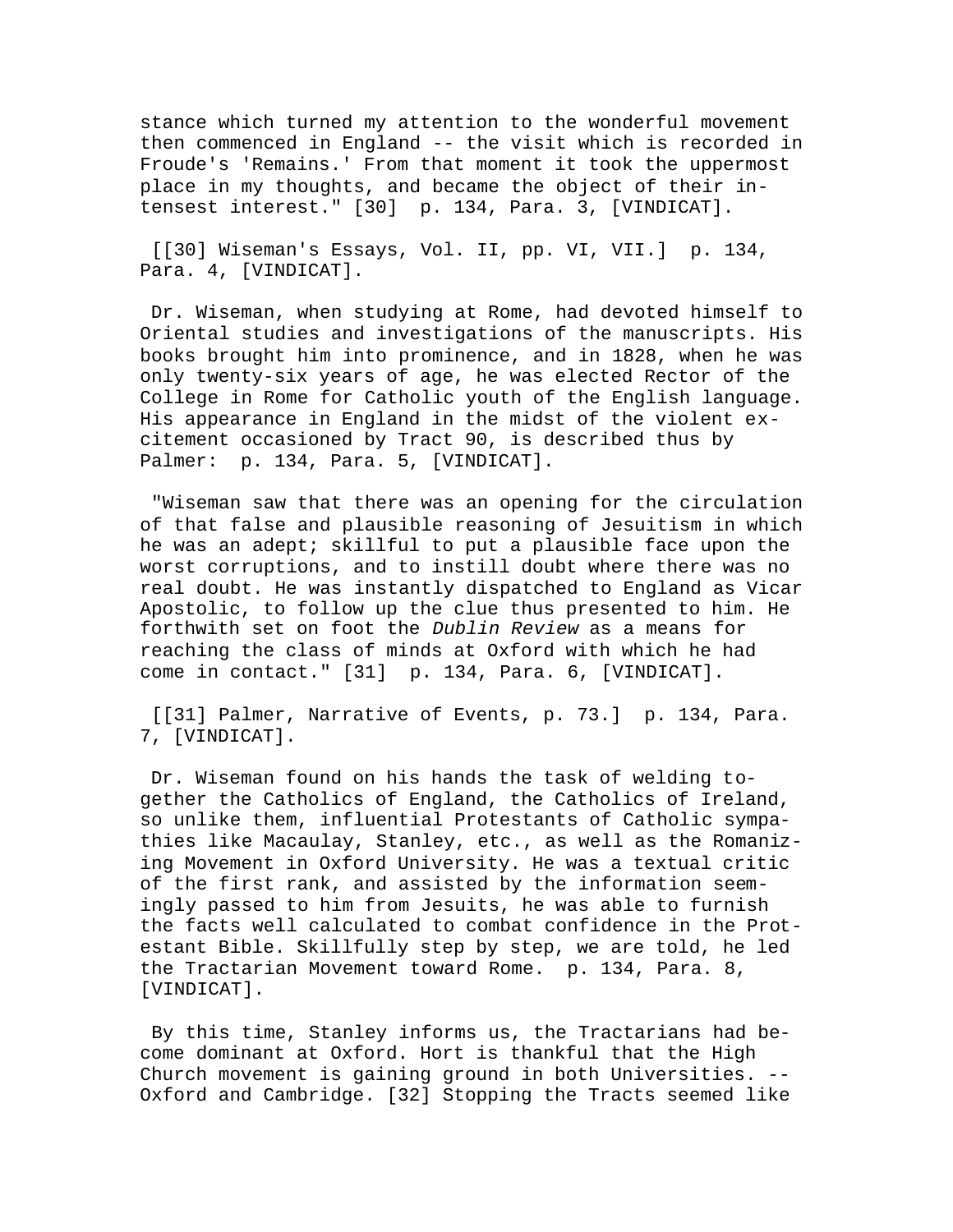a blow, but authorities recognize that it was a contribution to success. Oxford still retains her Romanizing tendencies, and many bishops of the Church of England have wholly surrendered to most of the Catholic positions which gained ground, and some of the bishops without leaving the Church of England, mentally have gone the whole way of Rome. Even the Privy Council, the highest court of appeal in the British Empire, did not pronounce upon a very important case in a way that would run directly counter to the Council of Trent. [33] p. 135, Para. 1, [VINDICAT].

 [[32] Life and Letters of Hort, Vol. I., p. 86. [33] Stanley, Essays, p. 139.] p. 135, Para. 2, [VINDICAT].

 Public sentiment was again aroused to intensity in 1845 when Ward, an outstanding Tractarian, published his book which taught the most offensive Roman views, -- Mariolatry, and mental reservation in subscribing to the Thirty-nine Articles. When Oxford degraded him from his university rights, he went over, in September, to the Church of Rome. It became very evident that Newman soon would follow. On the night of October 8, Father Dominic of the Italian Passionists, arrived at Newman's quarters in a downpouring rain. After being received, he was standing before the fire drying his wet garments. He turned around to see Newman prostrate at his feet, begging his blessing, and asking him to hear his confession. [34] Thus the author of "Lead Kindly Light" passed over to Rome, and within one year, 150 clergymen and eminent laymen also had joined the Catholic Church. p. 135, Para. 3, [VINDICAT].

 [[34] Thureau-Dangin, Vol. I, p. 278.] p. 135, Para. 4, [VINDICAT].

 It might be wondered why Newman went over to Rome, if by remaining at Oxford he would have more greatly advanced his Catholic project. There is, however, another phase to the situation. p. 135, Para. 5, [VINDICAT].

 Cardinal Wiseman found great difficulties in developing Roman Catholicism in England. He lacked leaders, so he urged Newman to take his stand publicly that the Oxonian might be made available for the training of clergymen. p. 136, Para. 1, [VINDICAT].

 After the passing from Oxford of Newman, the leadership of the Tractarians devolved upon Dr. Pusey. A change came over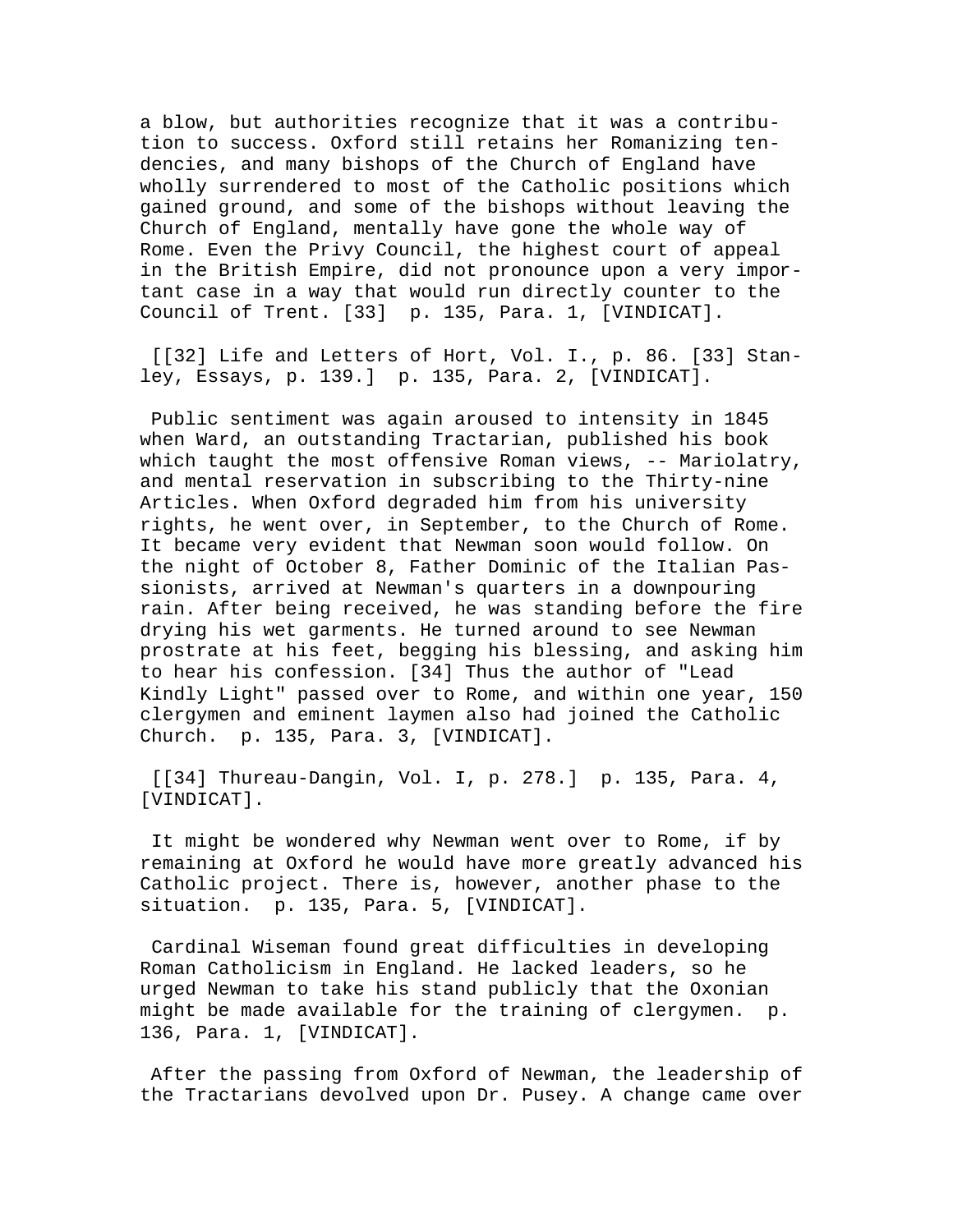the movement. Oxford ceased to be its home and center. Nevertheless, Jesuitism had captured it long enough to change fundamentally the character of the Church of England. In its larger proportions, Tractarianism passed from the study to the street. The passion to introduce the Mass, the confession, the burning of candles, holy water, the blessing of oils, and all the other gorgeous accompaniments of Catholic ritualism went forward so strongly that the movement since 1845 is known rather under the name of Ritualism. It is now more an appeal to the eye, than, as it was formerly, an appeal to the ear. p. 136, Para. 2, [VINDICAT].

 In 1850, two events of outstanding importance occurred which hastened the change of English sentiment. The Bishop of Exeter, on the point of ordaining a clergyman by the name of Gorham, demanded that he subscribe to the doctrine of baptismal regeneration. He refused. The Bishop declined to admit him to the ministry, Mr. Gorham carried his case to the highest court in the Church of England, which decided against him. He then appealed to the Privy Council, which reversed the decision of the Ecclesiastical Court, and virtually decided that no man could be excluded from the Anglican ministry because he did not believe in baptismal regeneration. The effect on the country was tremendous. Even Gladstone, who had been drawn into the Oxford Movement, to whose thoughts and feelings it gave a new direction, wrote to his wife that it (the Gorham case) "may impose duties upon me which will separate forever between my path of life, public or private, and of all political parties. The issue is one going to the very root of all teaching and all life in the Church of England." [35] p. 136, Para. 3, [VINDICAT].

 [[35] Lathbury, Letters of Gladstone, Vol. I, p. 83.] p. 136, Para. 4, [VINDICAT].

 Gladstone felt that the bishops were to blame in not exercising a public influence strong enough to have secured a different decision. The bishops favored the Romanizing tendencies, but in order to make them prevalent, they were unwilling to pay the price, that is, to suffer a separation of church and state. There were still too many Protestant and non-religious influences to suffer the civil courts to be dictated to by the religious. The Privy Council would have been perfectly willing for the Church of England to have what it wished, even if it were Catholic ritualism,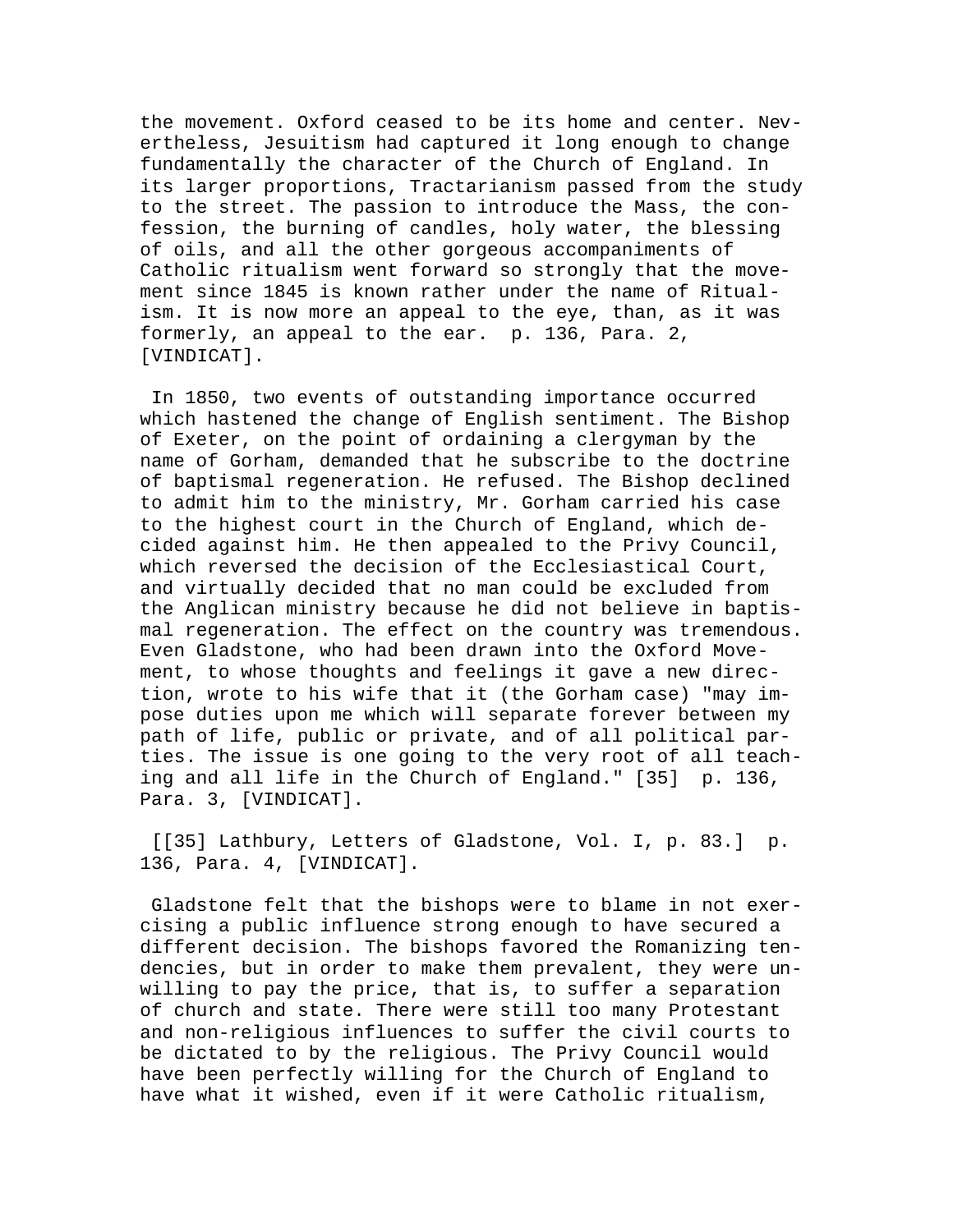but was not willing to endorse such a change as long as the church received its salaries from the state. Stanley calls the Gorham decision the "Magna Charta" of the liberties of the English Church. p. 136, Para. 5, [VINDICAT].

The Catholic Aggression. p. 137, Para. 1, [VINDICAT].

 While the mind of England was still being agitated by the Gorham case, it sustained another shock from an unsuspected quarter. In October 1850, the Pope had advanced Dr. Wiseman to the princely position of Cardinal, at the same time creating him Archbishop of Westminster, and dividing England into twelve bishoprics. Cardinal Wiseman stood for hours in Rome receiving the congratulations of the ambassadors and representatives of other governments. After the round of ceremonies was over, he issued a letter to be published in the English newspapers announcing the establishment of a Catholic hierarchy in Great Britain. This is known as the famous letter of the Flaminian Gate. Not even Cardinal Wiseman was prepared to witness the explosion of wrath which shook the cities of England. Everywhere was heard the cry, "No Popery!" Press, Anglican clergymen, and leading statesmen raised indignant protest in terms of everincreasing violence. Item by item the papal brief was analyzed by the press, each topic explained as a fresh insult to the English people. Some of the scenes in the different cities are described thus: p. 137, Para. 2, [VINDICAT].

 "The Church bells rang, the band played the 'Rose March,' and the procession, lighted by numerous torches, paraded the town. Placards were carried, inscribed, 'The brutal Haynau,' and "Down with tyranny!" 'Down with Popery!' 'No Puseyites!' 'No Tractarians!' etc. There were several masked characters, and all made up such a sight as was never witnessed in this ancient borough before." p. 137, Para. 3, [VINDICAT].

 The scene in Salisbury is thus described: p. 138, Para. 1, [VINDICAT].

 "The effigies of his Holiness, the Pope, Cardinal Wiseman, and the twelve Bishops were completed. Friday evening, about five P.M., Castle Street was so densely crowded that no one could pass to the upper part of it. Shortly after, some hundreds of torches were lighted, which then exhibited a forest of heads. ... The procession having paraded the city, the effigies were taken to the Green Croft, where,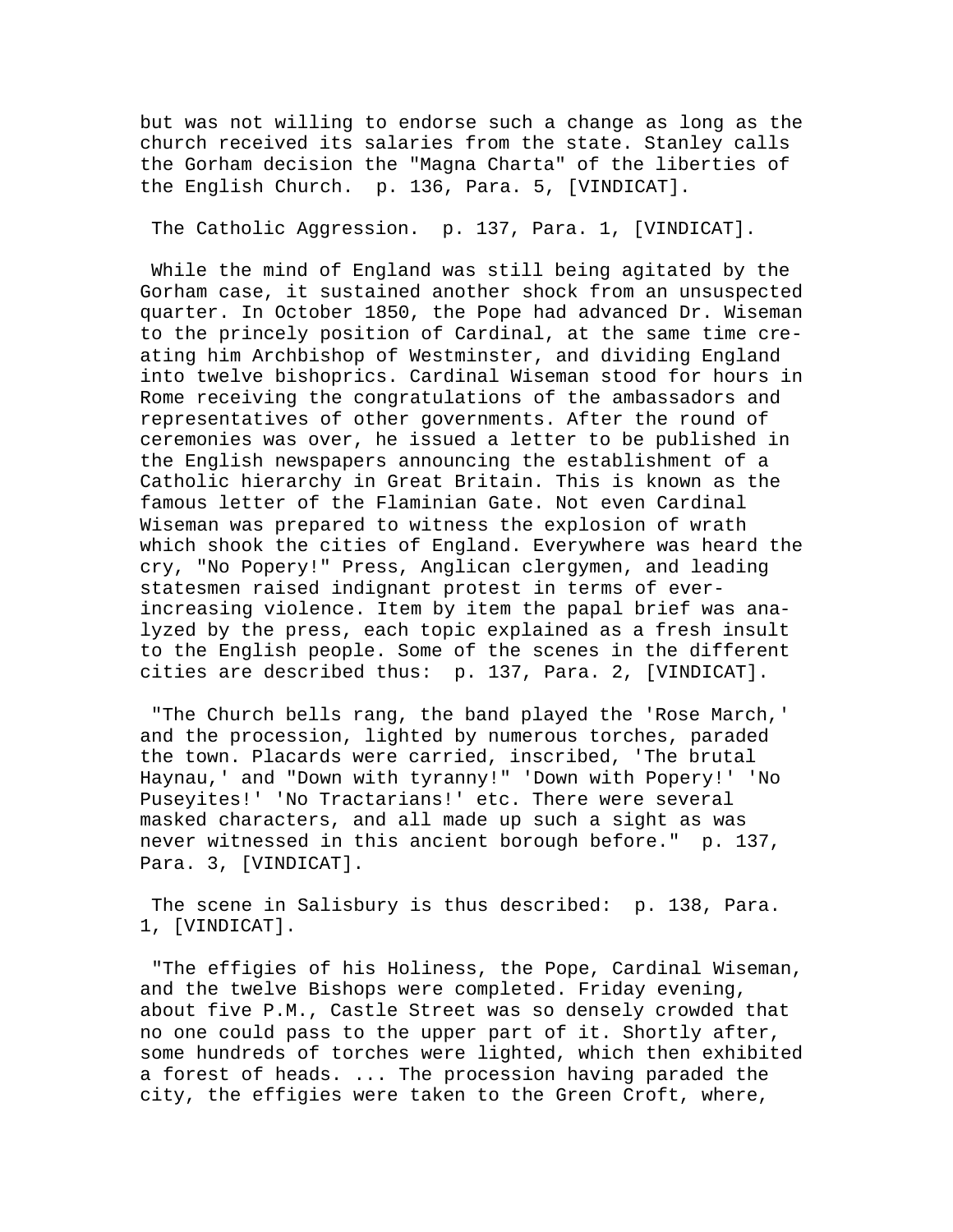over a large number of fagots and barrels of tar, a huge platform was erected of timber; the effigies were place thereon, and a volley of rockets sent up." [36] p. 138, Para. 2, [VINDICAT].

 [[36] Ward, Life of Wiseman, Vol. I, pp. 551, 552.] p. 138, Para. 3, [VINDICAT].

 In spite of public opposition, the object of the Catholic Church was gained. The creation of this hierarchy, with its titles and magnificent dwellings, pleased the aristocracy, and brought over to the Church of Rome, many of the wealthy and culture, and of the nobility. Simple evangelical Christianity, as Jesus lived it, is not acceptable to the proud and worldly heart. The papal aggression of 1850 was another blow in favor of Rome. As Stanley says of it, "The general reaction of a large part of the religious sentiment of England and of Europe towards Rome was undoubted." [37] p. 138, Para. 4, [VINDICAT].

 [[37] Stanley's Essays, p. 48.] p. 138, Para. 5, [VINDICAT].

 The Case Of "Essays And Reviews." p. 138, Para. 6, [VINDICAT].

 Of the problems raised by the famous case, known as "Essays and Reviews," Westcott wrote: p. 139, Para. 1, [VINDICAT].

 "Of all cares, almost the greatest which I have had, has been 'Essays and Reviews,' and its opponents. The Controversy is fairly turning me grey. I look on the assailants of the Essayists, from bishops downwards, as likely to do far more harm to the Church and the Truth than the Essayists." [38] p. 139, Para. 2, [VINDICAT].

 [[38] Life of Westcott, Vol. I, p. 215.] p. 139, Para. 3, [VINDICAT].

 The period from 1850 to 1860 had seen a great forward movement among the Ritualists, and also considerable growth for the Catholics. In Cardinal Wiseman's address to the Congress of Malines in 1863, he reported that in 1830 the number of priests in England was 434; in 1863 they numbered 1242. The convents in 1830 amounted to only 16; in 1863 there were 162. [39] Parallel with this, the movement was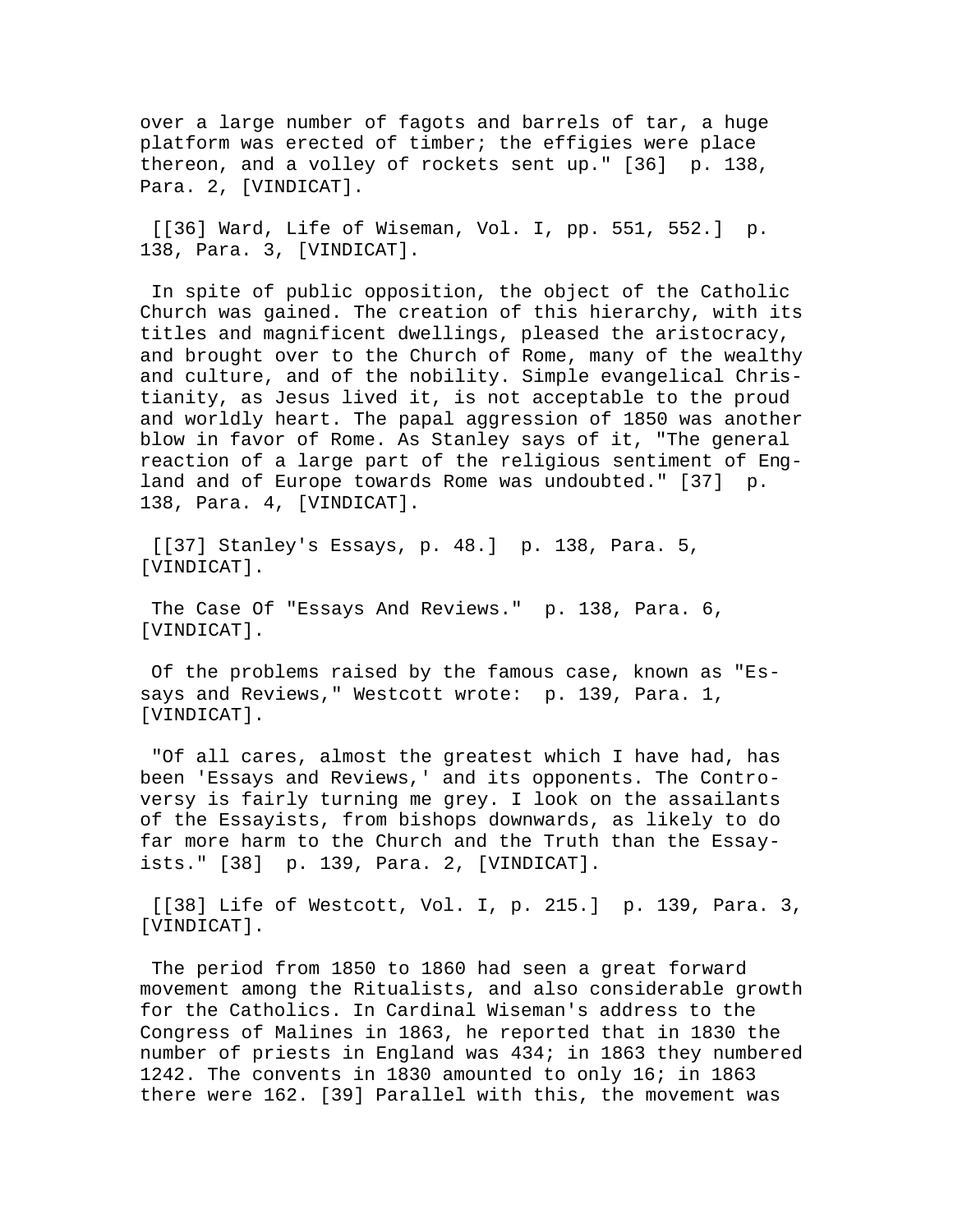going forward to introduce into England, German Biblical criticism. Something occurred in 1860 to test the inroads which had been made upon the English mind in its belief in the infallibility and inspiration of the Bible. p. 139, Para. 4, [VINDICAT].

 [[39] Ward, Life of Wiseman, Vol. II, p. 459.] p. 139, Para. 5, [VINDICAT].

 An enterprising publishing house put forth a volume containing seven essays and reviews written by prominent clergymen of the Church of England, some of whom were university professors. Dr. Hort was invited to be a contributor, but declined, fearing that the attempt was premature. These essays successively attacked such prominent Protestant doctrines as its position on the "inspiration of the Bible," "justification by faith," and "purgatory." A cry arose to demand the degradation of these writers from their positions as clergymen in the Church of England. A test case was carried before the highest court in the Church. The accused appealed from the judgment to a higher body. Although the indignation throughout the country was great, and a petition so voluminous as to be signed by eleven thousand clergymen was circulated, nevertheless the public mind was compelled to submit to this assault upon the beliefs held by Protestant England for three hundred years. One of these essays was written by Professor H. B. Wilson, who earlier had denounced Tract 90 for its views on the Thirty-nine Articles. Twenty years later, however, he argued in favor of the very views which he had denounced previously. p. 139, Para. 6, [VINDICAT].

 The case was carried still higher, to the secular court, the last court of appeal in the nation, the Privy Council. Here again the decision let the authors of these advanced views on higher criticism, go free. Such hostile attacks on inspiration were detaching the English mentality from its Protestant love of, and loyalty to, the Holy Scriptures. Now, campaigns favorable to the other side were needed to attach the English mind to the doctrines and practices of Rome. An event of this nature soon occurred. p. 139, Para. 7, [VINDICAT].

Newman's Masterpiece. p. 140, Para. 1, [VINDICAT].

 While Ritualism marched forward in the Church of England through the leadership of Dr. Pusey, Newman was aiding Car-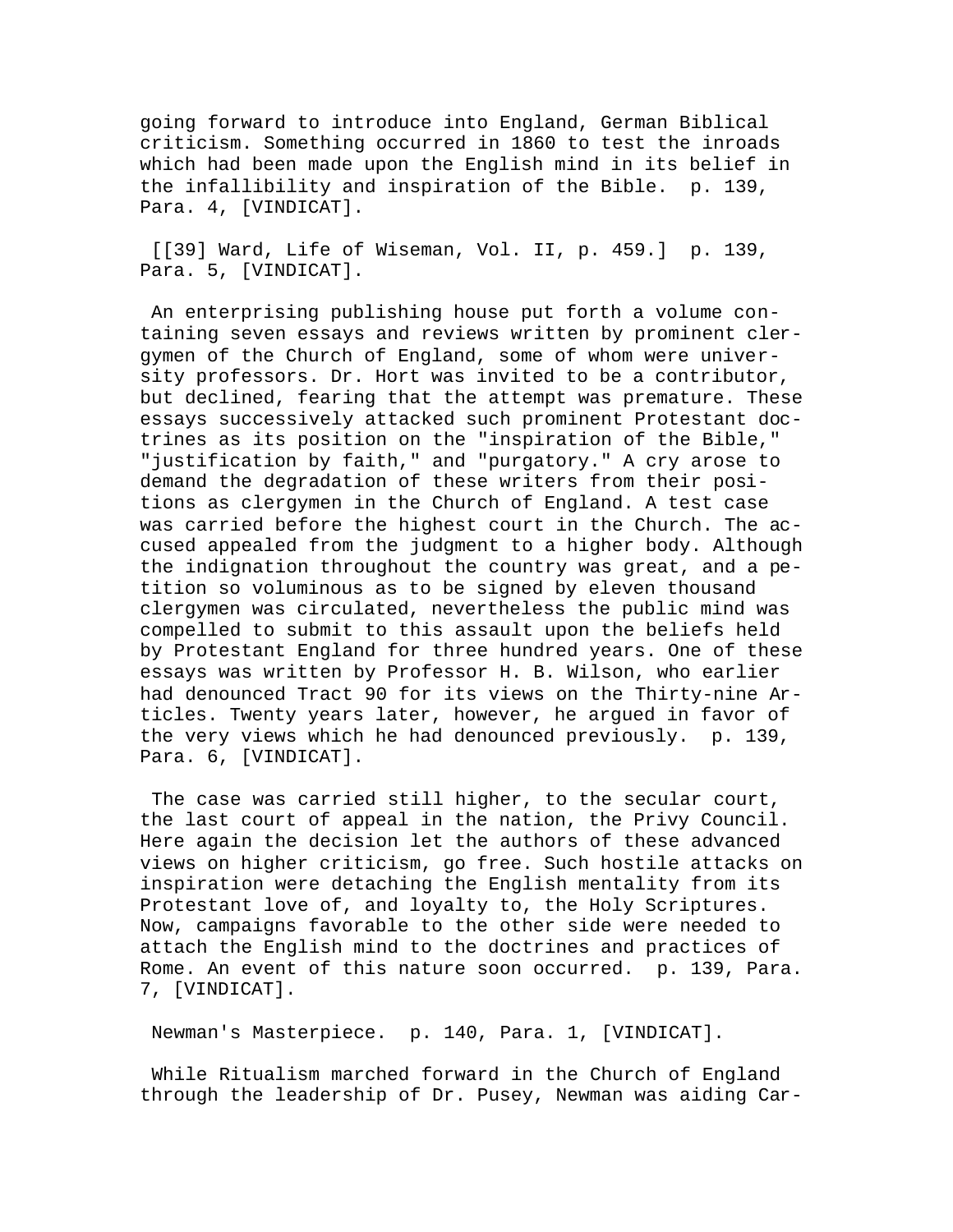dinal Wiseman to increase the numbers and influence of Catholicism. For twenty years, apparently to the public, there had been little contact between him and his former associates. They retained for Newman, however, their love and affection. In 1864 occurred an event which broke down this public distance between them and restored Newman to aristocratic favor. Charles Kingsley felt impelled to write upon the growing Catholic mentality throughout England, and lay the blame of it upon Newman. Newman took the pen; and master of the English language as he was, wrote the "Apologia." An able controversialist, he handled Kingsley with a cruel invective that few can condone. With that subtlety of argument in which not many were his equal, he further advanced the cause of Catholic doctrine; while at the same time he placed himself so ably before the public as a martyr of honest convictions, that he threw open the door which admitted him, if it did not restore him, to a large place in public esteem. The publication of the "Apologia' added one more excitement to the many which, for a third of a century, had been stirring the Protestant mind of England. p. 140, Para. 2, [VINDICAT].

 Of the effect produced by this book in making acceptable the advance of Romanizing doctrines, Stanley says: p. 140, Para. 3, [VINDICAT].

 "The Hampdon controversy, the Gorham controversy, the 'Essays and Reviews' controversy, and the Colenso controversy -- all have had their turn; but none excited such violent passions, and of none would the ultimate extinction have appeared so strange whilst the storm was raging, as the extinction of the controversy of Tract 90. ... What has produced the calm? Many causes have contributed; -- the recrudescence of the High Church party; the charm thrown over the history of that time by the 'Apologia.'" [40] p. 141, Para. 1, [VINDICAT].

 [[40] Stanley's Essays, pp. 238, 239.] p. 141, Para. 2, [VINDICAT].

Ritualism. p. 141, Para. 3, [VINDICAT].

 By 1854, at the time of the "Apologia," the High Church party believed the divine authority of tradition, the inspiration of the Apocrypha, and escape from eternal punishment through purgatory. [41] p. 141, Para. 4, [VINDICAT].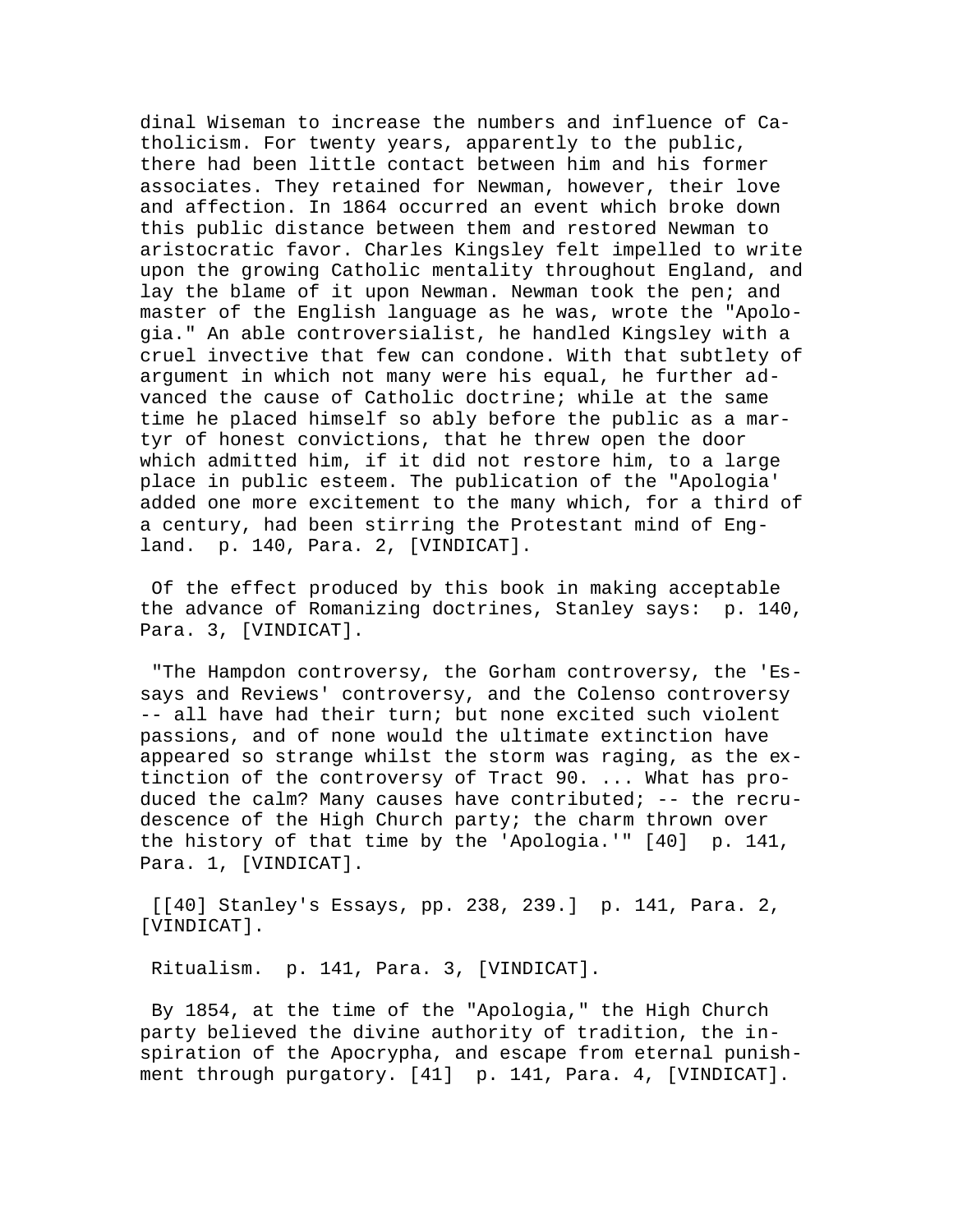[[41] Idem, p. 111.] p. 141, Para. 5, [VINDICAT].

 The decision of the Privy Council in 1864, in the case of "Essays and Reviews," legally declared to all intents and purposes that these views could be the doctrines of the Church of England. At the same time, the Protestant doctrine of Imputed Righteousness was condemned as it had been condemned by the Council of Trent. With public opinion placated by the "Apologia," with the voice of protest in the Church silenced by the judgment of the Privy Council, ritualism sprung forth with a suddenness that took the nation and church by surprise. p. 141, Para. 6, [VINDICAT].

 "At once in a hundred or more churches (so we are told) appeared colored vestments; candles lighted during the Communion in the morning, and during the Magnificat in the afternoon; a new liturgy interpolated into that established by law; prostrations, genuflections, elevations, never before seen; the transformation of the worship of the Church of England into a likeness of that of the Church of Rome, so exact as to deceive Roman Catholics themselves into the momentary belief that they were in their own places of worship." [42] p. 141, Para. 7, [VINDICAT].

 [[42] Stanley's Essays, p. 253.] p. 142, Para. 1, [VINDICAT].

 In other words, the Tractarianism of Oxford simply changes its character, and instead of being centered in the hands of notable scholars, it spread in the form of ritualism to the country parishes. As another author says: p. 142, Para. 2, [VINDICAT].

 "In fact, there appeared now a type of clergyman hitherto almost unknown in the Established Church -- one who was less a man of the world, and less a scholar, but more clerical, more apostolic, one who came nearer to our ideal of a Catholic priest. Though seeming to contend about questions of candles and chasubles, they really began to revive in the Anglican Church the Sacramental life which had become almost extinct. In many ways they were truly the successors of the Tractarians, continuing and completing their work." [43] p. 142, Para. 3, [VINDICAT].

 [[43] Thureau-Dangin, The English Catholic Revival, Vol. II, pp. 587, 588.] p. 142, Para. 4, [VINDICAT].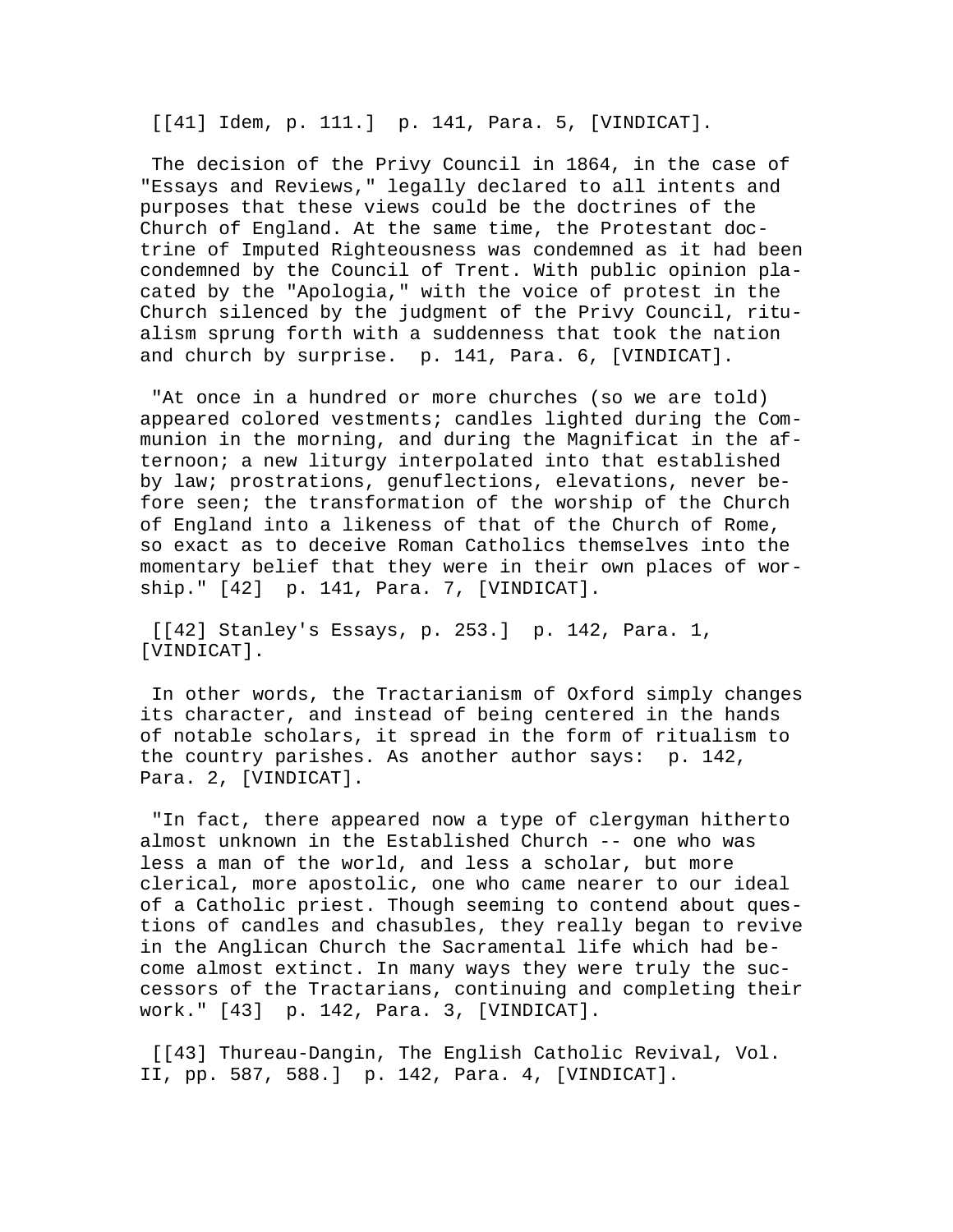Very early in the Tractarian Movement, the ritualistic activities connected with purgatory, pardons, images, relics, and prayers for the dead, had manifested themselves. But they were carried on secretly. Self-punishment by a scourge of five lashes having five knots on the lash was practiced by the most passionate Romanists; some had worn the haircloth girdle." [44] Sisterhoods, embracing girls who had vowed their life to the Church, as Catholic nuns do, were formed in the Church of England. Throughout the years that ritualism had been advancing, different organizations were formed for attaining the different objectives sought by the Romanizers. The "Con-fraternity of the Blessed Sacrament" was formed for the purpose of influencing others to celebrate the Mass; the "Association for the Promotion of the Union of Christendom" was organized with the intent to bring all Christian churches under the leadership of the Pope; the "Order of Corporate Reunion" was an association created to bring about the joining of the Church of England with the Papacy; the "Society of the Sacred Cross" offered an organization into which clergymen of the Church of England might be enrolled, whose practices were the fervent performance of Catholic rituals; and the "English Church Union" was brought into existence to further the interests of Roman Catholicism in England. p. 142, Para. 5, [VINDICAT].

 [[44] Walsh, Secret History, pp. 37, 40.] p. 142, Para. 6, [VINDICAT].

 The Movement has also affected other Protestant churches, and "there are many today who, though themselves rejecting Catholic belief, recognize that St. Paul's sacramental teaching is far more like that traditional among Catholics than like that of the 16th-century Reformers." [45] p. 142, Para. 7, [VINDICAT].

 [[45] Bishop Gore, A New Commentary, Part III, p. 4240.] p. 143, Para. 1, [VINDICAT].

 Dr. Wylie indicates that these great changes were effected, not by a stirring message from God, but by indirection, little by little, as the Jesuits operate: p. 143, Para. 2, [VINDICAT].

 "Tract 90, where the doctrine of reserves is broached, bears strong marks of a Jesuit origin. Could we know all the secret instructions given to the leaders in the Pusey-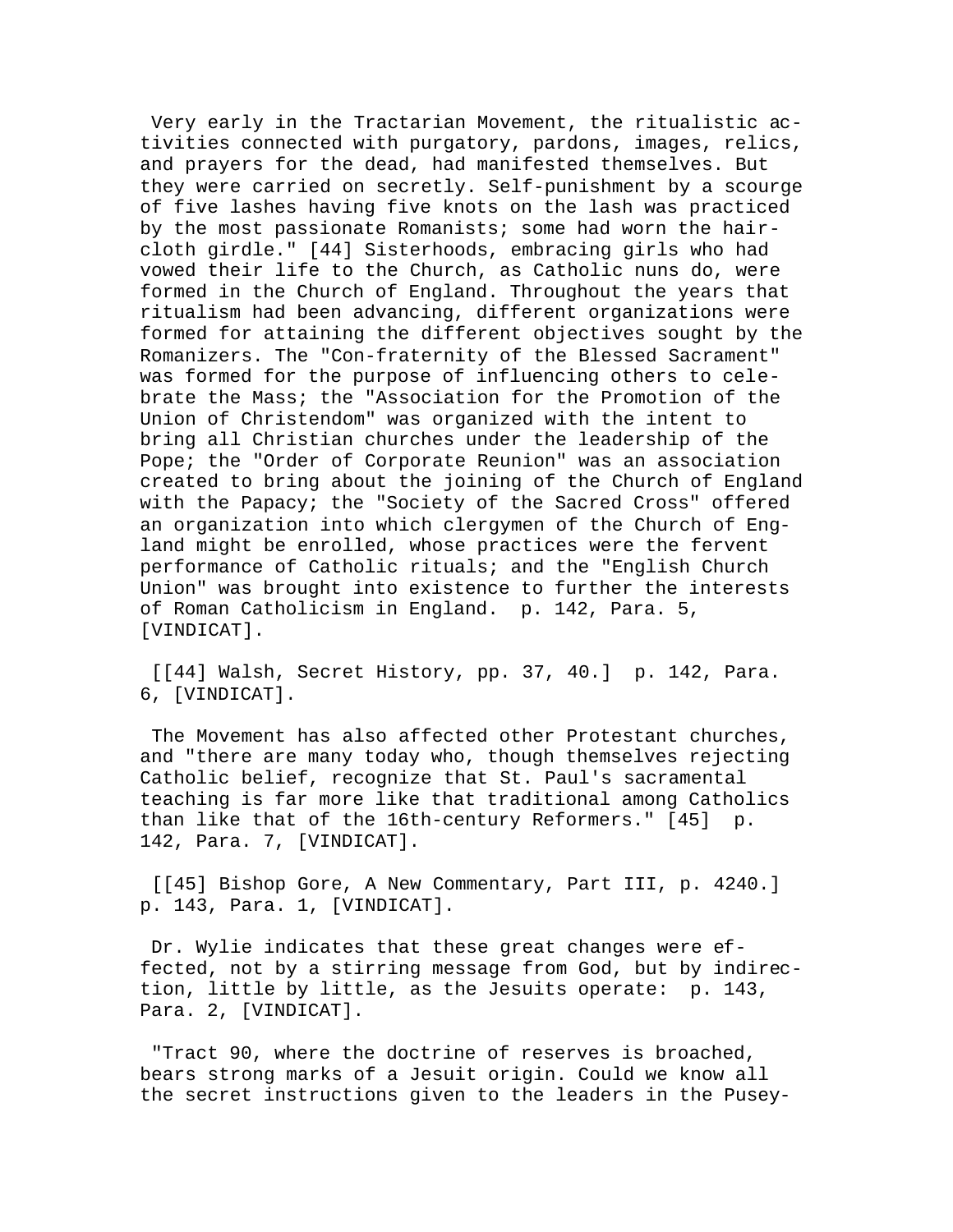ite movement, -- the mental reservations prescribed to them, -- we might well be astonished. 'Go gently,' we think we hear the great Roothan say to them. 'Remember the motto of our dear son, the *cidevant* Bishop of Autun, -- "surtout, pas trop de zele," (above all, not too much zeal). Bring into view, little by little, the authority of the church. If you can succeed in rendering it equal to that of the Bible, you have done much. Change the table of the Lord into an altar; elevate that altar a few inches above the level of the floor; gradually turn around to it when you read the Liturgy; place lighted tapers upon it; teach the people the virtues of stained glass, and cause them to feel the majesty of Gothic basilisques. Introduce first the dogmas, beginning with that of baptismal regeneration; next the ceremonies and sacraments, as penance and the confessional; and, lastly, the images of the Virgin and the saints.'" [46] p. 143, Para. 3, [VINDICAT].

 [[46] Dr. Wylie, The Papacy, pp. 527, 528.] p. 143, Para. 4, [VINDICAT].

 It must not be supposed that this advance of ritualism went forward without opposition. There were riotous disturbances at Exeter and other places, chiefly directed against the use of the priestly robe in the pulpit, after a direction for its use had been given in a charge by the Bishop. The details of furniture and of Catholic garments worn by the priest, which had long since been discarded, and now ere being used again by ritualistic priests, aroused great antagonism among the people. On one occasion in the church of St. Georges-in-the-East, the vast building was crowded with a furious congregation, trying to shout down the chanting of the liturgy. Policemen surrounded the clergy and choristers in their endeavor to carry on the ritualistic services. Anything in the recitation which appeared as a condemnation of idolatry was met with sounds of approval from the congregation. Congregations otherwise amiable, sociable, and friendly, were changed into bodies of wrath and resentment at Romanizing clergymen who persisted in services of ritualism repugnant to the worshipers. p. 143, Para. 5, [VINDICAT].

 A vast array of arguments, historical, legal, and ritualistic, were carried on between the clergy and their congregations. Who was to decide the question? This situation gave rise to a series of cases which were brought before the courts, both ecclesiastical and civil, amid tremendous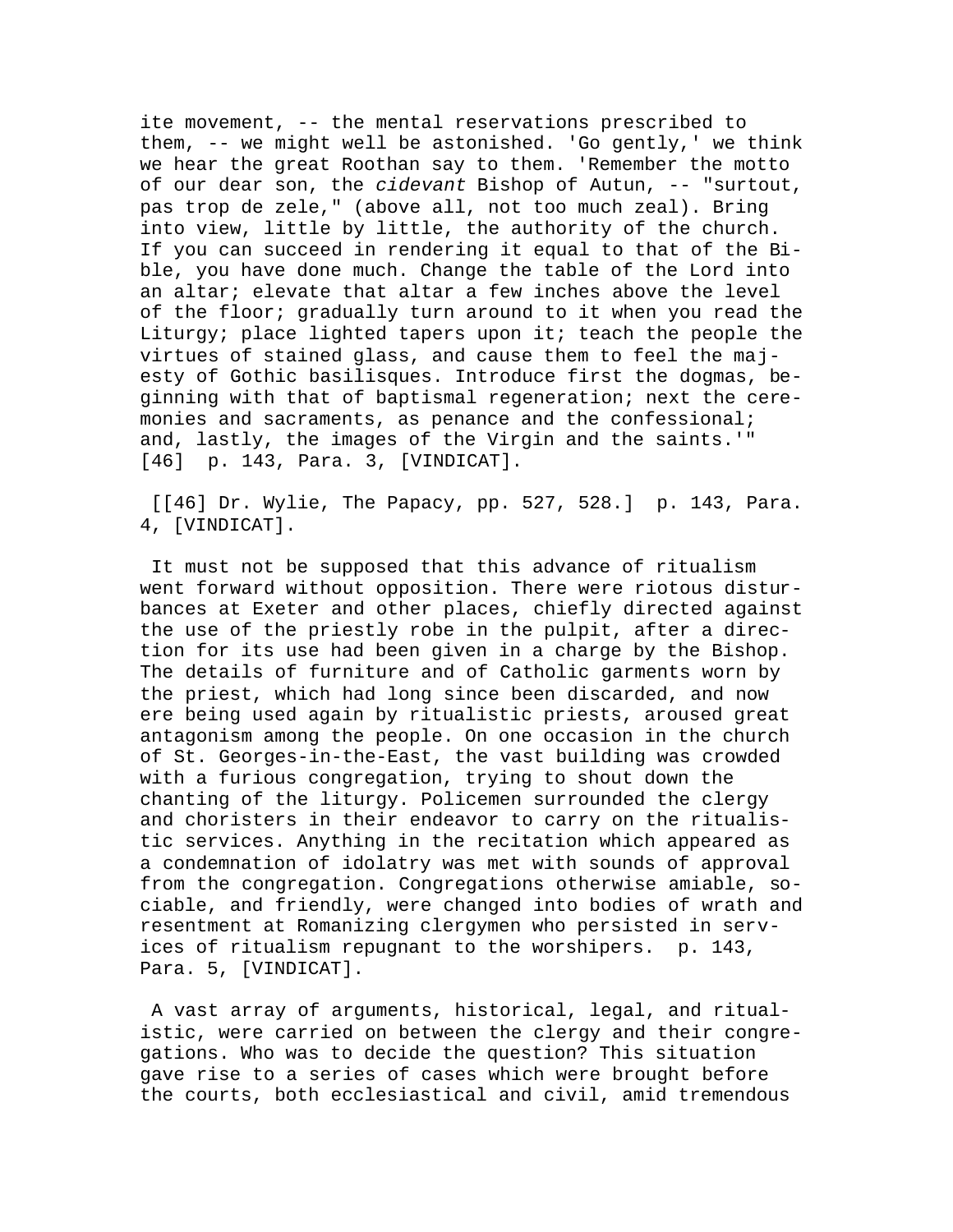excitement on the part of the people. Aided by the English Church Union, by eminent scholars of ritualistic sympathies, and by the strong Romanizing tendency among the bishops, the principal judgments went against the Protestants. Doctors Westcott and Hort, who come prominently before us later as leaders in connection with Bible revision, lent their influence on the side of the ritualists. "When consulted by a lady, as to the latitude admitted by the Church of England, which she thought tended towards Catholicism, Hort did not deny the divergencies, but thought they need not cause uneasiness." [47] p. 144, Para. 1, [VINDICAT].

 [[47] Thureau-Dangin, The English Catholic Revival, Vol. ii, p. 153.] p. 144, Para. 2, [VINDICAT].

 Dr. King, Bishop of Lincoln, whose influence multiplied converts to Catholicism, was cited by the Church Association (a society formed to support congregations imposed upon by the use of ritualism), before the Archbishop of Canterbury for his ritualistic enthusiasm. The Archbishop realized that if he decided in favor of the ritualists, and the case should be appealed, he risked the opposition of the Privy Council. He consulted with one of his most intimate friends, his former teacher, Bishop Westcott, and determined to take the risk. When, on November 21, 1890, before a numerous and excited throng, he left ritualism uncondemned and the door wide open for candles, absolution, eastward position, and other ritualistic activities, Protestants were greatly disturbed. p. 144, Para. 3, [VINDICAT].

 "They said that the Lincoln decision was the severest blow received by the Church of England since the Reformation." [48] p. 145, Para. 1, [VINDICAT].

 [[48] Idem, Vol. II, pp. 578, 579.] p. 145, Para. 2, [VINDICAT].

 Or to sum the matter up in the words of another author: p. 145, Para. 3, [VINDICAT].

 "And so at present the ritualists have pretty nearly all the liberty of action they could desire." [49] p. 145, Para. 4, [VINDICAT].

[[49] Mcclintock and Strong, Encycl. Art. "Oxford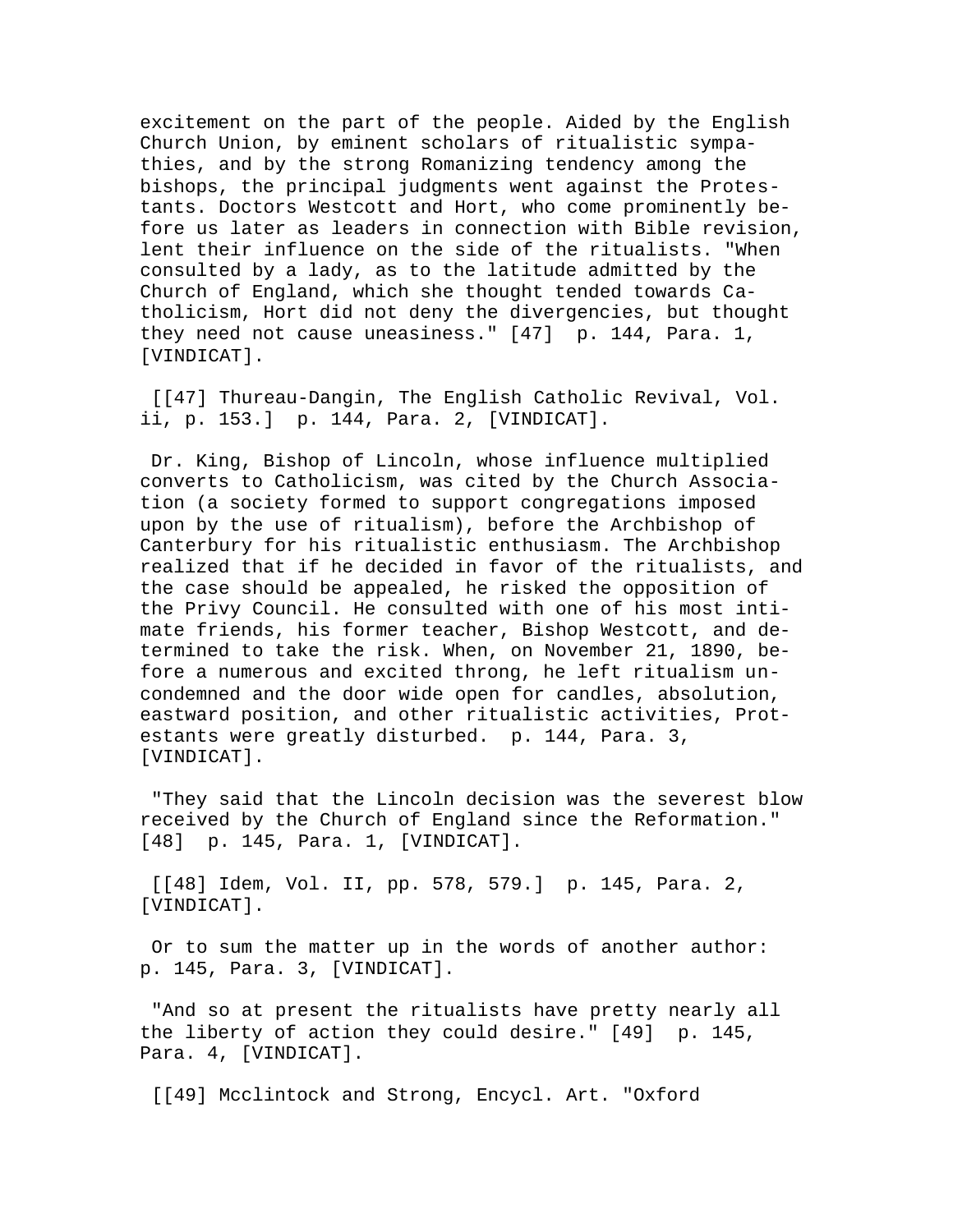Tracts."] p. 145, Para. 5, [VINDICAT].

 We are informed that so great was the increase of ritualism that it had spread from 2054 churches in 1844, to 5964 in 1896, and to 7044 in 1898. [50] p. 145, Para. 6, [VINDICAT].

 [[50] Thureau-Dangin, Vol. II, p. 583.] p. 145, Para. 7, [VINDICAT].

 Relation Of The Movement To Bible Revision. p. 145, Para. 8, [VINDICAT].

 In the first place, had it not been for Jesuitism, Modernism might never have been a force in the Protestant Church. As the historian Froude says: "But for the Oxford Movement, skepticism might have continued a harmless speculation of a few philosophers." [51] p. 145, Para. 9, [VINDICAT].

 [[51] Froude, Short Studies, p. 164.] p. 145, Para. 10, [VINDICAT].

 The attitude of Roman Catholics to the King James Version has ever been one of bitter hostility. The Catholic Bishop of Erie, Pa., calls it that "vile" Protestant Version. [52] This attitude is further evinced through the feelings expressed by two eminent characters connected with the Oxford Movement; one who critically described the Authorized Version before revision was accomplished; the other, after revision was well under way. Dr. Faber, the brilliant associate of Newman, and a passionate Romanizer, called the King James Version, "that stronghold of heresy in England;" and when revision began to appear as almost certain, Cardinal Wiseman expressed himself in these words: p. 145, Para. 11, [VINDICAT].

 [[52] Bishop Tobias Mullen, (Erie, Pa.) The Canon of the Old Testament, p. 335.] p. 146, Para. 1, [VINDICAT].

 "When we consider the scorn cast by the Reformers upon the Vulgate, and their recurrence, in consequence, to the Greek, as the only accurate standard, we cannot but rejoice at the silent triumph which truth has at length gained over clamorous error. For, in fact, the principal writers who have avenged the Vulgate, and obtained for it its critical pre-eminence are Protestants." [53] p. 146, Para. 2, [VINDICAT].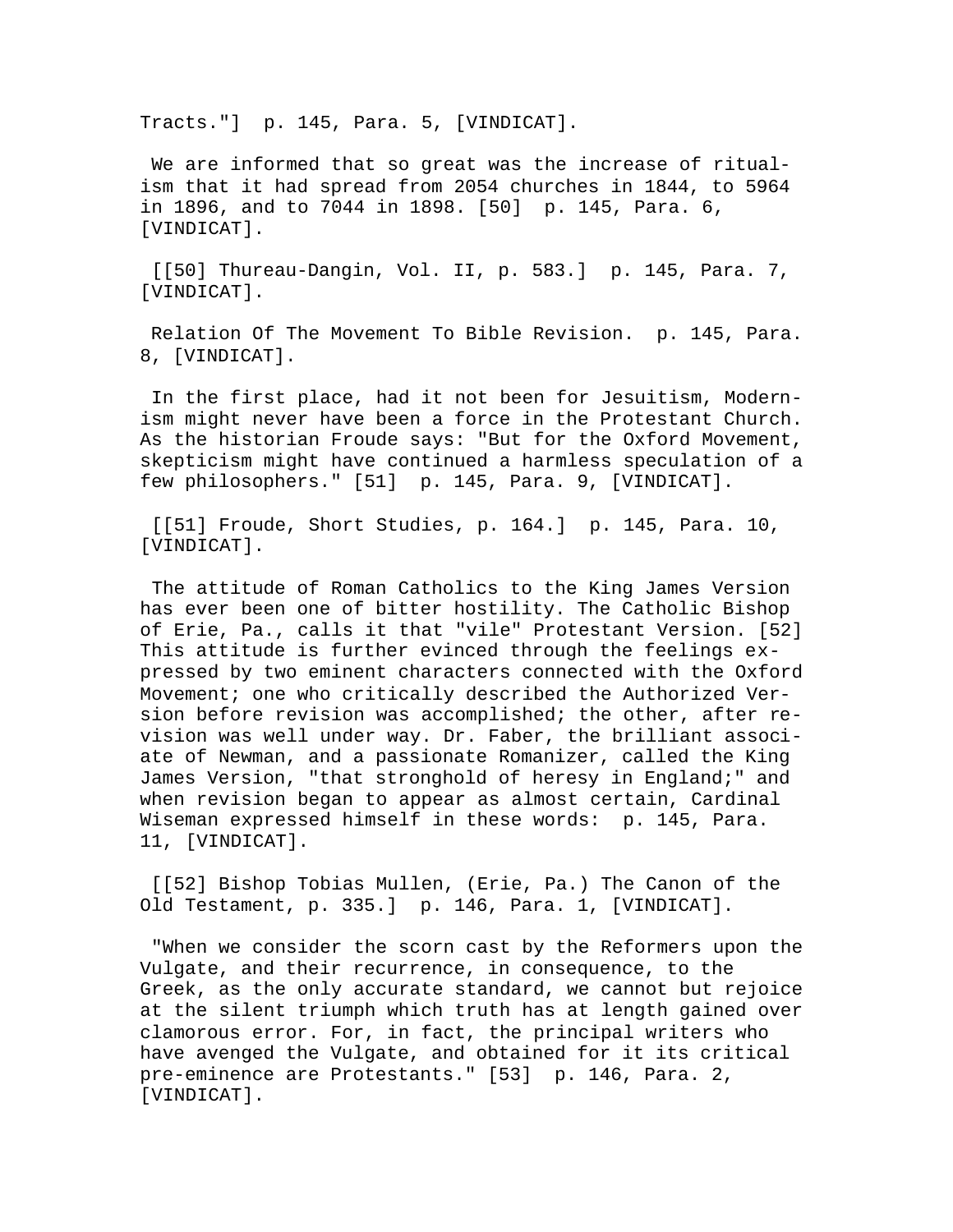[[53] Wiseman, Essays, Vol. I, p. 104. p. 146, Para. 3, [VINDICAT].

 The famous Tract 90 did not leave this question untouched. Though Cardinal Newman argued strongly for the orthodox Catholic position, that tradition is of equal, if not of superior authority to the Bible, nevertheless, he put a divine stamp on the Vulgate and a human stamp upon the Authorized Version. These are his words: p. 146, Para. 4, [VINDICAT].

 "A further question may be asked, concerning our Received Version of the Scriptures, whether it is in any sense imposed on us as a true comment on the original text; as the Vulgate is upon the Roman Catholics. It would appear not. It was made and authorized by royal commands, which cannot be supposed to have any claim upon our interior consent." [54] p. 146, Para. 5, [VINDICAT].

[[54] Newman, Tract 90.] p. 146, Para. 6, [VINDICAT].

 Furthermore, in the *Dublin Review* (June 1883), Newman says that the Authorized "is notoriously unfair where doctrinal questions are at stake," and speaks of its *dishonest renderings."* This shows the Catholic attitude of mind toward the King James Version. p. 146, Para. 7, [VINDICAT].

 Cardinal Newman was invited to sit with the English New Testament Revision Committee. He refused. Nevertheless, with his reputation for Biblical knowledge, with the profound admiration Dr. Hort never failed to express for him, and with his Napoleonic leadership in breaking down Protestantism, the fact that he was invited is indicative of the influence which the Oxford Movement had on Revision. p. 147, Para. 1, [VINDICAT].

 How anxious Roman Catholicism was to do something to break the spell which the King James Version held over English speaking people, and through them over the world, was revealed in what happened as soon as Cardinal Newman had quit the Church of England for the Church of Rome. At that time he had been invited to Rome -- which invitation he accepted -- to imbibe the atmosphere of his new affiliations and relate himself to the Papacy in ways which might be deemed best for future service. How he was requested at that time to revise the King James, may be seen in a letter written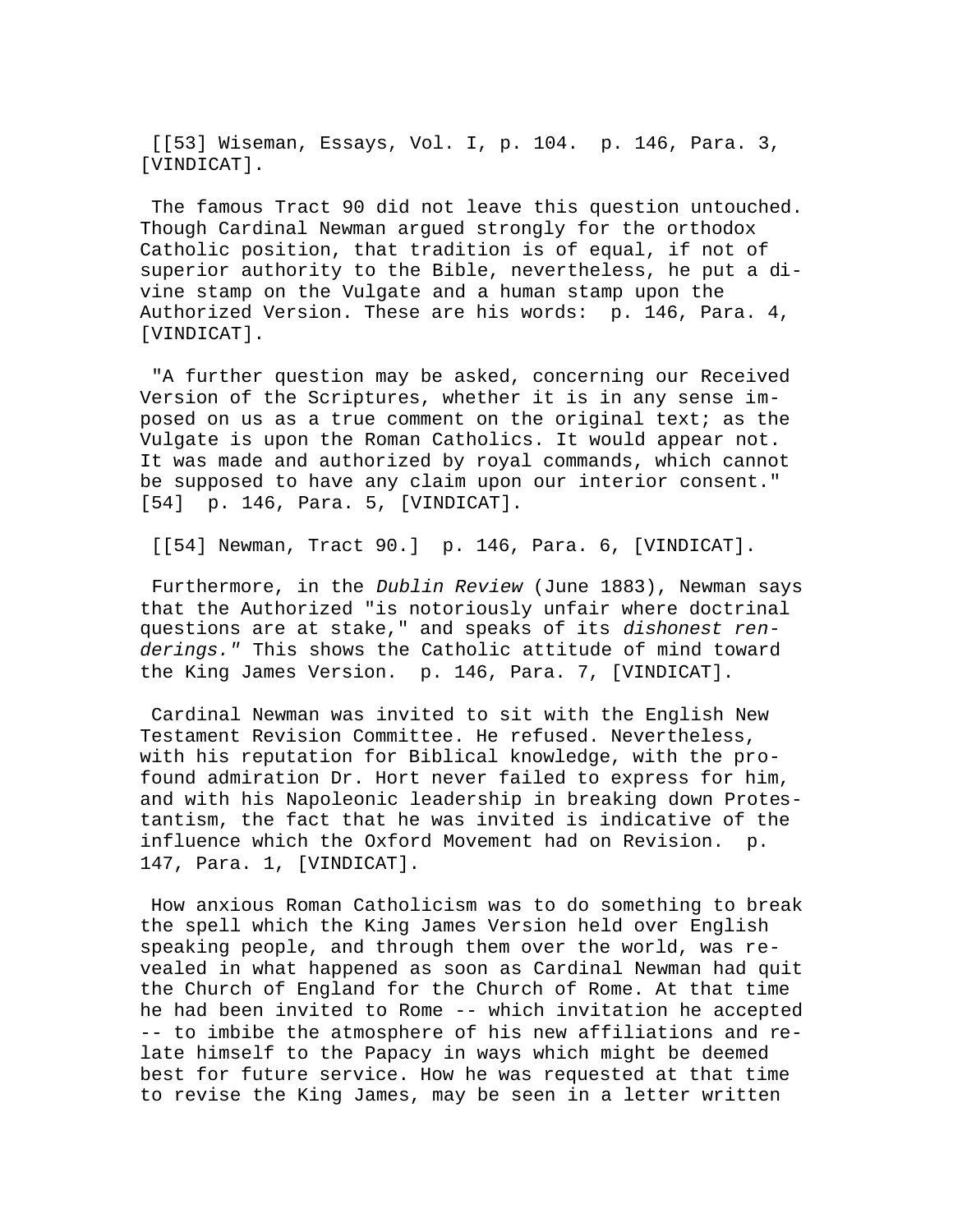from Rome to Wiseman by Newman, January 17, 1847. He says: p. 147, Para. 2, [VINDICAT].

 "The Superior of the Franciscans, Father Benigno, in the Trastevere, wishes us out of his own head to engage in an English Authorized Translation of the Bible. He is a learned man, and on the Congregation of the Index. What he wished was, that we would take the Protestant translation, correct it by the Vulgate ... and get it sanctioned here. This might be our first work if your Lordship approved of it. If we undertook it, I should try to get a number of persons at work (not merely our own party). First, it should be overseen and corrected by ourselves, then it should go to a few select revisers, e. g., Dr. Tait of Ushaw, Dr. Whitty of St. Edmunds," (a Jesuit). [55] p. 147, Para. 3, [VINDICAT].

 [[5] Ward, Life of Wiseman, Vol. I, p. 454.] p. 147, Para. 4, [VINDICAT].

 It is a remarkable fact that Newman, now a Catholic, once a Protestant, is seeking for a revision of the King James Bible, for England, that will conform to the Vulgate, and is suggesting a well-defined plan to Cardinal Wiseman who rejoices that Protestant revisers are vindicating the Vulgate, as previously noted. p. 147, Para. 5, [VINDICAT].

 We have already spoken of the influence of the movement on certain Revisers, when we brought forward Doctors Hort and Westcott, as in sympathy with, and assisting the movement of ritualism. One need only to scan the list of the men who sat on the English New Testament Revision Committee, review certain acts in their history and read their writings, to know all too well that the majority were actually of the Oxford Movement, (Tractarians and Ritualists), or in sympathy with the same. Dr. Thirlwall, who has been pointed out as the leader in introducing German textual criticism into England, and who has been described by two authors as a man of princely intellect, came out strongly in defense of the Tractarians when they were assailed. [56] p. 148, Para. 1, [VINDICAT].

 [[56] Cadman, Three Religious Leaders, p. 424.] p. 148, Para. 2, [VINDICAT].

 When Newman and Froude, in 1833, were in Rome and had presented their inquiry to the Papacy to learn upon what terms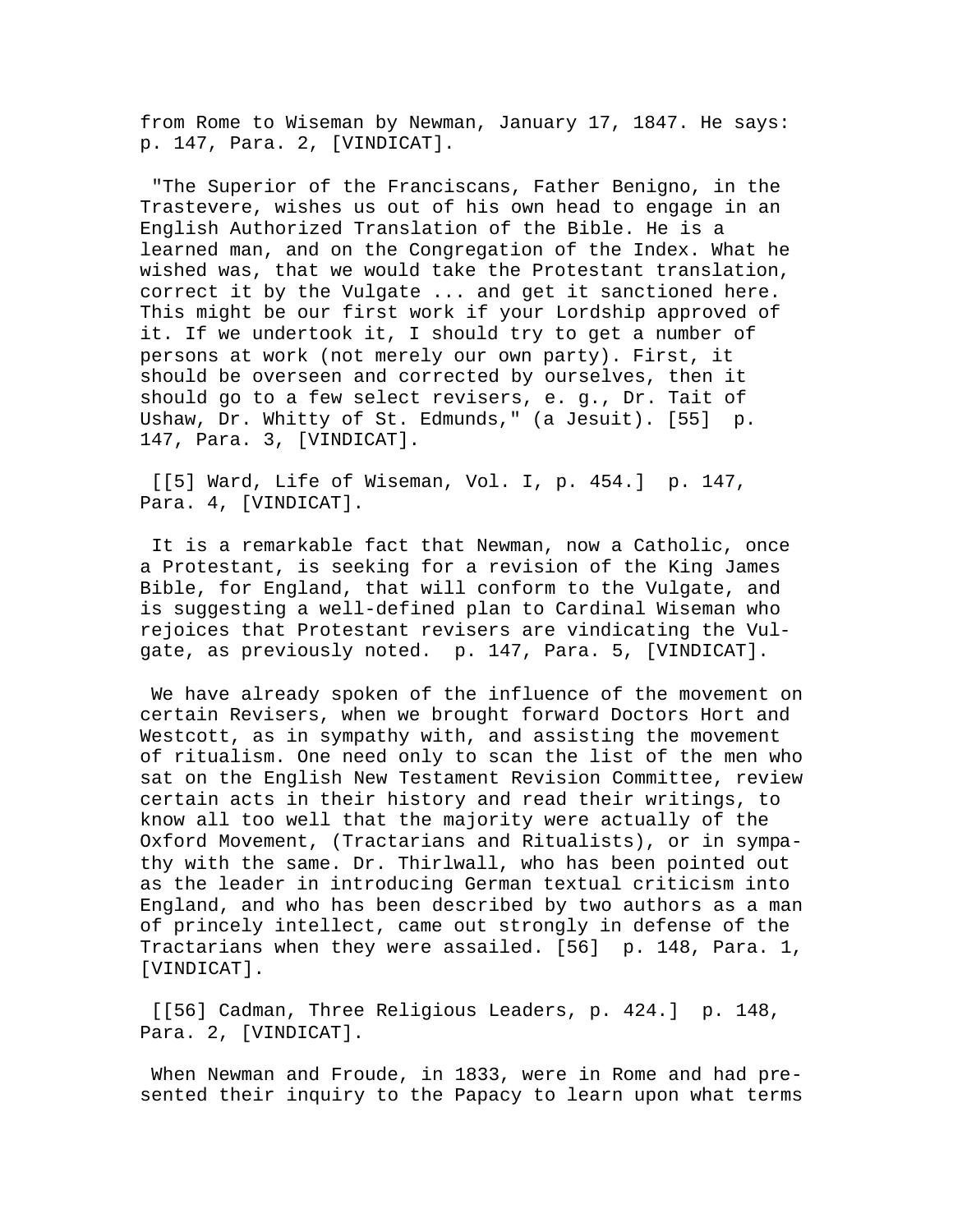the Church of England would be received back into the Roman fold, they had the direct answer, -- only by accepting the Council of Trent. Previously, we have shown that the first four resolutions passed by that Council, settled, first, that no one should say it is wicked to put tradition on a level with Scripture; second, that the Apocryphal books were equal to the Canonical; third, that there were no errors in the Vulgate; and finally, that the right of interpretation of Holy Writ belonged to the clergy. Newman left Rome saying, "I have a work to do for England." He could not bring the Church of England to accept the Council of Trent without establishing those books of the Catholic Bible which are rejected by Protestants and without securing endorsement for those Catholic readings of the accepted books which had been rejected by the Reformers. Revision became the inevitable outcome of the Oxford Movement. p. 148, Para. 3, [VINDICAT].

 That this was so understood by the participants in Tractarianism, I will now quote from Mozley, the brother-in-law of Cardinal Newman: p. 148, Para. 4, [VINDICAT].

 "The Oxford Movement, unforeseen by the chief movers, and to some extent in spite of them, has produced a generation of ecclesiologists, ritualists, and religious poets. Whatever may be said of its priestcraft, it has filled the land with churchcrafts of all kinds. Has it not had some share in the restoration of Biblical criticism and in the revision of the Authorized Version?" [57] p. 149, Para. 1, [VINDICAT].

[[57] Mozley, Vol., p. 42.] p. 149, Para. 2, [VINDICAT].

 It ought to be further noticed that Dr. Pusey, who succeeded to the leadership of the Oxford Movement upon the defection of Newman to Rome, he who pushed forward ritualism, established nunneries and monasteries, and was passionate in Romanizing, was also invited to sit on the English New Testament Revision Committee. The fact that he refused, does not in any way lessen the mental attitude of sympathy with Tractarianism which possessed the dominant majority of that committee. And we are told that so strong were the efforts on the Revision Committee to revise different passages of the New Testament in favor of Rome, that on one occasion the Dean of Rochester remarked that it was time they raised a cry of "No Popery." [58] p. 149, Para. 3, [VINDICAT].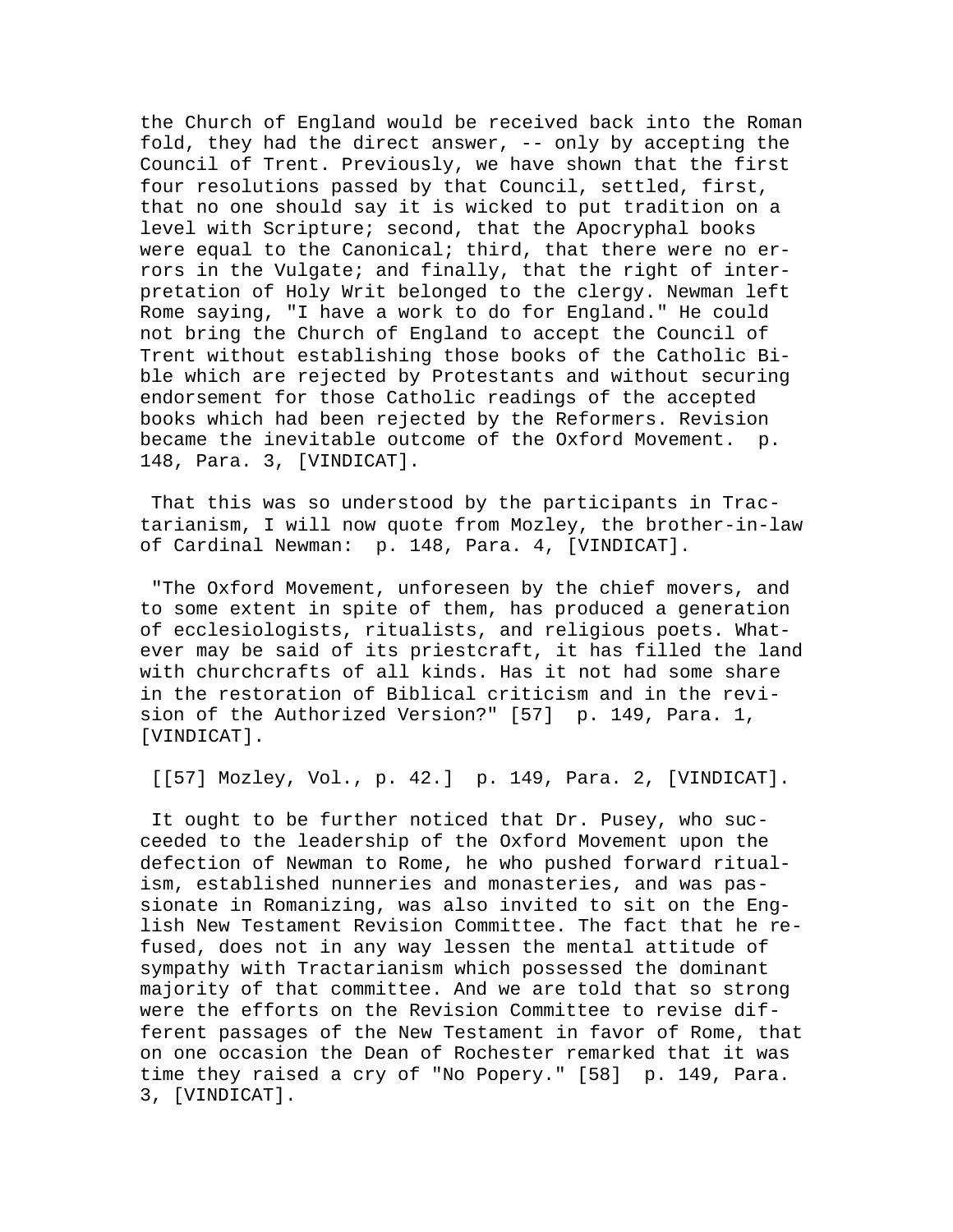[[58] Hemphill, A History of the Revised Version, p. 55.] p. 149, Para. 4, [VINDICAT].

 The Oxford Movement had created great discontent with existing theology and had emphasized the apparent contradictions and inconsistencies of the Bible. At the same time textual criticism had cast discredit upon the Received Text and the King James Version translated from it. There had been enough agitation to arouse an expectancy that some kind of revision would be attempted. But even then, revision of such a revolutionary nature, as happened, could never have been brought about, unless men who long had policies of a nature little suspected, were at hand to do the deed. These men were Westcott and Hort. Let us now throw some sidelights upon their surprising beliefs and purposes. p. 149, Para. 5, [VINDICAT].

 Chapter IX. -- Westcott and Hort. p. 151, Para. 1, [VINDICAT].

 IT IS interesting at this juncture to take a glance at Doctors Westcott and Hort, the dominating mentalities of the scheme of Revision, principally in that period of their lives before they sat on the Revision Committee. They were working together twenty years before Revision began, and swept the Revision Committee along with them after work commenced. Mainly from their own letters, partly from the comments of their respective sons, who collected and published their lives and letters, we shall here state the principles which affected their deeper lives. p. 151, Para. 2, [VINDICAT].

Their Higher Criticism. p. 151, Para. 3, [VINDICAT].

 WESTCOTT writes to his fiancee, Advent Sunday, 1847: p. 151, Para. 4, [VINDICAT].

 "All stigmatize him (Dr. Hampden) as a 'heretic'. ... If he be condemned, what will become of me! ... The battle of the Inspiration of Scripture has yet to be fought, and how earnestly I could pray that I might aid the truth in that." [1] p. 151, Para. 5, [VINDICAT].

 [[1] Life of Westcott, by his son, Vol. I, pp. 94, 95.] p. 151, Para. 6, [VINDICAT].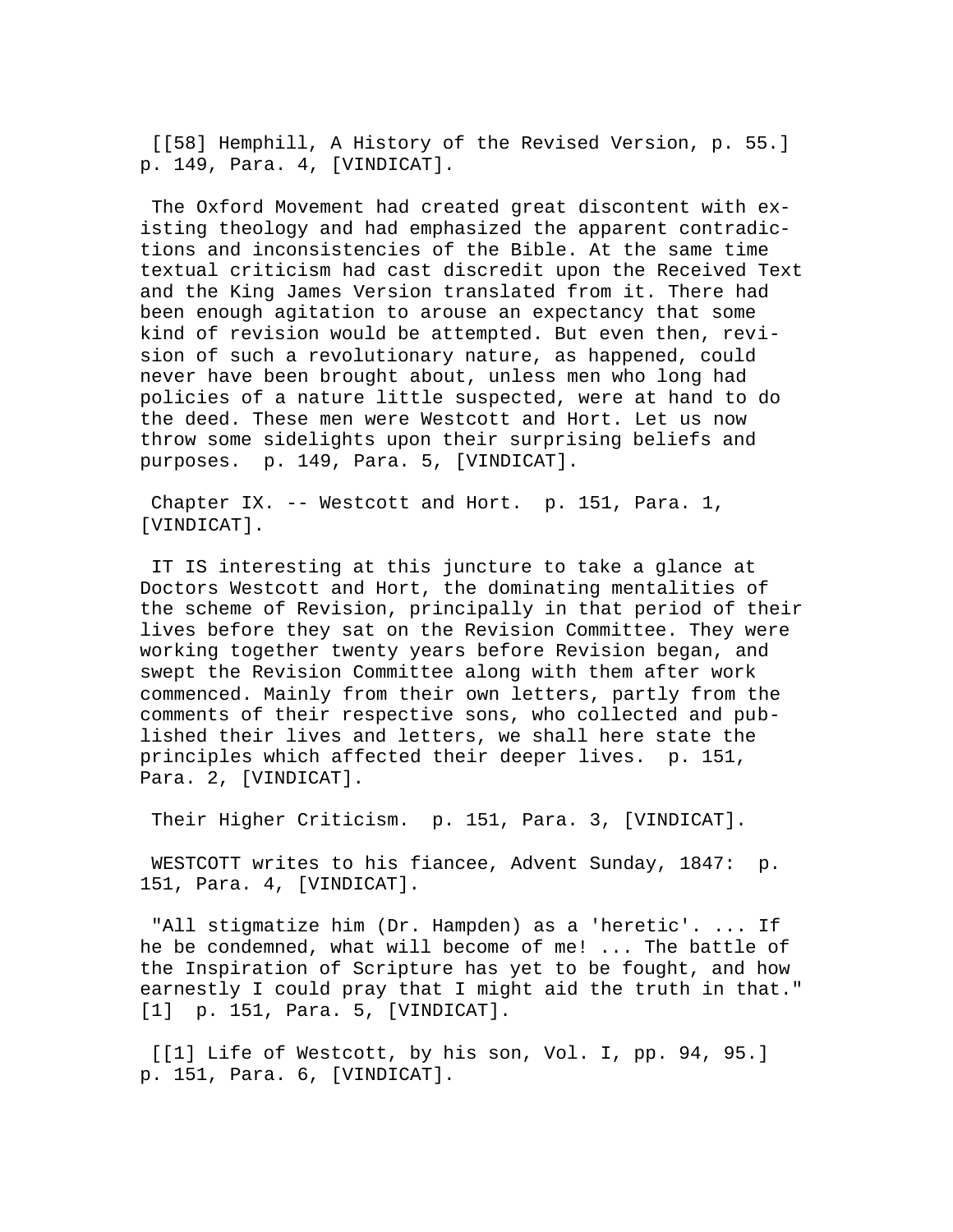WESTCOTT'S son comments, 1903: p. 151, Para. 7, [VINDICAT].

 "My father ... believed that the charges of being 'unsafe' and of 'Germanizing' brought against him were unjust." [2] p. 151, Para. 8, [VINDICAT].

[[2] Idem. Vol. I, p. 218.] p. 151, Para. 9, [VINDICAT].

 HORT writes to Rev. Rowland Williams, October 21, 1858: p. 151, Para. 10, [VINDICAT].

 "Further I agree with them (authors of "Essays and Reviews") in condemning many leading specific doctrines of the popular theology. ... Evangelicals seem to me perverted rather than untrue. There are, I fear, still more serious differences between us on the subject of authority, and especially the authority of the Bible." [3] p. 151, Para. 11, [VINDICAT].

 [[3] Life of Hort, by his son, Vol. I, p. 400.] p. 151, Para. 12, [VINDICAT].

 HORT writes to Rev. John Ellerton, April 3, 1860: p. 151, Para. 13, [VINDICAT].

 "But the book which has most engaged me is Darwin. Whatever may be thought of it, it is a book that one is proud to be contemporary with. ... My feeling is strong that the theory is unanswerable. If so, it opens up a new period." [4] p. 152, Para. 1, [VINDICAT].

[[4] Idem. Vol. I, p. 416.] p. 152, Para. 2, [VINDICAT].

Their Mariolatry. p. 152, Para. 3, [VINDICAT].

 WESTCOTT writes from France to his fiancee, 1847: p. 152, Para. 4, [VINDICAT].

 "After leaving the monastery, we shaped our course to a little oratory which we discovered on the summit of a neighboring hill. ... Fortunately we found the door open. It is very small, with one kneeling-place; and behind a screen was a 'Pieta' the size of life (i. e. a Virgin and dead Christ). ... Had I been alone I could have knelt there for hours." [5] p. 152, Para. 5, [VINDICAT].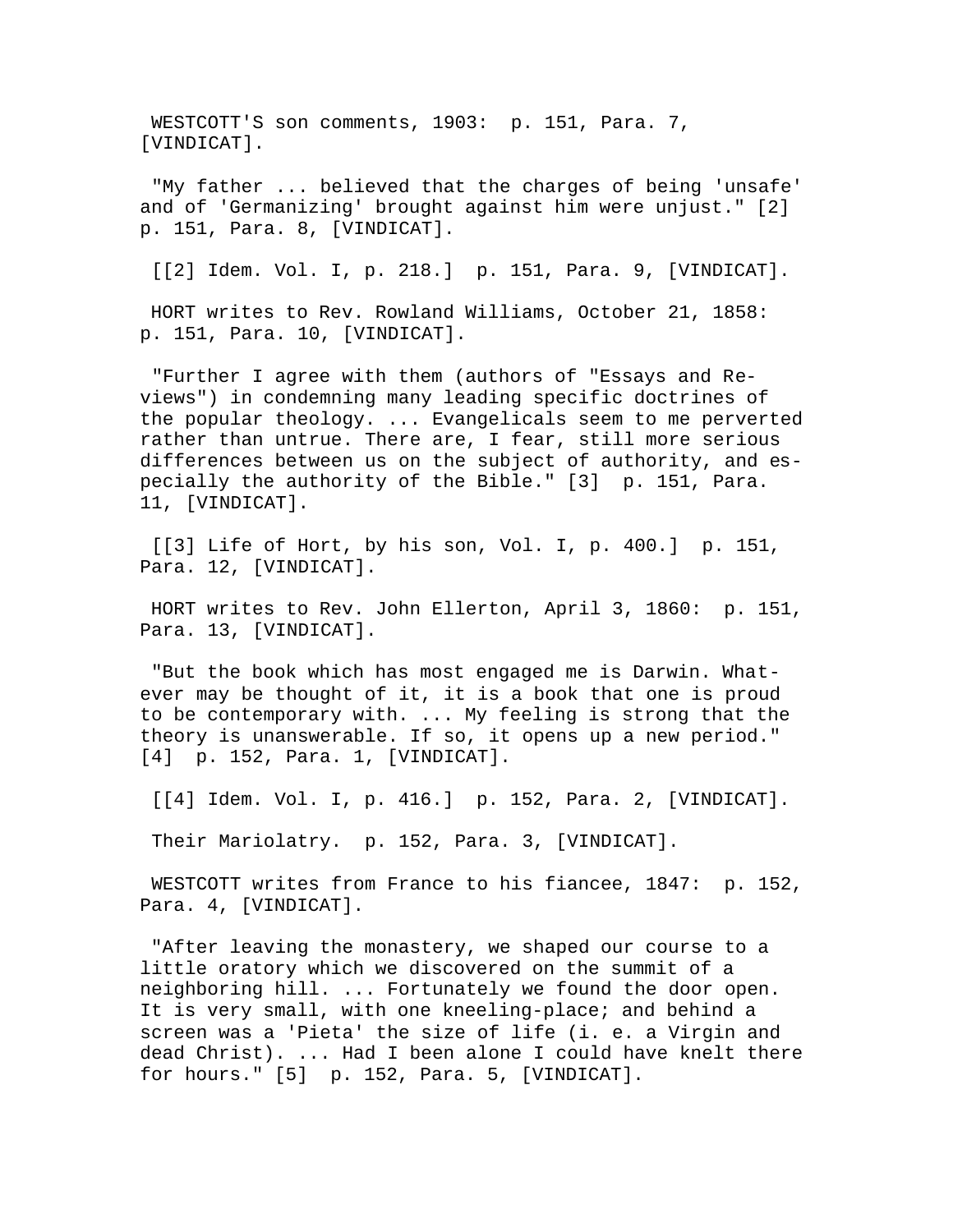[[5] Life of Westcott, Vol. I, p. 81.] p. 152, Para. 6, [VINDICAT].

 WESTCOTT writes to Archbishop Benson, November 17, 1865: p. 152, Para. 7, [VINDICAT].

 "I wish I could see to what forgotten truth Mariolatry bears witness." [6] p. 152, Para. 8, [VINDICAT].

[[6] Idem, Vol. I, p. 251.] p. 152, Para. 9, [VINDICAT].

HORT writes to Westcott: p. 152, Para. 10, [VINDICAT].

 "I am very far from pretending to understand completely the oft-renewed vitality of Mariolatry." [7] p. 152, Para. 11, [VINDICAT].

 [[7] Life of Hort, Vol. II, p. 49.] p. 152, Para. 12, [VINDICAT].

 HORT writes to Westcott, October 17, 1865: p. 152, Para. 13, [VINDICAT].

 "I have been persuaded for many years that Mary-worship and 'Jesus'-worship have very much in common in their causes and their results." [8] p. 152, Para. 14, [VINDICAT].

 [[8] Idem, Vol. II, p. 50.] p. 152, Para. 15, [VINDICAT]. HORT writes to Westcott: p. 152, Para. 16, [VINDICAT].

 "But this last error can hardly be expelled till Protestants unlearn the crazy horror of the idea of priest-hood." [9] p. 152, Para. 17, [VINDICAT].

[[9] Idem, Vol. II, p. 51.] p. 152, Para. 18, [VINDICAT].

 HORT writes to Dr. Lightfoot, October 26, 1867: p. 152, Para. 19, [VINDICAT].

 "but you know I am a staunch sacerdotalist." [10] p. 152, Para. 20, [VINDICAT].

 [[10] Idem, Vol. II, p. 86.] p. 152, Para. 21, [VINDICAT].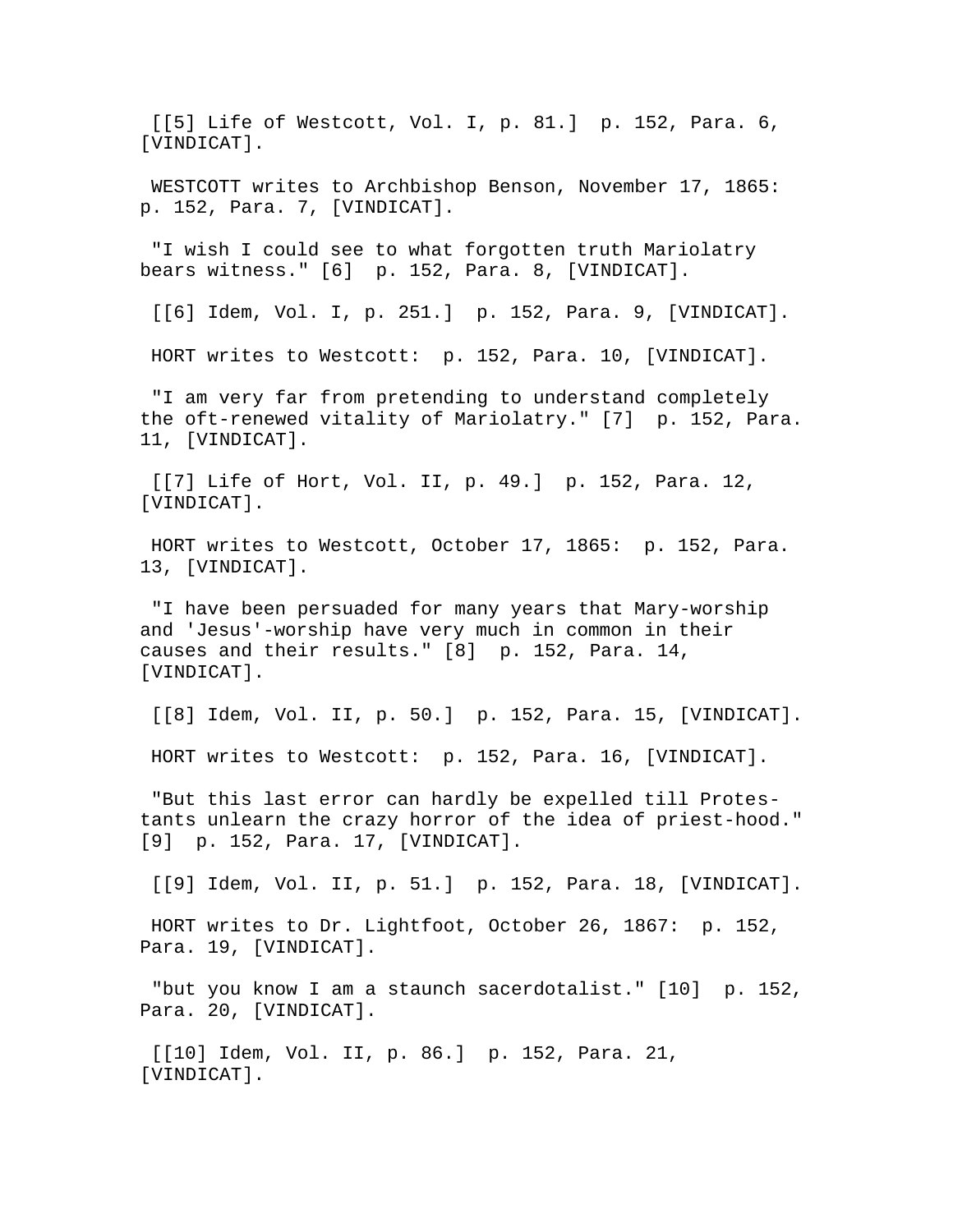Dr. Hort Falls Under The Influence Of Maurice, Coleridge, Winer, And Comte. p. 152, Para. 22, [VINDICAT].

 HORT writes to Dr. Harold Brown, (Bishop of Eli), November 8, 1871: p. 153, Para. 1, [VINDICAT].

 "Moreover, Mr. Maurice has been a dear friend of mine for twenty-three years, and I have been deeply influenced by his books." [11] Frederick Maurice, the son of a Unitarian minister, and brilliant student of Oxford and Cambridge Universities, became a clergyman in the Church of England. He had a commanding influence upon the leaders of his day, especially upon Dr. Hort. Maurice was dismissed from his position as principal of King's College, London, on charges of heresy. p. 153, Para. 2, [VINDICAT].

 [[11] Idem, Vol. II, p. 155.] p. 153, Para. 3, [VINDICAT].

 HORT'S son says of his father: p. 153, Para. 4, [VINDICAT].

 "In undergraduate days, if not before, he came under the spell of Coleridge." [12] p. 153, Para. 5, [VINDICAT].

[[12] Idem, Vol. I, p. 42.] p. 153, Para. 6, [VINDICAT].

 HORT writes to Rev. John Ellerton, October 21, 1851: p. 153, Para. 7, [VINDICAT].

 "You cannot imagine his (Carlyle's) bitter hatred of Coleridge, to whom he (truly enough) ascribes the existence of 'Puseyism.'" [13] p. 153, Para. 8, [VINDICAT].

[[13] Idem, Vol. I, p. 295.] p. 153, Para. 9, [VINDICAT].

 HORT writes to W. F. Moulton, July 17, 1870: p. 153, Para. 10, [VINDICAT].

 "It has long been on my mind to write and thank you for a coy of your *Winer* which reached me, I am shocked to find, four months ago. ... We shall all, I doubt not, learn much by discussion in the New Testament Company." [14] p. 153, Para. 11, [VINDICAT].

 [[14] Life of Hort, Vol. II, pp. 134, 135.] p. 153, Para. 12, [VINDICAT].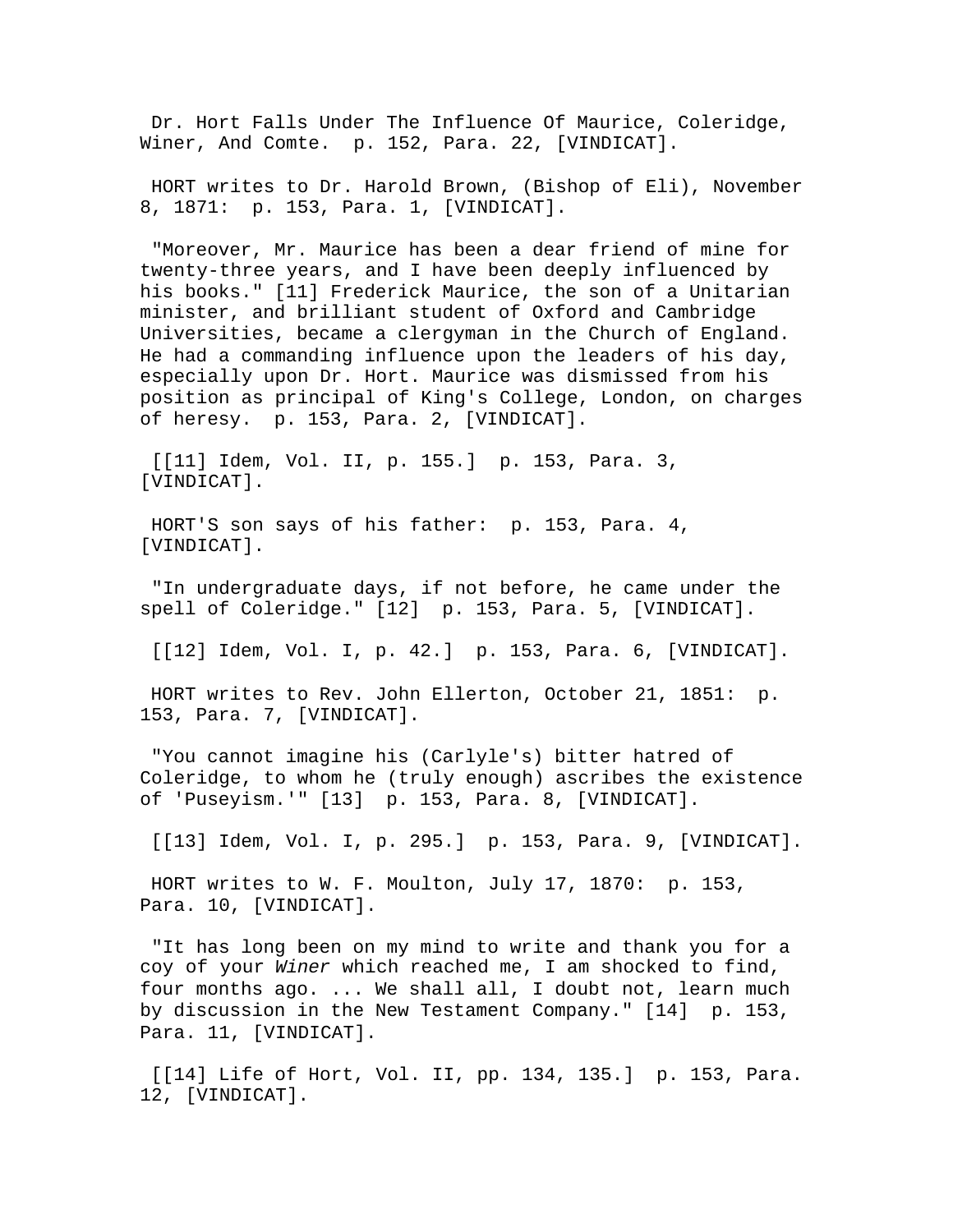WESTCOTT says in the preface to a volume of Westminster Sermons: p. 153, Para. 13, [VINDICAT].

 "Those who are familiar with recent theories of social morality will recognize how much I owe to two writers who are not often joined together in an acknowledgment of deep gratitude -- Comte and Maurice." [15] p. 153, Para. 14, [VINDICAT].

 [[15] Life of Westcott, Vol. II, p. 11.] p. 153, Para. 15, [VINDICAT].

Their Spiritualism. p. 153, Para. 16, [VINDICAT].

WESTCOTT'S son writes: p. 153, Para. 17, [VINDICAT].

 "The 'Ghostlie Guild,' which numbers amongst its members A. Barry, E. W. Benson, H. Bradshaw, the Hon. A. Gordon, F. J. A. Hort, H. Luard, and C. B. Scott, was established for the investigation of all supernatural appearances and effects. Westcott took a leading part in their proceedings, and their inquiry circular was originally drawn up by him." [16] p. 153, Para. 18, [VINDICAT].

 [[16] Idem, Vol. I, p. 117.] p. 153, Para. 19, [VINDICAT].

 WESTCOTT'S son writes, speaking of his father: p. 153, Para. 20, [VINDICAT].

 "The Communion of Saints, seems peculiarly associated with Peterborough. ... He had an extraordinary power of realizing this communion. It was his delight to be alone at night in the great Cathedral, for there he could meditate and pray in full sympathy with all that was good and great in the past. I have been with him there on a moonlight evening, when the vast building was haunted with strange lights and shades, and the ticking of the great clock sounded like some giant's footsteps in the deep silence. Then he had always abundant company. Once a daughter, in later years, met him returning from one of his customary meditations in the solitary darkness of the chapel at Auckland Castle, and she said to him, 'I expect you do not feel alone?' 'Oh no,' he said, 'it is full.'" [17] p. 154, Para. 1, [VINDICAT].

[[17] Idem, Vol. I, p. 312.] p. 154, Para. 2, [VINDICAT].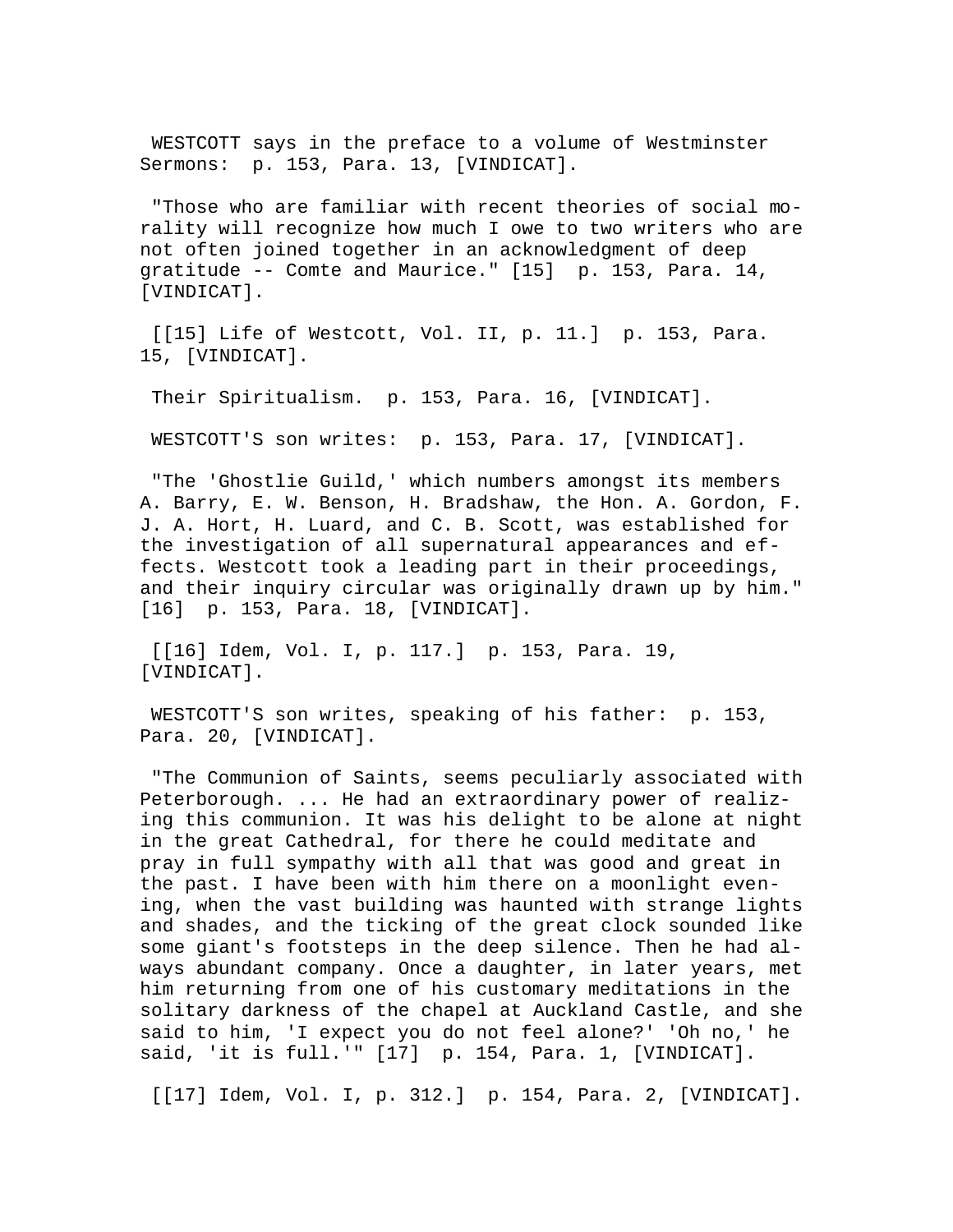HORT writes to Rev. John Ellerton, December 29, 1851: p. 154, Para. 3, [VINDICAT].

 "Westcott, Gorham, C. B. Scott, Benson, Bradshaw, Luard, etc., and I have started a society for the investigation of ghosts and all supernatural appearances and effects, being all disposed to believe that such things really exist, and ought to be discriminated from hoaxes and mere subjective disillusions." [18] p. 154, Para. 4, [VINDICAT].

 [[18] Life of Hort, Vol. I, p. 211.] p. 154, Para. 5, [VINDICAT].

Their Anti-Protestantism. p. 154, Para. 6, [VINDICAT].

 WESTCOTT wrote to the Archbishop of Canterbury: p. 154, Para. 7, [VINDICAT].

 "It does not seem to me that the Vaudois claim an ecclesiastical recognition. The position of the small Protestant bodies on the Continent, is, no doubt, one of great difficulty. But our church can, I think, only deal with churches growing to fuller life." [10] p. 154, Para. 8, [VINDICAT].

 [[19] Life of Westcott, Vol. II, p. 53.] p. 154, Para. 9, [VINDICAT].

 HORT writes to Westcott, September 23, 1864: p. 154, Para. 10, [VINDICAT].

 "I believe Coleridge was quite right in saying that Christianity without a substantial church is vanity and disillusion; and I remember shocking you and Lightfoot not so long ago by expressing a belief that 'Protestantism' is only parenthetical and temporary." [20] p. 154, Para. 11, [VINDICAT].

 [[20] Life of Hort, Vol. II, p. 30.] p. 155, Para. 1, [VINDICAT].

 "Perfect Catholicity has been nowhere since the Reformation." [21] p. 155, Para. 2, [VINDICAT].

 [[21] Idem. Vol. II, p. 32.] p. 155, Para. 3, [VINDICAT]. Their Anti-Anglicanism. p. 155, Para. 4, [VINDICAT].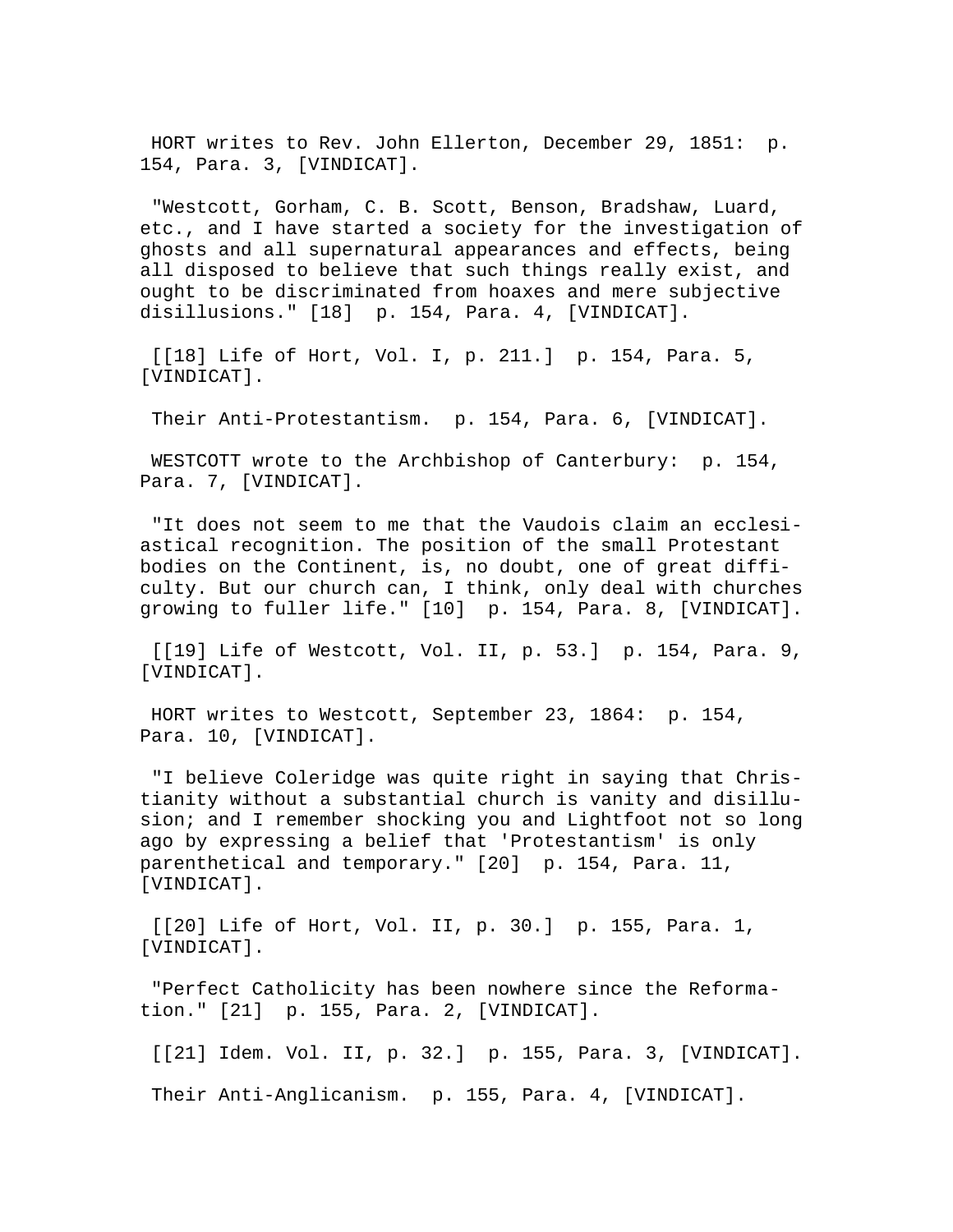WESTCOTT writes to his fiancee, January 6, 1848: p. 155, Para. 5, [VINDICAT].

 "You can scarcely tell how I felt when I found we had to sign some declaration before the degree (A.B.). I feared it might be of an assent to the Thirty-nine Articles, and that I dare not give now." [22] p. 155, Para. 6, [VINDICAT].

 [[22] Life of Westcott, Vol. I, p. 99.] p. 155, Para. 7, [VINDICAT].

WESTCOTT'S son writes: p. 155, Para. 8, [VINDICAT].

 "In 1881 he was appointed by Mr. Gladstone a member of the Ecclesiastical Courts Commission. ... It did valuable service to the Church of England in that it asserted its continuity, and 'went behind the Reformation.' In speaking of Archbishop Benson's work on this Commission, my father says: 'It was my happiness to sit by Benson's side, and to watch as he did with unflagging interest the gradual determination of the relations in which a national church must stand to the nation. ... The ruling ideas of the Lincoln Judgment were really defined by these inquiries.'" [23] p. 155, Para. 9, [VINDICAT].

 [[23] Idem. Vol. I, pp. 315, 316.] p. 155, Para. 10, [VINDICAT].

 It will be remembered that Archbishop Benson's ruling in this judgment constituted the greatest victory for ritualism, and the most serious defeat for Protestantism. In fact it discouraged the Protestants. p. 155, Para. 11, [VINDICAT].

 *Westcott:* p. 155, Para. 12, [VINDICAT].

 "Nothing remains but to assert our completed independence of Convocation. ... If the (Revision) Company accept the dictation of Convocation, my work must end." [24] These words he wrote to Dr. Hort when Southern Convocation practically asked them to dismiss the Unitarian scholar from the New Testament Revision Committee. p. 155, Para. 13, [VINDICAT].

 [[24] Life of Westcott, Vol. I, p. 394.] p. 155, Para. 14, [VINDICAT].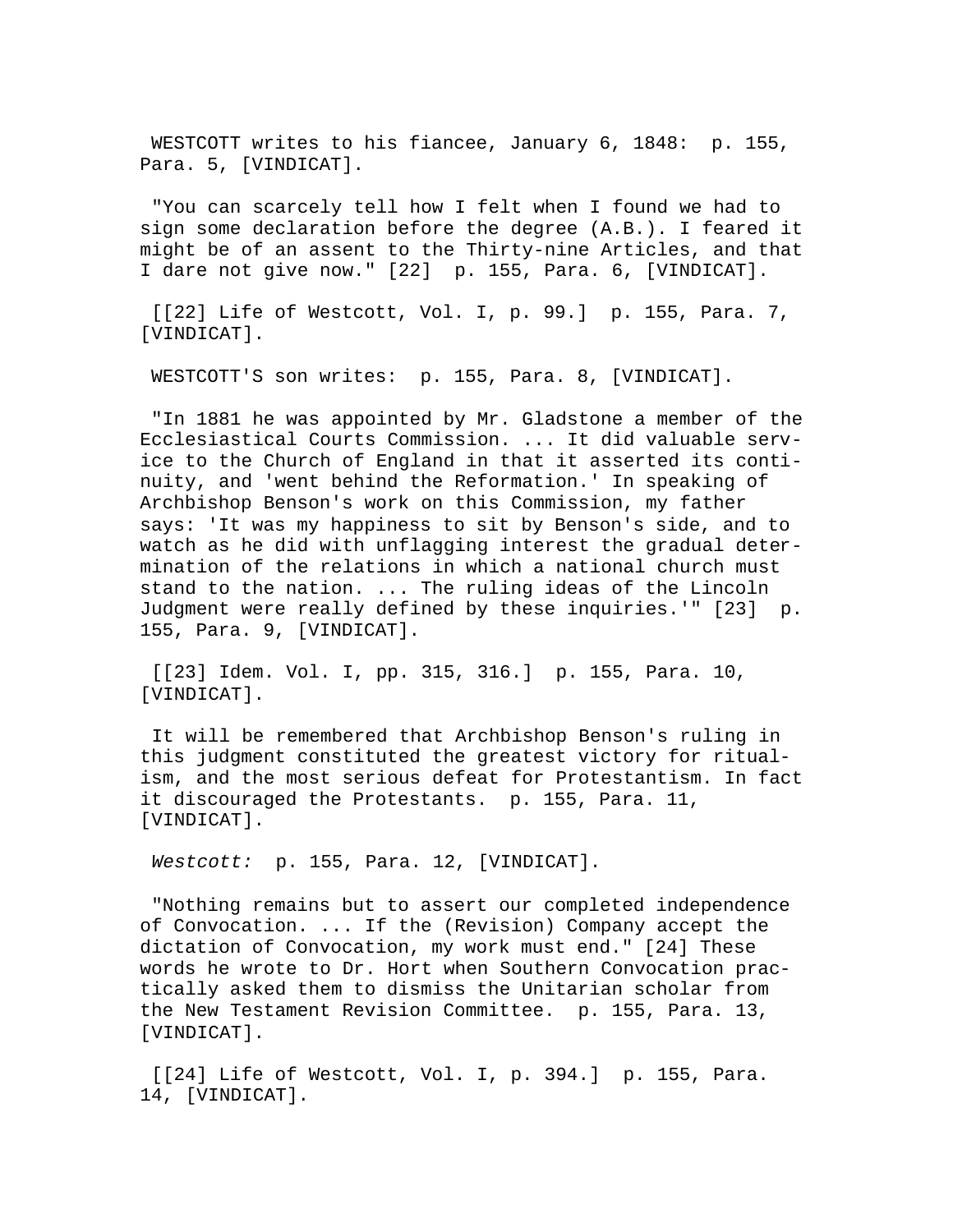HORT writes to Westcott, September 23, 1864: p. 155, Para. 15, [VINDICAT].

 "Within that world Anglicanism, though by no means without a sound standing, seems a poor and maimed thing beside great Rome." [25] p. 156, Para. 1, [VINDICAT].

 [[25] Life of Hort, Vol. II, p. 30.] p. 156, Para. 2, [VINDICAT].

Their Anti-Methodism. p. 156, Para. 3, [VINDICAT].

 HORT writes to his father, December 14, 1846: "In fact his (Dr. Mill's) whole course lay in misrepresentation, confounding Evangelicalism with Methodism, which last is worse than popery, as being more insidious." [26] p. 156, Para. 4, [VINDICAT].

[[26] Idem. Vol. I, p. 49.] p. 156, Para. 5, [VINDICAT].

Their Anti-Americanism. p. 156, Para. 6, [VINDICAT].

 HORT writes to Rev. John Ellerton, September 25, 1862: p. 156, Para. 7, [VINDICAT].

 "It cannot be wrong to desire and pray from the bottom of one's heart that the American Union may be shivered to pieces." [27] p. 156, Para. 8, [VINDICAT].

[[27] Idem, Vol. I, p. 459.] p. 156, Para. 9, [VINDICAT].

 "Lincoln is, I think, almost free from nearly universal dishonesty of American politicians (his letter to Greely I know nothing about). I cannot see that he has shown any special virtues or statesmanlike capacities." [28] p. 156, Para. 10, [VINDICAT].

 [[28] Idem. Vol. I, p. 458.] p. 156, Para. 11, [VINDICAT].

Their Anti-Bible Doctrines. p. 156, Para. 12, [VINDICAT].

 WESTCOTT writes to Mr. Wickenden, October 26, 1861: p. 156, Para. 13, [VINDICAT].

"I was much occupied with anxious thoughts about the pos-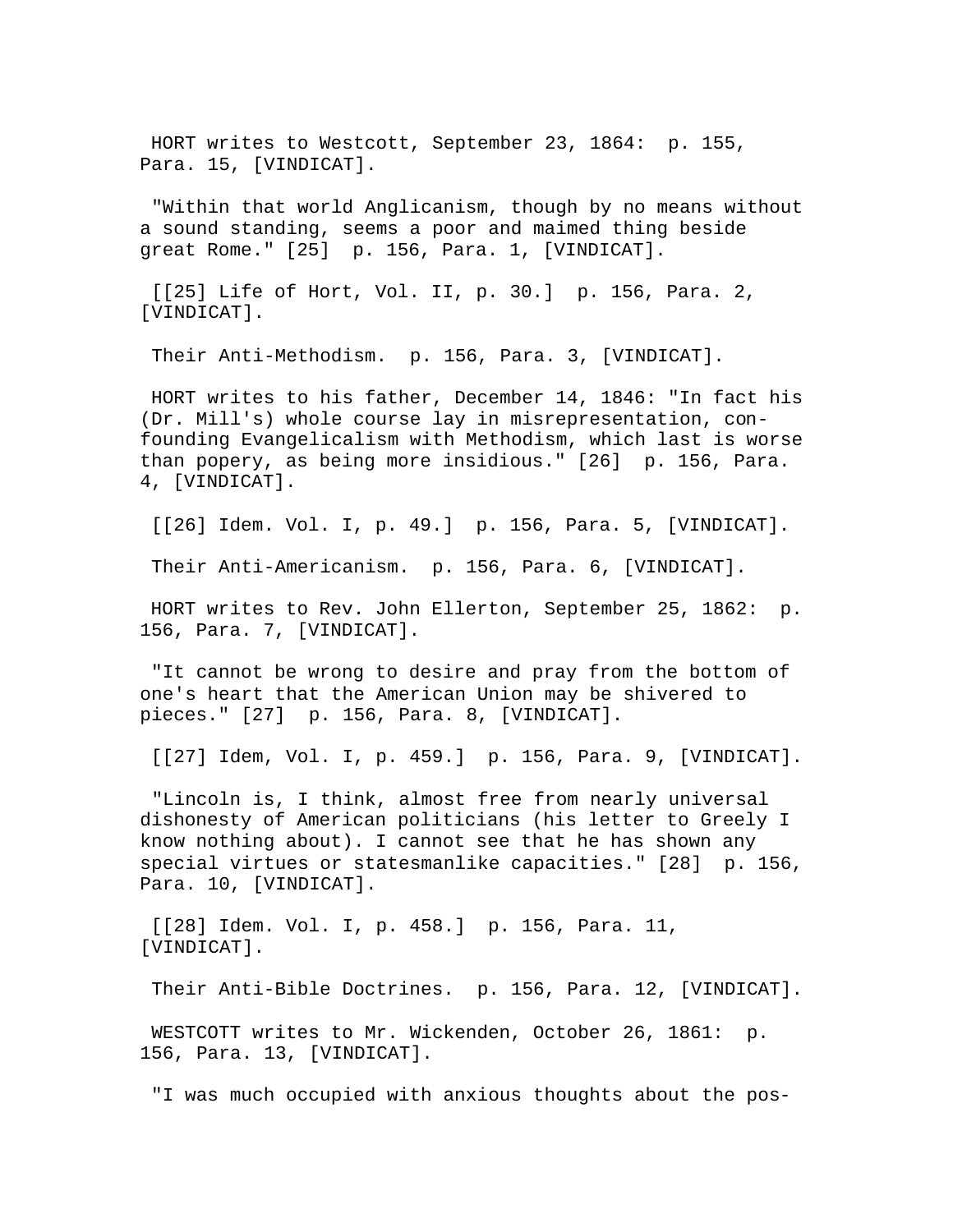sible duty of offering myself for the Hulsean Professorship at Cambridge. I had little wish, and no hope, for success, but I was inclined to protest against the imputations of heresy and the like which have been made against me." [29] p. 156, Para. 14, [VINDICAT].

 [[29] Life of Westcott, Vol. I, p. 222.] p. 156, Para. 15, [VINDICAT].

 HORT writes to Mr. A. Macmillan: p. 156, Para. 16, [VINDICAT].

 "About Darwin, I have been reading and thinking a good deal, and am getting to see my way comparatively clearly, and to be also more desirous to say something." [30] p. 156, Para. 17, [VINDICAT].

 [[30] Life of Hort, Vol. I, p. 424.] p. 156, Para. 18, [VINDICAT].

HORT writes to Westcott: p. 156, Para. 19, [VINDICAT].

 "You seem to me to make (Greek) philosophy worthless for those who have received the Christian revelation. To me, though in a hazy way, it seems full of precious truth of which I find nothing, and should be very much astonished and perplexed to find anything, in revelation." [31] p. 156, Para. 20, [VINDICAT].

 [[31] Idem, Vol. I, p. 449.] p. 156, Para. 21, [VINDICAT].

 Their Tendency To Evolution. p. 156, Para. 22, [VINDICAT].

 WESTCOTT writes to the Archbishop of Canterbury on O. T. Criticism, March 4, 1890: p. 157, Para. 1, [VINDICAT].

 "No one now, I suppose, holds that the first three chapters of Genesis, for example, give a literal history -- I could never understand how any one reading them with open eyes could think they did." [32] p. 157, Para. 2, [VINDICAT].

 [[32] Life of Westcott, Vol. II, p. 69.] p. 157, Para. 3, [VINDICAT].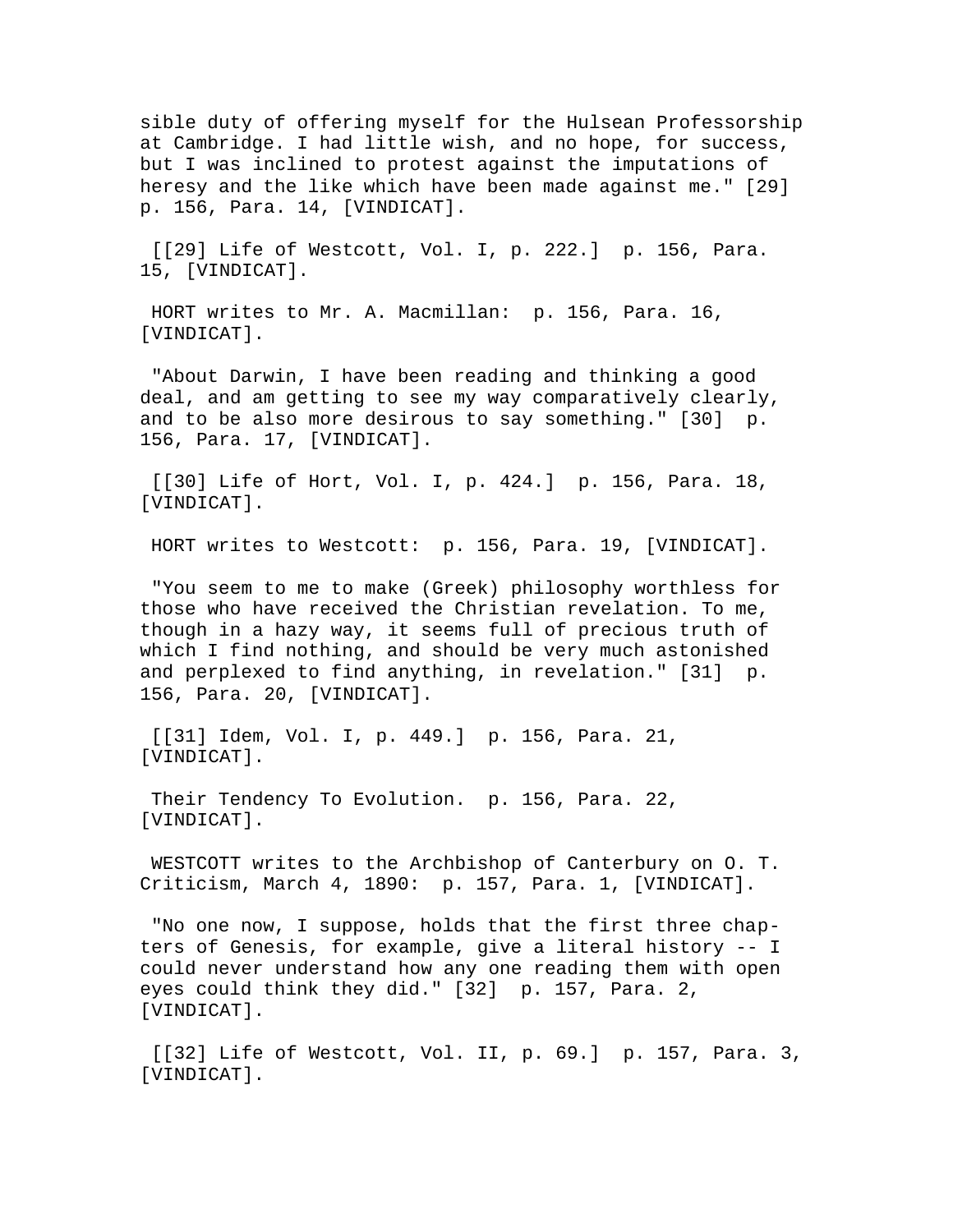HORT writes to Mr. John Ellerton: p. 157, Para. 4, [VINDICAT].

 "I am inclined to think that no such state as 'Eden' (I mean the popular notion) ever existed, and the Adam's fall in no degree differed from the fall of each of his descendants, as Coleridge justly argues." [33] p. 157, Para. 5, [VINDICAT].

 [[33] Life of Hort, Vol. I, p. 78.] p. 157, Para. 6, [VINDICAT].

Their Tractarianism. p. 157, Para. 7, [VINDICAT].

WESTCOTT writes to his fiancee: p. 157, Para. 8, [VINDICAT].

 "Today I have again taken up Tracts for the Times and Dr. Newman. Don't tell me that he will do me harm. At least today he will, has, done me good, and had you been here I should have asked you to read his solemn words to me. My purchase has already amply repaid me. I think I shall choose a volume for one of my Christmas companions." [34] p. 157, Para. 9, [VINDICAT].

 [[34] Life of Westcott, Vol. I, p. 223.] p. 157, Para. 10, [VINDICAT].

 WESTCOTT writes to Hort, September 22, 1864: p. 157, Para. 11, [VINDICAT].

 "My summer was not as fruitful as I had wished; or rather, it was not fruitful in the way I had wished. Dr. Newman's 'Apologia' cut across it, and opened thoughts which I thought had been sealed forever. These haunted me like spectres and left little rest." [35] p. 157, Para. 12, [VINDICAT].

 [[35] Idem, Vol. I, p. 285.] p. 157, Para. 13, [VINDICAT].

 HORT writes to Rev. John Ellerton, February 25, 1869: p. 157, Para. 14, [VINDICAT].

 "It is hard to resist a vague feeling that Westcott's going to Peterborough will be the beginning of a great movement in the church, less conspicuous, but not less power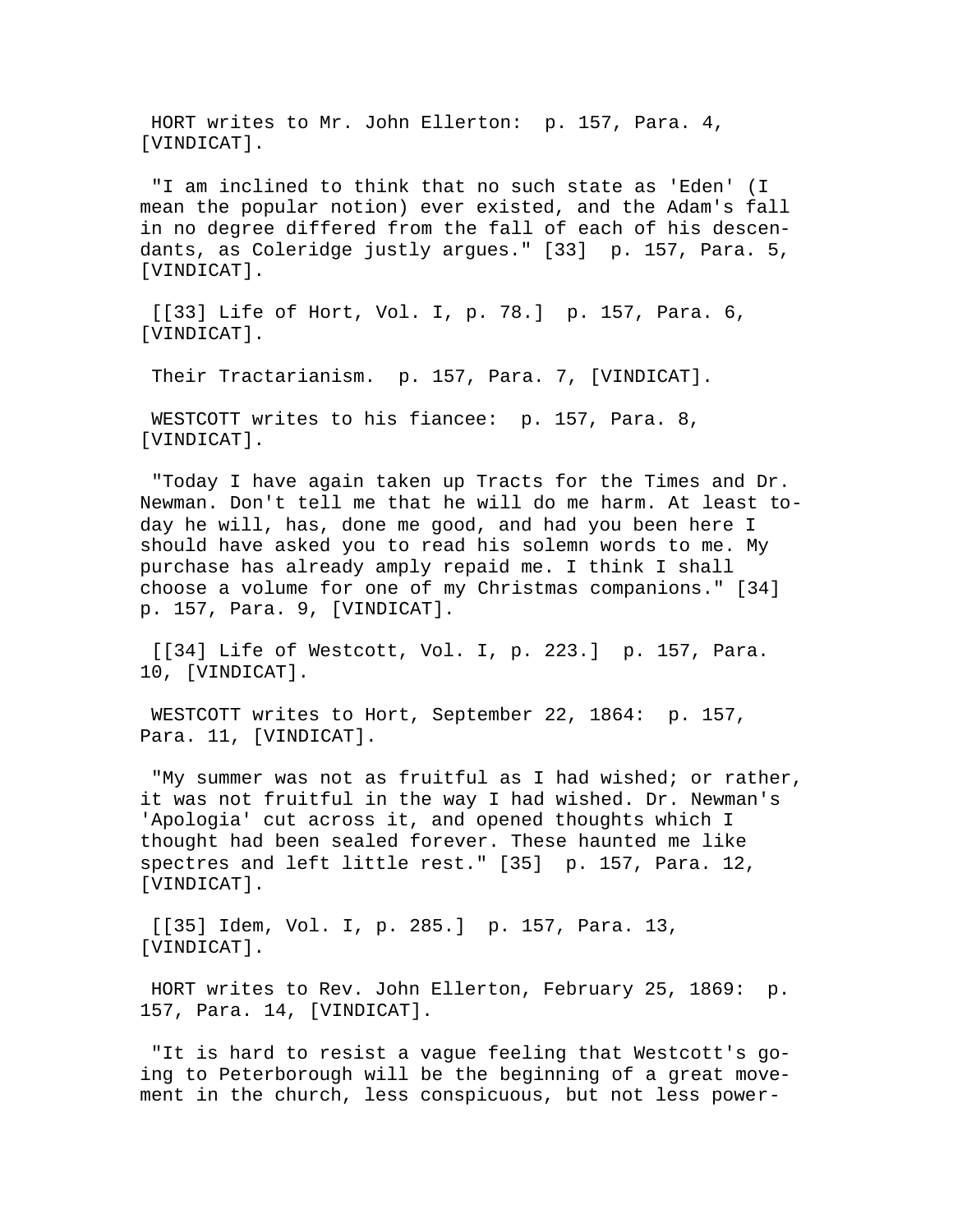ful, that that which proceeded from Newman." [36] p. 157, Para. 15, [VINDICAT].

 [[36] Life of Hort, Vol. II, p. 108.] p. 157, Para. 16, [VINDICAT].

 HORT writes to his wife, July 25, 1864: p. 157, Para. 17, [VINDICAT].

 "How inexpressibly green and ignorant (Blank) must be, to be discovering Newman's greatness and goodness now for the first time." [37] p. 158, Para. 1, [VINDICAT].

[[37] Idem, Vol. II, p. 18.] p. 158, Para. 2, [VINDICAT].

 The above quotation shows Hort's contempt for anyone who is slow in discovering Newman's greatness and goodness. p. 158, Para. 3, [VINDICAT].

Their Ritualism. p. 158, Para. 4, [VINDICAT].

 We have already noticed Westcott's associated work with Archbishop Benson in protecting ritualism and giving the most striking blow which discouraged Protestantism. p. 158, Para. 5, [VINDICAT].

 HORT writes to Mr. John Ellerton, July 6, 1848: p. 158, Para. 6, [VINDICAT].

 "The pure Romish view seems to me nearer, and more likely to lead to, the truth than the Evangelical. ... we should bear in mind that that hard and unspiritual medieval crust which enveloped the doctrine of the sacraments in stormy times, though in a measure it may have made it unprofitable to many men at that time, yet in God's providence preserved it inviolate and unscattered for future generations. ... We dare not forsake the sacraments or God will forsake us." [38] p. 158, Para. 7, [VINDICAT].

[[38] Idem, Vol. I, p. 76.] p. 158, Para. 8, [VINDICAT].

 Their Papal Atonement Doctrine. p. 158, Para. 9, [VINDICAT].

 WESTCOTT writes to his wife, Good Friday, 1865: p. 158, Para. 10, [VINDICAT].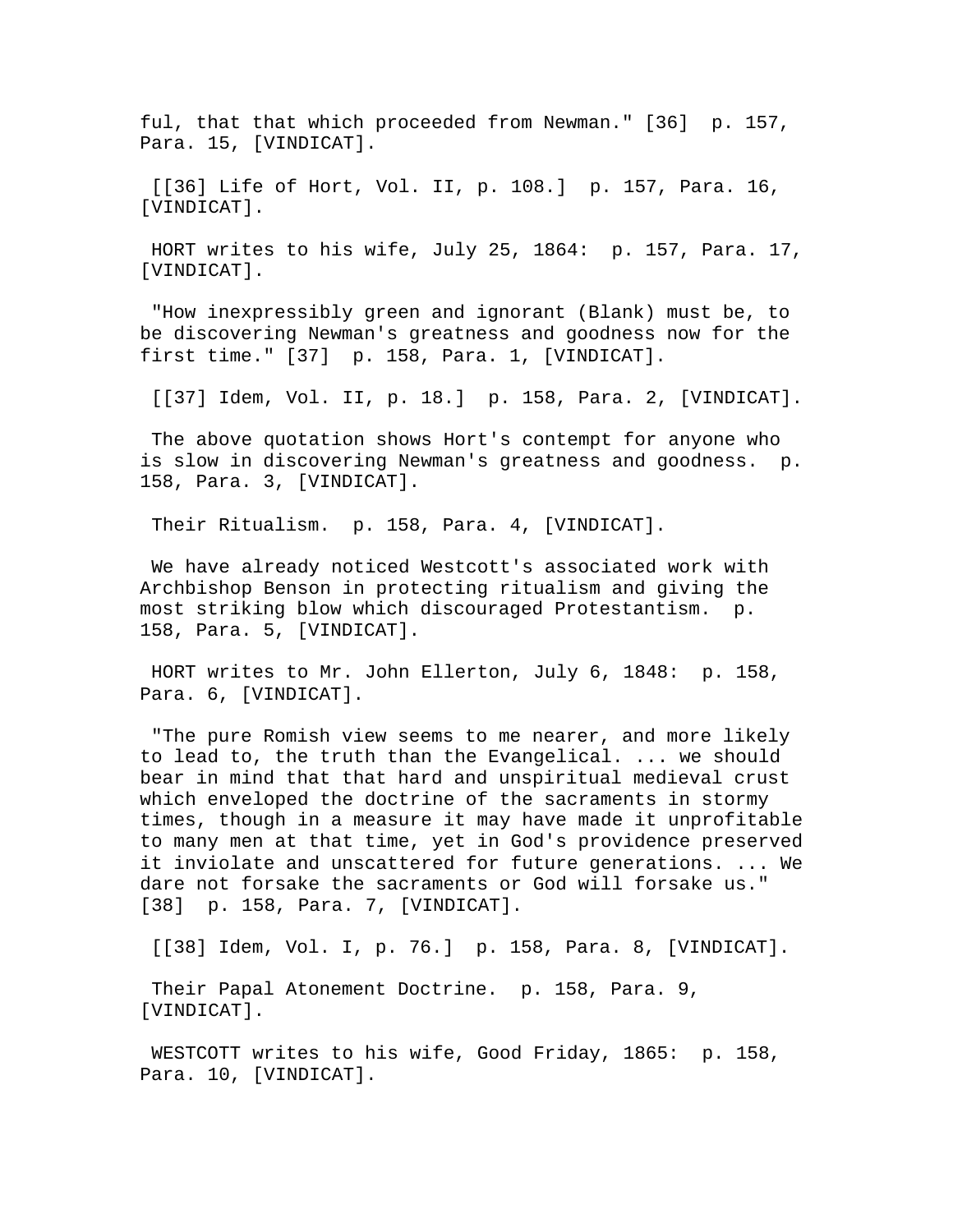"This morning I went to hear the Hulsean Lecturer. He preached on the Atonement. ... All he said was very good, but then he did not enter into the great difficulties of the notion of sacrifice and vicarious punishment. To me it is always most satisfactory to regard the Christian as in Christ -- absolutely one with him, and then he does what Christ has done: Christ's actions become his, and Christ's life and death in some sense his life and death." [39] p. 158, Para. 11, [VINDICAT].

 [[39] Life of Westcott, Vol. I, p. 231.] p. 158, Para. 12, [VINDICAT].

 Westcott believed that the death of Christ was of His human nature, not of His Divine nature, otherwise man could not do what Christ did in death. Dr. Hort agrees in the following letter to Westcott. Both rejected the atonement of the substitution of Christ for the sinner, or vicarious atonement; both denied that the death of Christ counted for anything as an atoning factor. They emphasized atonement through the Incarnation. This is the Catholic doctrine. It helps defend the Mass. p. 158, Para. 13, [VINDICAT].

 HORT writes to Westcott, October 15, 1850: p. 158, Para. 14, [VINDICAT].

 "Today's post brought also your letter. ... I entirely agree -- correcting one word -- with what you there say on the Atonement, having for many years believed that 'the absolute union of the Christian (or rather, of man) with Christ Himself' is the spiritual truth of which the popular doctrine of substitution is an immoral and material counterfeit. ... Certainly nothing could be more unscriptural than the modern limiting of Christ's bearing our sins and sufferings to his death; but indeed that is only one aspect of an almost universal heresy." [40] p. 159, Para. 1, [VINDICAT].

 Their Collusion Previous To Revision. p. 159, Para. 2, [VINDICAT].

 WESTCOTT writes to Hort, May 28, 1870: p. 159, Para. 3, [VINDICAT].

 "Your note came with one from Ellicott this morning. ... Though I think that Convocation is not competent to initiate such a measure, yet I feel that as 'we three' are to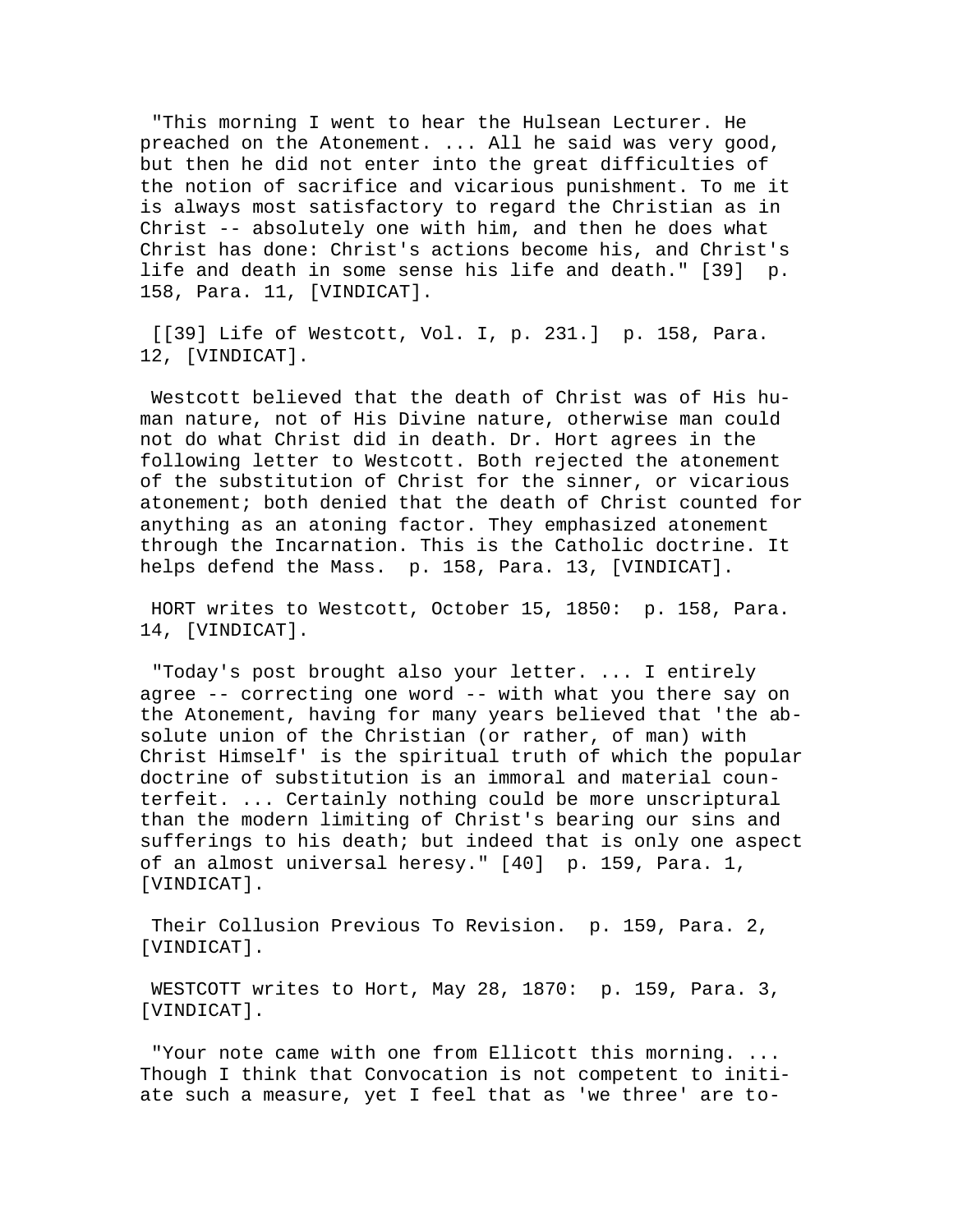gether it would be wrong not to 'make the best of it' as Lightfoot says. ... There is some hope that alternative readings might find a place in the margin." [41] p. 159, Para. 4, [VINDICAT].

 [[41] Life of Westcott, Vol. I, p. 390.] p. 159, Para. 5, [VINDICAT].

 WESTCOTT writes to Lightfoot, June 4, 1870: p. 159, Para. 6, [VINDICAT].

 "Ought we not to have a conference before the first meeting for Revision? There are many points on which it is important that we should be agreed." [42] p. 159, Para. 7, [VINDICAT].

[[42] Idem, Vol. I, p. 391.] p. 159, Para. 8, [VINDICAT].

 WESTCOTT writes to Hort, July 1, 1870: p. 159, Para. 9, [VINDICAT].

 "The Revision on the whole surprised me by prospects of hope. I suggested to Ellicott a plan of tabulating and circulating emendations before our meeting which may in the end prove valuable." [43] p. 159, Para. 10, [VINDICAT].

 [[43] Idem, Vol. I. pp. 392, 393.] p. 159, Para. 11, [VINDICAT].

HORT writes to Lightfoot: p. 159, Para. 12, [VINDICAT].

 "It is, I think, difficult to measure the weight of acceptance won beforehand for the Revision by the single fact of our welcoming an Unitarian." [44] p. 159, Para. 13, [VINDICAT].

 [[44] Life of Hort, Vol. II, p. 140.] p. 159, Para. 14, [VINDICAT].

HORT writes to Williams: p. 159, Para. 15, [VINDICAT].

 "The errors and prejudices, which we agree in wishing to remove, can surely be more wholesomely and also more effectually reached by individual efforts of an indirect kind than by combined open assault. At present very many orthodox but rational men are being unawares acted on by influences which will assuredly bear good fruit in due time, if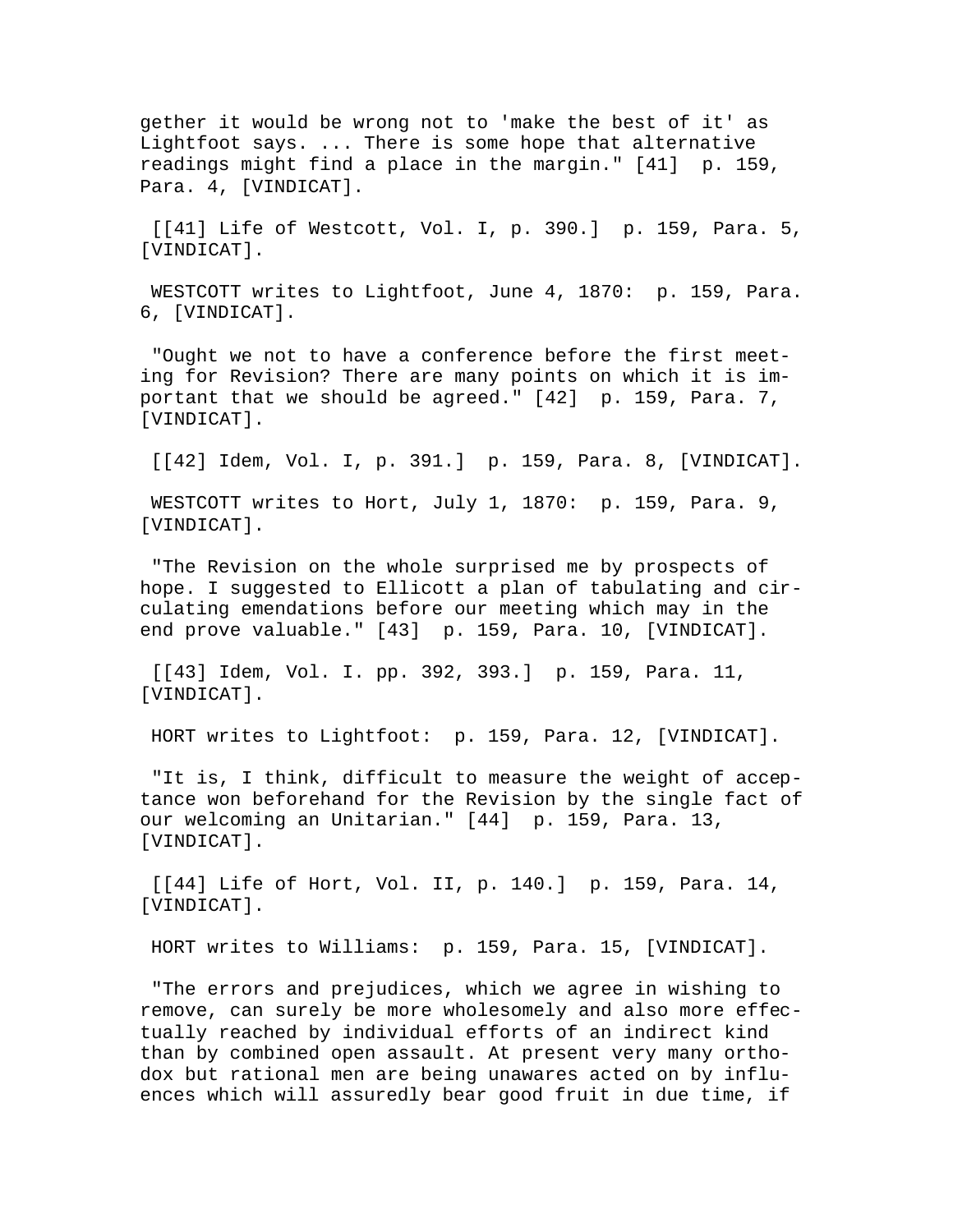the process is allowed to go on quietly; and I cannot help fearing that a premature crisis would frighten back many into the merest traditionalism." [45] p. 160, Para. 1, [VINDICAT].

 [[45] Life of Hort, Vol. I, p. 400.] p. 160, Para. 2, [VINDICAT].

 Although these last words of Dr. Hort were written in 1858, nevertheless they reveal the method carried out by Westcott and himself as he said later, "I am rather in favor of indirect dealing." We have now before us the sentiments and purposes of the two men who entered the English New Testament Revision Committee and dominated it during the ten years of its strange work. We will now be obliged to take up the work of that Committee, to behold its battles and its methods, as well as to learn the crisis that was precipitated in the bosom of Protestantism. p. 160, Para. 3, [VINDICAT].

 Chapter X. -- Revision at Last! p. 161, Para. 1, [VINDICAT].

 BY the year 1870, so powerful had become the influence of the Oxford Movement, that a theological bias in favor of Rome was affecting men in high authority. Many of the most sacred institutions of Protestant England had been assailed and some of them had been completely changed. The attack on the Thirty-nine Articles Tract 90, and the subversion of fundamental Protestant doctrines within the Church of England had been so bold and thorough, that an attempt to substitute a version which would theologically and legally discredit our common Protestant Version would not be a surprise. p. 161, Para. 2, [VINDICAT].

 The first demands for revision were made with moderation of language. "Nor can it be too distinctly or too emphatically affirmed that the reluctance of the public could never have been overcome but for the studious moderation and apparently rigid conservatism which the advocates of revision were careful to adopt." [1] Of course, the Tractarians were conscious of the strong hostility to their ritualism and said little in public about revision in order not to multiply the strength of their enemies. The friends and devotees of the King James Bible, naturally wished that certain retouches might be given the book which would replace words counted obsolete, bring about conformity to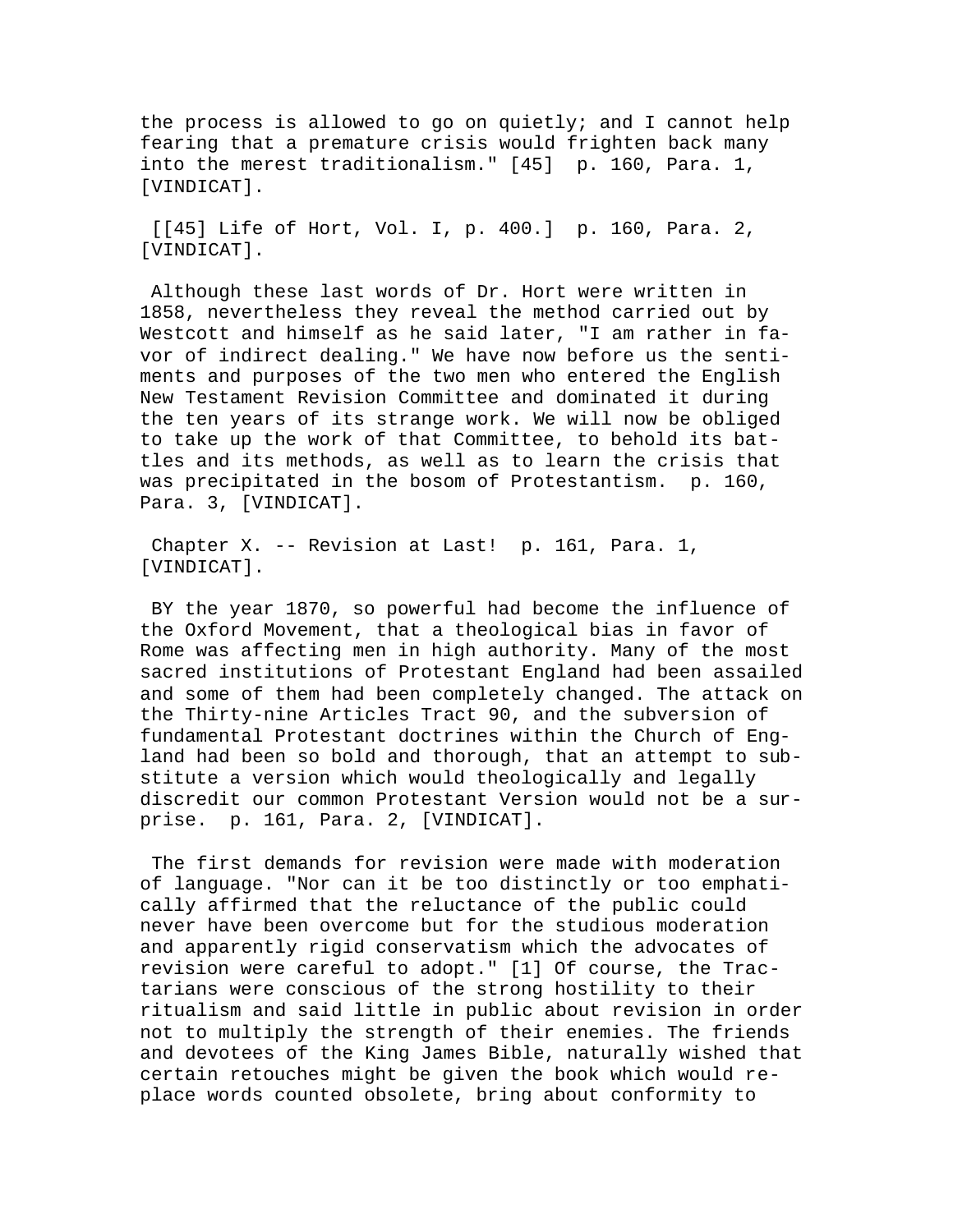more modern rules of spelling and grammar, and correct what they considered a few plain and clear blemishes in the Received Text, so that its bitter opponents, who made use of these minor disadvantages to discredit the whole, might be answered. Nevertheless, universal fear and distrust of revision pervaded the public mind, who recognized in it, as Archbishop Trench said, "A question affecting ... profoundly the whole moral and spiritual life of the English people," and the "vast and solemn issues depending on it." [2] Moreover, the composition of the Authorized Version was recognized by scholars as the miracle of English prose, unsurpassed in clearness, precision, and vigor. The English of the King James Bible was the most perfect, if not the only, example of a lost art. It may be said truthfully that literary men as well as theologians frowned on the revision enterprise. [3] p. 161, Para. 3, [VINDICAT].

 [[1] Hemphill, History of the R. V., p. 25. [2] Hemphill, History of the R. V., p. 24. [3] Idem, p. 26.] p. 161, Para. 4, [VINDICAT].

 For years there had been a determined and aggressive campaign to take extensive liberties with the Received Text; and the Romanizing Movement in the Universities of Oxford and Cambridge, both ritualistic and critical, had made it easy for hostile investigators to speak out with impunity. Lachmann had led the way by ignoring the great mass of manuscripts which favored the printed text and built his Greek New Testament, as Salmon says, of scanty material. [4] Tregelles, though English, "was an isolated worker, and failed to gain any large number of adherents." [5] Tischendorf, who had brought to light many new manuscripts and had done considerable collating, secured more authority as an editor than he deserved, and in spite of his vacillations in successive editions, became notorious in removing from the Sacred Text several passages hallowed by the veneration of centuries. [6] p. 161, Para. 5, [VINDICAT].

 [[4] Salmon, p. 7. [5] Idem, p. 8. [6] Idem, p. 8.] p. 162, Para. 1, [VINDICAT].

 The public would not have accepted the extreme, or, as some called it, "progressive" conclusions of these three. The names of Westcott and Hort were not prominently familiar at this time although they were Cambridge professors. Nevertheless, what was known of them, was not such as to arouse distrust and apprehension. It was not until the work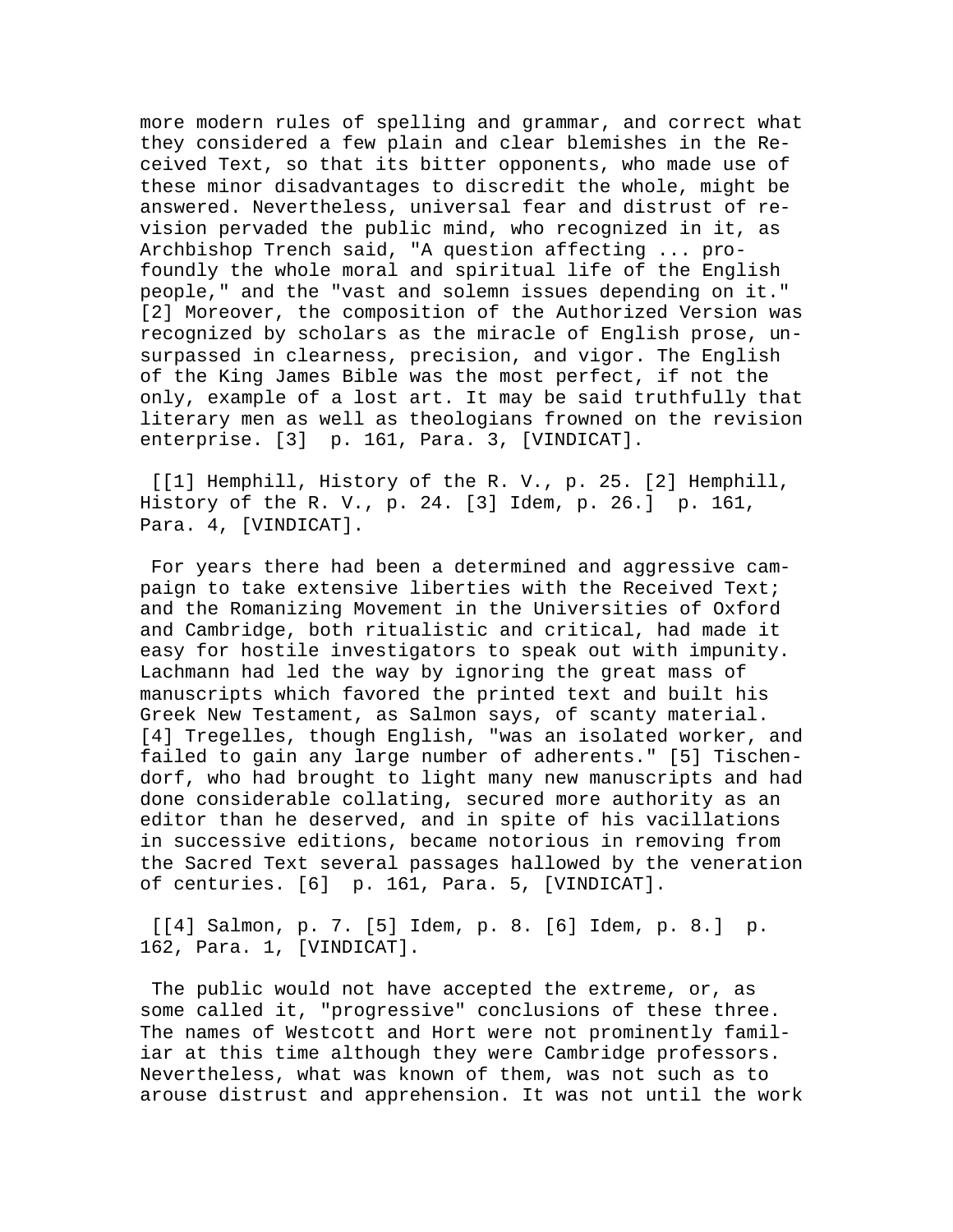of revision was all over, that the world awoke to realize that Westcott and Hort had outdistanced Lachmann, Tischendorf, and Tregelles. As Salmon says, "Westcott and Hort's Greek Testament has been described as an epoch-making book; and quite as correctly as the same phrase has been applied to the work done by Darwin." [7] p. 162, Para. 2, [VINDICAT].

[[7] Salmon, p. 5.] p. 162, Para. 3, [VINDICAT].

 The first efforts to secure revision were cautiously made in 1857 by five clergymen (three of whom, Ellicott, Moberly, and Humphrey, later were members of the New Testament Revision Committee), who put out a "Revised Version of John's Gospel." Bishop Ellicott, who in the future, was to be chairman of the New Testament Revision Committee, believed that there were clear tokens of corruptions in the Authorized Version. [8] Nevertheless, Ellicott's utterances, previous to Revision, revealed how utterly unprepared was the scholarship of the day to undertake it. Bishop Coxe, Episcopal, of Western New York, quotes Ellicott as saying about this time: p. 162, Para. 4, [VINDICAT].

 [[8] Dr. Ellicott, Addresses, p. 70.] p. 163, Para. 1, [VINDICAT].

 "Even critical editors of the stamp of Tischendorf have apparently not acquired even a rudimentary knowledge of several of the leading versions which they conspicuously quote. Nay, more, in many instances they have positively misrepresented the very readings which they have followed, and have allowed themselves to be misled by Latin translations which, as my notes will testify, are often sadly, and even perversely, incorrect." [9] p. 163, Para. 2, [VINDICAT].

 [[9] Dr. Bissell, Origin of Bible, p. 357.] p. 163, Para. 3, [VINDICAT].

 The triumvirate which constantly worked to bring things to a head, and who later sat on the Revision Committee, were Ellicott, Lightfoot, and Moulton. They found it difficult to get the project on foot. Twice they had appealed to the Government in hopes that, as in the case of the King James in 1611, the King would appoint a royal commission. They were refused. [10] p. 163, Para. 4, [VINDICAT].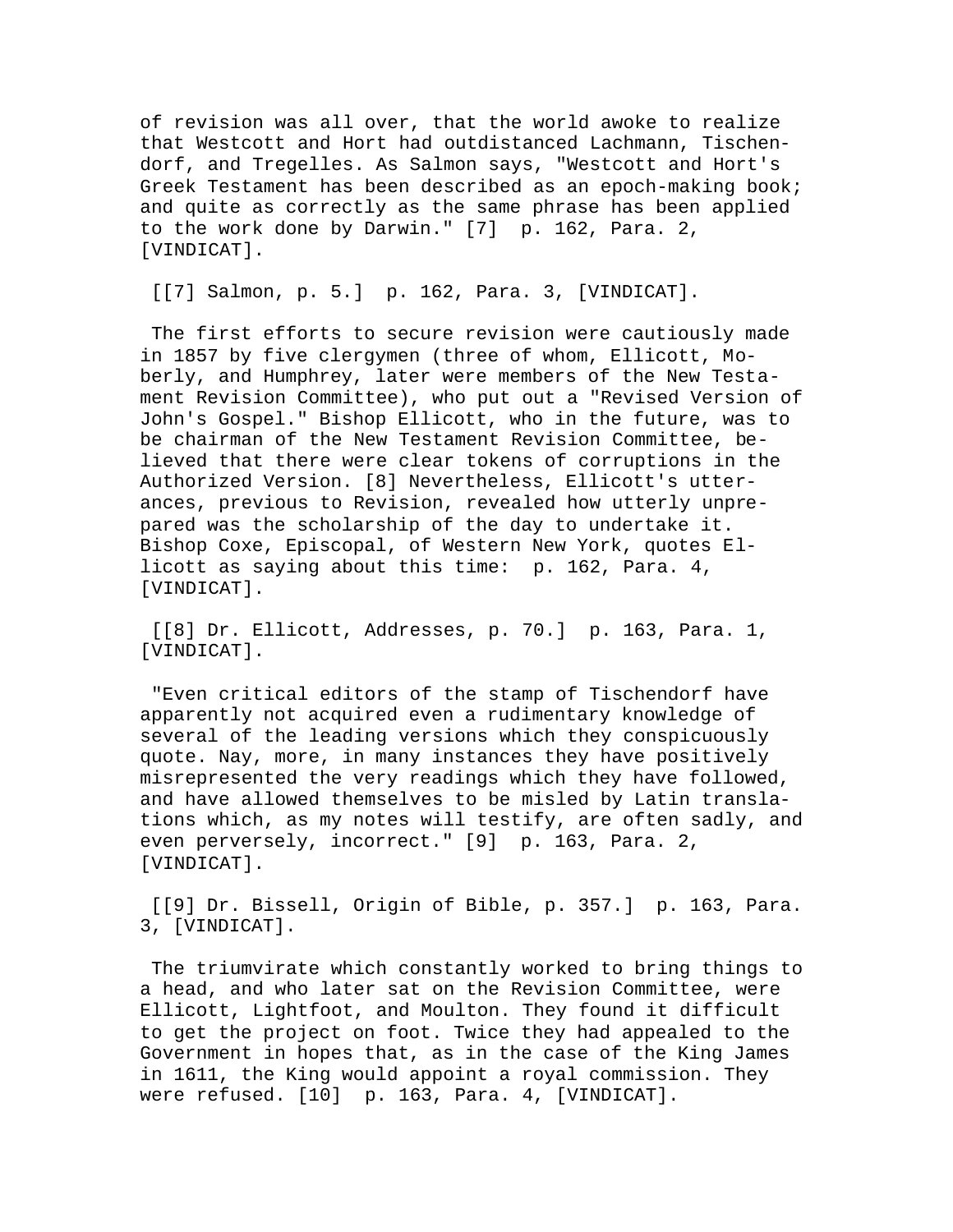[[10] Historical Account of the Work of the American Committee of Revision, pp. 3, 5.] p. 163, Para. 5, [VINDICAT].

 There was sufficient aggression in the Southern Convocation, which represented the Southern half of the Church of England, to vote Revision. But they lacked a leader. There was no outstanding name which would suffice in the public eye as a guarantee against the dangers possible. This difficulty, however, was at last overcome when Bishop Ellicott won over "that most versatile and picturesque personality in the English Church, Samuel Wilberforce, the silvertongued Bishop of Oxford." [11] He was the remaining son of the great Emancipator who was still with the Church of England; the two other sons, Henry and Robert, influenced by the Oxford Movement, had gone over to the Church of Rome. Dr. Wilberforce had rendered great service to the English Church in securing the resurrection of the Southern Convocation, which for a hundred years had not been permitted to act. "When Ellicott captured the persuasive Wilberforce, he captured the Convocation, and revision suddenly came within the sphere of practical politics." [12] p. 163, Para. 6, [VINDICAT].

 [[11] Hemphill, p. 28. [12] Hemphill, p. 28.] p. 163, Para. 7, [VINDICAT].

 First came the resolution, February 10, 1870, which expressed the desirability of revision of the Authorized Version of the New Testament: p. 163, Para. 8, [VINDICAT].

 "Whether by marginal notes or otherwise, in all those passages where plain and clear errors, whether in the Hebrew or Greek text originally adopted by the translators, or in translation made from the same, shall, on due investigation, be found to exist." [13] p. 164, Para. 1, [VINDICAT].

 [[13] W. F. Moulton, The English Bible, p. 215.] p. 164, Para. 2, [VINDICAT].

 An amendment was passed to include the Old Testament. Then a committee of sixteen -- eight from the Upper House, and eight from the Lower House -- was appointed. this committee solicited the participation of the Northern Convocation, but they declined to co-operate, saying that "the time was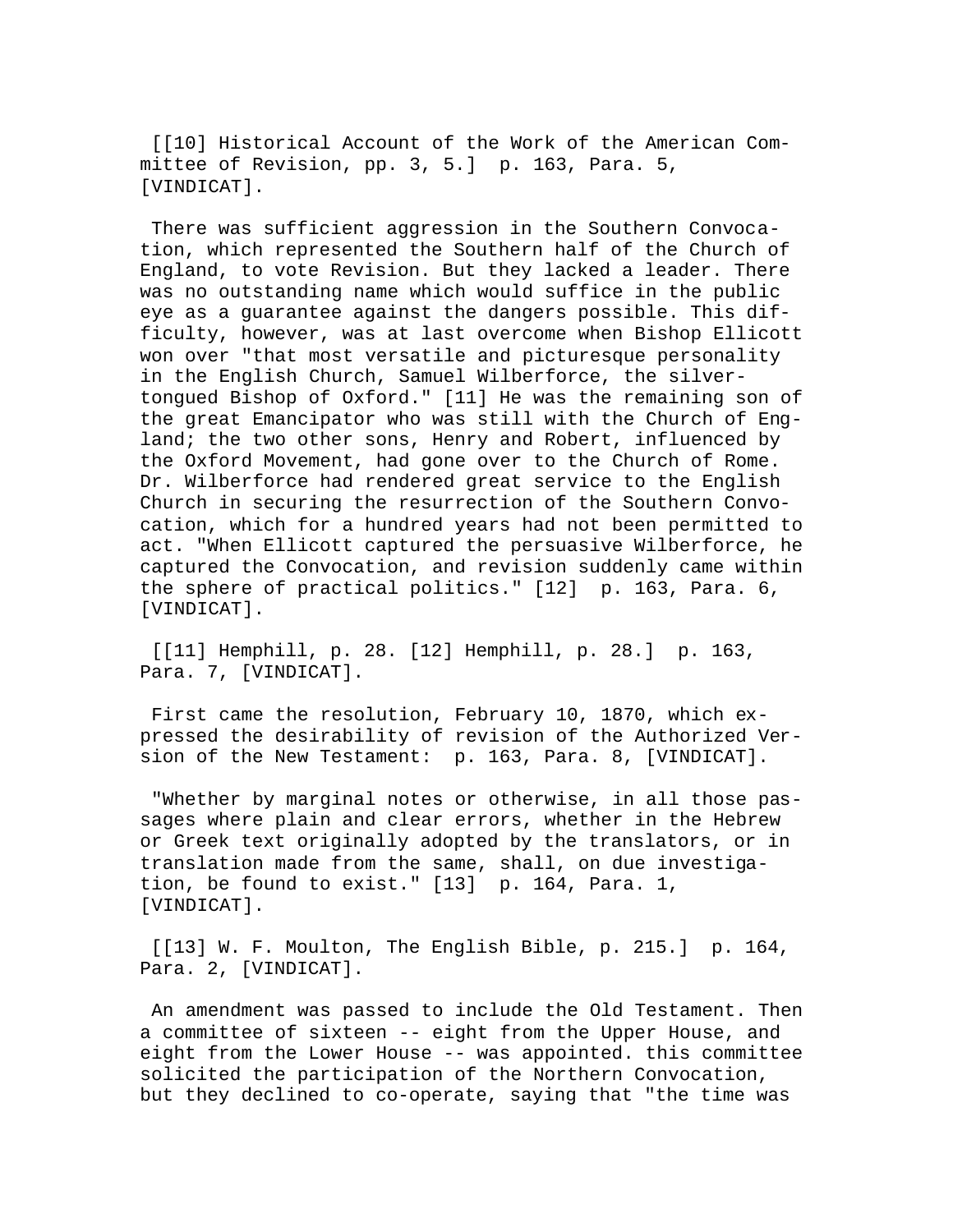not favorable of Revision, and that the risk was greater than the probable gain." [14] p. 164, Para. 3, [VINDICAT].

[[14] Idem. p. 216.] p. 164, Para. 4, [VINDICAT].

 Later the Southern Convocation adopted the rules which ordered that Revision should touch the Greek text only where found necessary; should alter the language only where, in the judgment of most competent scholars, such change was necessary; and in such necessary changes, the style of the King James should be followed; and also, that Convocation should nominate a committee of its own members who would be at liberty to invite the co-operation of other scholars in the work of Revision. This committee when elected consisted of eighteen members. It divided into two bodies, one to represent the Old Testament, and the other to represent the New. As the majority of the most vital questions which concern us involve New Testament Revision, we will follow the fortunes of that body in the main. p. 164, Para. 5, [VINDICAT].

 The seven members of this English New Testament Revision Committee sent out invitations which were accepted by eighteen others, bringing the full membership of the English New Testament Committee to the number of twenty-five. As we have seen before, Dr. Newman, who later became a cardinal, declined, as also did the leader of the Ritualistic Movement, Dr. Pusey. It should be mentioned here also that Canon Cook, editor of the "Speakers Commentary," declined. W. f. Moulton, who had spent some years in translating, from the German into English, Winer's Greek Grammar, and himself a member of the Committee, exercised a large influence in the selection of members. Dr. Moulton favored those modern rules appearing in Winer's work which, if followed in translating the Greek, would produce results different from that of the King James. How much Dr. Moulton was a devotee of the Vulgate may be seen in the following words from him: p. 164, Para. 6, [VINDICAT].

 "The Latin translation, being derived from manuscripts more ancient than any we now possess, is frequently a witness of the highest value in regard to the Greek text which was current in the earliest times, and ... its testimony is in many cases confirmed by Greek manuscripts which have been discovered or examined since the 16th century." [15] p. 165, Para. 1, [VINDICAT].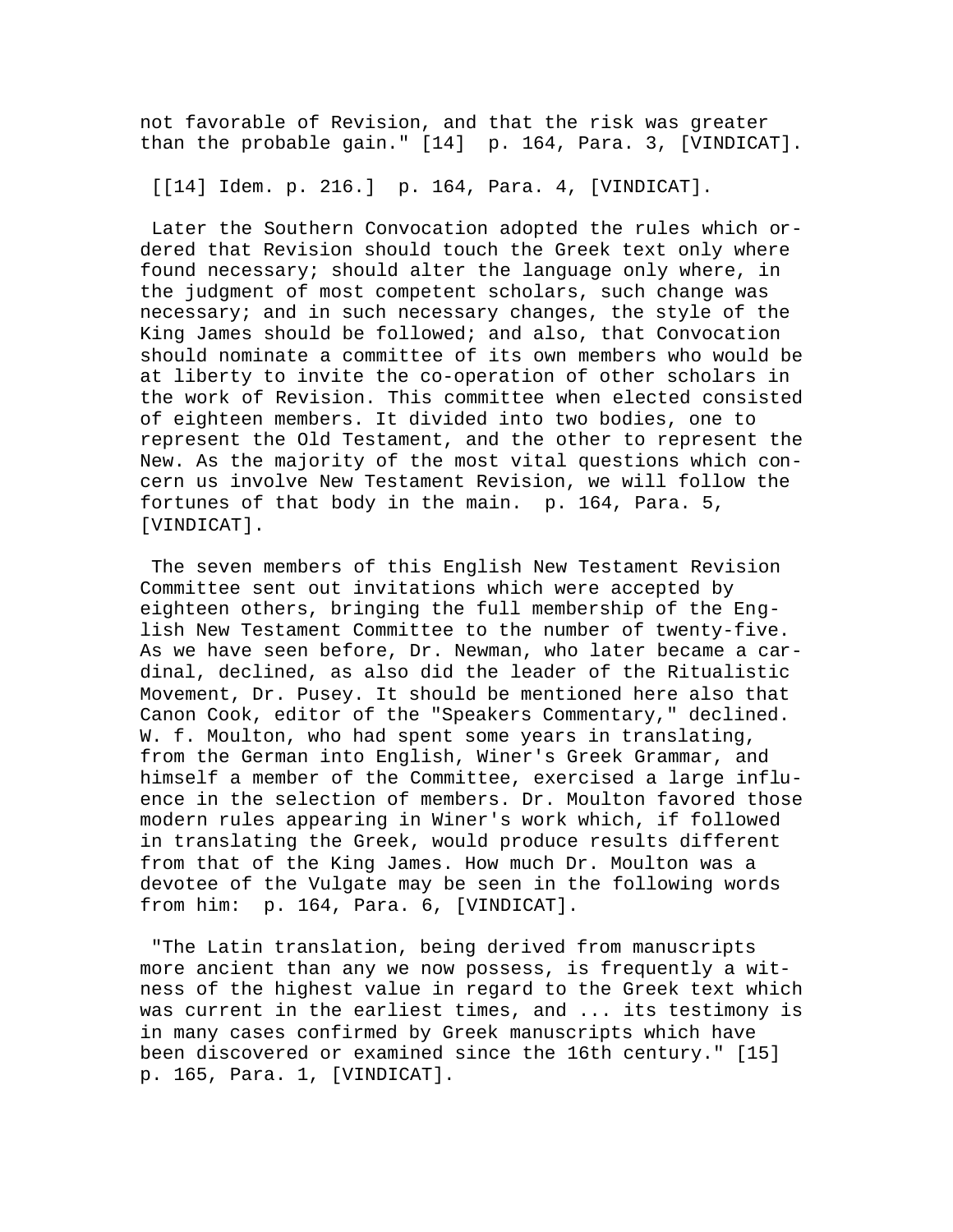[[15] Moulton, The English Bible, p. 184.] p. 165, Para. 2, [VINDICAT].

 From this it is evident that Dr. Moulton looked upon the Vulgate as a witness superior to the King James, and upon the Greek manuscripts which formed the base of the Vulgate as superior to the Greek manuscripts which formed the base of the King James. Furthermore, he said, speaking of the Jesuit New Testament of 1582, "The Rhemish Testament agrees with the best critical editions of the present day." [16] Dr. Moulton, therefore, not only believed the manuscripts which were recently discovered to be similar to the Greek manuscripts from which the Vulgate was translated, but he also looked upon the Greek New Testaments of Lachmann, Tischendorf, and Tregelles, built largely upon the same few manuscripts, as "the best critical editions." Since he exercised so large an influence in selecting the other members of the Committee, we can divine at the outset, the attitude of mind which would likely prevail in the Revision Committee. p. 165, Para. 3, [VINDICAT].

[[16] Idem. p. 185.] p. 165, Para. 4, [VINDICAT].

 The Old Testament Committee also elected into its body other members which made the number in that company twentyseven. Steps were now taken to secure co-operation from scholars in America. The whole matter was practically put in the hands of Dr. Philip Schaff of the Union Theological Seminary in New York City. Of Dr. Schaff's revolutionary influence on American theology through his bold Romanizing policy; of his trial for heresy; of his leadership in the American "Oxford Movement," we will speak later. An appeal was made to the American Episcopal Church to take part in the Revision, but that body declined. [17] Through the activities of Dr. Schaff, two American Committees were formed, the Old Testament Company having fourteen members, and the New Testament, thirteen. These worked under the disadvantage of being chosen upon the basis that they should live near New York City in order that meetings of the committee might be convenient. The American Committee had no deciding vote on points of revision. As soon as portions of the Holy Book were revised by the English committees, they were sent to the American committees for confirmation or amendment. If the suggestions returned by the American committees were acceptable to their English coworkers, they were adopted; otherwise they had no independent claim for insertion. In other words, the American com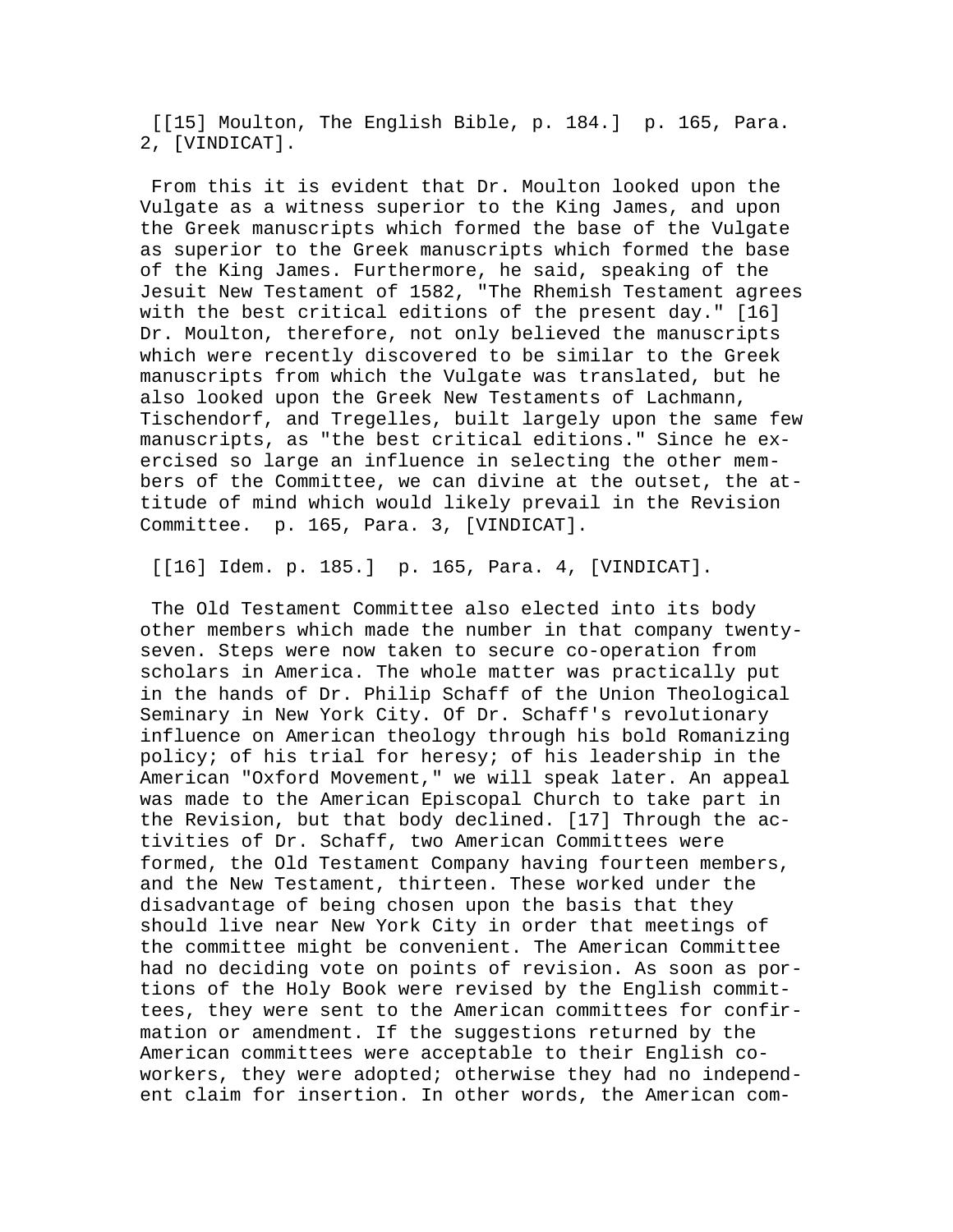mittees were simply reviewing bodies. [18] In the long run, their differences were not many. They say: p. 165, Para. 5, [VINDICAT].

 [[17] Ellicott, Addresses, p. 39. [18] Hemphill, History of the R. V., p. 41.] p. 166, Para. 1, [VINDICAT].

 "The work then went on continuously in both countries, the English Companies revising, and the American Committees reviewing what was revised, and returning their suggestions. ... When this list is fully considered, the general reader will, we think, be surprised to find that the differences are really of such little moment, and in very many cases will probably wonder that the American divines thought it worth while thus to formerly record their dissent." [19] p. 166, Para. 2, [VINDICAT].

 [[19] Historical Account of the Work of the American Committee of Revision, pp. 10, 11.] p. 167, Para. 1, [VINDICAT].

 Dr. Schaff, who was to America what Newman was to England, was president of both American committees. [20] p. 167, Para. 2, [VINDICAT].

 [[20] *New Brunswick (N. J.)* August, 1854, pp. 322, 282, 283.] p. 167, Para. 3, [VINDICAT].

 The story of the English New Testament Revision Committee is a stormy one, because it was the battle ground of the whole problem. That Committee finished its work three years before the Old Testament Company, and this latter body had three years to profit by the staggering onslaught which assailed the product of the New Testament Committee. Moreover the American Revised Bible did not appear until twenty years after the work of the English New Testament Committee, so that the American Revisers had twenty years to understand the fate which would await their volume. p. 167, Para. 4, [VINDICAT].

 When the English New Testament Committee met, it was immediately apparent what was going to happen. Though for ten long years the iron rule of silence kept the public ignorant of what was going on behind closed doors, the story is now known. The first meeting of the Committee found itself a divided body, the majority being determined to incorporate into the proposed revision the latest and most extreme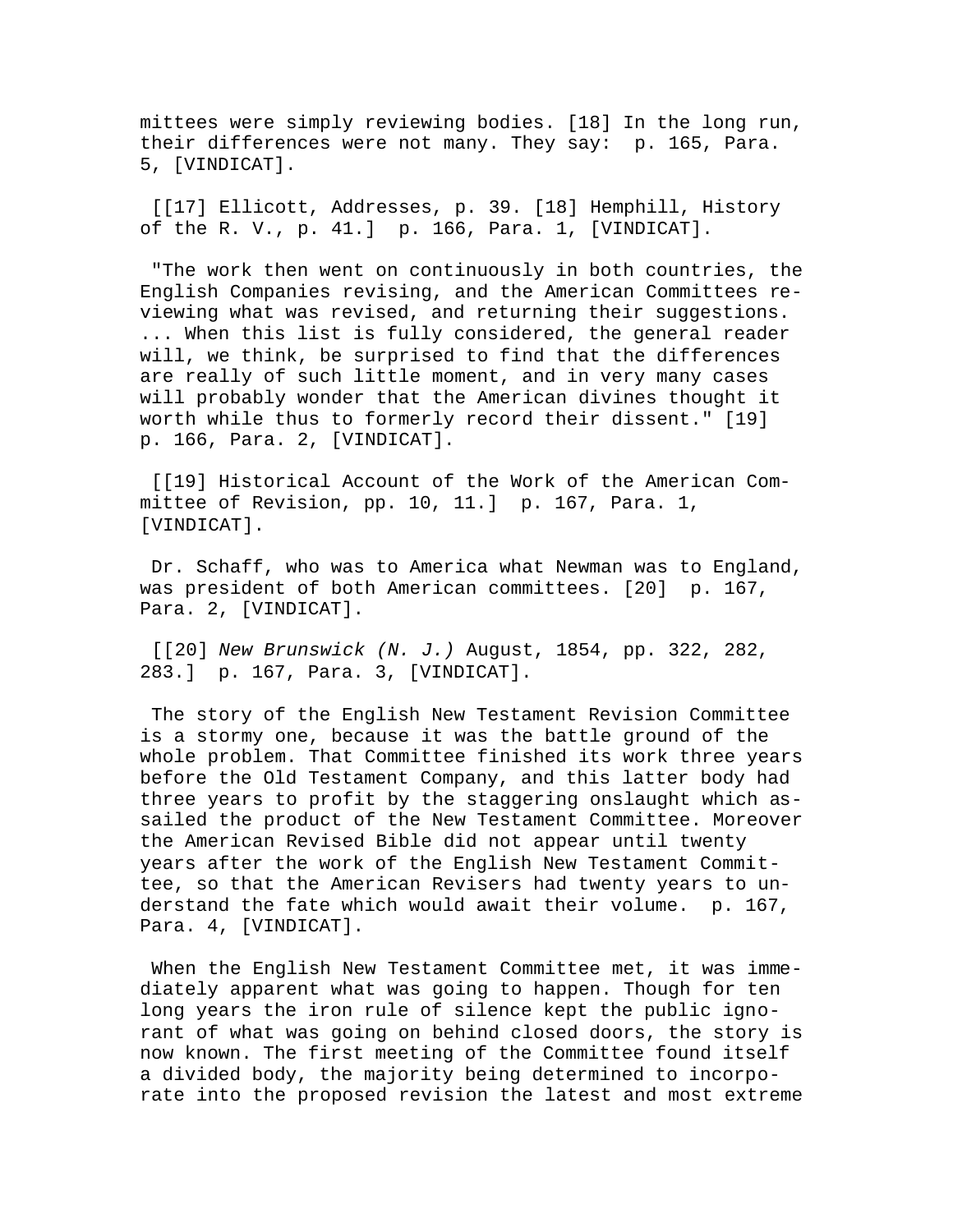higher criticism. This majority was dominated and carried along by a triumvirate consisting of Hort, Westcott, and Lightfoot. The dominating mentality of this triumvirate was Dr. Hort. Before the Committee met, Westcott had written to Hort, "The rules though liberal are vague, and the interpretation of them will depend upon decided action at first." [21] They were determined at the outset to be greater than the rules, and to manipulate them. p. 167, Para. 5, [VINDICAT].

 [[21] Hemphill, History of the R. V., p. 44.] p. 167, Para. 6, [VINDICAT].

 The new members who had been elected into the body, and who had taken no part in drawing up the rules, threw these rules completely aside by interpreting them with the widest latitude. Moreover, Westcott and Hort, who had worked together before this for twenty years, in bringing out a Greek New Testament constructed on principles which deviated the farthest ever yet known from the Received Text, [22] came prepared to effect a systematic change in the Protestant Bible. On this point Westcott wrote to Hort concerning Dr. Ellicott, the chairman: p. 167, Para. 7, [VINDICAT].

 [[22] Salmon, Some Criticism, pp. 10, 11.] p. 168, Para. 1, [VINDICAT].

 "The Bishop of Gloucester seems to me to be quite capable of accepting heartily and adopting personally a thorough scheme." [23] p. 168, Para. 2, [VINDICAT].

 [23] Life of Westcott, Vol. I, p. 393.] p. 168, Para. 3, [VINDICAT].

 And as we have previously seen, as early as 1851, before Westcott and Hort began their twenty years labor on their Greek text, Hort wrote, "Think of that vile Textus Receptus." [24] In 1851, when he knew little of the Greek New Testament, or of texts, he was dominated with the idea that the Received Text was "vile" and "villainous." The Received Text suffered fatal treatment at the hands of this master in debate. p. 168, Para. 4, [VINDICAT].

 [[24] Life of Hort, Vol. I, p. 211.] p. 168, Para. 5, [VINDICAT].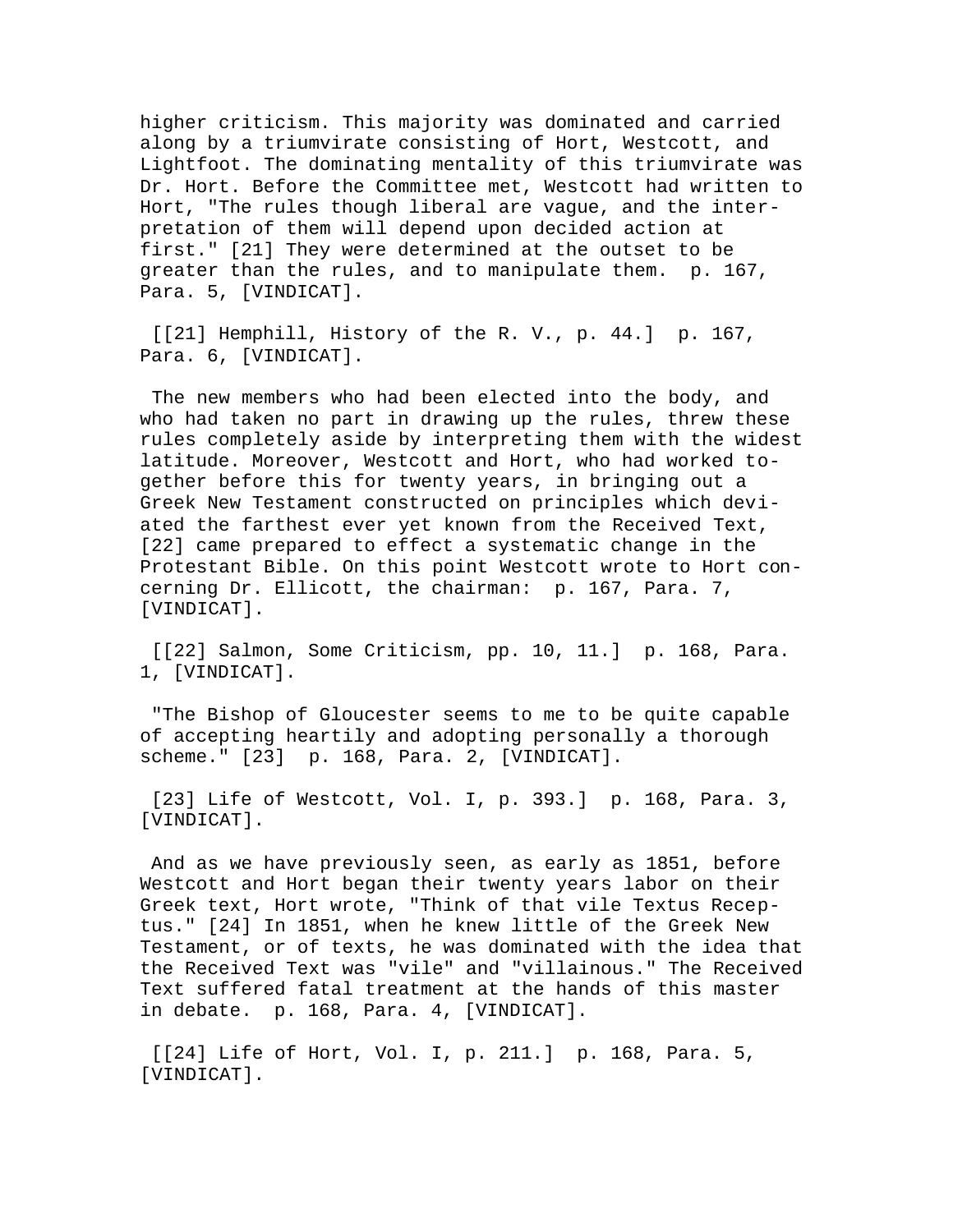We have spoken of Bishop Ellicott as the chairman. The first chairman was Bishop Wilberforce. One meeting, however, was sufficient for him. He wrote to an intimate friend, "What can be done in this most miserable business?" [25] Unable to bear the situation, he absented himself and never took part in the proceedings. His tragic death occurred three years later. One factor had disturbed him considerably, -- the presence of Dr. G. Vance Smith, the Unitarian scholar. In this, however, he shared the feelings of the people of England, who were scandalized at the sight of a Unitarian, who denied the divinity of Christ, participating in a communion service held at the suggestion of Bishop Westcott in Westminster Abbey, immediately preceding their first meeting. p. 168, Para. 6, [VINDICAT].

 [[25] Hemphill, History, p. 36.] p. 168, Para. 7, [VINDICAT].

 The minority in the Committee was represented principally by Dr. Scrivener, probably the foremost scholar of the day in the manuscripts of the Greek New Testament and the history of the Text. If we may believe the words of Chairman Ellicott, the countless divisions in the Committee over the Greek Text, "was often a kind of critical duel between Dr. Hort and Dr. Scrivener." [26] Dr. Scrivener was continuously and systematically outvoted. p. 168, Para. 8, [VINDICAT].

 [[26] Ellicott, Addresses, p. 61.] p. 169, Para. 1, [VINDICAT].

 "Nor is it difficult to understand," says Dr. Hemphill, "that many of their less resolute and decided colleagues must often have been completely carried off their feet by the persuasiveness, and resourcefulness, and zeal of Hort, backed by the great prestige of Lightfoot, the popular Canon of St. Paul's, and the quiet determination of Westcott, who set his face as a flint. In fact, it can hardly be doubted that Hort's was the strongest will of the whole Company, and his adroitness in debate was only equaled by his pertinacity." [27] p. 169, Para. 2, [VINDICAT].

 [[27] Hemphill. History of the R. V., pp. 49, 50.] p. 169, Para. 3, [VINDICAT].

 The conflict was intense and ofttimes the result seemed dubious. Scrivener and his little band did their best to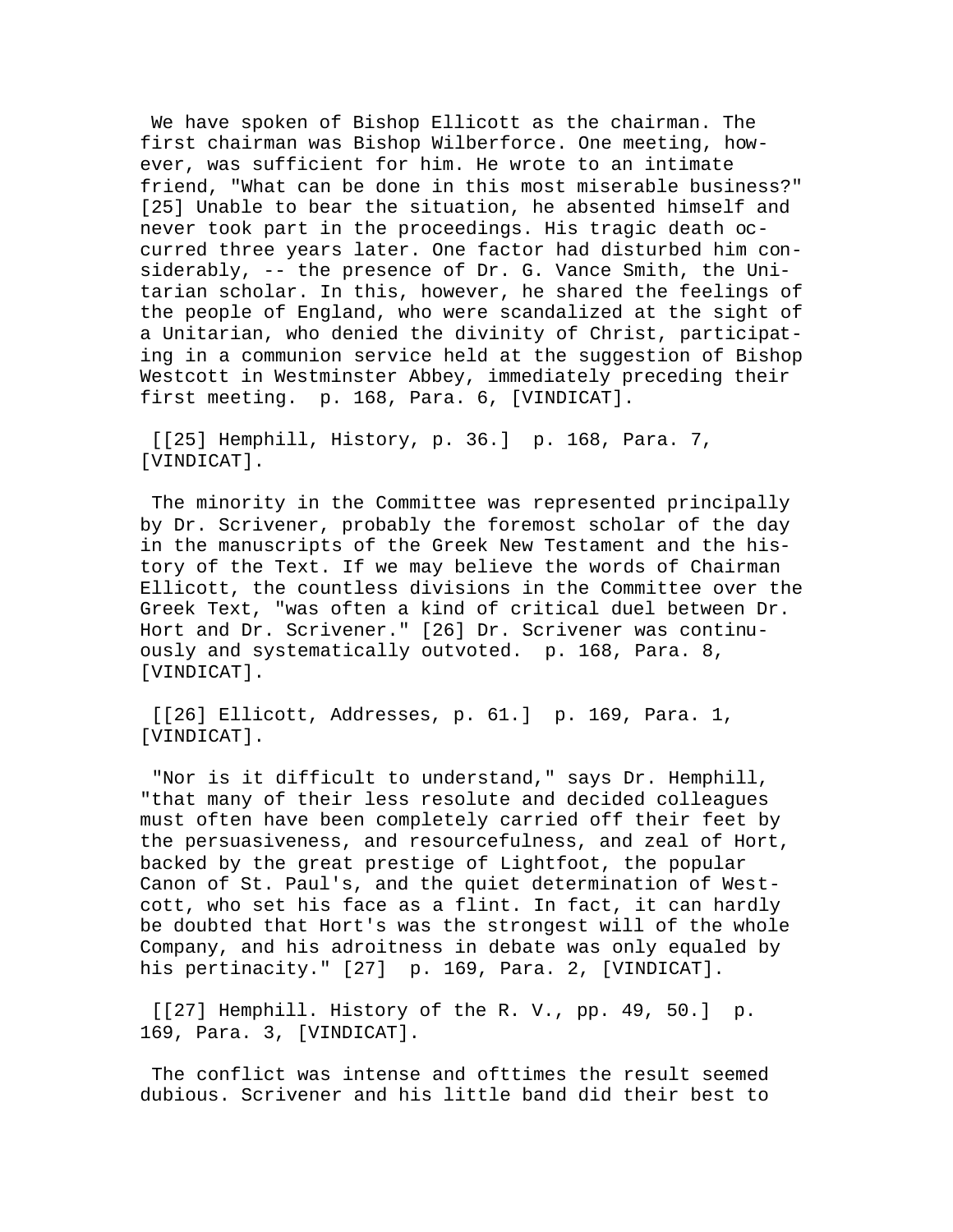save the day. He might have resigned; but like Bishop Wilberforce, he neither wished to wreck the product of revision by a crushing public blow, nor did he wish to let it run wild by absenting himself. Dr. Hort wrote his wife as follows: p. 169, Para. 4, [VINDICAT].

 "July 25, 1871. We have had some stiff battles today in Revision, though without any ill feeling, and usually with good success. But I, more than ever, felt how impossible it would be for me to absent myself." [28] p. 169, Para. 5, [VINDICAT].

 [[28] Life of Hort, Vol. II, p. 146.] p. 169, Para. 6, [VINDICAT].

 On the other hand, Westcott wrote: p. 169, Para. 7, [VINDICAT].

 "March 22, 1886. I should be the last to rate highly textual criticism; but it is a little gift which from school days seemed to be committed to me." [29] p. 170, Para. 1, [VINDICAT].

 [[29] Life of Westcott, Vol. II, p. 84.] p. 170, Para. 2, [VINDICAT].

 Concerning the battles within the Committee, Dr. Westcott writes: p. 170, Para. 3, [VINDICAT].

 "May 24, 1871. We have had hard fighting during these last two days, and a battle-royal is announced for tomorrow." [30] p. 170, Para. 4, [VINDICAT].

 [[30] Idem, Vol. I, pp. 396, 397.] p. 170, Para. 5, [VINDICAT].

 "January 27, 1875. Our work yesterday was positively distressing. ... However, I shall try to keep heart today, and if we fail again I think that I shall fly, utterly despairing of the work." [30] [[30] Id.] p. 170, Para. 6, [VINDICAT].

 Same date. "Today our work has been a little better - only a little, but just enough to be endurable." [30] [[30] Id.] p. 170, Para. 7, [VINDICAT].

The "ill-conceived and mismanaged" attempts of the Revi-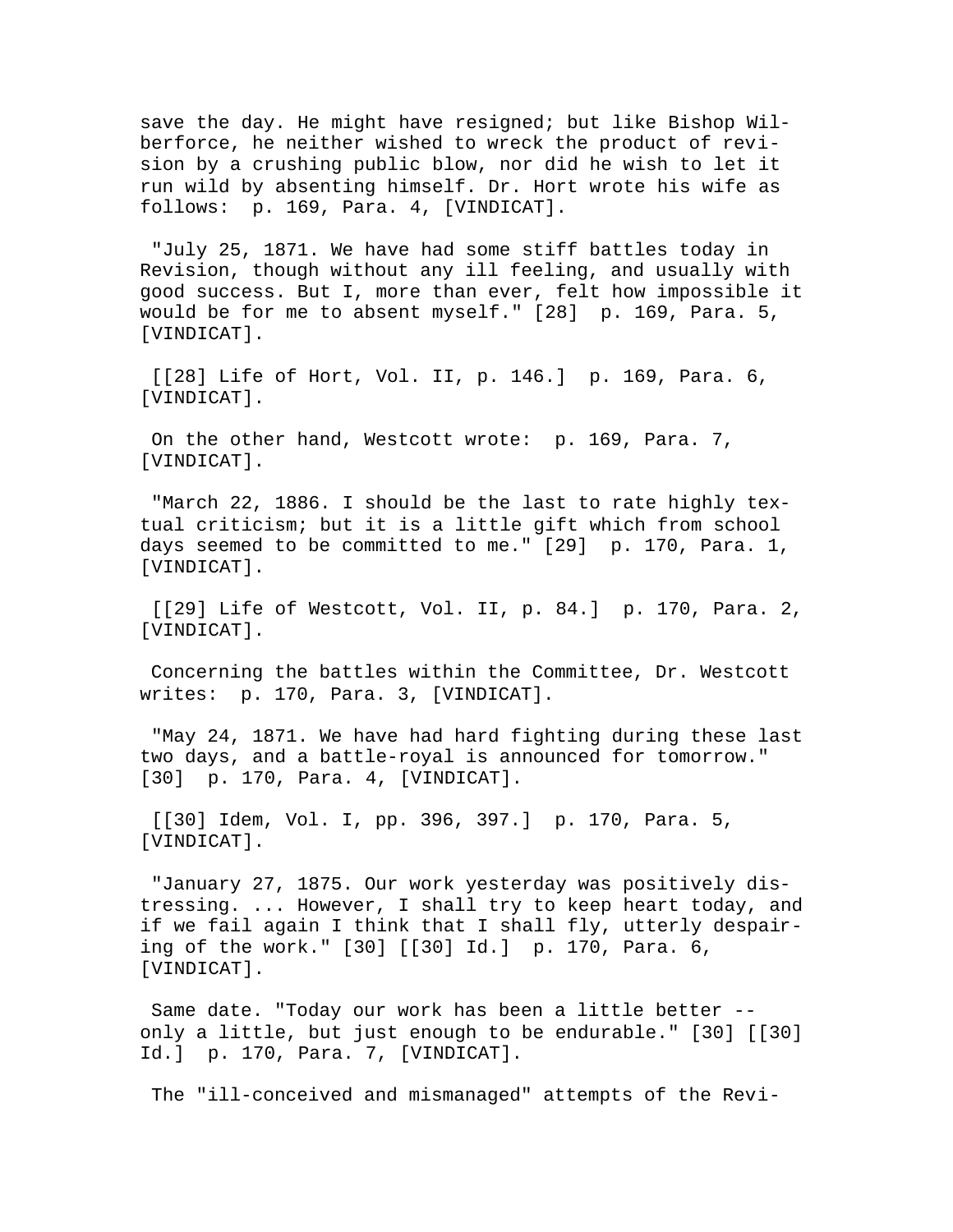sion Committee of the Southern Convocation to bring in the radical changes contemplated [31] violated the rules that had been laid down for its control. Citations from ten out of the sixteen members of the Committee, (sixteen was the average number in attendance), show that eleven members were fully determined to act upon the principle of exact and literal translation, which would permit them to travel far beyond the instructions they had received. [32] p. 170, Para. 8, [VINDICAT].

 [[31] Bissell, Origin of Bible, p. 356. [32] Hemphill, History of the R. V., pp. 67-70.] p. 170, Para. 9, [VINDICAT].

 The Committee being assembled, the passage for consideration was read. Dr. Scrivener offered the evidence favoring the Received Text, while Dr. Hort took the other side. Then a vote was taken. [33] Settling the Greek Text occupied the largest portion of time both in England and in America. [34] The new Greek Testament upon which Westcott and Hort had been working twenty years was, portion by portion, secretly committed into the hands of the Revision Committee. [35] Their Greek Text was strongly radical and revolutionary. [36] The Revisers followed the guidance of the two Cambridge editors, Westcott and Hort, who were constantly at their elbow, and whose radical Greek New Testament, deviating the farthest possible from the Received Text, is to all intents and purposes the Greek New Testament followed by the Revision Committee. [37] And this Greek text, in the main, follows the Vatican and Sinaiticus manuscripts. [38] It is true that three other unicals, the Codices Beza, Ephraemi and Alexandrinus were occasionally used, but their testimony was of the same value as the other two. p. 170, Para. 10, [VINDICAT].

 [[33] Newth, Revision, p. 120. [34] Ellicott, Addresses, p. 118. [35] Idem. p. 56. [36] Dr. Salmon, Some Criticism, pp. 11, 12. [37] Hemphill, History of the R. V., pp. 54, 55. [38] Gore, New Commentary, Part III, p. 721.] p. 170, Para. 11, [VINDICAT].

 Hort's partiality for the Vatican Manuscript was practically absolute. [39] We can almost hear him say, The Vaticanus have I loved, but the Textus Receptus have I hated. As the Sinaiticus was the brother of the Vaticanus, wherever pages in the latter were missing, Hort used the former. He and Westcott considered that when the consensus of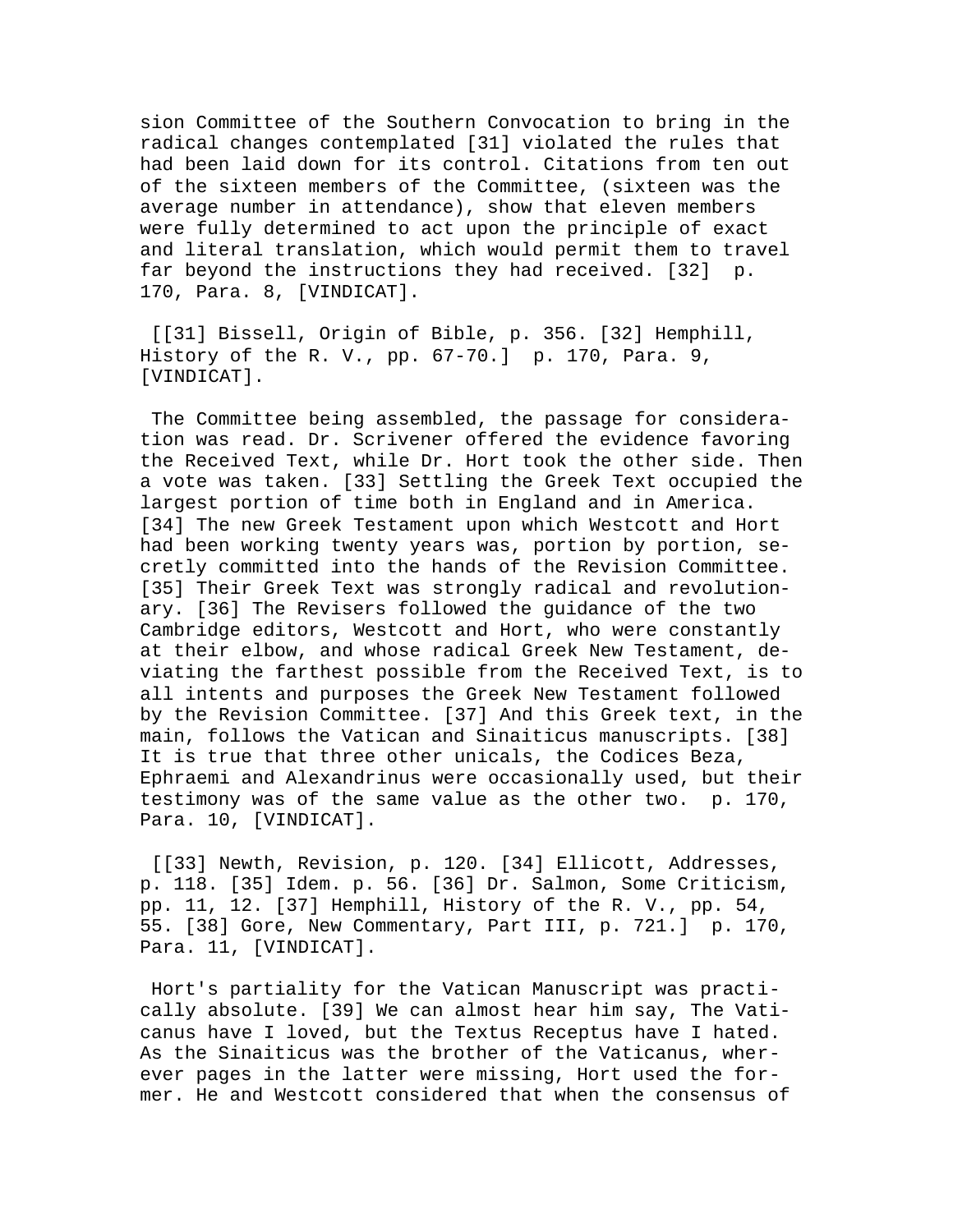opinion of these two manuscripts favored a reading, that reading should be accepted as apostolic. [40] This attitude of mind involved thousands of changes in our time-honored Greek New Testament because a Greek text formed upon the united opinion of Codex B and Codex ([Aleph]) would be different in thousands of places from the Received Text. So the Revisers "went 5337 places." [41] Dr. Scrivener, in the Committee sessions, constantly issued his warning of what would be the outcome if Hort's imaginary theories were accepted. In fact, nine-tenths of the countless divisions and textual struggles around that table in the Jerusalem Chamber arose over Hort's determination to base the Greek New Testament of the Revision on the Vatican Manuscript. [42] Nevertheless, the Received Text, by his own admission, had for 1400 years been the dominant Greek New Testament. [43] p. 170, Para. 12, [VINDICAT].

 [[39] Hort's Introduction, p. 238. [40] Idem. pp. 225, 251. [41] Dr. Everts, The Westcott and Hort Text Under Fire, Bibliotheca Sacra., Jan., 1921. [42] Hemphill, History of the R. V., pp. 55, 56. [43] Hort's Introduction, p. 92.] p. 171, Para. 1, [VINDICAT].

 It was of necessity that Westcott and Hort should take this position. Their own Greek New Testament upon which they had been working for twenty years was founded on Codex B and Codex ([Aleph]), as the following quotations show: p. 171, Para. 2, [VINDICAT].

 "If Westcott and Hort have failed, it is by an overestimate of the Vatican Codex, to which (like Lachmann and Tregelles) they assign the supremacy, while Tischendorf may have given too much weight to the Sinaitic Codex." [44] p. 172, Para. 1, [VINDICAT].

 [[44]Schaff, Companion to the Greek Test. p. 277.] p. 172, Para. 2, [VINDICAT].

 Dr. Cook, an authority in this field, also says: p. 172, Para. 3, [VINDICAT].

 "I will ask the reader to compare these statements with the views set forth, authoritatively and repeatedly, by Dr. Hort in his 'Introduction,' especially in reference to the supreme excellence and unrivalled authority of the text of B -- with which, indeed, the Greek text of Westcott and Hort is, with some unimportant exceptions, substantially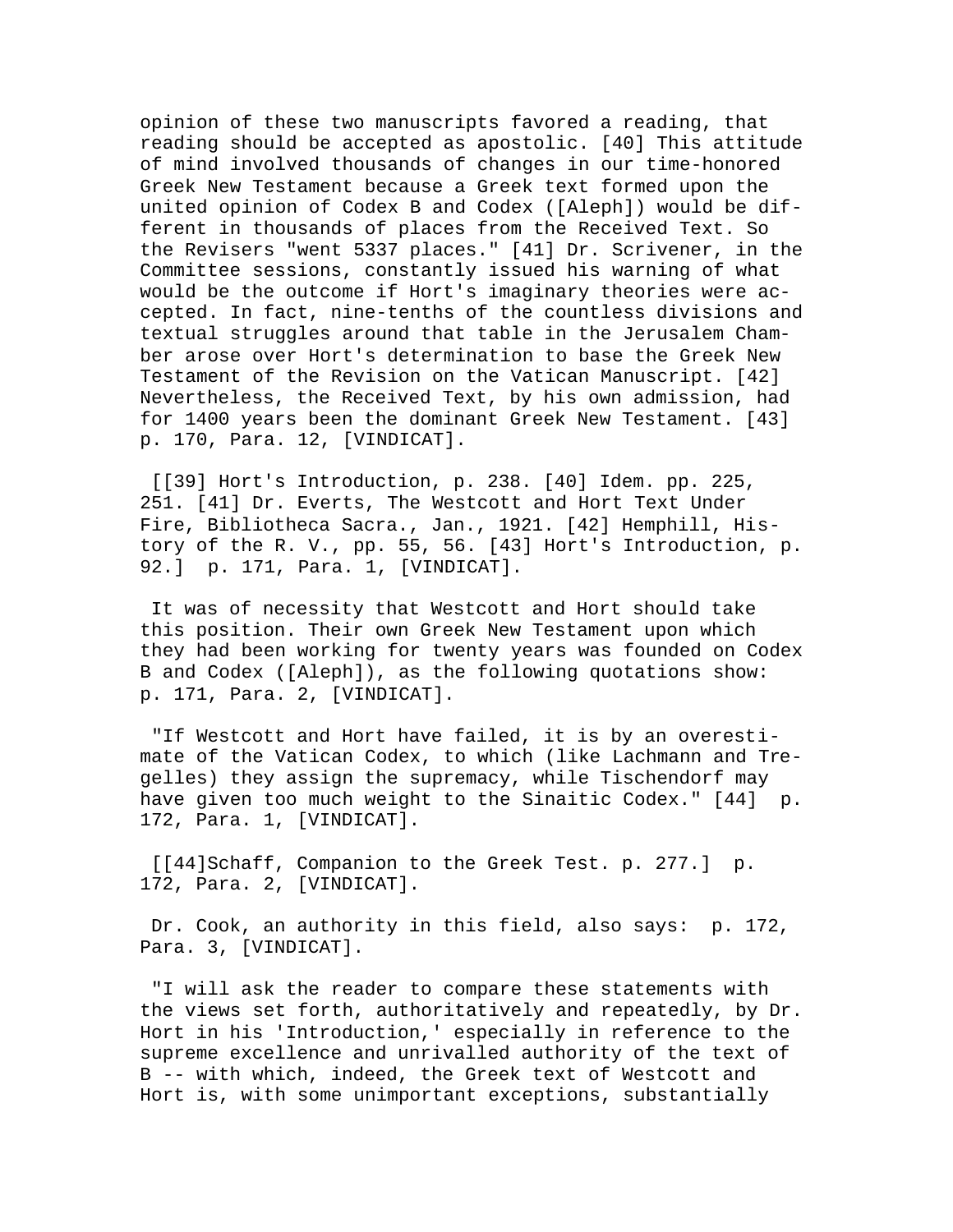identical, coinciding in more than nine-tenths of the passages which, as materially affecting the character of the synoptic Gospels, I have to discuss." [45] p. 172, Para. 4, [VINDICAT].

 [[45] Cook, Revised Version, p. 6.] p. 172, Para. 5, [VINDICAT].

 Another quotation from Dr. Hoskier, an authority who worked in this field many years after the appearance of the Revised Version: p. 172, Para. 6, [VINDICAT].

 "We always come back to B, as Westcott and Hort's text is practically B." [46] p. 172, Para. 7, [VINDICAT].

 [[46] Hoskier, Genesis of the Versions, p. 416.] p. 172, Para. 8, [VINDICAT].

 Of course the minority members of the Revision Committee, ad especially the world in general, did not know the twenty years' effort of these two Cambridge professors to base their own Greek New Testament upon these two manuscripts. Hort's "excursion into cloudland," as one authority describes his fourth century revisions, was apparent to Dr. Scrivener, who uttered his protest. Here is his description of Hort's theory as Scrivener later published it: p. 172, Para. 9, [VINDICAT].

 "There is little hope for the stability of their imposing structure, if its foundations have been laid on the sandy ground of ingenious conjecture: and since barely the smallest vestige of historical evidence has ever been alleged in support of the views of these accomplished editors, their teaching must either be received as intuitively true, or dismissed from our consideration as precarious, and even visionary." [47] p. 172, Para. 10, [VINDICAT].

 [[47] Scrivener's Introduction, Vol. II, p. 285.] p. 173, Para. 1, [VINDICAT].

 As Westcott and Hort outnumbered Scrivener two to one, so their followers outnumbered the other side two to one, and Scrivener was systematically outvoted. As Professor Sandy writes: p. 173, Para. 2, [VINDICAT].

 "They were thus able to make their views heard in the council chamber, and to support them with all the weight of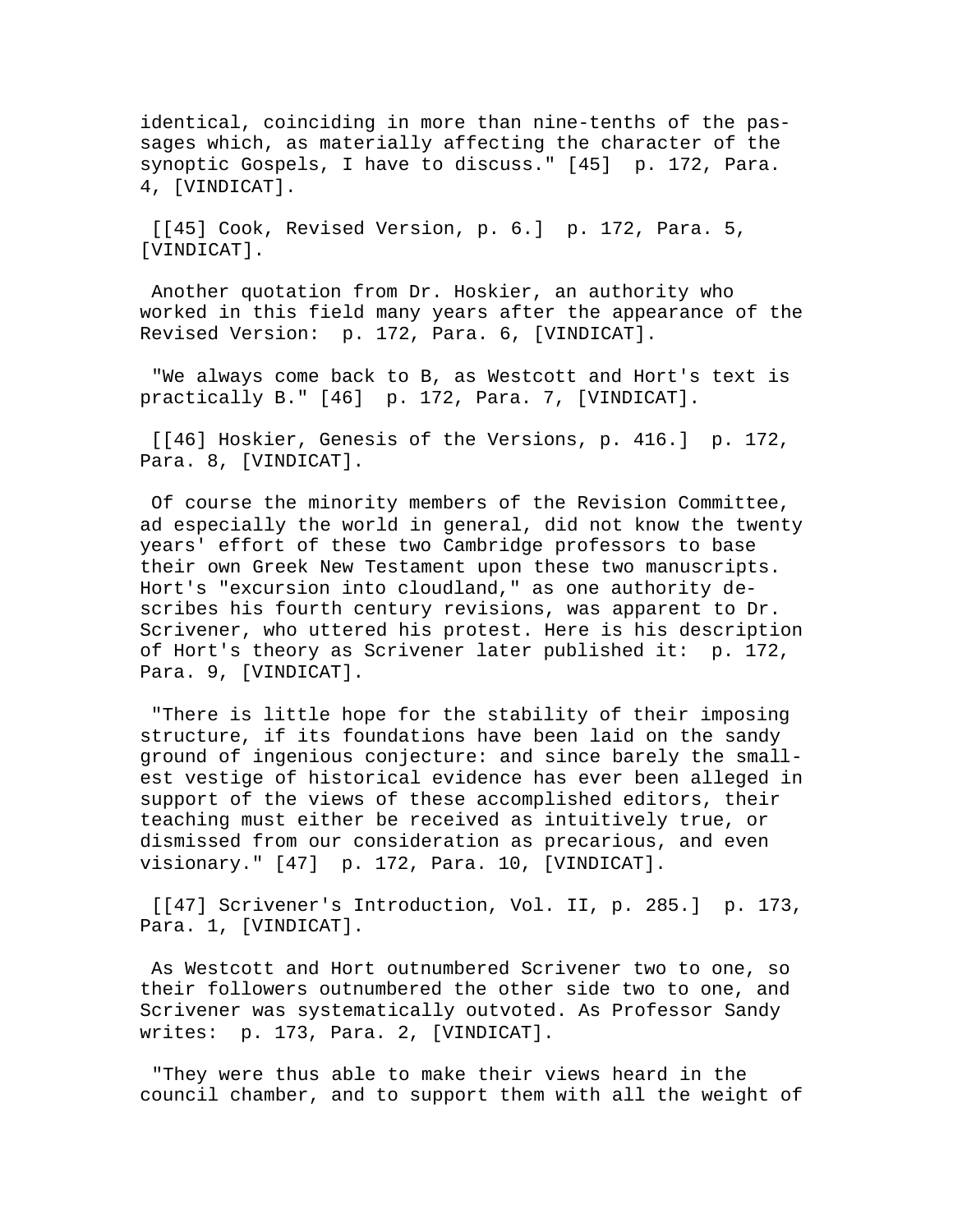their personal authority, while as yet the outer public had but partial access to them." [48] p. 173, Para. 3, [VINDICAT].

 [[48] Professor Sandy, quoted in Hemphill, p. 59.] p. 173, Para. 4, [VINDICAT].

 As a consequence, the Greek New Testament upon which the Revised Version is based, is practically the Greek New Testament of Westcott and Hort. Dr. Schaff says: p. 173, Para. 5, [VINDICAT].

 "The result is that in typographical accuracy the Greek Testament of Westcott and Hort is probably unsurpassed, and that it harmonizes essentially with the text adopted by the Revisers." [49] p. 173, Para. 6, [VINDICAT].

 [[49] Schaff, Companion, p. 279.] p. 173, Para. 7, [VINDICAT].

 The Revisers Professedly Liberal, Actually Narrow. p. 173, Para. 8, [VINDICAT].

 We meet the paradox in the Revisers, as they sit assembled at their task, of men possessing high reputation for liberalism of thought, yet acting for a decade with extreme narrowness. Stanley, Thirlwall, Vaughan, Hort, Westcott, Moberly -- men of leading intellect -- would naturally be expected to be so broad as to give most sacred documents fair consideration. Dean Stanley had glorified the Church of England because within her ranks both ritualists and higher critics could officiate as well as the regular churchmen. When Bishop Colenso, of Natal, was on trial, amid great excitement throughout all England, for his destructive criticism of the first five books of Moses, Dean Stanley stood up among his religious peers and placed himself alongside of Colenso. He said: p. 173, Para. 9, [VINDICAT].

 "I might mention one who ... has ventured to say that the Pentateuch is not the work of Moses; ... who has ventured to say that the narratives of those historical incidents are colored not unfrequently by the necessary infirmities which belong to the human instruments by which they were conveyed, -- and that individual is the one who now addresses you. If you pronounce against the Bishop of Natal on grounds such as these, you must remember that there is one close at hand whom ... you will be obliged to condemn."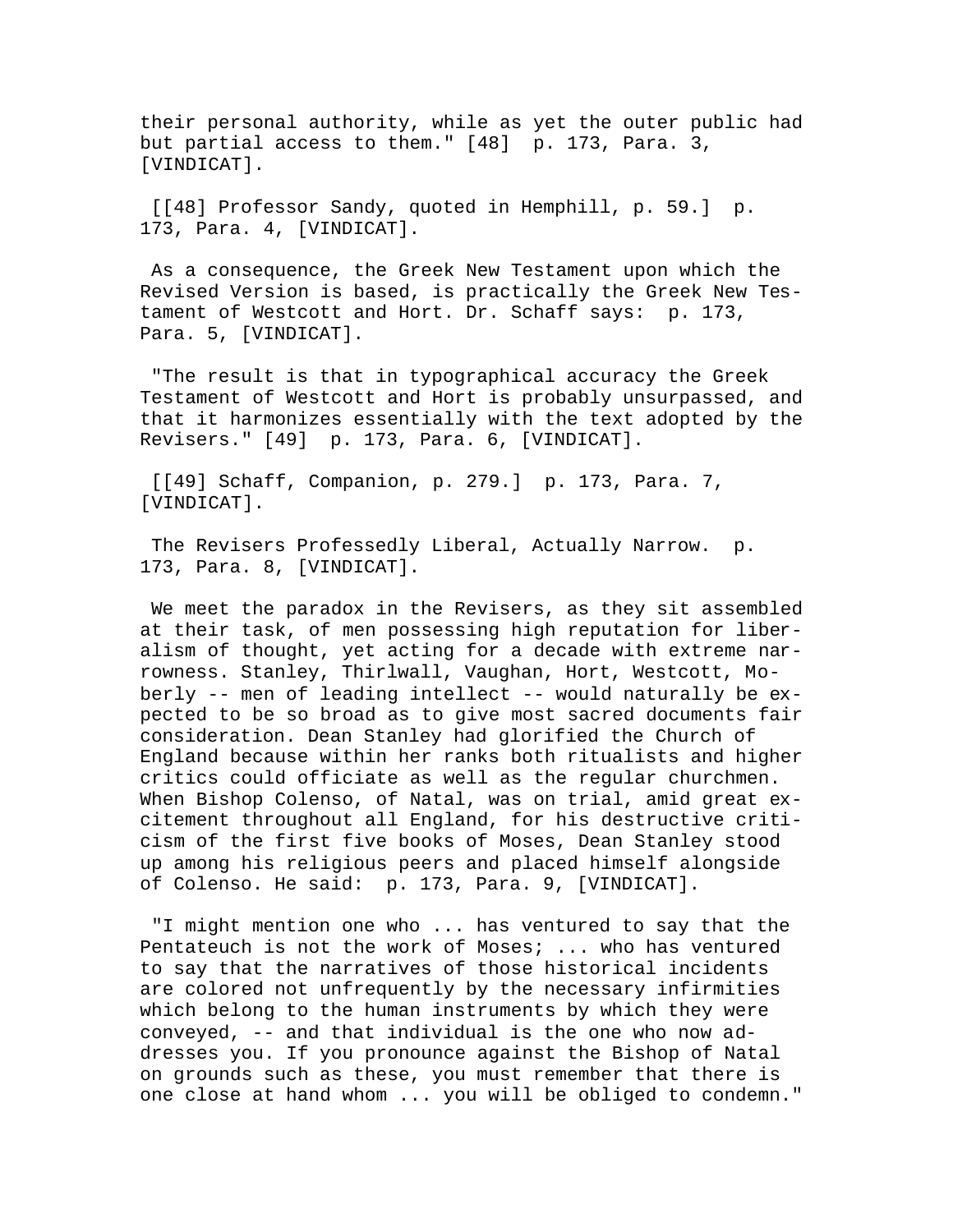[50] p. 173, Para. 10, [VINDICAT].

 [[50] Stanley, Essays, pp. 329, 330.] p. 174, Para. 1, [VINDICAT].

 Bishop Thirlwall, of "princely intellect," had a wellknown reputation for liberalism in theology. He introduced both the new theology of Schleiermacher and higher criticism into England. In fact, when Convocation yielded to public indignation so far as essentially to ask Dr. Smith, the Unitarian scholar, to resign, Bishop Thirlwall retired from the committee and refused to be placated until it was settled that Dr. Smith should remain. Evidence might be given to show liberalism in other members. These men were honorably bound to do justice to thousands of manuscripts if they assumed to reconstruct a Greek Text. We are informed by Dr. Scrivener that there are 2,864 cursive and uncial manuscripts of the New Testament in whole or in part. Price says there are 112 uncials and 3,500 cursives. These represent many different countries and different periods of time. Yet astonishing to relate, the majority of the Revisers ignored these and pinned their admiration and confidence practically to two, -- the Vaticanus and Sinaiticus. p. 174, Para. 2, [VINDICAT].

 Doctor Moberly, Bishop of Salisbury, Bishop Westcott, and Dr. G. Vance Smith, came to the Committee with past relationships that seriously compromised them. Bishop Moberly "belonged to the Oxford Movement, and, it is stated in Dean Church's 'Life and Letters' that he wrote a most kind letter of approval to Mr. Newman as to the famous Tract 90." [51] During the years when he was a schoolmaster, the small attendance at times under his instruction was credited to the fact that he was looked upon as a Puseyite. [52] While with regard to Dr. Westcott, his share in making the Ritualistic Movement a success has been recognized. [53] Dr. Vaughan, another member of the Revision Committee was a close friend of Westcott. [54] The extreme liberalism of Dr. G. Vance Smith, the Unitarian member of the Committee, is well known through his book on the "Bible and Theology." This amounted practically to Christianized infidelity. Nevertheless, the worshipful attitude of these men, as well as that of Lightfoot, Kennedy, and Humphrey toward Codex B, was unparalleled in Biblical history. The year 1870 was marked by the Papal declaration of infallibility. It has been well said that the blind adherence of the Revisionists to the Vatican manuscript proclaimed "the second infallible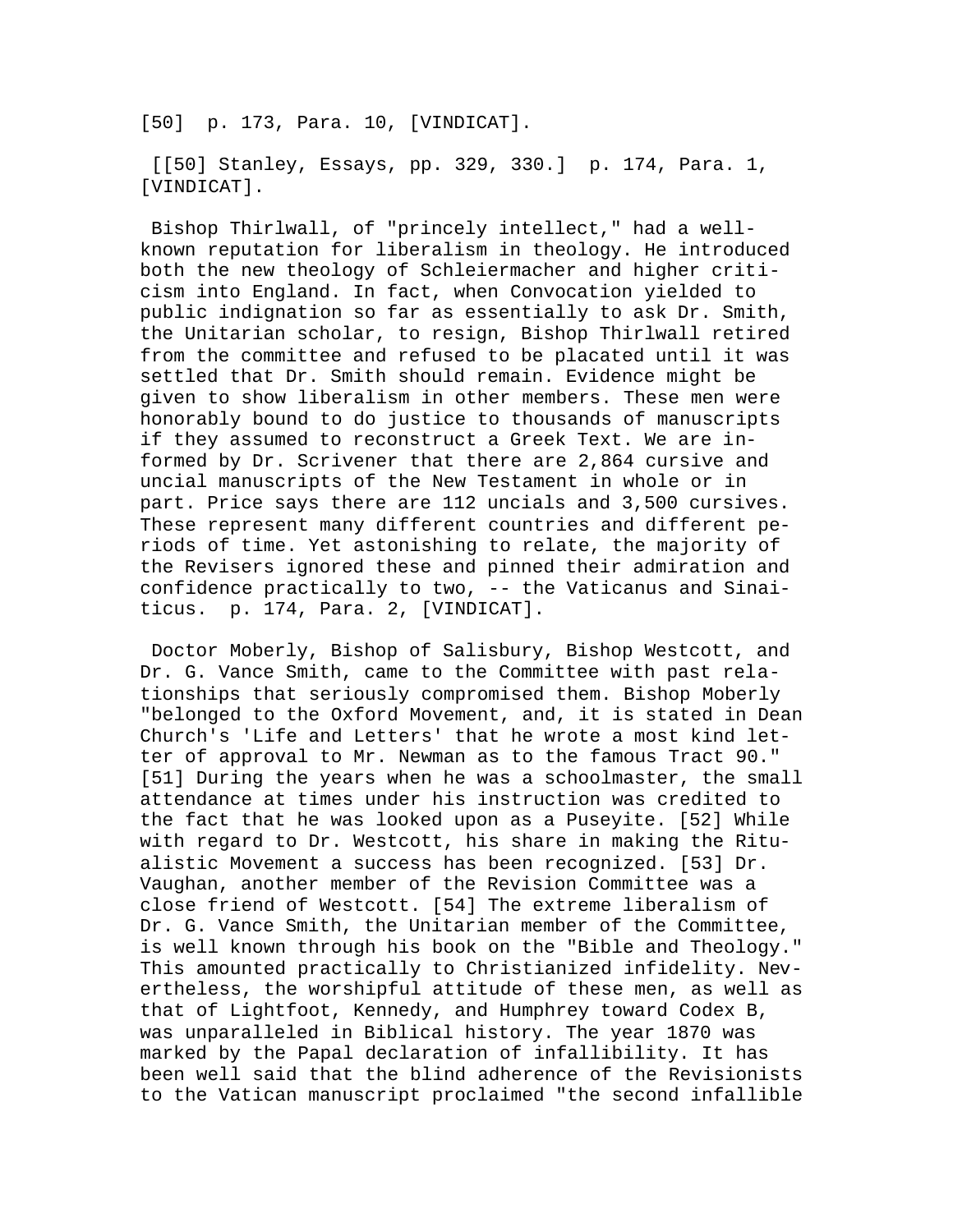voice from the Vatican." p. 174, Para. 3, [VINDICAT].

 [[51] F. D. How, Six Great Schoolmasters, p. 69. [52] Idem. p. 82. [53] Kempson, Church in Modern England, p. 100. [54] How, Six Great Schoolmasters, pp. 179, 180.] p. 174, Para. 4, [VINDICAT].

 The Ruthless Changes Which Resulted. p. 174, Para. 5, [VINDICAT].

 Even the jots and tittles of the Bible are important. God has pronounced terrible woes upon the man who adds to or takes away from the volume of Inspiration. The Revisers apparently felt no constraint on this point, for they made 36,000 changes in the English of the King James Version, and very nearly 6,000 in the Greek Text. Dr. Ellicott, in submitting the Revised Version to the Southern Convocation in 1881, declared that they had made between eight and nine changes in every five verses, and in about every ten verses three of these were made for critical purposes. [55] And for the most of these changes the Vatican and Sinaitic Manuscripts are responsible. As Canon Cook says: p. 175, Para. 1, [VINDICAT].

 [[55] Ellicott, Submission of Revised Version to Convocation, p. 27.] p. 175, Para. 2, [VINDICAT].

 "By far the greatest number of innovations including those which give the severest shocks to our minds, are adopted on the authority of two manuscripts, or even of one manuscript, against the distinct testimony of all other manuscripts, uncial and cursive. ... The Vatican Codex, ... sometimes alone, generally in accord with the Sinaitic, is responsible for nine-tenths of the most striking innovations in the Revised Version." [56] p. 175, Para. 3, [VINDICAT].

 [[56] Cook, Revised Version, pp. 227, 231.] p. 175, Para. 4, [VINDICAT].

Wreckers, Not Builders. p. 175, Para. 5, [VINDICAT].

 A force of builders do not approach their task with swords, spears, bombs, cannons, and other instruments of destruction. If the Greek New Testament of Westcott and Hort marks a new era, as we are repeatedly informed, then it was intended that the Revised Version would mark a new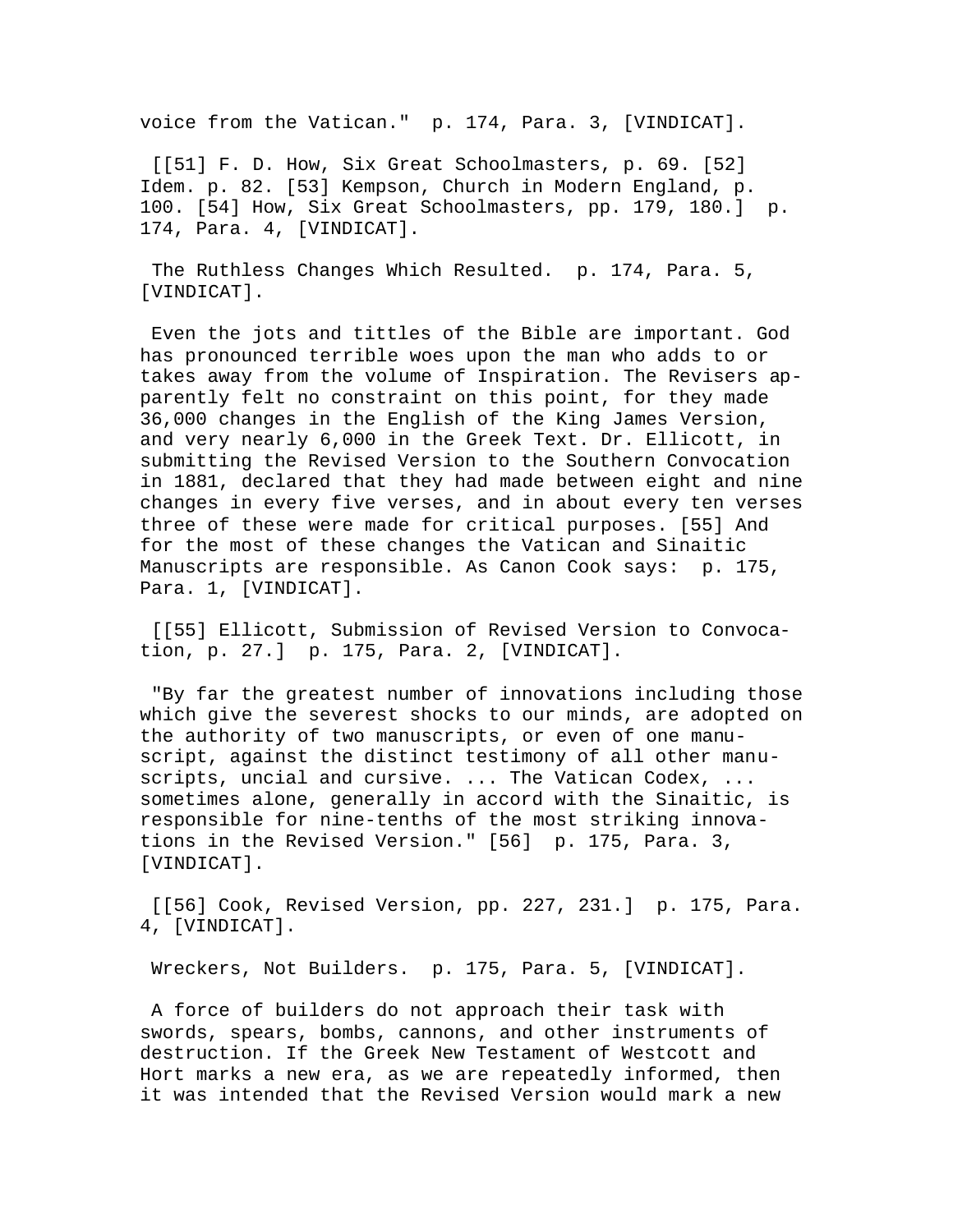era. The appointees to the task of Revision evidently approached their work with the intention of tearing down the framework of the teachings which sprang from the Received Text and of the institutions erected for the spread of such teachings. The translators of 1611 organized themselves into six different companies. Each company allotted to each of its members a series of independent portions of the Bible to translate, so that all would act as checks and counterchecks on one another, in order that the truth might be transmitted. Above all, their inter-relations were so preserved that the world would receive the gift of a masterpiece. Their units were organizations of construction. The units of the 1881 Revision did not make for protection and independence, but rather for the suppression of individuality and freedom, and for tyrannical domination. p. 176, Para. 1, [VINDICAT].

 The instruments of warfare which they brought to their task were new and untried rules for the discrimination of manuscripts; for attacking the verb; for attacking the article; for attacking the preposition, the pronoun, the intensive, Hebraisms, and parallelisms. The following quotations show that literal and critically exact quotations frequently fail to render properly the original meaning: p. 176, Para. 2, [VINDICAT].

 "The self-imposed rule of the Revisers," says the *Forum,* "required them invariably to translate the aoristic forms by their closest English equivalents; but the vast number of cases in which they have forsaken their own rule shows that it could not be followed without in effect changing the meaning of the original; and we may add that to whatever extent that rule has been slavishly followed, to that extent the broad sense of the original has been marred." [57] p. 176, Para. 3, [VINDICAT].

[[57] *Forum,* 1887, p. 357.] p. 177, Para. 1, [VINDICAT].

 One of the Revisers wrote, after the work was finished: p. 177, Para. 2, [VINDICAT].

 "With reference to the rendering of the article, similar remarks may be made. As a rule, it is too often expressed. This sometimes injures the idiom of the English, and in truth impairs or misrepresents the force of the original." [58] p. 177, Para. 3, [VINDICAT].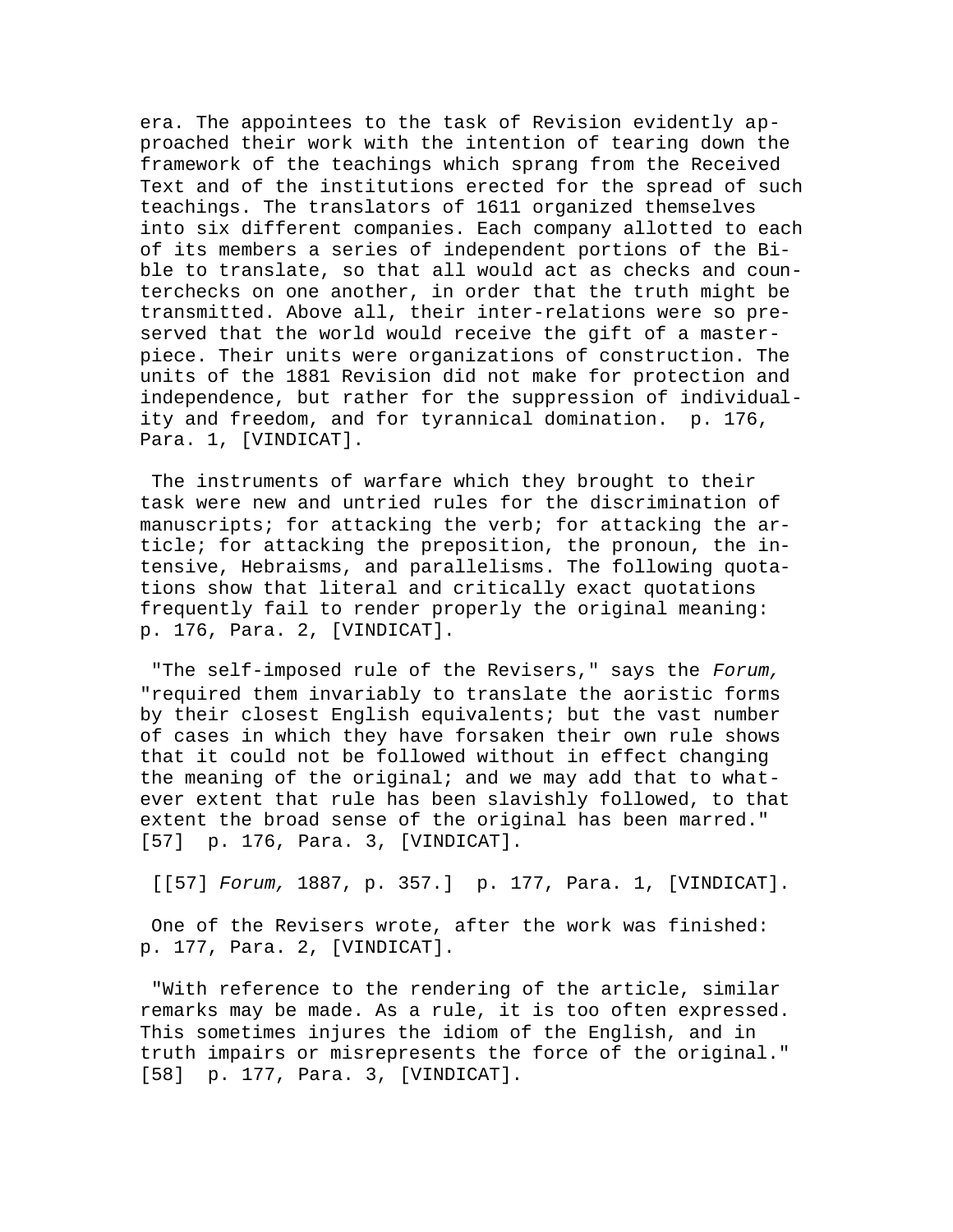[[58] Dr. G. Vance Smith, *Nineteenth Century,* June, 1881.] p. 177, Para. 4, [VINDICAT].

 The obsession of the Revisionists for rendering literally Hebraisms and parallelisms have often left us with a doctrine seriously, if not fatally, weakened by their theory. "The printing in parallelisms spoils the uniformity of the page too much and was not worth adopting, unless the parallelism was a good one." [59] p. 177, Para. 5, [VINDICAT].

[[59] Idem.] p. 177, Para. 6, [VINDICAT].

 Probably no one act of Germany during the war brought down upon her more ill feeling than the bombing of Rheims Cathedral. We felt sad to see the building splintered and marred. It was the work of centuries. The Revisionists approached the beautiful cathedral of the King James Version and tunneled underneath in order that they might destroy the Received Text as its foundation, and slip into its place another composed of the Vatican and Sinaitic Manuscripts. In thousands of places the grandeur of the sacred building was chipped and splintered by the substitution of various readings. In the form of the Revised Version we no longer recognize the strong foundation and glorious features of the old edifice. p. 177, Para. 7, [VINDICAT].

 This is a case where a little means much. "If one wonders whether it is worth while," says Dr. Robertson, speaking of the Revision, "he must bear in mind that some of the passages in dispute are of great importance." The Bible should more probably be compared to a living organism. Touch a part and you spoil it all. To cut a vital artery in a man might be touching a very small point, but death would come as truly as if he were blown to pieces. Something more than a crushing mass of accumulated material is needed to produce a meritorious revision of God's Holy Book. p. 177, Para. 8, [VINDICAT].

The Reviser's Greatest Crime. p. 177, Para. 9, [VINDICAT].

 Ever since the Revised Version was printed, it has met with strong opposition. Its devotees reply that the King James met opposition when it was first published. There is a vast difference, however. Only one name of prominence can be cited as an opponent of the King James Version at its birth. The King, all the church of England, in fact, all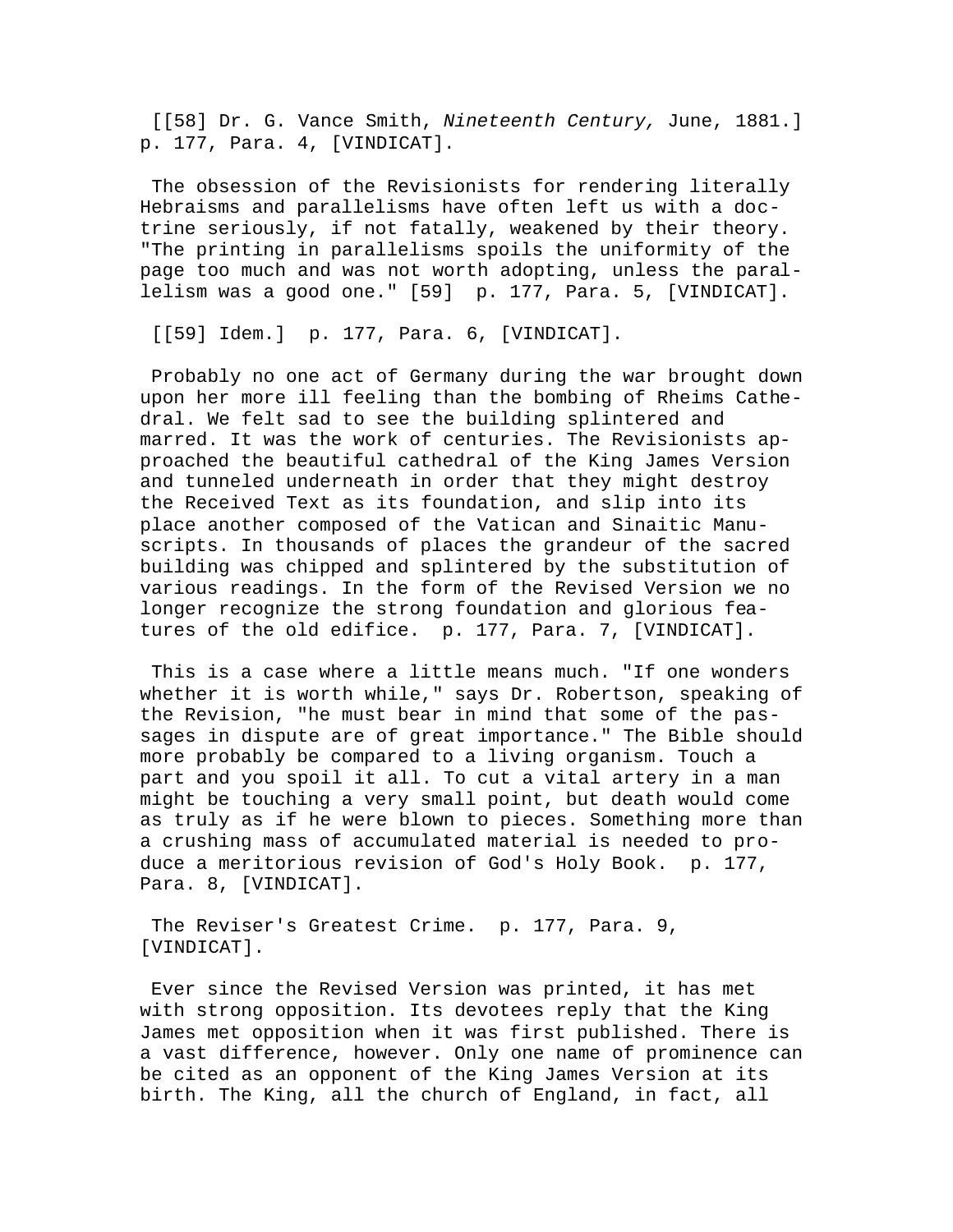the Protestant world was for it. On the other hand, royal authority twice refused to associate itself with the project of revision, as also did the northern half of the Church of England, the Episcopal Church of North America, besides a host of students and scholars of authority. p. 178, Para. 1, [VINDICAT].

 When God has taught us that "all Scripture is given by Inspiration" of the Holy Spirit and that "men spake as they were moved by the Holy Ghost," the Holy Spirit must be credited with ability to transmit and preserve inviolate the Sacred Deposit. We cannot admit for a moment that the Received Text which, by the admission of its enemies themselves, has led the true people of God for centuries, can be whipped into fragments and set aside for a manuscript found in an out-of-the-way monastery, and for another of the same family, which has lain, for man knows not how long, upon a shelf in the library of the Pope's palace. Both these documents are of uncertain ancestry, of questionable history, and of suspicious character. The Received Text was put for centuries in its position of leadership by divine Providence, just as truly as the star of Bethlehem was set in the heavens to guide the wise men. Neither was it the product of certain technical rules of textual criticism which some men have chosen the last few decades to exalt as divine principles. p. 178, Para. 2, [VINDICAT].

 The change of one word in the Constitution of the United States, at least the transposition of two, could vitally affect thousands of people, millions of dollars, and many millions of acres of land. It took centuries of training to place within that document a combination of words which cannot be tampered with, without catastrophic results. It represents the mentality of a great people, and to change it would bring chaos into their well-ordered life. Not of one nation only, but of all great nations, both ancient and modern, is the Bible the basis of the Constitution. It foretold the fall of Babylon; and when that empire had disappeared, it survived. It announced beforehand the creation of the empires of Greece and Rome, and lived to tell their faults and why they failed. It warned succeeding kingdoms. All ages and continents have their life inwrought into the fabric of this Book. It is the handiwork of God through the centuries. Only those whose records are lifted high above suspicion, can be accepted as qualified to touch it. Certainly no living being or any number of them ever had authority to make such astounding changes, as were made by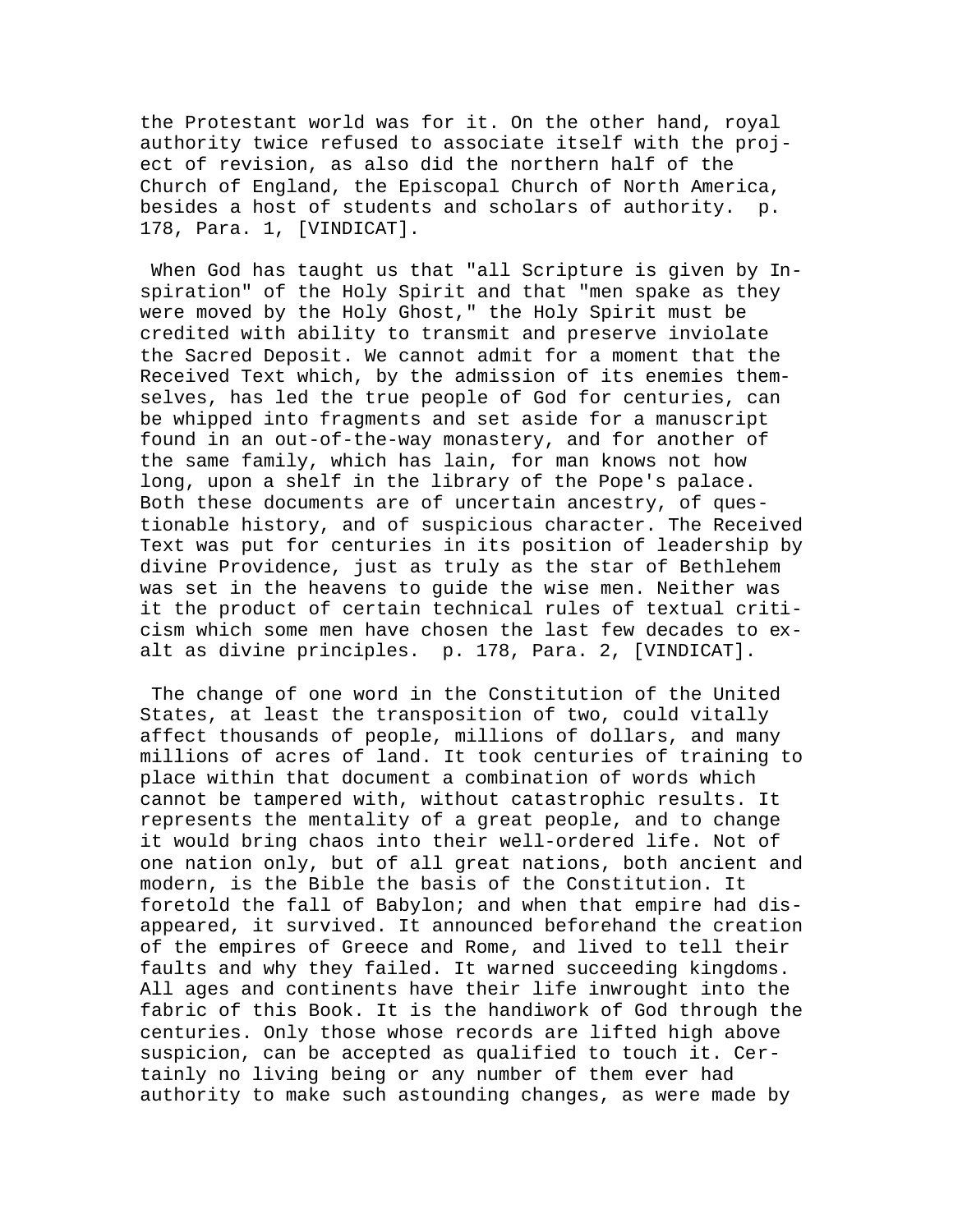those men who were directly or indirectly influenced by the Oxford Movement. p. 178, Para. 3, [VINDICAT].

 The history of the Protestant world is inseparable from the Received Text. A single nation could break loose and plunge into anarchy and license. The Received Text shone high in the heavens to stabilize surrounding peoples. Even many nations at one time might fall under the shadow of some great revolutionary wave. But there stood the Received Text to fill their inner self with its moral majesty and call them back to law and order. p. 179, Para. 1, [VINDICAT].

 On what meat had this great critic, Dr. Hort, fed, when, even by his own confession, at the time he had read little of the Greek New Testament, and knew nothing of texts and certainly nothing of Hebrew, he dared, when only twentythree years old, to call the Received Text "villainous" and "vile"? What can be the most charitable estimate we can put upon that company of men who submitted to his lead, and would assure us in gentle words that they had done nothing, that there was really no great difference between the King James Bible and the Revised, while in another breath, they reject as "villainous" and "vile" the Greek New Testament upon which the King James Bible is built? Did they belong to a superior race of beings, which entitled them to cast aside, as a thing of naught, the work of centuries? They gave us a Version which speaks with faltering tones, whose music is discordant. The Received Text is harmonious. It agrees with itself, it is self-proving, and it creeps into the affections of the heart. p. 179, Para. 2, [VINDICAT].

 But, they say, there are errors in the Received Text. Yes, "plain and clear errors," as their instructions informed the Revisers. It is to the glory of the Textus Receptus that its errors are "plain and clear." When God showed us these errors were "plain and clear," we recognized them as errors of the copyists and therefore, like printer's errors, they can be promptly and certainly corrected. They are not errors of the Author. Man made them and man can correct them. Neither are they "errors" which man made and only God can correct. They do not enter into the core of any question. They are not, like the errors of the Vaticanus and Sinaiticus, the product of Systematic Depravation. They are the scars which witness to the terrible struggles endured by the Holy Word throughout the centuries. p. 179, Para. 3, [VINDICAT].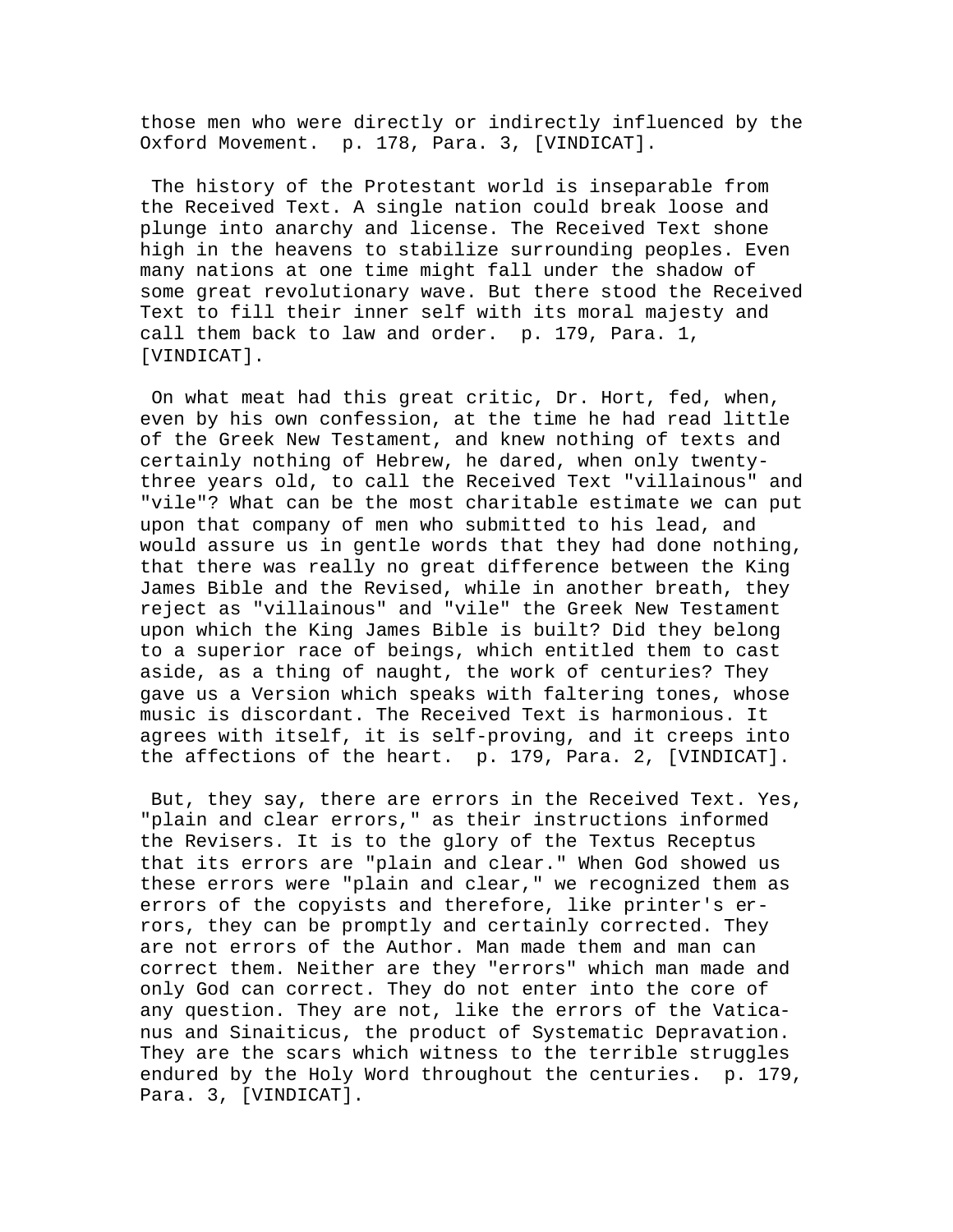The glorified body of Christ will always have five scars where the nails pierced His hands and feet, and where the sword entered His side. A captious critic might cry out that the eternal form of Christ is not perfect; it has five scars. But another of deeper insight would point out that by those scars we know that Christ does not bear an untried form. Those reminiscences of His humiliation testify to His struggle and His triumph. Christ's perfection would not have been complete without those scars. Without them, He would not have been our Saviour. The errors of the Received Text, are the scars which tell of its struggles throughout the centuries to bring us light, life, and immortality. The Living Word and the Written Word correspond. p. 180, Para. 1, [VINDICAT].

 How vastly different are the errors of the Revised! They are the product of a well-laid, designing scheme to incorporate in the text the theology of the Revisers. Westcott, writing to Hort before the committee was under way, rejoiced that the future chairman, Dr. Ellicott, was "quite capable of accepting heartily and adopting personally a *thorough* scheme." And when the new book was published, Bishop Westcott recommended it to the Bible student, because the profound effect on doctrine was produced by changing "here a little, there a little." He clearly convicted the Revised Version of being the product of a designing scheme with an ulterior purpose. He said: p. 180, Para. 2, [VINDICAT].

 "But the value of the Revision is most clearly seen when the student considers together a considerable group of passages, which bear upon some article of the Faith. The accumulation of small details then produces its full effect. Points on which it might have seemed pedantic to insist in a single passage become impressive by repetition. ... The close rendering of the original Greek in the Revised Version appears to suggest ideas of creation and life and providence, of the course and end of finite being and of the Person of the Lord, who is the source of all truth and hope, which are of deepest interest at the present time." [60] p. 181, Para. 1, [VINDICAT].

 [[60] Westcott, Some Lessons, pp. 184, 185.] p. 181, Para. 2, [VINDICAT].

All must see that it was a *"thorough scheme."* The dominant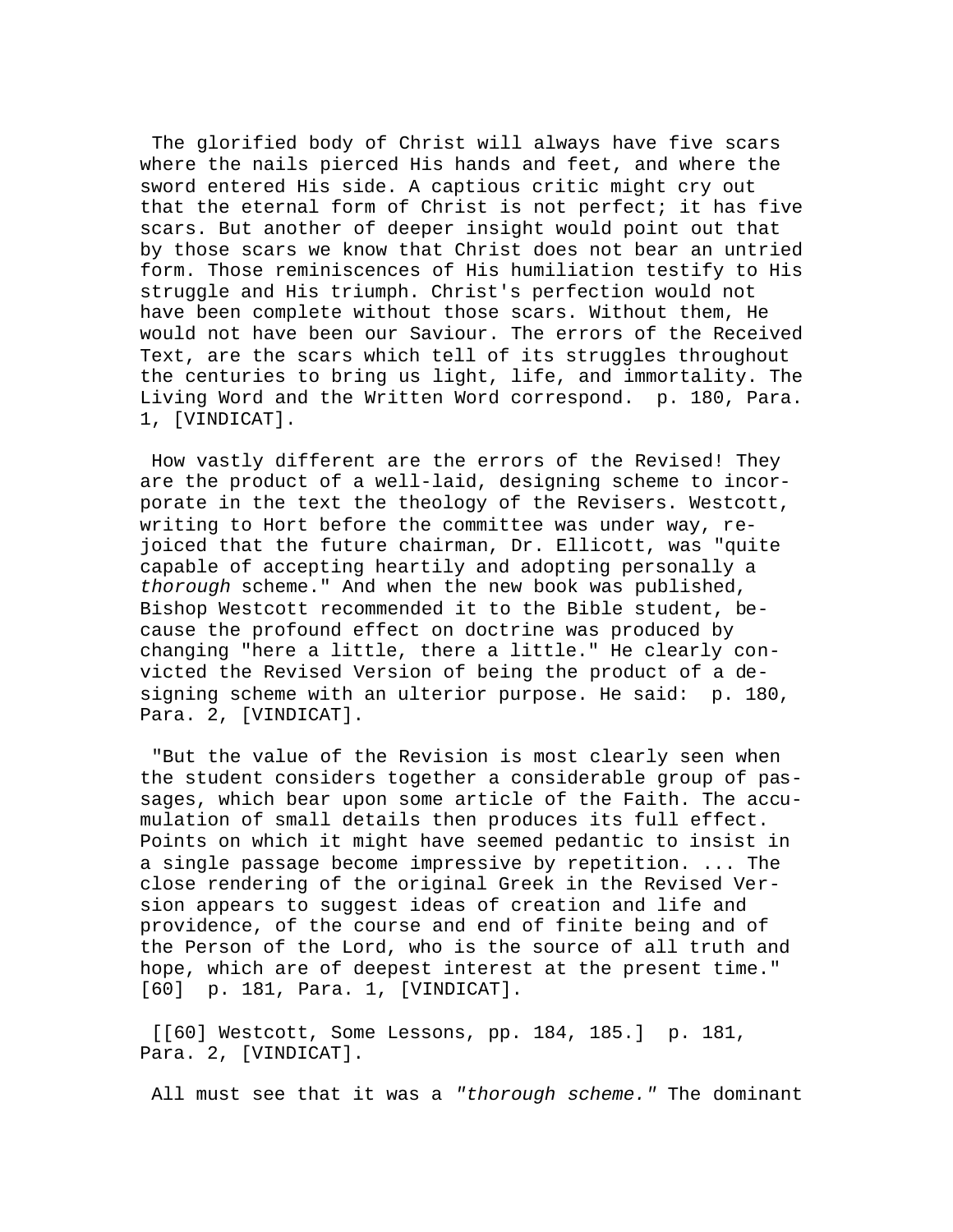minds on the Revision Committee approached their task, committed beforehand to this *"thorough scheme."* The errors therefore of the Revised Version are not incidental and accidental, as those of the Received Text, but are so systematically interlinked that they constitute with cumulative effect vital changes in doctrine. The Revised Version bears the stamp of intentional Systematic Depravation. p. 181, Para. 3, [VINDICAT].

 When we consider the men who dominated the Committee and consequently determined the content of the Revised work, and when we consider their critical bias, their sympathy with the germinal ideas of modern religious liberalism, their advocacy of Ritualism, and their fondness for Rome, simple intelligence compels us to wonder if the "scheme" does not embrace a subservience to these predilections. p. 181, Para. 4, [VINDICAT].

 When a company of men set out faithfully to translate genuine manuscripts in order to convey what God said, it is one thing. When a committee sets itself to revise or translate with ideas and a "scheme," it is another thing. But it may be objected that the translators of the King James were biased by their pro-Protestant views. The reader must judge whose bias he will accept, that of the influence of the Protestant Reformation, as heading up in the Authorized Version, or that of the influence of Darwinism, higher criticism, incipient modern religious liberalism, and a reversion back to Rome, as heading up in the revised Version. If we select the latter bias, we must remember that both higher criticism and Romanism reject the authority of the Bible as supreme. p. 182, Para. 1, [VINDICAT].

 The predominant ideas of the respective times of their births influenced and determined the essential characteristics of the Authorized and Revised Versions. The following chapters will establish the truthfulness of the position just stated. p. 182, Para. 2, [VINDICAT].

 Chapter XI. -- Blow After Blow Against the Truth.. p. 183, Para. 1, [VINDICAT].

 *(Revised Texts and Margins)* p. 183, Para. 2, [VINDICAT].

 THERE are many who claim that the changes in the Revised Version did not affect any doctrine. Bishop Westcott reveals the contrary. His utterances prove that the Revisers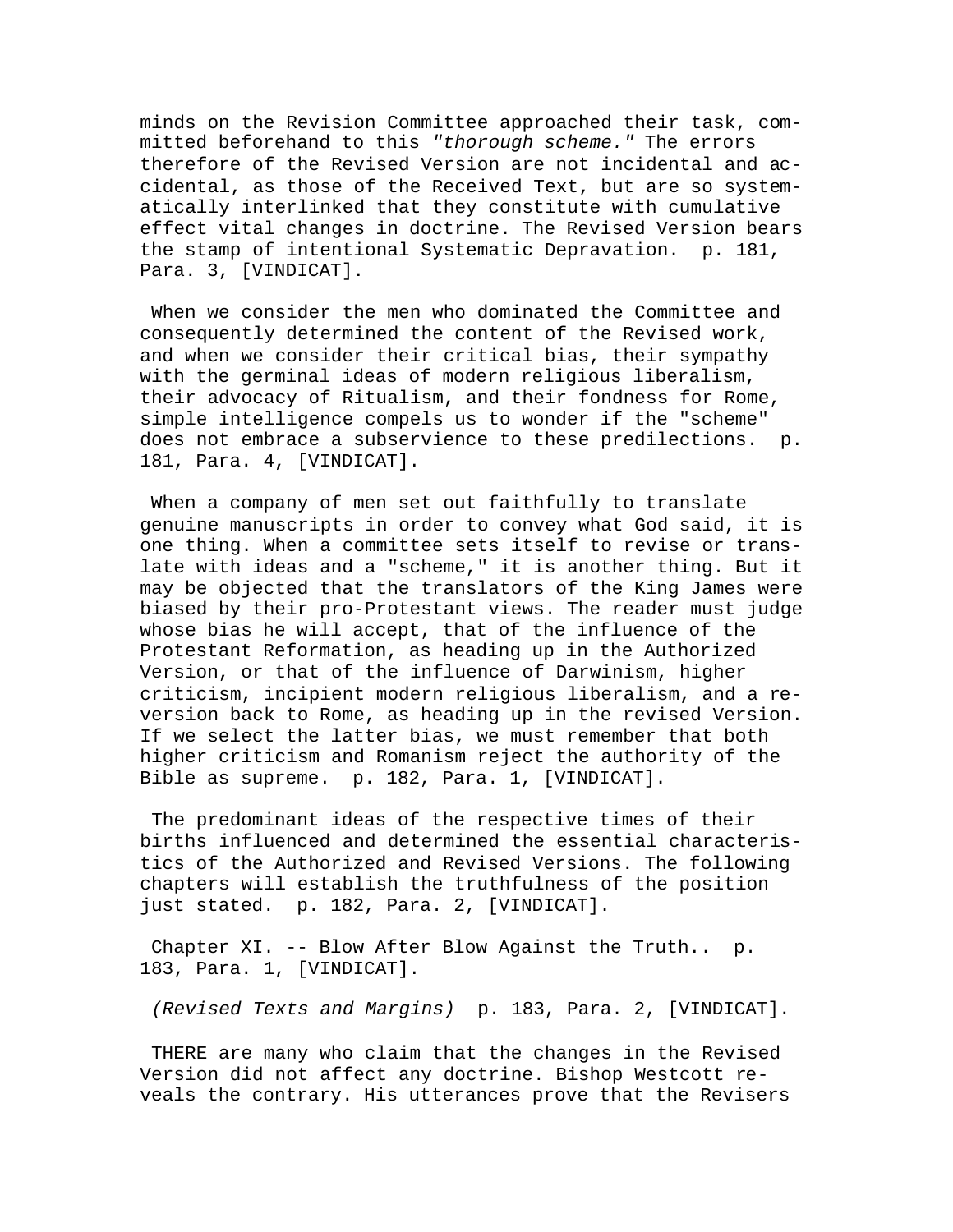worked systematically during the ten years of their task to make alterations that by a repetition of details they might alter articles of faith. This we have shown in the previous chapter. [1] p. 183, Para. 3, [VINDICAT].

 [[1] Westcott, Some Lessons, p. 184.] p. 183, Para. 4, [VINDICAT].

 They did not use the margin to indicate changes in the Greek text as directed by Convocation; on the contrary they choked the margin with preposterous readings designed to carry out "the scheme" of Westcott, Hort, and Lightfoot. "There is some hope," wrote Westcott to Hort, before revision began, when prospects of a complete textual revision seemed small, "that alternative readings might find a place in the margin." [2] And they did, only to sow, broadcast, doubts about the sacred utterances. p. 183, Para. 5, [VINDICAT].

 [[2] Westcott. Life and Letters, Vol. I, p. 390.] p. 183, Para. 6, [VINDICAT].

 A further word from Bishop Westcott to show how systematically the Revisers worked in making changes: p. 183, Para. 7, [VINDICAT].

 "For while some of the variations which we have noticed are in themselves trivial, some are evidently important; but they all represent the action of the same law; they all hang together; they are samples of the general character of the Revision. And, even if we estimate differently the value of the particular differences which they express, we can certainly see that they do express differences; and they are sufficient, I cannot doubt, to encourage the student to consider in any case of change which comes before him, whether there may not have been reasons for making it which are not at once clear." [3] p. 183, Para. 8, [VINDICAT].

 [[3] Westcott, Some Lessons, p. 158.] p. 183, Para. 9, [VINDICAT].

 To show that it was the settled purpose as well as the definite expectation on the part of the leaders in the movement for revision, that doctrine should be changed, I will now quote from the outstanding agitator for revision, who was also chairman of the English New Testament Revision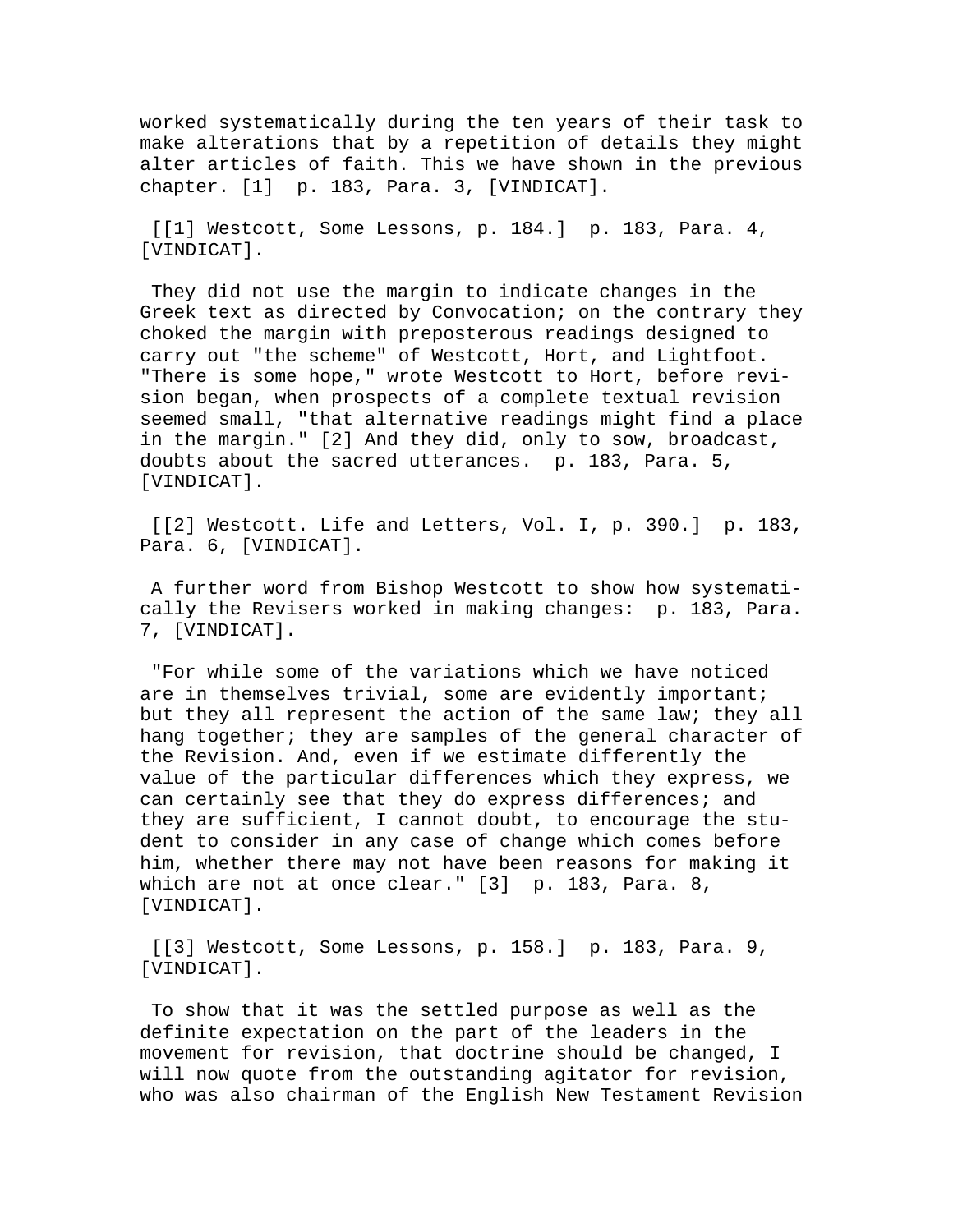Committee, Bishop Ellicott: p. 183, Para. 10, [VINDICAT].

 *"Passages involving doctrinal error.* Here our duty is obvious. Faithfulness, and loyalty to God's truth, require that the correction should be made unhesitatingly. This class of cases, will however, embrace many different instances; some of real and primary importance, some in which the sense will be but little affected, when the error, grammatically great as it really may be, is removed, and the true rendering substituted. For instance, we shall have, in the class we are now considering, passages in which the error is one of a doctrinal nature, or, to use the most guarded language, involves some degree of liability to doctrinal misconception." [4] p. 184, Para. 1, [VINDICAT].

 [[4] Ellicott, Considerations, p. 88.] p. 184, Para. 2, [VINDICAT].

 I. *Tradition Equals Scripture According to the Revised.* p. 184, Para. 3, [VINDICAT].

1. 2 Tim. 3:16. p. 184, Para. 4, [VINDICAT].

 KING JAMES: "All Scripture is given by inspiration of God." p. 184, Para. 5, [VINDICAT].

 REVISED: "Every Scripture inspired of God is also profitable." p. 184, Para. 6, [VINDICAT].

 In this, the Revised follows the thought of the Douay. This change in the Revised indicates that parts of the Scriptures may not have been inspired. Therefore, as we are not able to judge what is, and what is not inspired, the Catholics say that tradition tests the inspiration and gives us the correct meaning. The tradition of the Catholic Church corresponds to the higher criticism of the so-called Protestants, only with this difference, that the Catholics claim their higher criticism to be infallible. On this point we will quote the note in the Douay on this very passage, *2 Tim. 3:16,--* p. 184, Para. 7, [VINDICAT].

 "Every part of divine Scripture is certainly *profitable* for all these ends. But, if we would have the *whole* rule of Christian faith and practice, we must not be content with those Scriptures, which Timothy *knew from his infancy.* That is, with the Old Testament alone; nor yet with the New Tes-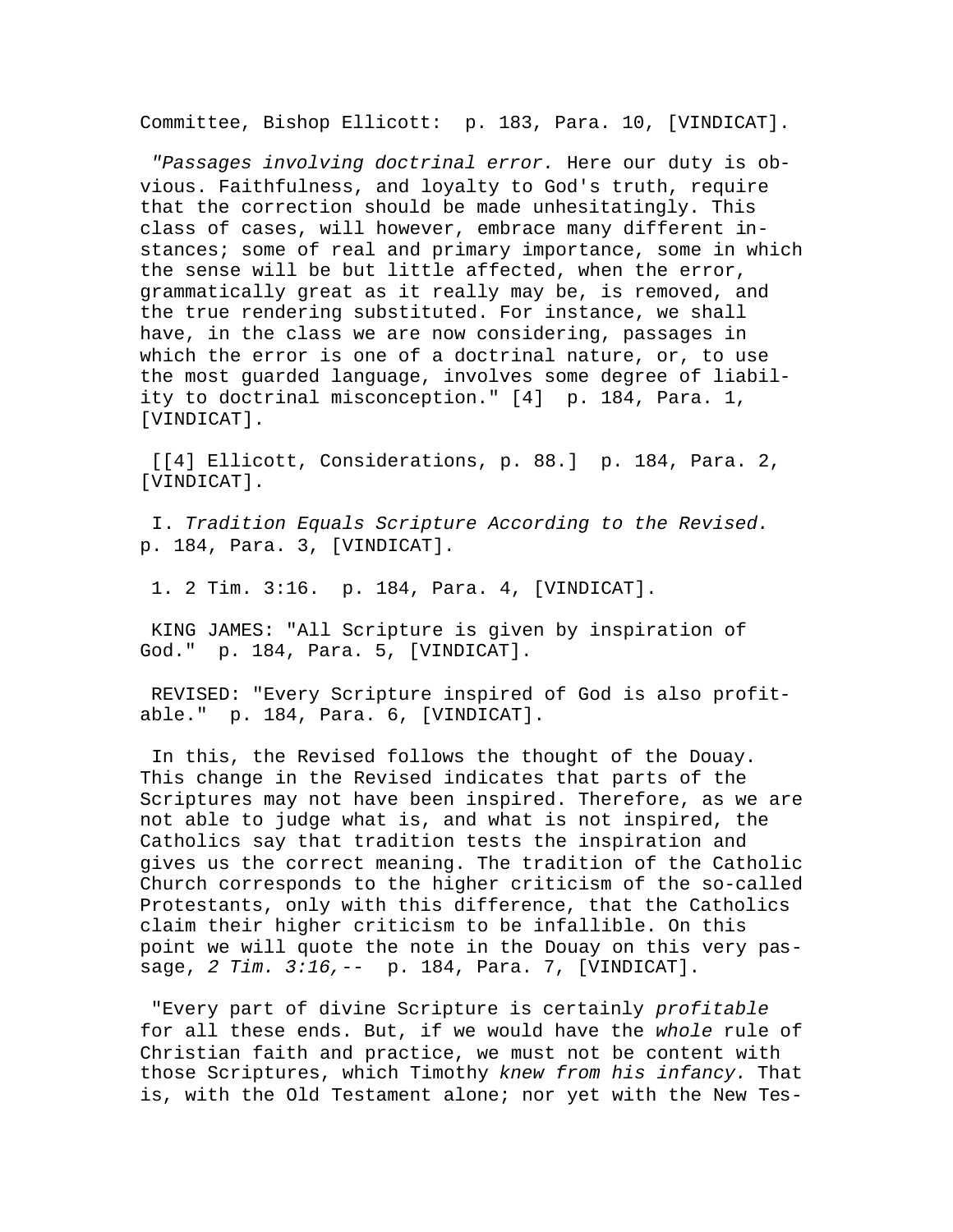tament, without taking along with it the traditions of the apostles, and the interpretation of the Church, to which the apostles delivered both the book, and the true meaning of it." p. 184, Para. 8, [VINDICAT].

 The *Dublin Review* (Catholic), July, 1881, speaking of the changes in the Revised Version, shows clearly that Catholics see how the Revised reading robs Protestantism of its stronghold, the Bible. It says: p. 184, Para. 9, [VINDICAT].

 "It (Protestantism) has also been robbed of its only proof of Bible inspiration by the correct rendering of 2 Tim. 3:16." p. 185, Para. 1, [VINDICAT].

 Also the *Interior* says on this change,-- p. 185, Para. 2, [VINDICAT].

 "It is not very probable that Paul would utter an inconsequential truism of that kind. No one need be told that a Scripture inspired of God would be profitable -- that would be taken for granted; but what has needed to be known was just the truth that Paul wrote, that 'all Scripture is given by inspiration of God.'" [5] p. 185, Para. 3, [VINDICAT].

 [[5] Dr. Warfield's Collection of Opinions and Reviews, Vol. I, p. 424.] p. 185, Para. 4, [VINDICAT].

 Knowing the views held by the Revisers, such a change as this could be expected. Many controlling members of the English New Testament Revision Committee believed that "there may be parts of the canonical books not written under the inspiration of the Holy Spirit." [6] p. 185, Para. 5, [VINDICAT].

 [[6] Stanley, Church and State, p. 123. Also, Hort's Life and Letters, Vol. I, p. 424.] p. 185, Para. 6, [VINDICAT].

2. John 5:39. p. 185, Para. 7, [VINDICAT].

 KING JAMES: "Search the Scriptures; for in them ye think ye have eternal life." p. 185, Para. 8, [VINDICAT].

 REVISED: "Ye search the Scriptures, because ye think that in them," etc. p. 185, Para. 9, [VINDICAT].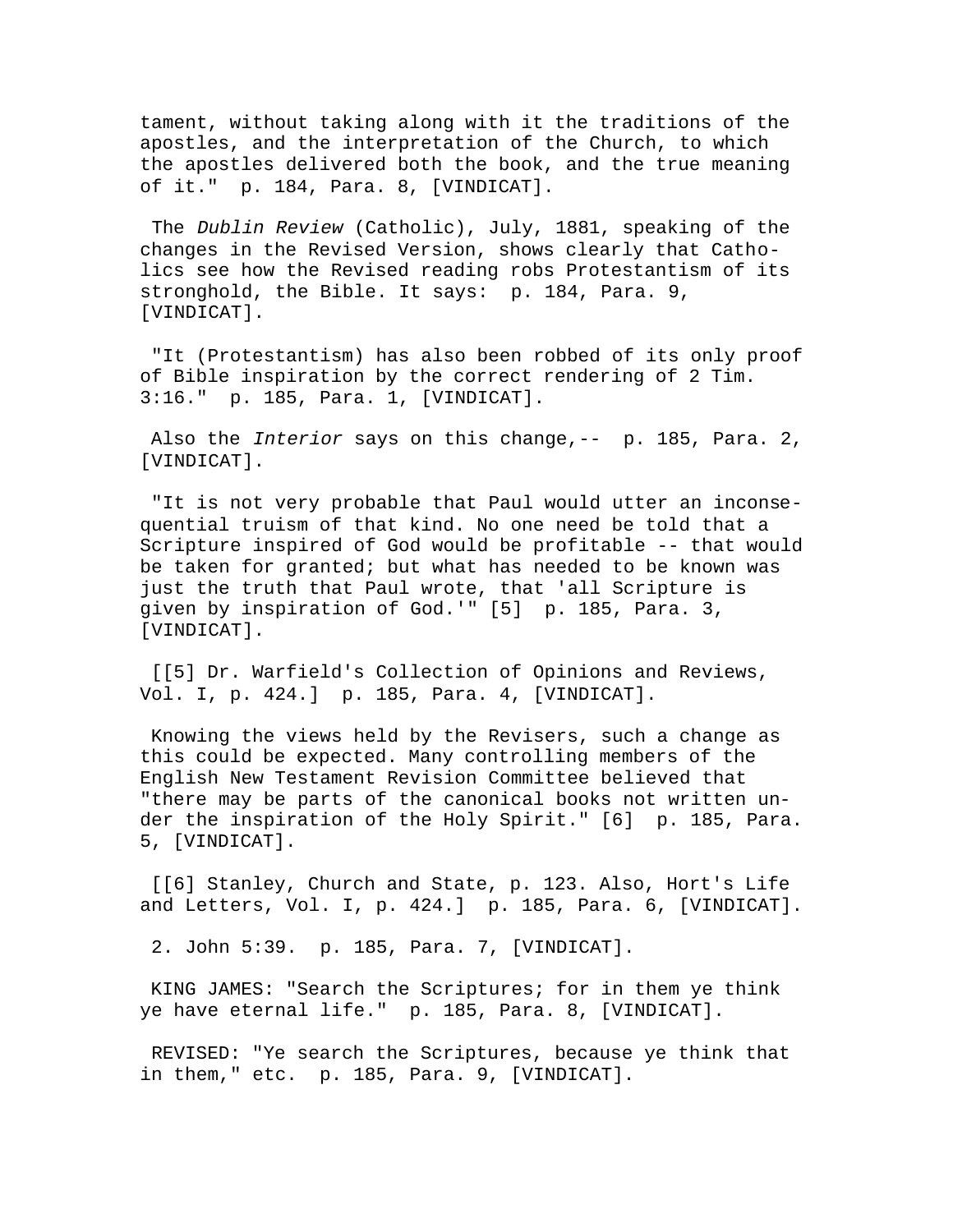The command of the Saviour to search the Scriptures, as given in the King James, establishes them as the source of life eternal and the authority of true doctrine. The Revisers destroyed this command. Is not this changing a fundamental doctrine? p. 185, Para. 10, [VINDICAT].

 On this point the *Dublin Review* (Catholic), July, 1881, says: p. 185, Para. 11, [VINDICAT].

 "But perhaps the most surprising change of all is John 5:39. It is no longer 'Search the Scriptures,' but 'Ye search;' and thus Protestantism has lost the very cause of its being." p. 186, Para. 1, [VINDICAT].

 Other changes of passages, which we investigate following this, affect the great doctrines of truth; the change now under consideration affects the very citadel of truth itself. The Church of England Convocation, which called the Revision Committee into existence, authorized that Committee to correct only "plain and clear errors" in the Received Text. Neither Convocation, nor Protestant England expected it to be changed in thousands of places. p. 186, Para. 2, [VINDICAT].

 When the Revised Version declares that parts of the Bible may not have been inspired of God, (as in 2 Tim. 3:16), the defendant is forced to bear witness against itself. So far as the Revised Version is concerned, the change destroys the infallibility of the glorious citadel of revelation which for centuries had been the standard of truth. p. 186, Para. 3, [VINDICAT].

 II. *A Deadly Blow Against Miracles.* p. 186, Para. 4, [VINDICAT].

1. John 2:11. p. 186, Para. 5, [VINDICAT].

 KING JAMES: "This beginning of miracles did Jesus in Cana of Galilee." p. 186, Para. 6, [VINDICAT].

 REVISED: "This beginning of signs did Jesus in Cana of Galilee." p. 186, Para. 7, [VINDICAT].

 The word "miracle" is found, singular and plural, thirtytwo times in the Authorized Version of the New Testament. Alas! What desolation has been wrought by the Revised! In twenty-three of these instances, the word "miracle" has en-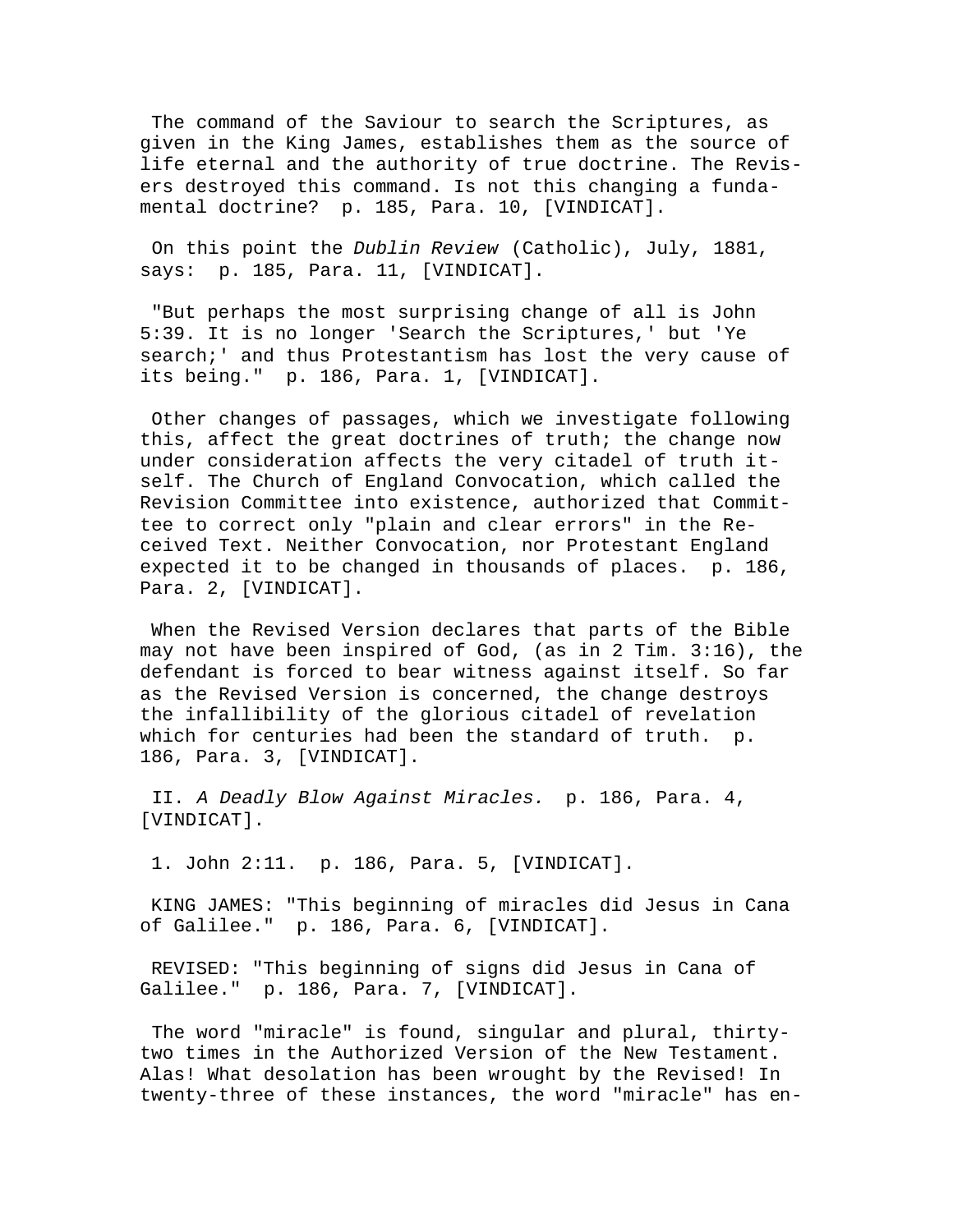tirely disappeared. In the case of the other nine, although the term is used in the text, its force is robbed by a weakening substitute in the margin. While in the Old Testament, it has disappeared from the Revised in the five instances where it occurs in the Authorized. Modern religious liberalism finds consolation here. So the Revisers have exposed believers in the Bible to the ridicule of unbelievers because they describe the supernatural events of the New Testament by belittling words. To describe the supernatural in terms of the natural, indicates doubt in the supernatural. If we persist in calling a mountain a molehill, it is evident that we do not believe it is a mountain. The Revisers, in persistently describing supernatural events by ordinary terms, have changed doctrines respecting miracles. and if they made such fundamental changes in these thirtytwo New Testament texts, -- all there was on the subject, -- what is this, but systematic depravation of doctrine? p. 186, Para. 8, [VINDICAT].

 III. *Doctrine of Conversion Undermined.* p. 186, Para. 9, [VINDICAT].

1. Matt. 18:2, 3. p. 187, Para. 1, [VINDICAT].

 KING JAMES: "And Jesus ... said, ... Except ye be converted, and become as little children." p. 187, Para. 2, [VINDICAT].

 REVISED: "And He ... said, ... Except ye turn, and become as little children." p. 187, Para. 3, [VINDICAT].

 FERRAR FENTON: "Then Jesus ... said: I tell you indeed, that if you do not turn back." p. 187, Para. 4, [VINDICAT].

 Not only in this text but in all the rest (seven texts altogether), "be converted" has been changed to "turn." On this point we will use the following quotation which speaks for itself: p. 187, Para. 5, [VINDICAT].

 "The Rev. Homersham Cox writes to the *Church Times* in favor of the New Revision because (as he says) it alters 'be converted' into 'turn,' the former implying that the sinner *is* converted by another, that is, the Holy Spirit, and the latter that he turns or converts himself. He says: p. 187, Para. 6, [VINDICAT].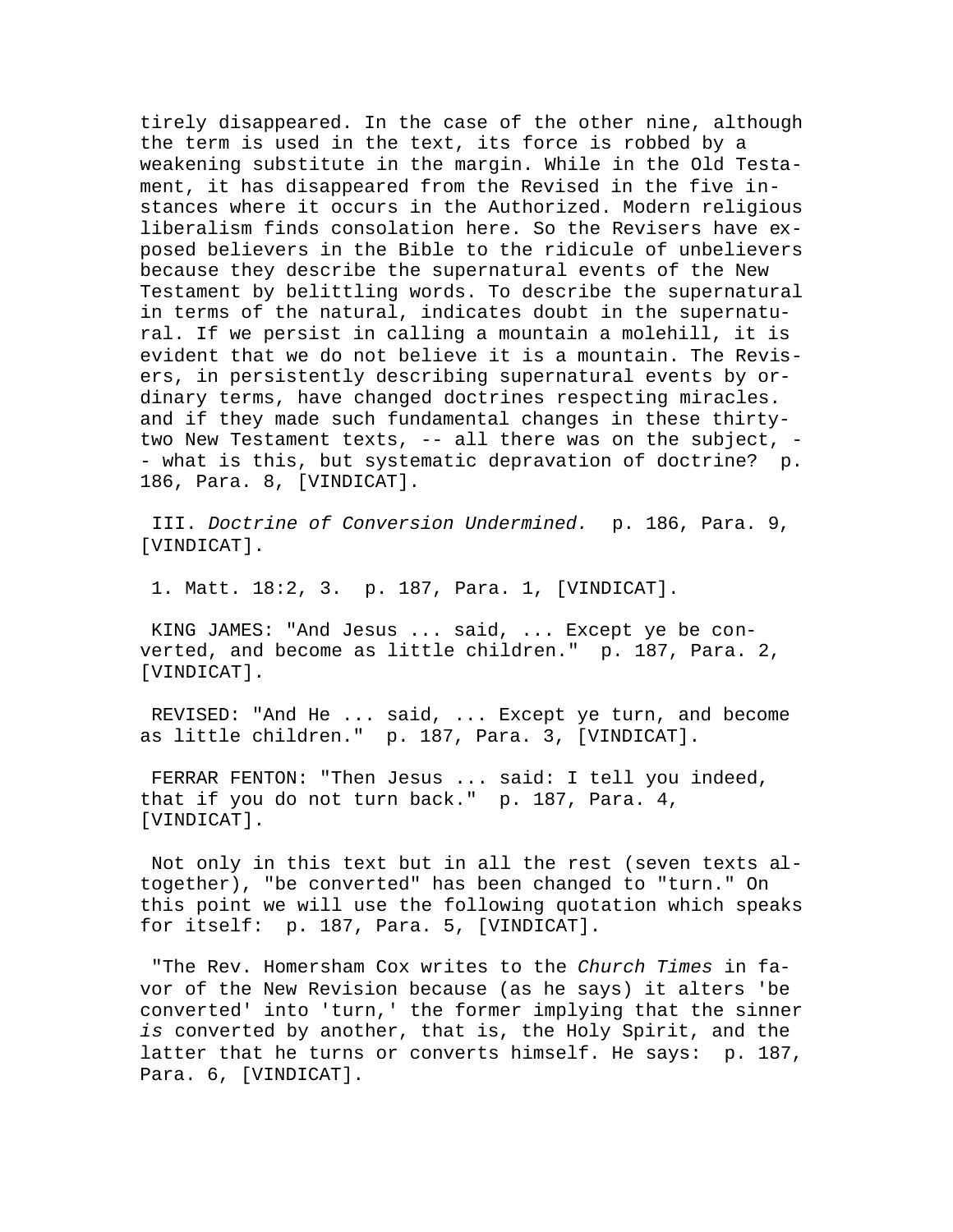"'I have here given every passage without exception in which the word 'converted' in the passive voice occurs in the older translation. In every one of these instances the passive form is avoided in the new translation. The change seems to be one of incalculable importance. The former version teaches men that they are converted by a power external to themselves; the later version teaches them to turn themselves. In other words, the doctrine of superhuman conversion disappears from the New Testament, and thus the main foundation of modern Evangelicalism is destroyed. Only a few Sundays ago it was my misfortune to have to listen to a long "Evangelical" sermon, the whole burden of which was that men could not convert themselves. This pernicious tenet is preached every year in myriads of sermons, books, and tracts. I rejoice that it is now shown to be unscriptural.'" [7] p. 187, Para. 7, [VINDICAT].

 [[7] Dr. Warfield's Collection of Opinions and Reviews, Vol. II, pp. 28, 29.] p. 187, Para. 8, [VINDICAT].

 Also Dr. Milligan, commenting on this change in Matt. 18:3 and in Acts 3:19, says that "the opening verb, though passive in form, is properly rendered actively, and the popular error of men being mere passive instruments in the hands of God thereby exploded." [8] p. 187, Para. 9, [VINDICAT].

 [[8] Milligan, Expository Value, p. 130.] p. 188, Para. 1, [VINDICAT].

 The dangerous doctrine of salvation by our own effort is exalted; and the miracle-saving power of God in conversion, so far as these texts are concerned, is thrust out of the New Testament. The Revised changes the doctrine of conversion, and that change is a complete reversal of the doctrine. p. 188, Para. 2, [VINDICAT].

 IV. *No Creation: Evolution Instead.* p. 188, Para. 3, [VINDICAT].

 We shall present a series of Scripture texts to exhibit how the Revisers made the Bible teach the origin of the material universe by evolution instead of by creation. p. 188, Para. 4, [VINDICAT].

 S. Parkes Cadman explains clearly how the German brain, working in theology and higher criticism, manifested itself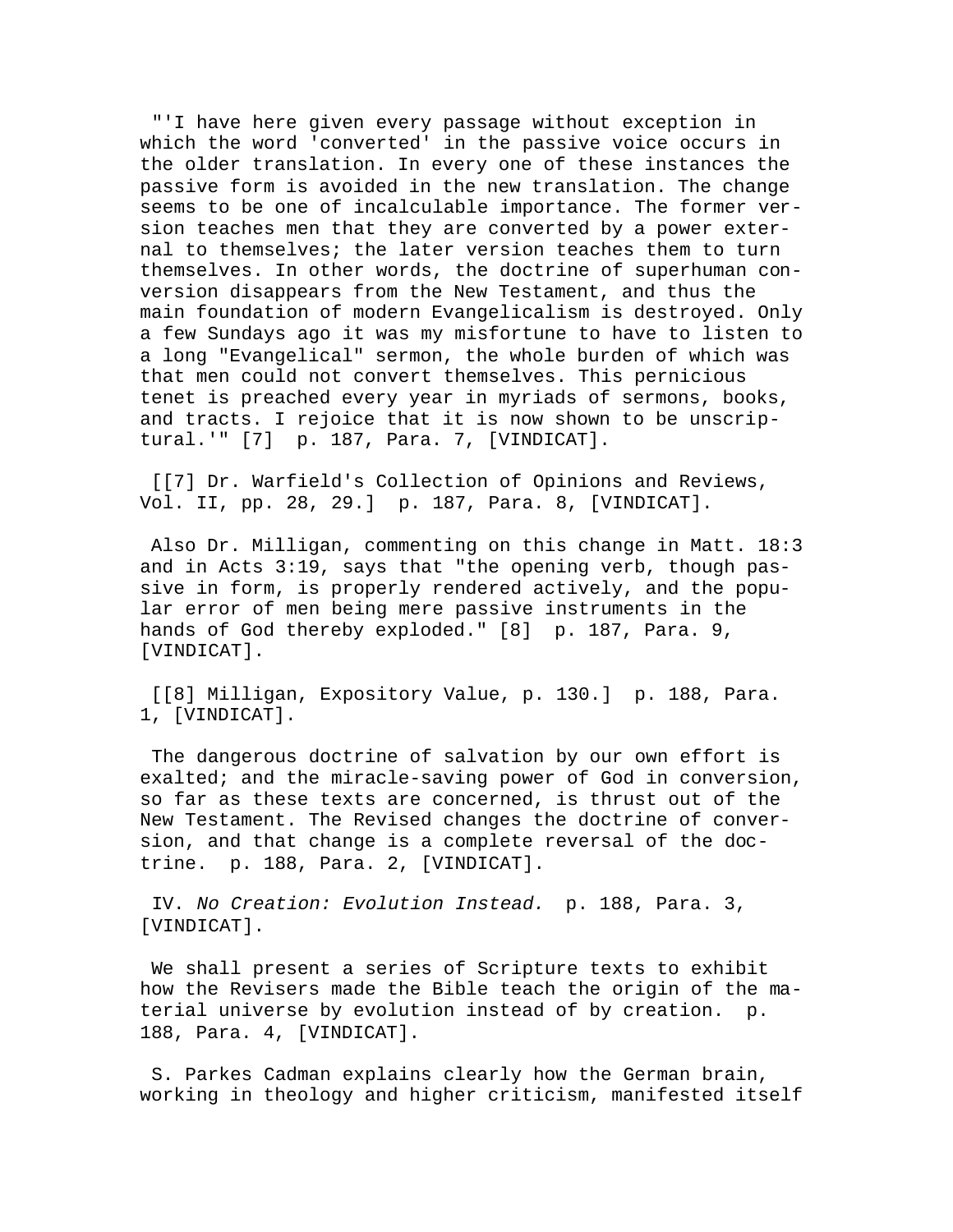in science and history, thus influencing Sir Charles Lyell to produce his "Principles of Geology," which heralded the advent of Evolution and contravened the cosmogonies of Genesis. Lyell altered the whole tone of Darwin's thinking, and Darwin's inquiries were vindicated in a revolution foreshadowed by Newman's "Essay on the Development of Christian Doctrine." [9] In this, Newman followed Mohler of Germany, and started the great ritualistic movement in the Church of England, which blossomed out into Revision. Both Westcott and Hort leaned heavily toward Ritualism and Evolution. Bishop Westcott says: p. 188, Para. 5, [VINDICAT].

 [9]] Cadman, Three Religious Leaders, pp. 409, 410.] p. 188, Para. 6, [VINDICAT].

 "Again 'world' answers to a plural or singular, 'the ages,' or 'the age,' [Greek [===]), in which creation is regarded as a vast system unfolded from aeon to aeon, as an immeasurable and orderly development of being under the condition of time, of which each 'age,' or 'this age,' and 'the age to come,' has its distinguishing characteristics, and so far is 'the world.'" [10] p. 188, Para. 7, [VINDICAT].

 [[10] Westcott, Some Lessons, p. 127.] p. 188, Para. 8, [VINDICAT].

 This truth, he says, is "consistently preserved" in the margin. [11] That is, the unfolding of the "vast system" from "age to age" (evolution), is consistently preserved in the margin. In other words, the Revisers consistently, consciously, and intentionally, by their own confession, maintained the basal theory of evolution in the margin. On the importance of "age' and "ages" in the margin, I quote from Dr. Samuel Cox, editor of the *Expositor:* p. 188, Para. 9, [VINDICAT].

[[11] Idem. p. 186.] p. 189, Para. 1, [VINDICAT].

 "Again here I may remark, in passing, that in such marginal readings as "this age' and 'the coming age' which abound in our New Version, there lie the germs, latent for the present, of far larger doctrinal changes than either of those which I am now suggesting." [12] p. 189, Para. 2, [VINDICAT].

[[12] Expositor, Vol. III, 2nd Series, p. 451, note. p.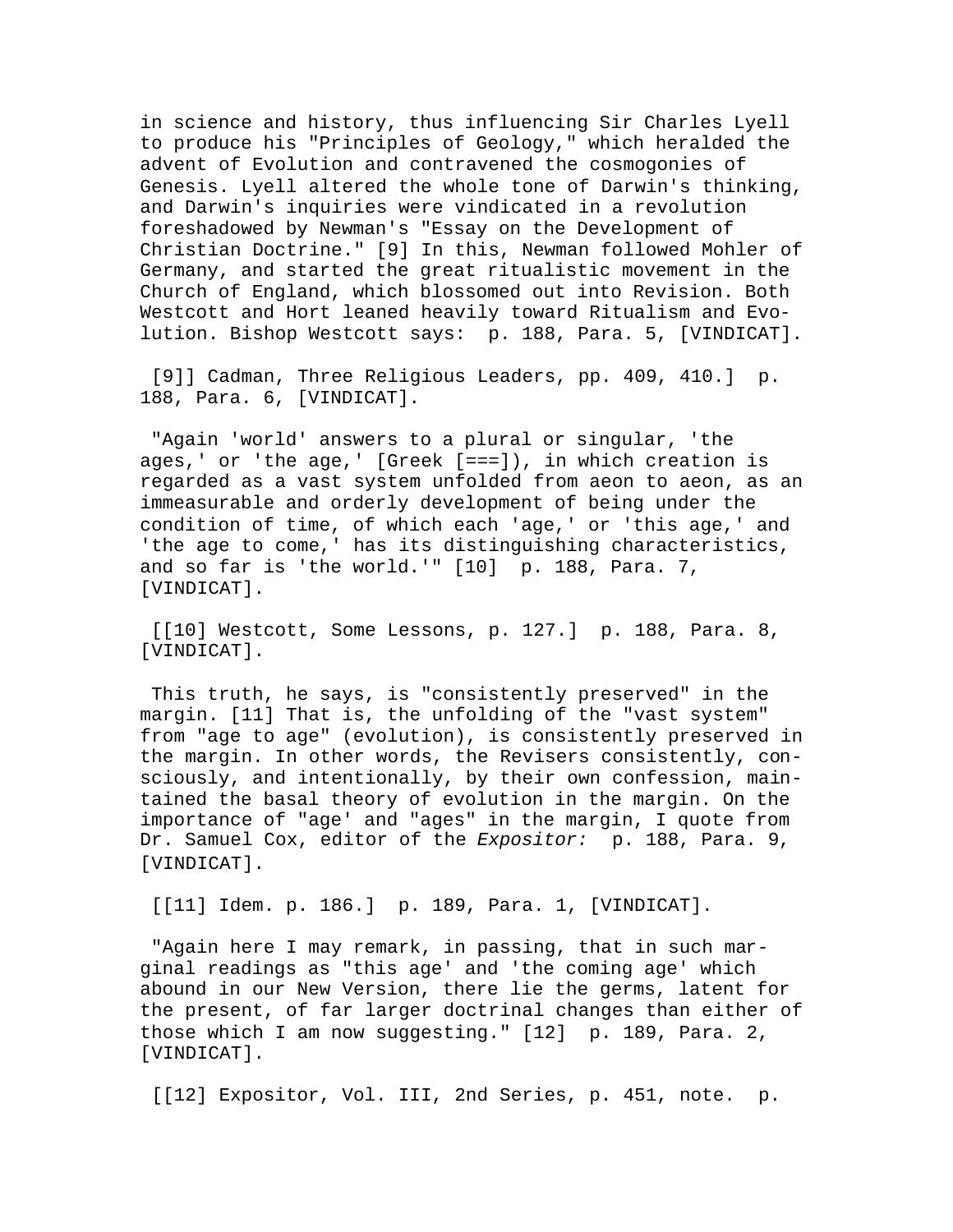189, Para. 3, [VINDICAT].

1. Hebrews 11:3. p. 189, Para. 4, [VINDICAT].

 KING JAMES: "Through faith we understand that the worlds were framed by the word of God." p. 189, Para. 5, [VINDICAT].

 REVISED: By faith we understand that the ages have been framed by the word of God." (Margin.) p. 189, Para. 6, [VINDICAT].

On this Westcott says: p. 189, Para. 7, [VINDICAT].

 "In this connection we see the full meaning of the words used of creation in Hebrews 11:3: *By faith we understand that the worlds (the ages,* i. e. the universe under the aspect of time) *have been formed by the Word of God.* ... The whole sequence of life in time, which we call 'the world' has been 'fitted together' by God. His one creative word included the harmonious unfolding on one plan of the last issues of all that was made. That which is in relation to Him 'one act at once' is in relation to us an EVOLUTION apprehended in orderly succession." [13] (Caps. Mine). p. 189, Para. 8, [VINDICAT].

 [[13] Westcott, Some Lessons, p. 187.] p. 189, Para. 9, [VINDICAT].

 Bishop Westcott's interpretation of God's work in creation is evolution, making room for the long geological ages. Hort considered Darwin's theory of evolution unanswerable. [14] Westcott and Hort, whose Greek New Testament was the basis of the Revised, injected evolution into the Revised Version. p. 189, Para. 10, [VINDICAT].

 [[14] Hort's Life and Letters, Vol. I, pp. 414, 416.] p. 189, Para. 11, [VINDICAT].

 KING JAMES: "Who is the image of the invisible God, the first-born of every creature: For by Him were all things created." p. 189, Para. 12, [VINDICAT].

 REVISED: "Who is the image of the invisible God, the first-born of all creation; for in Him were all things created." p. 190, Para. 1, [VINDICAT].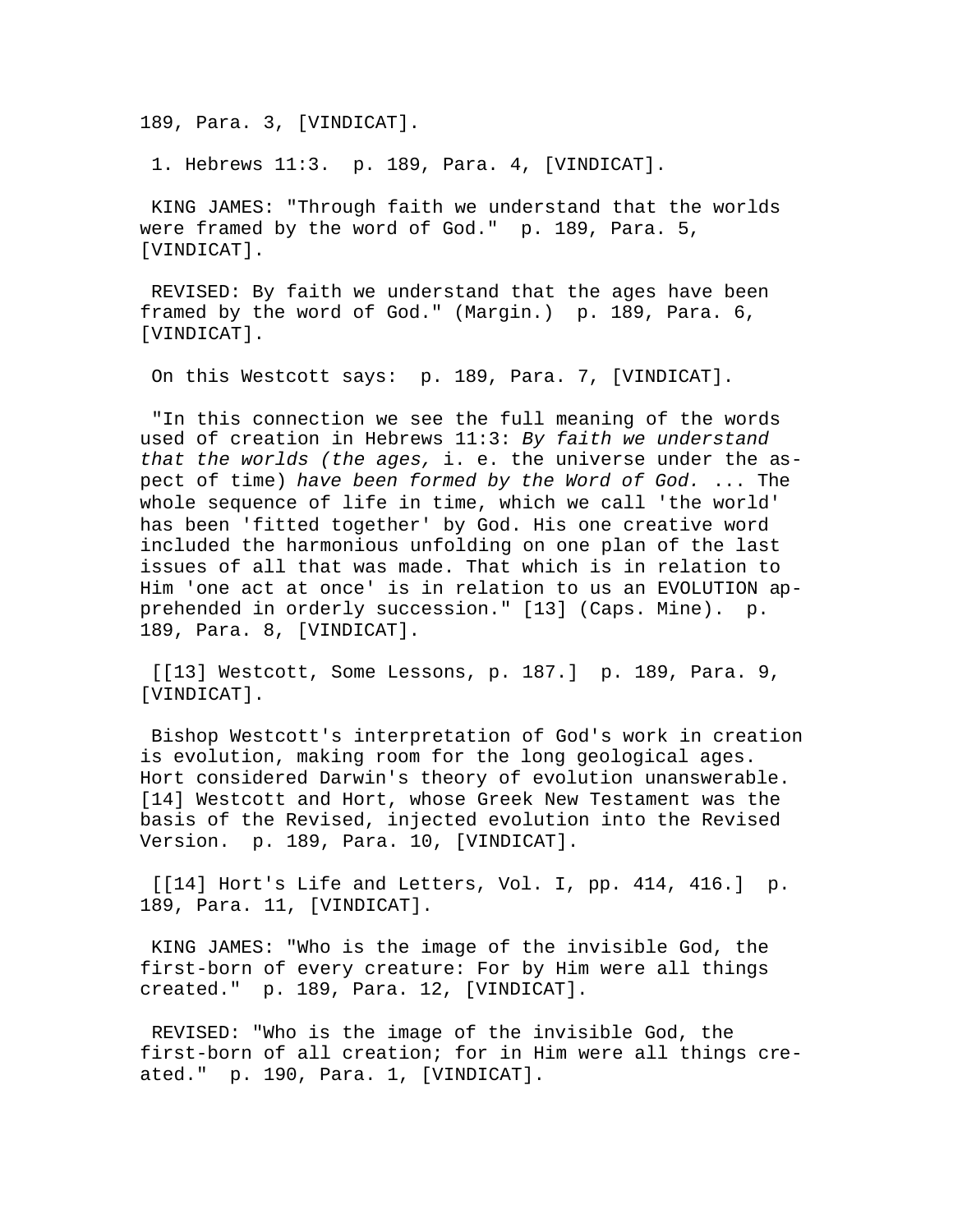Dr. G. Vance Smith, a member of the English New Testament Revision Committee, commenting on Colossians 1:15, 16 says: p. 190, Para. 2, [VINDICAT].

 "Is it not therefor probable that, in the very different phraseology of Colossians, he is speaking of the promulgation of Christianity and its effects under the figure of a spiritual creation? ... Is it possible to think that this language can refer to the material creation?" [15] p. 190, Para. 3, [VINDICAT].

 [[15] G. Vance Smith, The Bible and Its Theology, pp. 196, 197.] p. 190, Para. 4, [VINDICAT].

 The new language of the Revised in the judgment of this Reviser, hinders the application of these texts to a material creation, as in the King James, and limits them as a spiritual application to Christianity. p. 190, Para. 5, [VINDICAT].

3. Hebrews 1:2 (last part) p. 190, Para. 6, [VINDICAT].

 KING JAMES: "By whom also He made the worlds." p. 190, Para. 7, [VINDICAT].

 REVISED: "Through whom also He made the ages." (Margin.) p. 190, Para. 8, [VINDICAT].

V. *The Person of Christ.* p. 190, Para. 9, [VINDICAT].

 The "Person of Christ" is the evangelical phraseology used to express a doctrine which is taught in a way that tends to Rome. Some make it the central principle of all doctrines, and especially of ritualistic practices. This is shown by the following words from a ritualistic clergyman: p. 190, Para. 10, [VINDICAT].

 "Let every one who hears you speak, or sees you worship, feel quite sure that the object of your devotion is not an idea or a sentiment, or a theory, ... but a real personal King and Master and Lord: present at all times everywhere in the omnipresence of His *Divine* nature, present by His own promise, and His own supernatural power in His *Human* Nature too upon His Altar-Throne, there to be worshiped in the Blessed Sacrament as really, and literally, and actually, as you will necessarily worship Him when you see Him in His beauty in Heaven." [16] p. 190, Para. 11,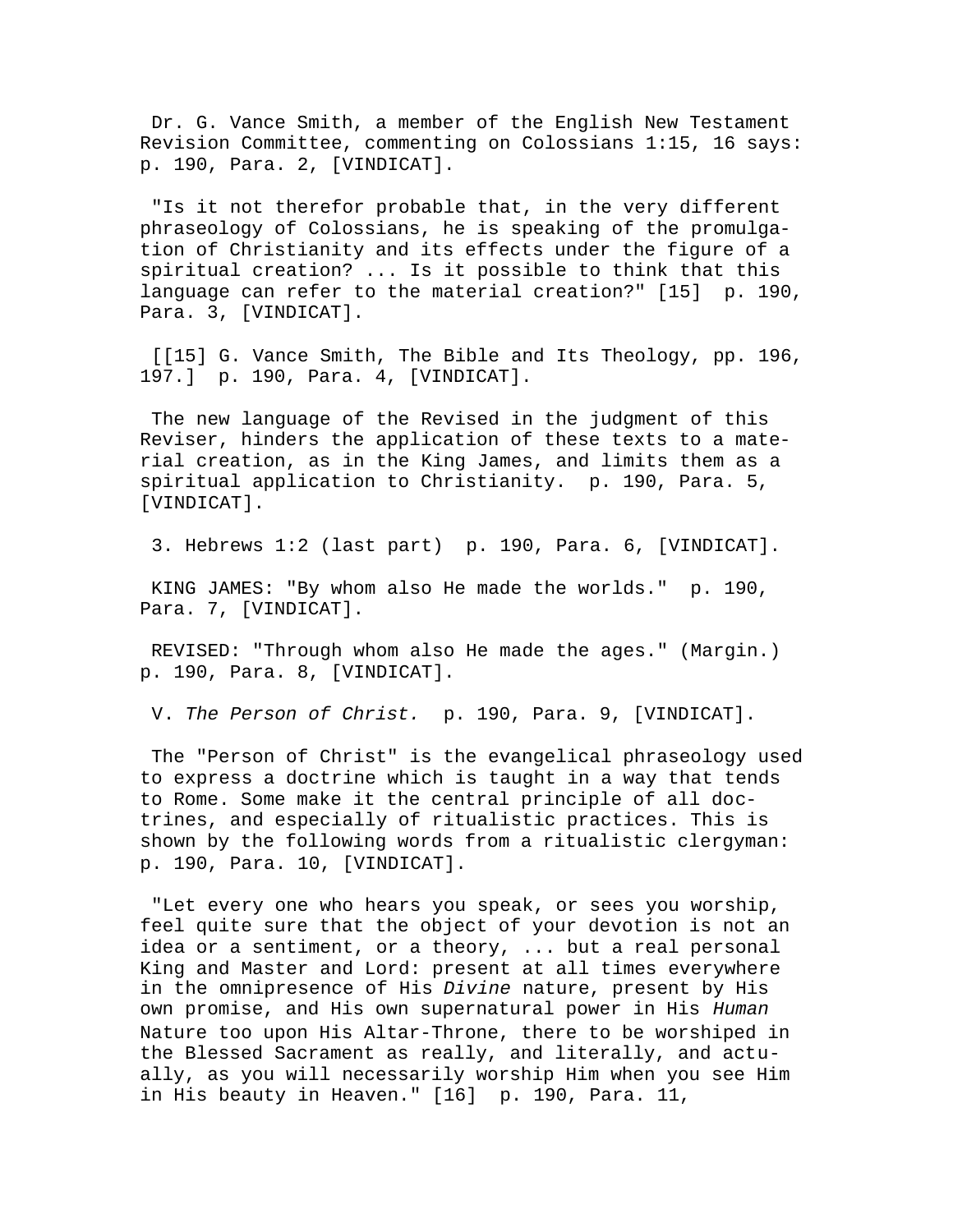[VINDICAT].

 [16] Quoted in Walsh, Secret History, p. 385.] p. 190, Para. 12, [VINDICAT].

 This ritualistic clergyman believed that preachers (or priests) have power to change the wafer into the actual body of Christ. p. 190, Para. 13, [VINDICAT].

1. 1 Tim. 3:16. p. 191, Para. 1, [VINDICAT].

 KING JAMES: "And without controversy great is the mystery of godliness: God was manifest in the flesh," etc. p. 191, Para. 2, [VINDICAT].

 AMERICAN REVISED: "And without controversy great is the mystery of godliness; He who was manifest in the flesh," etc. p. 191, Para. 3, [VINDICAT].

 On the change of "He who" for "God," Bishop Westcott says: p. 191, Para. 4, [VINDICAT].

 "The reader may easily miss the real character of this deeply instructive change. The passage now becomes a description of the essential character of the gospel, and not simply a series of historical statements. The gospel is personal. The gospel -- 'the revelation of godliness' - is, in a word, Christ Himself, and not any propositions about Christ." [17] p. 191, Para. 5, [VINDICAT].

 [[17] Westcott, Some Lessons, p. 198.] p. 191, Para. 6, [VINDICAT].

 The Revisers made this change which confounds Christ with the movement He instituted, the gospel, and leads our minds away from Christ, the person on His heavenly throne, to Christ, the bread of the Lord's supper, (Mass), on the ritualistic altar-throne. What is this, if not a change of doctrine? Bishop Westcott was conscious of the change the Revisers were making in this reading. On this the *Princeton Review* says: p. 191, Para. 7, [VINDICAT].

 "Making Christianity a life -- the divine-human life of Christ -- has far-reaching consequences. It confounds and contradicts the Scriptural and church doctrine as to the Person of Christ." [18] p. 191, Para. 8, [VINDICAT].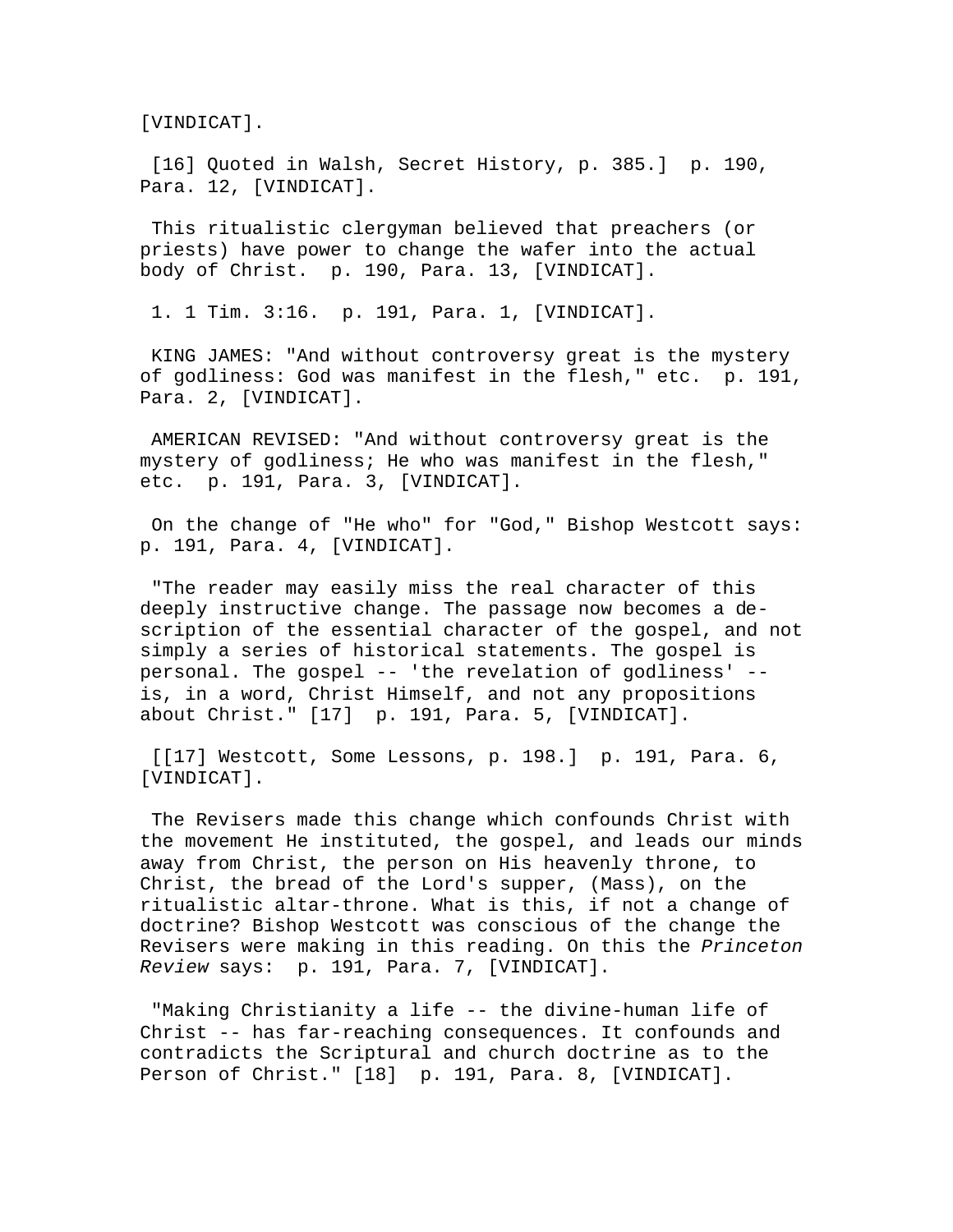[[18] *Princeton Review,* Jan. 1854.] p. 191, Para. 9, [VINDICAT].

2. Acts 16:7. p. 191, Para. 10, [VINDICAT].

 KING JAMES: "But the Spirit suffered them not." p. 192, Para. 1, [VINDICAT].

 AMERICAN STANDARD: "And the Spirit of Jesus suffered them not." p. 192, Para. 2, [VINDICAT].

 "Acts 16:7, ... the striking reading, 'the Spirit of Jesus' (not simply as in the Authorized Version 'the Spirit') implies that the Holy Spirit had so taken possession of the Person of the Exalted Jesus that He could be spoke of as 'the Spirit of Jesus.'" [19] p. 192, Para. 3, [VINDICAT].

 [[19] Milligan, Expository Value, p. 99.] p. 192, Para. 4, [VINDICAT].

 By this change they identified Jesus, the second Person of the Trinity, with the Holy Spirit, the third Person. The evident purpose of this change is to open the way to teach ideas of the Person of Jesus different from the generally accepted Protestant view. As the *Princeton Review* says concerning the doctrine of the Person of Christ as held by Dr. Philip Schaff, President of both American Committees of Revision, and by his former associate, Dr. Nevin: p. 192, Para. 5, [VINDICAT].

 "It is impossible to understand the writings of Drs. Nevin and Schaff on this whole subject without a knowledge of the pantheistic philosophy. ... It led men to look on the church as the development of Christ, very much as that philosophy regards the universe as the development of God." [20] p. 192, Para. 6, [VINDICAT].

 [20] *Princeton Review,* Jan., 1854.] p. 192, Para. 7, [VINDICAT].

VI. *The Virgin Birth.* p. 192, Para. 8, [VINDICAT].

1. Isaiah 7:14. p. 192, Para. 9, [VINDICAT].

 KING JAMES: "Behold a virgin shall conceive, and bear a son." p. 192, Para. 10, [VINDICAT].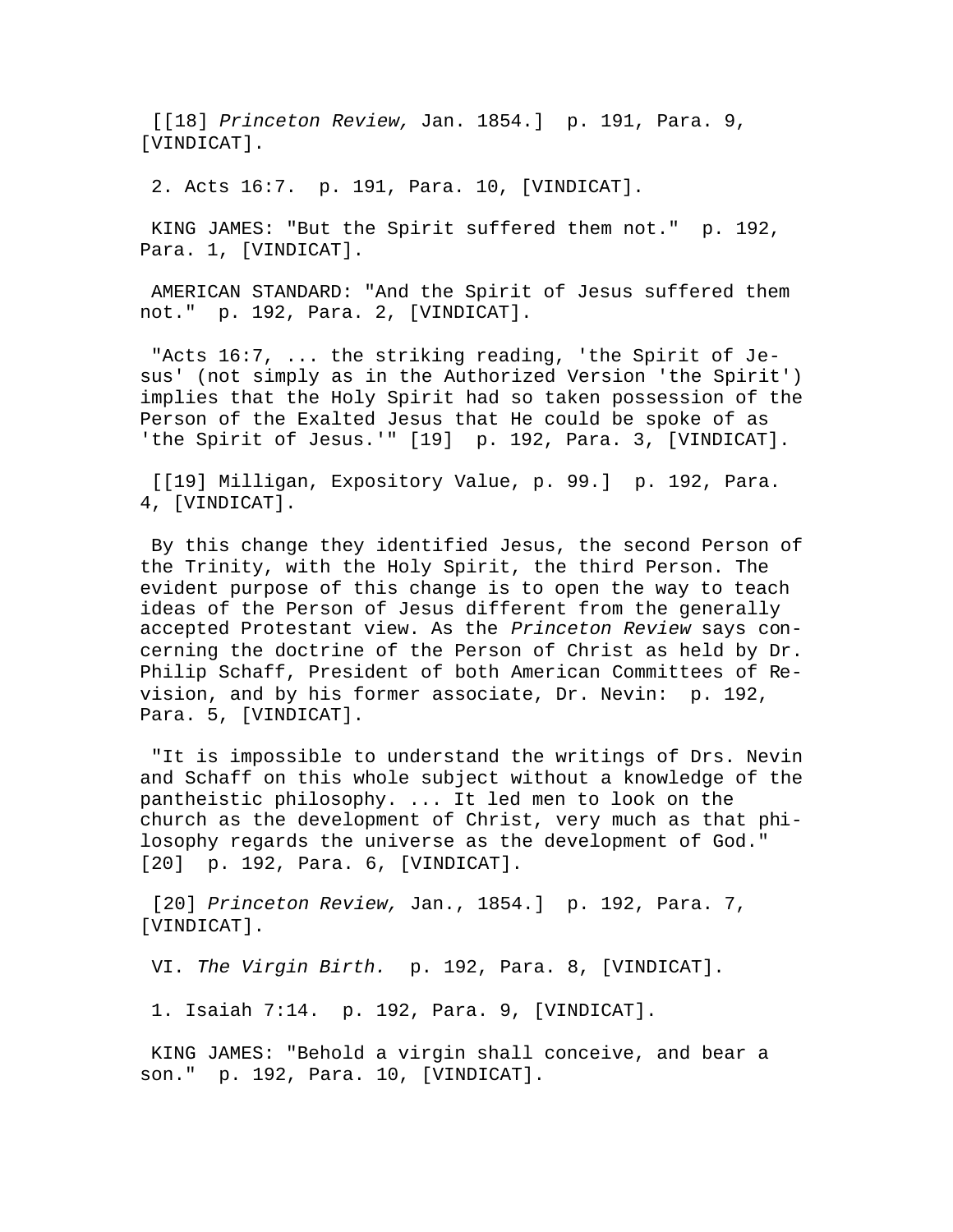REVISED: "Behold the maiden (margin) shall conceive and bear a son." p. 192, Para. 11, [VINDICAT].

 This change gives room to doubt the virgin birth of Christ. Dr. G. Vance Smith says: p. 192, Para. 12, [VINDICAT].

 "The meaning of the words of Isaiah may, therefore, be presented thus: 'Behold the young wife is with child.'" [21] p. 192, Para. 13, [VINDICAT].

 [[21] Smith, Bible and Theology, p. 26.] p. 192, Para. 14, [VINDICAT].

 VII. *Change in the Doctrine of Atonement.* p. 192, Para. 15, [VINDICAT].

1. 1 Cor. 5:7. p. 193, Para. 1, [VINDICAT].

 KING JAMES: "For even Christ our passover is sacrificed for us." p. 193, Para. 2, [VINDICAT].

 REVISED: "For our Passover also hath been sacrificed, even Christ." p. 193, Para. 3, [VINDICAT].

 One writer thus registers his indignation upon the change made in this passage: p. 193, Para. 4, [VINDICAT].

 "Mad? Yes; and haven't I reason to be mad when I find that grand old passage, 'For even Christ our passover is sacrificed for us' -- a passage which sounds the keynote of the whole doctrine of redemption -- unnecessarily changed into, 'For our Passover also hath been sacrificed, even Christ'? and we have such changes everywhere. They are, I believe, called improvements in style by their authors -- and certainly by no one else." [22] p. 193, Para. 5, [VINDICAT].

 [[22] Rev. E. B. Birks in Dr. Warfield's Collection of Opinions, Vol. 2, p.30.] p. 193, Para. 6, [VINDICAT].

 That Christ our Passover was sacrificed is an historical fact; that He was sacrificed "for us" is a doctrine and the very basis on which the gospel rests. Take away the fact that he died "for us," as the Revisers did in this text, and there is no gospel left. p. 193, Para. 7, [VINDICAT].

The leading Revisers, in particular, Westcott and Hort,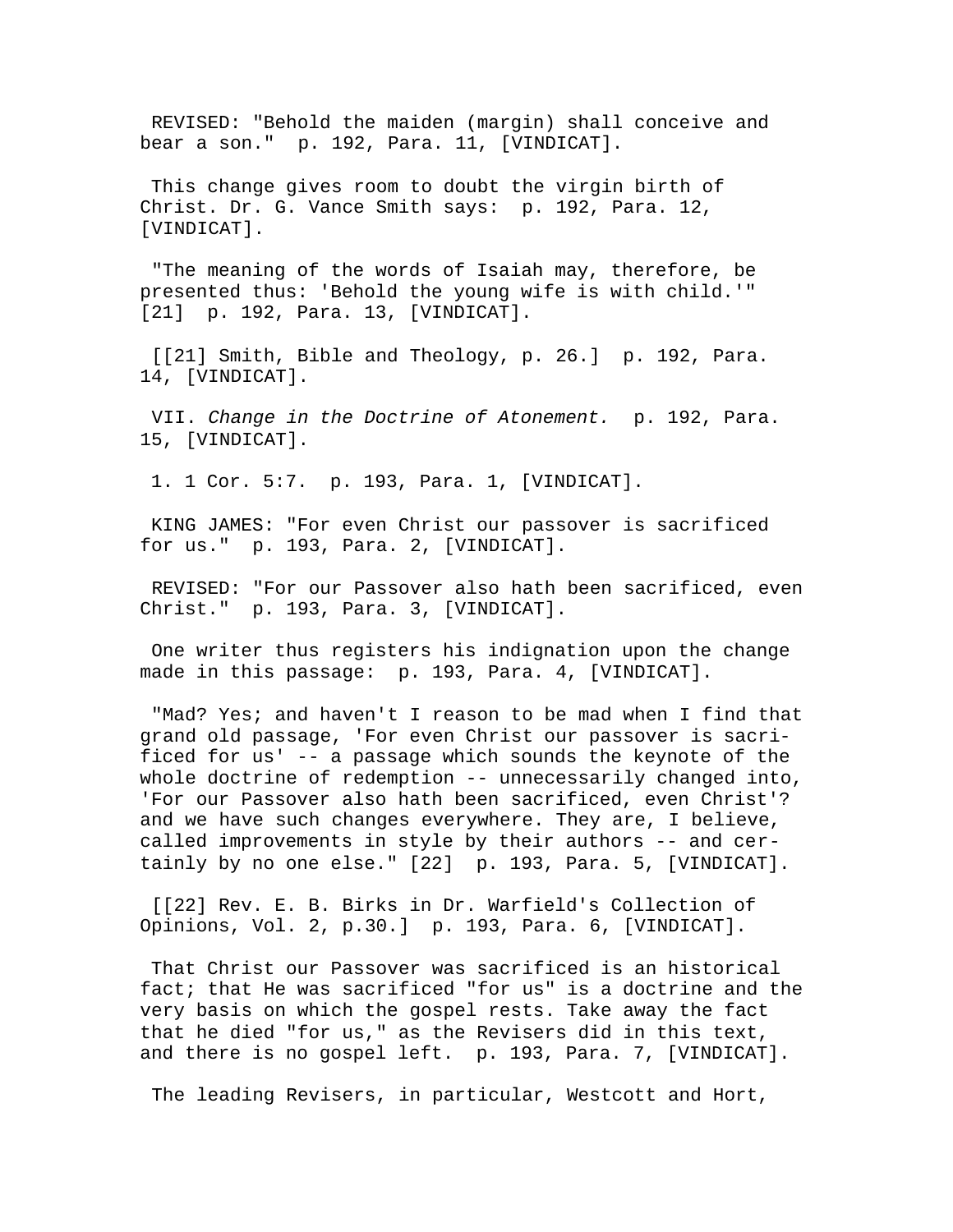rejected the idea that Christ was our substitute and sacrifice. [23] Of course, Dr. G. Vance Smith, the Unitarian member of the Revision Committee, did the same. The widespread refusal today by Christian ministers of many churches to admit we owe this debt to our Lord Jesus Christ, who in His divine Person died in our place, is largely due to those influences which gave us the Revised Version. Changes which on first reading seem slight, when examined and read in the light of the intentional change, are seen to be fatal. p. 193, Para. 8, [VINDICAT].

 [[23] Hort's Life and Letters, Vol. I, p. 430; Vol. II, pp. 50, 213.] p. 193, Para. 9, [VINDICAT].

 VIII. *Blow Against the Resurrection of the Body.* p. 193, Para. 10, [VINDICAT].

1. Job 19:25, 26. p. 193, Para. 11, [VINDICAT].

 KING JAMES: "I know that my Redeemer liveth, and that He shall stand at the latter day upon the earth: and though after my skin worms destroy this body, yet in my flesh shall I see God." p. 193, Para. 12, [VINDICAT].

 AMERICAN REVISED: "But as for me, I know that my Redeemer liveth, and at last He will stand up upon the earth: and after my skin, even this body, is destroyed, then without my flesh shall I see God." p. 193, Para. 13, [VINDICAT].

What need is there of a resurrection of the body, if, without our flesh, we can see God? The tendency to make the resurrection from the tomb only a spiritual event is as great today as in the first Christian centuries. p. 194, Para. 1, [VINDICAT].

2. Acts 24:15. p. 194, Para. 2, [VINDICAT].

 KING JAMES: "That there shall be a resurrection of the dead both of the just and unjust." p. 194, Para. 3, [VINDICAT].

 REVISED: "That there shall be a resurrection both of the just and unjust." p. 194, Para. 4, [VINDICAT].

 The omission of the phrase A "of the dead" makes it easier to spiritualize away the resurrection. p. 194, Para. 5, [VINDICAT].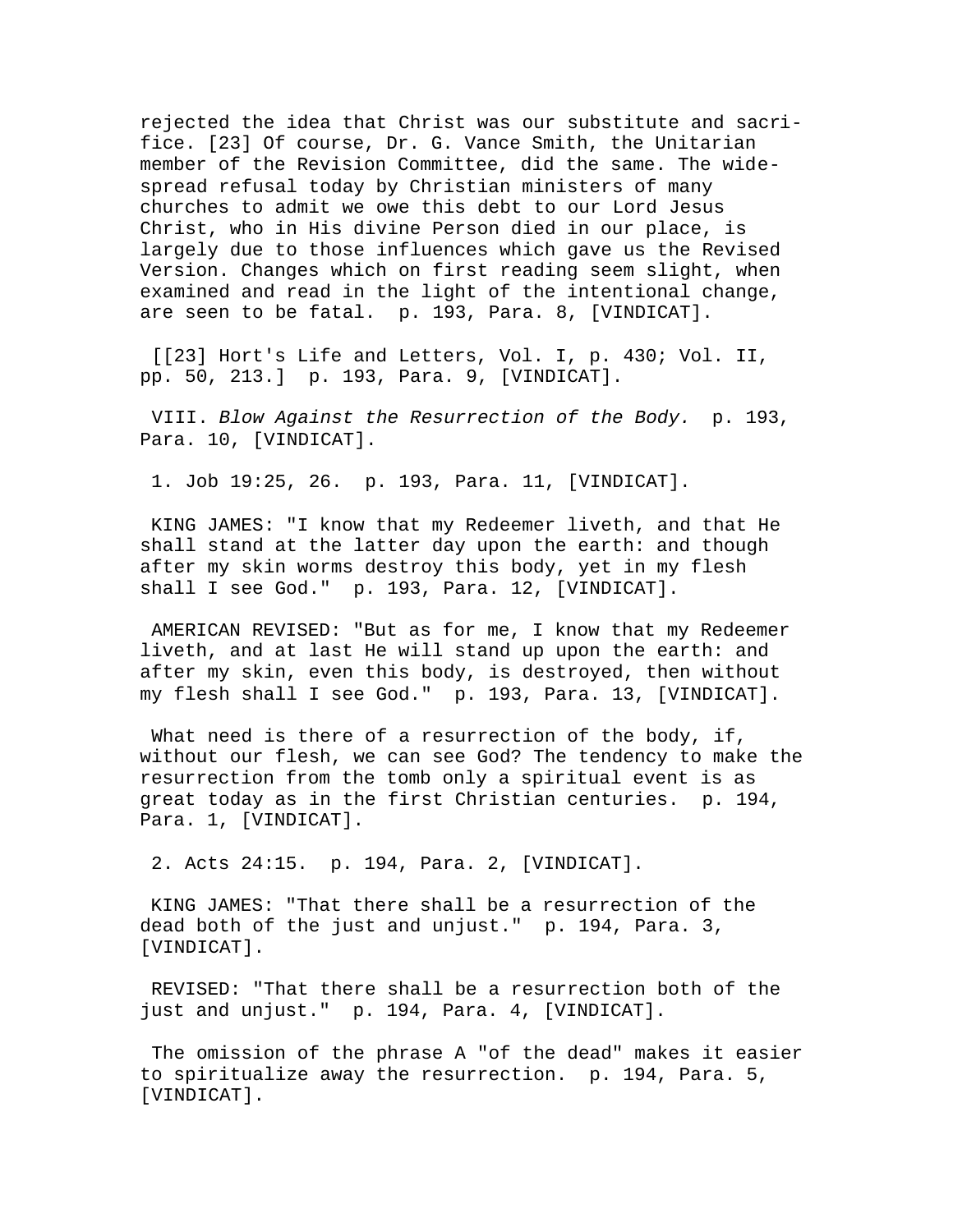IX. *Doctrine of the Second Coming of Christ Radically Changed.* p. 194, Para. 6, [VINDICAT].

1. Matt. 24:3. p. 194, Para. 7, [VINDICAT].

 KING JAMES; "What shall be the sign of Thy coming, and of the end of the world?" p. 194, Para. 8, [VINDICAT].

 REVISED: "What shall be the sign of Thy presence (margin) and of the consummation of the age." (Margin.) p. 194, Para. 9, [VINDICAT].

 "The consummation of the age" in no sense means the same thing as "the end of the world." "The end of the world" is the appointed time for human history, under the reign of sin, to close. The earth must be purified by fire before being again inhabited by man. "The consummation of the age" might mean only some change from one epoch to another, - national, scientific, educational, or dispensational. How systematically this substitution is thrust forward in the margin by the Revisers is shown by its recurrence in the other passages in which the phrase "end of the world" occurs, namely, -- Matt. 13:39, 40, 49; 24:3; 28:20. A similar substitution is found in Heb. 13:21. p. 194, Para. 10, [VINDICAT].

 Another depravation in the doctrine of the Second Coming of Christ is the substitution of "presence" for "coming" in the margin of the text under consideration. "Presence" does not mean return; it rather signifies continuous nearness. But "coming" refers to Christ's Second Advent in glory, at the end of the world, to raise the righteous dead and confer immortality on all righteous living or resurrected. How systematically the Revisers have gone about this, displacing the true idea of the Advent, may be seen in the twenty other verses where "coming" as it refers to Christ's Second Advent is changed into "presence," namely, -- Matt. 25:27, 37, 39; 1 Cor. 15:23; 2 Cor. 7:7; Phil. 1:26; 2:12; 1 Thess. 2:19; 3:13; 4:15; 5:23; 2 Thess. 2:1, 8, 9; Jas. 5:7, 8; 2 Peter 1:16; 3:4, 12; 1 Jno. 2:28. These marginal changes give notice that the ordinary orthodox interpretation of these verses is not a sure one. Westcott, one of the Revisers, says: p. 194, Para. 11, [VINDICAT].

 "His advent, if it is in one sense future, is in another sense continuous." [24] p. 194, Para. 12, [VINDICAT].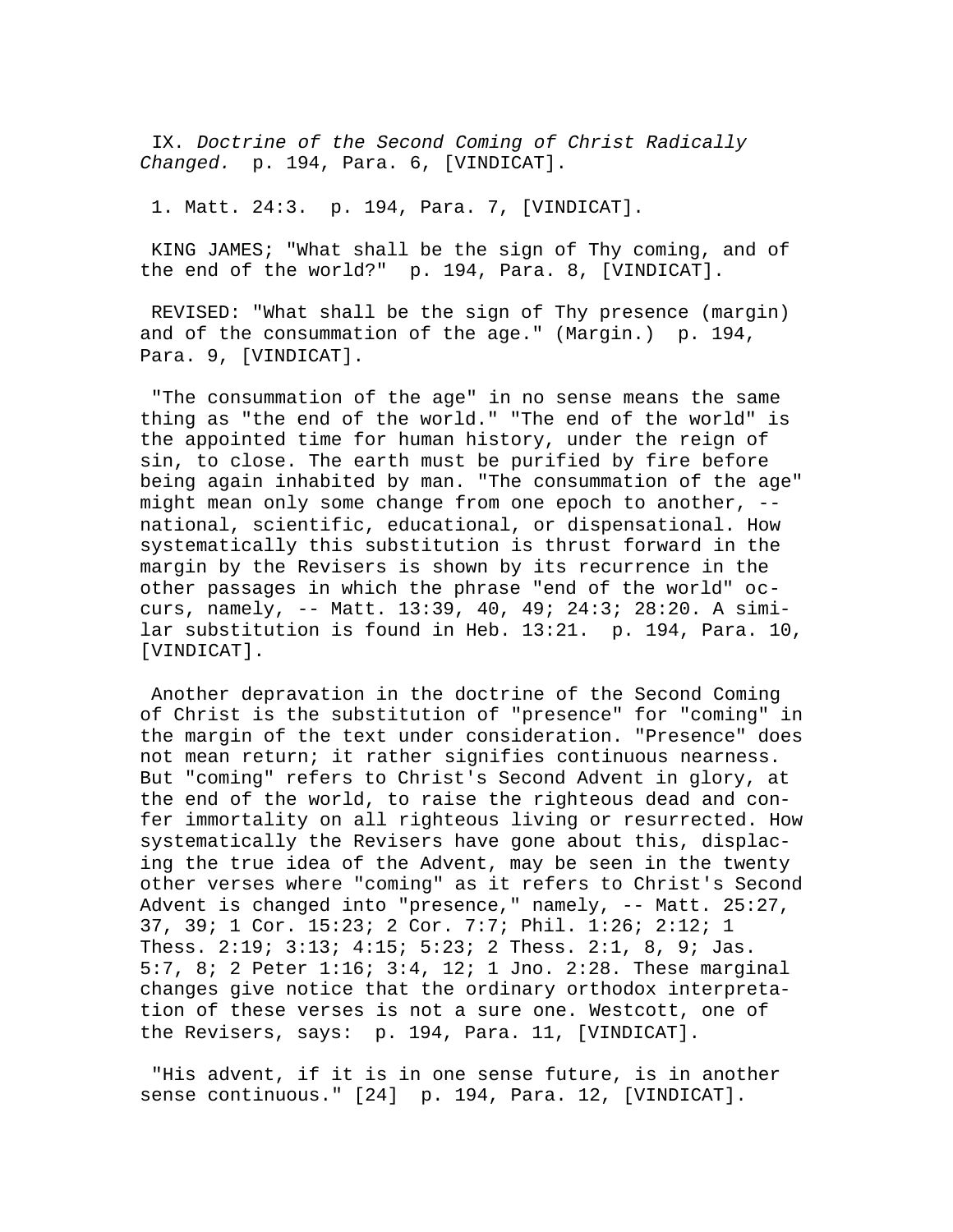[[24] Westcott, Some Lessons, p. 44.] p. 195, Para. 1, [VINDICAT].

 According to Westcott, Christ came at the time of Genesis, first chapter, at the fall of Jerusalem, and many times in the past: in fact, is "coming" to us now. [25] p. 195, Para. 2, [VINDICAT].

 [[25] Life of Westcott, Vol. II, pp. 307, 308.] p. 195, Para. 3, [VINDICAT].

2. Phil. 3:20, 21. p. 195, Para. 4, [VINDICAT].

 KING JAMES: "Who shall change our vile body that it may be fashioned like unto His glorious body." p. 195, Para. 5, [VINDICAT].

 REVISED: "Who shall fashion anew the body of our humiliation that it may be conformed to the body of His glory." p. 195, Para. 6, [VINDICAT].

 The change in us indicated by the King James according to this and other Scriptures, is a change that occurs only at the Second Coming of Christ; it is a physical change of tangible reality. But the change called for by the Revised may occur at any time before His Coming, or be continuous; it may be a change from abstract vices to abstract virtues. p. 195, Para. 7, [VINDICAT].

3. 2 Thess. 2:2. p. 195, Para. 8, [VINDICAT].

 KING JAMES: "That you be not soon shaken in mind ... as that the day of Christ is at hand." p. 195, Para. 9, [VINDICAT].

 REVISED: "That ye be not quickly shaken from your mind ... as that the day of the Lord is now present." p. 195, Para. 10, [VINDICAT].

When an event is "at hand" it has not yet come; but when it is "now present" it is here. Without offering an opinion which is the correct rendering, there is certainly her a change of doctrine. If the day of the Lord "is now present," it is in no sense, "at hand." p. 195, Para. 11, [VINDICAT].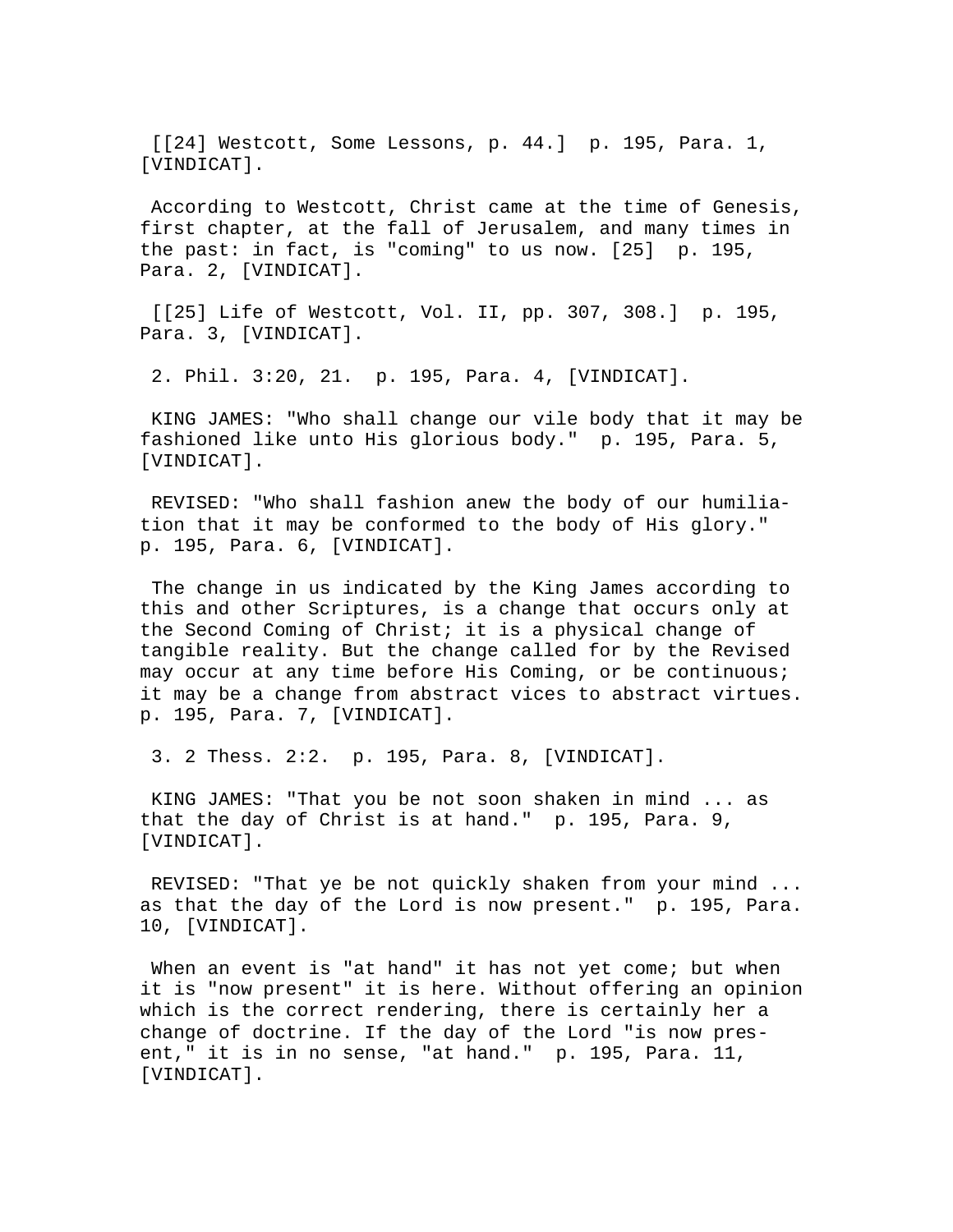4. Titus 2:13. p. 196, Para. 1, [VINDICAT].

 KING JAMES: "Looking for that blessed hope and the glorious appearing of the great God and our Saviour, Jesus Christ." p. 196, Para. 2, [VINDICAT].

 REVISED: "Looking for the blessed hope and appearing of the glory of the great God and our Saviour Jesus Christ." p. 196, Para. 3, [VINDICAT].

 By changing the adjective "glorious" to the noun "glory," the Revisers have removed the Second Coming of Christ from this text. In the King James Version the object of our hope is the appearing of Christ, which is a personal and a future and an epochal event. In the Revised Version, the object of our hope is changed to be the appearing of the glory of Christ, which may be the manifestation among men, or in us, or abstract virtues, which may appear at any time and repeatedly in this present life. p. 196, Para. 4, [VINDICAT].

5. Rev. 1:7. p. 196, Para. 5, [VINDICAT].

 KING JAMES: "He cometh with clouds ... and all kindreds of the earth shall wail because of Him." p. 196, Para. 6, [VINDICAT].

 REVISED: "He cometh with clouds ... and all the tribes of the earth shall mourn over Him." p. 196, Para. 7, [VINDICAT].

 How great is the change intended here, let the Reviser, Bishop Westcott himself, state: p. 196, Para. 8, [VINDICAT].

"All the tribes of the earth shall mourn over Him in penitential sorrow, and not, as the Authorized Version, shall wail because of Him, in the present expectation of terrible vengeance." [26] p. 196, Para. 9, [VINDICAT].

 [[26] Westcott, Some Lessons, p. 196.] p. 196, Para. 10, [VINDICAT].

 It is well known that many of the Revisers believed in what they called, The Larger Hope, or Universal Salvation, which the translators of the King James did not believe. Westcott admits the Reviser made the change, in order to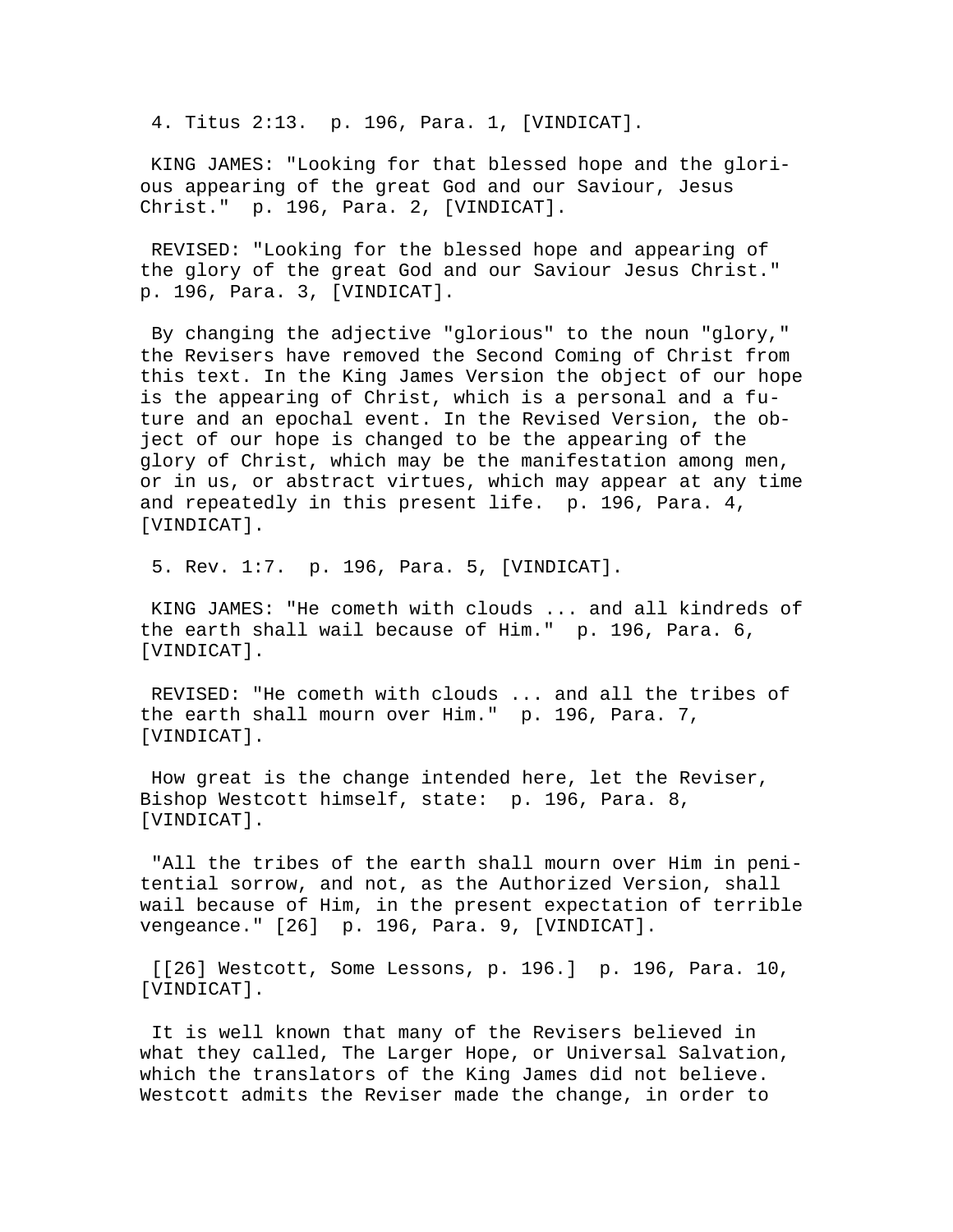make the change of doctrine. p. 196, Para. 11, [VINDICAT].

6. Acts 3:19. p. 196, Para. 12, [VINDICAT].

 Here again the Revisers plead guilty to changing doctrine. That the reading of Acts 3:19, 20 was changed because the Revisers held different views on the Second Coming of Christ from the men of 1611, a member of the English New Testament Committee, Dr. Alexander Roberts, testifies: p. 197, Para. 1, [VINDICAT].

 "Acts 3:19, 20. An impossible translation here occurs in the Authorized Version, in which we read: 'Repent ye therefore, and be converted, that your sins may be blotted out, when the times of refreshing shall come from the presence of the Lord; and He shall send Jesus Christ, which before was preached unto you.' *For eschatological reasons,* it is most important that the true rendering of this passage should be presented. It is thus given in the Revised Version: 'Repent ye, therefore, and turn again, that your sins may be blotted out, that no seasons of refreshing may come from the presence of the Lord; and that He may send the Christ who hath been appointed for you, (even) Jesus.'" [27] (Italics mine.) p. 197, Para. 2, [VINDICAT].

 [[27] Roberts, Companion, pp. 80, 81.] p. 197, Para. 3, [VINDICAT].

 "For eschatological reasons" he says, that is, for reasons springing from their view on last things, not for textual reasons, it was "most important" to change the rendering. Most of the Revisers did not believe there would be a personal return of Jesus before the restitution of all things, which the Authorized rendering of this passage teaches. p. 197, Para. 4, [VINDICAT].

 Hort, another Reviser, says: "There is a present unveiling of Him simply as He is, without reference to any special action of His, such as came to St. Paul on his conversion. There are apparently successive unveilings of Him, successive Days of the Lord. There is clearly indicated, a supreme unveiling, in which glory and judgment are combined." [28] p. 197, Para. 5, [VINDICAT].

 [[28] Hort, The apocalypse of St. John, p. 4.] p. 197, Para. 6, [VINDICAT].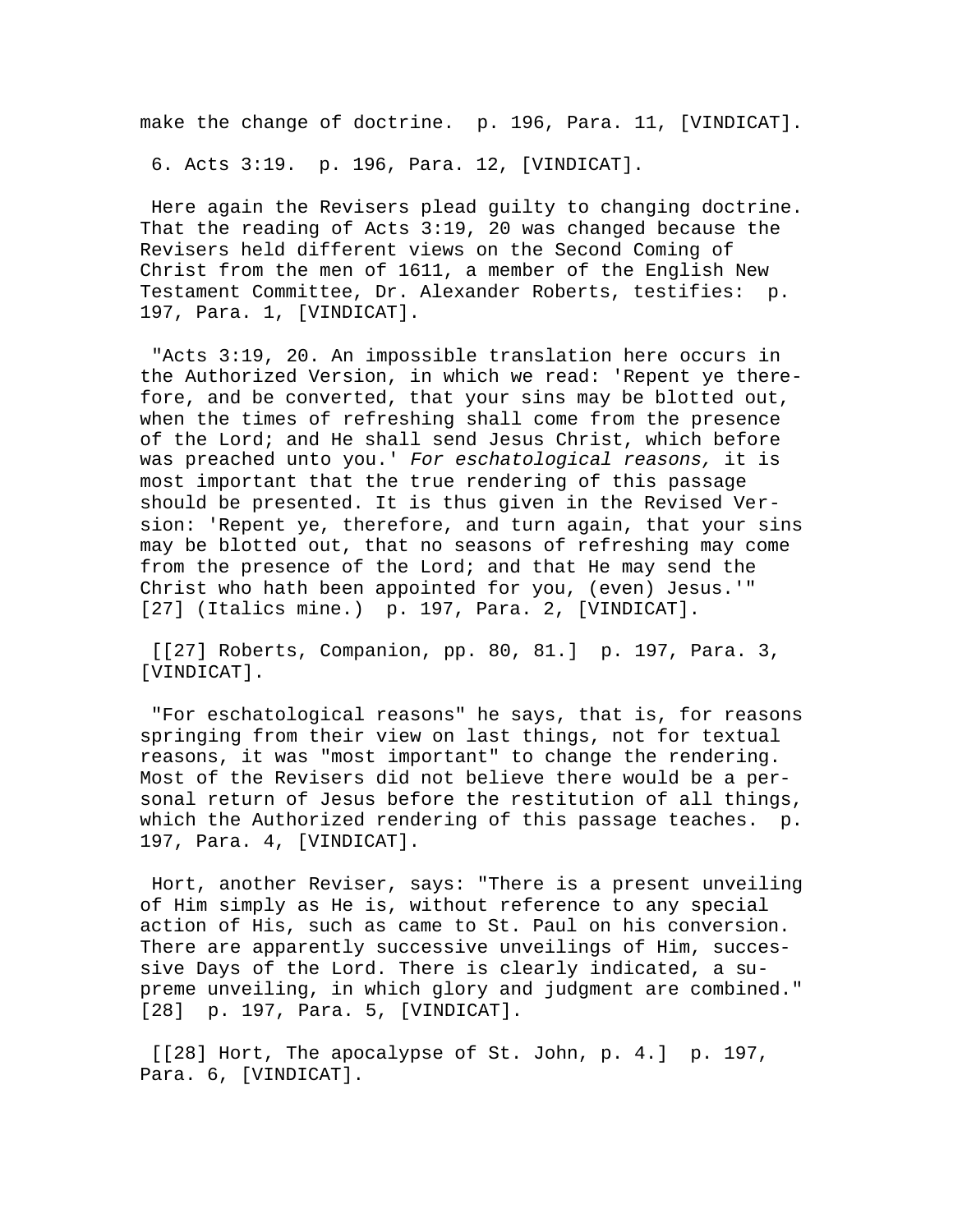G. Vance Smith, another Reviser, says: "This idea of the Second Coming ought now to be passed by as a merely temporary incident of early Christian belief. Like many another error, it has answered the transitory purpose in the providential plan, and may well, at length, be left to rest in peace." [29] p. 197, Para. 7, [VINDICAT].

 [[29] Smith, Bible and Theology, p. 281.] p. 197, Para. 8, [VINDICAT].

 Thus this Reviser dismisses the Second Coming of Christ as a temporary, erroneous idea among the early Christians. p. 197, Para. 9, [VINDICAT].

 X. *Blows Against the Law of God -- The Ten Commandments.* p. 198, Para. 1, [VINDICAT].

1. Rev. 22:13. p. 198, Para. 2, [VINDICAT].

 KING JAMES: "Blessed are they that do His commandments, that they may have right to the tree of life." p. 198, Para. 3, [VINDICAT].

 REVISED: "Blessed are they that wash their robes, that they may have the right to the tree of life." p. 198, Para. 4, [VINDICAT].

 Man keeping the commandments of God, and man washing his robes in the blood of Christ, are two different doctrines, -- the latter applies to forgiveness for past sins, the former applies to so abiding in Christ as to avoid sinning, or breaking the commandments; that would be salvation by works. Shall we be sinning and repenting (that is, washing our robes) as we enter through the gates into the eternal city? Evidently not, since three verses previous, verses 11 to 13, present the eternally redeemed as settled in a holy and righteous condition obedient to His commandments and ready to enter through the gates into the city. The Revisers have dislocated this verse from its place in the scheme of the last chapter of the Bible. If, instead of being holy and righteous still, -- that is, keeping God's commandments, -- the redeemed are sinning and repenting still, or "washing their robes," they are not ready to say, "Even so, Lord Jesus, come quickly." The entire book of Revelation is in agreement with the King James translation of this verse, since commandment keeping is an outstanding characteristic of those who wait for the return of their Lord. (See Rev.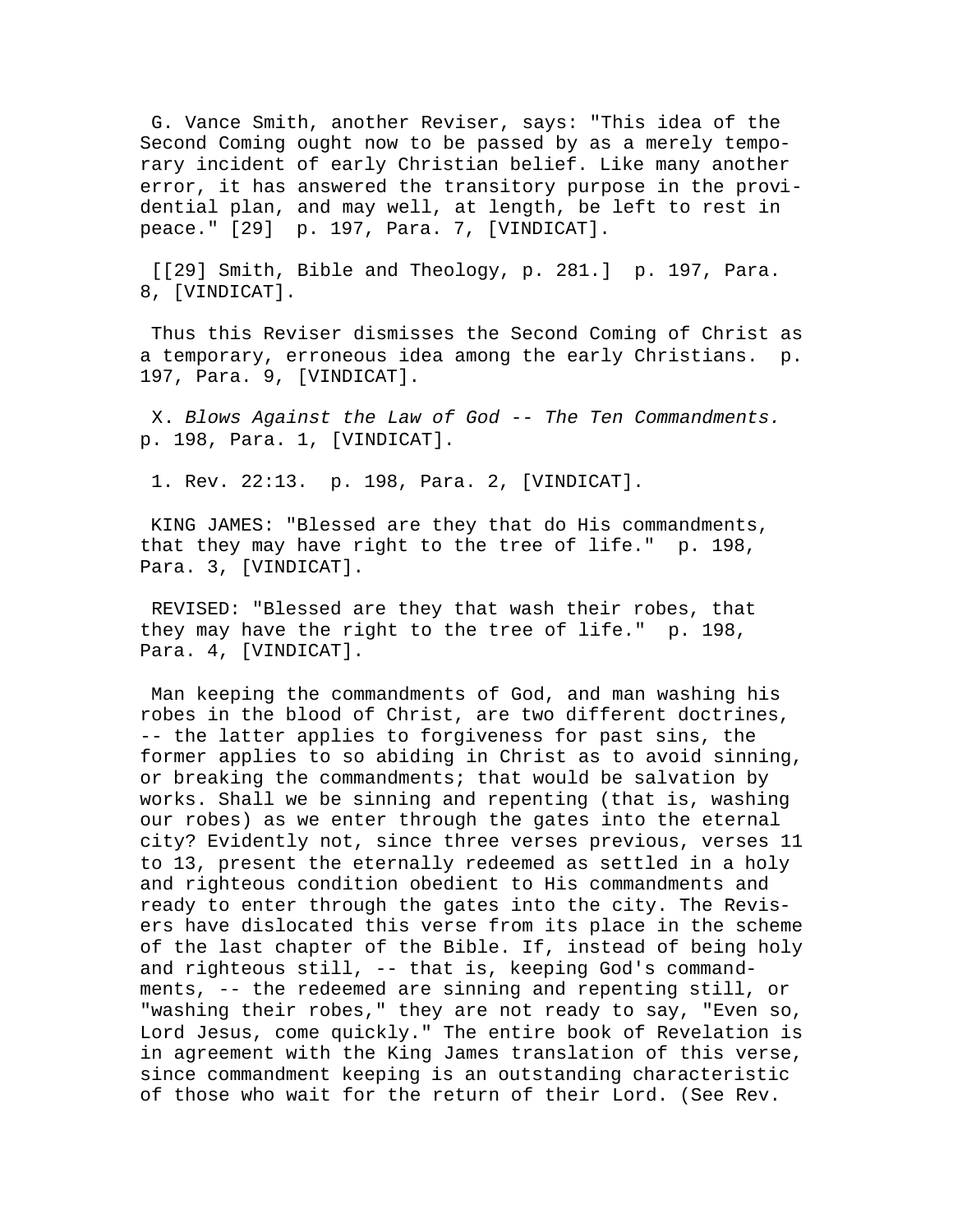12:17; 14:12.) Revelation 22:14 gives final emphasis to this characteristic. The Authorized rendering is clear and definite, but the Revised is obscure and misleading. p. 198, Para. 5, [VINDICAT].

2. Acts 13:42. p. 198, Para. 6, [VINDICAT].

 KING JAMES: "And when the Jews were gone out of the synagogue, the Gentiles besought that these words might be preached to them the next sabbath." p. 199, Para. 1, [VINDICAT].

 REVISED: "And as they went out, they besought that these words might be spoken to them the next sabbath." p. 199, Para. 2, [VINDICAT].

 The Authorized Version pictures to us the congregation, composed of Jews and Gentiles. By this distinction it reveals that a number of the Gentiles were present and desired all their Gentile friends to hear the same message the next Sabbath. Since the Sabbath came in for special mention (see verse 27), and since the Gentiles requested a special meeting on the following Sabbath, and waited for it, we see that the great truth announced by Christ, that "the Sabbath was made for man" (Mark 2:28), was brought home to the Gentiles. All this is lost in the Revised Version by failing to mention the Jews and the Gentiles. Thus the Authorized Version is consistent with itself throughout, a divine harmony. Here the Revised strikes an absolute discord. Does not this affect fundamental doctrine? p. 199, Para. 3, [VINDICAT].

 XI. *Affecting Scientific Teaching of the Bible.* p. 199, Para. 4, [VINDICAT].

1. Mark 7:19. p. 199, Para. 5, [VINDICAT].

 KING JAMES: "Because it entereth not into his heart, but into the belly, and goeth out into the draught, purging all meats?" p. 199, Para. 6, [VINDICAT].

 REVISED: "Because it goeth not into his heart, but into his belly, and goeth out into the draught? This he said, making all meats clean." p. 199, Para. 7, [VINDICAT].

 In the Old Testament system of sacrifice, God never accepted the offering of an unclean beast. Moreover, He for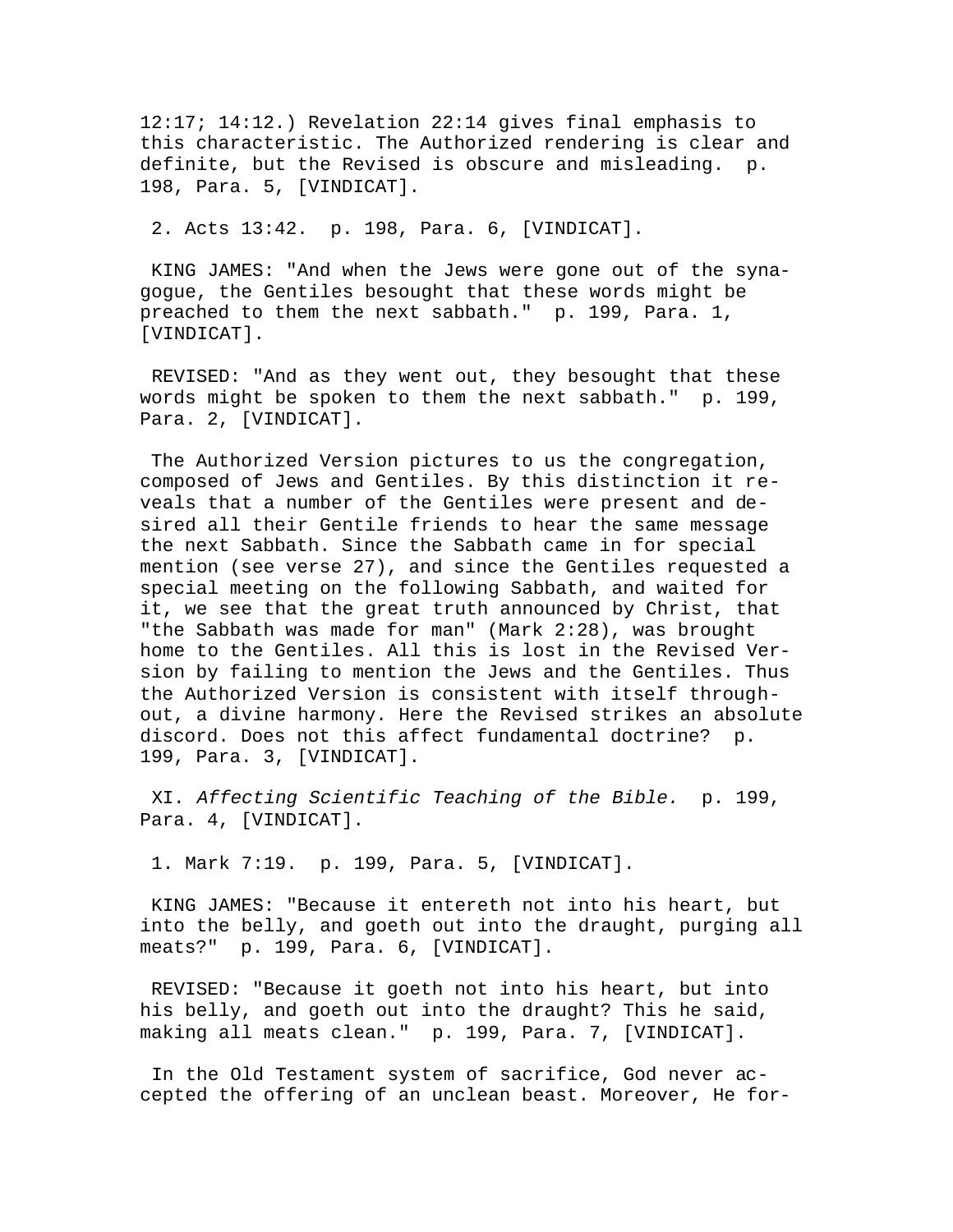bade the use of unclean meats as food. In translating the above Scripture, there is nothing in the King James which breaks down this distinction. Who said that the Revisers had the right to alter what God anciently ordained? p. 199, Para. 8, [VINDICAT].

 "But by the change of a single letter in the Greek," says Milligan on this passage, "a new reading is gained, and the verse now concludes -- *"This He said,* making all meats clean,' being the Evangelist's comment upon what he has just recorded, a comment that gains still further in significance when we remember that St. Mark's Gospel was in all probability largely dependent upon the recollections of the apostle Peter, who was taught in so striking a manner that in God's sight nothing is common or unclean. Acts 10:9-16." [30] p. 199, Para. 9, [VINDICAT].

 [[30] Milligan, Expository Value, p. 62.] p. 199, Para. 10, [VINDICAT].

 Peter said that by the vision of Acts 10, "God hath shewed me that I should not call any man common or unclean." *Acts 10:28.* And later he said that "God made choice amongst us, that the Gentiles by my mouth should hear the word of the gospel." *Acts 15:7.* Who gave the Revisers the right to say that the vision sent by God to Peter to break down the differences between Jew and Gentile was sent to abolish the age-long distinction between clean and unclean meats, and which exists in the very nature of the unclean animals as contrasted with the clean? p. 199, Para. 11, [VINDICAT].

2. Luke 23:44, 45. p. 200, Para. 1, [VINDICAT].

 KING JAMES; "And there was a darkness over the whole earth until the ninth hour. And the sun was darkened." p. 200, Para. 2, [VINDICAT].

 REVISED: "A darkness came over the whole land until the ninth hour, the sun's light failing." p. 200, Para. 3, [VINDICAT].

 MOFFATT: "And darkness covered the whole land till three o'clock, owing to an eclipse of the sun." p. 200, Para. 4, [VINDICAT].

 The Greek text of the Revisers on this passage and the Greek text of Moffatt is the same; the Greek text of the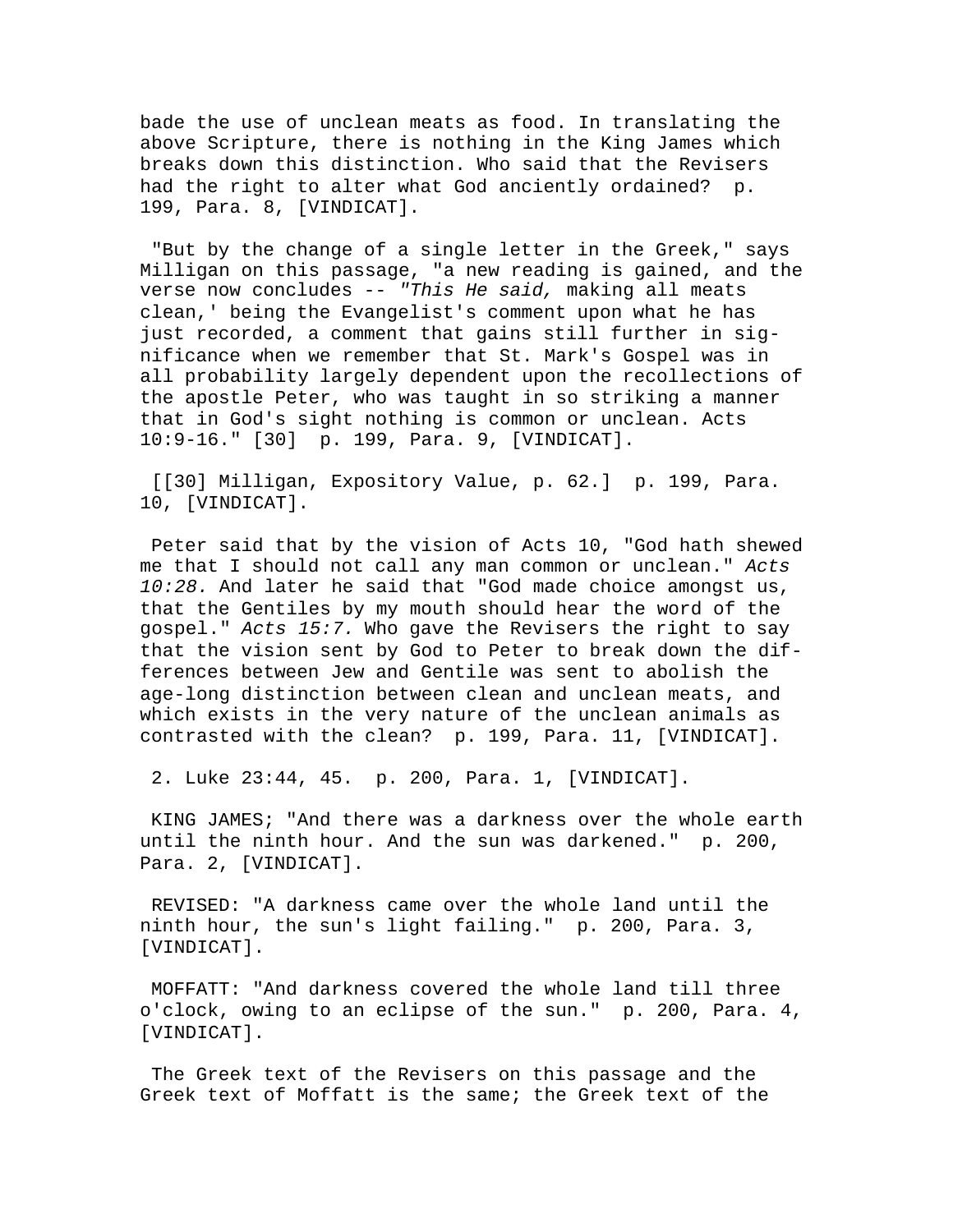King James is different. The Greek text of the Revisers says there was an eclipse of the sun, ([===]). Moffatt honestly translated his mutilated Greek thus, "owing to an eclipse of the sun." The Revisers failed to do it. Since an eclipse of the sun is physically impossible at the time of a full moon which was shining the night of Christ's burial, this shows that the Greek text of the Revisers, heralded among us with high praises, was scientifically incorrect and impossible, Moffatt was true to his Greek, even if he had adopted the same Greek MS. as the Revisers. The Revisers were not. p. 200, Para. 5, [VINDICAT].

XII. *The Ascension.* p. 200, Para. 6, [VINDICAT].

1. Mark 16:9-20. p. 201, Para. 1, [VINDICAT].

 These verses which contain a record of the ascension are acknowledged as authority by the King James, but separated by the Revised from the rest of the chapter to indicate their doubtful value. This is not surprising. Dr. Hort, the evil genius of the Revision Committee, cannot say anything too derogatory of these twelve verses. [31] In this he is consistent; for he believes the story of the ascension was not entitled to any place in any Gospel: p. 201, Para. 2, [VINDICAT].

 [[31] Hort's Introduction, Select Notes, pp. 30-51.] p. 201, Para. 3, [VINDICAT].

 "The violence of Burgon's attack on the rejectors of the conclusion of St. Mark's Gospel seems somewhat to have disturbed Hort's calmness of judgment, and to have made him keen-sighted to watch and close every possible door against the admission of the disputed verses. In this case he takes occasion to profess his belief not only that the story of the Ascension was no part of St. Mark's Gospel, but that it ought not to find a place in any Gospel." [32] p. 201, Para. 4, [VINDICAT].

 [[32] Salmon, Some Criticism of the Text, pp. 95, 96.] p. 201, Para. 5, [VINDICAT].

 The rejection of the last twelve verses of Mark's Gospel, or rather setting them off to one side as suspicious, either indicts the church of past ages as a poor keeper and teacher of Holy Writ, or indicts the Revisers as exercising an extreme and unwarrantable license. p. 201, Para. 6,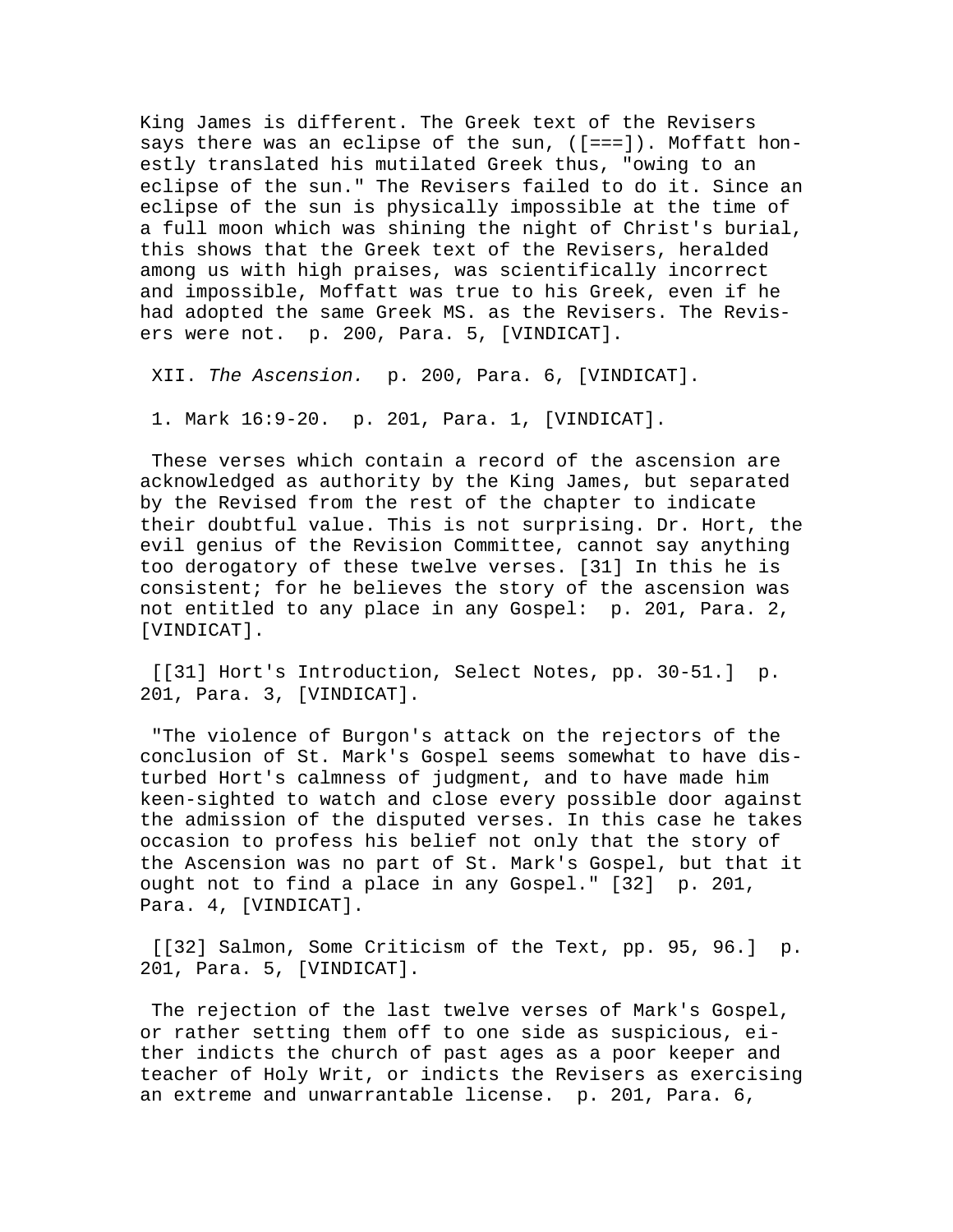[VINDICAT].

 Whole Sections Of The Bible Affected By The Revised Version. p. 201, Para. 7, [VINDICAT].

 The Revised Version mutilates the main account of the Lord's prayer in the Gospel of Matthew, by leaving out the words, "For thine is the kingdom, and the power and the glory forever, Amen." *Matt. 6:13.* p. 201, Para. 8, [VINDICAT].

 It mutilates the subsidiary account of the Lord's prayer in Luke 11:2-4, so that this last prayer could be prayed to any man-made god. It omits "which art in heaven," from "Our Father, which art in heaven;" leaves out the words, "thy will be done, as in heaven so in earth," etc. It is worthy to remark here that this mutilation of the Lord's prayer in both these places was the subject of fierce controversy between the Reformers and the Jesuits from 1534-1611, the Reformers claiming Jerome's Vulgate and the Jesuit Bible in English translated from the Vulgate were corrupt. The Revisers joined the Jesuits in this contention, against the Reformers. Dr. Fulke, Protestant, said in 1583: p. 201, Para. 9, [VINDICAT].

 "What your vulgar Latin translation hath left out in the latter end of the Lord's prayer in St. Matthew, and in the beginning and midst of St. Luke, whereby that heavenly prayer is made imperfect, not comprehending all things that a Christian man ought to pray for, besides many other like omissions, whether of purpose, or of negligence, and injury of time, yet still by you defended, I spare to speak of in this place." [33] p. 201, Para. 10, [VINDICAT].

 [[33] Fulke, Defense of Translations of the Bible, (1583), pp. 57, 58.] p. 202, Para. 1, [VINDICAT].

 Matthew 17:21 is entirely omitted. Compare also Mark 9:29 and 1 Cor. 7:5. On this the *Dublin Review* says: "In many places in the Gospels there is mention of 'prayer and fasting.' Here textual critics suspect that 'an ascetic bias,' has added the fasting; so they expunge it, and leave in prayer only. If an 'ascetic bias' brought fasting in, it is clear that a bias, the reverse of ascetic, leaves it out." [34] p. 202, Para. 2, [VINDICAT].

[[34] *Dublin review* (Catholic), July, 1881.] p. 202,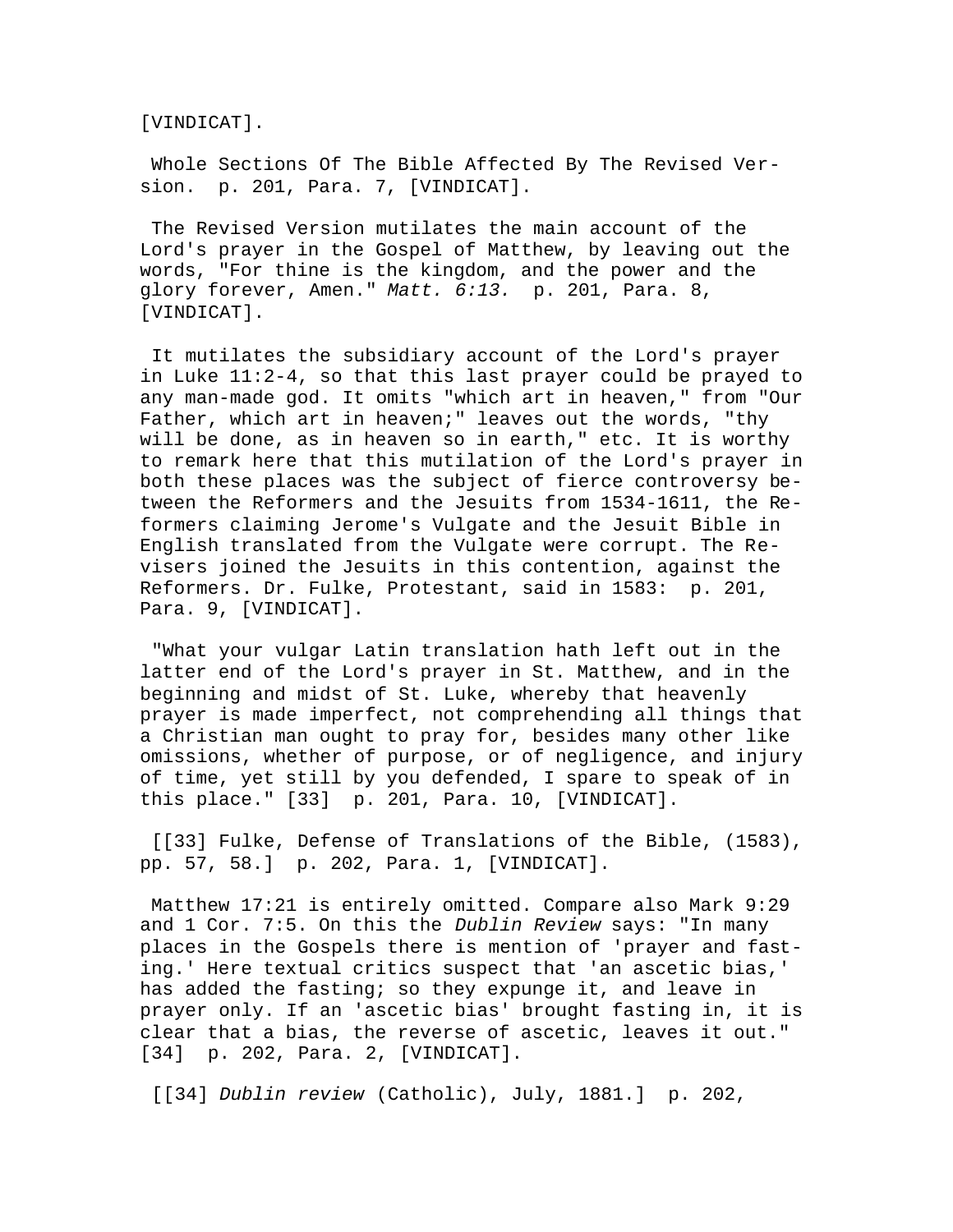Para. 3, [VINDICAT].

 It sets off to one side and brands with suspicion, the account of the woman taken in adultery. *Jno. 8:1-11.* p. 202, Para. 4, [VINDICAT].

 See how Luke 9:55, 56 is shortened: p. 202, Para. 5, [VINDICAT].

 KING JAMES: "But He turned, and rebuked them and said, Ye know not what manner of spirit ye are of. For the Son of man is not come to destroy men's lives, but to save them. And they went to another village." p. 202, Para. 6, [VINDICAT].

 AMERICAN REVISED: "But He turned, and rebuked them. and they went to another village." p. 202, Para. 7, [VINDICAT].

 Acts 8:37. This text is omitted in the English and American Revised. p. 202, Para. 8, [VINDICAT].

Notice Eph. 5:30: p. 202, Para. 9, [VINDICAT].

 KING JAMES: "For we are members of His body, of His flesh, and of His bones." p. 202, Para. 10, [VINDICAT].

 AMERICAN REVISED: "Because we are members of His body." p. 203, Para. 1, [VINDICAT].

 Behold how greatly this verse is cut down in the Revised! p. 203, Para. 2, [VINDICAT].

 See how, in 2 Timothy 4:1, the time of the judgment is obliterated, and Christ's Second Coming is obscured: p. 203, Para. 3, [VINDICAT].

 KING JAMES: "I charge thee therefore before God, and the Lord Jesus Christ, who shall judge the quick and the dead at His appearing and His kingdom." p. 203, Para. 4, [VINDICAT].

 AMERICAN REVISED: "I charge thee in the sight of God, and of Christ Jesus, who shall judge the living and the dead, and by His appearing and His kingdom." p. 203, Para. 5, [VINDICAT].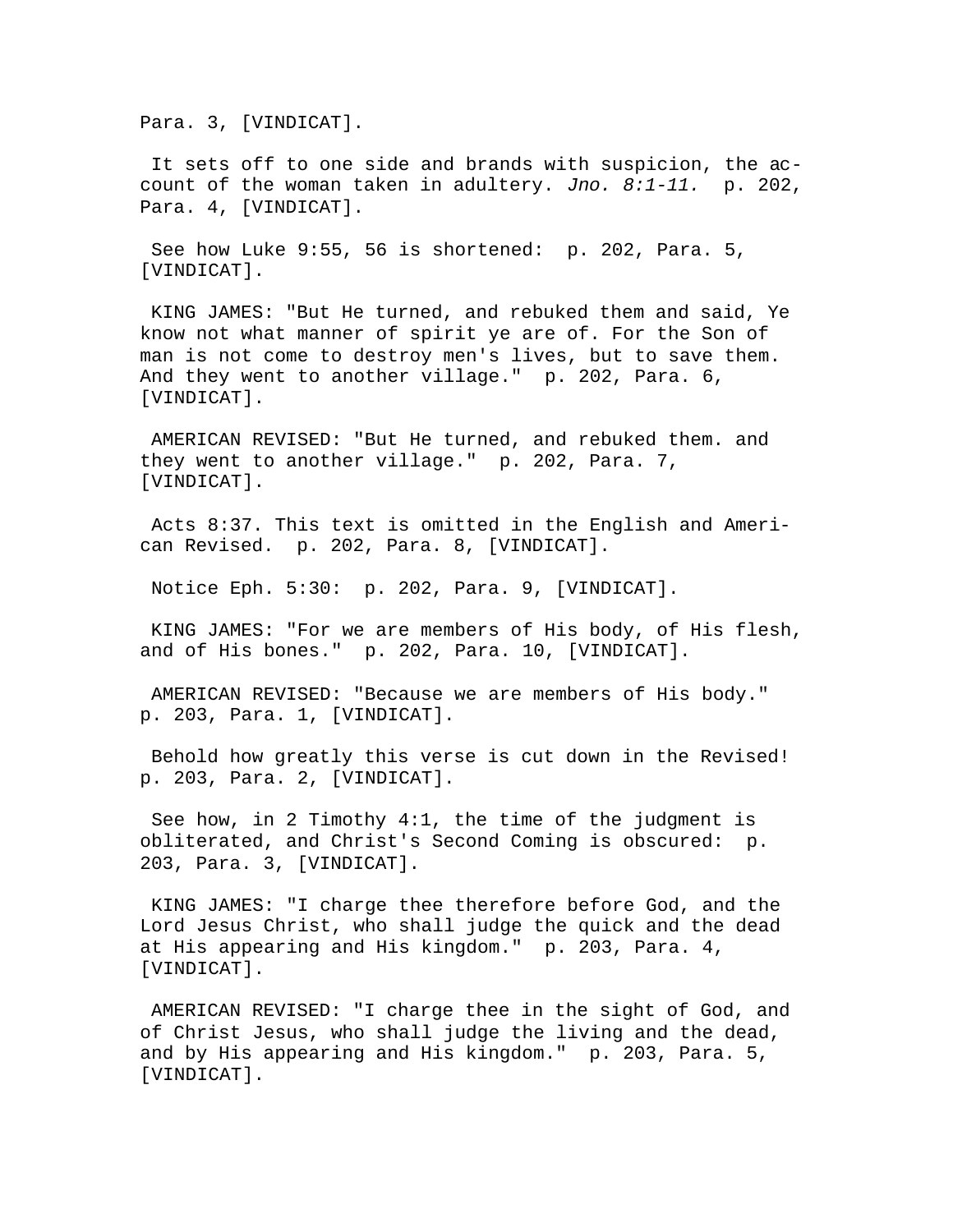It changes Revelation 13:10 from a prophecy to a general axiomatic statement, and, in the margin, places a black mark against the passage: p. 203, Para. 6, [VINDICAT].

 KING JAMES: "He that leadeth into captivity, shall go into captivity." p. 203, Para. 7, [VINDICAT].

 AMERICAN REVISED: "If any man is for captivity, into captivity he goeth." p. 203, Para. 8, [VINDICAT].

Without presenting any more examples, -- and the changes are many, -- we will offer the words of another which will sum up in a brief and interesting way, the subject under consideration: p. 203, Para. 9, [VINDICAT].

 "By the sole authority of textual criticism these men have dared to vote away some forty verses of the inspired Word. The Eunuch's Baptismal Profession of Faith is gone; and the Angel of the Pool of Bethesda has vanished; but the Angel of the Agony remains -- till the next Revision. The Heavenly Witnesses have departed, and no marginal note mourns their loss. The last twelve verses of St. Mark are detached from the rest of the Gospel, as if ready for removal as soon as Dean Burgon dies. The account of the woman taken in adultery is placed in brackets, awaiting excision. Many other passages have a mark set against them in the margin to show that, like forest trees, they are shortly destined for the critic's axe. Who can tell when the destruction will cease?" [35] p. 203, Para. 10, [VINDICAT].

 [[35] *Dublin Review,* July, 1881.] p. 203, Para. 11, [VINDICAT].

Chapter XII. p. 203, Para. 12, [VINDICAT].

 Blow After Blow in Favor of Rome. p. 204, Para. 1, [VINDICAT].

 *(Revised Texts and Margins)* p. 204, Para. 2, [VINDICAT].

 It is now necessary to present the Revised Version in a new phase. To do this, we will offer some passages of Scripture the Revisers have changed to those Catholic readings which favor the doctrines of Rome. On this Dr. Edgar says: p. 204, Para. 3, [VINDICAT].

"It is certainly a remarkable circumstance that so many of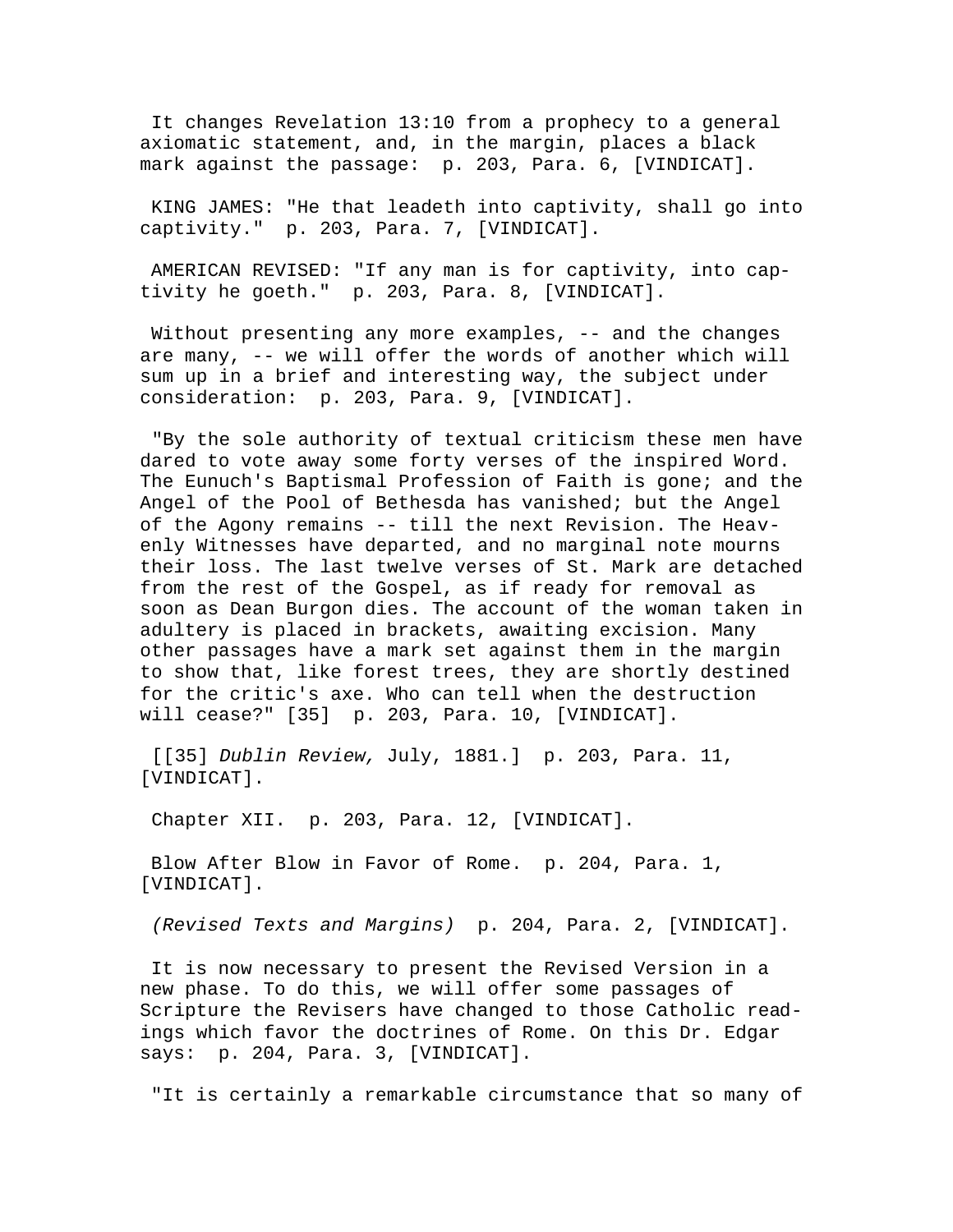the Catholic readings in the New Testament, which in Reformation and early post-Reformation times were denounced by Protestants as corruptions of the pure text of God's Word, should now, in the last quarter of the nineteenth century, be adopted by the Revisers of our time-honored English Bibles." [1] p. 204, Para. 4, [VINDICAT].

 [[1] Edgar, Bibles of England, pp. 347, 348.] p. 204, Para. 5, [VINDICAT].

 Tobias Mullen, Catholic Bishop of Erie, Pa., calls attention to a number of passages, whose readings in the Catholic and in the Revised Version are identical in thought. He comments on one of these as follows: p. 204, Para. 6, [VINDICAT].

 "It will be perceived here, that the variation between the Catholic Version and the Revision is immaterial, indeed no more than what might be found between any two versions of different but substantially identical copies of the same document." [2] p. 204, Para. 7, [VINDICAT].

[[2] Mullen, Canon, p. 333.] p. 204, Para. 8, [VINDICAT].

 I. *Human Knowledge Exalted Above the Divine Word by the Revision.* p. 204, Para. 9, [VINDICAT].

1. John 1:3, 4. p. 204, Para. 10, [VINDICAT].

 KING JAMES: "Without Him was not anything made that was made. In Him was life." p. 204, Para. 11, [VINDICAT].

 REVISED: "Without Him was not anything made. That which hath been made was life in Him." (Margin.) p. 204, Para. 12, [VINDICAT].

 Let be remembered that the marginal readings were considered of great importance by the Revisers. Many of them would be in the body of the text but for lack of a twothirds majority vote. p. 204, Para. 13, [VINDICAT].

 The principal defect of Romanism was the assumption of wisdom communicated to it apart from, and superior to the written Word. This is essentially the Gnostic theory, that false knowledge which was spoken of by the apostle Paul in 1 Tim. 6:20. To this Gnostic theory, must be laid the blame for the great apostasy in the early Christian Church. This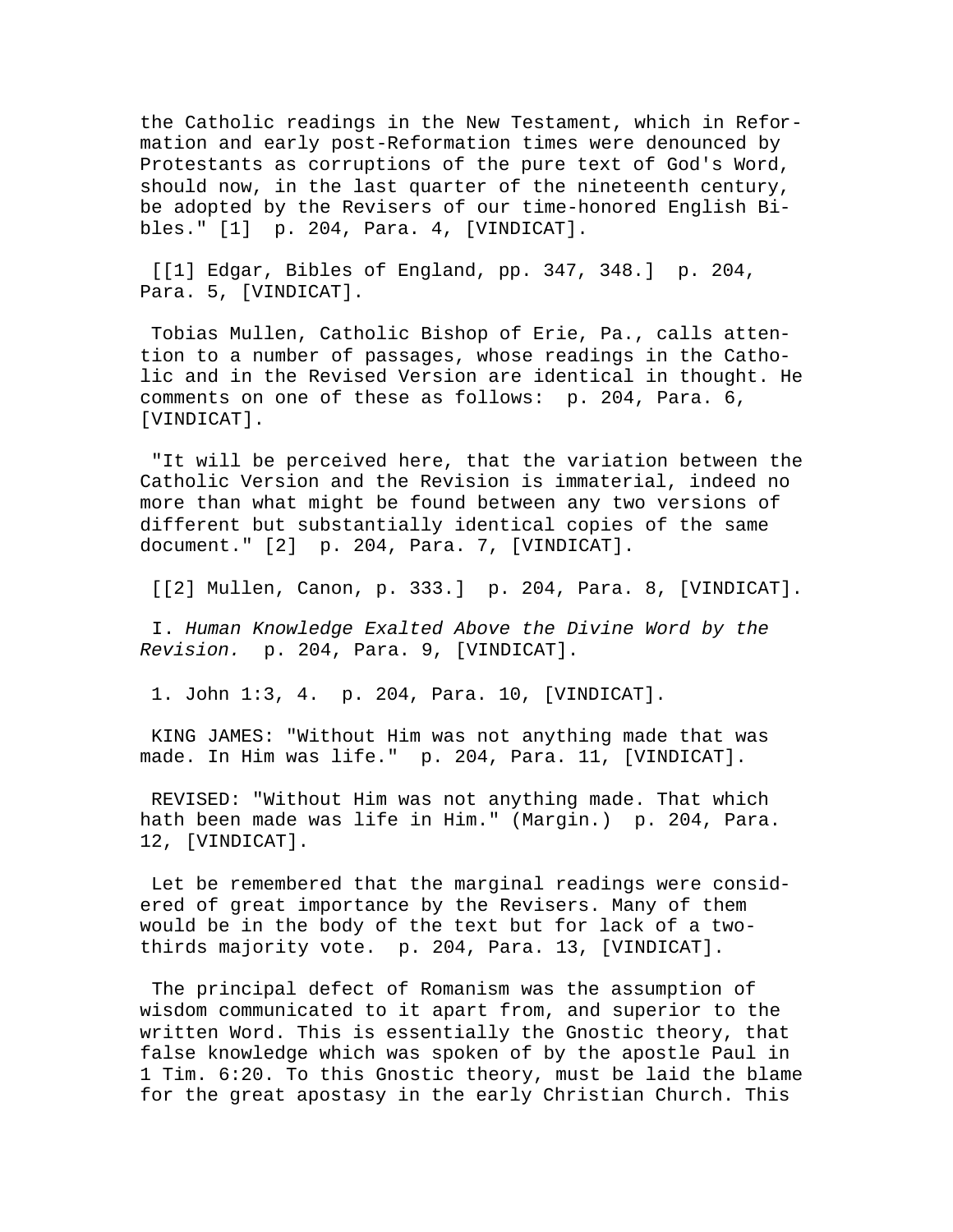same Gnostic theory which Newman had, according to S. Parkes Cadman, led him into the arms of Rome. To show that the offensive marginal reading of the Revised on John 1:3 is the product of Gnosticism, I will quote from Dean Burgon: p. 204, Para. 14, [VINDICAT].

 "In the third verse of the first chapter of St. John's Gospel, we are left to take our choice between, -- 'without Him was not anything made that hath been made. In Him was life; and the life,' etc., -- and the following absurd alternative, -- 'without Him was not anything made. That which hath been made was life in Him; and the life,' etc. But we are not informed that this latter monstrous figment is known to have been the importation of the Gnostic heretics in the second century, and to be as destitute of authority as it is of sense. *Why is prominence given only to the lie?"* [3] p. 205, Para. 1, [VINDICAT].

 [[3] Burgon, Revision Revised, p. 132.] p. 205, Para. 2, [VINDICAT].

 It is the Catholic doctrine that the lay members of the church are devoid of a certain capacity for understanding divine things, which capacity is bestowed upon their cardinals, bishops, and priesthood, -- transmitted to them by the laying on of hands. They claim the people cannot secure this knowledge by direct personal contact with the Bible. This theory of a knowledge hidden from the many and open only to the few is that ancient Gnosticism which developed into the Catholic Church. It separated official Catholicism from the great body of members, and this is the reason for the power of the priests over the people. In other words, as in the case of Cardinal Newman, they substituted superstition for faith; because faith does not come by ordinances of men, but by hearing the Word of God (Rom. 10:17.) True Protestantism has faith in the Bible as supreme. p. 205, Para. 3, [VINDICAT].

 II. *Protestantism Condemned by the Change Affecting the Sacraments.* p. 205, Para. 4, [VINDICAT].

1. 1 Cor. 11:29. p. 206, Para. 1, [VINDICAT].

 KING JAMES: "For he that eateth and drinketh unworthily, eateth and drinketh damnation to himself, not discerning the Lord's body." p. 206, Para. 2, [VINDICAT].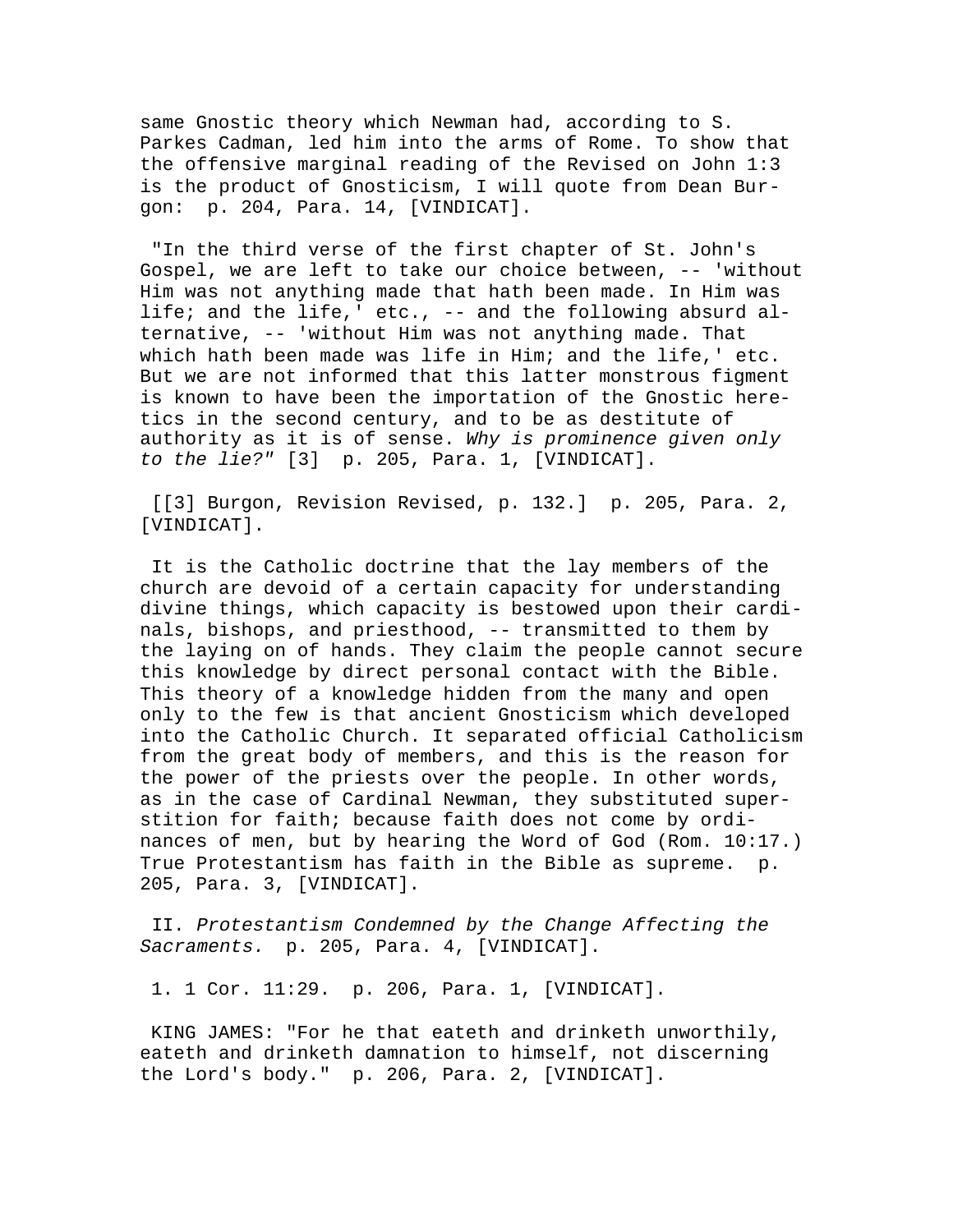REVISED: "For he that eateth and drinketh, eateth and drinketh judgment unto himself, if he discern not the body." p. 206, Para. 3, [VINDICAT].

 Why were the two expressions "unworthily" and "Lord's" left out? By the presence of the word "unworthily" the one partaking of the bread would be guilty of condemnation upon some other count than not discerning the body. And if the word "Lord's" remained, Protestants could still claim that they discerned their absent Lord in a spiritual sense. The omission of "unworthily" and "Lord's" therefore condemns Protestants who do not believe that the bread has been turned into the body of Christ. p. 206, Para. 4, [VINDICAT].

 III. *The Change Restoring the Confessional.* p. 206, Para. 5, [VINDICAT].

1. James 5:16. p. 206, Para. 6, [VINDICAT].

 KING JAMES: "Confess your faults one to another." p. 206, Para. 7, [VINDICAT].

 REVISED: "Confess therefore your sins one to another." p. 206, Para. 8, [VINDICAT].

 In order to make the change from "faults" to "sins" the Greek was changed. The Greek word meaning "faults" was rejected and replaced by the Greek word meaning "sins." If man is commanded by Scripture to confess his "sins" to man, what objection is there to the auricular confession of the priests? On this revised reading the *Dublin Review* (Catholic), July, 1881, says: p. 206, Para. 9, [VINDICAT].

 "The Apostles have now power to 'forgive' sins, and not simply to 'remit' them. 'Confess therefore your sins' is the new reading of James 5:16." p. 206, Para. 10, [VINDICAT].

 IV. *The Exaltation of the Priesthood Made Easy.* p. 206, Para. 11, [VINDICAT].

1. Hebrews 10:21. p. 207, Para. 1, [VINDICAT].

 KING JAMES: "And having an high Priest over the house of God." p. 207, Para. 2, [VINDICAT].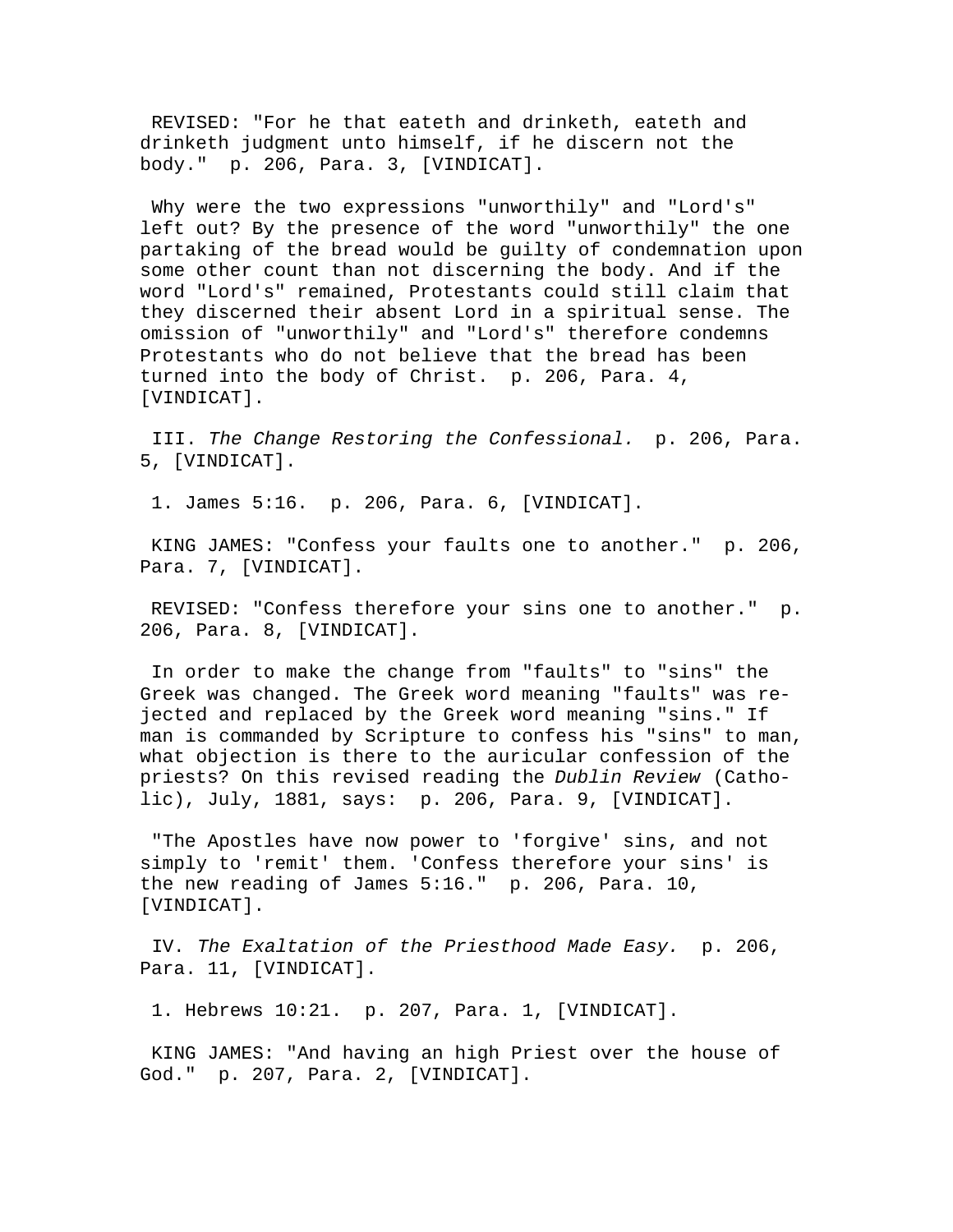REVISED: "And having a great priest over the house of God." p. 207, Para. 3, [VINDICAT].

 This change may seem unimportant; nevertheless the wording carries with it, its effect. To single out Jesus as our "high Priest" in heaven, as the King James Version does, makes Him so outstanding, that we instinctively regard Him, since His ascension, as our only Priest, so far outdistancing other persons as to rate them unnecessary. The expression "great priest" exalts the order of the priesthood among whom Jesus happens to be the greatest one. The word "great" is a comparative word and implies a degree of the same order; the expression "high priest" signifies an office. There can be many great priests, but only one high priest. The reading of the King James puts Christ in a class by Himself. Just what singular position would that of Christ be as a "great priest" if He were not the high Priest? Moreover Christ is distinctly designated ten times in this same epistle as the high Priest. The change in the Revised leaves the conclusion possible that this change provided a priest for the Confessional, which, in turn, was restored by the change in James 5:16. p. 207, Para. 4, [VINDICAT].

We know of one dominating Reviser -- Dr. Hort -- who exalted the necessity of an earthly priesthood and who bitterly assailed Protestantism for not having it. [4] p. 207, Para. 5, [VINDICAT].

[[4] See Chapter IX. p. 207, Para. 6, [VINDICAT].

 Since the Greek word "mega" was translated "high," in John 19:31, by the Revisers, why did they not so translate it here? p. 207, Para. 7, [VINDICAT].

 V. *Church Government -- Separating the Priesthood from the Laity.* p. 207, Para. 8, [VINDICAT].

1. Acts 15:23. p. 207, Para. 9, [VINDICAT].

 KING JAMES: "And wrote letters by them after this manner, The apostles and elders and brethren, send greeting unto the brethren." p. 207, Para. 10, [VINDICAT].

 AMERICAN REVISED: "And they wrote thus by them, The apostles and the elders, brethren, unto the brethren who are of the Gentiles." p. 207, Para. 11, [VINDICAT].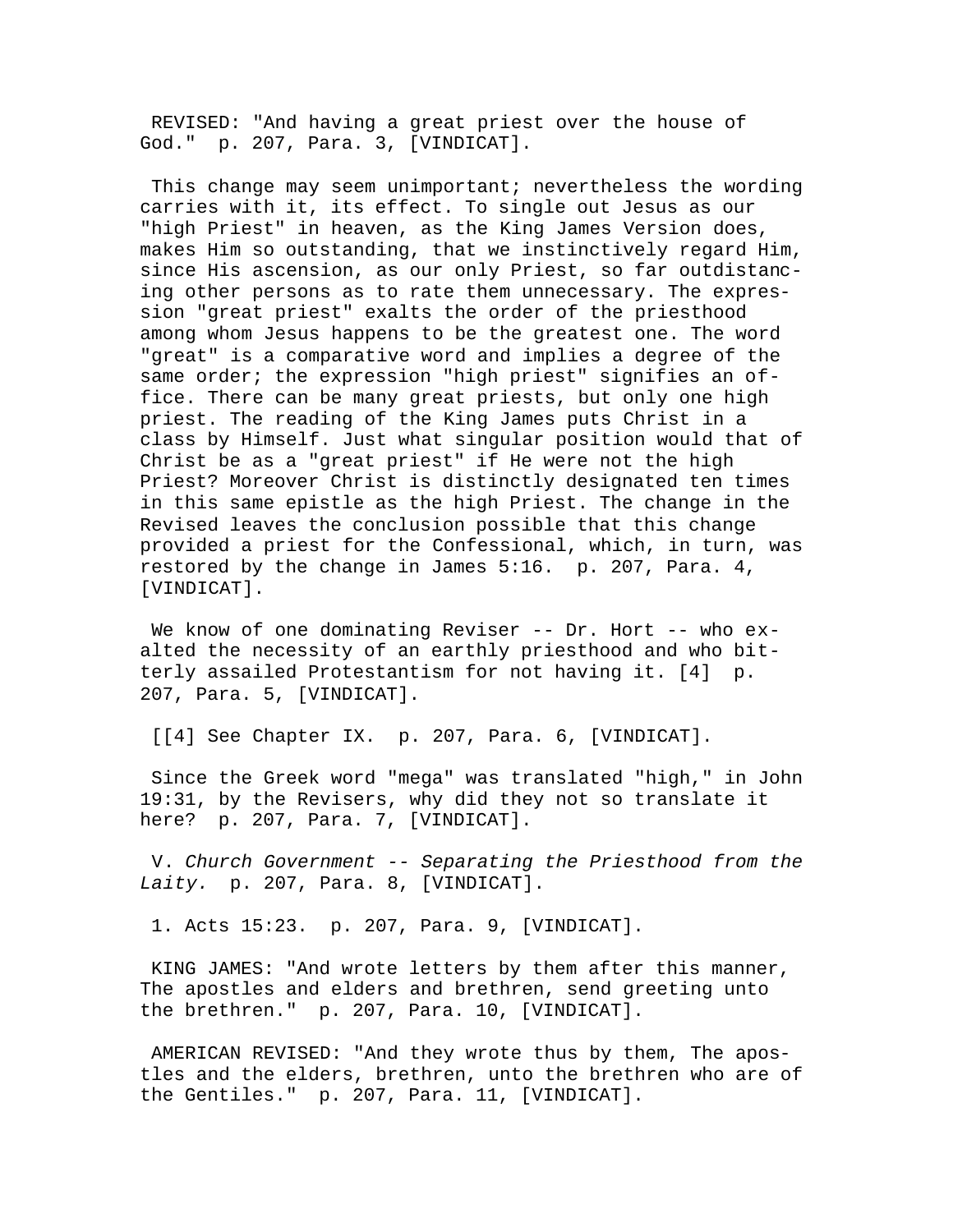In the King James, the word "brethren" is a noun making the lay people a third class separate from the apostles and elders. In the Revised it is a noun in apposition applying alike to apostles and elders, -- two classes only. p. 208, Para. 1, [VINDICAT].

 This passage is used as a foundation on which to base an argument for a clergy separated by God in their function from the lay brethren. It makes a vast difference, in sending out this authoritative letter, from the first council of the Christian Church, whether it issued from the apostles and elders only, or issued from the apostles, elders, *and the brethren.* Here again to effect this change the Revisers omitted two Greek words. p. 208, Para. 2, [VINDICAT].

 The Jesuitical translators of 1582 strongly denounced Puritans for failing, in their translation, to make the distinction between the priesthood and the laity. As we read: p. 208, Para. 3, [VINDICAT].

 "This name then of 'priest' and 'priesthood' properly so called, as St. Augustine saith, which is an order distinct from the laity and vulgar people, ordained to offer Christ in an unbloody manner in sacrifice to His heavenly Father for us, to preach and minister the sacraments, and to be the pastors of the people, they wholly suppress in their translations." [5] p. 208, Para. 4, [VINDICAT].

 [[5] Fulke's Defense, p. 242.] p. 208, Para. 5, [VINDICAT].

 VI. *Changes to Support the Teaching of the Intermediate State.* p. 208, Para. 6, [VINDICAT].

1. Hebrews 9:27. p. 208, Para. 7, [VINDICAT].

 KING JAMES; "And as it is appointed unto men once to die, but after this the judgment." p. 208, Para. 8, [VINDICAT].

 REVISED: "And inasmuch as it is appointed unto men once to die, and after this cometh judgment." p. 208, Para. 9, [VINDICAT].

 Canon Farrar claims that this change was deliberately made to emphasize the doctrine of the intermediate state of men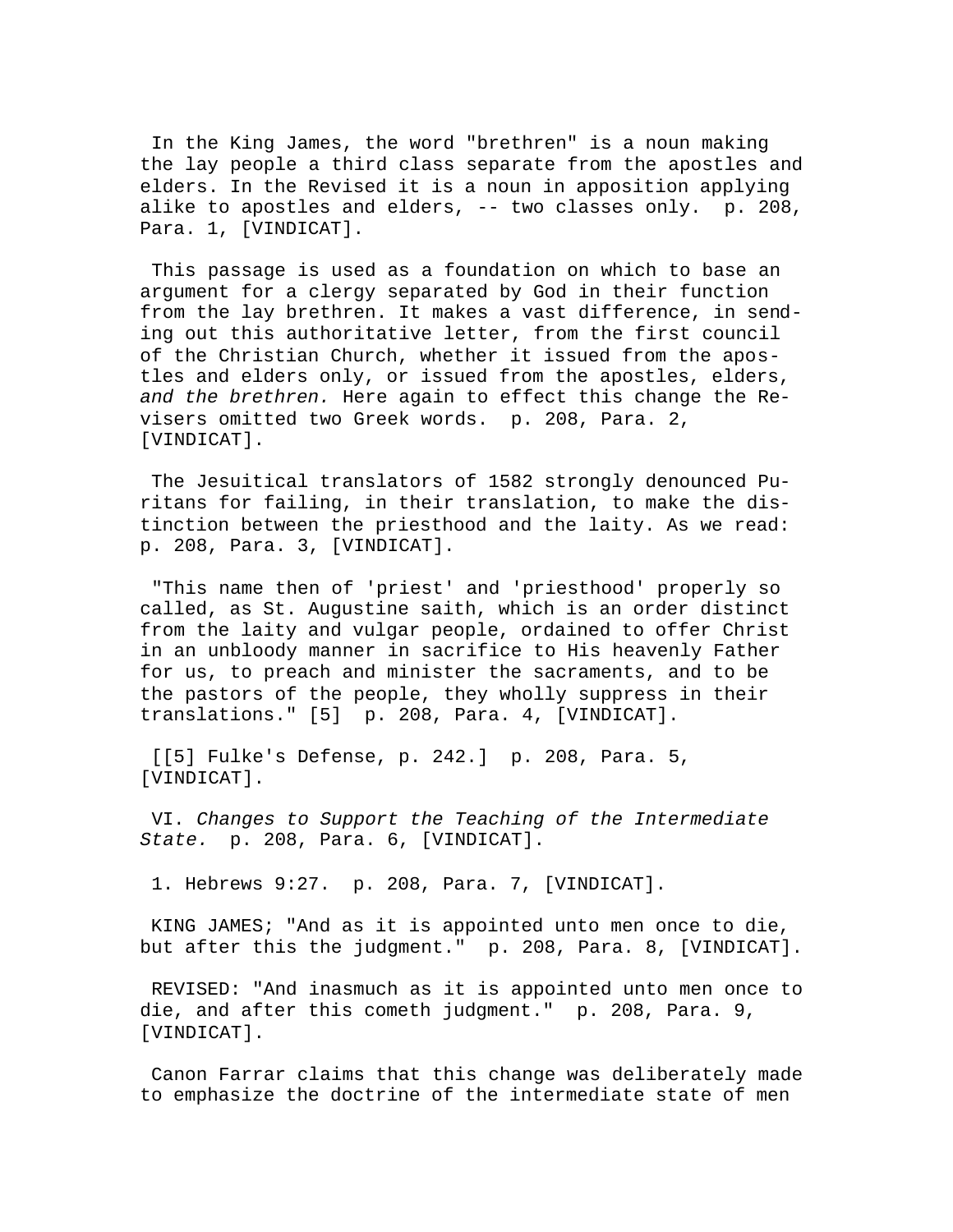after death, before being summoned to their final reward or punishment. Canon Farrar ought to know, because he was a member of the brilliant organization, the "Apostles Club," dominant in its influence at Cambridge University, where Hort, Westcott, and other Revisers discussed questions of doctrine and church reform. Farrar said on this change: p. 208, Para. 10, [VINDICAT].

 "There is positive certainty that it does not mean *'the* judgment' in the sense in which that word is popularly understood. By abandoning the article which King James translators here incorrectly inserted, the Revisers help, as they have done in so many other places, silently to remove deep-seated errors. At the death of each of us there follows 'a judgment,' as the sacred writer says: *the* judgment, the final judgment, may not be for centuries to come. In the omission of that unauthorized, lies no less a doctrine than that of the existence of an Intermediate State." [6] p. 208, Para. 11, [VINDICAT].

 [[6] Canon F. W. Farrar, Contemporary Review, Mar. 1882.] p. 209, Para. 1, [VINDICAT].

 In the above quotation, note the use of the word "silently." p. 209, Para. 2, [VINDICAT].

 VII. *The Larger Hope -- Another Chance After Death.* p. 209, Para. 3, [VINDICAT].

1. John 14:2. p. 209, Para. 4, [VINDICAT].

 KING JAMES: "In my Father's house are many mansions." p. 209, Para. 5, [VINDICAT].

 REVISED: "In my Father's house are many abiding places." (Margin.) p. 209, Para. 6, [VINDICAT].

 In the following quotation from the *Expositor,* the writer points out that, by the marginal reading of the Revised, Dr. Westcott and the Committee referred, not to a final future state, but to intermediate stations in the future before the final one. p. 209, Para. 7, [VINDICAT].

 "Dr. Westcott in his Commentary on St. John's Gospel gives the following explanation of the words, *'In my Father's house are many mansions.'* 'The rendering comes from the Vulgate *mansiones,* which were "resting places," and espe-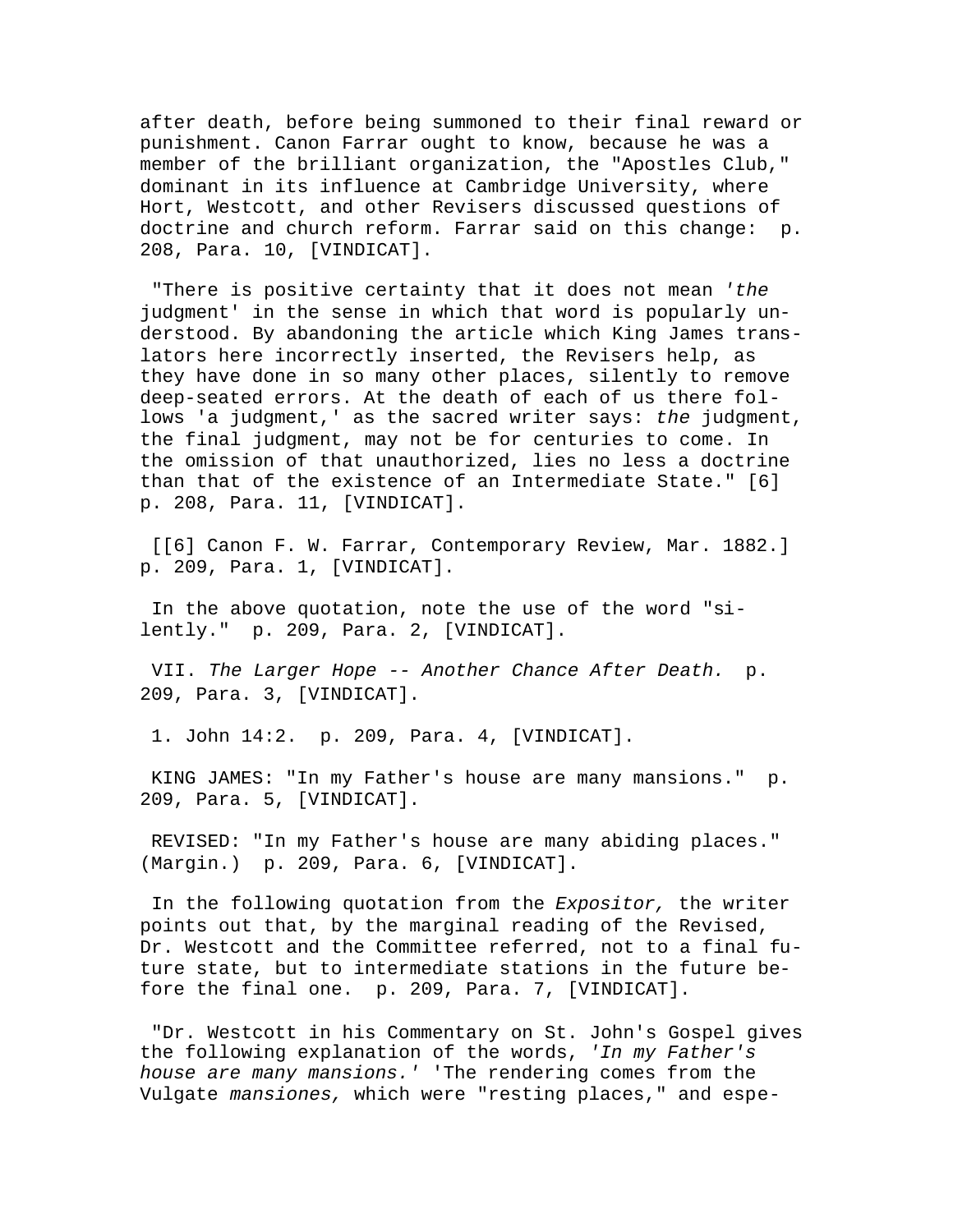cially the "stations" on a great road, where travelers found refreshment. This appears to be the true meaning of the Greek word here; so that the contrasted notions of repose and progress are combined in this vision of the future.'" [7] p. 209, Para. 8, [VINDICAT].

 [[7] T. Sterling Berry, Expositor, Vol. III, 2nd series, p. 397.] p. 209, Para. 9, [VINDICAT].

 "For thirty years now," said Dr. Samuel Cox, in 1886, "I have been preaching what is called 'the larger hope,' through good and ill report." [8] p. 209, Para. 10, [VINDICAT].

 [[8] Dr. Samuel Cox, Idem, p. 446.] p. 210, Para. 1, [VINDICAT].

 The "larger hope" meant a probation after this life, such a time of purifying, by fire or otherwise, after death as would insure another opportunity of salvation to all men. Dr. Cox, like others, rejoices that the changes in the Revised Version sustain this doctrine. "Had the new Version then been in our hands, I should not have felt any special gravity in the assertion," he said. [8] Doctors Westcott and Hort, both Revisers, believed this "larger hope." [9] p. 210, Para. 2, [VINDICAT].

 [[8] Id. [9] Hort's Life and Letters, Vol. I, p. 275.] p. 210, Para. 3, [VINDICAT].

 We have seen how Dr. G. Vance Smith, another reviser, proved that the change of "hell fire" in the Authorized to "the hell of fire" in the Revised opened the way to introduce several hells. With this, Catholic theology agrees, as it teaches four different places of punishment after death, either intermediate places for purification, or the final place. Dr. Samuel Cox rejoices that the changes in the Revised Version make it possible to find these different stations. He says: p. 210, Para. 4, [VINDICAT].

 "The states of being, shadowed forth by the words, Gehenna, Paradise, Hades cannot, therefore, be final or everlasting; they are only intermediate conditions, states of discipline in which the souls of men await, and may be prepared for, their final award." [10] p. 210, Para. 5, [VINDICAT].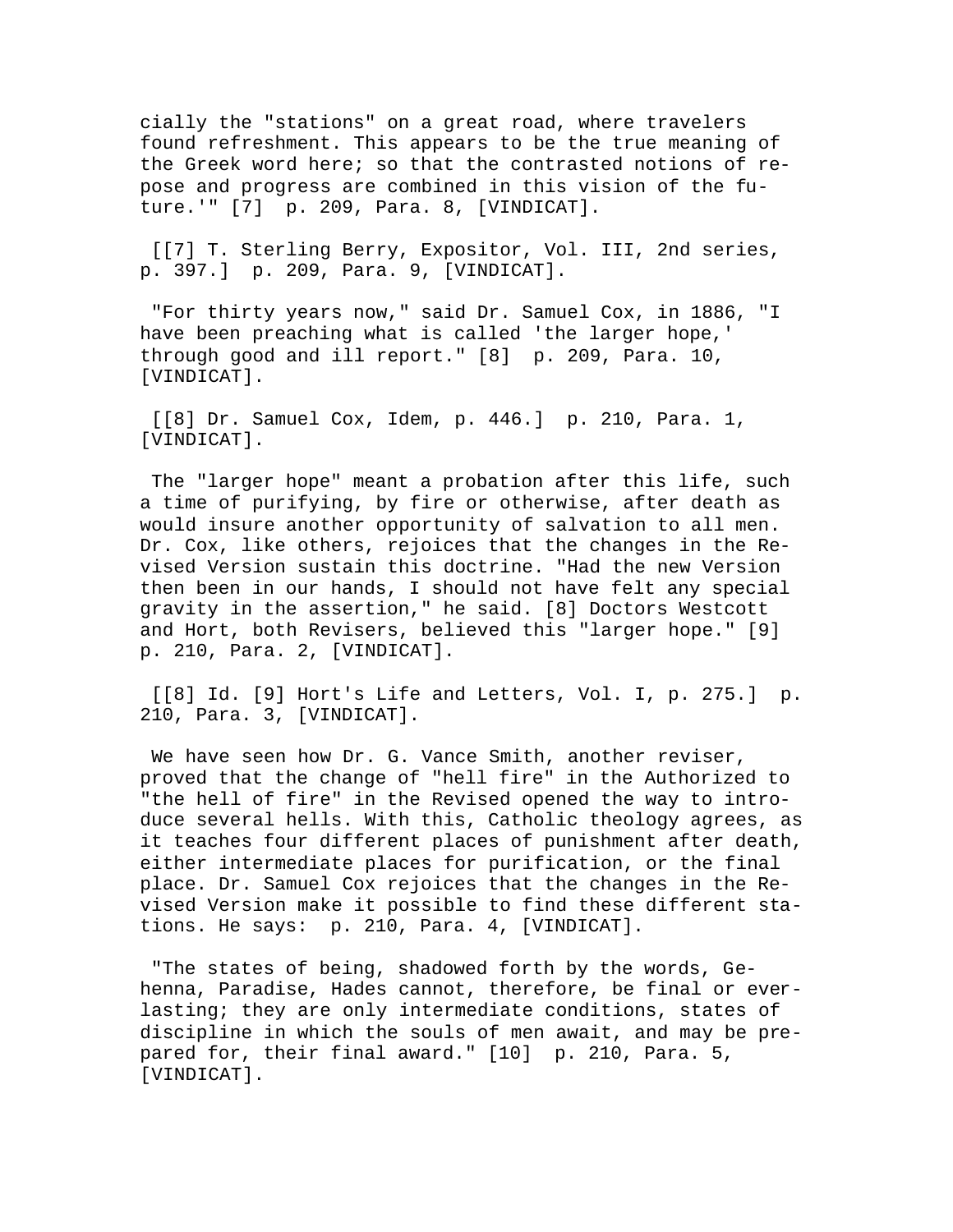[[10] Dr. Samuel Cox, Expositor, Second Series, Vol. III, p. 447.] p. 210, Para. 6, [VINDICAT].

2. Luke 1:72. p. 210, Para. 7, [VINDICAT].

 KING JAMES: "To perform the mercy promised to our fathers." p. 210, Para. 8, [VINDICAT].

 REVISED: "To show mercy to our fathers." p. 210, Para. 9, [VINDICAT].

 To perform the mercy promised to our fathers long ago, Christ came, is the meaning of the King James. The Revised means that Christ came to shew to our dead fathers the mercy they need now. As Bishop Mullen says: p. 210, Para. 10, [VINDICAT].

 "For the text was one which, if rendered literally, no one could read without being convinced, or at least suspecting, that the 'fathers' already dead needed 'mercy'; and that 'the Lord God of Israel' was prepared 'to perform' it to them. But where were those fathers? Not in heaven, where mercy is swallowed up in joy. And assuredly not in the hell of the damned, where mercy could not reach them. They must therefore have been in a place between both, or neither the one nor the other. What? In Limbo or Purgatory? Why, certainly. In one or the other." [11] p. 210, Para. 11, [VINDICAT].

[[11] Mullen, Canon, p. 332. p. 211, Para. 1, [VINDICAT].

 The bishop further claims that the Revisers, in making this change, vindicated the Jesuit New Testament of 1582, and convicted the King James of a perversion. [12] Dr. Westcott also finds the "larger hope" in the change made in Luke 1:72 by the revision. [13] We will now quote from a well-known church historian who briefly describes the different intermediate states according to papal doctrine: p. 211, Para. 2, [VINDICAT].

 [[12] Idem, p. 331. [13] Westcott, Some Lessons. 195.] p. 211, Para. 3, [VINDICAT].

 "This power of the Church through the Pope extends -- 'indirectly,' says Aquinas -- to Purgatory. This was one of the five abodes in the invisible world. These are: 1. Hell, a place of eternal suffering, the abode of those who die in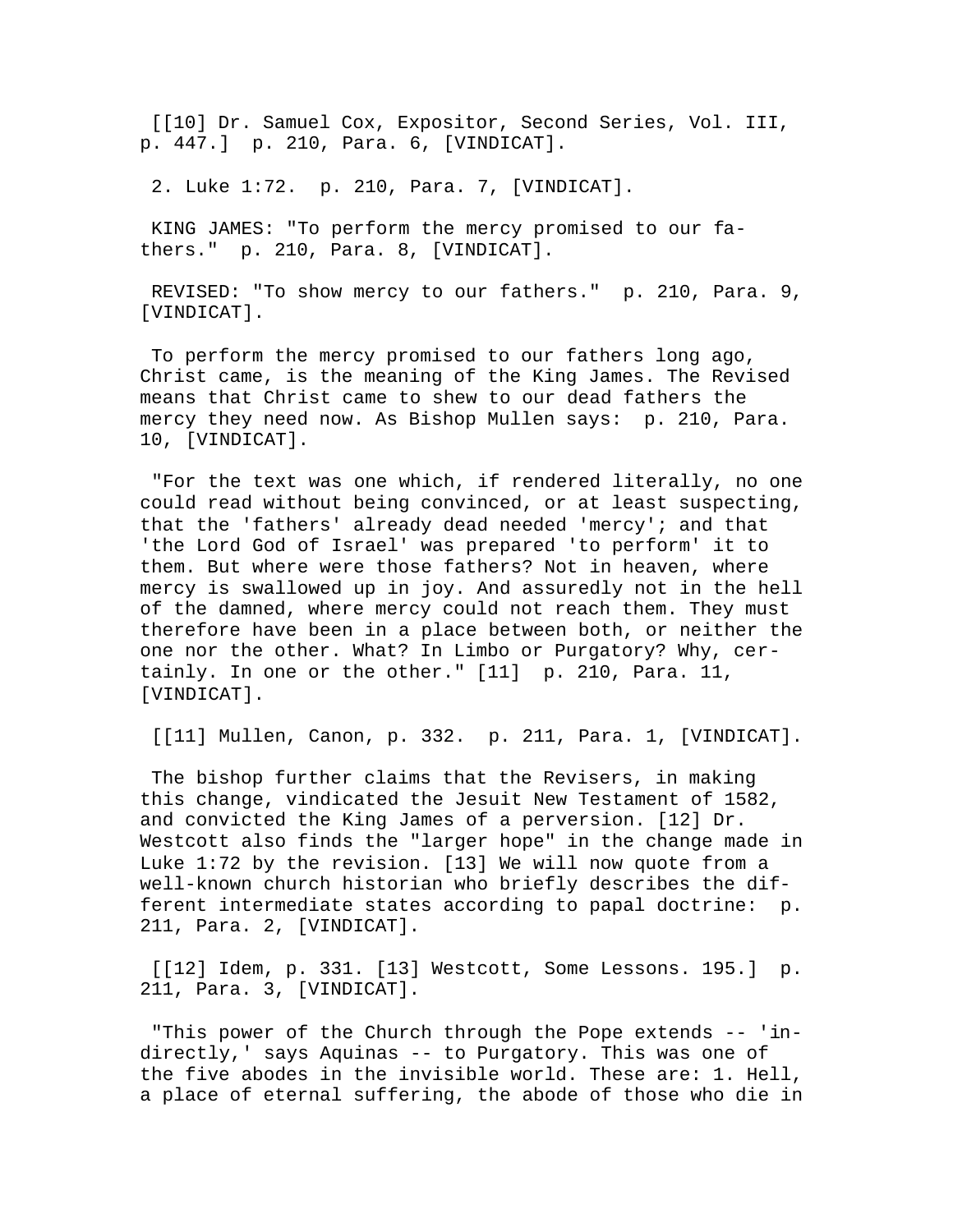mortal sin, without absolution. The Schoolmen unite in affirming torment by eternal fire. 2. The *limbus* of infants dying unbaptized -- *limbus* signifying literally a border, as, for instance, the bank of a river. In this abode the inmates are cut off from the vision of God, but, it was generally held, are not subject to positive inflictions of pain. 3. The *limbus patrum* -- the abode of the Old Testament Saints, now, since the advent of Christ, turned into a place of rest. 4. Purgatory, for souls not under condemnation for mortal sin, yet doomed to temporal, terminable punishments. These served the double purpose of an atonement and of a means of purification. 5. Heaven, the abode of the souls which at death need no purification and of souls cleansed in the fires of Purgatory." [14] p. 211, Para. 4, [VINDICAT].

 [[14] Fisher, History of Christian Doctrine, p. 259.] p. 211, Para. 5, [VINDICAT].

3. 1 Peter 4:6. p. 211, Para. 6, [VINDICAT].

 KING JAMES: "For, for this cause was the gospel preached also to them that are dead." p. 212, Para. 1, [VINDICAT].

 REVISED: "For unto this end was the gospel preached even to the dead." p. 212, Para. 2, [VINDICAT].

 The King James Version present the truth of this passage to be that the gospel was preached (past tense) to them that are dead now (present tense); multitudes now dead had the gospel preached to them while they were living. There is no hint that there is any preaching going on now to them that are now dead. The reverse is the teaching of the passage as changed by the Revised Version. This is another contribution by the new Version, which, with other passages of the same import, reveals a systematic presentation of the doctrine of Purgatory. p. 212, Para. 3, [VINDICAT].

 Still another passage, this time from the old Testament, reveals the tendency which the Revisers had in this direction. p. 212, Para. 4, [VINDICAT].

4. Job 26:5. p. 212, Para. 5, [VINDICAT].

 KING JAMES: "Dead things are formed from under the waters, and the inhabitants thereof." p. 212, Para. 6, [VINDICAT].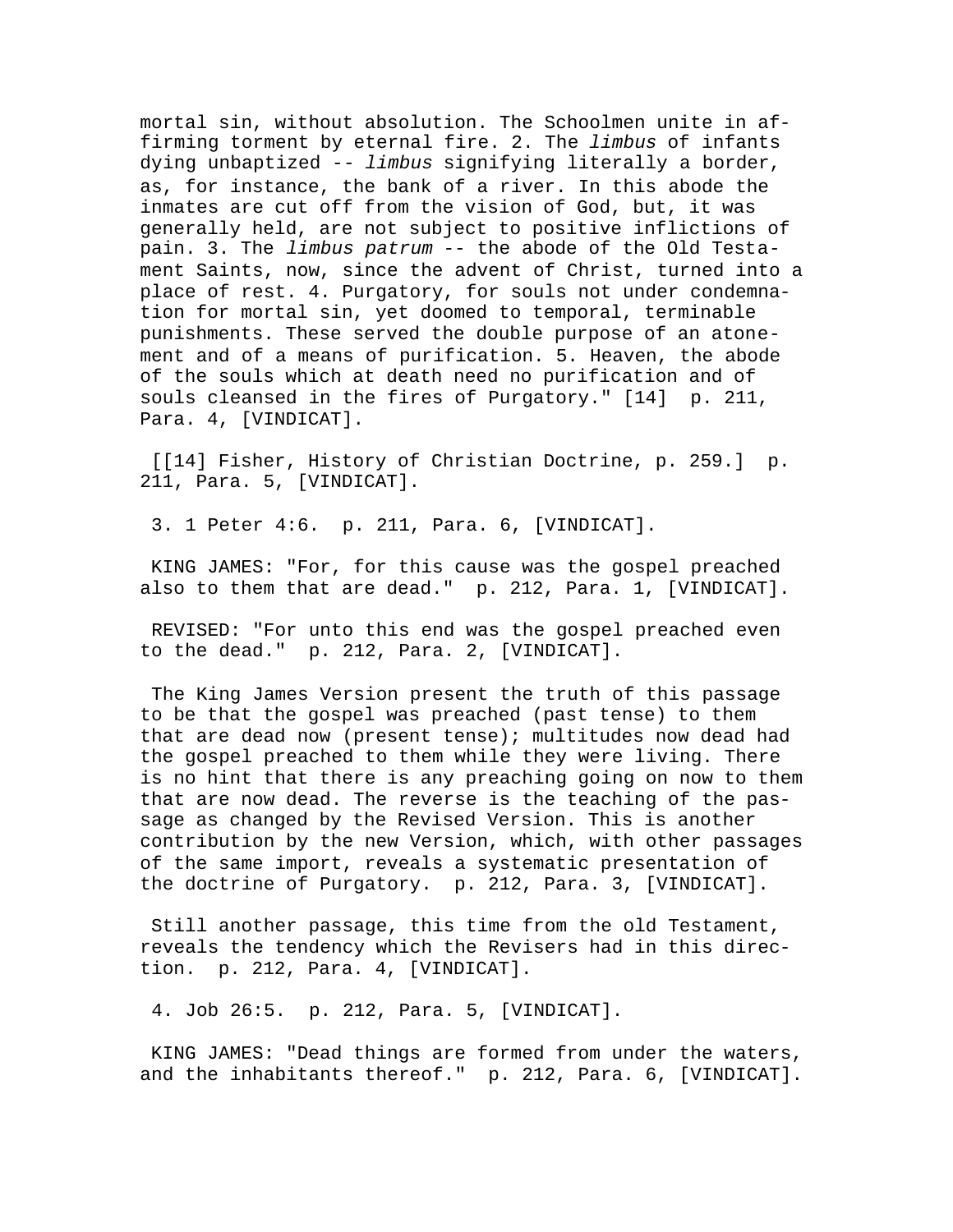REVISED: "The ("the shades" margin) that are deceased tremble beneath the waters and the inhabitants thereof." p. 212, Para. 7, [VINDICAT].

 It is very evident here that the Revisers did not have a Protestant mentality. On this passage we will quote from a member of the Old Testament Revision Committee (American): p. 212, Para. 8, [VINDICAT].

 "In Chapter 26 the senseless rendering of verse 5, 'Dead things are formed from under the waters,' etc., is replaced by a vivid reference to God's control over departed spirits." [15] p. 212, Para. 9, [VINDICAT].

 [[15] Chambers, Companion, p. 116.] p. 212, Para. 10, [VINDICAT].

5. 2 Peter 2:9. p. 212, Para. 11, [VINDICAT].

 KING JAMES: "The Lord knoweth how to deliver the godly out of temptations, and to reserve the unjust unto the day of judgment to be punished." p. 212, Para. 12, [VINDICAT].

 REVISED: "The Lord knoweth how to deliver the godly out of temptation, and to keep the unrighteous under punishment unto the day of judgment." p. 212, Para. 13, [VINDICAT].

 By the change of this passage, the Revisers have gone beyond the Douay Version, which agrees here with the King James. This change puts the wicked at once, after death, under continuing punishment, even before they have had a fair trial at the judgment seat. Speaking of 1 Peter 4:6, a reviewer of an article (1882) by Professor Evans, of Lane Seminary, says: p. 212, Para. 14, [VINDICAT].

 "In the department of eschatology, the work of the revision has been severely criticized. Its terms of gehenna, paradise, and hades, it is claimed, are not sharply defined and lead to confusion; ... and probation after death to be favored by its rendering of 1 Peter 4;6, and from a passage in the book of the Revelation." [16] p. 213, Para. 1, [VINDICAT].

 [[16] Dr. Warfield's Collection of Opinions and Reviews, Vol. I, p. 62.] p. 213, Para. 2, [VINDICAT].

VIII. *The Different Regions of the Conscious Dead, as Ro-*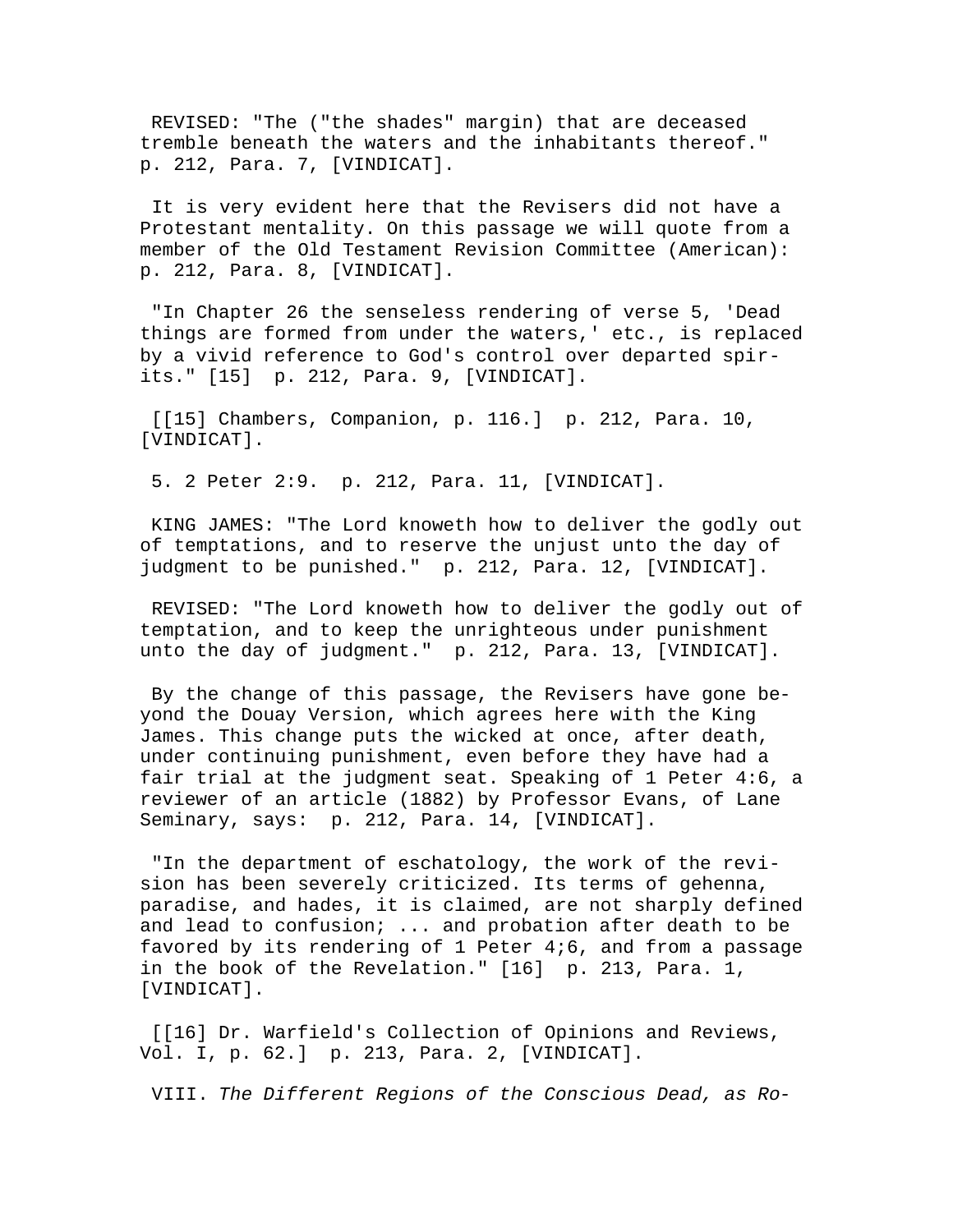*man Catholics Teach, Supported by the Revised.* p. 213, Para. 3, [VINDICAT].

1. Rev. 13:8. p. 213, Para. 4, [VINDICAT].

 KING JAMES; "And all that dwell upon the earth shall worship him, whose names are not written in the book of life of the Lamb slain from the foundation of the world." p. 213, Para. 5, [VINDICAT].

 AMERICAN REVISED: "And all that dwell on the earth shall worship him, every one whose name hath not been written from the foundation of the world in the book of life of the Lamb that hath been slain." p. 213, Para. 6, [VINDICAT].

 Even in 1583, thirty years before the King James Version was published, this text with all its possibilities was the subject of heavy controversy between the Jesuits and the Puritans. The Protestants, even then, rejected the way it is now written in the American Revised Version. [17] p. 213, Para. 7, [VINDICAT].

 [[17] Fulke's Defense, pp. 178, 329, 330.] p. 213, Para. 8, [VINDICAT].

 IX. *A Substitute Number for the Beast: "616" or "666".* p. 213, Para. 9, [VINDICAT].

 KING JAMES: "And his number is six hundred threescore and six." p. 213, Para. 10, [VINDICAT].

 REVISED: "And his number is six hundred and sixteen" (margin). p. 213, Para. 11, [VINDICAT].

 Throughout the ages, the certainty of this number, "666," and the certainty of applying it to the Papacy, has been a source of strength and comfort to Protestant martyrs. Behold the uncertainty and confusion brought into the interpretation of this prophecy by offering in the margin the substitute number "616." Did not the Revisers by this change strike a blow in favor of Rome? p. 213, Para. 12, [VINDICAT].

 "But why is not the *whole* truth told? viz., why are we not informed that *only one* corrupt uncial (C): -- *only one* cursive copy (11): -- *only one* Father (Tichonius): and *not one* ancient Version -- advocates this reading? -- which, on the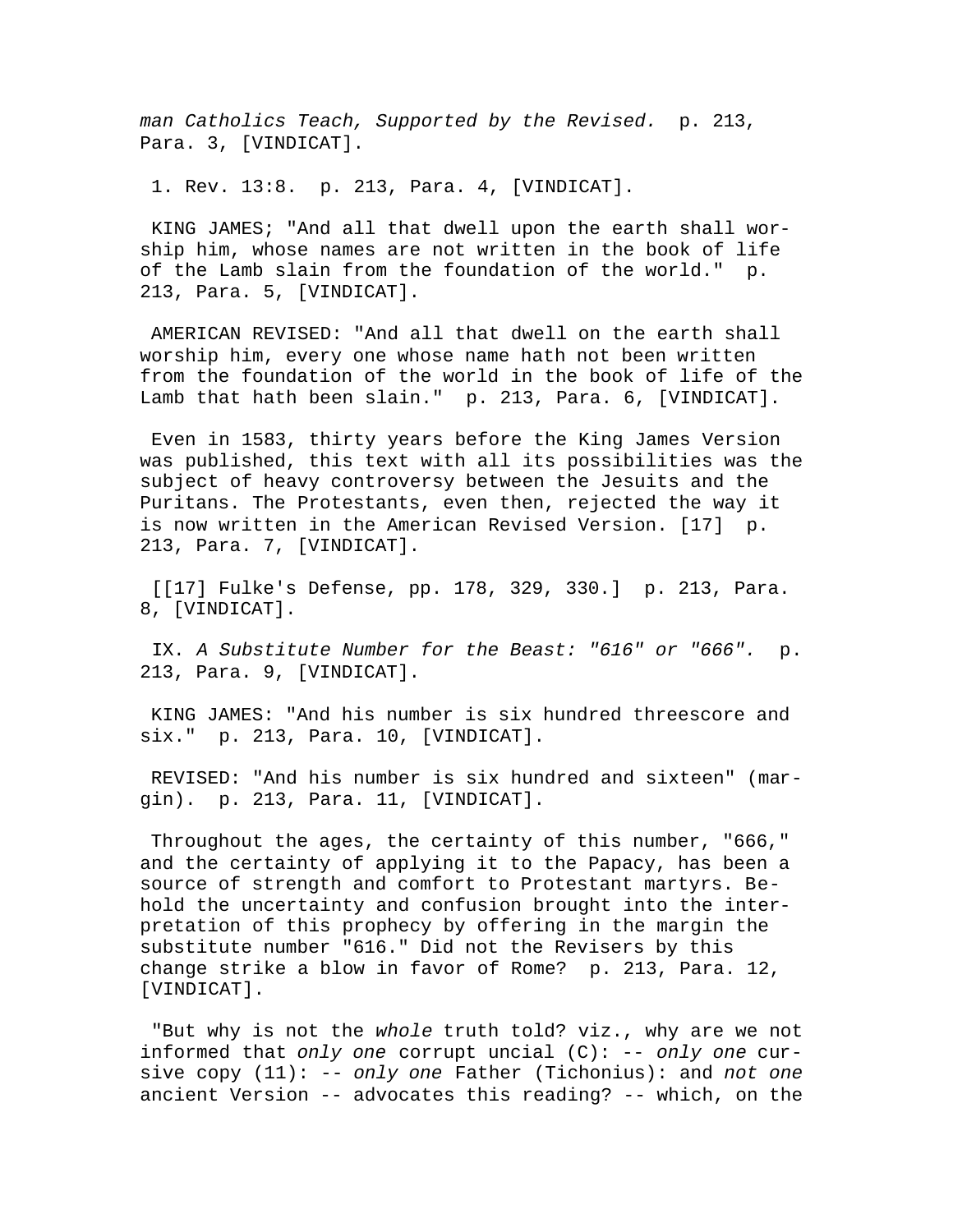contrary, Irenaeus (A.D. 170) knew, but rejected; remarking that 666, which is 'found in all the best and oldest copies and is attested by men who saw John face to face,' is unquestionably the true reading. Why is not the ordinary reader further informed that the same number (666) is expressly vouched for by Origen, -- by Hippolytus, -- by Eusebius: -- as well as by Victorinus -- and Primasius, - not to mention Andreas and Arethas? To come to the moderns, as a matter of fact the established reading is accepted by Lachmann, Tischendord, Tregelles, -- even by Westcott and Hort. *Why* therefore -- for what possible reason -- at the end of 1700 years and upwards, is this which is so clearly nothing else but an ancient slip of the pen, to be forced upon the attention of 90 millions of English speaking people? p. 213, Para. 13, [VINDICAT].

 "Will Bishop Ellicott and his friends venture to tell us that it has been done because 'it would not be safe to accept' 666, 'to the absolute exclusion of' 616? ... 'We have given *alternative readings* in the margin,' (say they,) 'wherever they seem to be of sufficient importance or interest to deserve notice.' Will they venture to claim either 'interest' or 'importance for *this?* or pretend that it is an 'alternative reading' *at all?* Has it been rescued from oblivion and paraded before universal Christendom in order to perplex, mystify, and discourage 'those that have understanding,' and would fain 'count the number of the Beast,' if they were able? Or was the intention only to insinuate one more wretched doubt -- one more miserable suspicion -- into minds which have been taught *(and rightly)* to place absolute reliance in the textual accuracy of all the gravest utterances of the SPIRIT: minds which are utterly incapable of dealing with the subtleties of Textual Criticism; and, from a one-sided statement like the present, will carry away none but entirely mistaken inferences, and the most unreasonable distrust? ... Or, lastly, was it only because, in their opinion, the margin of every Englishman's N. T. is the fittest place for reviving the memory of obsolete blunders, and ventilating forgotten perversions of the Truth? ... We really pause for an answer." [18] p. 214, Para. 1, [VINDICAT].

 [[18] Burgon, revision Revised, pp. 135-137.] p. 214, Para. 2, [VINDICAT].

 X. *The Entire Meaning Touching Old Testament Prophecies Changed.* p. 214, Para. 3, [VINDICAT].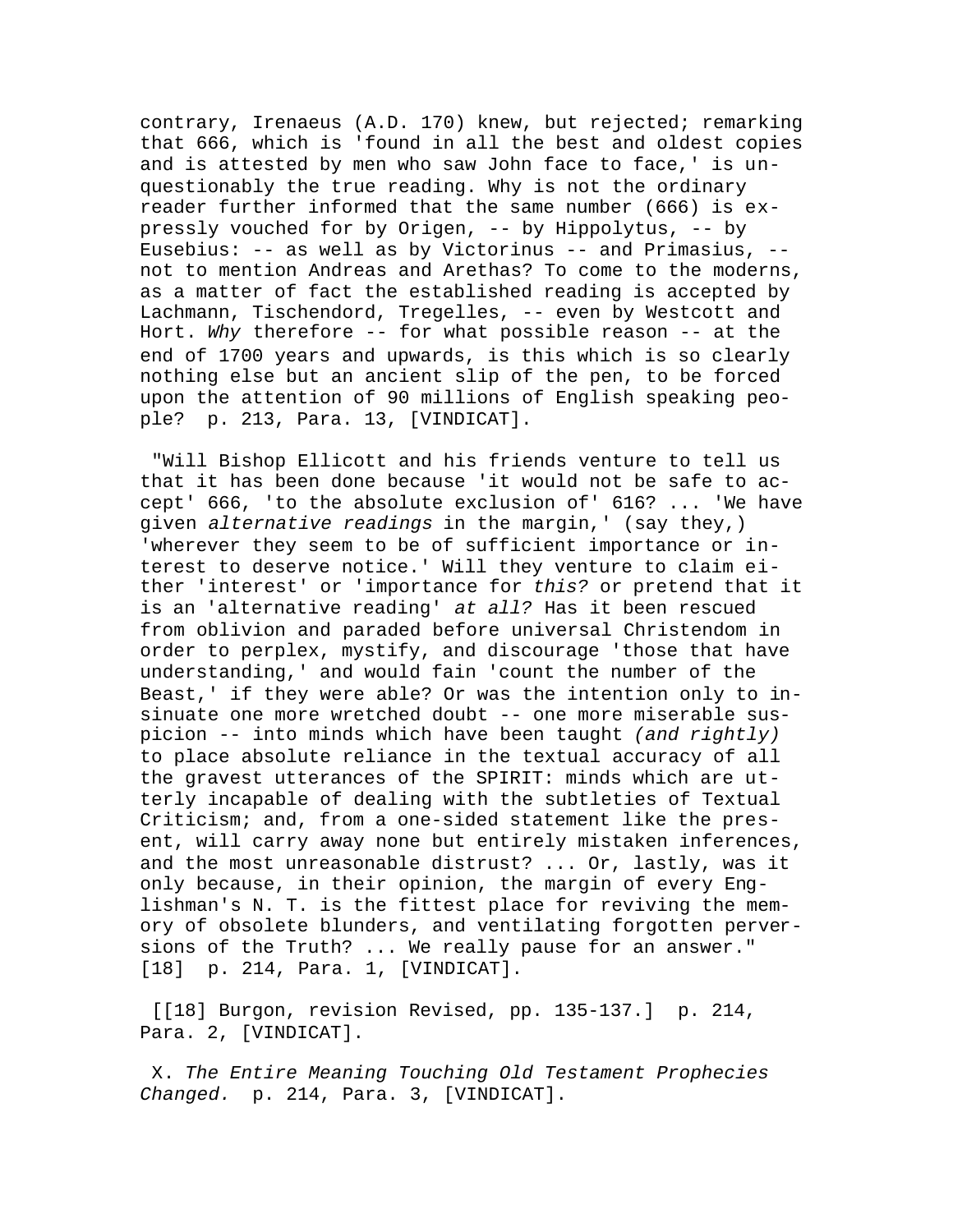1. Matt. 2:15. p. 215, Para. 1, [VINDICAT].

 KING JAMES: "Out of Egypt have I called my son." p. 215, Para. 2, [VINDICAT].

 REVISED: "Out of Egypt did I call my son." p. 215, Para. 3, [VINDICAT].

 The comment of Dean Farrar on this change proves how systematically the Old Testament prophecies were robbed of their typical meaning by the "modern rules" used to translate that Greek tense know as the aorist. He says: p. 215, Para. 4, [VINDICAT].

 "'Out of Egypt did I call my son.' What could the Revisers do but alter the incorrect rendering of the Authorized Version? The Authorized Version confuses the entire meaning of the passage, and hides the invariable method of St. Matthew in his references to Old Testament prophecies. Hosea's reference, Hosea 11:1, is to the calling forth of the Israelites from Egypt. ... It is by a restoration of the tenses actually used that we may expect, in this and HUNDREDS OF OTHER TEXTS, to rekindle a light of understanding which has long faded away." [19] (Capital letters mine.) p. 215, Para. 5, [VINDICAT].

 [[19] *Contemporary review,* March, 1882.] p. 215, Para. 6, [VINDICAT].

 When Hosea, who prophesied 700 years after Moses, said, "Out of Egypt have I called my son," was he talking history or prophecy? Did he refer back to the Israelites leaving Egypt, or forward to the flight of the infant Jesus into and out of Egypt? The King James translators considered it a prophecy and wrote "have called;" the Revisers wrote "did call" to express history. The King James translated it by the perfect, "have called," which shows the action to have effects still continuing. The Revisers said that this was wrong, claiming that the aorist should always be translated by the past tense and not by the perfect. This new rule, Farrar claims, changed hundreds of texts affecting both Old Testament prophecies and "the great crises of Christian life." p. 215, Para. 7, [VINDICAT].

 As to the unfairness of this rule, we could quote from many witnesses. We will let only one testify. Sir Edmund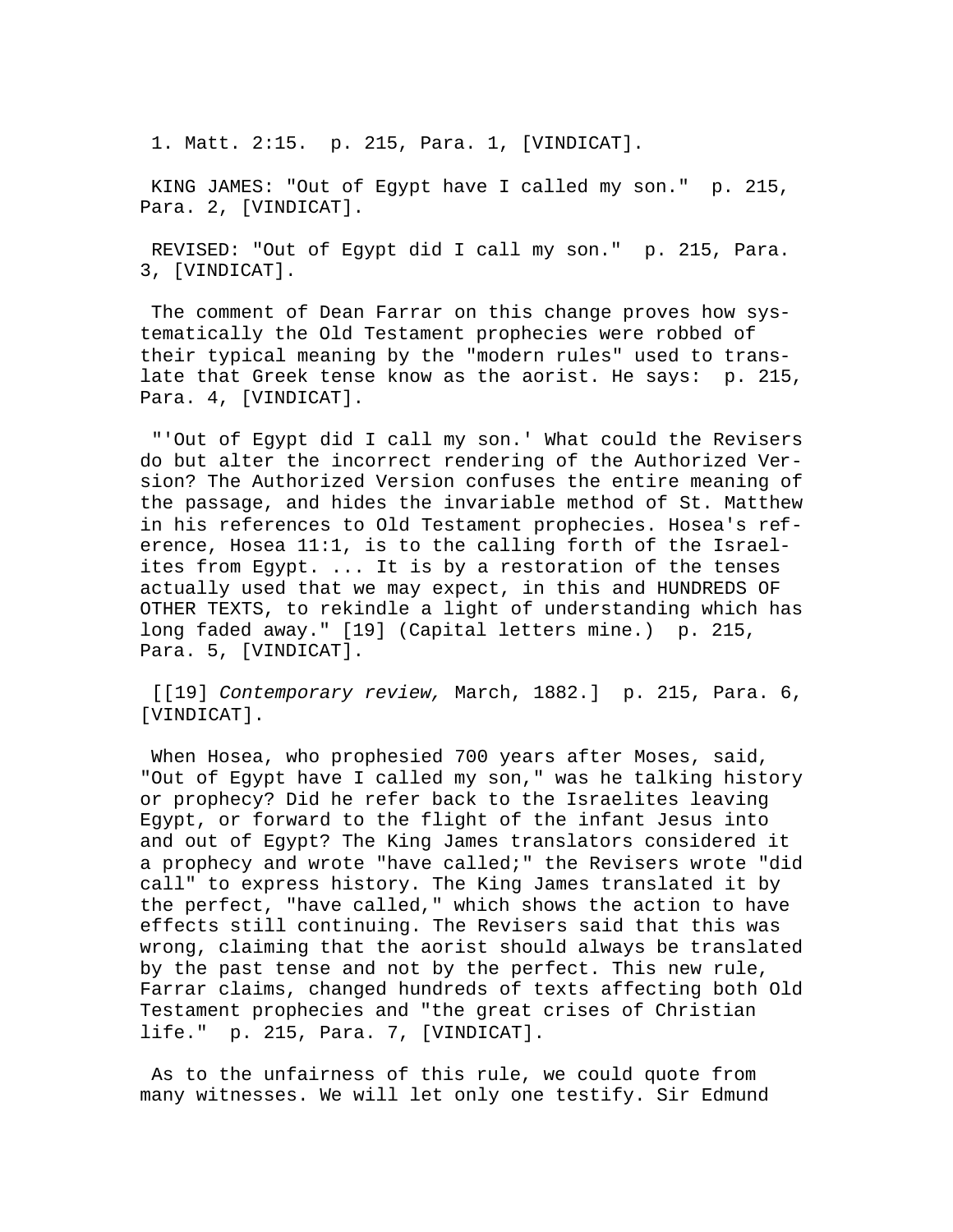Beckett, LL.D., says: p. 215, Para. 8, [VINDICAT].

 "No one rule of that kind was produced so many alterations in the Revised Version as that an aorist always means an action past and gone, while a perfect tense implies action continuing up to the present time. ... But if we find that forcing the English translation to conform to those rules produces confusion, or such English as no master of it writes, and no common person uses; that it is neither colloquial or solemn, nor impressive, nor more perspicuous than the old phrases, and often less so: such facts will override all general rules in the minds of men of common sense, not bewildered by too much learning or the; pedantry of displaying it." [20] p. 216, Para. 1, [VINDICAT].

 [[20] Beckett, Revised N. T., p. 15.] p. 216, Para. 2, [VINDICAT].

 How serious have been the effects upon doctrine by this "self-imposed rule," as the *Forum* says, in the Revised Version, we will now proceed to show. p. 216, Para. 3, [VINDICAT].

 XI. *Entire Meaning of Great Crises in Christian Life Changed.* p. 216, Para. 4, [VINDICAT].

1. 1 Cor. 15:3, 4. p. 216, Para. 5, [VINDICAT].

 KING JAMES: "For I delivered unto you first of all that which I also received, how that Christ died for our sins according to the Scriptures; and that He was buried, and that He rose again the third day." p. 216, Para. 6, [VINDICAT].

 REVISED: "... that he was buried; and that he hath been raised on the third day." p. 216, Para. 7, [VINDICAT].

 In this text, "He rose," has been changed to, "He hath been raised," for a definite purpose. We lay a charge against the triumvirate who swept the Revision Committee along with them, of deliberately making changes in order to introduce a new set of doctrines which would be neither Presbyterianism (Protestantism) or Episcopalianism, but which would favor Romanism. Before the proof is given that this text, 1 Cor. 15:3, 4, is one of them, a letter of Bishop Westcott to Dr. Hort will reveal the full scheme. Thus he writes concerning "we three": p. 216, Para. 8,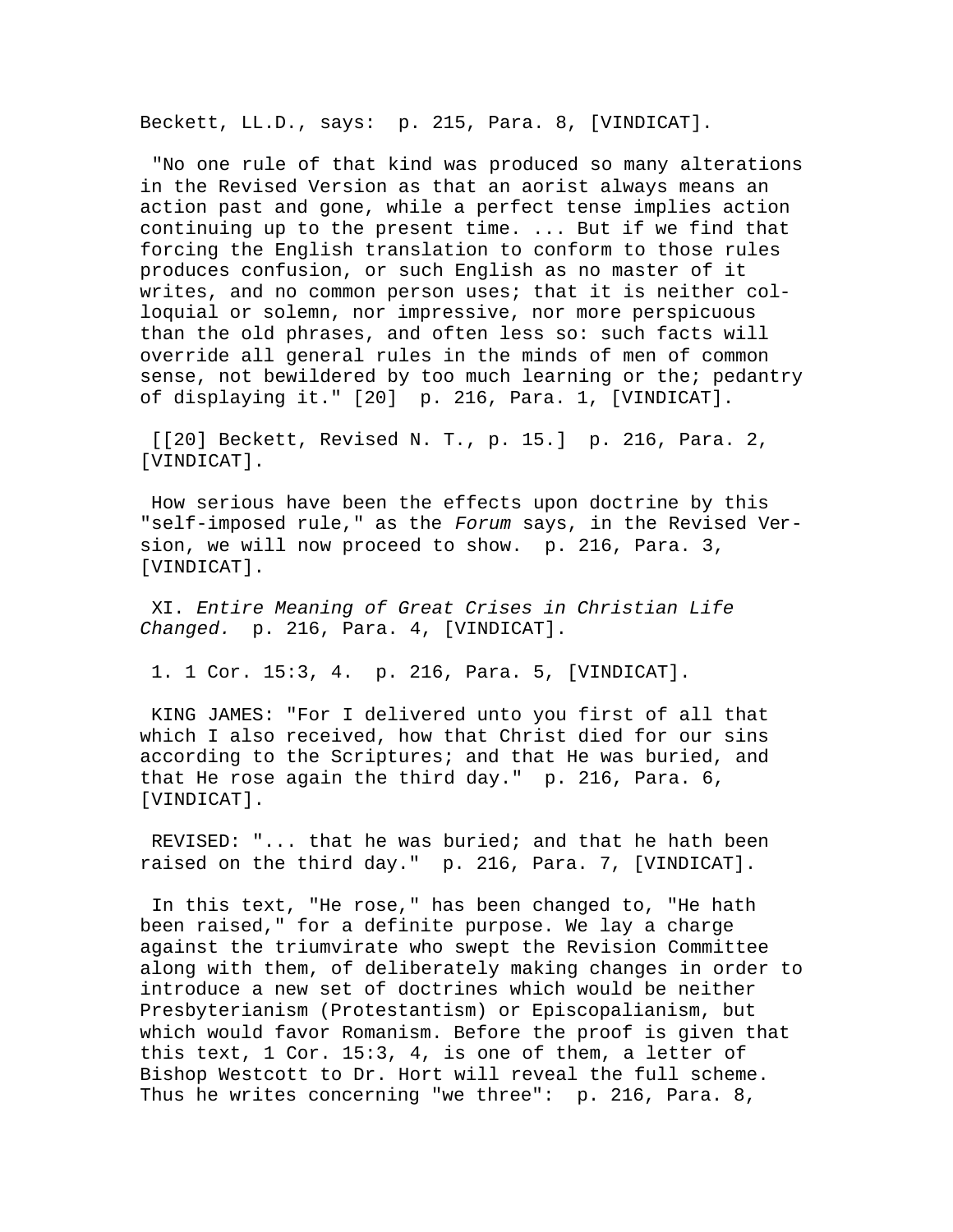[VINDICAT].

 "Just now I think we might find many ready to welcome the true mean between the inexorable logic of the Westminster and the skeptical dogmatism of orthodoxy. At any rate, I am sure that there is a true mean, and that no one has asserted its claims on the allegiance of faithful men. Now, I think that Lightfoot, you, and I are in the main agreed, and I further think that with our convictions, we are at such a time bound to express them. The subjects which had occurred to me are -- 1. The development of the doctrine of Messiah, including the discussion of the selection of one people out of many. 2. Miracles and history. 3. The development of Christian doctrine out of the apostolic teaching. In other words, I should like to have the Incarnation as a center, and on either side the preparation for it, and the apprehension of it in history." [31] p. 216, Para. 9, [VINDICAT].

 [[21] Life and Letters of Westcott, Vol. I, p. 214.] p. 217, Para. 1, [VINDICAT].

 The term "Westminster" referred to the Westminster Confession, the Presbyterian articles of faith, while by the term "orthodoxy" Bishop Westcott could refer only to his own faith, Episcopalianism. What third set of doctrines different from these two, did they have in mind, in using the word "mean"? When the Oxford Movement, with its revolutionary results, was the background to this situation, when the admiration of this triumvirate for Newman is considered, as well as the expressed convictions of Westcott and Hort for sacramental salvation and Mariolatry, it can be seen that the new set of doctrines they planned to advocate could be nothing else than Ritualism and Romanism. Evidently, the Revisers incorporated their theology into the Scriptures. This is not the function of revisers or translators. p. 217, Para. 2, [VINDICAT].

 Many Protestants are not aware of the serious difference between the papal doctrine of Atonement and theirs; nor of the true meaning of the Mass. Catholics teach that only the humanity of Christ died on the cross, not His divine nature. Therefore, in their eyes, His death was not, in a primary sense, a vicarious atonement to satisfy the wrath of God against sin and pay the claims of a broken law. [22] Because of this, His death is to them only a momentary event; while His coming in the flesh, or the doctrine of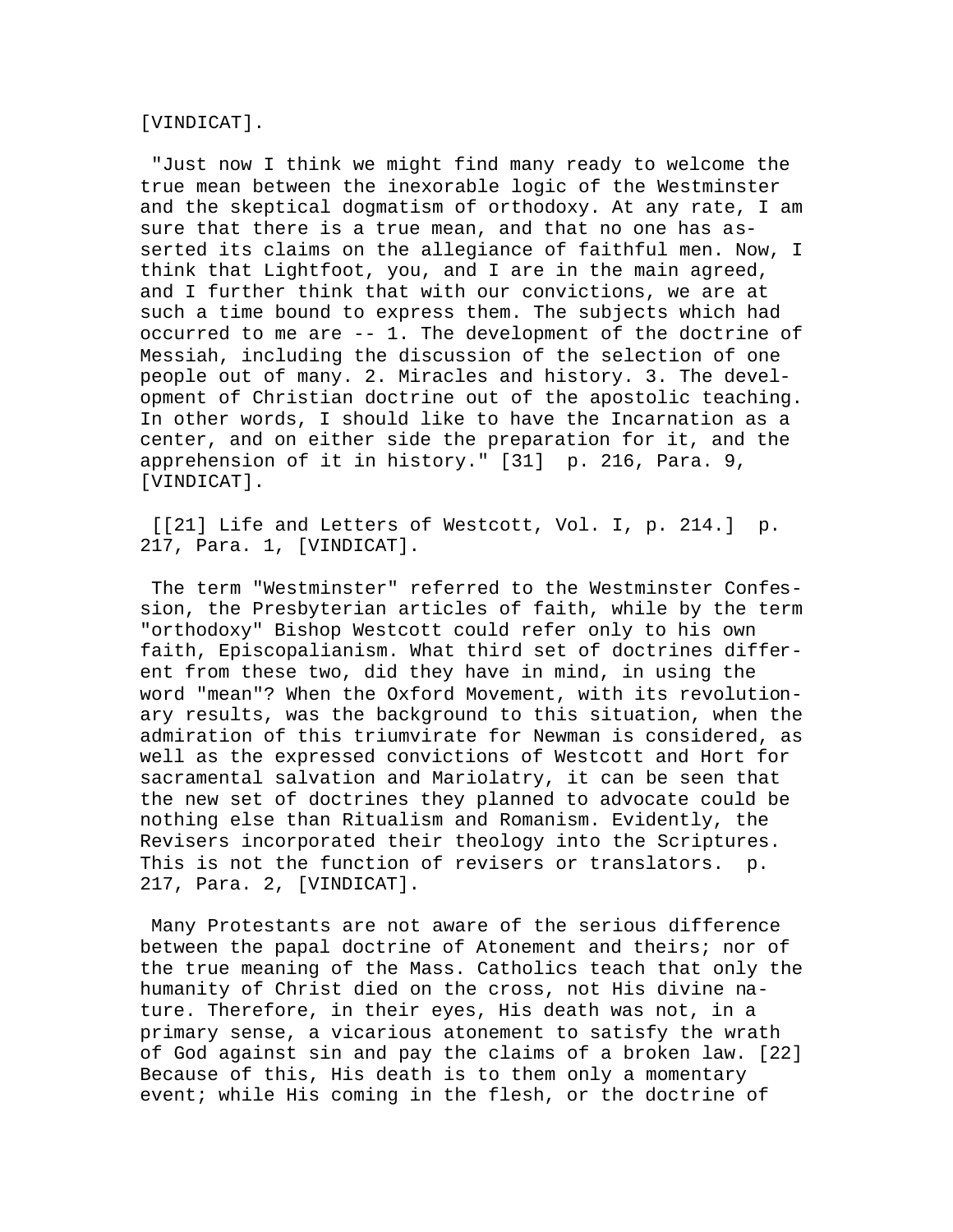the Incarnation, is supreme. Its effects are continual and daily, a source of saving grace, as they believe. The turning of the bread into the body of Christ, by the priest in the ceremony of the Mass, represents His birth in the flesh, or the Incarnation, repeated in every Mass. p. 217, Para. 3, [VINDICAT].

 [[22] Catholic Encyclopedia, Vol. II, p. 58.] p. 217, Para. 4, [VINDICAT].

 The great crises of Christian life are set forth by Protestants in words and practices different from Catholic. In the great crisis, when the Protestant is under conviction of sin, he reveals it by deep sorrow and contrition; the Catholic by going to Mass. In the crisis of that moment when the soul is moved by repentance, the Protestant speaks forth his heart to God, alone or in the assembly of fellowbelievers; the Catholic goes to confess to a priest and so exalts the confessional to the doctrine of the Sacrament of Confession. In that crisis, when forgiveness of sins is experienced, the Protestant is conscious of God's pardon by faith in His Word; the Catholic hears the priest say, "I absolve thee," which indicates the power of the supernatural priesthood. In those deep wrestlings of the spirit, the crises which come from the demands of Christian obedience, the Protestant leans on the infallibility of the Bible to tell him what he should, or should not, do; the Catholic, through the priest, gets his light from the infallibility of the Pope, the crown of the supernatural priesthood. p. 217, Para. 5, [VINDICAT].

 The Revisers may not have had, in detail, these phases in their minds as we have enumerated them. But they had, in purpose, the principle which would lead to them. Westcott said, in the quotation above, when planning for a new set of doctrines on which the triumvirate was agreed, "I should like to have the Incarnation as a center." And on the text under consideration -- 1 Cor. 15:3, 4 -- Dean Farrar, interpreting it in the new meaning the Revisers intended it to have, said: p. 218, Para. 1, [VINDICAT].

 "When St. Paul says that 'Christ was buried and hath been raised,' he emphasizes, by a touch, that the death and burial of Christ were, so to speak, but for a moment, while His Resurrection means nothing less than infinite, permanent, and continuous life." [24] p. 219, Para. 1, [VINDICAT].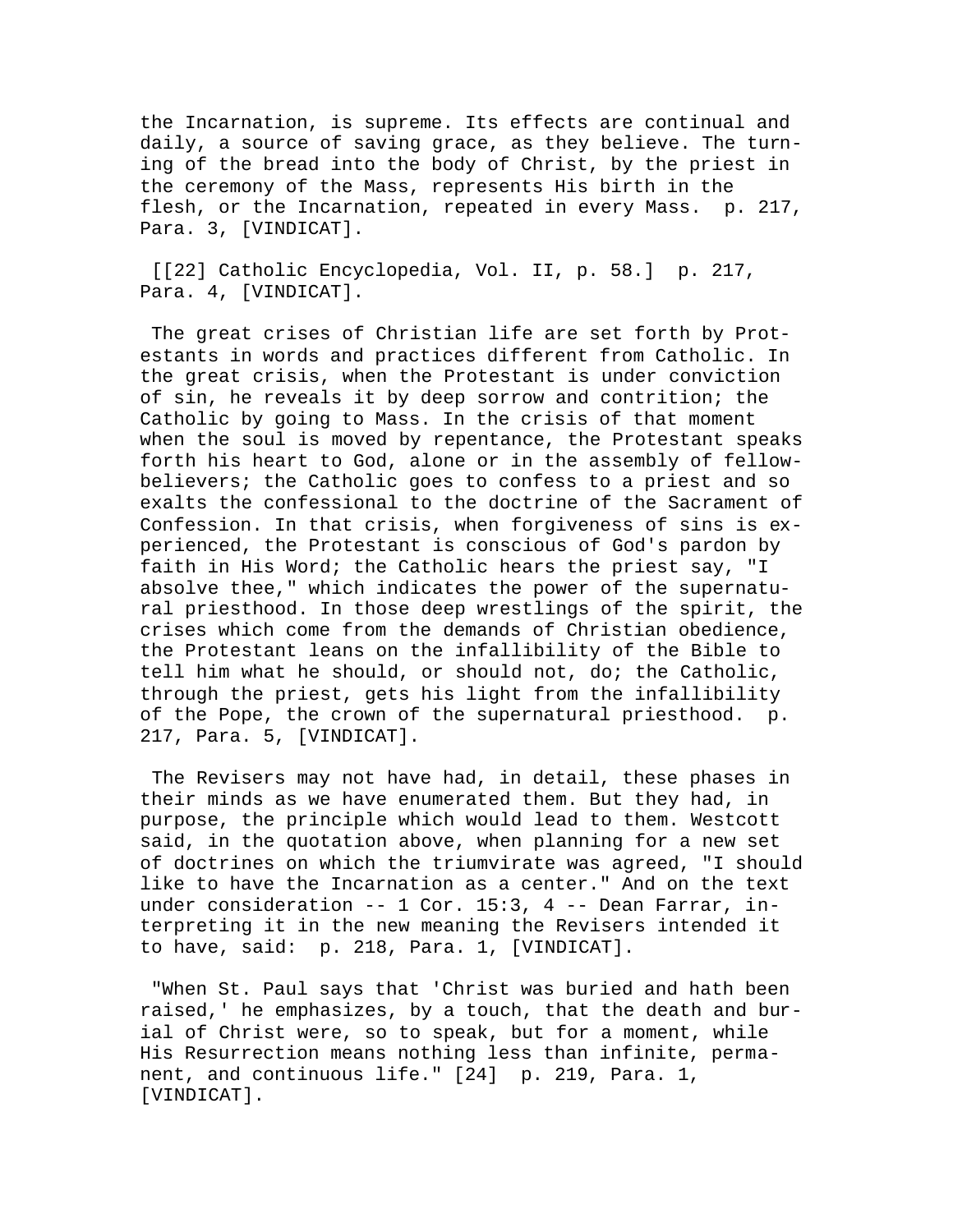[[24] *Contemporary Review,* March 1882.] p. 219, Para. 2, [VINDICAT].

 It is apparent by this translation they mean to minimize the death of Christ to magnify His resurrection, which to them is substantially a repeated Incarnation. This tends to the Roman idea of Transubstantiation in the Mass. They belittle the death of Christ when they rule out the death of His divine nature. That leads to the conclusion that there was no divine law to be satisfied. Dr. Farrar ought to know what was intended, for he was one of the coterie in which Westcott and Hort moved. p. 219, Para. 3, [VINDICAT].

 This translation is purely arbitrary. Why did they not say, "hath been dead," and "hath been buried," as well as "hath been raised:? "The aorist, the aorist," we are told. Previously, we have sufficiently answered this unwarranted plea. p. 219, Para. 4, [VINDICAT].

 Take another text upon which Bishop Westcott has spoken expressly to inform us what is the superior reading of the Revised: p. 219, Para. 5, [VINDICAT].

2. Matt. 27:46. p. 219, Para. 6, [VINDICAT].

 KING JAMES: "My God, my God, why hast thou forsaken me." p. 220, Para. 1, [VINDICAT].

 REVISED: "My God, my God, why didst thou forsake me." (Margin.) p. 220, Para. 2, [VINDICAT].

 According to their self-imposed rules, the Revisers considered that the meaning of this text, in the Authorized, was that the effects of Christ's death were supreme and were continuous. This thought they believed of Christ's resurrection which opened the way for repeated Incarnations, as previously shown. Therefore, in the Revised (margin), they changed the tense to the past in order to make the death of Christ a temporary event, as of a moment. Bishop Westcott, on this text, shows in the following words that he believed Christ's passion was the death of a human, not of a divine being: p. 220, Para. 3, [VINDICAT].

 "If, then, we may represent suffering as the necessary consequence of sin, so that the sinner is in bondage, given over to the Prince of Evil, till his debt is paid, may we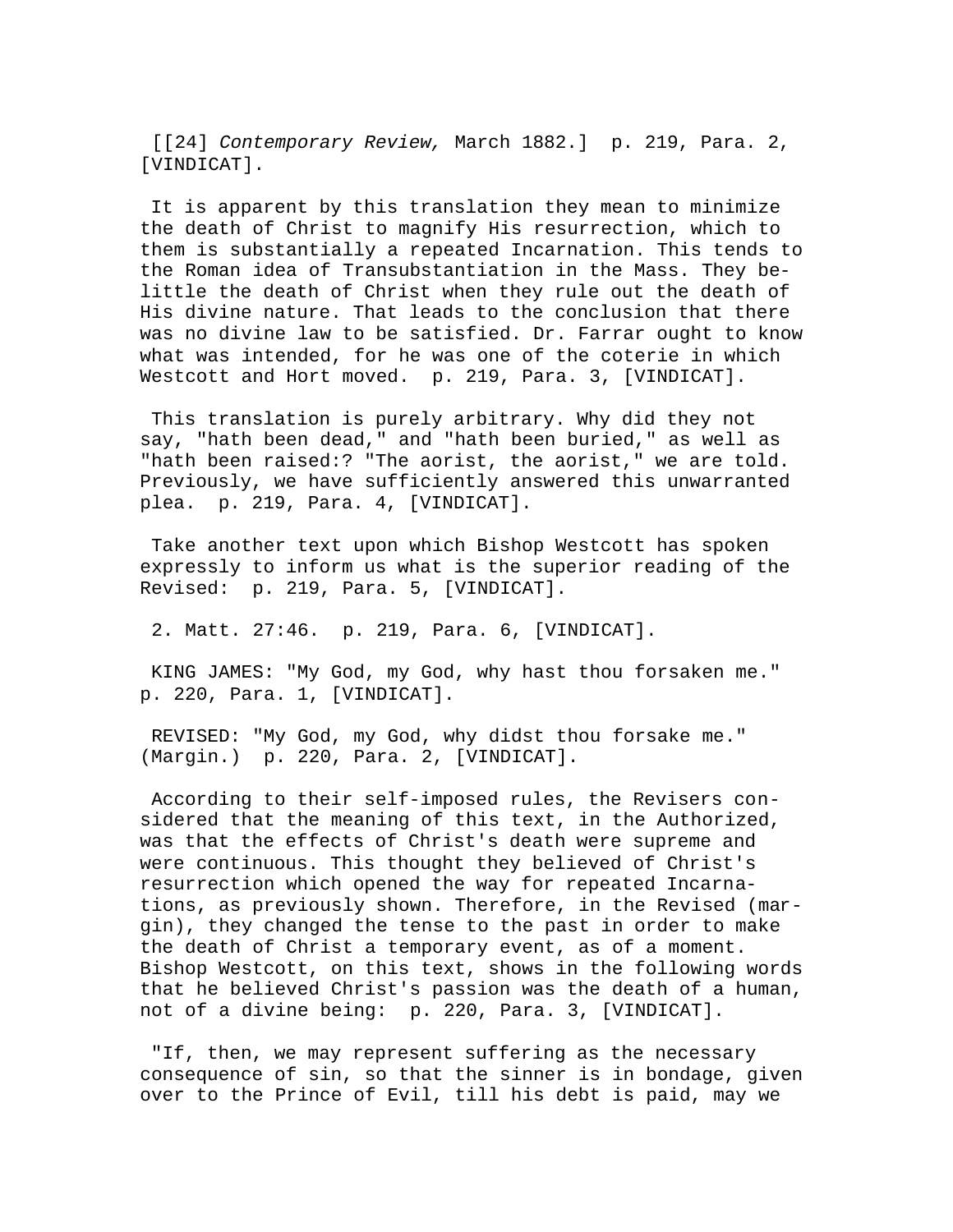not represent to ourselves our Lord as taking humanity upon Him, and as man paying this debt -- not as the debt of the individual, but as the debt of the nature which He assumed? The words in St. Matthew 27:46 seem to indicate some such view." [25] p. 220, Para. 4, [VINDICAT].

 [[25] Life and Letters of Westcott, Vol. I, p. 239.] p. 220, Para. 5, [VINDICAT].

 He wrote to Benson, "In a few minutes I go with Lightfoot to Westminster (Revision Committee Session). More will come of these meetings, I think, than simply a revised version." [26] p. 220, Para. 6, [VINDICAT].

[[26] Idem. p. 367.] p. 220, Para. 7, [VINDICAT].

 As to the "more" which might come of these revision meetings, two incidents of Westcott's life within the five years previous to revision are significant, -- his visit to the Shrine of the Virgin Mary at Lasalette, France, (1865), and his suspicious Tract of 1867. p. 220, Para. 8, [VINDICAT].

 Lasalette was one of the more famous shrines of France where the Catholics claim that the spirit of the Virgin Mary wrought miracles. Westcott reports that, while there, a miracle of healing took place. "The eager energy of the father," he writes, "the modest thankfulness of the daughter, the quick glances of the spectators from one to the other, the calm satisfaction of the priest, the comments of look and nod, combined to form a scene which appeared hardly to belong to the nineteenth century. An age of faith was restored before our sight in its ancient guise. ... In this lay the real significance and power of the place." [27] p. 220, Para. 9, [VINDICAT].

 [[27] Life and Letters of Westcott, Vol. I. p. 254.] p. 220, Para. 10, [VINDICAT].

 So thorough was the impression of a "restored age of faith," made by this Catholic shrine miracle, on him, that he wrote a paper and sent it in for publication. Dr. Lightfoot besought him to withdraw it. He feared, "that the publication of the paper might expose the author to a charge of Mariolatry and even prejudice his chance of election to a Divinity Professorship at Cambridge." [28] p. 220, Para. 11, [VINDICAT].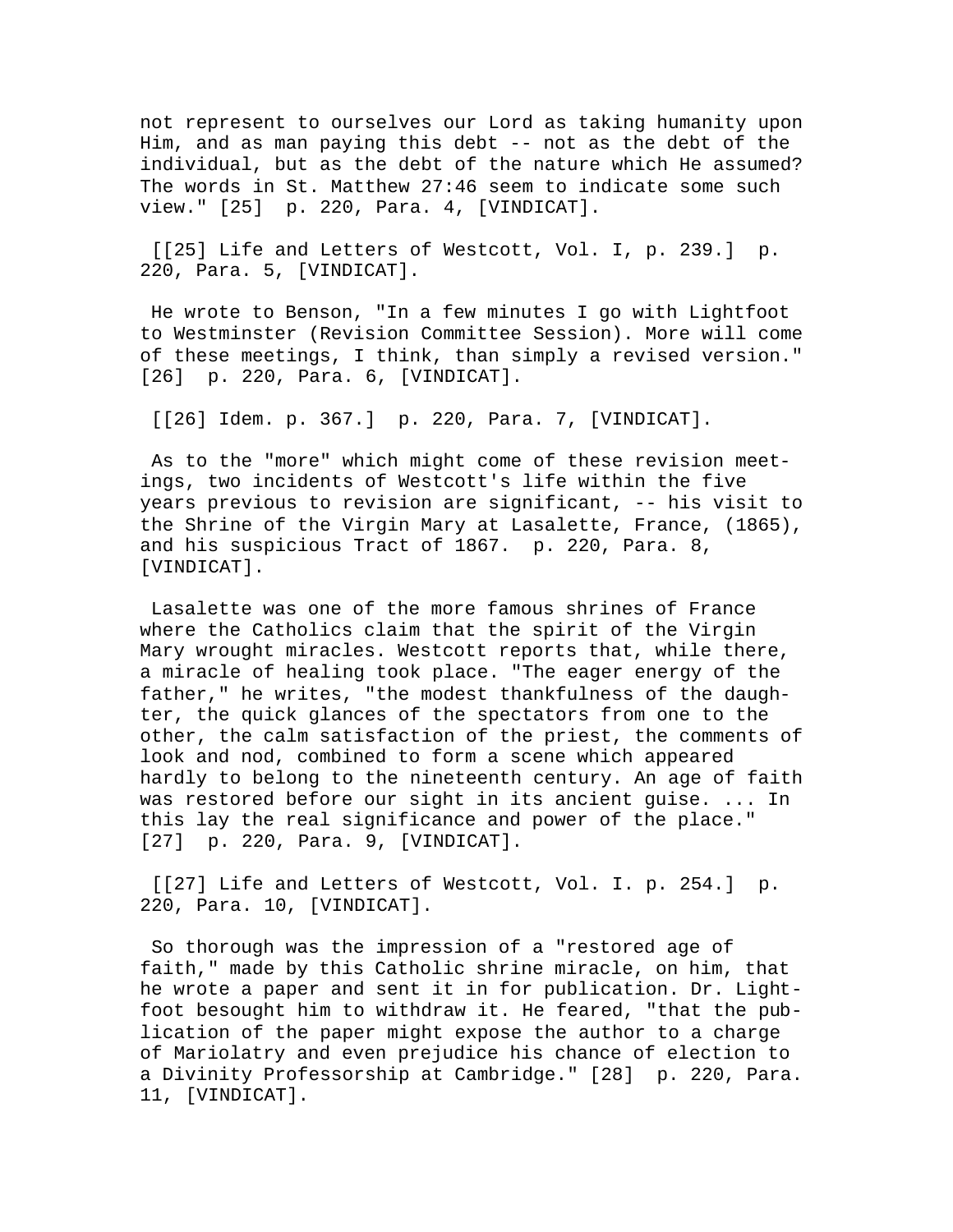[[28] Idem, p. 255.] p. 221, Para. 1, [VINDICAT].

 Again, in 1867, Westcott wrote a tract entitled, "The Resurrection as a Fact and a Revelation." It was already in type, his son tells us, when he was obliged to withdraw it because of the charge against it of heresy. [29] p. 221, Para. 2, [VINDICAT].

[[29] Idem. p. 256.] p. 221, Para. 3, [VINDICAT].

 Thus the Revisers revealed how they were influenced by exhibitions of what they considered the channel of divine power, -- shrines and sacraments. This came from their incorrect view of the Atonement. For if Christ paid not the debt for our sins by the death of His divine being on Calvary, then, from their viewpoint, satisfaction for our sins must logically be made to God by some other means. Catholics find it in the sacrifice of the Mass and also by their own works of penance, while the Ritualists and leading Revisers look to the sacraments, which is in reality the same thing. This leads to the power of the priest and the practices of Ritualism. These views of doctrines so different from those held by Protestants in 1611, would fundamentally affect, not only the foundation truth of the Atonement, that Christ's death paid the debt for our sins, but all other doctrines, and pave the way for a different mentality, a different gospel, wherever the ascendancy of the King James Bible was broken down. The evidences produced in connection with the American Revisers will show this more fully. p. 221, Para. 4, [VINDICAT].

 XII. *The Jesuitical Doctrines of the Sacraments Favored by the Revised.* p. 221, Para. 5, [VINDICAT].

1. 1 Cor. 11:24. p. 222, Para. 1, [VINDICAT].

 KING JAMES: "And when He had given thanks, He brake it, and said, Take, Eat: this is my body, which is broken for you." p. 222, Para. 2, [VINDICAT].

 REVISED: "And when He had given thanks, He brake it, and said, This is my body, which is for you: This do in remembrance of me." p. 222, Para. 3, [VINDICAT].

 Why were the two expressions, "take, eat" and "broken" omitted from the Revised? Before answering this question,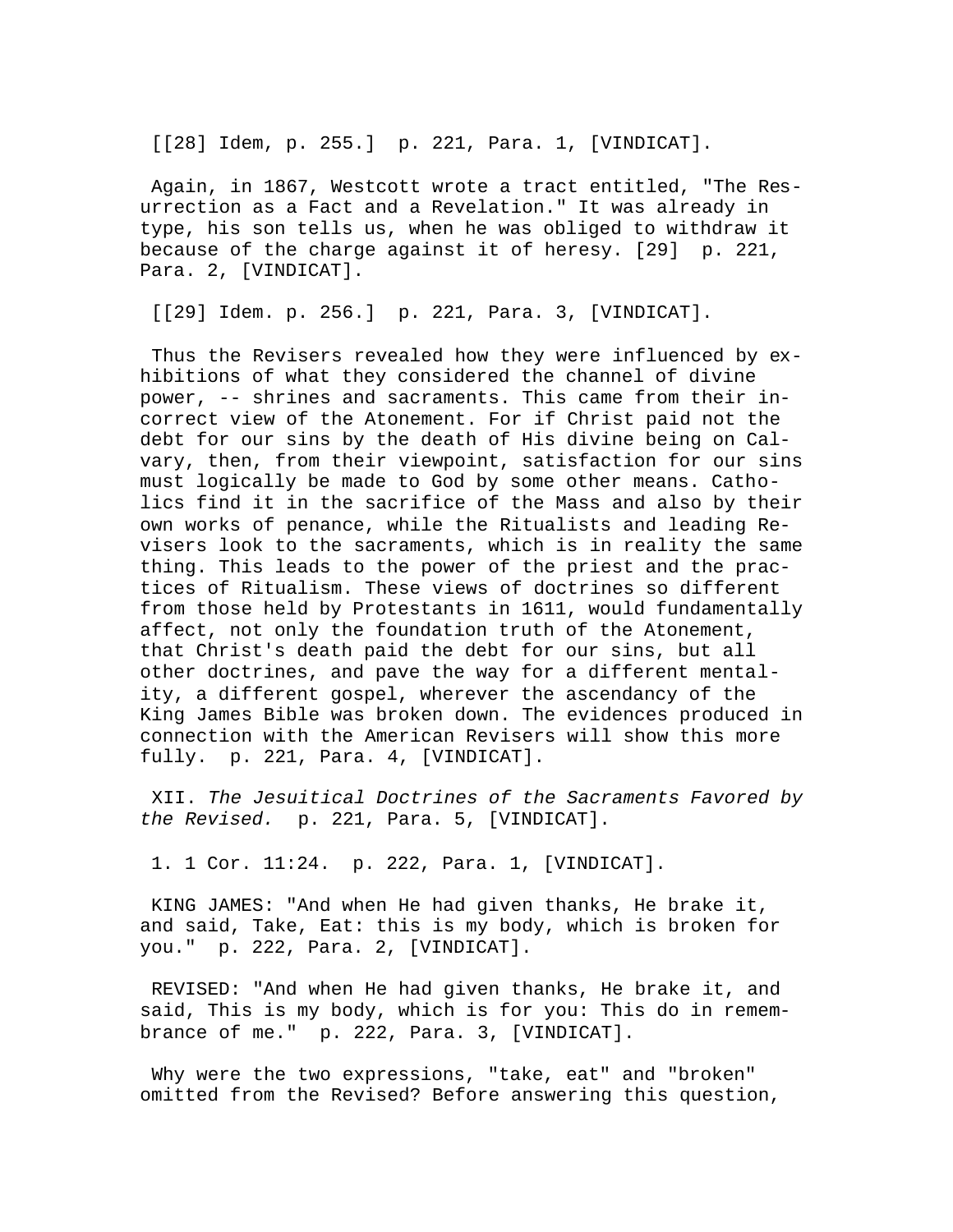let us consider further some fundamental viewpoints of the Revisers. p. 222, Para. 4, [VINDICAT].

 The word "sacrament" is not found in the Bible. The Lord's Supper and Baptism are never called "sacraments." The observance of these memorials of Christ's death, burial and resurrection indicate the Christian's faith, but the Scriptures nowhere teach that they bring salvation or the forgiveness of sin. The mystic power of the priest by means of the so-called "sacraments" is a human invention. Therefore, sacramental salvation is no salvation. We do not wish to offend, or wound, but to us it looks like an empty delusion. p. 222, Para. 5, [VINDICAT].

 It is a most significant fact that of the system of doctrines with which the Cambridge trio of Revisers -- Westcott, Hort and Lightfoot -- set out to permeate Christendom, the central one was what they call the "Person of Christ." This doctrine teaches, first, that the only true way to do God's will is by "good works," in dependence upon "the Person of Christ;" second, it involves a clearer grasp of the fact that as the "God Incarnate," Christ is thus "mighty to save;" third, that the believer's incorporation into Christ is by means of the Sacraments; fourth, that the principal Sacraments are three in number, -- Baptism, the Lord's Supper (the Mass), and the Confessional. Rev. Kempson, a Church of England clergyman, while admitting that others look upon the Movement of the Jesuits as counter to the Reformation, himself, holds a different view. He says: p. 222, Para. 6, [VINDICAT].

 "I say the Reformation, because I can see no sound reason for calling the events of that period which occurred with the Roman Communion a 'Counter-Reformation.' It was a movement which involved a great revival of personal piety and devotion to God and desire to do His will, and an equally clear realization of the fact that that desire could only be realized in good works in dependence on the *Person of Christ.* Thus far we have a remarkable parallel to our own Evangelical Revival. But in this case there was a clearer grasp of the fact that it is as God Incarnate of the Creed that Christ is mighty to save, and that He communicates Himself to those who desire to live through Him *be means of the Sacraments.* That is, that the individual is grafted into Christ in the New Birth of Baptism, that he feeds on Christ, 'Who is verily and indeed taken and received by the faithful in the Lord's Supper,' and that His healing grace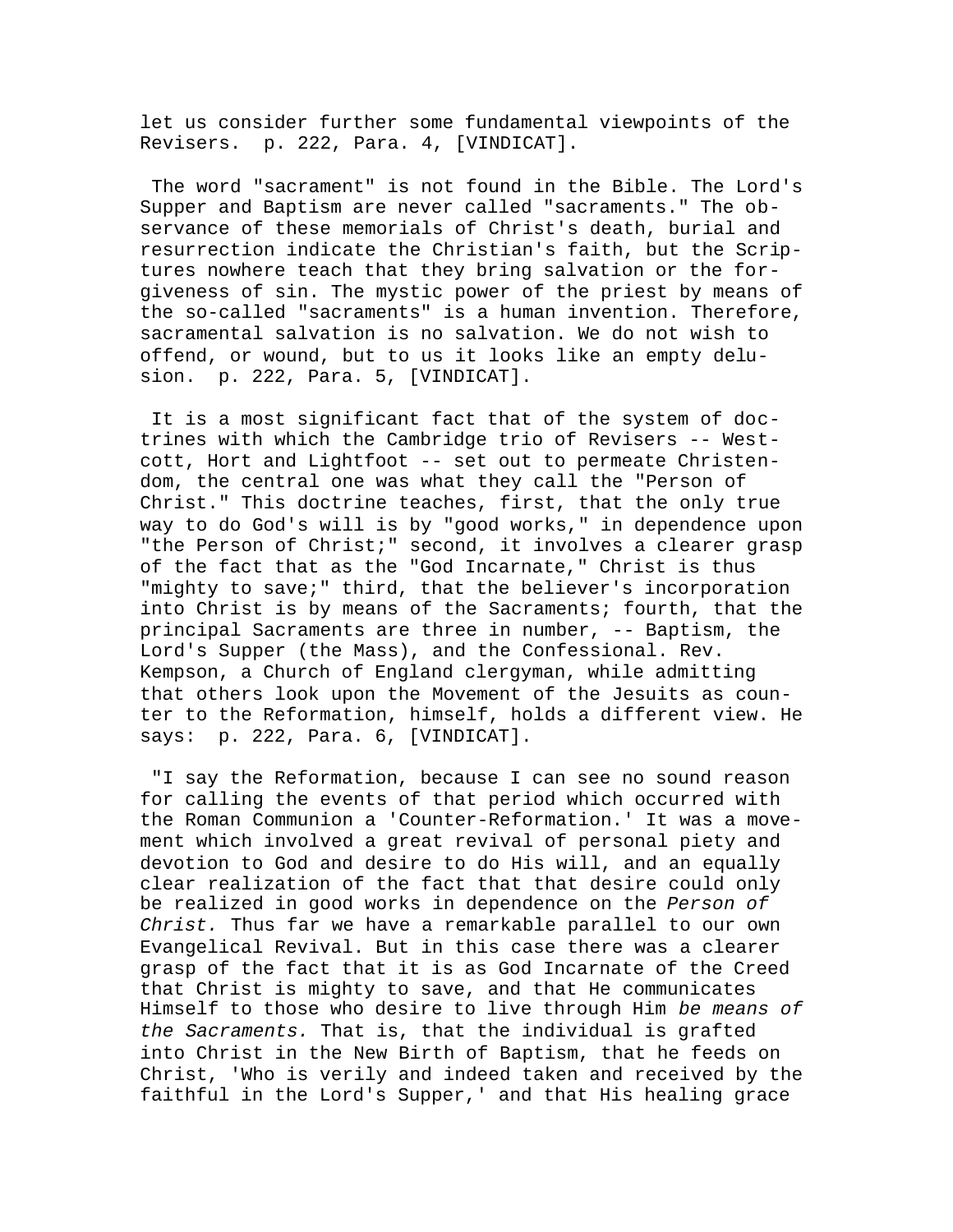is applied to the sinner and the results of sin by the receiving of the 'Benefit of Absolution.'" [30] (Italics mine.) p. 222, Para. 7, [VINDICAT].

 [[30] Kempson, Church in Modern England, pp. 88, 89.] p. 223, Para. 1, [VINDICAT].

 In Catholic theology, "Absolution" means the forgiveness which follows confession to a priest. Another quotation by the same author, presents the strong part Westcott had in this work: "Maurice and Kingsley, and Bishop Westcott, in his insistence on the social significance of the Incarnation, have done their work." [31] p. 223, Para. 2, [VINDICAT].

[[31] Idem. p. 100.] p. 223, Para. 3, [VINDICAT].

 The significant remarks above, that "Christ is mighty to save," only "as the God incarnate of the creed," -- which is made available to us in the Lord's Supper or in the Mass, the reincarnation, -- and that "He communicates Himself to those who desire to live through Him by means of the Sacraments," were the central doctrines of the Counter-Reformation, or the world-wide movement of the Jesuits. The Revisers changed the words of the King James Version to embody the very same sentiments. On this Milligan, in his book on the Revised Version, says: p. 223, Para. 4, [VINDICAT].

 "The doctrine of the Sacraments may next engage our attention, and here again the variations in the renderings of familiar texts, though they may not appear at first of great importance, involve far-reaching truths. ... The Bread -- that is, the Body of Christ -- recalls more particularly His Incarnation, apart from His suffering." [32] p. 223, Para. 5, [VINDICAT].

 [[32] Milligan, Expository value, pp. 120, 122.] p. 224, Para. 1, [VINDICAT].

 Now we see why the word "broken" was left out of the Revised text under consideration, as it is also in the Douay. A footnote of Milligan, in connection with the above quotation, emphasizes the disappearance of "broken." [33] p. 224, Para. 2, [VINDICAT].

[[33] Idem, p. 122 (note).] p. 224, Para. 3, [VINDICAT].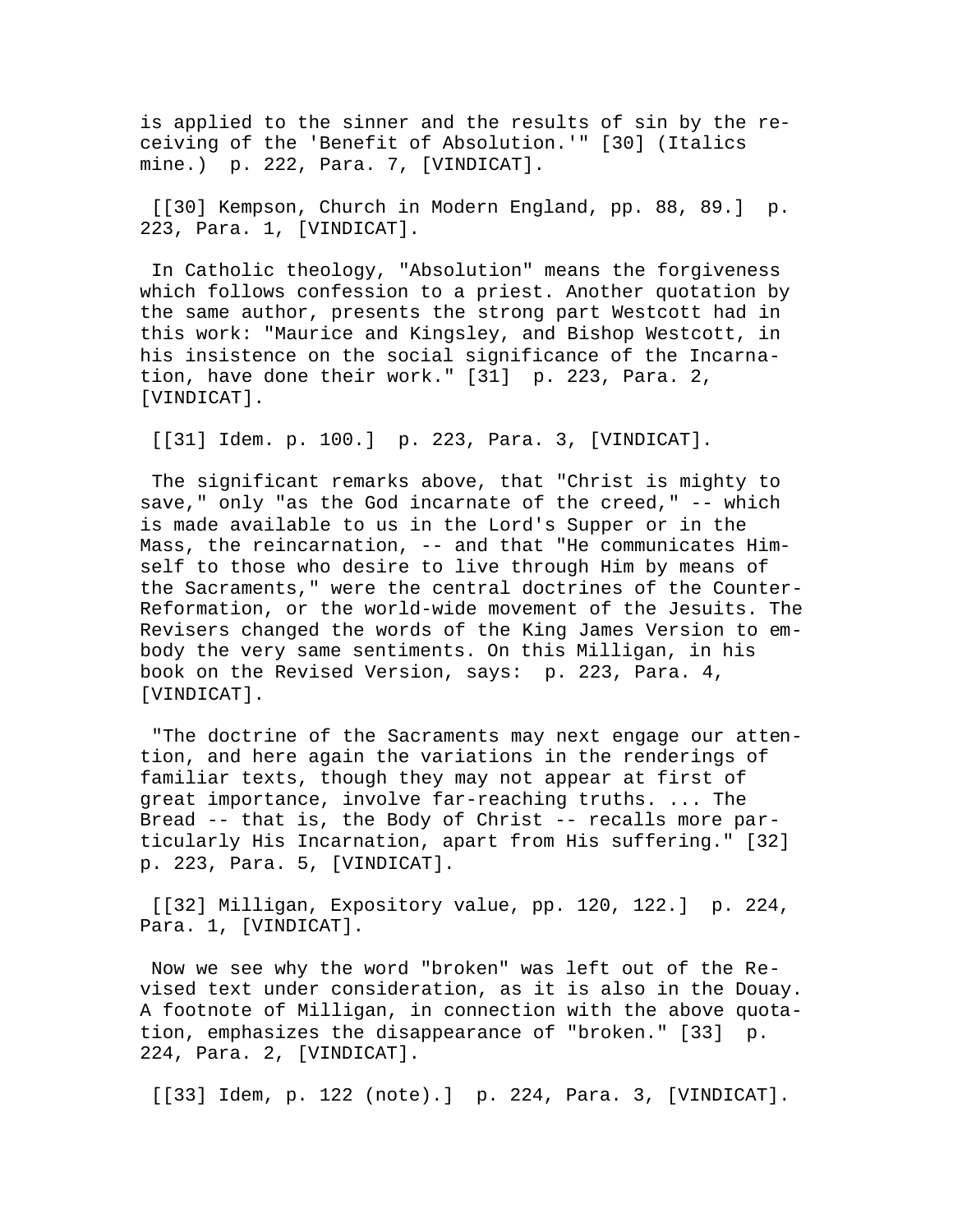How we are supposed to come in touch with the "Person of Christ," and receive His power and blessing, is shown by the following quotation from a ritualistic clergyman: p. 224, Para. 4, [VINDICAT].

 "Now there are, of course, many Catholic practices that necessarily result from a belief in the Real Presence of our dear Lord upon the altar. ... Bowing and genuflecting. Bowing to the Altar at all times ... because the Altar is the throne of God Incarnate, where *daily* now, thank God, in many a Church in the land he deigns to rest. ... And genuflecting, not to the Altar, but to the *Gift that is upon it;* to the God-man, Christ Jesus, when He is there." [34] p. 224, Para. 5, [VINDICAT].

 [[34] Six Plain Sermons, by Richard Wilkins, quoted in the Secret Hist. of the Oxford Movement, p. 410.] p. 224, Para. 6, [VINDICAT].

 This is the doctrine of the "Person of Christ," as taught by the Ritualists and Revisers. The priest in every Mass creates from bread the very body, the "Person of Christ," and then worships, and causes others to worship, the work of his own hands. We could not wish to offend or speak unfeelingly when we express our opinion that this is as truly idolatry as was ancient paganism, or as is the heathenism of today. This localizing of the literal body and "Person of Christ," by making Him present in every particle of the bread and wine of the Lord's Supper, or the Mass, is exactly the opposite, and contrary to the statement of the Saviour when about to bid farewell to His disciples, -- "It is expedient for you that I go away: for if I go not away, the Comforter will not come unto you; but if I depart, I will send him unto you." *John 16:7.* p. 224, Para. 7, [VINDICAT].

 When Christ ascended, He withdrew His personal presence from the disciples, and the era of the ministration of the Holy Spirit began. His words indicate that it was necessary for His person to go away, that His Spirit might come to His disciples. He who, like doubting Thomas, depends only on the local, personal, literal, presence of Christ, walks by sight and not by faith and deprives himself of the ministry of the Holy Spirit. "God is a Spirit: they that worship Him must worship Him in spirit and in truth." *John 4:24.* No Scripture commands us to worship in the Lord's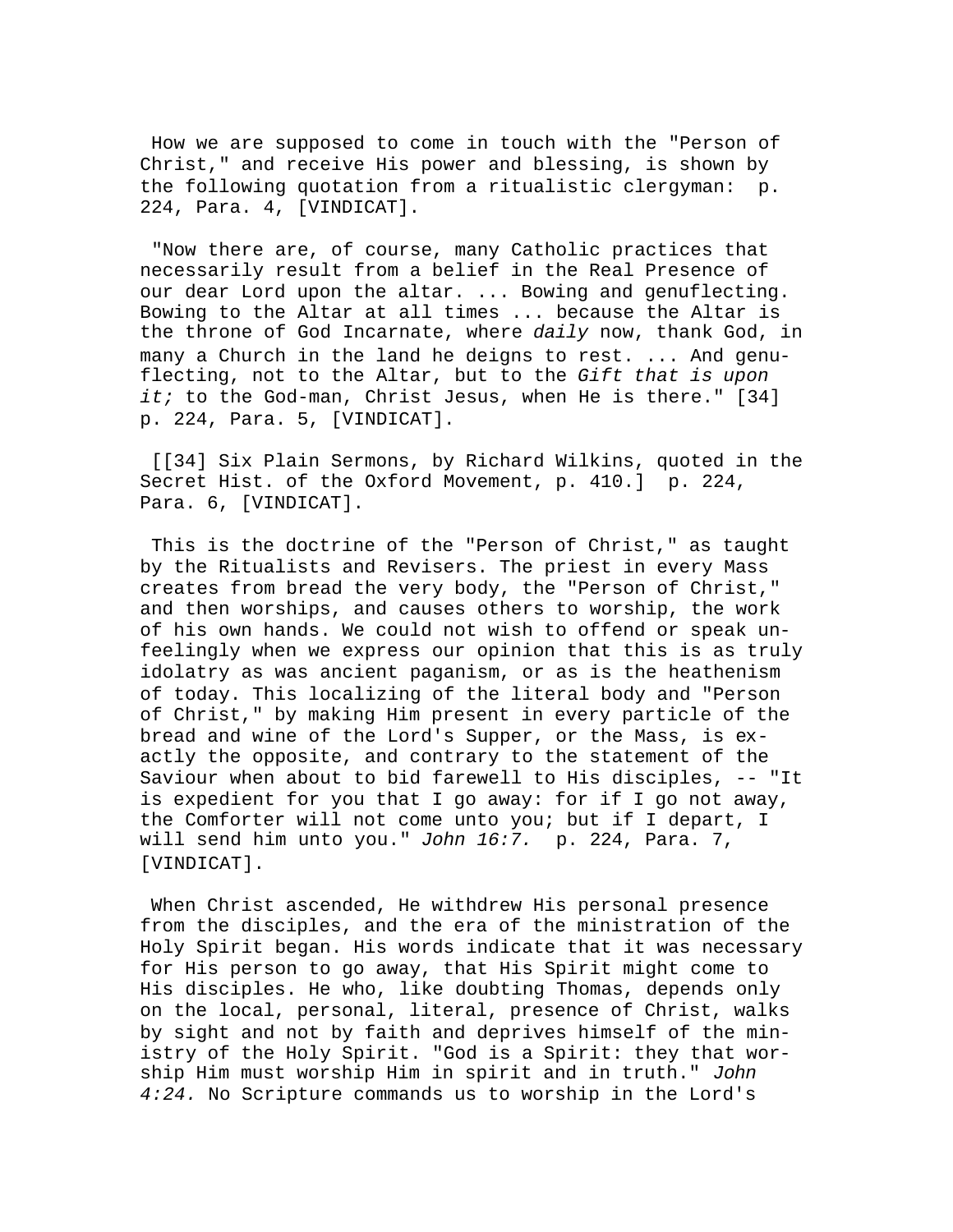supper the "Person of Christ." The Romanists, the Ritualists, and the Revisers invented this unspiritual dogma. Christ is with us always, not in "person," but by His Spirit. We received Him by receiving His Word, for "they are Spirit, and they are life." *John 6:63.* p. 224, Para. 8, [VINDICAT].

 Nineteen hundred years ago, Christ journeyed on this earth from Bethlehem to Calvary in "person." When He departed from this world and ascended up on high, He left the glorious promise that He would come the "second time" in "person." His Second Coming is yet future. But if He comes personally in every Mass, or the Lord's Supper, He has already come not only the "second" time but the millionth time. The Revisers' doctrine of the Incarnation (the Mass), therefore, makes unnecessary and destroys the truth that He shall come "the second time without sin unto salvation." *Hebrews 9:28.* How feeble is the coming of the "Person of Christ" in the Mass, or Lord's Supper, compared with His Second Coming in His own glory and the glory of His Father with all the holy angels! The fact that he came once in person and that his "second" personal coming is still future, proves untrue, the doctrine of the "Person of Christ" in the Mass. This doctrine is a weak substitute for, and counterfeit of, the glorious Second Coming of Christ. p. 225, Para. 1, [VINDICAT].

 Here a little, and there a little, the Westcott-Hort generalship moved forward, changing the divine Word to bear the impress of their doctrines, until they had changed the Greek in 5,337 places, and the English of the King James in 36,000 places. These 5,337 mutilations of the Greek and 36,000 metamorphoses of the English, in working out their scheme, stamp many of the readings of the Revised Version with the marks of Systematic Depravation. p. 225, Para. 2, [VINDICAT].

 Chapter XIII. -- Catholics Rejoice That the Revised Version Vindicates Their Bible. p. 227, Para. 1, [VINDICAT].

 PREVIOUSLY we have shown how Catholics were elated over the readings in the Revised Version that undermined Protestantism, and criticized the Revisers for wanton omissions. [1] We shall now show how they rejoiced that Catholic readings rejected by the Reformers have been restored by the Revisers, and their Catholic Bible vindicated. p. 227, Para. 2, [VINDICAT].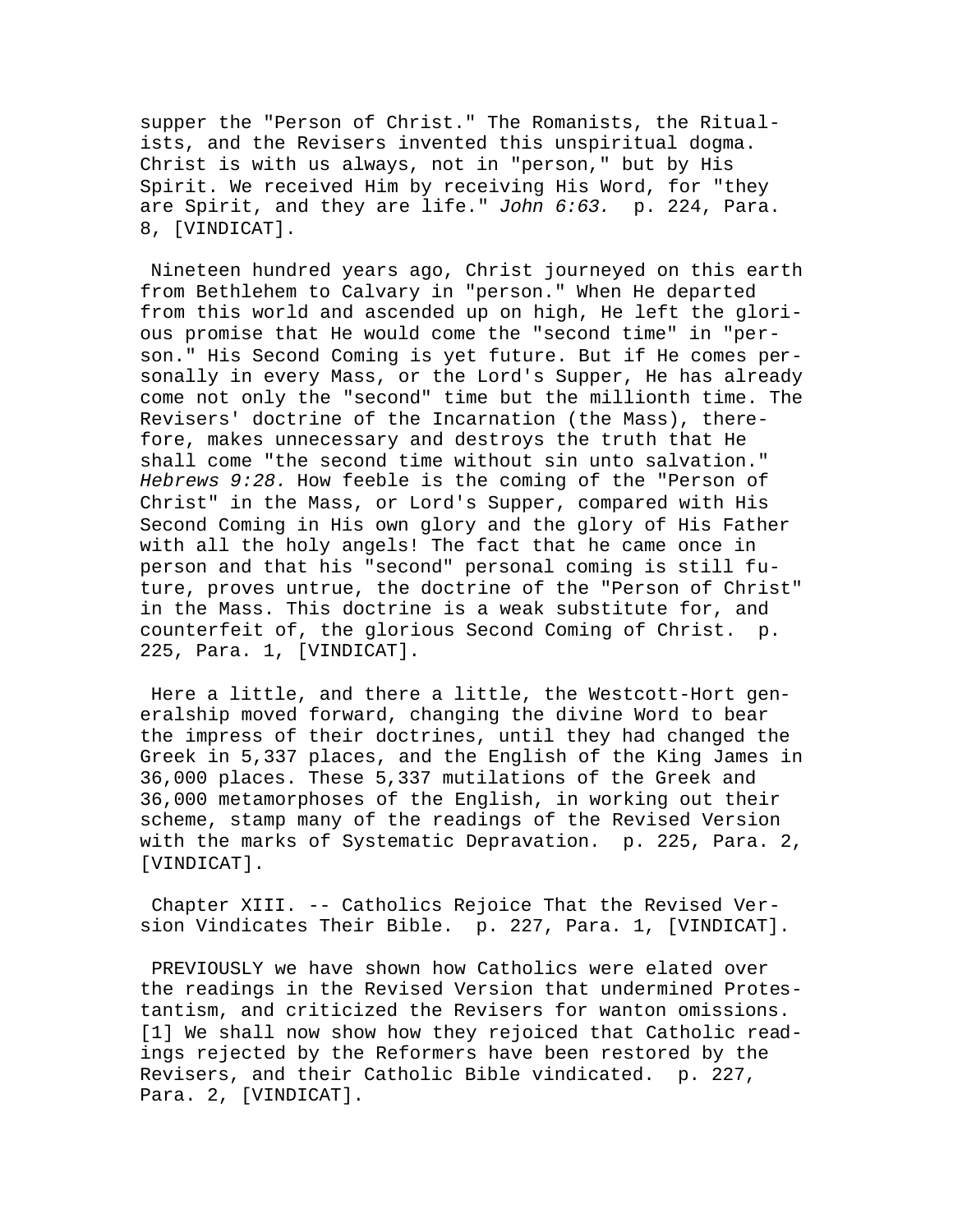A Catholic bishop says that the Revisers were not as Protestant as the translators of 1611: p. 227, Para. 3, [VINDICAT].

 "It must be admitted that either the Revisers wished to withdraw several important passages of the Holy Scripture from Protestants, or that the latter, in their simplicity, have all along been imposed upon by King James' translators, who, either through ignorance or malice, have inserted in the Authorized Version a number of paragraphs which were never written by an apostle or other inspired author." [2] p. 227, Para. 4, [VINDICAT].

 [[1] Chapter XI. [2] Bishop Tobias Mullen, Erie, Pa., The Canon of the Old Test., p. 366.] p. 227, Para. 5, [VINDICAT].

 Cardinal Wiseman exults that the Revision Movement vindicates the Catholic Bible: p. 227, Para. 6, [VINDICAT].

 "When we consider the scorn cast by the Reformers upon the Vulgate, and their recurrence, in consequence, to the Greek, as the only accurate standard, we cannot but rejoice at the silent triumph which truth has at length gained over clamorous error. For, in fact, the principal writers who have avenged the Vulgate, and obtained for it its critical pre-eminence, are Protestants." [3] p. 227, Para. 7, [VINDICAT].

 [[3] Wiseman, Essays, Vol. I, p. 104.] p. 227, Para. 8, [VINDICAT].

 A Catholic Magazine claims Revision for Higher Criticism and Catholicism: p. 227, Para. 9, [VINDICAT].

 "How bitter to them must be the sight of their Anglican bishops sitting with Methodists, Baptist, and Unitarians to improve the English Bible according to modern ideas of progressive Biblical Criticism! Who gave these men authority over the written Word of God? It was not Parliament or Privy Council, but the Church of England acting through Convocation. To whom do they look for the necessary sanction and approval of their work, but to public opinion? One thing at least is certain, the Catholic Church will gain by the new Revision both directly and indirectly." [4] p. 227, Para. 10, [VINDICAT].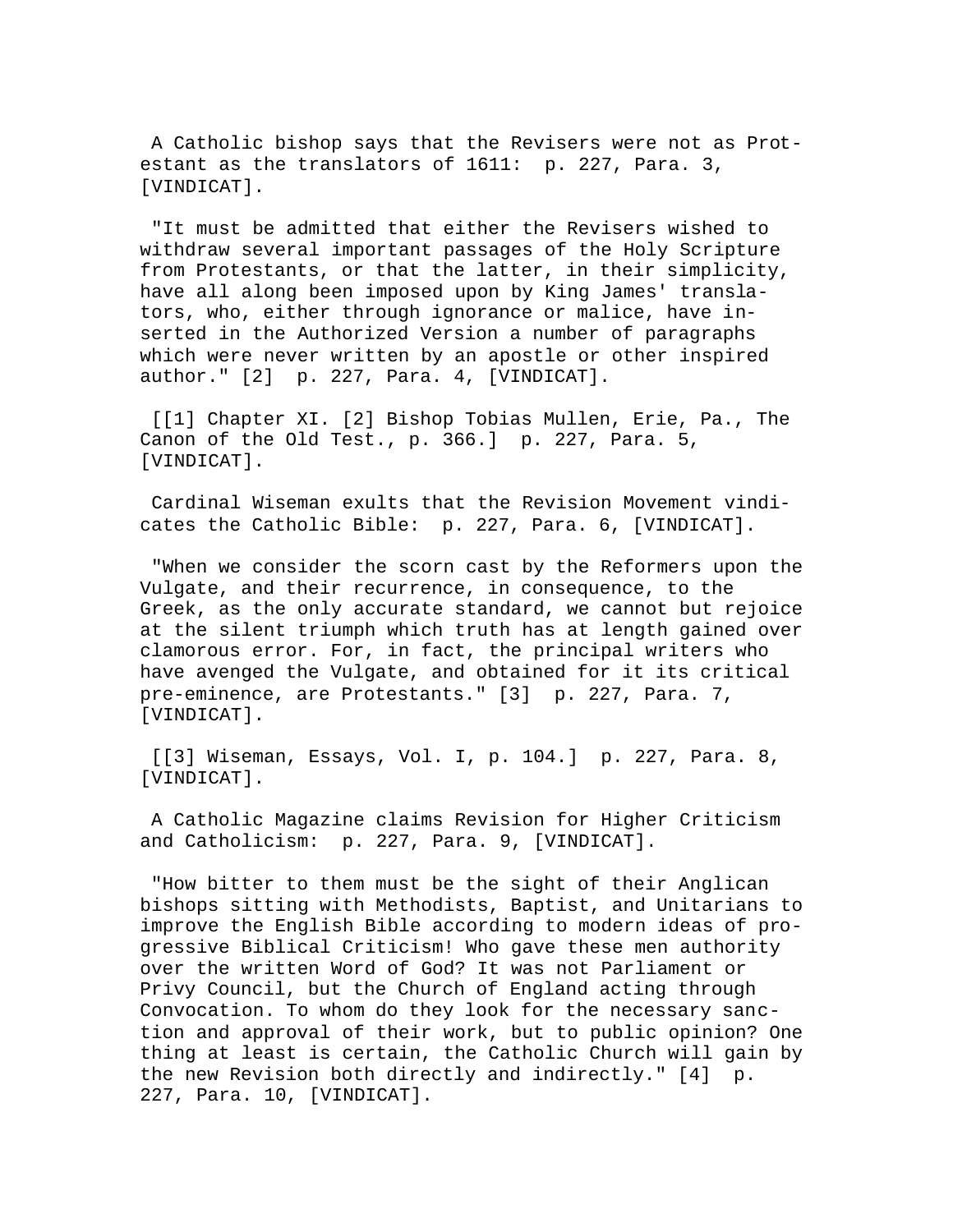[[4] *Dublin Review* (Catholic), July, 1881. p. 227, Para. 11, [VINDICAT].

 A Catholic priest indicates that the changes agree with the Latin Vulgate: p. 227, Para. 12, [VINDICAT].

 "It is very pleasant to read the commendation given by the learned reviewer, the Very Rev. James A. Corcoran, D.D., in the American Catholic *Quarterly Review,* of the new Revision. He devotes a considerable space to proving that the earlier English translations corrupted the text, for the purpose of attacking the Roman Catholic faith, and that even King James' Version retained many of these odious mistranslations. Of the Revision he says: 'One of the greatest benefits conferred by the Revision on the English Protestant world, though very few or none seem to realize it, is that all the wicked translations, whether by falsification of meaning, or by interpolation, or by foisting of glosses into the text, have been ruthlessly swept away by the besom of the Revisers. And why? Solely on the ground that they were corruptions. They do not explicitly say that they were sectarian corruptions, nor need we insist on their saying it; by they recognized them as such, and every honest man, every friend of religious truth must be thankful that they have with unsparing hand driven these unholy abominations out of the book of God's revelation. This proves that their honesty was wholesome, not partial or interested.'" [5] The above quotation shows the hostile attitude of Romanists to the King James Version, and their endorsement of the Revision. p. 228, Para. 1, [VINDICAT].

 [[5] Dr. Warfield's Collection of Opinions and Reviews, Vol. II, p. 82.] p. 228, Para. 2, [VINDICAT].

 A Catholic Bishop says that Protestants have prayed the Lord's prayer wrong for 300 years: p. 228, Para. 3, [VINDICAT].

 "This writer (Dr. Alexander Roberts) notifies his readers in one place, that, because the Revisers made use of an amended Greek text, 'a vast multitude of changes will be found in the Revised English Version' of the New Testament. Next he reminds them of 'the entire omission of the doxology of the Lord's prayer of Matt. 6:13,' so that all English speaking Protestants have been all along adding to that prayer words which the Lord never dictated. Indeed,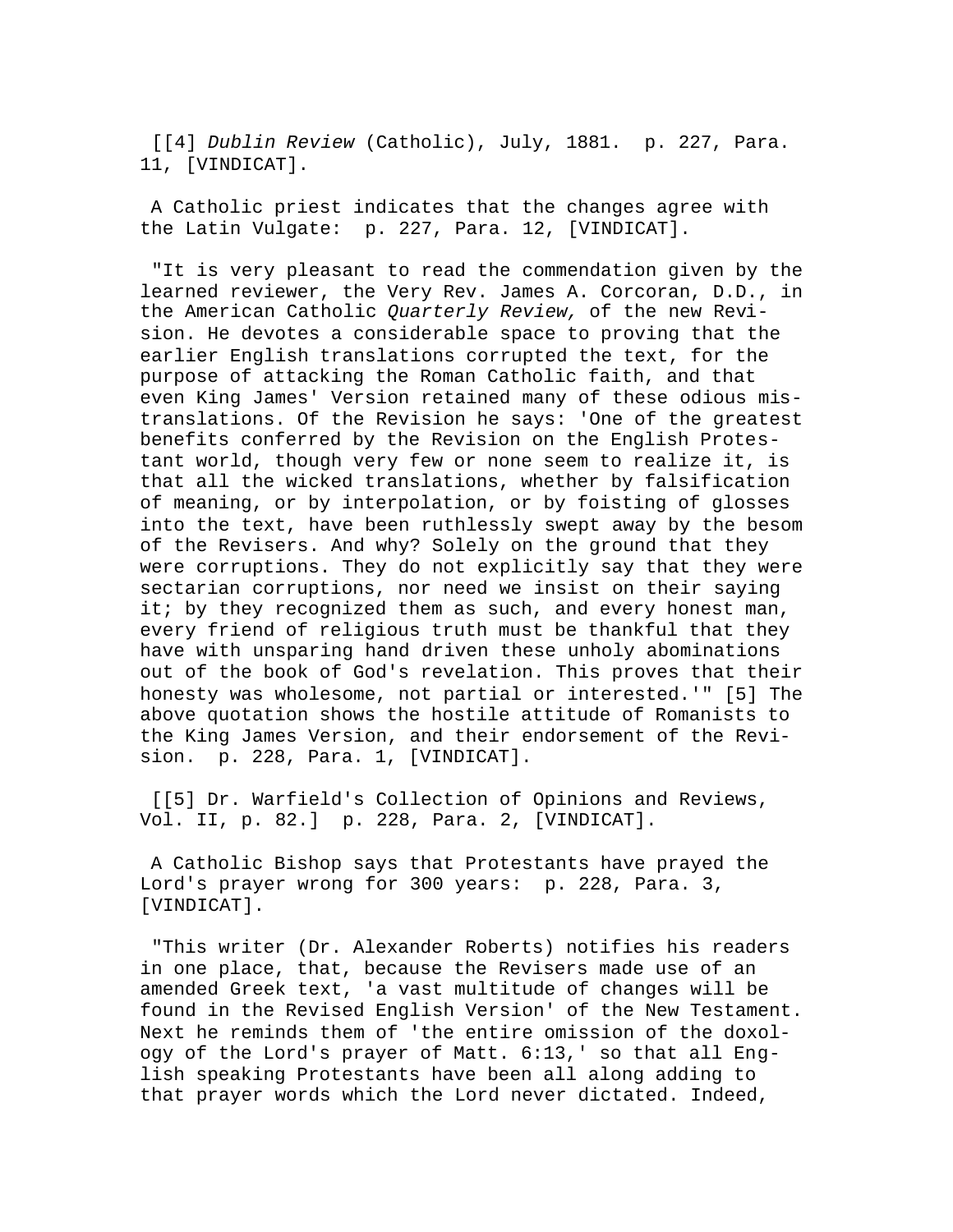they are likely to continue the practice, as the Revision of the Authorized Version will probably never be generally adopted by them." [6] p. 228, Para. 4, [VINDICAT].

 [[6] Mullen, Canon of the O. T., pp. 365, 366.] p. 229, Para. 1, [VINDICAT].

 A Catholic priest says that the Revised Version confirms readings of the Catholic Version: p. 229, Para. 2, [VINDICAT].

 "From the Very Rev. Thomas S. Preston, of St. Ann's (R. C.) Church of New York, -- 'The brief examination which I have been able to make of the Revised Version of the New Testament has convinced me that the Committee have labored with great sincerity and diligence, and that they have produced a translation much more correct than that generally received among Protestants. p. 229, Para. 3, [VINDICAT].

 "'It is to us a gratification to find that in very many instances they have adopted the reading of the Catholic Version, and have thus by their scholarship confirmed the correctness of our Bible.'" [7] p. 229, Para. 4, [VINDICAT].

 [[7] Dr. Warfield's Collection of Opinions, Vol. II, p. 21.] p. 229, Para. 5, [VINDICAT].

 A Catholic Magazine says that the Revised readings do justice to Catholics: p. 229, Para. 6, [VINDICAT].

 "We have next to examine the new Version in detail to see how it will affect Catholic truth. In the first place, there are several important correction and improved renderings. The Revisers have done an act of justice to Catholics by restoring the true reading of 1 Cor. 11:27." [8] p. 229, Para. 7, [VINDICAT].

 [[8] *Dublin Review* (Catholic), July, 1881.] p. 229, Para. 8, [VINDICAT].

 A Catholic Bishop considers that the Revised Version is like the Douay Bible: p. 229, Para. 9, [VINDICAT].

 "And there is no reason to doubt that, had King James' translators generally followed the Douay Version, the convocation of Canterbury would have been saved the trouble of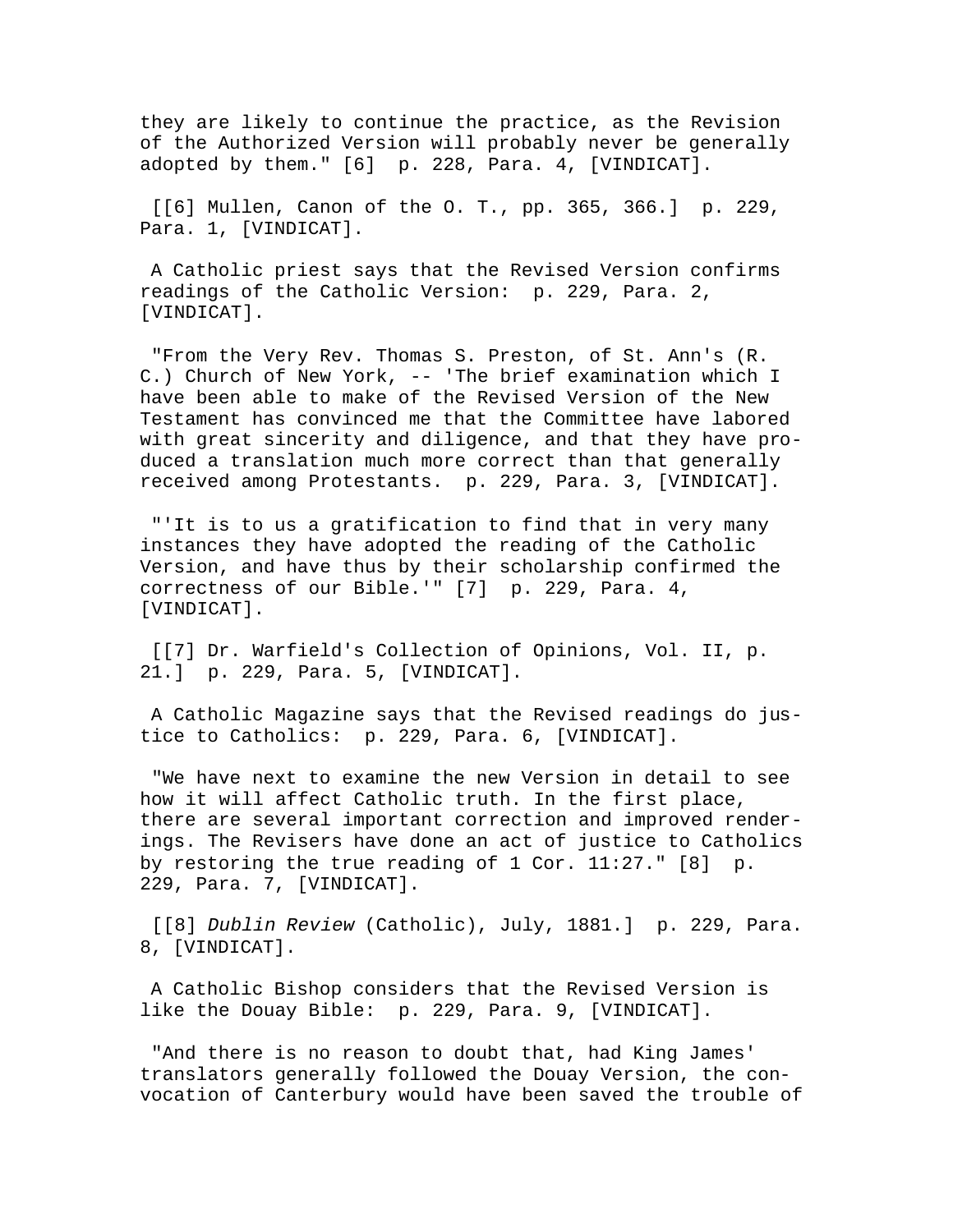inaugurating a movement for the purpose of expurgating the English Protestant Bible of the errors and corruptions by which its pages are defiled." [9] p. 229, Para. 10, [VINDICAT].

 [[9] Mullen. Canon of the O. T., pp. 369, 370.] p. 229, Para. 11, [VINDICAT].

 French and German Catholic authorities approve the critical features of the Greek text which underlies the Revised Version: p. 229, Para. 12, [VINDICAT].

 "In the *Bulletin Critique* of Paris for Jan. 15, 1881, the learned Louis Duchesne opens the review of Westcott and Hort with these words: 'Voici un livre destine a faire epoque dans la critique du Nourveau-Testament.' (Here is a book destined to create a new epoch in New Testament criticism.) To this Catholic testimony from France may be added German Catholic approval, since Dr. Hundhausen, of Mainz, in the 'Literarischer Handweiser,' 1882, No. 19, col. 590, declares: 'Unter allen bisher auf dem Gebiete neutestamentlichen Test-kritik erschienenen Werken gebuhrt dem Westcott-Hort-schen unstreitig die Palme.'" (Among all printed works which have appeared in the field of New Testament textual criticism, the palm belongs unquestionably to the Westcott-Hort Text.) [10] p. 230, Para. 1, [VINDICAT].

 [10] Dr. Warfield's Collection of Opinions, Vol. I, p. 48.] A Catholic magazine claims that the Revised Version is the death knell of Protestantism: p. 230, Para. 2, [VINDICAT].

 "On the 17th of May the English speaking world awoke to find that its Revised Bible had banished the Heavenly Witnesses and put the devil in the Lord's Prayer. Protests loud and deep went forth against the insertion; against the omission none. It is well, then, that the Heavenly Witnesses should depart whence their testimony is no longer received. The Jews have a legend that shortly before the destruction of their Temple, the Shechinah departed from the holy of Holies, and the Sacred Voices were heard saying, 'Let us go hence.' So perhaps it is to be with the English Bible, the Temple of Protestantism. The going forth of the Heavenly Witnesses is the sign of the beginning of the end. Lord Panmure's prediction may yet prove true - the New Version will be the death knell of Protestantism."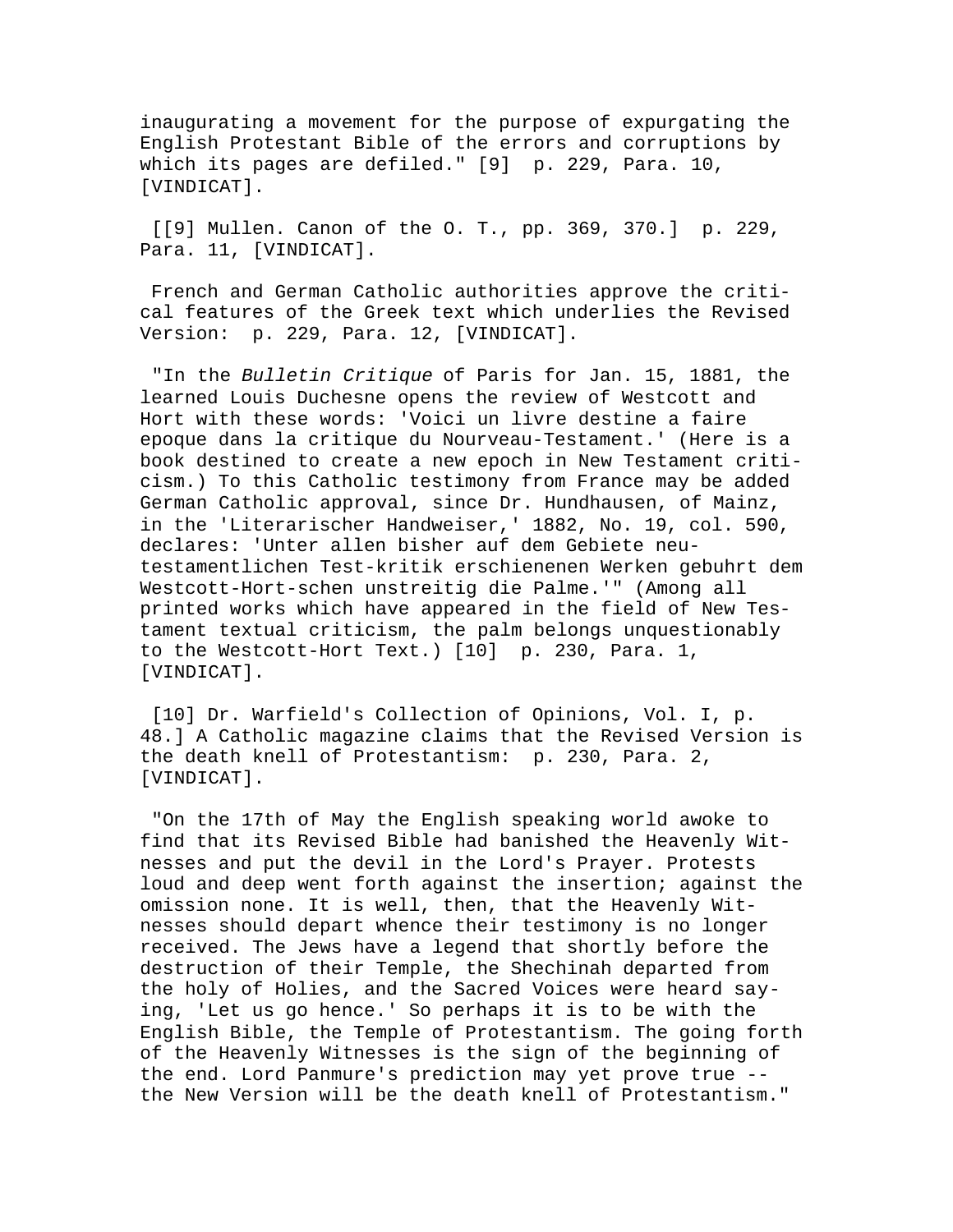[11] p. 230, Para. 3, [VINDICAT].

 [[1] *Dublin Review* (Catholic), July, 1881.] p. 230, Para. 4, [VINDICAT].

 Chapter XIV. -- The American Revision Committee and Its Influence Upon the Future of America. p. 231, Para. 1, [VINDICAT].

 As THE influence of the Oxford Movement crossed the ocean and began to spread in the United States, Dr. Hort could not refrain from writing to Westcott: p. 231, Para. 2, [VINDICAT].

 "A most singular movement is taking place among the German 'Reformation' settled in America, the center of the Movement being Mercersburg. The leading man is Dr. Nevin. ... I can compare him to no one but Newman, and higher praise it would be difficult to give. I fear he is fast drifting Romewards." Easter Eve, 1854. [1] p. 231, Para. 3, [VINDICAT].

 [[1] Life and Letters of Dr. Hort, Vol., I, p. 277.] p. 231, Para. 4, [VINDICAT].

 So wrote from England one who knew. The "Mercersburg Movement," or the "Mercersburg Theology," made a revolutionary and permanent change in American Theological colleges and American theology. Dr. Nevin, however, was not the American Newman. He was only the forerunner. The outstanding leader, his associate, was Dr. Philip Schaff, President of both American Committees of Revision, Old and New Testament. p. 231, Para. 5, [VINDICAT].

 The following quotation will show, in an introductory way, how the Mercersburg Movement stood related to American churches, to the Oxford Movement, and to Dr. Schaff: p. 231, Para. 6, [VINDICAT].

 "The works of the Mercersburg professors are fraught with dangerous tendencies. The Reformed Dutch Church has, by a public and solemn act, withdrawn from ecclesiastical relations with the German Reformed Church, her ancient ally, on account of her countenance of those works and of their authors. The General Assembly of the Presbyterian Church (O.S.) has suspended her relations with that denomination for the present year, and awaits further developments. This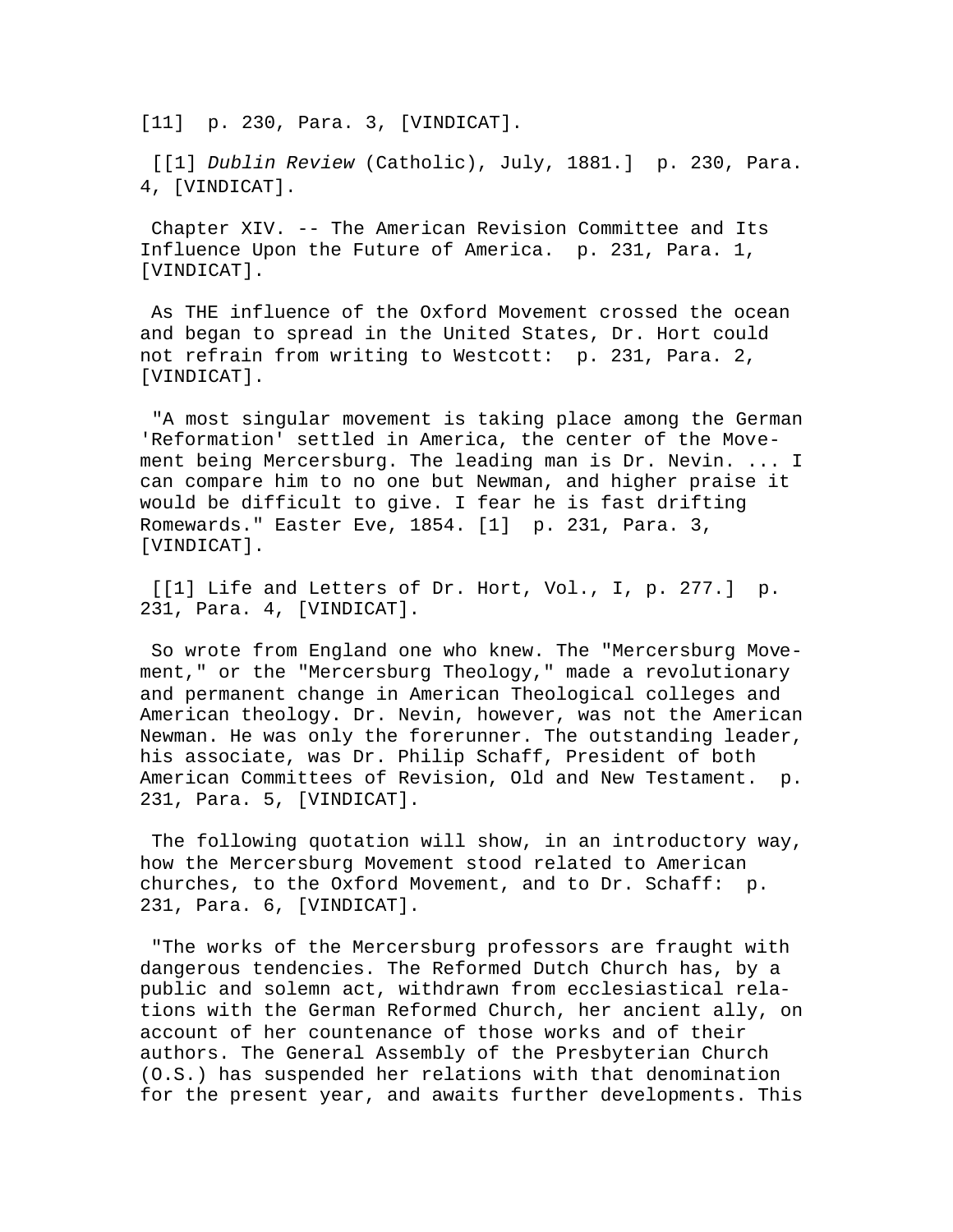painful step has, in both cases, been taken after much deliberation, and with the calmness and dignity which befit a Christian Church. ... p. 231, Para. 7, [VINDICAT].

 "Romanism is known to have recently entered the Church of England in the disguise of Oxford Tractarianism, to have drawn off no inconsiderable number of her clergy and members, and to have gained a footing on British soil, from which the government and public opinion together are unable to eject her. The Mercersburg writers began with decided commendation of the system which is called Puseyism. Their own course has thus far strongly resembled that which has marked its history. Step by step they have advanced, till Romanism stands forth almost unveiled in the 'Apostles' Creed,' 'Early Christianity,' and 'Cyprian,' of Dr. Nevin in the *Mercersburg Review. ...* Yet *Dr. Nevin and these very works are commended and endorsed by Dr. Schaff in this 'History of the Apostolic Church,' and that without caution or reserve."* [2] p. 231, Para. 8, [VINDICAT].

 [[2] *New Brunswick Review,* Aug. 1854, pp. 282, 283.] p. 232, Para. 1, [VINDICAT].

 Before the part played by Dr. Schaff in contaminating American theology is presented, the fundamental doctrines which formed the issues of the Mercersburg Movement, as well as the background of its birth, must be considered. While on a visit to Germany in 1854, Dr. Schaff lectured before several organizations, on Dr. Nevin and the Mercersburg Movement. From a report of his remarks we quote the following: p. 232, Para. 2, [VINDICAT].

 "The 'Mystical Presence' published in 1846, was his (Dr. Nevin's) first dogmatic-polemic work, a Vindication of the Mystical Presence of Christ in the Lord's Supper, and of the actual participation of believers in the power of His divine-human life, in opposition to the prevalent symbolical view in America, which sees in this sacrament only a commemoration of the death of Christ now absent in heaven. ... p. 232, Para. 3, [VINDICAT].

 "But the Movement did not here stop. Already in the Mystical Presence, the idea of the Incarnation of Christ came to the front very clearly, as the central truth of Christianity. ... p. 232, Para. 4, [VINDICAT].

"In the same track with the more recent German theology,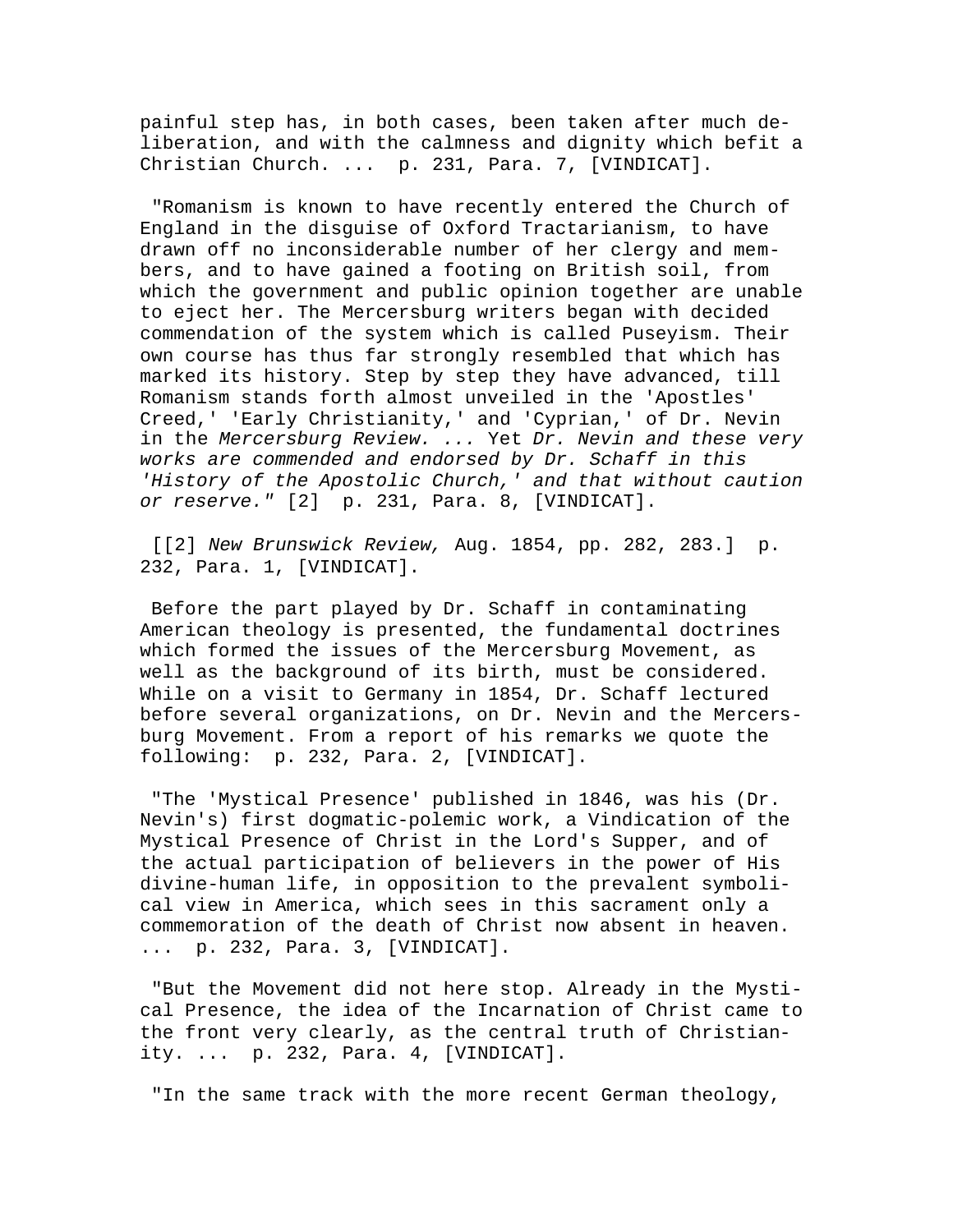he (Dr. Nevin) studied with the deepest interest the entire Puseyite controversy, foremost the writings of Dr. John H. Newman, with whom he had many points of resemblance, and read the works of the most important Roman Catholic apologists and polemics, such as Bellarmine, Bossuet, Mohler, Wiseman, and Balmes, who of course represent their system of faith in a much more favorable light than their Protestant opponents, and know how to idealize it, so that to a deep, earnest spirit it becomes powerfully imposing. p. 232, Para. 5, [VINDICAT].

 "Dr. Nevin gave expression to his newly gained ideas in the *Mercersburg Review,* established by his pupils, edited by him, and read extensively beyond the Reformed Church, more particularly in the Episcopal. He there developed, in a series of essays and reviews, full of life and spirit, and always going back to fundamental principles, the doctrine of the Person of Christ." [3] p. 233, Para. 1, [VINDICAT].

 [[3] Appel, Life of John W. Nevin, pp. 412, 413, 414.] p. 233, Para. 2, [VINDICAT].

 It was in 1844 that Dr. Schaff, still a young man, arrived from Germany to assume his duties as Professor of Church History and Biblical Literature in the Theological Seminary of Mercersburg, Pa. He was just at the beginning of his theological career in the University of Berlin, and was, says Dr. Appel, "a gift from the Fatherland to the daughter Church on this side of the ocean, and we may add, to the country at large, destined to serve as an important link connecting the theological science of this country with that of Germany." [4] He came determined to use as his chief argument, the theory of historical development which, in the hands of the Catholic Mohler, had struck in Germany and everywhere, strong blows at Protestantism and brought about the re-instatement of the Catholic Church to a position of leadership. p. 233, Para. 3, [VINDICAT].

 [[4] Life of Nevin, pp. 200, 201.] p. 233, Para. 4, [VINDICAT].

 On the eve of his leaving Germany, many Protestant leaders of the new German theology rejoiced with Dr. Schaff over his call to America. Among others who wrote to him, was Dr. Dorner, whose work on the Atonement has ever attracted so much attention. Of Dorner, Andrew Lang wrote in the *Forum:*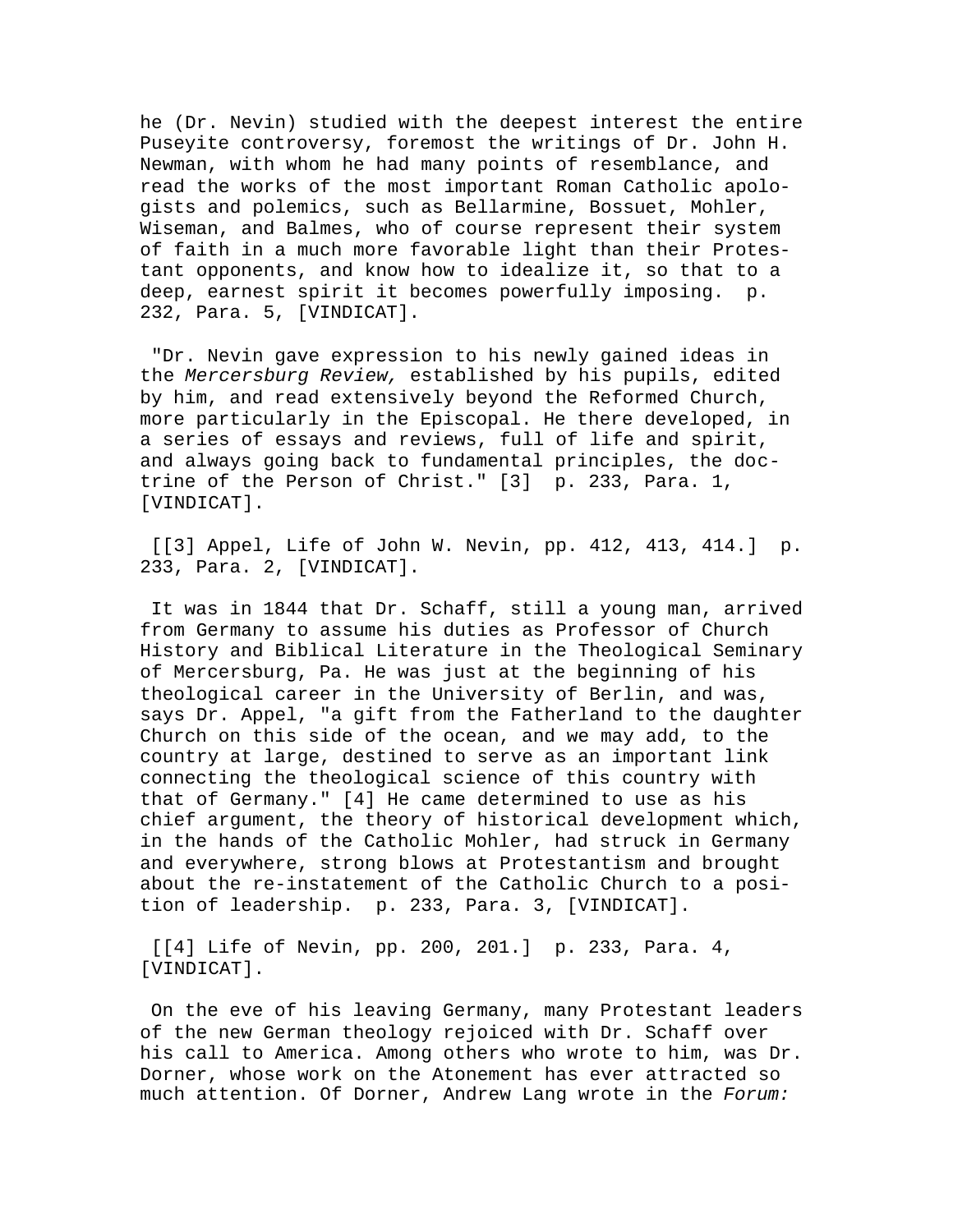p. 233, Para. 5, [VINDICAT].

 "Dorner's position, however, notwithstanding his protest, is simply the Roman Catholic doctrine of purgatory somewhat rationalized." [5] Dr. Dorner wrote to Schaff: p. 233, Para. 6, [VINDICAT].

 [[5] *The forum,* June, 1887, p. 336.] p. 234, Para. 1, [VINDICAT].

 "Especially do I ask you to give attention to the Trinitarian and Christological controversies and the development of the theory of the Atonement." [6] p. 234, Para. 2, [VINDICAT].

 [[6] David Schaff, Life of Philip Schaff, p. 75.] p. 234, Para. 3, [VINDICAT].

 On his way to the United States, Dr. Schaff spent some time in England, visiting. He met Drs. Jelf, Stanley, Pusey, Maurice, and Jowett. He described Maurice as of a German temper of mind, and said of Jowett that he seemed to have more sympathy with German theological views than anyone else he met there. Pusey spoke strongly against the sect divisions in America, "expressing the wish that the bishops of the Anglican Church and the Roman Catholic Church alone had the ground," [7] p. 234, Para. 4, [VINDICAT].

[[7] Life of Schaff, p. 88.] p. 234, Para. 5, [VINDICAT].

 On his arrival in this country, and at his inauguration into the office which he accepted within the German Reformed Church, Schaff made an address entitled, "The Principles of Protestantism." His speech was so revolutionary that, as soon as it was translated into English and circulated, it produced a storm of criticism. It brought forth charges of Romanizing and Tractarian tendencies. "The address involved the church irreversibly in the doctrinal agitation which went on within its pale for a quarter of a century." [8] p. 234, Para. 6, [VINDICAT].

[[8] Idem, p. 107.] p. 234, Para. 7, [VINDICAT].

 Some attribute to this address the opening note of the Mercersburg Movement. Others say it began with the tract written in the preceding year by Dr. Nevin, entitled, "The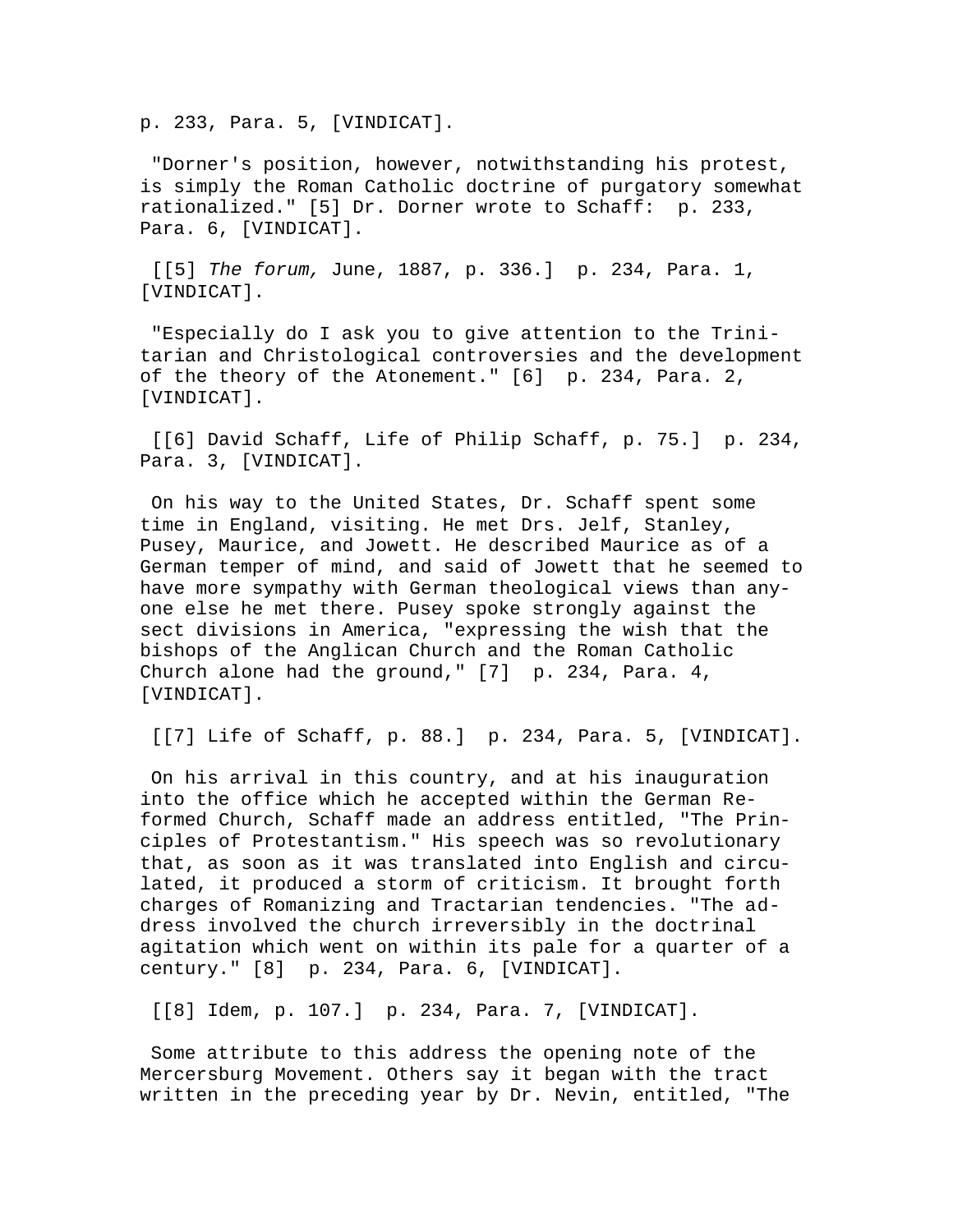Anxious Bench." This tract was a terrific denunciation of the system of revivals held in the evangelical churches and pointed out the Sacramental System as a refuge from fanaticism. Nevertheless the inaugural address of Dr. Schaff resulted in his being tried for heresy. He was formally acquitted; so he and Dr. Nevin went back to the Theological Seminary to vindicate themselves and promote their views among the rising generation. Dr. Berg, pastor of the First German Reformed Church of Philadelphia, bore the brunt of opposing the Catholic tide which evidently now had set in, in America, as it had before in Germany and England. From a converted Catholic priest he had heard that the professors of Mercersburg were insidiously instilling Romanizing poison in their classroom teachings. He tried several times to bring about a change, but finding the Synod obdurate, he went over to the Dutch Reformed Church, taking with him the larger part of his congregation. p. 234, Para. 8, [VINDICAT].

 The time spent by Dr. Schaff at Mercersburg was approximately twenty years. "The Mercersburg period of Dr. Schaff's career," says his son, "coincided with the rise and development of the Mercersburg theology." In 1864 he removed to New York, and for six years was connected with the New York Sabbath Committee, whose aim, says his son, "was not to defend the Sabbath as a religious festival, but as an institution recognized by civil legislation." During this time he traveled all over the United States, north and south, seeking by documents, by editorials, and from the pulpit and platform, to enforce Sunday Laws. p. 234, Para. 9, [VINDICAT].

 In 1870, Dr. Schaff connected with the Union Theological Seminary where he taught for over a quarter of a century. It must not be thought, however, that his revolutionary influence upon American theology was limited to his stay at Mercersburg. In his later writings and correspondence, we find those peculiar doctrines which certain German theologians expected him to promote in the United States, and which he urged, at times with insistence, upon the Revision Committee. p. 235, Para. 1, [VINDICAT].

 Dr. Schaff's teachings endorse the papal hierarchy of the Middle Ages. He magnifies the priesthood until "its ministers have more than earthly power; its sacraments have inherent objective efficiency." [9] Dr. Schaff's conception of theology rests upon the doctrine of historical develop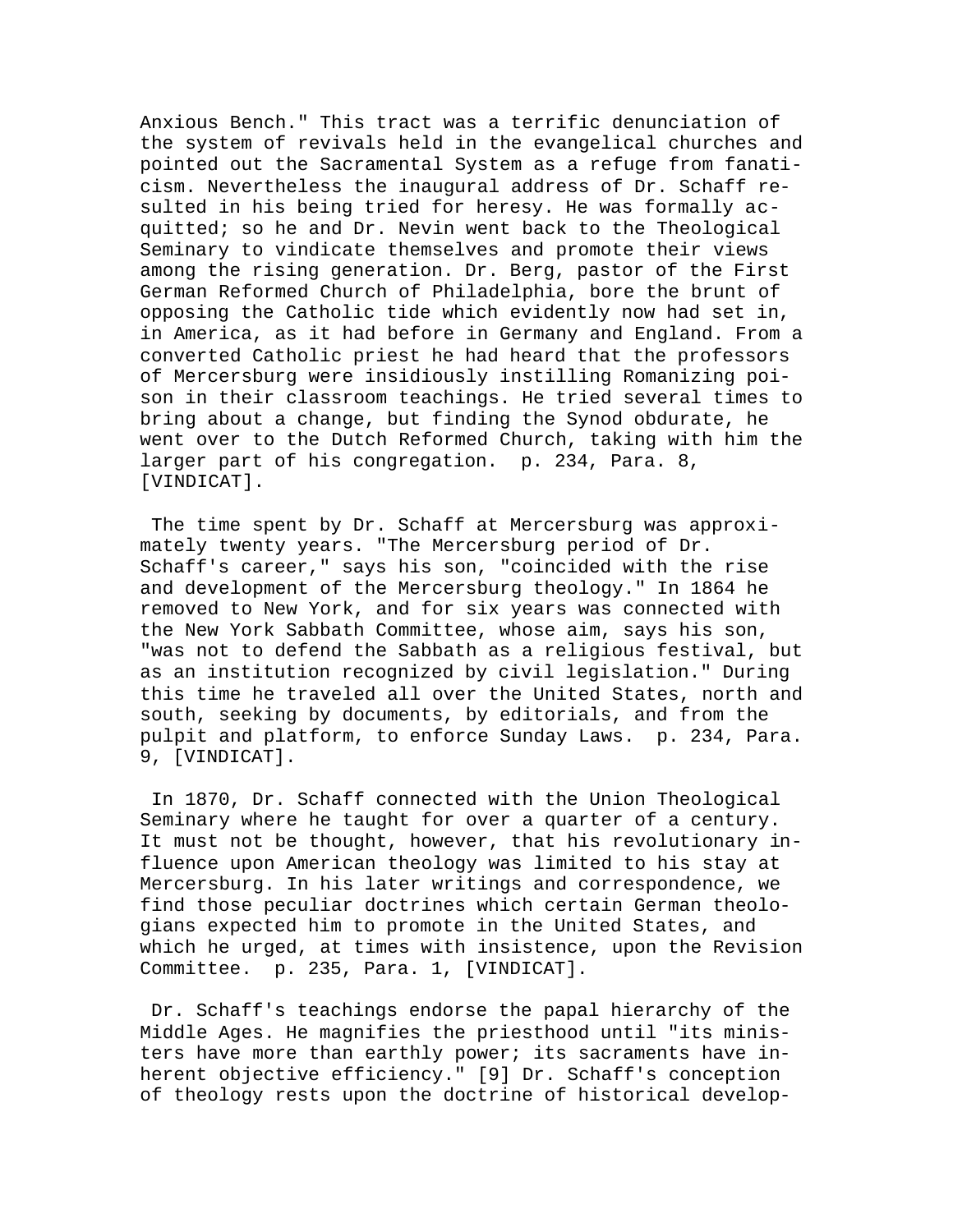ment. In his life's work, called "The History of the Apostolic Church," begun in 1853, may be found his scheme of doctrines. His theories in this book were so startling that several of America's leading theological reviews denounced them as anti-Scriptural, and anti-Protestant. In classifying the sources of history, he puts in first rank the "official letters, decrees, and bulls of Popes," pronouncing them "pure, original utterances of history." [10] p. 235, Para. 2, [VINDICAT].

 [[9] *Princeton Review,* Jan. 1854, p. 189. [10] *New Brunswick Review,* May 1854, p. 20.] p. 235, Para. 3, [VINDICAT].

 "Through the misty drapery of Dr. Schaff's philosophy, every essential feature of the papal system stands forth with a prominence so sharply defined, as to leave doubt impossible, and charity in despair," said one Reviewer. [11] p. 235, Para. 4, [VINDICAT].

[[11] Idem, p. 22.] p. 236, Para. 1, [VINDICAT].

 The following quotations from contemporary writers of standing present the danger of Schaff's teachings: p. 236, Para. 2, [VINDICAT].

 "It is quite time that the churches of our country should awake to the extent and tendencies of this movement in the midst of American Protestantism. After a series of advances and retractations, strongly resembling the tactics of the Tractarian party in England, we have at length a bold avowal of the 'primacy of Peter,' the fundamental and test doctrine of the Papacy, followed by a concession of every vital point of Christianity -- Church, Ministry, Worship, Sacraments, and the Right of Private Judgment -- to Romanism, and that too, *while the name and the forms of Protestantism are* (as far as possible) *studiously retained."* [12] p. 236, Para. 3, [VINDICAT].

[[12] Idem, p. 62.] p. 236, Para. 4, [VINDICAT].

 Remember, these are not the teachings of a Catholic, but of the great modern leader in American theology, President of both American Revision Committees which produced the American Standard Revised Version. One of his tendencies is described as follows: p. 236, Para. 5, [VINDICAT].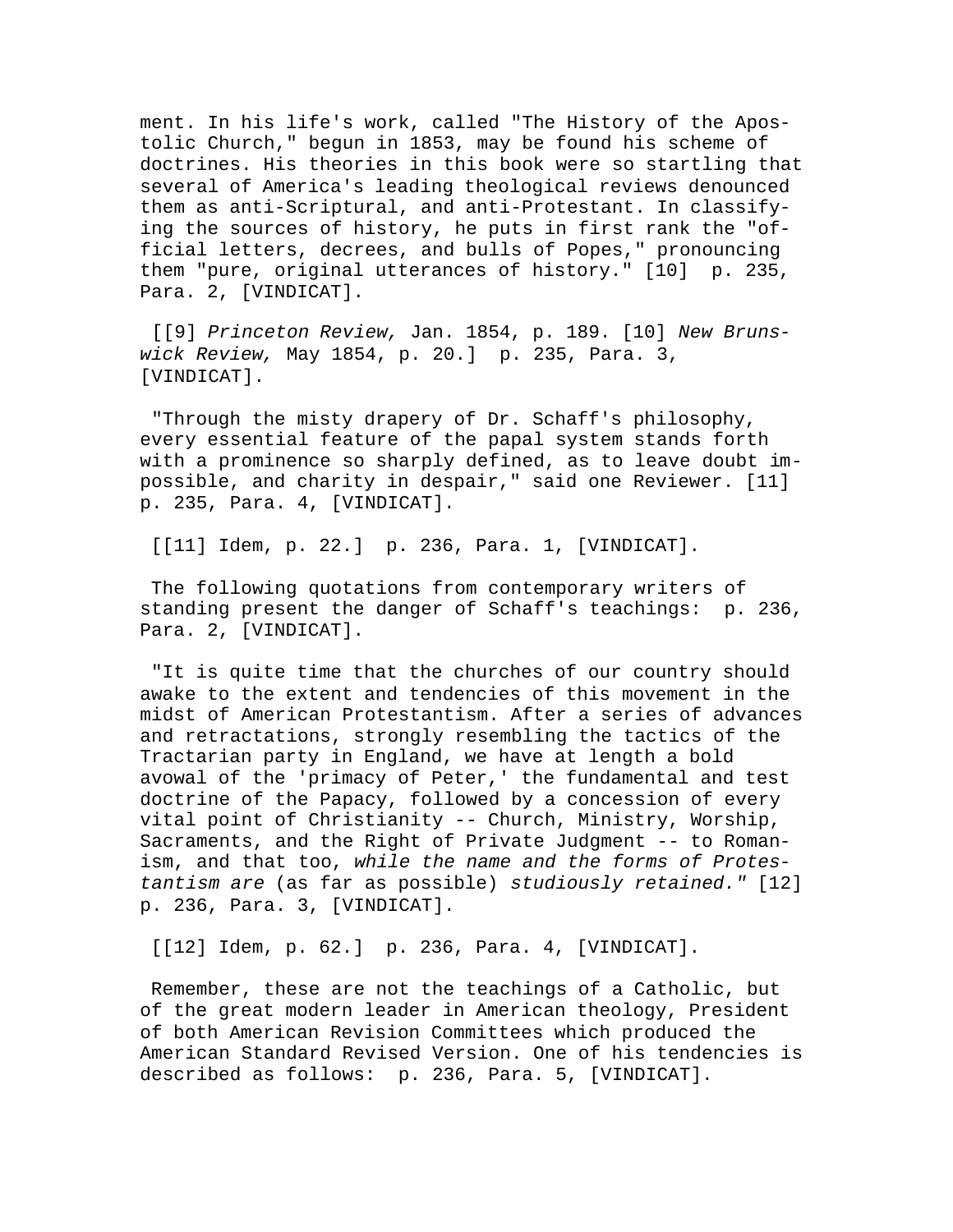"The first of these which we shall mention is the 'primacy of Peter,' which Dr. Schaff pronounces 'a subject of vast importance,' and justly observes that 'the claims of the Papacy are well known to center here.' Dr. Schaff fully asserts 'the primacy of Peter,' and devotes about thirty pages of his work to the proof of it, and the exposition of its relations to the Christian church and its history." [13] p. 236, Para. 6, [VINDICAT].

 [[13] *New Brunswick Review,* May 1854, p. 23.] p. 236, Para. 7, [VINDICAT].

We shall now see that Dr. Schaff's anti-Scriptural doctrine of the "Person of Christ," modifies all doctrines and destroys Inspiration: p. 236, Para. 8, [VINDICAT].

 "As the conception of Christianity as a principle or life, the divine-human life of Christ, leads to unscriptural views of His person; modifies essentially the scheme of redemption, and the mode of its application; involves the theory of organic development, with all its consequences; so, finally, it includes a new and thoroughly anti-Protestant view of the Church." [14] p. 237, Para. 1, [VINDICAT].

 [[14] *Princeton Review,* Jan. 1854, pp. 182, 183.] p. 237, Para. 2, [VINDICAT].

 Or, as this writer says in another place on Dr. Schaff's conception of Christ: p. 237, Para. 3, [VINDICAT].

 "It involves the doctrine of organic development, which overturns all the established views of the nature of revelation and of Christian doctrine. Revelation can no longer be understood as the supernatural objective communication of divine truths, but the elevation of human nature to a higher state, by which its intuitions of spiritual objects become more distinct." [15] p. 237, Para. 4, [VINDICAT].

[[15] Idem, p. 180.] p. 237, Para. 5, [VINDICAT].

 What an indictment of this modern doctrine of the Person of Christ! This teaching transfers the revelation of God from the Bible to the feelings, emotions, intuitions, and human judgment of the individual. It places a church composed of such individuals above the written Word of God. May we not here direct the reader's attention to this star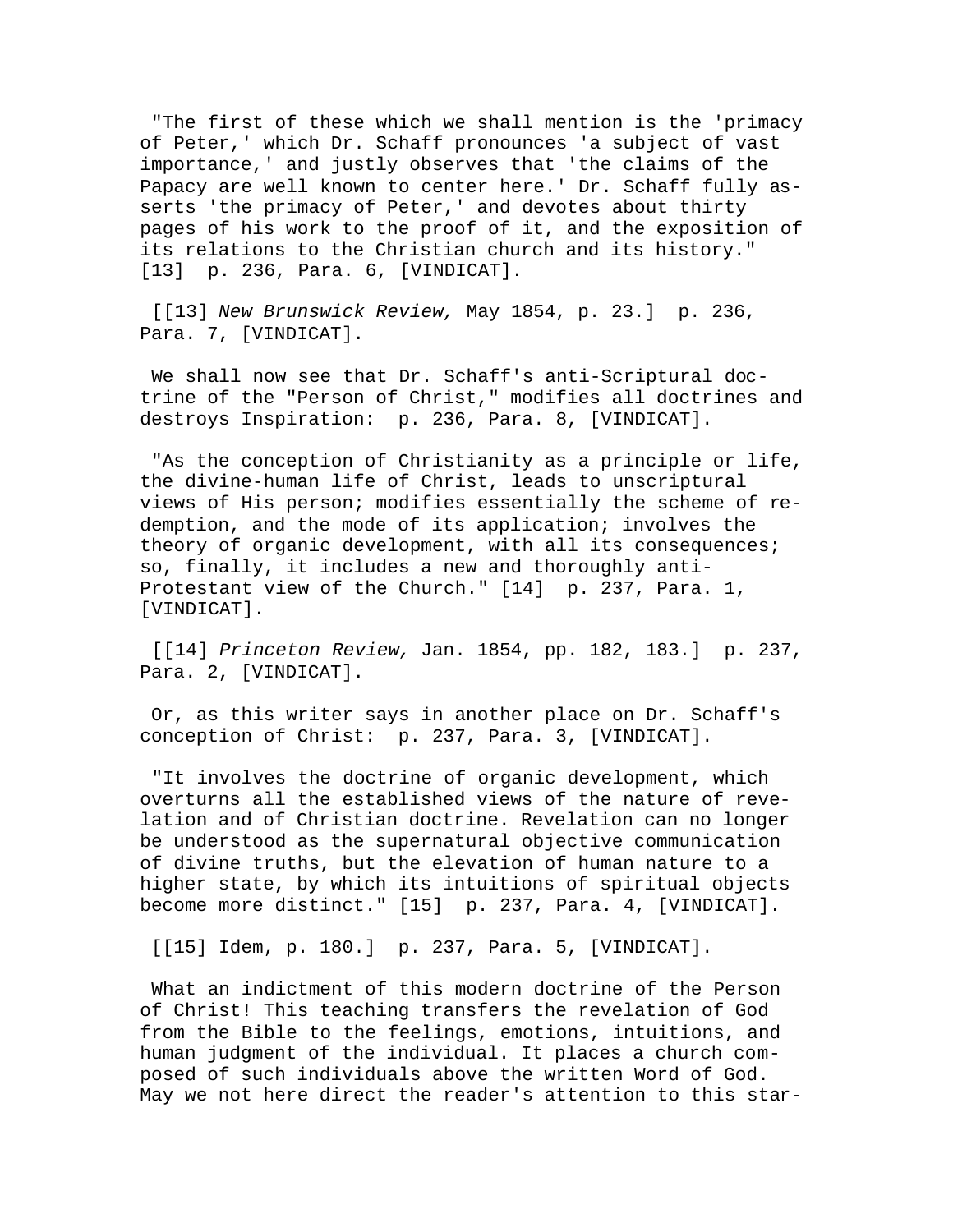tling truth, that rejecting the infallibility and inspiration of the Bible leads to seeking refuge in another infallibility. Among Hindus and others, this is the infallibility of the individual; among the Papists, it comes to the infallibility of the Church. p. 237, Para. 6, [VINDICAT].

 We further quote, from a monthly magazine of standing, to show that Dr. Schaff's system of doctrines is truly papal, and that he was disloyal to the faith he professed: p. 237, Para. 7, [VINDICAT].

 "The Church of Rome has committed it (treason). She had denied the sovereignty of her Lord, and appropriated His royal attributes to Peter, in order, from that shadowy source, to derive them, by her fictitious 'succession,' to herself. She alone, of all the nominal churches of Christ, has done this, and a heavy reckoning she will have for it. p. 237, Para. 8, [VINDICAT].

 "Dr. Schaff has taken his position in this system so boldly and distinctly, that he quite spares us the invidious office of giving him or his theory an odious name. ... p. 238, Para. 1, [VINDICAT].

 "He has determined, too, to write a 'history of the Christian church' on this system. He has thus laid the foundation of it. We shall have occasion to see hereafter that he carries up the whole building plumb and true to the groundplan, and 'after the pattern showed him' by the most approved masters of papal church-building." [16] p. 238, Para. 2, [VINDICAT].

 [[16] *New Brunswick Review,* May, 1854, pp. 60, 61.] p. 238, Para. 3, [VINDICAT].

 "That such a work should have proceeded from the bosom of the Protestant church, and from a chair of ecclesiastical history in a church especially renowned of old for its learned and powerful champions of reformed Christianity, is a portentous fact. It is, to say the least, not less so, that it has somehow gained the strongest testimonials from several of the most respectable and influential Protestant journals. The Papacy has never won a victory but by *stealing a march.* Her tactics have fairly been successful this time. This book is circulating through the Protestant church with an imprimatur from authorities which no American Protestant has been in the habit of questioning. One of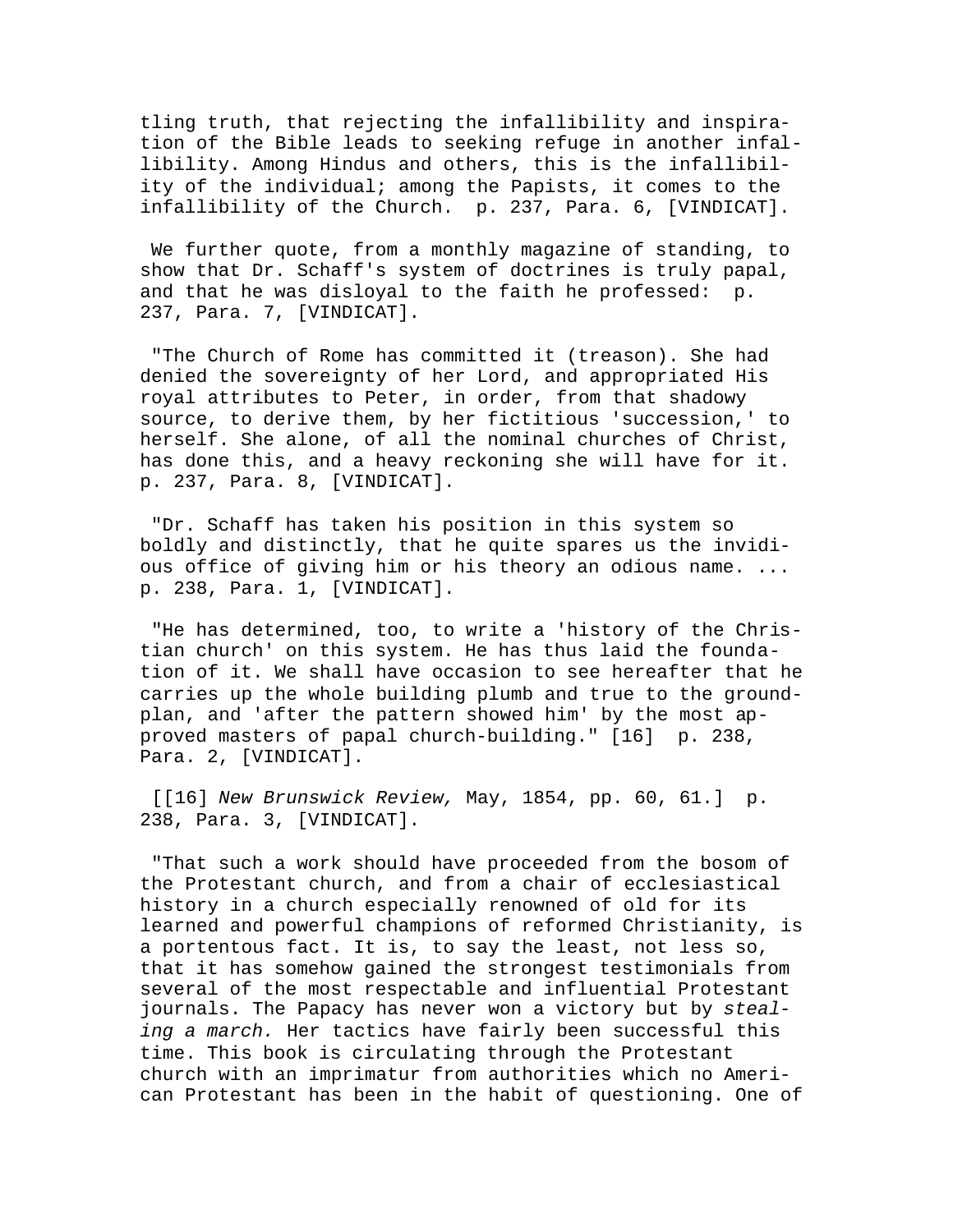them goes so far as to recommend that Dr. Schaff's book (then only published in German) be translated and introduced as a text-book into our theological seminaries. It would be well, as a preparatory measure, in case that were done, to apply to the 'General of the order of Jesus' to send us over professors to teach it. Our Protestant professors would (till properly initiated and trained) betray some awkwardness in laying down the primacy of Peter as the foundation of the church of Christ, drawing the waters of history from such sources as bulls of the Popes, and weaving together beautiful legends and oral traditions into an osier-work of church history, instead of piling up, as heretofore, the solid granite of historical fact, and the pure marble of Christian doctrine. Our students of divinity, too, for whose 'benefit' Dr. Schaff's work is especially intended, would be sorely puzzled when set to learn 'beautiful legends' by heart, to search among 'bulls of the Popes' for 'doctrine and government,' and to take, for the first lesson in Church History, 'the Primacy of Peter.' A sad change must come over our theological Schools when this 'broad road leading Rome-ward' is substituted for the 'old path.'" [17] p. 238, Para. 4, [VINDICAT].

 [[17] *New Brunswick Review,* May 1854, pp. 61, 62.] p. 238, Para. 5, [VINDICAT].

 It may be urged that Dr. Schaff at times spoke against the Papacy. This point is noticed by the following writer: p. 238, Para. 6, [VINDICAT].

 "It is quite true that Dr. Schaff has said some hard things of the Papacy. He speaks of the 'extravagant claims,' 'the deadly coils of the Papacy.' But we have not yet forgotten that Mr. Newman pronounced the Roman Church 'impious,' 'blasphemous,' 'gross,' 'monstrous,' 'governed by the Evil One,' 'bound by a perpetual bond and covenant to the cause of Antichrist,' which 'we ought to flee as a pestilence.' Yet a short time after, beheld him at the feet of a Romish priest, exclaiming, 'I ask your blessing,' and 'withdrawing' before the world 'these expressions and the arguments derived from them' His peace was easily made. ... Dr. Schaff has said, also, handsome things of Protestantism. He has used Protestant phrases, and made Protestant observations not a few. *If Dr. Schaff had written a book of unmixed Romanism, it would have found few readers in this country."* [18] p. 239, Para. 1, [VINDICAT].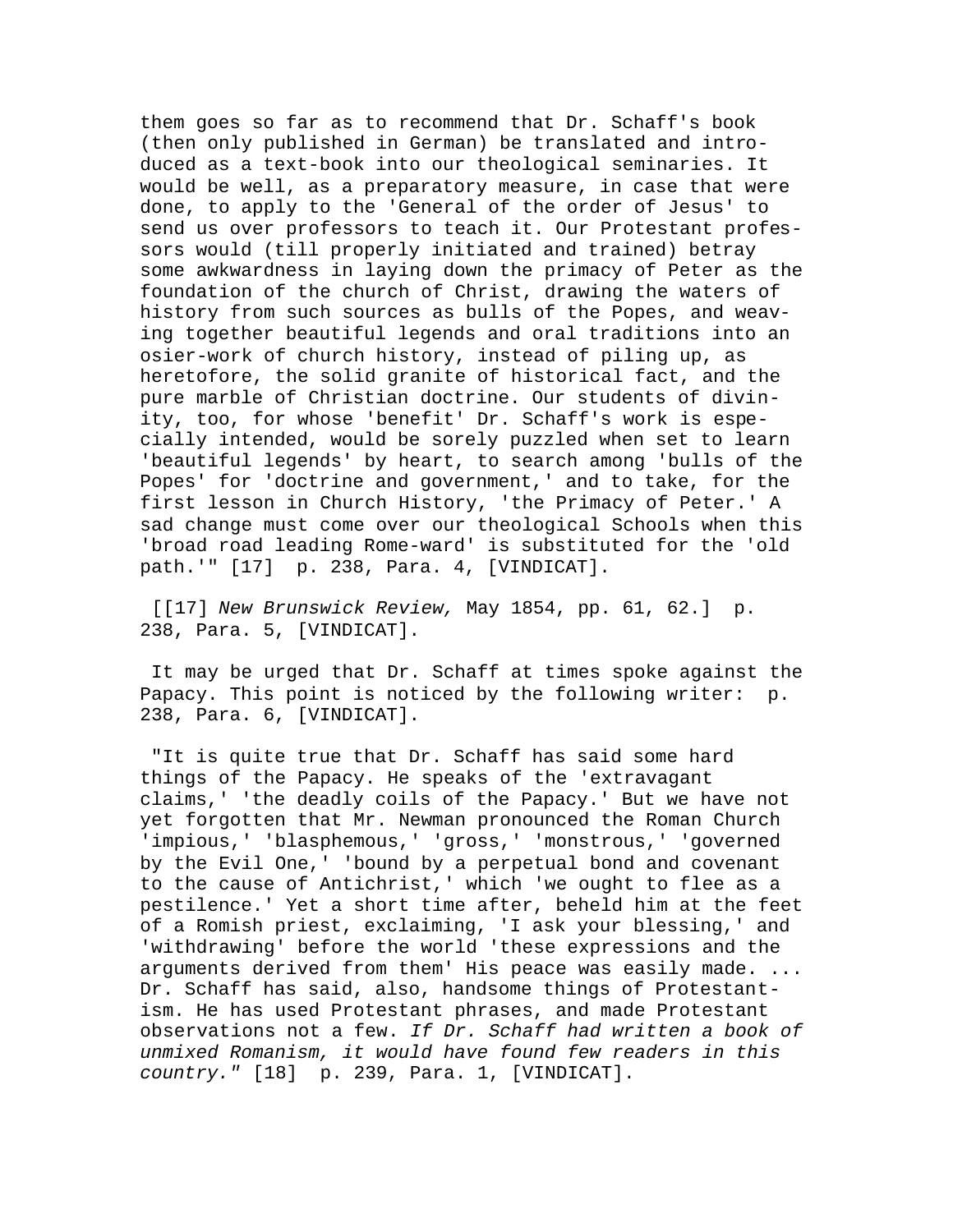[[18] Idem. p. 322.] p. 239, Para. 2, [VINDICAT].

 The American Revision Committee. p. 239, Para. 3, [VINDICAT].

 As in England, so in America, two Companies were formed for Revision, one for the Old Testament, one for the New. Bishop Ellicott and Dr. Angus of the English Revision Committee requested Dr. Schaff to take the initiative and a leading part. In consultation with them, he selected the American members. The Episcopalians, having declined to nominate members from their body, Dr. Schaff filled out the list. He drew up the provisional draft of the Constitution, made arrangements for the organization and first meeting. During the fourteen years of their labors, Dr. Schaff was the life and soul of the work. He often traveled to England, meeting with Ellicott, Westcott, Hort, and others to smooth out difficulties and save the day in delicate situations. "For the American share in the work," says Dr. T. W. Chambers, a member of the American Old Testament Committee, "the Christian public is indebted to Philip Schaff more than to all other persons together." [19] p. 239, Para. 4, [VINDICAT].

 [[19] Life of Dr. Schaff, p. 389.] p. 239, Para. 5, [VINDICAT].

 The American Committees entered upon their work prejudiced in favor of the Vulgate. They considered the Bible of the Papacy more accurate than the King James. "But the text which the Protestants used," said the final editor of the American Version, "was in many cases, it is now acknowledged, less accurate than that represented by the Vulgate." [20] This attitude of mind certainly would be one desired by Catholics. We have evidence that Dr. Schaff felt at liberty to read his Roman prepossessions into the Sacred Text. In his Church History he translated that famous passage in Matt. 16;18, more in favor of Peter being the first Pope than even papal writers, thus: "Thou art a rock, and upon this rock I will build my church." One writer, reviewing his "Church History," said, "Dr. Schaff has laid his hand on the text itself. With unparalleled audacity he has translated Matt. 16:18, 'thou art a *rock,* and on this *rock,* etc., as if 'Peter' and the 'rock' were expressed in the original by the same word. Bellarmine has not ventured to do this, nor any other Romanist within our knowledge." [21] Could one who had such papal leanings and who dared to mis-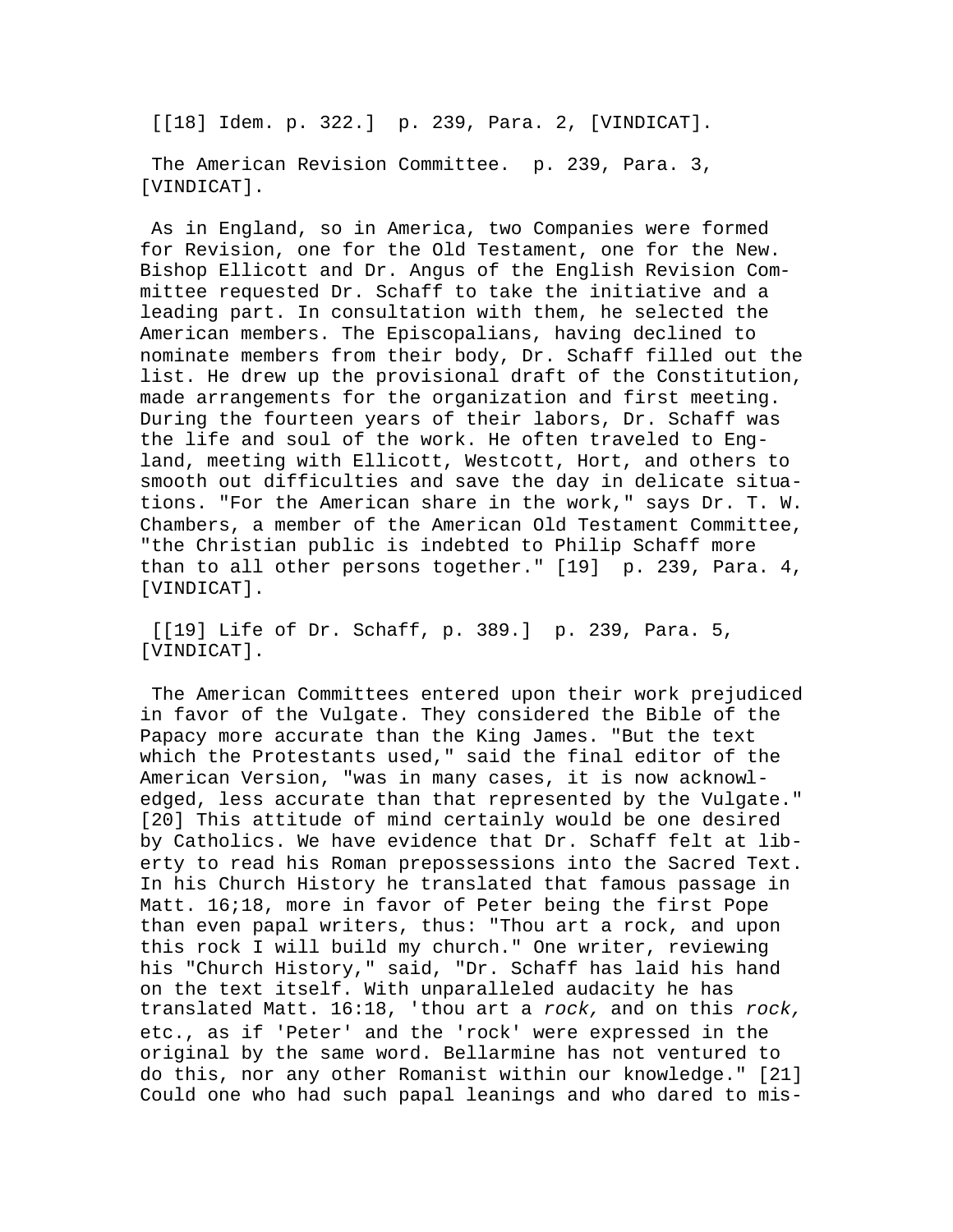translate the Scripture in his own history, be considered safe as a leader in translating all of the rest? p. 239, Para. 6, [VINDICAT].

 [[20] Dr. Riddle, Story of the Revised New Testament (American), p. 28.] [21] *New Brunswick Review,* May 1854, p. 57.] p. 240, Para. 1, [VINDICAT].

 The sacerdotal leaning of Dr. Schaff can be further seen from the fact that the American Committee changed, at his personal insistence, the rendering of the English Revision Committee of Acts 20:28, from "overseers" to "bishops." The report of this incident, by his son, we give in full: p. 240, Para. 2, [VINDICAT].

 "The final Revision, -- Paul's address to the elders, Acts 20:28, -- as it came from England in 1879, contained "overseers' in the text and 'bishops' in the margin. In Dr. Schaff's own copy he has written on the margin 'Bishops in the text in all passages, and overseers in the margin (moved by Schaff and adopted unanimously April 30, 1880). The discussion was long.' The printed copies of the Revision, it will be seen, contain the American change and read: 'Take heed unto yourselves, and to all the flock, in the which the Holy Ghost hath made you bishops.'" [22] p. 241, Para. 1, [VINDICAT].

 [[22] Life of Dr. Schaff, p. 380.] p. 241, Para. 2, [VINDICAT].

 Dr. Schaff was on such good terms with the Papacy that he sought and obtained unusual privileges to study Vatican documents. His biographer writes: "Through Cardinal Hergenrother, the Cardinal librarian, he received almost unrestricted access to the Vatican Library and Archives. The latter is a distinct department, containing the papal correspondence, encyclicals, regesta, and other documents pertaining to the curia." [23] p. 241, Para. 3, [VINDICAT].

[[23] Idem, p. 417.] p. 241, Para. 4, [VINDICAT].

 What Greek text was followed in the American New Testament Revision Committee, may be gathered from the report given by Dr. Schaff of his visit to the home of Bishop Westcott, Durham, England, 1869. He said, -- "Westcott and Hort's Greek Testament I think will suit me exactly." [24] p. 241, Para. 5, [VINDICAT].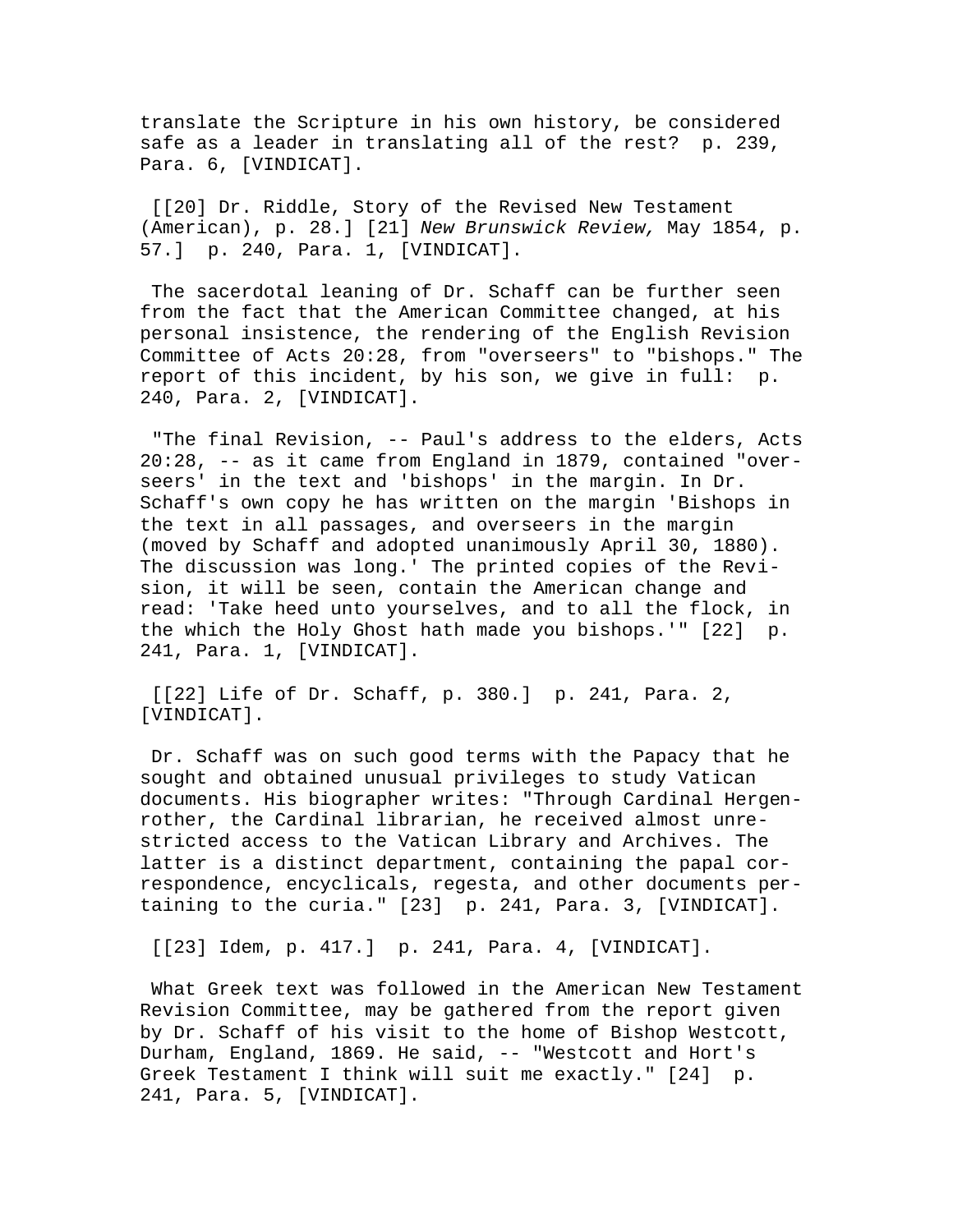[[24] Idem, p. 245.] p. 241, Para. 6, [VINDICAT].

 Dr. Riddle tells us that in discussing the readings of the Greek New Testament to be adopted, that, "while in the vast majority of cases the preferences of the English Revisers were approved, this was due to independent judgment." [25] Dr. Riddle further informs us that the Versions, English and American, are in substantial agreement. [26] p. 241, Para. 7, [VINDICAT].

 [[25] Dr. Riddle, Story of American Revised Version, p. 30. [26] Idem, p. 73.] p. 241, Para. 8, [VINDICAT].

While time does not permit to study theologically the individual members of these two committees, it is evident that Dr. Schaff carried into the committees, the atmosphere of his doctrines and European contacts. All the serious changes in the English Revised, which so greatly aroused public hostility, also appear in the American Revised. In the New Testament Company, in which the most critical questions came up, Dr. Ezra Abbott was accounted the most competent in problems of textual criticism. He was a Unitarian. As a Unitarian he differed on some points from his fellow Revisers. Of him Dr. Riddle writes, -- "Dr. Ezra Abbott presented a very able paper on the last clause of Romans 9:5, arguing that it was a doxology to God, and not to be referred to Christ." [27] p. 241, Para. 9, [VINDICAT].

[[27] Idem. p. 39.] p. 242, Para. 1, [VINDICAT].

 He succeeded in getting his view into the margin. In the article by Dr. Abbott on Bible Texts, in Schaff-Herzog's Encyclopedia, he claims that the early church was not so bent, as those of this generation, upon preserving the exact words of the original autographs of the apostles. Who will believe that those who lived nearest the apostles cared less for the sacred writings than we do now? To make such an arbitrary -- and in the very nature of things, unreasonable -- statement indicates too low an estimate of the sacred words for us to trust him as a qualified Reviser. Unitarians and Romanizers may serve to revise the Bible for others, but not for evangelical Protestants. p. 242, Para. 2, [VINDICAT].

 Thirteen colleges and universities located along the Atlantic seaboard had members of their faculties on these two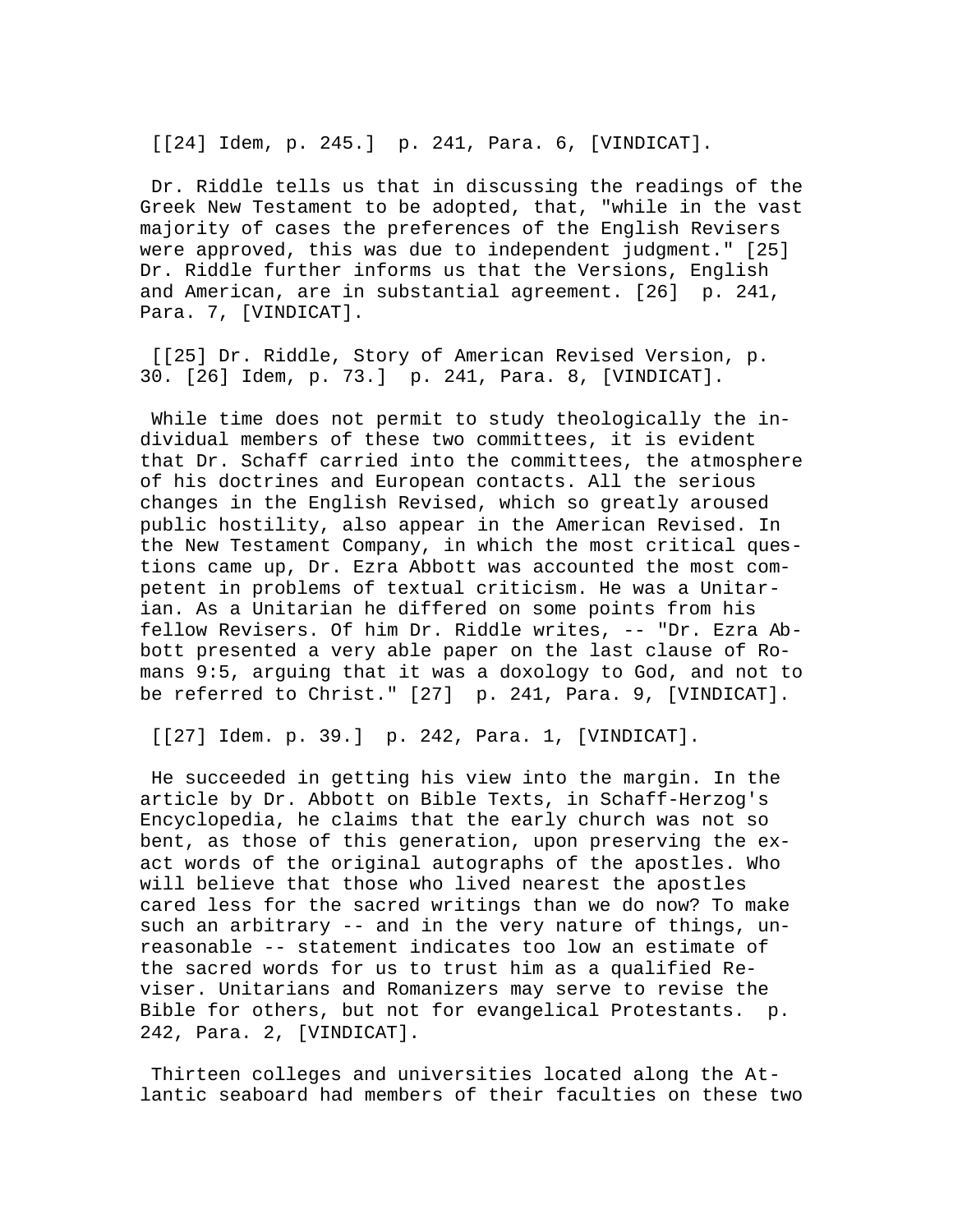Revision Committees. What the result has been of linking America's educational institutions with European theology, which Dr. Schaff set out to do, may be seen in the letter written him by the famous Dr. Weiss of the Berlin University. He says: p. 242, Para. 3, [VINDICAT].

 "If today the famous theological seminaries in the United States have become nurseries of theological science, so that the old world not longer gives to them alone, but receives from them instruction in turn, this is owing chiefly." [28] p. 242, Para. 4, [VINDICAT].

 [[28] Life of Dr. Schaff, p. 467. p. 243, Para. 1, [VINDICAT].

 If the influence of Dr. Schaff's scheme was so revolutionary upon all the theological seminaries of the United States. what must have been his influence and that of his Revision activities upon the American Revised Version? Will not this explain the peculiar acceptability of the American Revised Version to those who lean toward advanced and liberal theology? p. 243, Para. 2, [VINDICAT].

 Cardinal Newman and Dr. Schaff drank their inspiration from the same fountain, -- from the higher critical theology of Germany, -- at the same time both pagan and papal. As to the results of Newman's life and the Oxford Movement, let a quarterly *Review* testify: p. 243, Para. 3, [VINDICAT].

 "He (Newman) had left the leprosy of Popery cleaving to the very walls of Oxford, to infect the youth of England, through an unknown future." [29] p. 243, Para. 4, [VINDICAT].

 [[29] *New Brunswick Review,* Aug. 1854, 322. p. 243, Para. 5, [VINDICAT].

 As to the effect of Dr. Schaff, the Mercersburg theology, and his doctrines, let the same witness testify again: p. 243, Para. 6, [VINDICAT].

 "Our examination has extended only to a little beyond the middle of Dr. Schaff's work (i. e. his History of the Apostolic Church). But the positions he has already advanced, are such as to lay the whole truth and grace of God, and the whole liberty, hope, and salvation of the human race,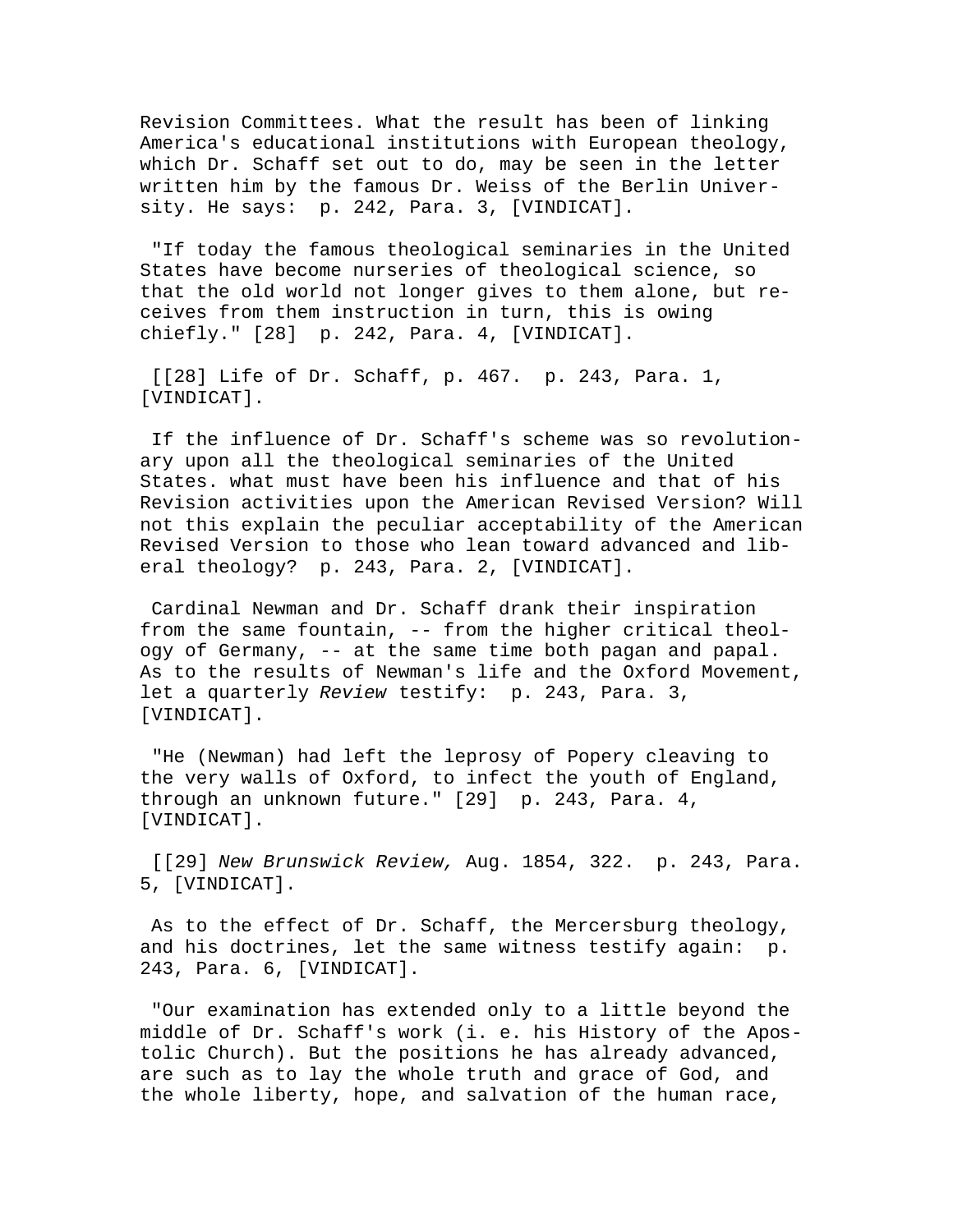at the feet of the Roman Papacy." [30] p. 243, Para. 7, [VINDICAT].

 [[30] *Id.,* Aug. 1854, p. 325.] p. 243, Para. 8, [VINDICAT].

 Chapter XV. -- The Rising Tide of Modernism and Modern Bibles. p. 244, Para. 1, [VINDICAT].

 "The Revisers had a wonderful opportunity. They might have made a few changes and removed a few archaic expressions, and made the Authorized Version the most acceptable and beautiful and wonderful book of all time to come. But they wished ruthlessly to meddle. Some of them wanted to change doctrine. Some of them did not know good English literature when they saw it. ... There were enough modernists among the Revisers to change the words of Scripture itself so as to throw doubt on the Scriptures." *Herald and Presbyter (Presbyterian), July 16, 1924, p. 10.* p. 244, Para. 2, [VINDICAT].

 BECAUSE of the changes which came about in the nineteenth century, there arose a new type of Protestantism and a new version of the Protestant Bible. This new kind of Protestantism was hostile to the fundamental doctrines of the Reformation. Previous to this there had been only two types of Bibles in the world, the Protestant, and the Catholic. Now Protestants were asked to choose between the true Protestant Bible and one which reproduced readings rejected by the Reformers. p. 244, Para. 3, [VINDICAT].

 A New Protestantism Which Is Not Protestant. p. 244, Para. 4, [VINDICAT].

 The new Protestantism arose from the new doctrine concerning the Person of Christ. The deep love of all Christians for Christ makes them ready listeners to any teachings which seem to exalt Jesus and increase the glory of Christ. For this reason Protestants easily fell in with the new doctrines concerning Christ which were entirely different from those held by the Reformers. The new Protestantism rejected the sole authority of the Scriptures. They held that the church was instinct with a mysterious life which they called the Person of Christ. They taught that this life came into all humanity when Jesus was manifest in the flesh; not simply the flesh of Jesus of Nazareth, but in the flesh of all humanity. They held that this life was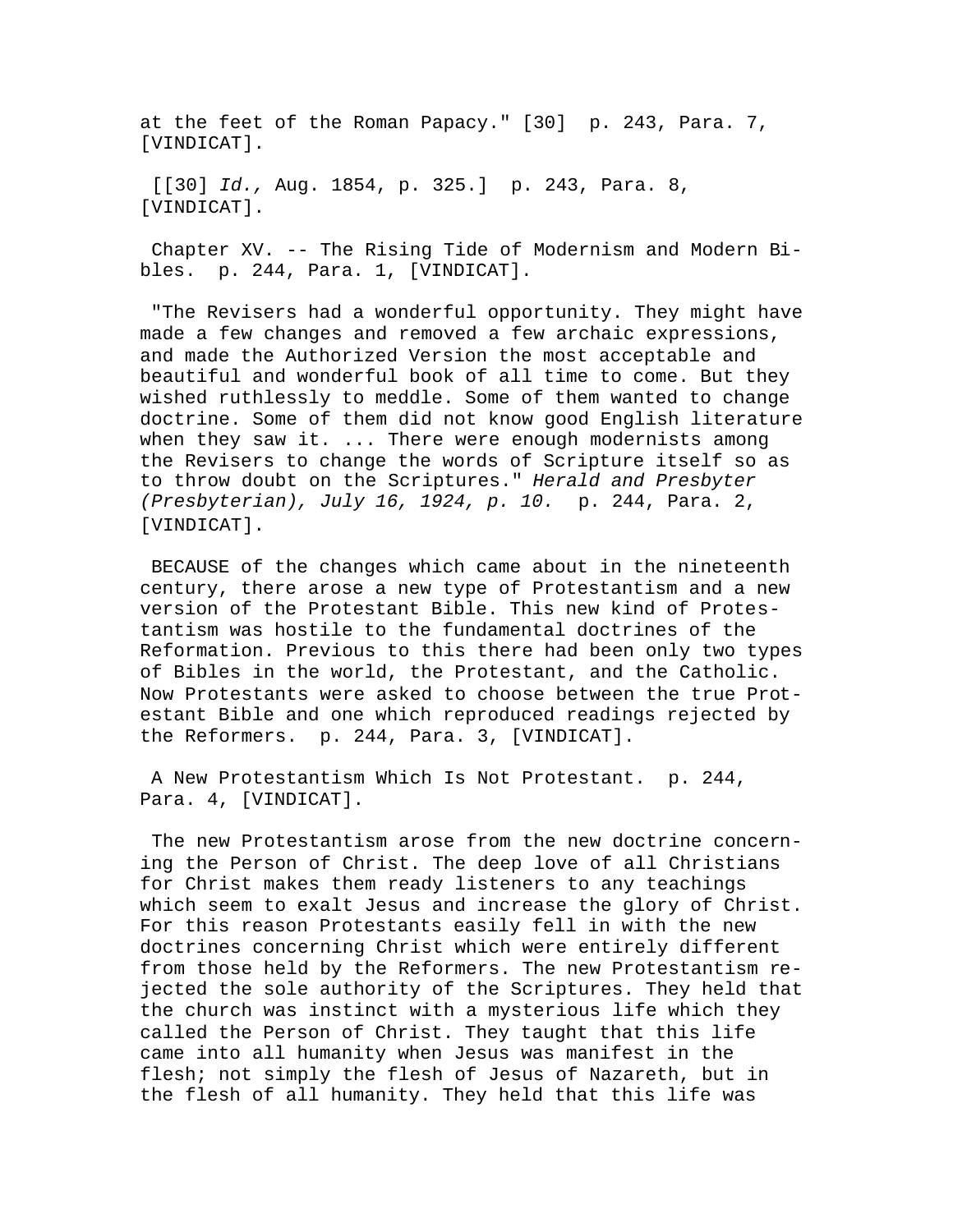progressive, and therefore, from time to time, it led the church to new doctrines. The Bible was secondary. This life was communicated through the sacraments, and the participants in the sacraments graduated from on experience to a higher experience. So Christ had two bodies, -- His own body in which divinity and humanity were united, and His "theanthropic" life common to all believers, which life constituted the body of the church, or Christ's second body. p. 244, Para. 5, [VINDICAT].

 This new Protestantism capture most of the Church of England, permeated other Protestant denominations in Great Britain, and flooded the theological seminaries of America. One college professor, alarmed at the atmosphere of paganism which had come into American universities and denominational colleges, investigated them and reported that "ninety per cent or more teach a false religion as well as a false science and a false philosophy." [1] p. 244, Para. 6, [VINDICAT].

 [[1] Confessions of a College Professor, *Sunday School Times,* Phila., p. 18.] p. 245, Para. 1, [VINDICAT].

 False science teaches the origin of the universe by organic development without God, and calls it evolution. German philosophy early taught the development of humanity through the self-evolution of the absolute spirit. The outstanding advocates of this latter philosophy, Schelling and Hegel, were admitted pantheists. [2] Their theory was applied to theology in the hands of Schleiermacher whose follower was Dr. Schaff, and whom Dr. Schaff characterizes as "the greatest theological genius" since the Reformation. He also said, "There is not to be found now a single theologian of importance, in whom the influence of his great mind is not more or less to be traced." [3] The basis of Schleiermacher's philosophy and theology was acknowledged by such men as Dorner to be "thoroughly pantheistic." [4] p. 245, Para. 2, [VINDICAT].

 [[2] *Princeton Review,* Jan. 1854, p. 168. [3] Idem, pp. 169, 170. [4] Idem, p. 170.] p. 245, Para. 3, [VINDICAT].

 One definition of pantheism is the belief that "the totality of the universe is God." God is in the grass, the trees, the stones, earth, man, and in all. Pantheism confounds God with matter. Gnosticism is essentially pantheistic. "Dr. Schaff says there is 'a pantheistic feature which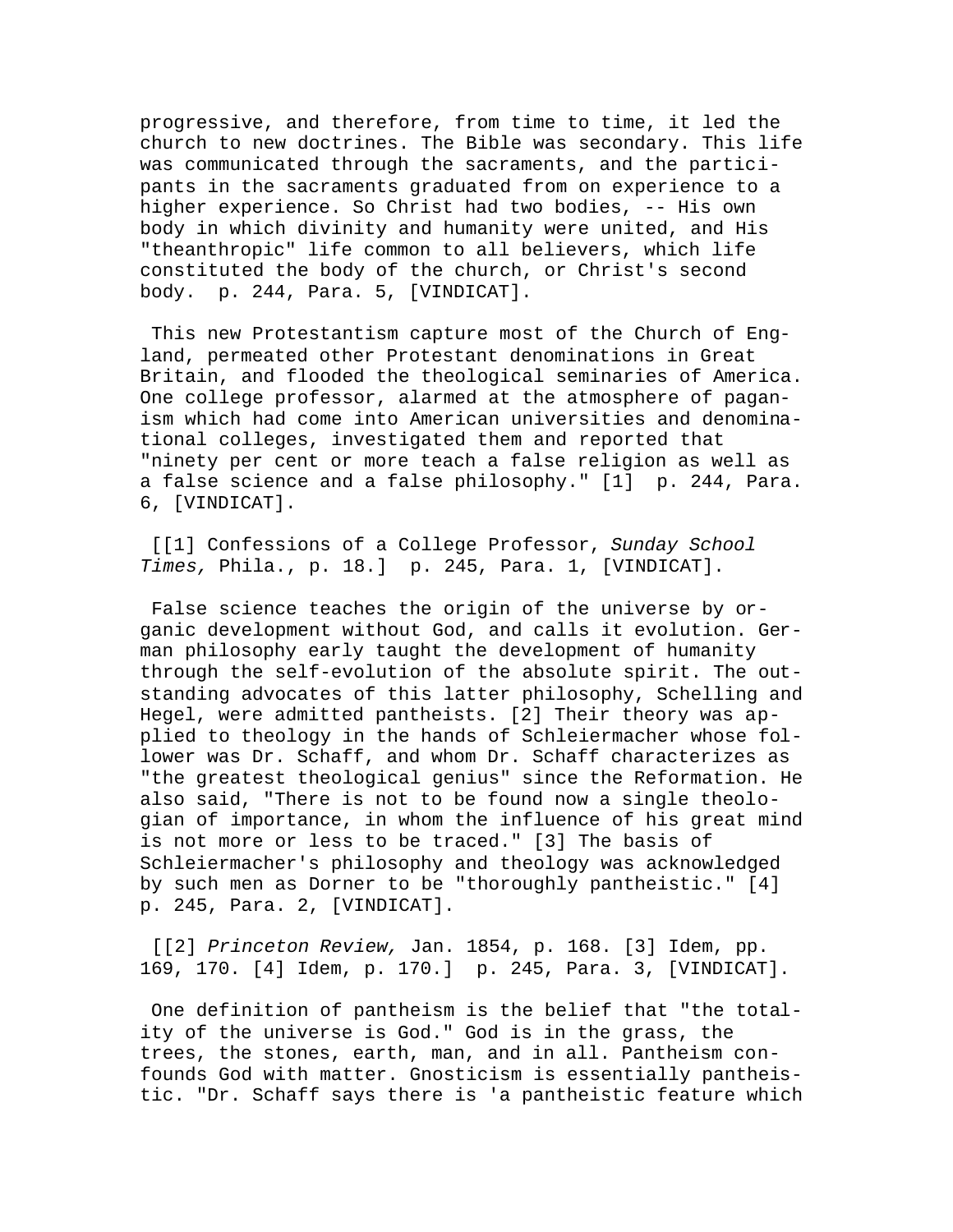runs through the whole system' of Popery." [5] Both Gnosticism and Pantheism are at war with the first verse of the Bible which reads, "In the beginning God created the heaven and the earth." This verse places God before matter, makes Him the Creator of matter, and hence apart and distinguished from the material universe. p. 245, Para. 4, [VINDICAT].

 [[5] Princeton Review, Jan. 1854, p. 167.] p. 246, Para. 1, [VINDICAT].

 Modernism, or the new Protestantism, is essentially pantheistic and therefore anti-Scriptural and anti-Protestant. Schaff says that by following this new theology, modern evangelical Germany is as widely separated from the Reformation as the Reformation was from Roman Catholicism. The Reformers taught that every child of God is in immediate contact with Christ and grows in grace and the knowledge of God through the Word and through the Spirit. The new theology taught that Christianity was not "a system of truth divinely revealed, recorded in the Scriptures in a definite and complete form for all ages," but that Christianity is Christ. The church is the development of Christ very much as in this false philosophy, the universe is the development of God. This, of course, is pantheistic, though perhaps all who profess this teaching are not avowed pantheists. The new theology changed the Protestant conception of Christ; then very naturally it changed all the fundamental doctrines and consequently made the Bible secondary as the fountain of faith, while nominally giving to the Bible its customary usages. However, like the Gnostics of old, this new theology would not scruple to change sacred passages to support their theology. p. 246, Para. 2, [VINDICAT].

 The Glorification Of The Vaticanus And Sinaiticus. p. 246, Para. 3, [VINDICAT].

 Why was it that at so late a date as 1870 the Vatican and Sinaitic Manuscripts were brought forth and exalted to a place of supreme dictatorship in the work of revising the King James Bible? Especially when shocking corruptions of these documents betray a "systematic depravation"? On this Dean Burgon says: "The impurity of the texts exhibited by Codices B and ([Aleph]) is not a matter of opinion, but a matter of fact. These are two of the least trustworthy documents in existence. ... Codices B and ([Aleph]) are, demonstrably, nothing else but *specimens of the depraved*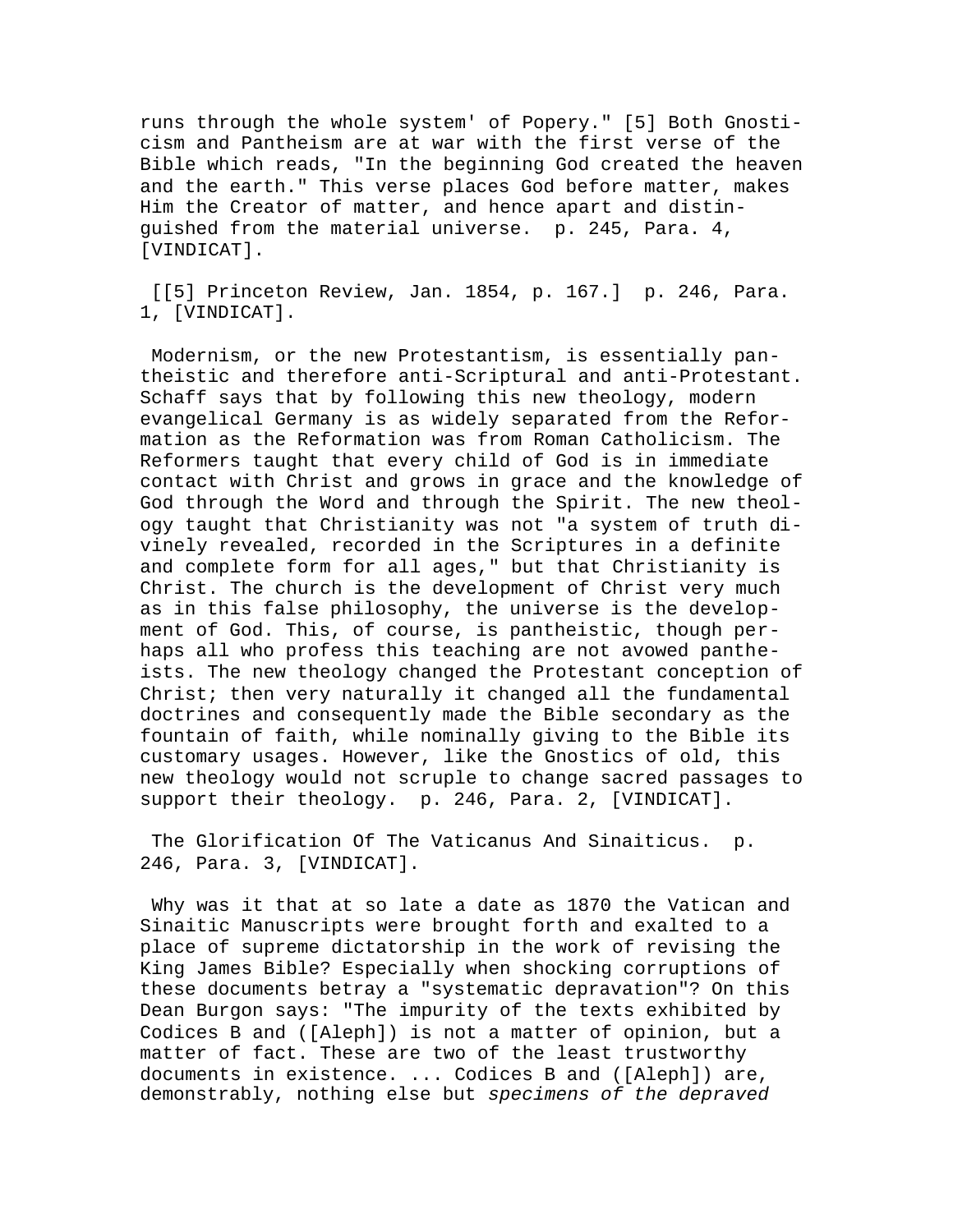*class thus characterized."* [6] p. 246, Para. 4, [VINDICAT].

 [[6] Burgon, Revision Revised, pp. 315, 316.] p. 246, Para. 5, [VINDICAT].

 Dr. Salmon declares that Burgon "had probably handled and collated very many more MSS. than either Westcott or Hort" and "was well entitled to rank as an expert." [7] Nevertheless, there has been a widespread effort to belittle Dean Burgon in his unanswerable indictment of the work of Revision. All assailants of the Received Text or their sympathizers feel so keenly the powerful exposures made by Dean Burgon that generally they labor to minimize his arguments. p. 246, Para. 6, [VINDICAT].

 [[7] Dr. Salmon, Some Criticism of the Text, p. 23.] p. 247, Para. 1, [VINDICAT].

 Concerning the depravations of Codex ([Aleph]), we have the further testimony of Dr. Schrivener. In 1864 he published "A Full Collation of the Codex Sinaiticus." In the Introductions he makes it clear that this document was corrected by ten different scribes "at different periods." He tells of "the occurrence of so many different styles of handwriting, apparently due to penmen removed from each other by centuries, which deform by their corrections every page of this venerable-looking document." Codes ([Aleph]) is "covered with such alterations, brought in by *at least* ten different revisers, some of them systematically spread over every page." p. 247, Para. 2, [VINDICAT].

 Each of these manuscripts was made from the finest skins and was of rare beauty. "The Codex Sinaiticus of the fourth century is made of the finest skins of antelopes, the leaves being so large, that a single animal would furnish only two. ... Its contemporary, the far-famed Codex Vaticanus, challenges universal admiration for the beauty of its vellum." [8] p. 247, Para. 3, [VINDICAT].

 [[8] Scrivener, Introduction, Vol. I., p. 23.] p. 247, Para. 4, [VINDICAT].

 Evidently these manuscripts had back of them royal gold. They were reasonably suspected to be two of the fifty Greek Bibles which the Emperor Constantine ordered at his own expense. Why should ten different scribes, through the centu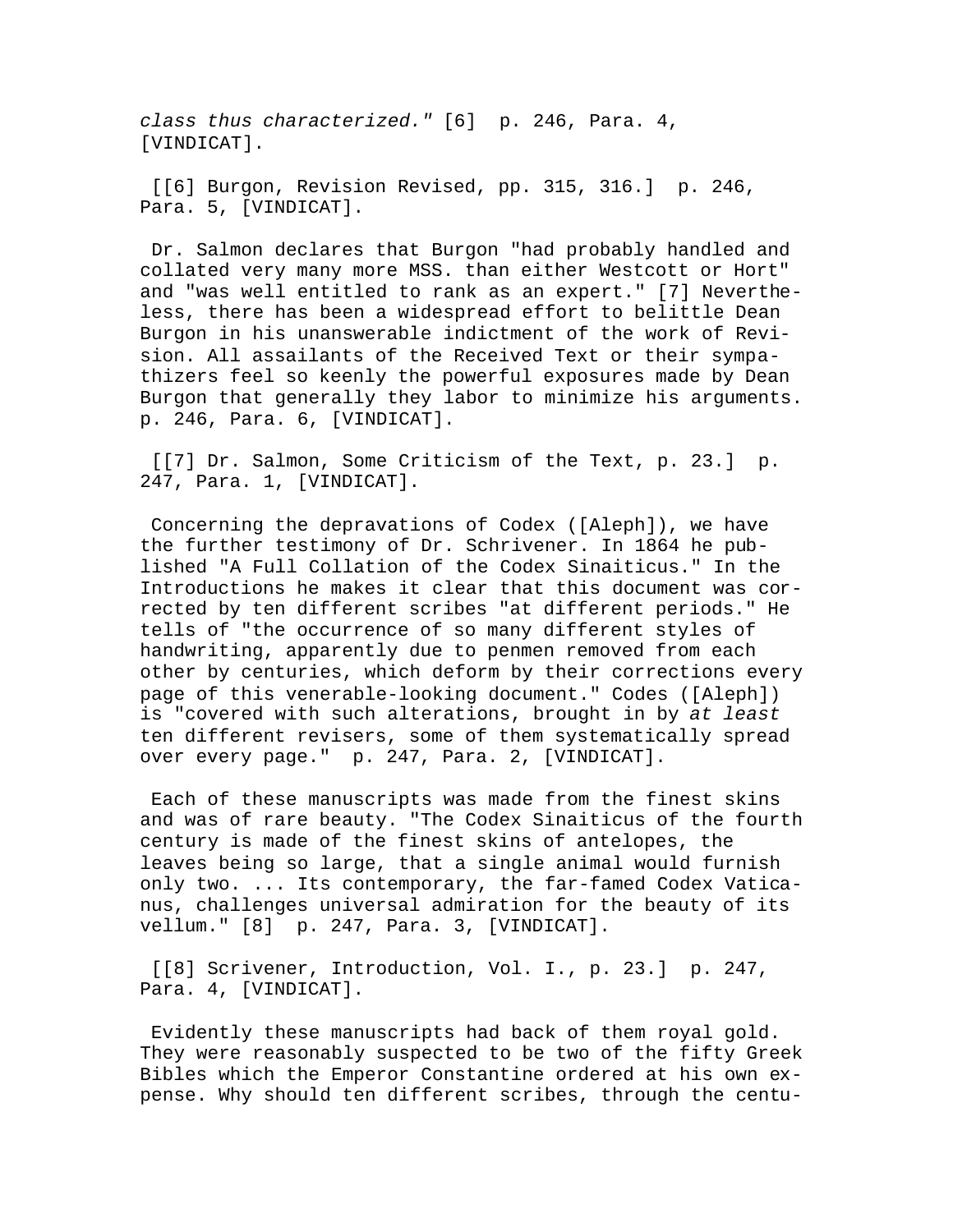ries have spread their corrections systematically over every page of the beautiful Sinaiticus? Evidently no owner of so costly a document would have permitted such disfigurements unless he considered the original Greek was not genuine and needed correcting. p. 247, Para. 5, [VINDICAT].

 As the Vaticanus and Sinaiticus are evidently the product of Gnosticism, what would be more natural than that the Catholicism of Cardinal Newman and the Gnosticism of his followers, who now flood the Protestant churches, would seek, by every means possible, to reinstate in leadership, Gnosticism's old title-papers, the Vaticanus and Sinaiticus? p. 248, Para. 1, [VINDICAT].

 The Gnosticism Of The Revisers. p. 248, Para. 2, [VINDICAT].

 Cardinal Newman believed that tradition and the Catholic Church were above the Bible. Westcott and Hort, great admirers of Newman, were on the Revision Committee in strong leadership. Dean Stanley believed that the Word of God did not dwell in the Bible alone, but that it dwelt in the sacred books of other religions as well. [9] Dr. Schaff sat in the Parliament of Religions at the Chicago World's Fair, 1893, and was so happy among the Buddhists, Confucianists, Shintoists, and other world religions, that he said he would be willing to die among them. [10] The spirit of the Revisionists on both sides of the ocean was an effort to find the Word of God by the study of comparative religions. [11] This is the spirit of Gnosticism; it is not true faith in the inspiration and infallibility of the Bible. p. 248, Para. 3, [VINDICAT].

 [[9] Stanley, Essays, p. 124. [10] Life of Schaff, p. 486. [11] G. F. Nolloth, The Person of Our Lord, p. 3.] p. 248, Para. 4, [VINDICAT].

 Modern Bibles. -- How far the new theology has been adopted by the editors of the many different kinds of modern Bibles, is a question space does not permit us to pursue. In the main, all these new editions conform to the modern rules of textual criticism. We have already mentioned Fenton, Goodspeed, Moffatt, Moulton, Noyes, Rotherham, Weymouth, Twentieth Century, the Polychrome, and the Shorter Bible. To these the names of other might be added. The Fenton Farrar translation opens thus in Genesis. first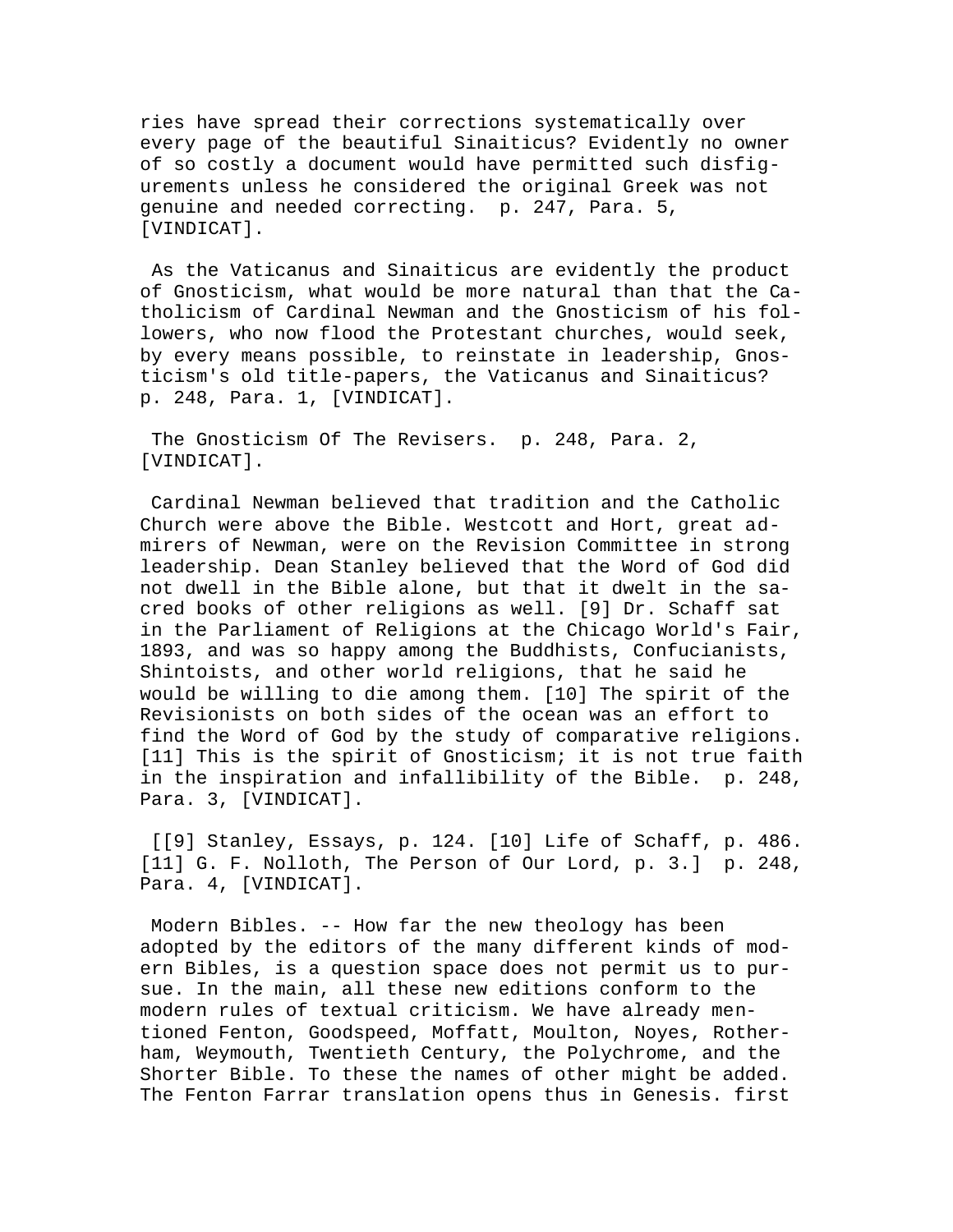chapter: p. 249, Para. 1, [VINDICAT].

 "By periods God created that which produced the Solar Systems; then that which produced the Earth. ... This was the close and the dawn of the first age." p. 249, Para. 2, [VINDICAT].

 Here is plenty of scope for evolution, Gnosticism, and the aeon theory. p. 249, Para. 3, [VINDICAT].

 The latest sensation is "A New Commentary," by Bishop Gore (formerly of Oxford, and a descendant of the Tractarians), and others. According to this publication David did not kill Goliath, Noah never had an ark, Jonah was not swallowed by a whale, the longevity of Methuselah was an impossibility, and certain Gospel miracles are regarded with skepticism. p. 249, Para. 4, [VINDICAT].

 "Every theological seminary of standing in this country, we are told," says one of the most widely read weeklies of America, "has been teaching for a quarter of a century almost everything contained in the new Commentary." [12] p. 249, Para. 5, [VINDICAT].

 [[12] Literary Digest, Dec. 29, 1928.] p. 249, Para. 6, [VINDICAT].

 Under these circumstances, how can these theological seminaries regard the Hebrew and the Greek of the Bible as dependable or attach to them any degree of inspiration? p. 249, Para. 7, [VINDICAT].

 When Doctors Westcott and Hort called "vile" and "villainous" the Received Text which, by the providence of God, was accounted an authority for 1800 years, they opened wide the door for individual and religious sects to bring forth new Bibles, solely upon their own authority. p. 249, Para. 8, [VINDICAT].

 It will be necessary to cite only two texts to show why the Protestants cannot use the Douay or Catholic Version in its present condition. p. 249, Para. 9, [VINDICAT].

 Genesis 3:15 reads: "I will put enmities between thee and the woman, and thy seed and her seed: she shall crush thy head, and thou shalt lie in wait for her heel." p. 250, Para. 1, [VINDICAT].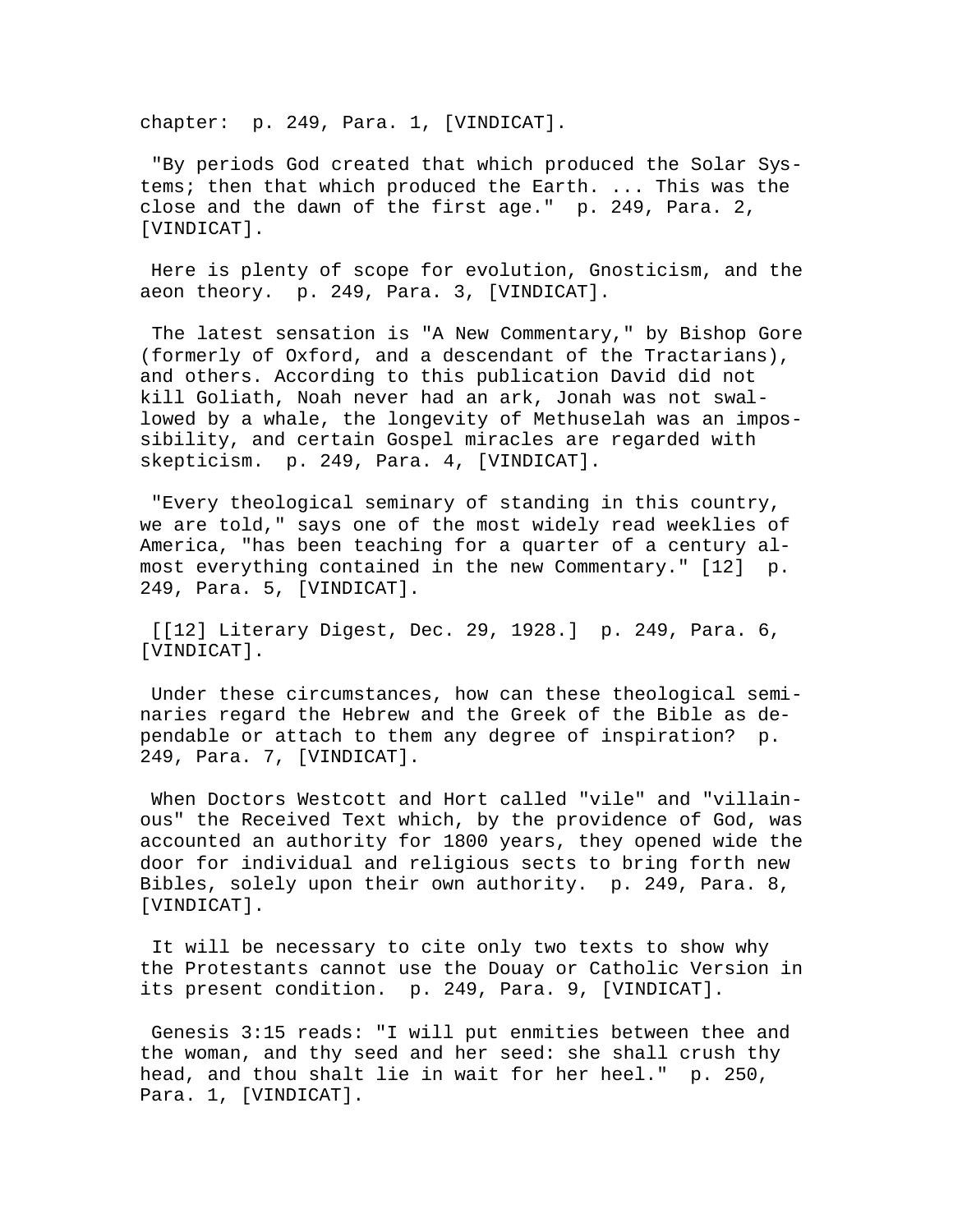This rendering opens the way to exalt the Virgin Mary as a redeemer instead of her divine Seed. p. 250, Para. 2, [VINDICAT].

 Heb. 11:21 reads: "By faith Jacob dying, blessed each of the sons of Joseph, and adored the top of his rod." p. 250, Para. 3, [VINDICAT].

 What is this, if it is not image worship? One has only to read the 13th chapter of Daniel in the Douay, a chapter which does not exist in the King James, to be shocked at one of the corruptions of the Word of God, which the martyrs rejected. What becomes, then, of the statement that all versions are good, and that all versions contain the true, saving Word of God? The numerous modern Bibles, translated from the Westcott and Hort text, or from one built on similar principles, are no better in many respects than the Douay. p. 250, Para. 4, [VINDICAT].

 Will not God hold us responsible for light and knowledge concerning His Word? Can we escape His condemnation, if we choose to exalt any version containing proved corruptions? Shall we not rather, avoid putting these versions on a level with God's true Bible? p. 250, Para. 5, [VINDICAT].

 And what is the practical result of this tide of modernism which has largely engulfed England and is sweeping the theological schools and popular Protestant churches in America? It renders such a missionary useless in the foreign field. He will find that the heathen have been in possession of a philosophy like his for 3,000 years. He is no more certain of his ground than they are. It is sad to see the heathen world deprived of the Bread of Life because of modernism. p. 250, Para. 6, [VINDICAT].

 Uniformity in expressing the sacred language of the one God is highly essential. It would be confusion, not order, if we did not maintain uniformity of Bible language in our church services, in our colleges and in the memory work of our children. "For God is not the author of confusion, but of peace, as in all churches of the saints." 1 Cor. 14:33. It is not those who truly love the Word of God, who wish to multiply various versions, which they design shall be authorized for congregational use or exalted as authority for doctrine. Let the many versions be used as reference books, or books for study, but let us have a uniform stan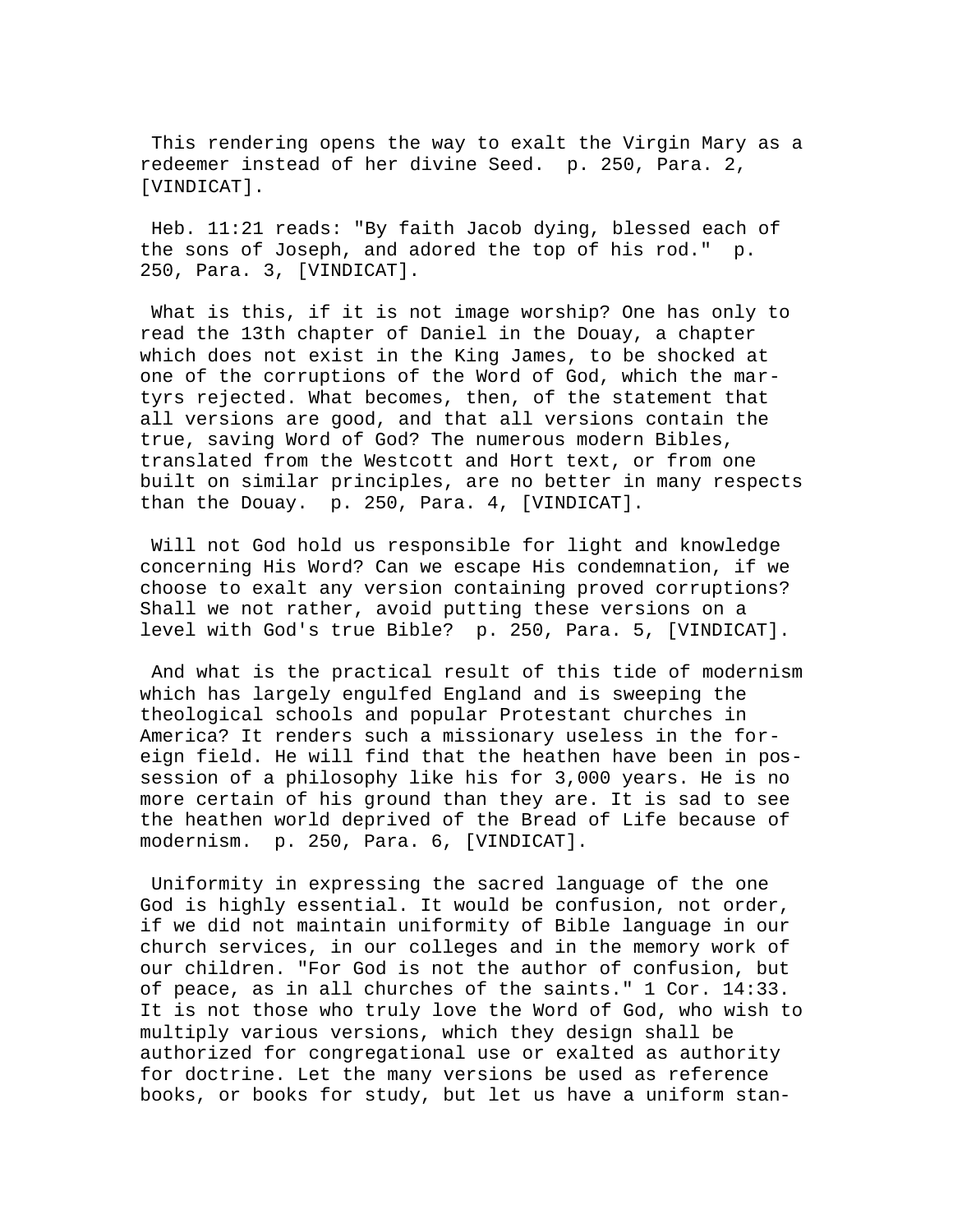dard version. p. 250, Para. 7, [VINDICAT].

 NOTE: How revolutionary have been the effects of that movement in England which embraced Ritualism and Revision, let the following statements from a book just off the press (1929), by H. L. Stewart, entitled, "A Century of Anglo-Catholicism," speak: p. 250, Para. 8, [VINDICAT].

 "Condemned or sanctioned, the Movement is now admittedly beyond all stopping. What seemed chimerical a hundred years ago seems irresistible today. Four bishops, out of fortythree, are still definitely hostile." [13] p. 251, Para. 1, [VINDICAT].

[[13] p. VI.] p. 251, Para. 2, [VINDICAT].

 "On the other hand, two thousand two hundred Anglican priests have lately published their unalterable conviction about the Sacrament in terms which no honest man can pretend to think different in any essential respect from those of the Church of Rome." [14] p. 251, Para. 3, [VINDICAT].

[[14]p. 326.] p. 251, Para. 4, [VINDICAT].

 Speaking of Reservation, the practice of consecrating the sacramental elements some time in advance of the hour when they are to be used, and of worshiping them, H. L. Stewart gives good authority to indicate over 800 churches and institutional but adored." And, "One finds in *Crockford's Clerical Directory* for 1927, a forecast that ten years of further decline like that of the ten just ended would wipe the Church of England out of existence." [15] p. 251, Para. 5, [VINDICAT].

[[15] p. 362.] p. 251, Para. 6, [VINDICAT].

 In referring to the Prayer Book controversy, which lately has repeatedly convulsed England and which arose from the new Prayer Book so arranged as to make a ritual like the Catholic legal in the Church of England, this new volume says: p. 251, Para. 7, [VINDICAT].

 "Mr. Rosslyn Mitchell told the House of Commons that if the English clergy were armed with the Alternative Prayer Book, they could make England Roman Catholic within a generation." [16] p. 251, Para. 8, [VINDICAT].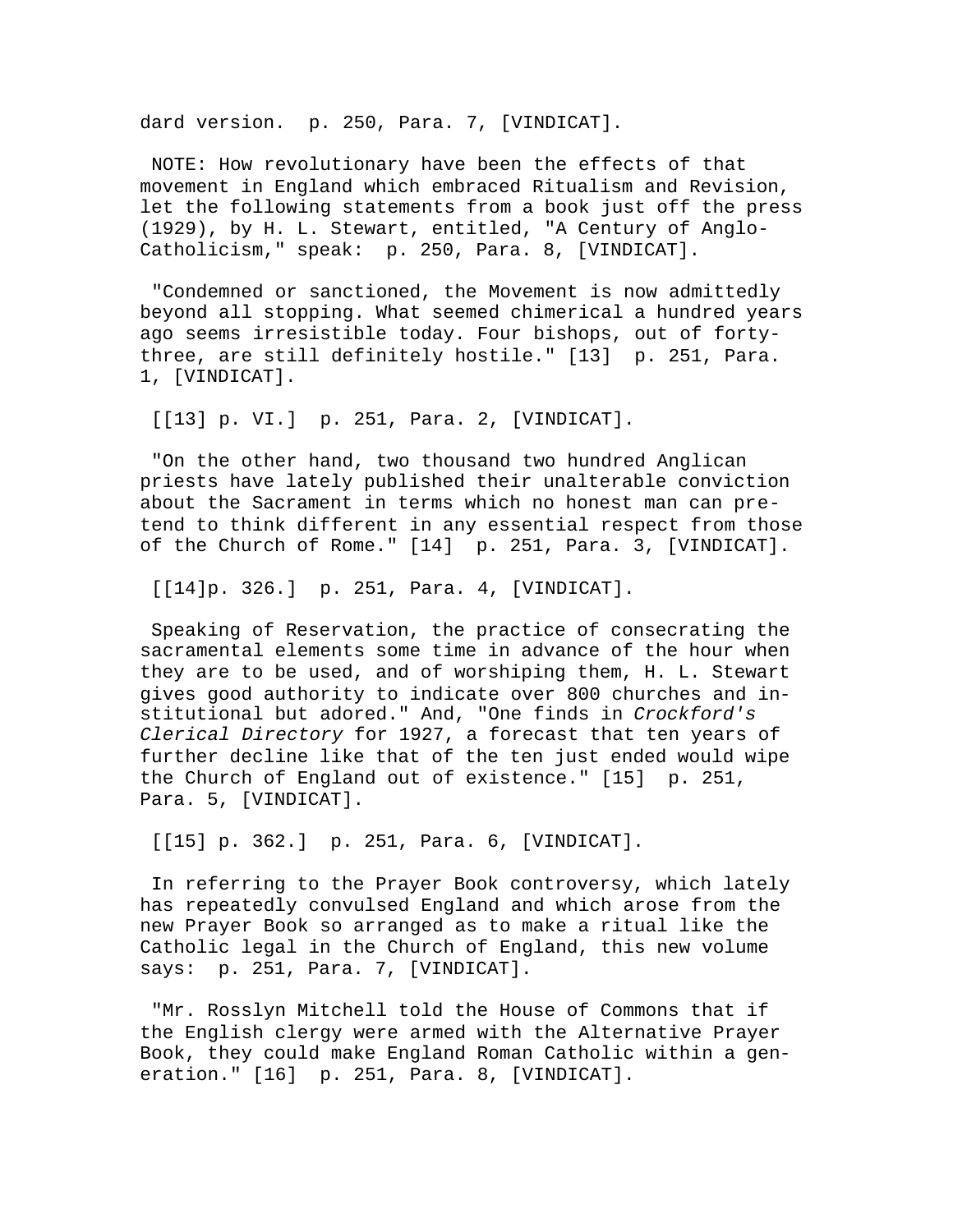[[16] p. 344.] p. 251, Para. 9, [VINDICAT].

 Speaking of the controversy in England between Higher Criticism and belief in the Bible, he further says: p. 251, Para. 10, [VINDICAT].

 "Making its normal speed of progress, according to the rate at which new thought travels westward, it has now reached America, to divide the churches of the United States into Modernist and Fundamentalist." [17] p. 251, Para. 11, [VINDICAT].

[[17] p. 198.] p. 251, Para. 12, [VINDICAT].

Conclusion. p. 251, Para. 13, [VINDICAT].

 BARREN rock, mountain solitude, and lonely wilderness have all contributed their brave sons to defend the Word of God, and, if need be, to die that it might be kept unadulterated. He who hath chosen the weak things of this world to confound the mighty, would not permit man to be robbed of that simplicity of the divine Word which made the untampered Scriptures a peculiar treasure. p. 252, Para. 1, [VINDICAT].

 The moral law within the heart is compelling. One great philosopher felt this when he said, "There are two things in the universe which awe me: the glory of the heavens above and the majesty of the moral law within me." God did not leave mankind to struggle in ignorance with the awful impressiveness of the law within, without revealing Himself in His Word as the moral Governor of the universe. The supreme lessons of the Bible only can reach the deeper feelings of the heart. The Bible is the absolute standard of right and wrong. In the Word dwells spiritual life the most perfect. Jesus said, "It is the Spirit that quickeneth; the flesh profiteth nothing: the words that I speak unto you, they are spirit, and they are life." *John 6:63.* p. 252, Para. 2, [VINDICAT].

 The Psalmist wrote: "Thou hast magnified thy Word above all thy name." The created worlds magnify the exalted name of the Eternal. But God has magnified His Word above all these. It is an unhappy hour when humanity lightly esteems the Bible; for there God reveals Himself more than through the material universe. A man is no better than his word; if one fails to command confidence, so does the other. Heaven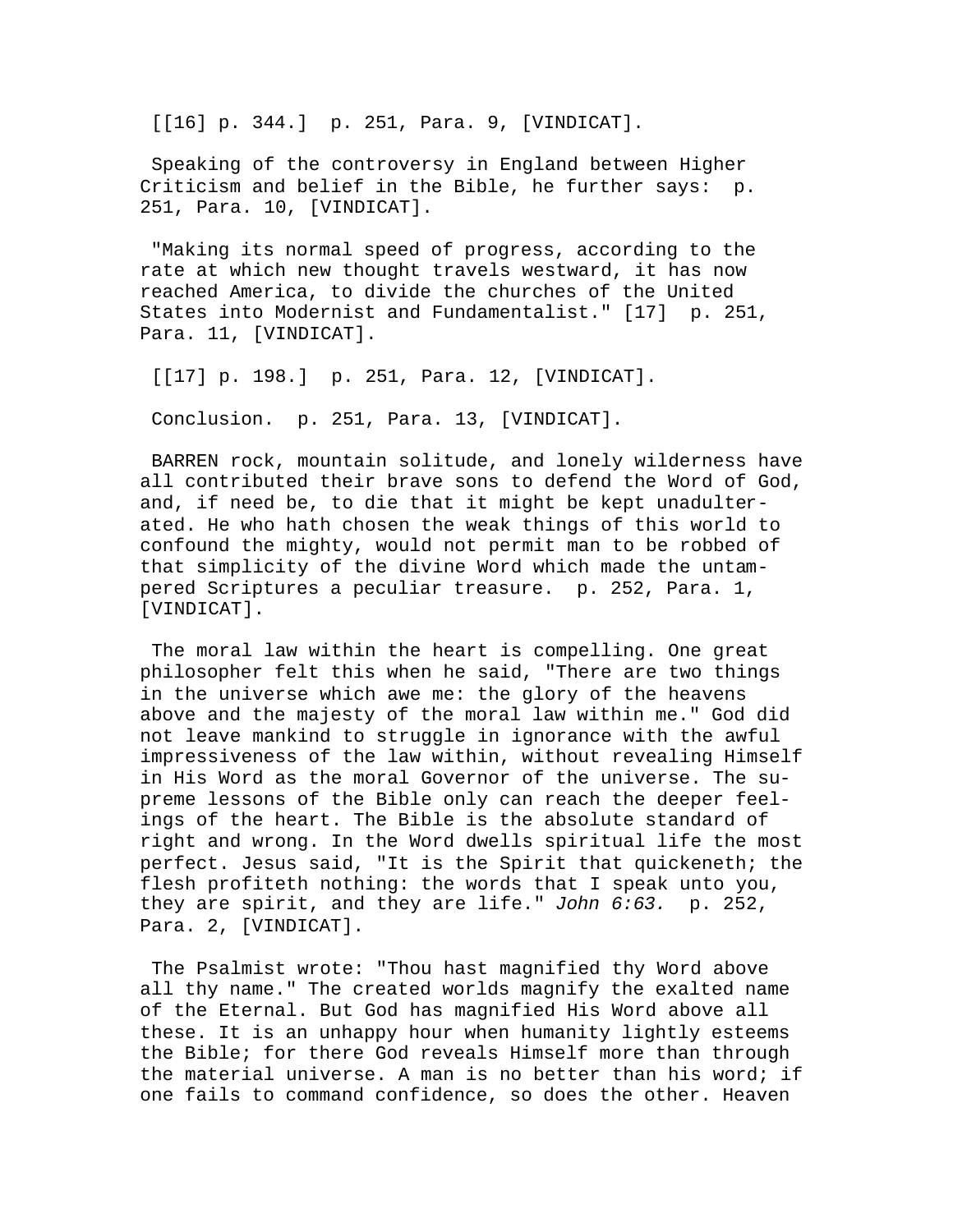and earth shall pass away, but God's Word shall never pass away. p. 252, Para. 3, [VINDICAT].

 In the Bible is revealed the standard by which we shall be tried when the judgment day comes. From the garden of Eden until now, one standard and one only has been revealed. Inspiration declares that this revelation has been under the special protection of all power in heaven and in earth. "The words of the Lord are pure words," says the Psalmist, "as silver tried in a furnace of earth, purified seven times. Thou shalt keep them, O Lord, thou shalt preserve every one of them, (margin) from this generation forever." *Psalms 12:6, 7.* Lonely mounds in distant lands mark the graves where fell those who forsook home and civilization that the Word of God might live. p. 252, Para. 4, [VINDICAT].

 We believe in Jesus Christ as the divine Teacher, because unlike Mohammed and others, He did not come unheralded. There were fifteen hundred years of prophecy pointing forward to His coming among men. A perfect transmission of these predications was necessary if they were to be fulfilled in every specification. p. 253, Para. 1, [VINDICAT].

 There is nothing which so stirs men to the holiest living as the story of Jesus Christ. Yet only within the lids of the Bible is that story found. At the cost of great sufferings, God yielded up His son. The history of the ages which prepared for this holy event, and the story of our Redeemer's life are all found within the same volume. These priceless records have been the object of God's infinite solicitude. p. 253, Para. 2, [VINDICAT].

 The divine Saviour and the holy apostles spoke beforehand of events which would occur even to the end of time. Of what value would such a prophetic revelation be, if it were not to guide those who would pass through the predicted scenes, and if it were not to warn the wicked and encourage the good? This value, however, would be destroyed if the words foretelling the events, the meaning of the events, and the prediction of rewards and punishments were so tampered with that the force of the divine utterance was destroyed. Moreover the very fact that the Word could make such a prediction not only stamps the Word as divine but condemns as wicked, yes, points out as being the predicted apostasy, that system which would either tamper with the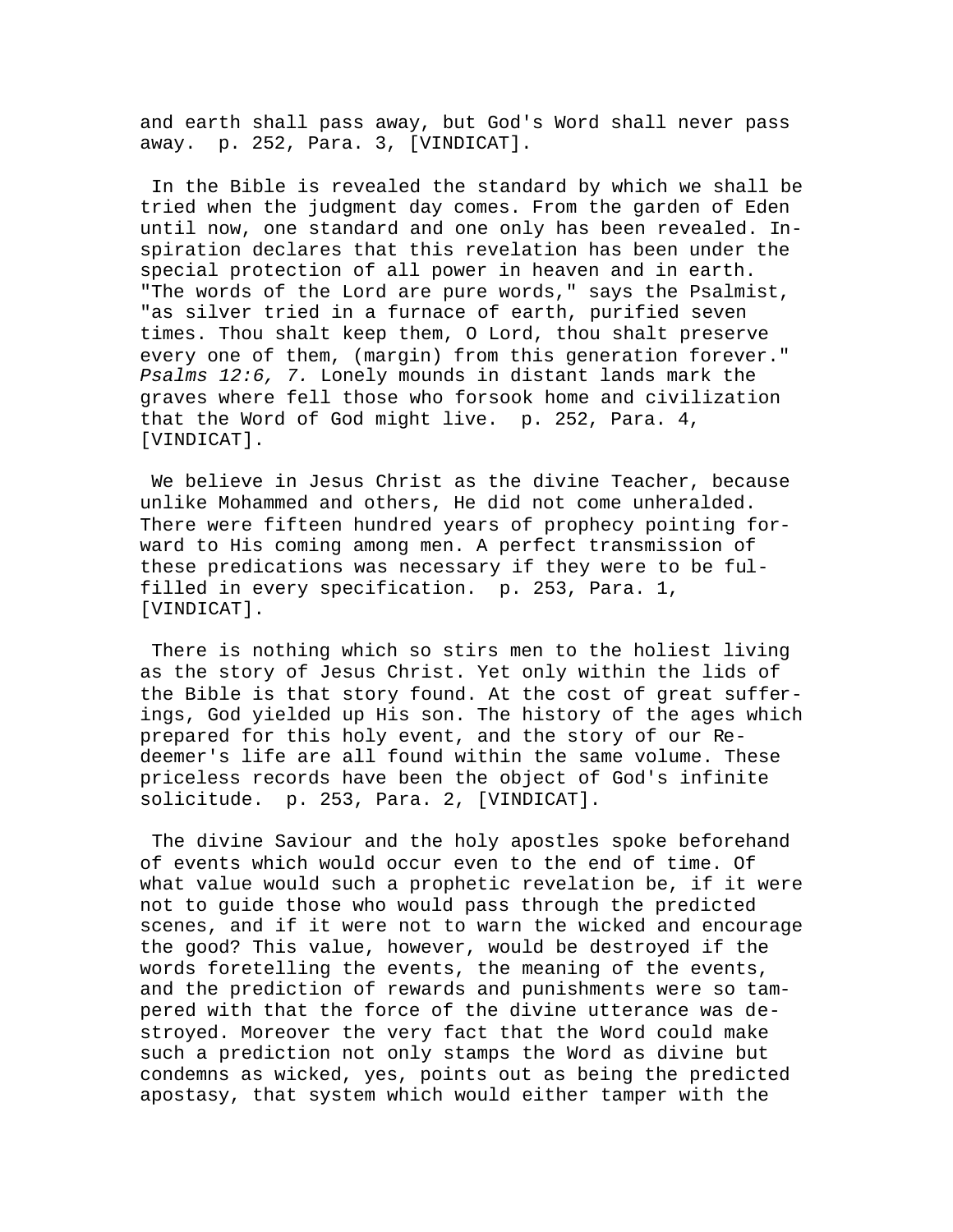Word, or make the Word secondary. The writing of the Word of God by Inspiration is no greater miracle than the miracle of its preservation. p. 253, Para. 3, [VINDICAT].

 The pathetic question of Pilate, "What is Truth," is not more pathetic than the error of those who say that only be balancing one version against another, or by examining the various manuscript readings, -- those of apostates as well as those of the faithful, -- can we arrive at approximate truth. p. 253, Para. 4, [VINDICAT].

 Left to ourselves we stumble through the darkness guided only by the little lamp of reason. But when we accept the Bible, a great light shines upon our path. History and prophecy unite to confirm our faith. Daniel, and John, the apostle, point out the four great empires which succeeded one another, -- Babylon, Medo-Persia, Greece, and pagan Rome. After these arose a cruel, anti-Christian power, the Papacy, from whose terrible persecutions the church fled into the wilderness. As Daniel and John predicted, the Papacy trod underfoot the Truth, the Word of God. From false manuscripts she issued a volume which she chose to call a Bible, but added tradition and elevated it to a greater inspiration than the Scriptures themselves. p. 254, Para. 1, [VINDICAT].

 Eating the bread of poverty and dressed in the garments of penury, the church in the wilderness followed on to serve the Lord. She possessed the untampered manuscripts of holy revelation which discountenanced the claims of the Papacy. Among this little flock, stood out prominently the Waldenses. Generation after generation of skilled copyists handed down, unadulterated, the pure Word. Repeatedly their glorious truth spread far among the nations. In terror, the Papacy thundered at the monarchs of Europe to stamp out this heresy by the sword of steel. In vain the popish battalions drenched the plains of Europe with martyr blood. The Word live, unconquered. p. 254, Para. 2, [VINDICAT].

 Let Gilly tell us how the Waldenses survived the fury of the Papacy: p. 254, Para. 3, [VINDICAT].

 "They occupy a mountain district, ... and yet from this secluded spot, have they disseminated doctrines, whose influence is felt over the most refined and civilized part of Europe. They ... speak the same language, have the same patriarchal habits, and simple virtues, and retain the same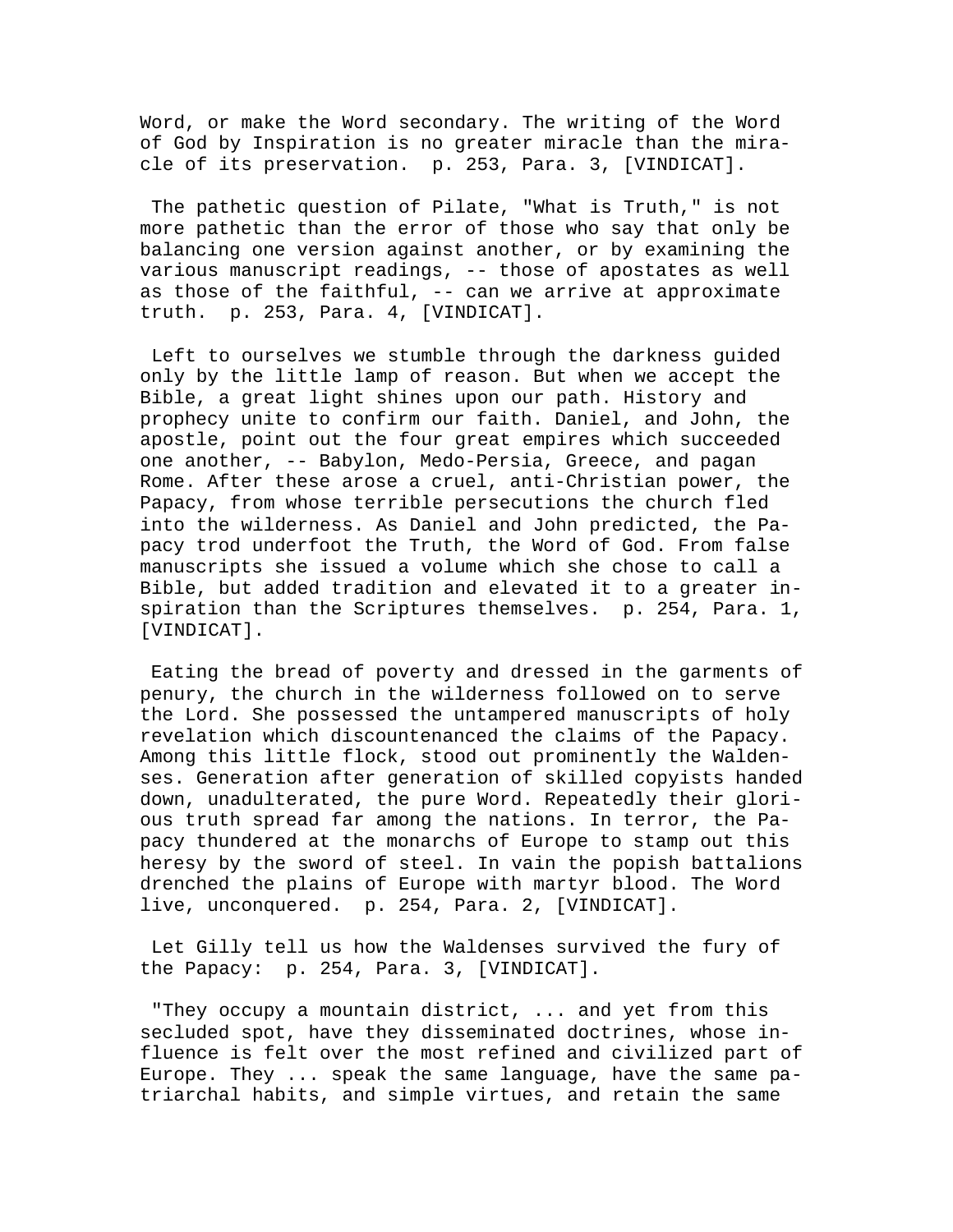religion, which was known to exist there *more than a thousand years ago.* They profess to constitute the remains of the pure and primitive Christian church, and those who would question their claims cannot show either by history or tradition that they ever subscribed to the popish rituals, or bowed before any of the idols of the Roman Church. ... They have seldom been free from persecution, or vexatious and intolerant oppression, and yet nothing could ever induce them to conform, even outwardly, with the religion of the state. ... In short, there is no other way of explaining the political, moral, and religious phenomenon, which the Vaudois have continued to display for so many centuries, than by ascribing it to the *manifest interposition of Providence,* which has chosen in them 'the weak things of this world to confound the things that are mighty.'" [1] (Italics Mine.) p. 255, Para. 1, [VINDICAT].

 [1] Gilly, Excursions to Piedmont, pp. 258, 259.] p. 255, Para. 2, [VINDICAT].

 The Redeemer said: "Thy word is truth." Rome, the Papacy, did as the prophet Daniel wrote, she "cast down the truth to the ground." While Rome was cruelly persecuting the church in the wilderness, was she also the divinely appointed guardian of the true Word of God" God place the answer to this question in prophecy. And now the Revised Version, built almost entirely on the Vatican Manuscript, kept in the Pope's library, and upon the Sinaiticus, found in a Catholic monastery, (types of manuscripts upon which the Vulgate was built), comes forward and proposes to set aside the text of our Authorized Bible. p. 255, Para. 3, [VINDICAT].

 The Authorized Version was translated in 1611, just before the Puritans departed from England, so that they carried it with them across stormy seas to lay the foundation of one of the greatest governments the world has ever known. The Authorized Version of God's Holy Word had much to do with the laying of the foundation of our great country. p. 255, Para. 4, [VINDICAT].

 When the Bible was translated in 1611, God foresaw the wide extended use of the English language; and, therefore, in our Authorized Bible, gave the best translation that has ever been made, not only in the English language, but as many scholars say, *ever made in any language.* p. 256, Para. 1, [VINDICAT].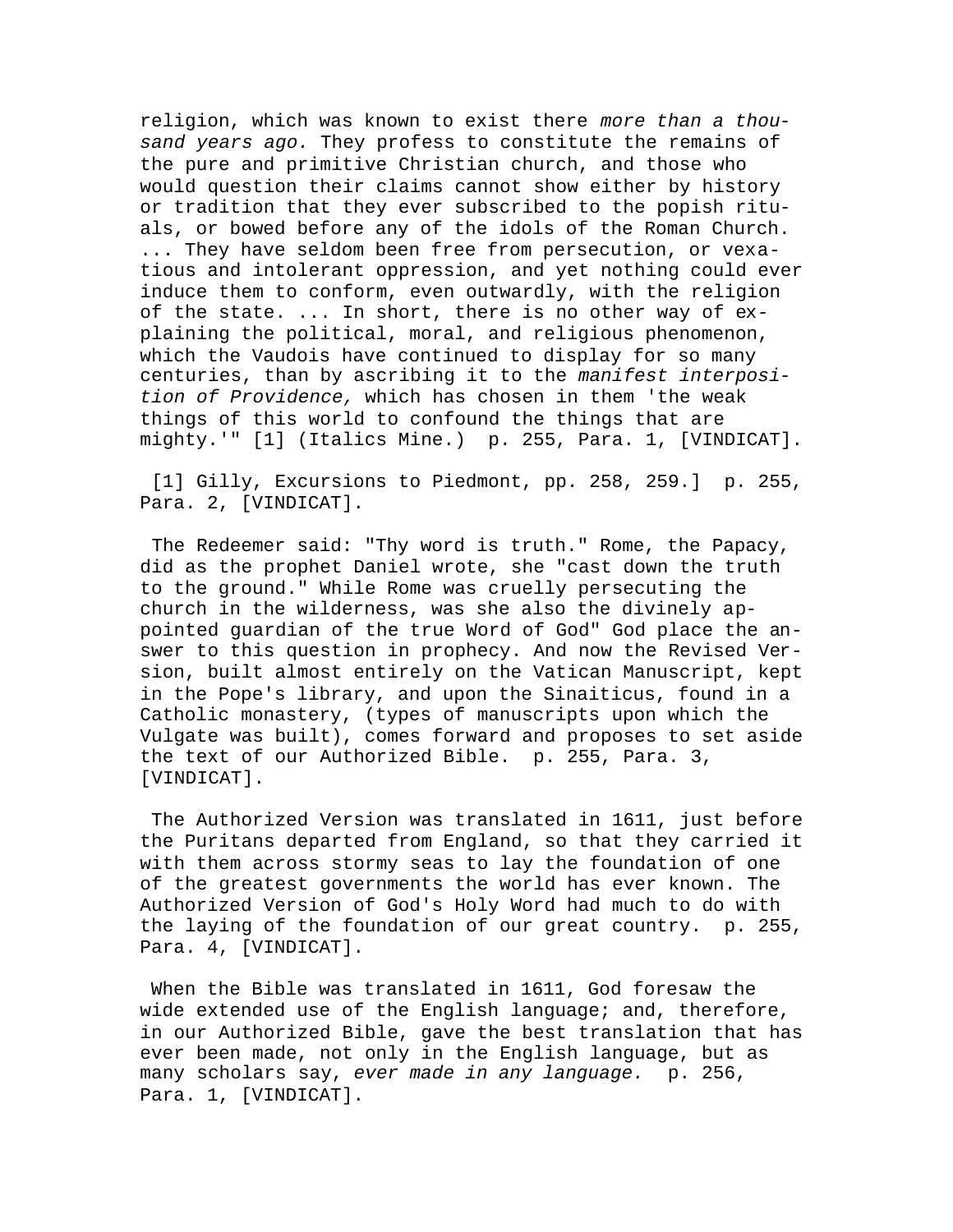The original Scriptures were written by direct inspiration of God. This can hardly be said of any translation. Nevertheless, when apostasy had cast it dark shadow over the Western lands of opportunity, God raised up the men of 1611. They were true Protestants. Many of their friends and associates had already fallen before the sword of despotism while witnessing for the Holy Word. And in a marvelous way God worked to give us through them an English version from the genuine manuscripts. It grew and soon exercised a mighty influence upon the whole world. But this was an offense to the old systems of the past. Then arose the pantheistic theology of Germany, the ritualistic Oxford Movement of England, and the Romanizing Mercersburg theology of America. Through the leaders, or associates of the leaders, in these movements, revised versions were brought forth which raised again to influence manuscripts and versions long discarded by the more simple, more democratic bodies of Christianity, because of the bewildering confusion which their uncertain message produced. p. 256, Para. 2, [VINDICAT].

 Again the people of God are called upon to face this subtile and insidious program. p. 256, Para. 3, [VINDICAT].

 It is difficult for them to expose the systematic depravation without being misunderstood, and without being charged with attacking the genuine, while seeking to expose the erroneous mixed with the genuine. They recognize that these modern versions can be used as books of reference even if they cannot be put on a level with the Received Text. p. 256, Para. 4, [VINDICAT].

 Paul said, in Acts 17:28, "As certain also of your own poets have said, For we are also his offspring." Paul quoted good sayings from the pagan poets, but did not use these Greek writers as authority. It is as unthinkable to forbid excellent quotations from pagan and heathen scholars as it would be to place their writings on a level with the pure Word of God. Likewise, parts of modern versions edited by scholars may be used with care in considering Bible verses from another angle. This fact, however, is taken advantage of, to claim divine inspiration for all the rest, and sow confusion among the churches of believers. p. 257, Para. 1, [VINDICAT].

Through the Reformation, the Received Text was again given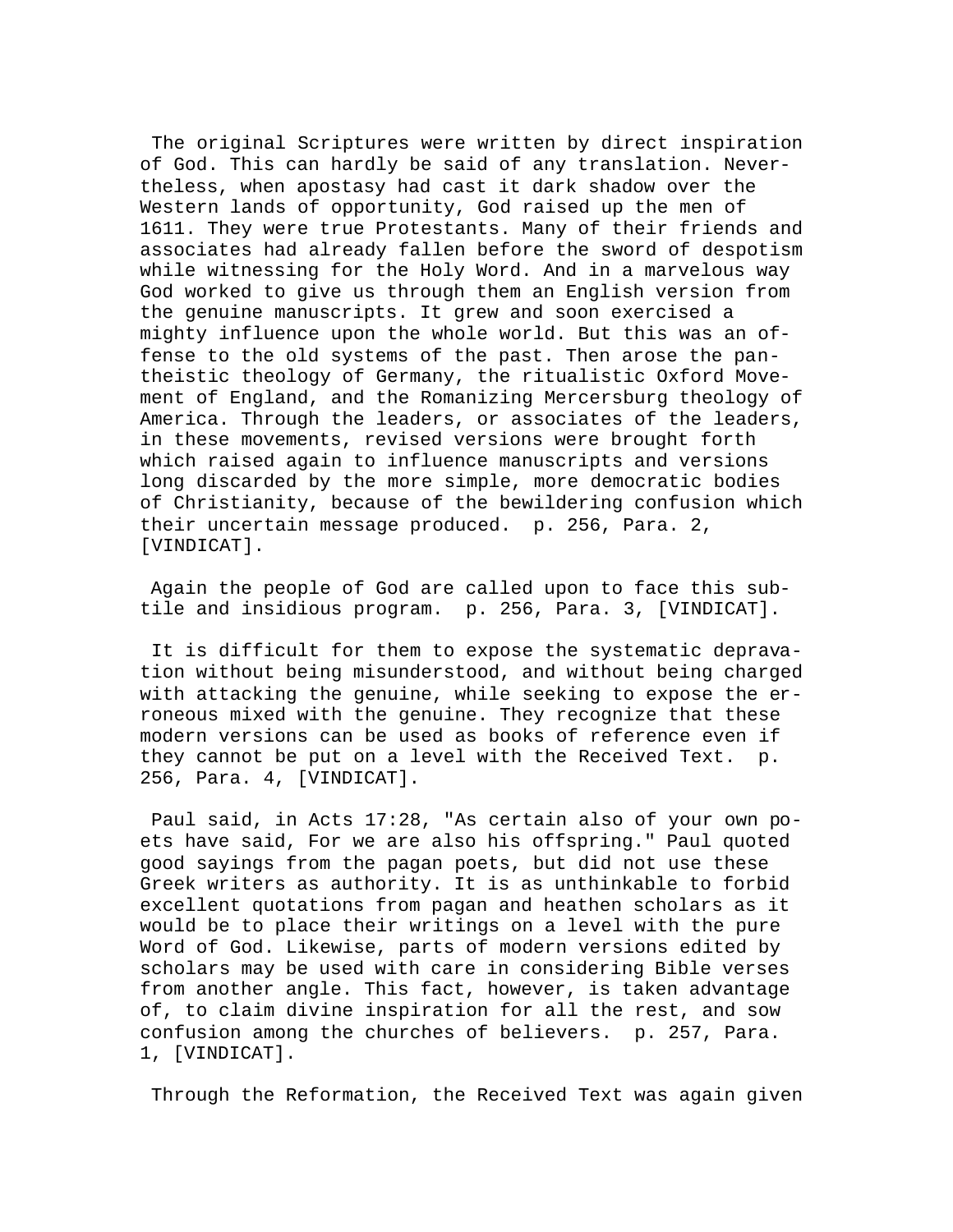to the Church. In the ages of twilight and gloom, the corrupt church did not think enough of the corrupt Bible to give it circulation. Since the Reformation, the Received Text, both in Hebrew and in Greek, has spread abroad throughout the world. Wherever it is accurately translated, regardless of whatever language may be, it is as truly the Word of God, as our own Authorized Bible. Nevertheless, in a remarkable way, God has honored the King James Version. It is the Bible of the 160,000,000 English speaking people, whose tongue is spoken by more of the human race than any other. German and Russian are each the language of 100,000,000; while French is spoken by 70,000,000. The King James Version has been translated into many other languages. One writer claims 886. It is the Book of the human race. It is the author of vastly more missionary enterprises than any other version. It is God's missionary Book. p. 257, Para. 2, [VINDICAT].

 We shall need the Lord Jesus in the hour of death, we shall need Him in the morning of the resurrection. We should recognize our need of Him now. We partake of Him, not through some ceremony, wherein a mysterious life takes hold of us. When we receive by faith the written Word of God, the good pleasure of the Lord is upon us, and we partake of Him. Through this Word we receive the power of God, the same Word by which He upholds all things, by which He swings the mighty worlds and suns through the deeps of the stellar universe. This Word is able to save us and to keep us forever. This Word shall conduct us to our Father's throne on high. "The grass withereth, the flower fadeth; but the Word of our God shall stand forever." p. 257, Para. 3, [VINDICAT].

 "The starry firmament on high, And all the glories of the sky, Yet shine not to thy praise, O Lord, So brightly as thy written Word. p. 258, Para. 1, [VINDICAT].

 "The hopes that holy Word supplies, Its truths divine and precepts wise, In each a heavenly beam I see, And every beam conducts to Thee. p. 258, Para. 2, [VINDICAT].

 "Almighty Lord, the sun shall fail, The moon her borrowed glory veil, And deepest reverence hush on high The joyful chorus of the sky. p. 258, Para. 3, [VINDICAT].

 "But fixed for everlasting years, Unmoved amid the wreck of spheres, Thy Word shall shine in cloudless day, When